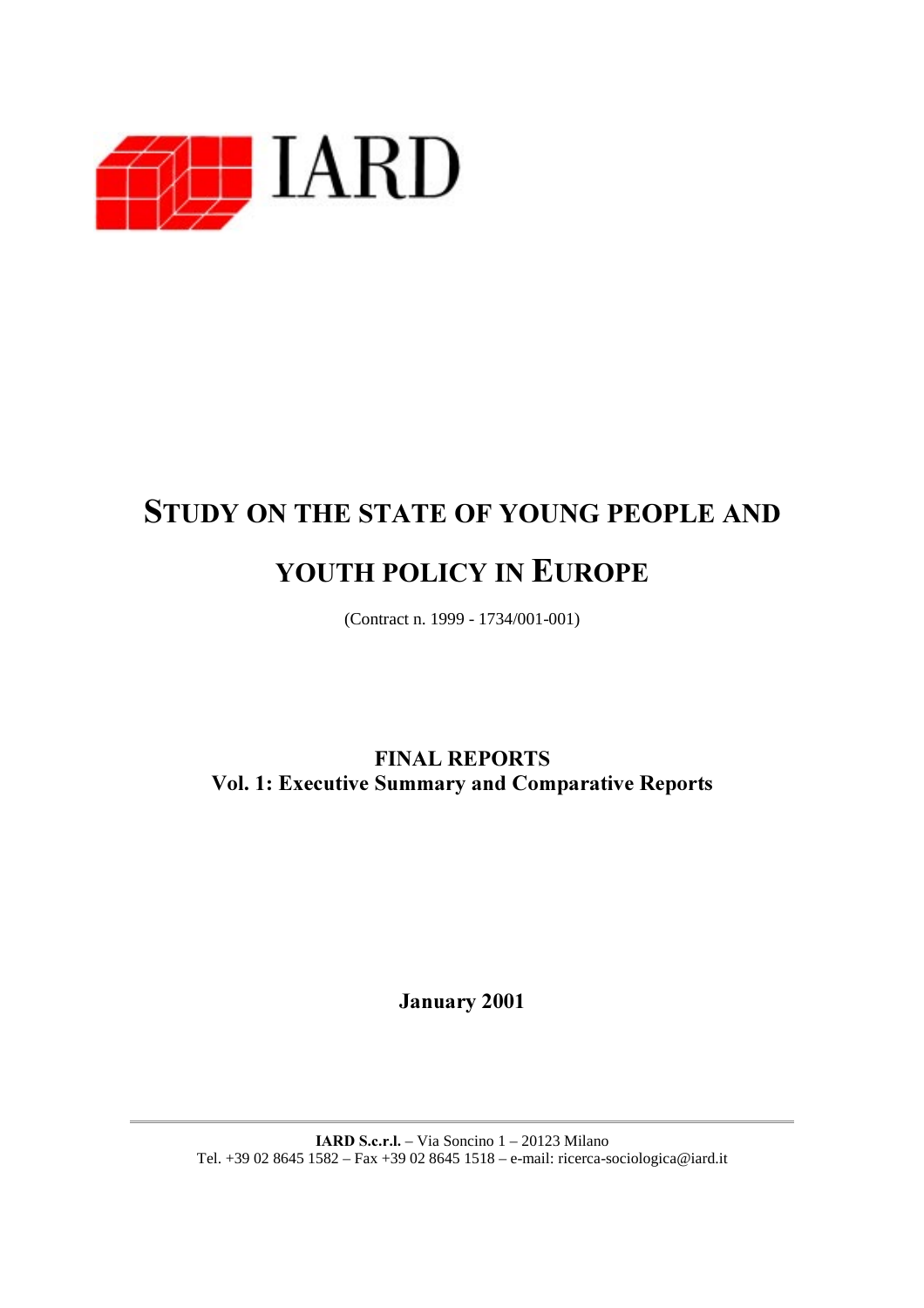$S$ *cientific Supervision* 

Antonio Schizzerotto Giancarlo Gasperoni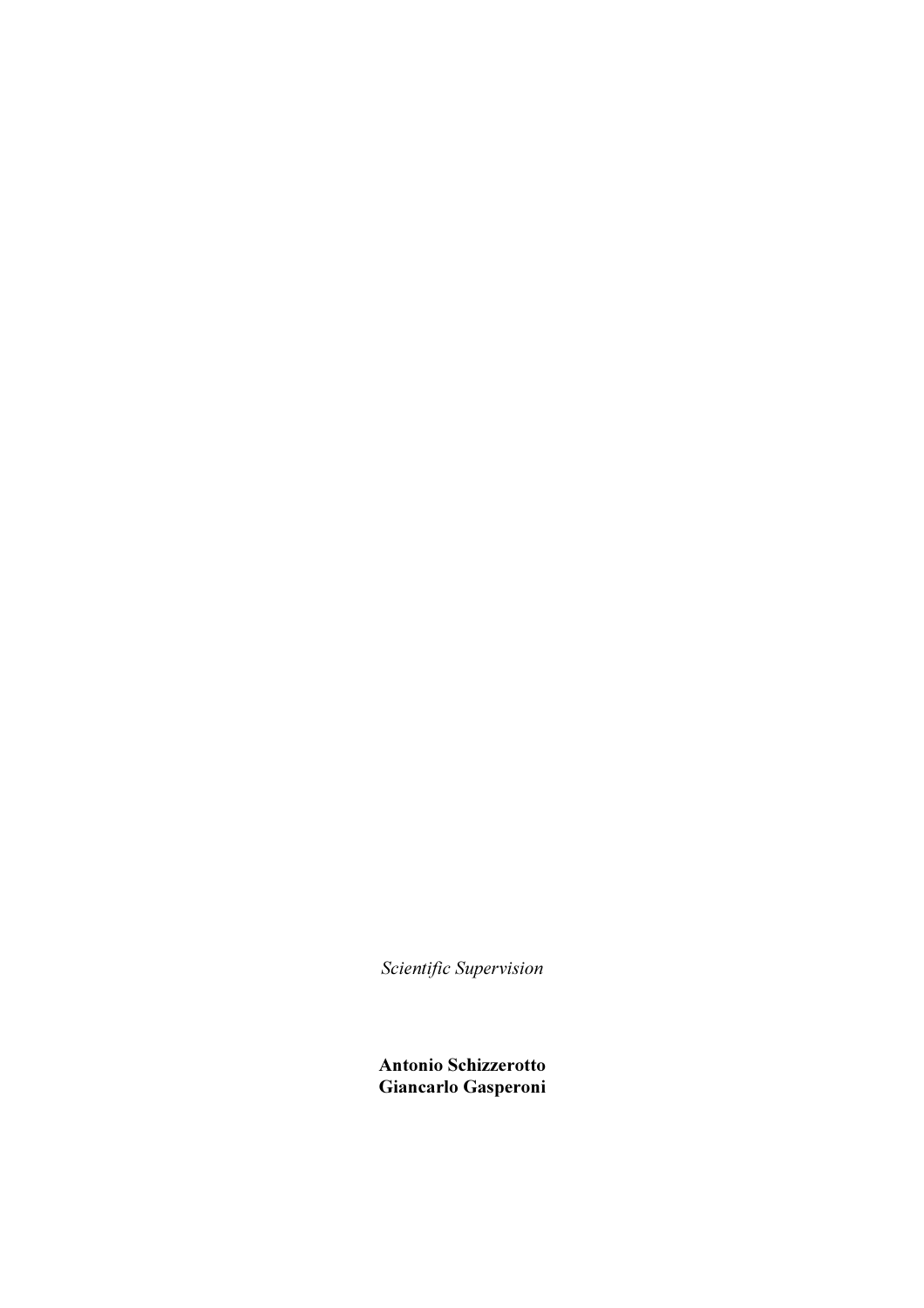### Research carried out for the European Commission D.G. for Education and Culture

### Project Leader: IARD - Istituto di Ricerca S.c.r.l.

List of participants:

| Austria                | Claire Wallace - Institute for Advanced Studies                                                                                                                                      |
|------------------------|--------------------------------------------------------------------------------------------------------------------------------------------------------------------------------------|
| <b>Denmark</b>         | Joi Bay - University of Copenhagen                                                                                                                                                   |
| Finland                | Pirkko-Liisa Rauhala - National Research and Development Centre                                                                                                                      |
| France                 | Olivier Galland - Observatoire Sociologique du Changement                                                                                                                            |
| Germany                | René Bendit - Deutsches Jugendinstitut<br>Andreas Walter - Iris                                                                                                                      |
| Greece                 | Kiki Deliyanni - Aristotle University of Thessaloniki                                                                                                                                |
| <b>Iceland</b>         | Gudny Bjork Eydal - University of Iceland                                                                                                                                            |
| <b>Italy</b>           | Antonio Schizzerotto - IARD<br>Giancarlo Gasperoni - IARD<br>Riccardo Grassi - IARD<br>Pierfrancesco Majorino<br>Presidente del Consiglio dei Ministri – Dip. Per gli Affari Sociali |
| Luxembourg             | Charles Berg - CESIJE                                                                                                                                                                |
| <b>Norway</b>          | Helena Helve - University of Helsinki                                                                                                                                                |
| Portugal               | João V. Nicolau - Independent expert                                                                                                                                                 |
| Spain                  | Andreu Lopez Blasco - Independent expert                                                                                                                                             |
| Sweden                 | Britta Jonsson - Stockolm Institute of Education                                                                                                                                     |
| <b>The Netherlands</b> | Manuela du Bois-Reymond - Universiteit Leiden                                                                                                                                        |
| <b>United Kingdom</b>  | Carlo Ruzza - University of Essex, Department of Sociology                                                                                                                           |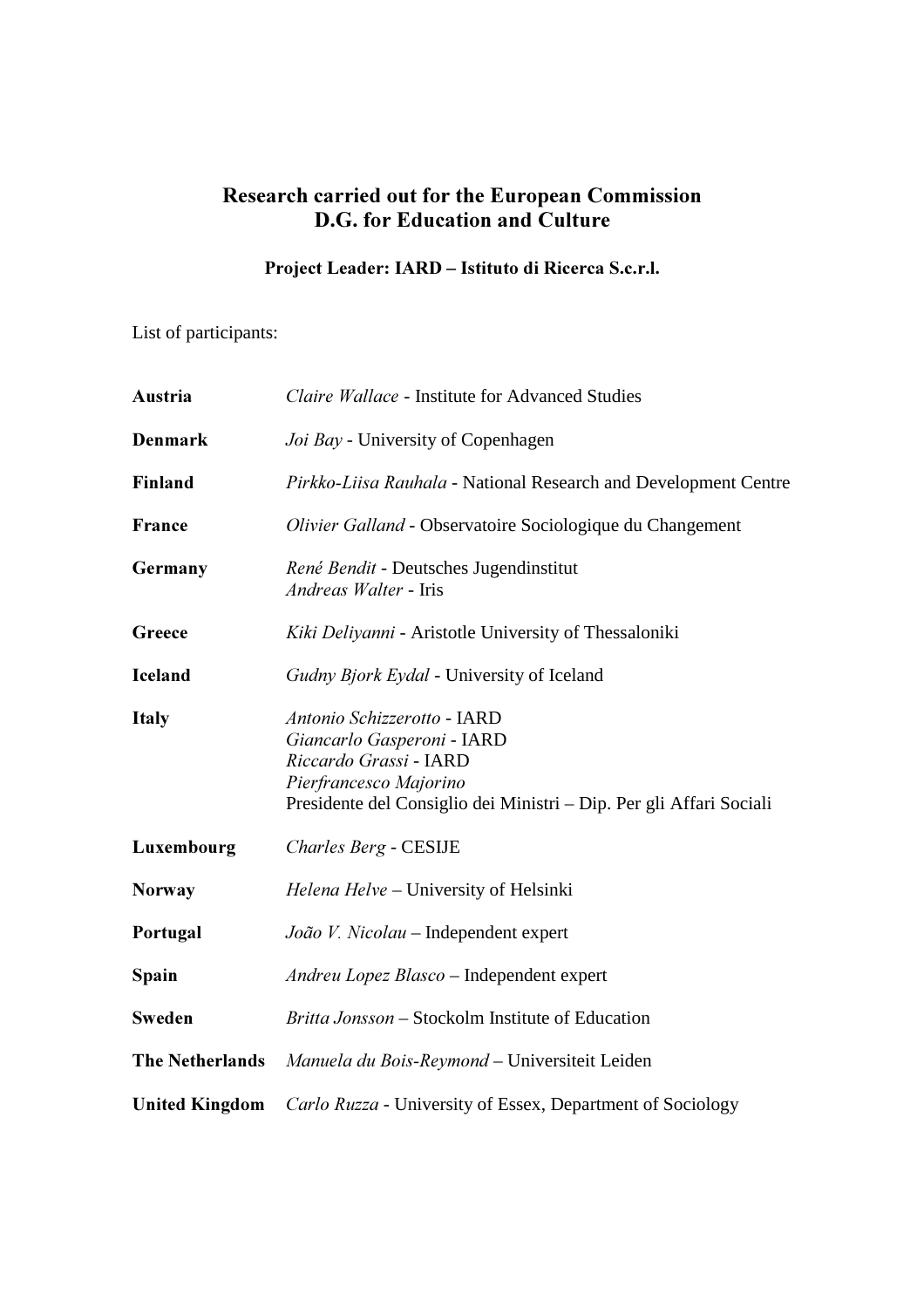PART I

# **Executive Summary**

PART II

# Youth Conditions in Europe

PART III

# Youth Policies in Europe

PART IV

### Education and Training of Youth Workers in Europe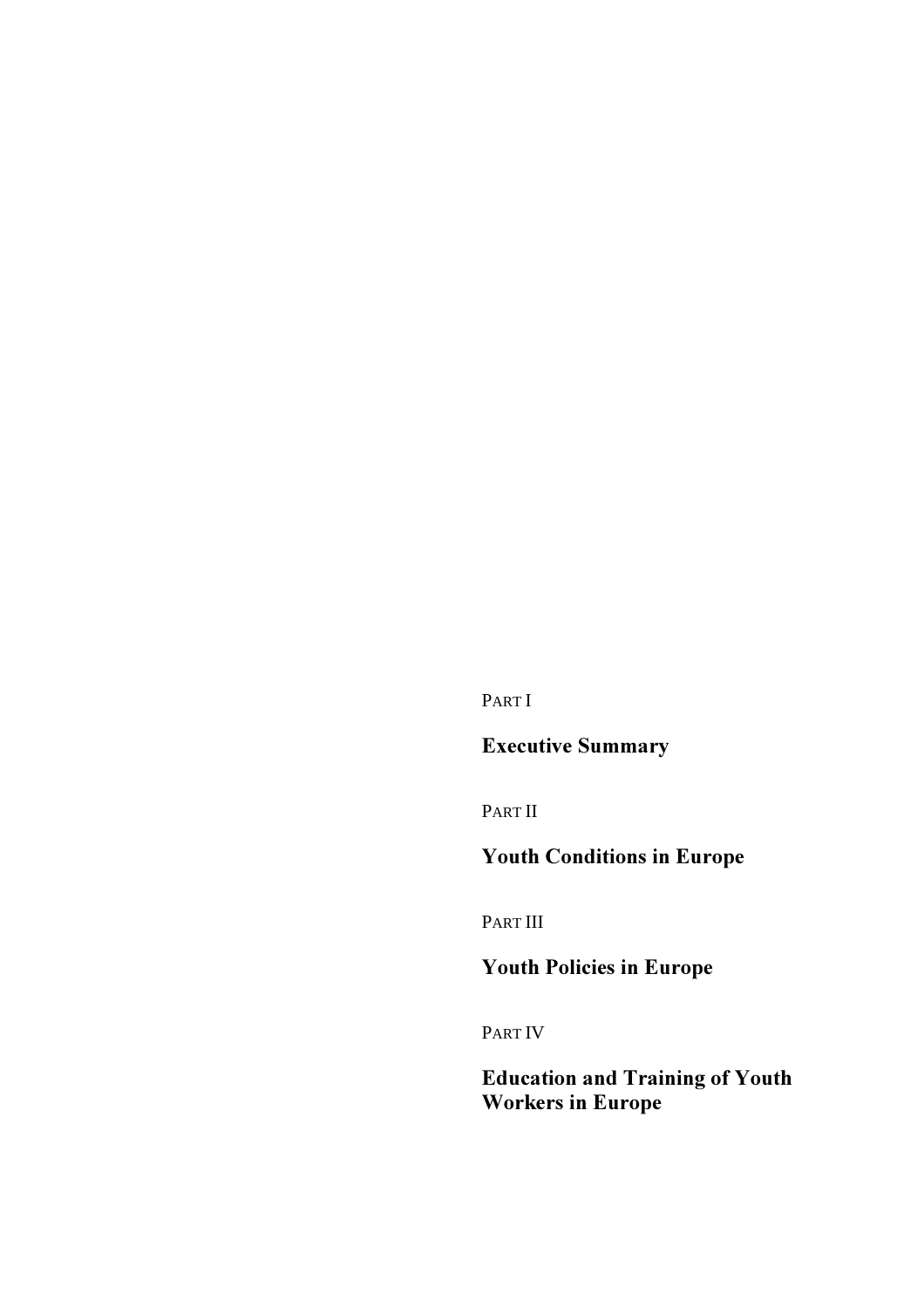### **CONTENTS**

# PART I – Executive Summary

| 2.1 Preliminary Remarks 1 and 2.1 Preliminary Remarks 1                              |                         |
|--------------------------------------------------------------------------------------|-------------------------|
|                                                                                      | $\overline{\mathbf{3}}$ |
|                                                                                      |                         |
|                                                                                      | 12                      |
| 2.5 Organisational and Political Participation __________________________________ 15 |                         |
|                                                                                      | 18                      |
| 3. Recommendations for European-Level Youth Policy ______________________________ 19 |                         |

# PART II – Youth Conditions in Europe

| <b>Preface</b>                                                                          |    |
|-----------------------------------------------------------------------------------------|----|
| <b>Theoretical, Structural and Cultural Aspects of Youth Conditions in the European</b> | 27 |
|                                                                                         | 29 |
| 1.1. Industrial Society and the Emergence of Youth as a Social Category 29              |    |
|                                                                                         | 30 |
|                                                                                         | 32 |
|                                                                                         | 32 |
| 2.2. Individualisation of Life Courses and Youth's Limited Social Visibility 33         |    |
|                                                                                         | 35 |
|                                                                                         | 37 |
|                                                                                         | 37 |
| 3.1. Demography                                                                         | 37 |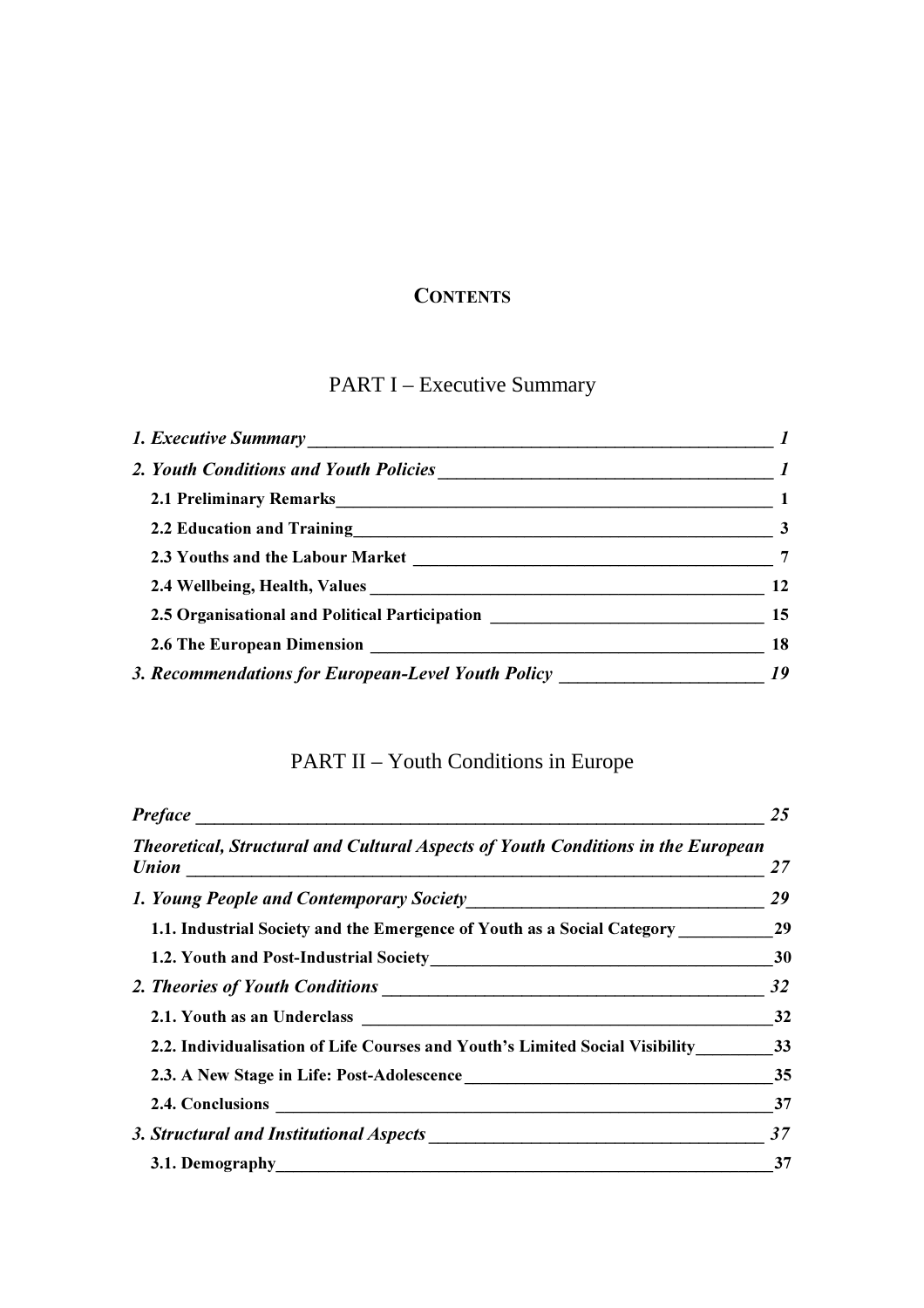|                                                                                       | 38 |
|---------------------------------------------------------------------------------------|----|
|                                                                                       | 39 |
|                                                                                       | 41 |
|                                                                                       | 42 |
| 3.6. Generational Relationships and Housing Arrangements ______________________44     |    |
|                                                                                       | 45 |
| 4.1. Group Membership, Political Participation, Trust in Institutions ____________ 46 |    |
|                                                                                       | 48 |
|                                                                                       | 50 |
|                                                                                       | 51 |
|                                                                                       | 52 |
|                                                                                       | 54 |

# PART III – Youth Policies in Europe

|                                                                                     | 57 |
|-------------------------------------------------------------------------------------|----|
| 1.1. The Narrow and Wide Youth Policy Concept _________________________________57   |    |
| 1.2. Youth Politics vs. Youth Work<br>59                                            |    |
|                                                                                     |    |
|                                                                                     |    |
|                                                                                     |    |
| 2.1. Public Institutions Responsible for Youth Policies _________________________63 |    |
|                                                                                     |    |
|                                                                                     |    |
| 2.4. Youth Institutes - Expert Committees - Counselling Institutions_____________71 |    |
| 3. Policy Making Procedures                                                         | 73 |
| 3.1. National Co-ordination of Youth Policies __________________________________73  |    |
| 3.2. Countries Without a Separate Youth Sector _________________________________73  |    |
|                                                                                     |    |
| 3.4. Vertical Co-ordination and Steering Instruments in Youth Policy ___________75  |    |
|                                                                                     |    |
| 4. International Impact on Youth Policy Making__________________________________    | 79 |
|                                                                                     | 80 |
|                                                                                     | 81 |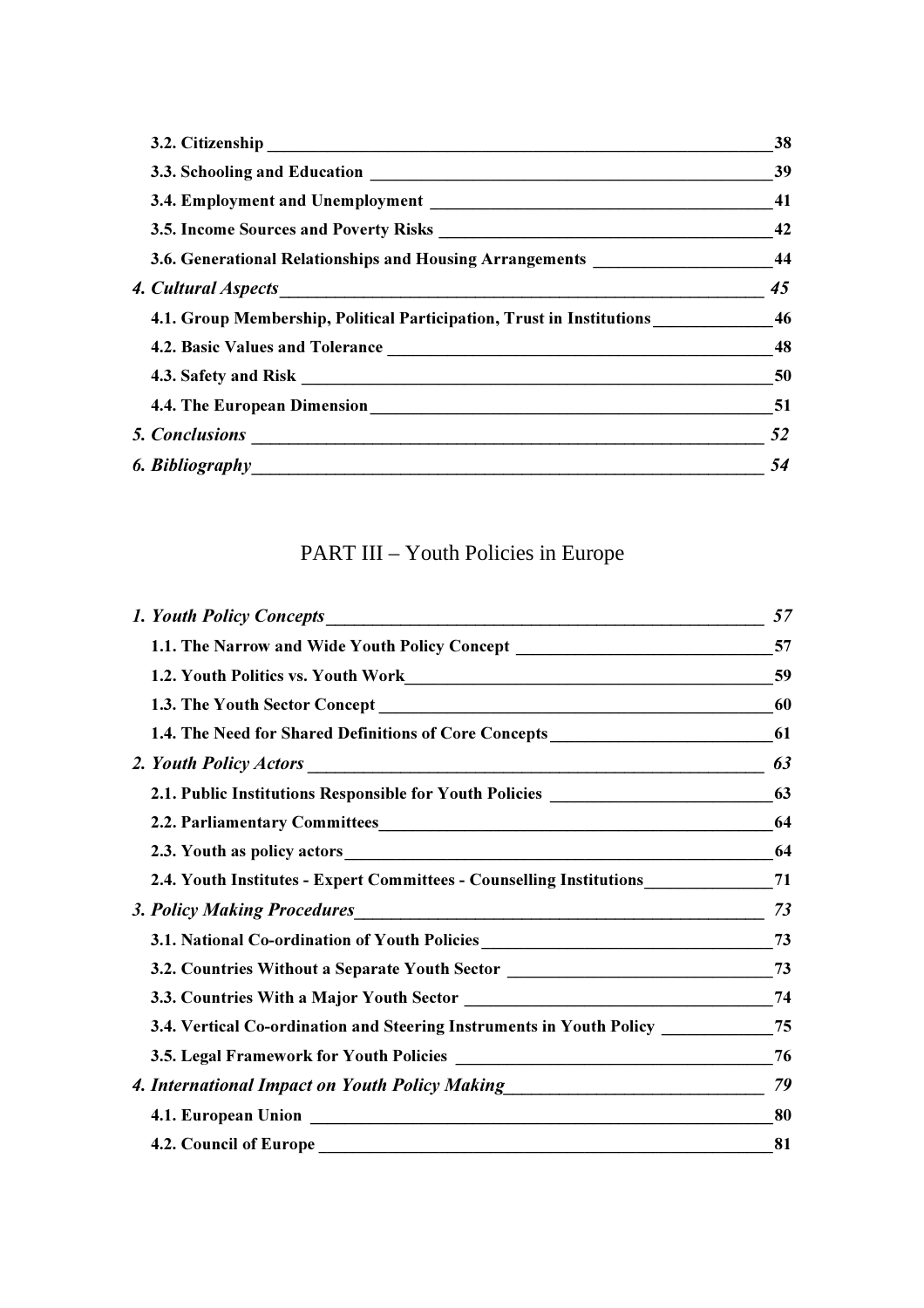|                                                                                      | 81         |
|--------------------------------------------------------------------------------------|------------|
|                                                                                      |            |
|                                                                                      | 82         |
| 5.1. Stated Aims and Key Concepts of Youth Policies _____________________________82  |            |
| 5.2. Principal Target Groups of Explicit Youth Policy___________________________86   |            |
|                                                                                      |            |
| 5.4. Labour Market Policies Specifically Targeted at Youth ______________________88  |            |
|                                                                                      |            |
|                                                                                      |            |
|                                                                                      |            |
| 5.8. Policies Towards Leisure-time Activities ___________________________________90  |            |
|                                                                                      |            |
| 5.10. Mandatory Military Service and Compulsory Non-Military National Service_01     |            |
|                                                                                      |            |
|                                                                                      | 93         |
|                                                                                      |            |
|                                                                                      | 96         |
| 6.3. Areas of Co-operation and EU-youth Policy __________________________________101 |            |
|                                                                                      |            |
| $\overline{\phantom{a}109}$<br>8. Appendix                                           |            |
| 8.1. Comments on the Method of the Study of Youth Policy in Europe ___________109    |            |
| 9. References                                                                        | <i>111</i> |
|                                                                                      |            |

# PART IV – Education and Training of Youth Workers in Europe

| 1. Introduction                                                   | 114        |
|-------------------------------------------------------------------|------------|
| 2. Synopsis of Education and Training for Youth Workers in Europe | 114        |
| 3. Official Terms and Underlying Concepts of Youth Work           | <b>124</b> |
| 4. Issues, Methods and Settings of Youth Work                     |            |
| 4.1 Tasks and Issues                                              | 126        |
| 4.2 Methods                                                       | 130        |
| 4.3 Settings and Contexts of Youth Work                           | 132        |
| 5. Structures of education and training                           | 134        |
| <b>5.1 Degree of Specialisation</b>                               | 134        |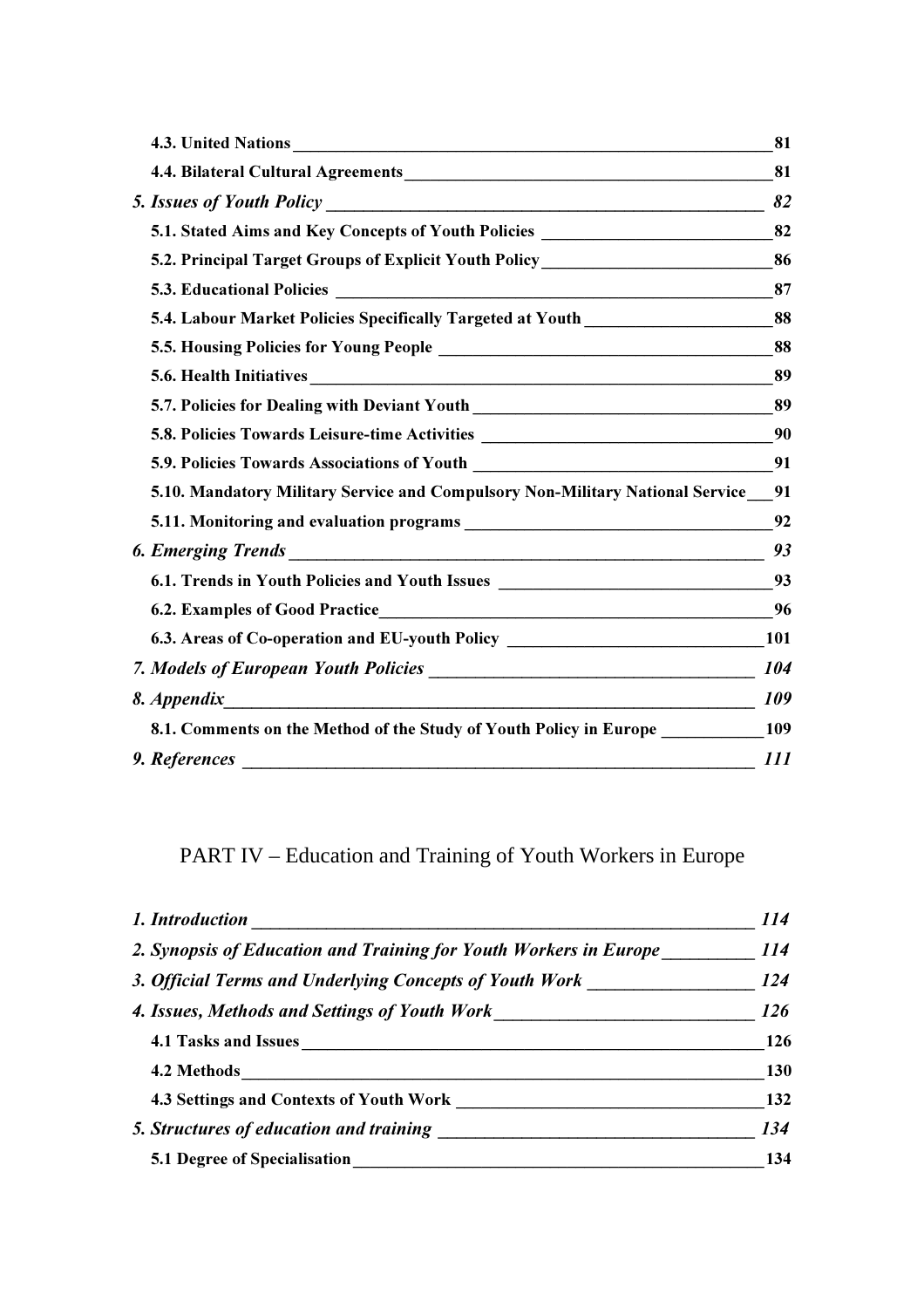| 5.2 Theory and Practice: Matters that matter   | 135 |
|------------------------------------------------|-----|
|                                                | 135 |
| <b>5.4 Professionalisation</b>                 | 136 |
| <b>6. Regimes of Youth Work</b>                | 137 |
| <b>7. European Dimensions</b>                  | 139 |
| 8. Recommendations for a European Youth Policy | 142 |
| References                                     | 145 |

*Appendix 1*: Indicator Table

Appendix 2: Guidelines for National Reports on Youth Conditions

Appendix 3: Guidelines for National Reports on Youth Policies

*Appendix 4*: Comparative Table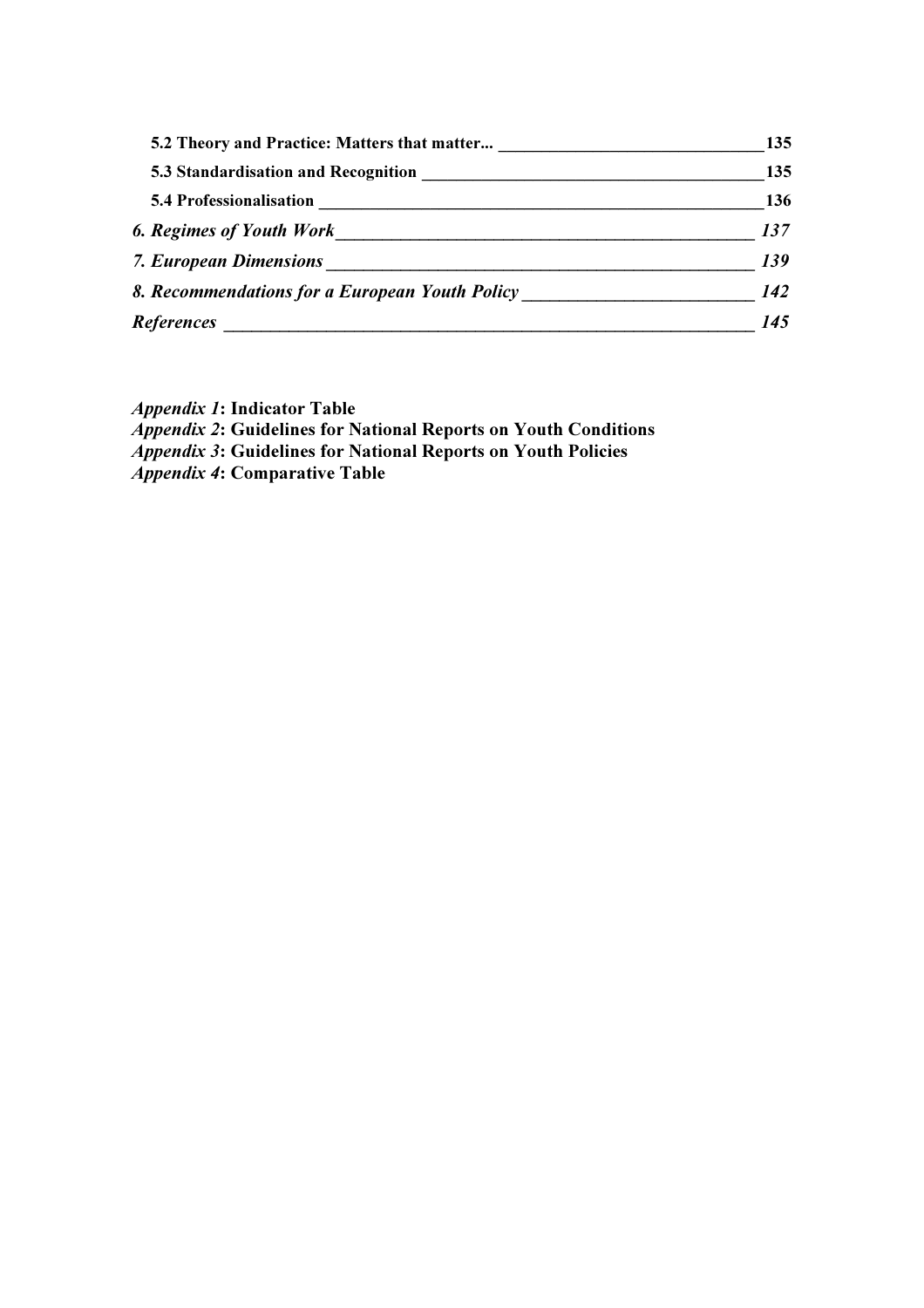Part I

# Executive Summary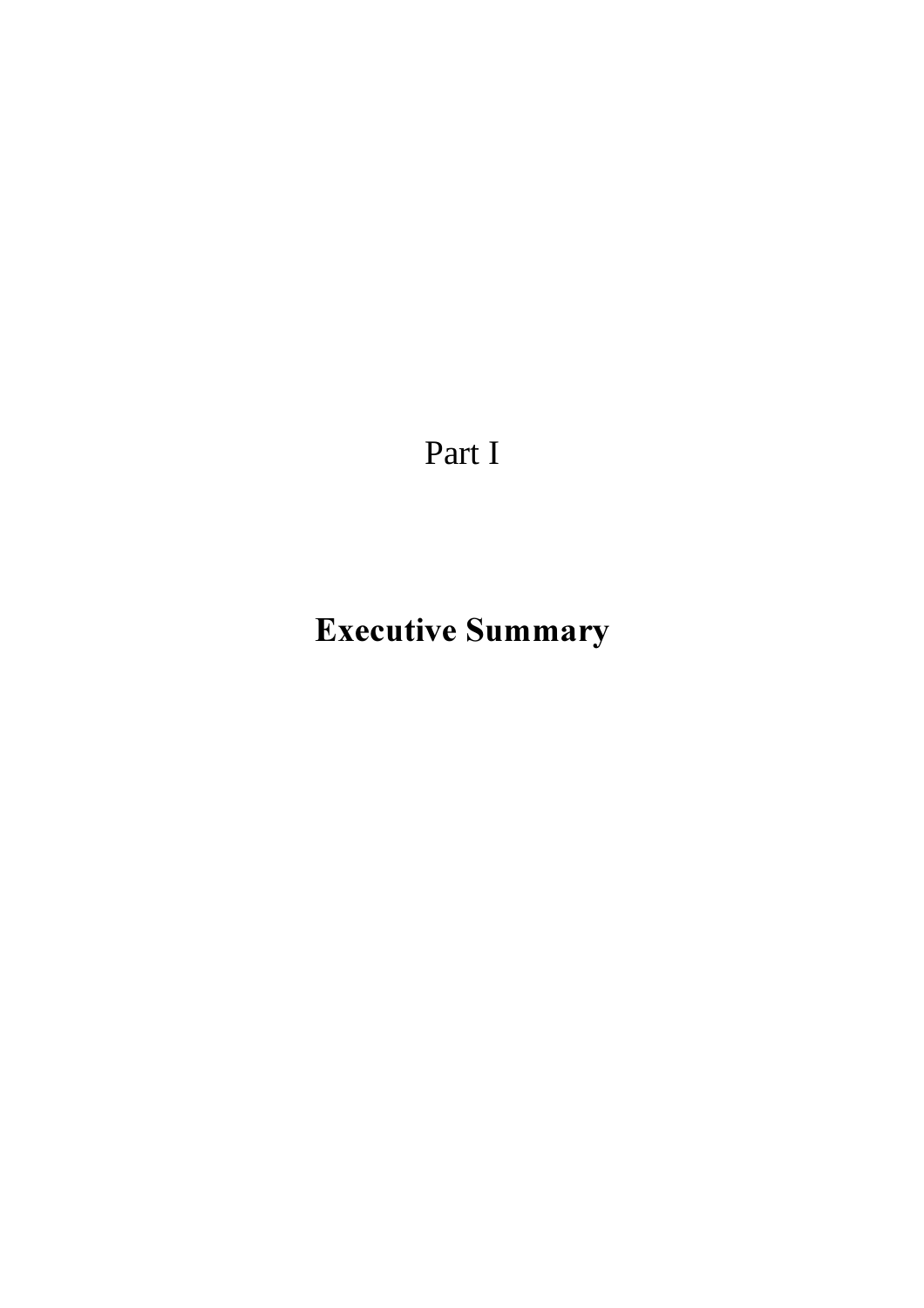#### 1. EXECUTIVE SUMMARY

This "Study on the State of Young People and Youth Policy in Europe" has three main focal points: youth conditions, youth policies and youth workers. The reports compiled on these three aspects have been organised into two separate volumes. The first volume contains, besides this introductory summary, three general, cross-country, reports pertaining, respectively, to each of the three above-mentioned focal points. The second volume contains the national reports pertaining to youth conditions; the third contains the national reports on youth policies and the national portraits concerning youth workers.

This introductory summary concentrates on only some of the main aspects explored in the three general reports and in the national reports, and offers some additional policy reflections and recommendations. More specifically, this text focuses on selected aspects which are of particular interest for the Directorate General for Education and Culture, which explicitly requested their further development in this summary. These aspects are: education and training; the labour market; wellbeing, health and values; organisational and political participation; the "European dimension".

#### 2. YOUTH CONDITIONS AND YOUTH POLICIES

#### 2.1 Preliminary Remarks

Contemporary societies are characterised by an extension over time of the permanence of people in the youth condition, that is to say in a condition in which biological and intellectual adulthood is not matched with social adulthood. Today, like fifty years ago, a person is perceived to be an adult member of a society when he/she has finished his/her school attendance, possesses a job, has left the family of origin creating a new one and, possibly, has children. As a consequence, in the past youth lasted few years because most people, around the age of fifteen had, at least, finished school and found a job. Today, on the contrary, many persons in their twenties are still attending school and do not get started in work. Moreover, in several European countries the age at first marriage, or at first cohabitation, has strongly increased in the last twenty years, and the same holds for the age at which women have their first child. This makes it difficult to determine with certainty the individual life span during which a man or women can be considered as young. In a conventional way, we have decided to define as "young people" those aged from 15 to 24 years.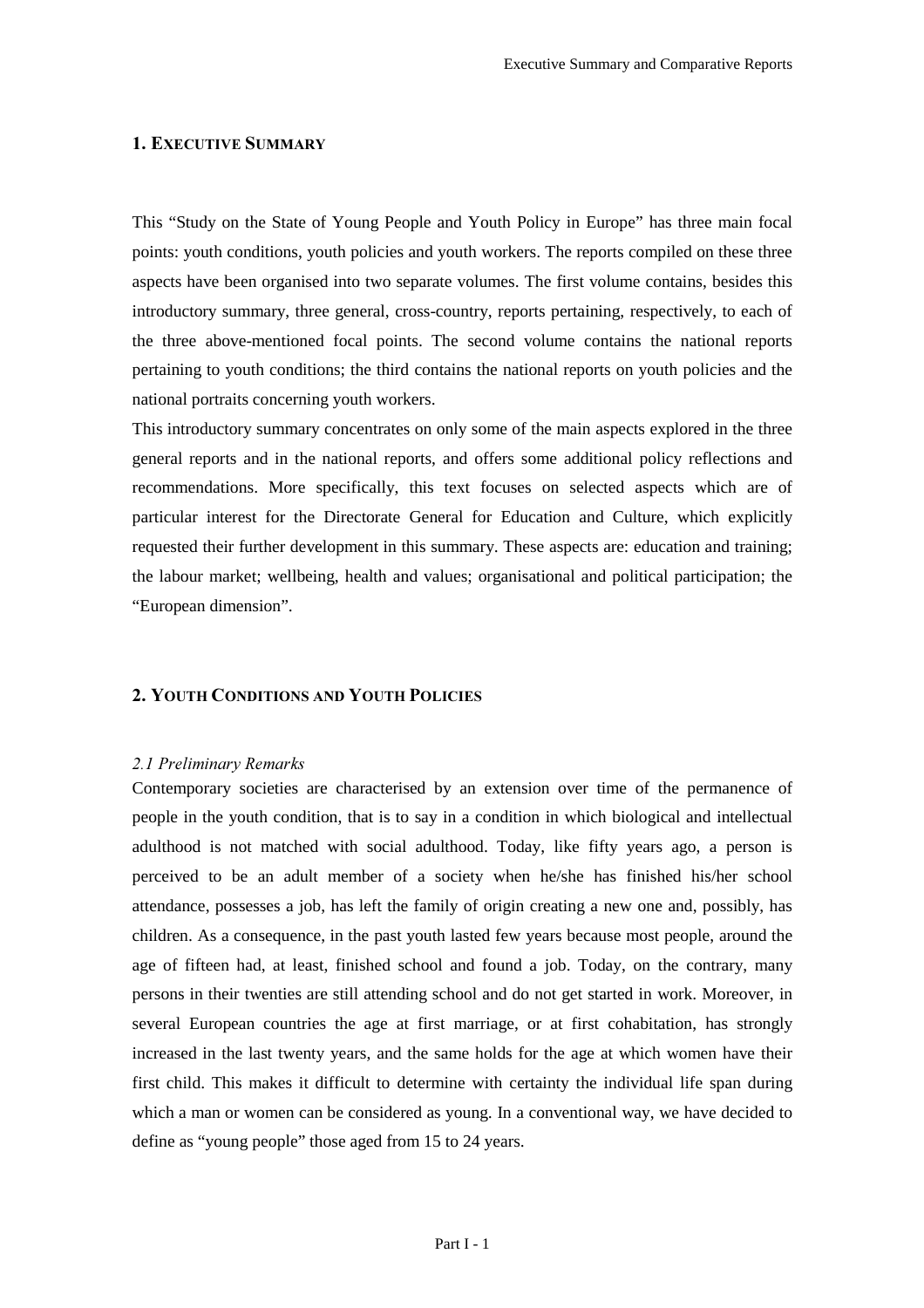Structural aspects of youth conditions currently vary significantly within the European Union and, in addition, they are not very well known. This also applies to the cultural aspects of youth conditions. By and large, it can be said that, despite the fact that several surveys have been carried out over the last thirty years on the cultural characteristics of younger generations in many European countries, a general picture of this topic is not yet available. As a consequence it is rather difficult for the European Commission to formulate any suggestion in order to improve the living conditions of youth in European countries. This study attempts to provide such a general overview, including a series of quantitative indicators of demographic, social, economic and cultural aspects of youth condition in the fifteen countries currently belonging to the EU (plus Norway, Iceland, and Liechtenstein).

The concept of youth in a policy context is the product of national and historical traditions. In European countries with a long historical tradition for youth work and youth policy there is a marked tendency to define youth policy as policies directed towards "young people" which includes some or all cohorts of children, and sometimes even expand into age groups beyond the age of 24. In other European countries, the generic term "young people" is not used at all in policy contexts, and in these countries there is a separation between child policy and youth policy. Because of the fundamentally different youth concepts – the narrow one which excludes children and the wide-ranging one – it is very difficult to compare youth policy across Europe.

These differences in the definition of youth are of importance when examining the two main approaches to youth policy in Europe: youth as a human resource vs. youth as a problem. In countries where youth is chiefly perceived as (social) minors, there is a tendency to consider young people as a potential problem, as being in danger, as people that must be protected against threats to their development. In countries in which youth policy is based on the narrower and more adult point of view, there seems to be a tendency to regard youth as a resource.

Another problematic aspect of comparing national youth policies is the differences in the conceptualisation of "policy" as either a dynamic or a static concept. These variations in the understanding of policy are correlated to national traditions. In countries with a long tradition for a national youth policy and an extensive youth sector – primarily countries in Northern Continental Europe – the static youth policy concept is predominant. In countries where a coordinated youth policy has been introduced rather late, and in countries where major revisions of youth policies are being implemented – the Mediterranean countries, the British Isles, and Denmark – the youth policy concept is more dynamic and emphasis is put on recent changes in youth work, in youth provisions and on the interaction between policy actors.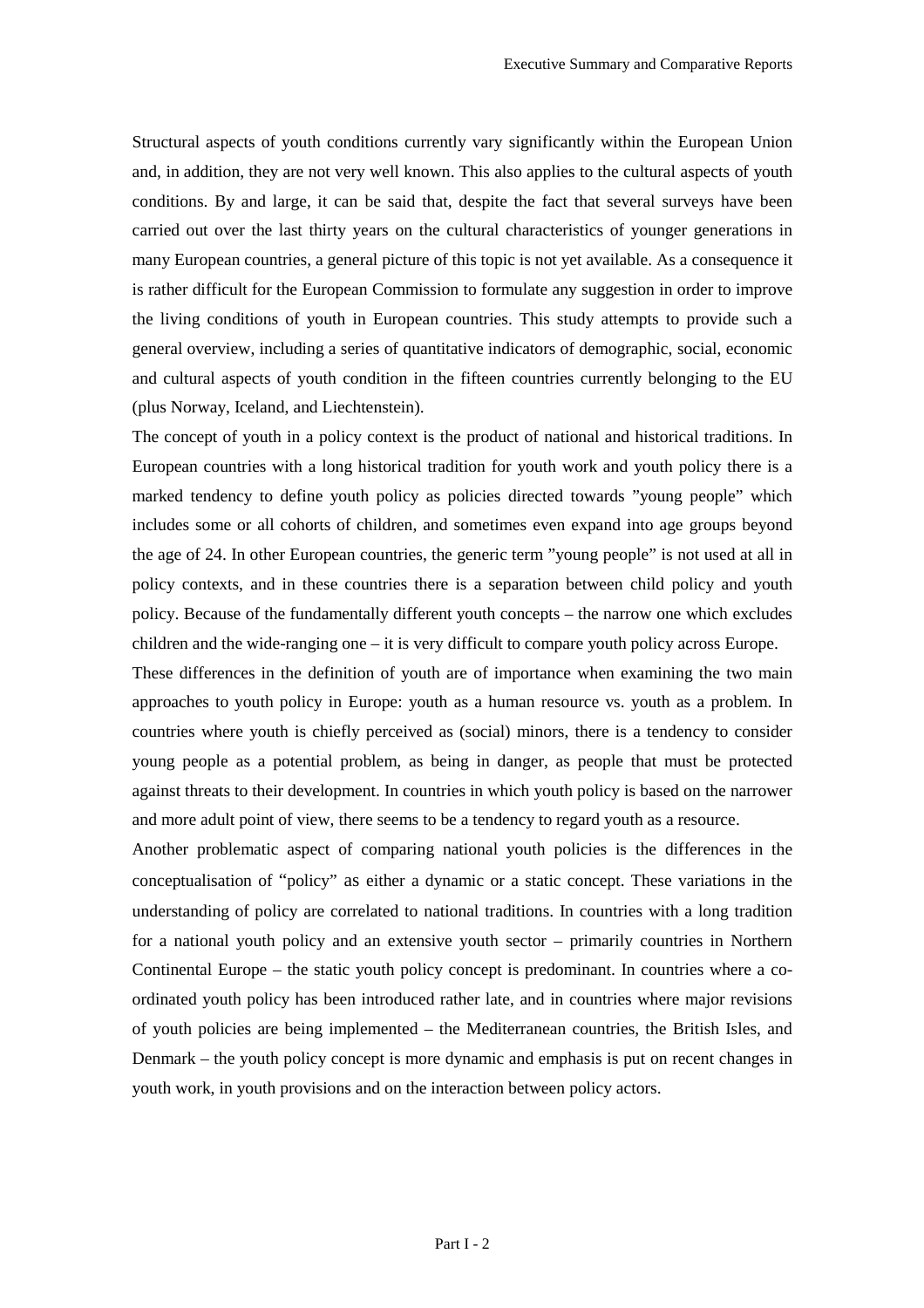#### *<i>(A) C.2 Education and Training*

Education is a central part of youth identity for a number of important reasons. In all European countries the great majority of 15-to-19-year-olds are enrolled in education and training institutions, and even at later ages high percentages (though not necessarily majorities) of youths continue to be engaged in activities which increase their formal qualifications. Indeed, the relationship between being young and being a student is so strong that when the convergence of the two situations is missing it is commonly construed to be a problem. Most young people place a good deal of trust in educational institutions and feel that schooling provides an efficacious preparation for adulthood; indeed, in many (but not all) European countries the majority of youths feel that schools prepare them "very well" for what lies ahead. Education and training is viewed by them as the most important channel for accumulating skills and credentials that are crucial for an accomplished future, including a well-paying, secure job. And this is usually true: educational qualifications are perhaps the most important means of achieving full membership in the "grown-up" community, especially as regards access to advantageous occupations and class positions.

In many ways the social importance of schools has increased over time, in that their role as agencies of socialisation has been augmented by the decline of other important agencies (religious authorities, government), the changing role of the family (working parents who dedicate less time to children, increased autonomy conferred to older children in the household, etc.), the inadequacy of emergent agencies (such as the mass media), the wider variety of tasks which educational institutions are expected to carry out beyond the transmission of basic knowledge and skills (youth counselling, sex education, conveyance of anti-drug and other social "messages", etc.) and, especially, the increasing awareness of the role of human capital in determining the performance of national economies in a context of globalisation. All industrial societies during the last half-century have enacted wide-reaching school reforms aimed at increasing participation in schooling and training schemes.

As a consequence, an increasing proportion of youths continue their education beyond compulsory schooling; young people's engagement in educational/training schemes is increasingly lengthy; a decreasing proportion of youths leave school early, thus failing to achieve "minimal" credential and skills required for satisfactory placement in the workforce. In addition, educational qualifications generally improve individuals' chances of attaining prestigious occupations; less-educated youths are more likely to be unemployed or to be plagued by intermittent joblessness.

Despite these common themes and developments, substantial differences continue to exist among European countries as regards educational ideas, participation, opportunities and effects.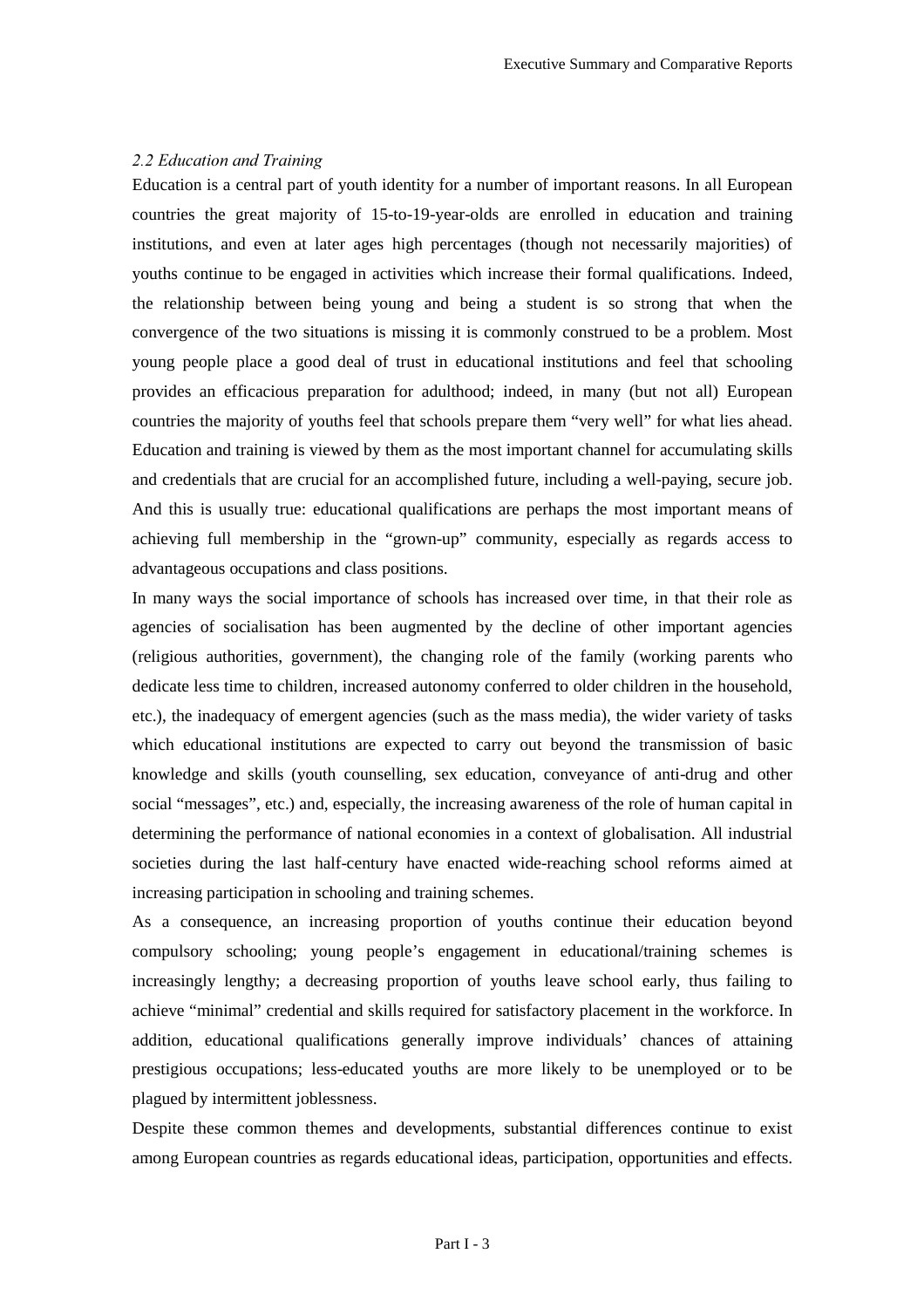In some countries education is valued for the specific vocational skills with which it equips young people; elsewhere, education is supposed to confer general knowledge upon students; still elsewhere education is used for distinguishing students on the basis of ability or learning potential.

The minimum age of school leaving ranges from 14 years to 18 years; in most European countries compulsory education lasts until the age of 16. In principle, the longer the duration of compulsory schooling the higher the equality of educational opportunities; and, in fact, countries with lengthier compulsory schooling also report higher proportions of students among youth populations. Completion rates also vary significantly from country to country: for upper secondary education, rates go from little more to 70% to virtually 100%; tertiary education completion rates exhibit a similar differentiation.

In general, despite efforts to democratise school systems, inequalities in educational opportunities continue to exist. Moreover, educational opportunities vary extensively from country to country, as do the patterns of association between such opportunities and individual labour market outcomes. Such differences appear to depend on the institutional arrangements and operation of national school systems. Even though there has been a certain degree of convergence among countries as regards basic school structures, differences relating to education systems' standardisation, stratification, vocational specificity and expansion of tertiary education deeply affect individuals' success on the labour market.

The longer duration of many youths' educational/training commitments has contributed to a heightening of career and life expectations, which are not always satisfied by economic and social reality (especially in Southern Europe). Individuals thus potentially face a new age ("post-adolescence") which is characterised, among other things, by a waiting period which entails the risk of their being less able to adequately play adult roles and face adult responsibilities. This risk involves the issue of denying youths their citizenship rights, but also has important negative implications at a systemic level.

In fact, long-term demographic developments in Europe have determined a reduction in the size of the youth cohort relative to that of the working-age population, so that in the future the viability of economies and welfare arrangements will place an increasing burden on today's young people, and more specifically on their productive skills and on the duration of their careers (i.e., tax contribution periods). In other words, it is imperative to reconcile the need to maximise young people's educational qualifications and the need to get young people working as soon as possible (in order to face both problems regarding both the establishment of young people's adult identity and demographic disequilibrium).

Although other factors – such as employers, structure of the economy, labour market legislation,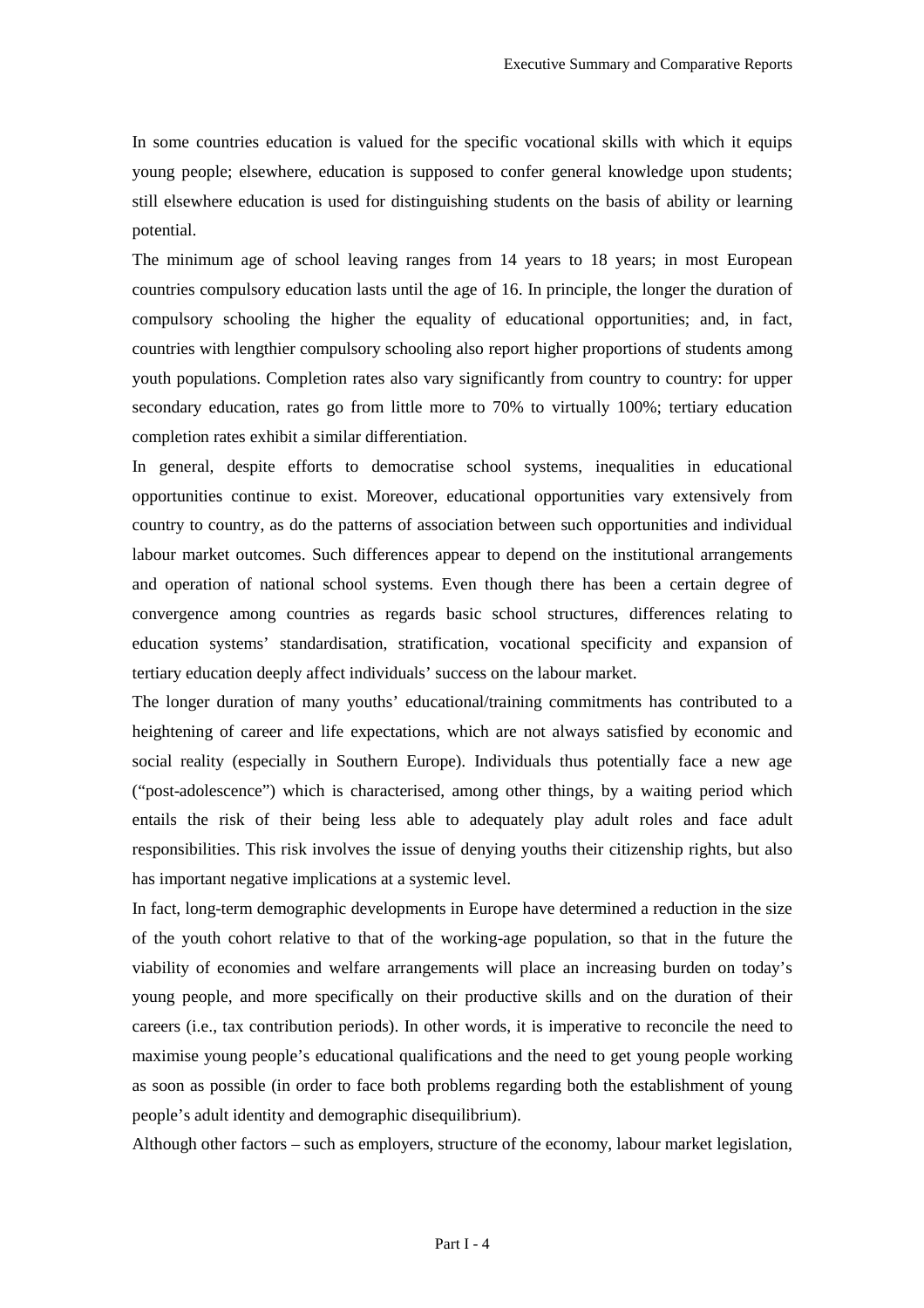salary and wage schemes, professional organisations, trade unions – undoubtedly affect the association between education and occupational destinations (and transition to adulthood in general), it is possible to identify the following imperatives for an efficacious educational policy aimed at reducing inequalities stemming from social origin:

- constrain early-school leaving and, in general, young people's attitudes and behaviours which hinder their attaining a minimal level of educational qualifications;
- encourage the acquisition of advanced levels of learning and skills among all young people;
- achieve a more secure connection between educational/training outcomes and job market opportunities.

Although educational policy is an "implicit" component of youth policy, it is less so than other sector policies (e.g., housing, labour market, family affairs, and other domains which are not youth-specific), in that education has always involved young people in an almost exclusive manner. In this sense one may apply the "problem" vs. "resource" views of youth to educational policy. In the case of young people interrupting their educational itineraries and potentially becoming a burden for the community, policy assumes a "youth as problem" approach; in the case of improving overall qualification levels, youth is a "resource" to be developed for the benefit of society. Both approaches may involve greater spending, as implied by the significant variations which may be observed in different countries in educational spending per student or the educational spending/Gap ratio.

*Discouraging early school-leaving* is a particularly important policy goal, in that undereducated youths have never been so at risk of unemployment in particular and social exclusion in general. Indeed, fighting high drop-out rates in post-compulsory education is already a major strategy adopted by most European countries, through "second-chance" schooling, more robust counselling and placement services, life-long learning programmes, financial assistance, compensation of educational deficits, arrangements for the formal recognition of informally acquired qualifications (usually through work experience, but also relating, for instance, to foreign language skills or computer proficiency), peer education, projects for the identification of specific at-risk categories (usually specific ethnic, social and regional groups). Differentiation and "flexibilisation" of existing educational institutions – so as to widen the "supply" of educational opportunities and therefore the probability that potential school-leavers will find at least one educational/training opportunity that appeals to their interests and aspirations – is another means for encouraging skill acquisition. Another important objective involves the removal of the stigma which denotes vocational training programmes, which in some countries are seen as second-class education vis-à-vis general academic schooling.

The *overall improvement of the quality of schooling* is another major strategy pursued by all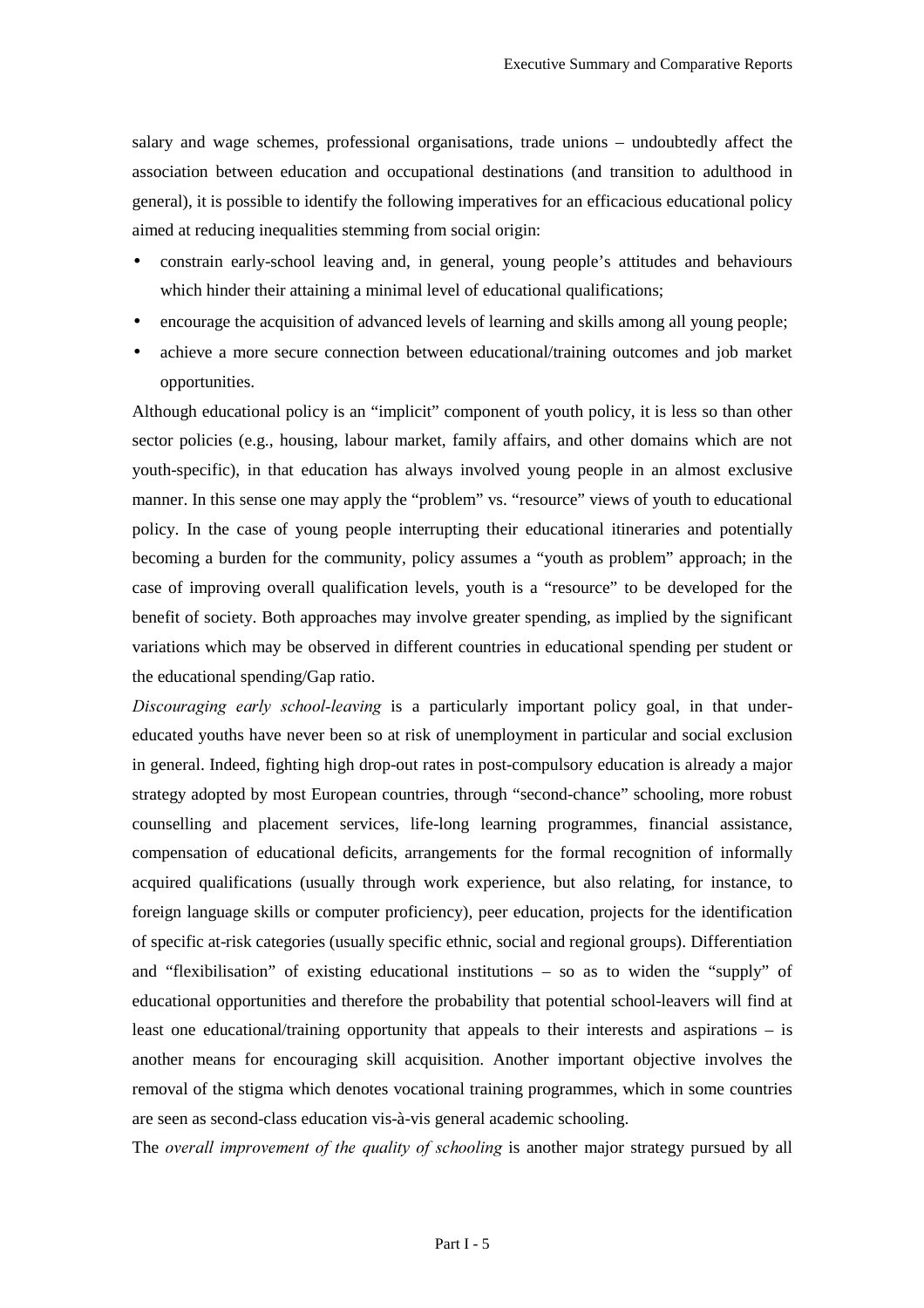European countries, albeit by different means: redefinition of curricula, recruitment and on-thejob training of instructors, modernisation of teaching techniques and styles, introduction of information technologies, and "innovation" in general. School systems which have a structure privileging local decision-making (and grounded therefore, one presumes, in local networks of interacting employers, political authorities and school officials) and which are scarcely stratified are much more efficient and egalitarian than those directly ruled only by central governments and with higher secondary schools fragmented in several educational tracks. Since what counts most, in terms of access to labour market and determination of the quality of a country's productive factors, is precisely the proportion of people with higher qualifications, action should be taken to encourage reform of centralised educational systems.

Of course, the improvement of the quality of education necessarily means establishing a stronger *link between education/training and the labour market*. To a certain degree, this entails an obfuscation of the dividing line between two heretofore separate phases of life – full-time "study" and "work" – in order to facilitate, or indeed even render imperceptible, the transition from one to the other. Today, the quantity of youth who engage simultaneously in both education/training and in work experiences (including work/study programmes) is quite small: common (20-35% of older teenagers) in countries which have apprenticeship programmes, a dual system or widespread part-time employment (Austria, Denmark, Germany, the Netherlands and the United Kingdom), but less – often much less – than 10% elsewhere. Apprenticeship or dual systems arguably contribute to young people's employability. Other initiatives include the development of double-qualifying pathways which combine general education and technical and vocational training, thus permitting multiple exit points and transfers from one track to another; the introduction of work-based learning and part-time employment in general education; programmes based on alternating-training contracts, and so on.

All of these strategies, of course, require that vocational/work components of education be relevant to labour market needs, and this usually means: devolution of tasks to regional and/or sectoral levels; close involvement of employers, worker organisations and other bodies in their design; constant re-definition and up-dating of skill profiles to ensure the attractiveness of training schemes and effective integration in the job market).

Policy thinking and specific studies must also turn to other challenges to equal opportunity in education and training, which were not specifically part of the scope of this study. One such challenge is that of extension of educational opportunities to children of *immigrants*: significant and increasing flows of foreigners from outside Europe have introduced (and will continue to do so) increasing numbers of second-generation immigrants into European schools, and this means that there has emerged a new at-risk category of youths, the social integration of whom poses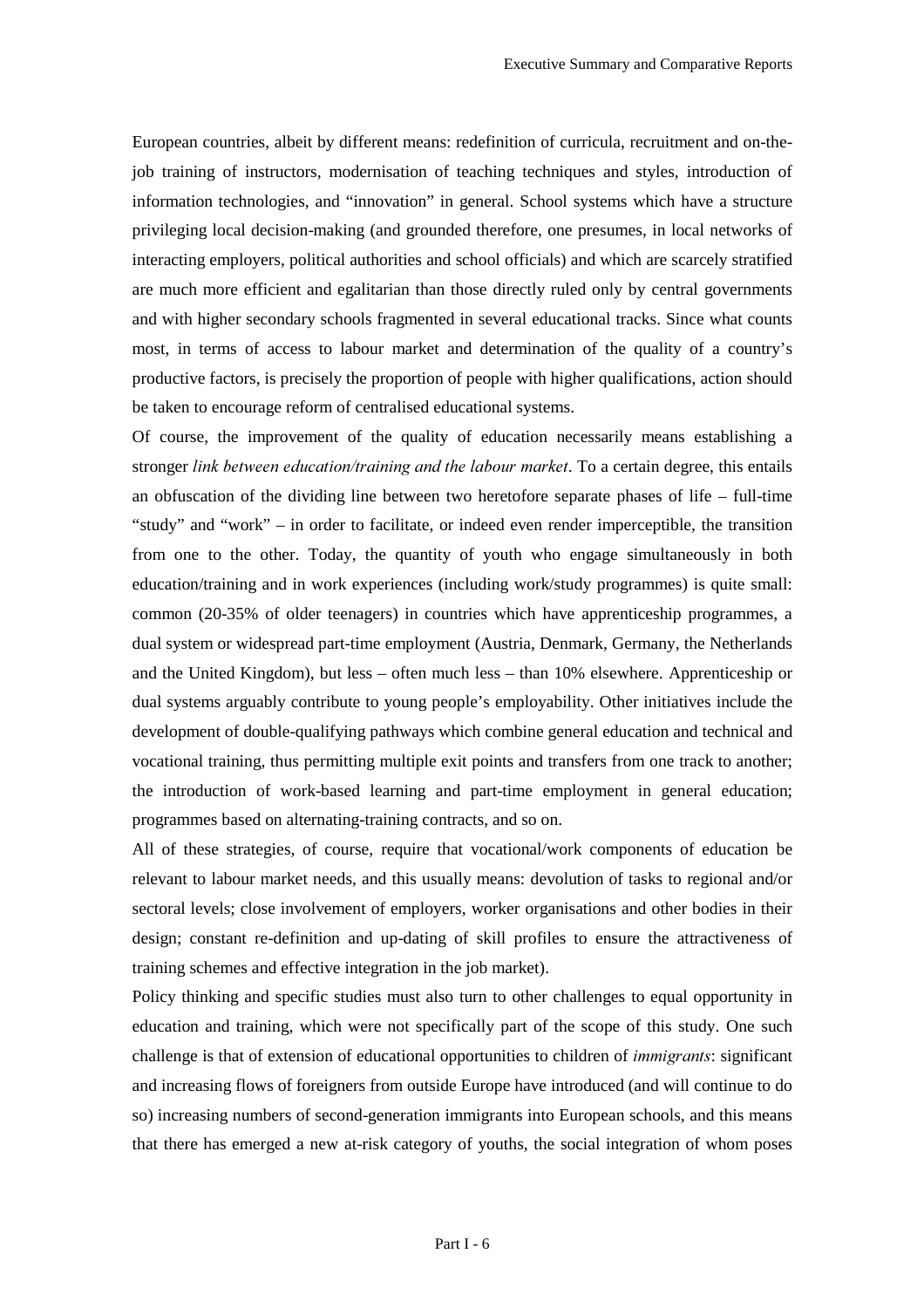new problems. Another continuing challenge concerns *gender differences*: although women now participate in education to a greater degree than men and have subsequently enjoyed a more pronounced improvement in their employment prospects (and although men contribute to domestic and family chores to a greater degree than in the past), many educational arrangements continue to be more suited to typically male labour-market itineraries; also, there continue to exist significant gender-related dissimilarities in choice of tertiary-level specialisation; in addition, the greater educational role which information technology and computer-aided learning will in all likelihood play in the future may harm women's educational opportunities if extant, socially determined gender-differentiated approaches to use of technology are not corrected. A potential risk for primary and secondary schooling is that of *extra-curricular overload*, i.e., taking advantage of educational institutions' status as socialisation agencies in order to burden them with initiatives that do not strictly relate to knowledge and skill acquisition: sex education, anti-racism campaigns, health awareness, etc. Finally, another issue toward which European institutions should be particularly sensitive concerns the monitoring of participation in *European educational exchange programmes*: are they benefiting youths of all social origins, or better yet more disadvantaged youths, or are they being accessed primarily by youths coming from privileged backgrounds?

#### 2.3 Youths and the Labour Market

To have a stable job or, alternatively, to live in a country with high rates of job mobility and good employment opportunities, represents a crucial step in the process of transition into adulthood. Of course, to have a job is a necessary but not a sufficient condition of economic independence. Earnings from occupation should guarantee an acceptable level of living. Alternatively, transfers from welfare system should complement incomes that young people are able to gain on the job. Unfortunately, during the last twenty years most European young people have experienced a worsening of their position in the labour market compared to that of adult cohorts.

In fact, both activity and employment rates among European young people have declined over the last two decades, while unemployment rates have increased. But what counts more is that, with the exception of the United Kingdom, employment rates of people aged 15-24 are much lower and, as a consequence, unemployment rates are much higher than those regarding people aged 25-64. Moreover longitudinal data shows that, *coeteris paribus*, the duration of first time job searches last longer among younger generation than among older ones.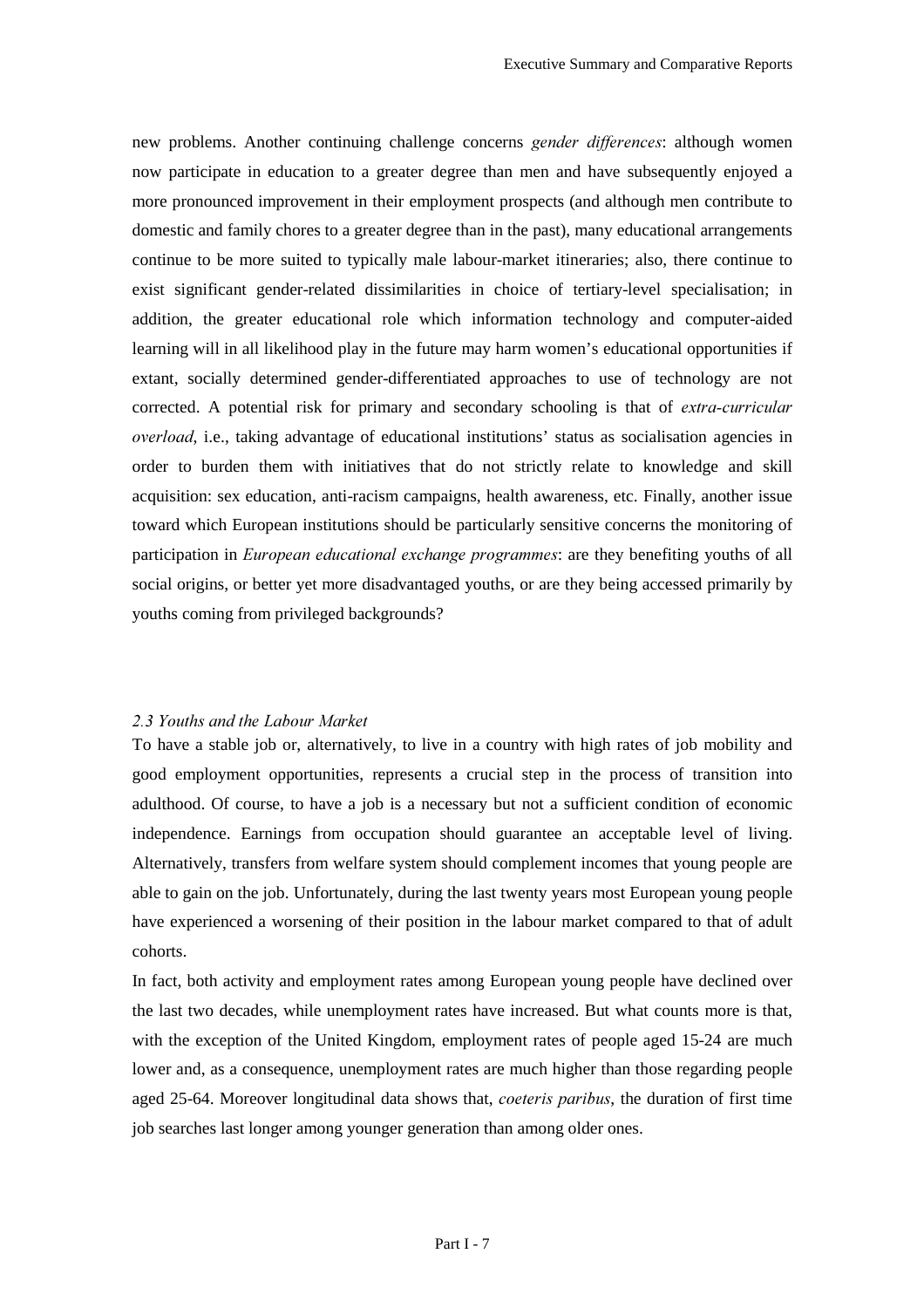This situation improves when one examines current rates of long-term unemployment (i.e., unemployment spells of 12 consecutive months or more). This experience is much more common among adult people than youths. Yet, the opposite holds in the case of repeated spells of unemployment. They are more widespread among young people at the beginning of their work career. In addition, longitudinal analyses seem to show that the experience of multiple unemployment spells of short length (though confined to the beginning of the work careers) is increasingly spreading across age cohorts.

Education and gender do affect rates of labour market participation and the risks and duration of unemployment among European youths. Generally speaking, better-educated young people display higher activity and employment rates. They also show lower risks of unemployment and a shorter duration of unemployment spells. Mediterranean countries (especially Italy) seem to be an exception to this regularity, at least in the case of first-time job seekers. Educational qualifications play a much smaller role in determining the rapidity of finding a first job. With the exception of the United Kingdom, young European women are still less likely to enter labour market and more prone to unemployment.

Over the last two decades, the proportion of European young people hired using so-called "atypical" contracts (fixed term contracts, temporary contracts, part-time contracts, work training contracts, franchise workers and the like) has increased significantly. This means that the level of the employment protection enjoyed by the new entrants in the labour market is significantly smaller than that experienced by people who got started in the 1950-80 period. The same holds in the case of "black" or "grey" jobs. The rate of people in the so-called "informal economy" is growing across generations.

Of course, intergenerational disparities in the risk of finding unstable workplaces is much stronger in those countries (mid-European and Mediterranean ones) where the degree of employment protection is very high and where legal or contractual rules limit the use of the atypical contracts to people in their first job. The same is true in the case of "black" or "grey" jobs. The stronger a country's employment protection for adults, the higher the likelihood of its youths of ending up in informal economy jobs. It is not clear whether people starting their work career from weakly protected jobs are entrapped in those positions for their whole working life or can move towards more stable occupational positions. The few analyses recently carried out using panel data seem to point in the latter direction. As in the case of labour market participation and risks of unemployment, the probability of getting started with atypical contracts or black jobs is lower for people with high educational qualifications and higher for women.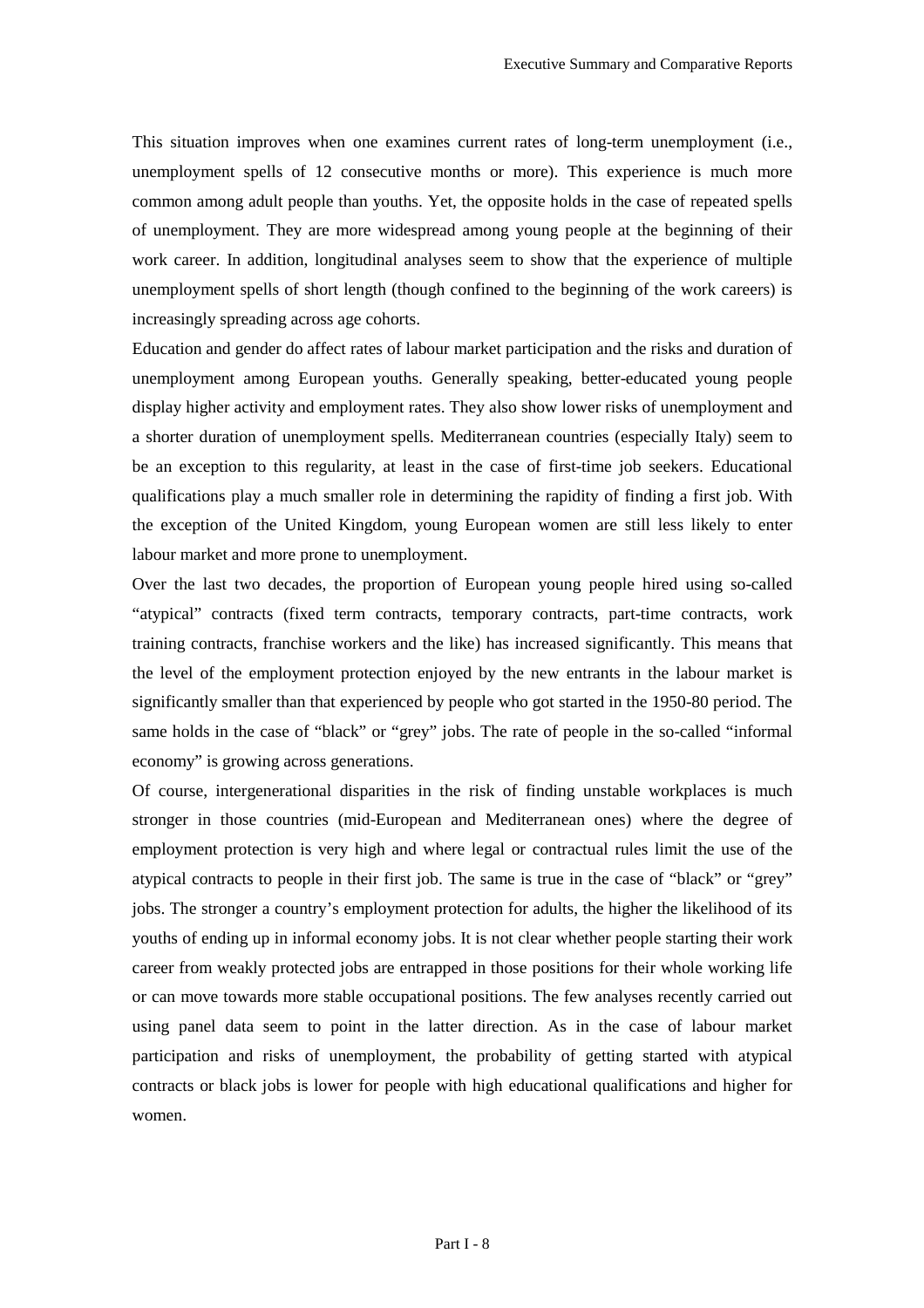Today, as in the past, young people at the beginning of their work career earn less than adult people with a longer work experience. Moreover the income from work increases as young people become older. The problem is that the earnings of youths relative to adults are falling across cohorts in many EU countries.

The condition of relative economic deprivation of young people is exacerbated by the abovementioned increasing rates of unemployment and the lower generosity of the welfare system. In some EU countries unemployment benefits for people looking for first job have been reduced or the eligibility rules to them have been render more restrictive. At any rate, social protections in most EU countries favour young people less than adult or old ones.

Rising rates of unemployment, reduction of transfers from the state and a fall in the relative income provided by work can explain why, controlling for the level of education, the proportion of young people living with their family of origin in their late twenties is increasing across generation in most EU countries.

The reports regarding youth policies stress that several EU countries lack labour market measures specifically devoted to improving the employment prospects of young people. In most cases employment barriers faced by youths are dealt with through policies aimed at a general reduction of a country's unemployment rates. However, in such cases it is also possible to sort out some measures that should affect mainly the labour market position of young people.

A first group of policies directly intended to raise the rates of youths' employment consists of measures *reducing the costs of youth labour*. Three main ways to arrive at this result have been singled out:  $a$ ) reductions of wage below contractual minimum for young people involved in special employment programmes. This is the case for: apprenticeship contracts in Ireland, the Netherlands, Norway, the United Kingdom; work training contracts in Belgium and France; new workers scheme in the United Kingdom; *b*) reductions of social security contributions paid by employers for young workers (work training contracts in France, Italy, Spain, and Portugal); *c*) paying wage subsidies to employers who hire young workers (Portugal).

Little evidence is available on the capacity of these policies of creating net new jobs. Yet, the measures allowing a reduction of minimum wage for apprenticeship contracts and those reducing social security contributions paid by employers seem to be most effective. As regards the impact on the subsequent work career of people involved in the programmes described above, it seems that apprenticeship contracts based on alternation of work experience and vocational training in educational institution (like those provided by Germany dual system of education) are the most successful.

As mentioned earlier, many European governments have introduced atypical contracts in order to *reduce the negative, rigidity-inducing effects of strict employment protection* on youth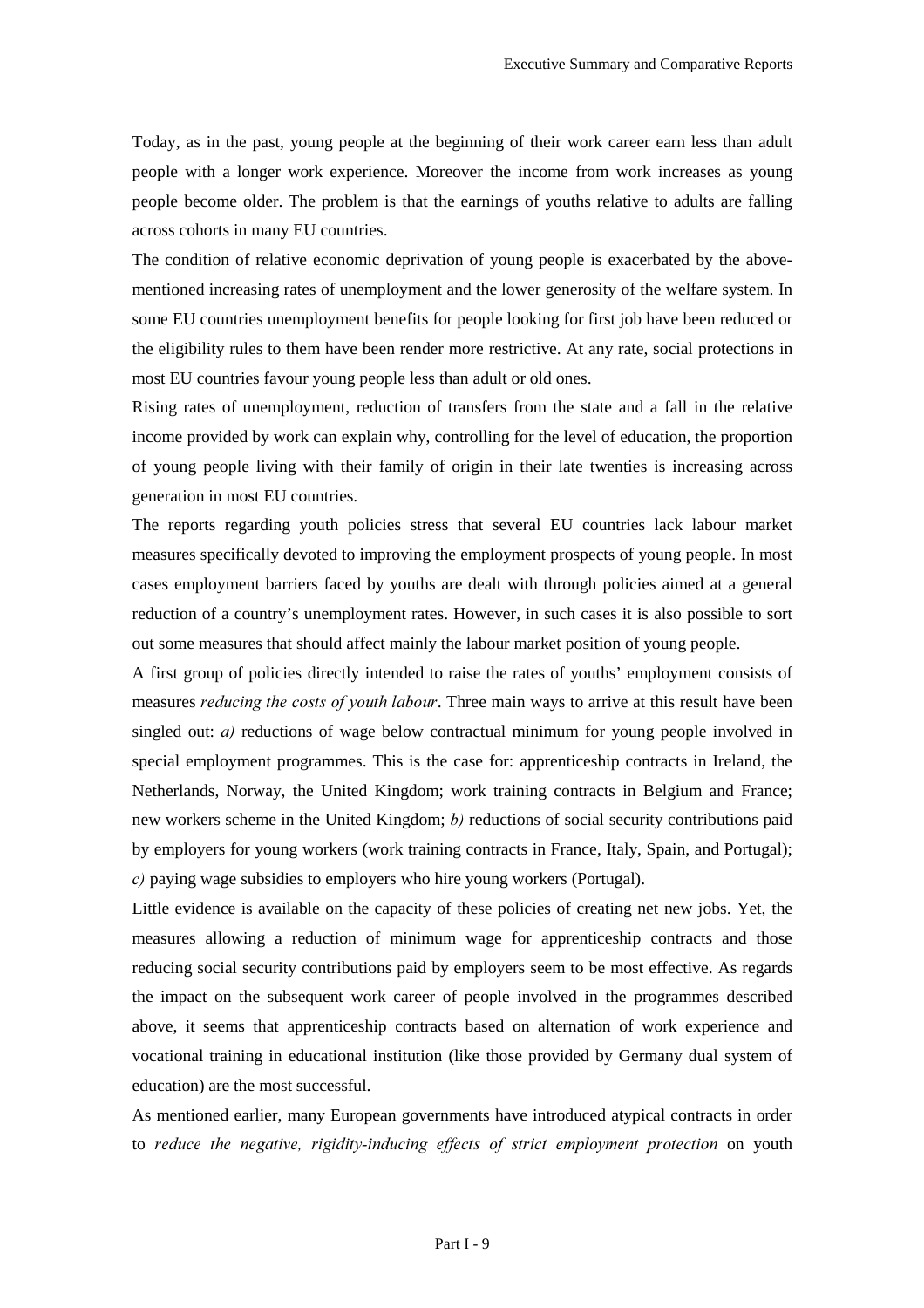unemployment. It seems that atypical contracts succeed in increasing chances of young people rapidly finding a first job. Despite this positive result, it is rather unclear whether poorly protected jobs lead to subsequent stable employment relations or whether they trap people into insecure labour relations. Lack of longitudinal data make it difficult to answer this question. Moreover cross-sectional surveys indicate that the proportion of people in atypical contracts that have been able to arrive at permanent occupational positions vary a lot among different EU countries. Italy displays the highest conversion rate from temporary jobs to permanent contracts, Spain the lowest. If conversion rates are low, a further problem arises regarding intergenerational inequalities. Occupational positions of most adult workers are tenured while, on the contrary, young people are trapped for long periods, potentially for the whole of their working life, in poorly protected employment relations. A fairer solution would be a gradual increase of labour market flexibility involving all age cohorts.

In many EU countries, rules regarding eligibility of young people to unemployment subsidies have become more stringent over the last two decades in an effort to implement *"supply-side" Measures*. More precisely, unemployed young people have been asked to increase their personal commitment in finding a job. Yet, the reduction of unemployment subsidies for young people have been usually combined with active labour policies based on placement, counselling, guidance and training services. Denmark, Finland and the United Kingdom are good examples of this new way of combining restriction of social protection with wide sets of active labour policies explicitly aimed at young people. Apparently these policies are successful.

Self-employment support represents another interesting measure to help young people to find a job. Usually this kind of programmes consist of training courses to develop entrepreneurial skills and business start-up loans. Some interesting measures intended to help young people in moving to self-employment can be found in Sweden and Italy. Unfortunately little is known about the effectiveness of these programmes beyond the immediate short term.

Despite the high degree of variability among EU countries in the youth's positions in the labour market and the related policies, we think that some common European targets on this topic can be devised. In our opinion, *raising the employability of European young people* is the most important of such common goals. On the basis of available knowledge, it seems that training programmes based on alternation of work experience and vocational education in specific institution are the most suitable and effective tools to increase the chances of an easy transition from school to work. However, these programmes should have a short duration (from 3 to 6 months). This characteristic is needed in order to avoid an excessive permanence of young people in the educational processes and a ready adaptation to changes of a country's economy.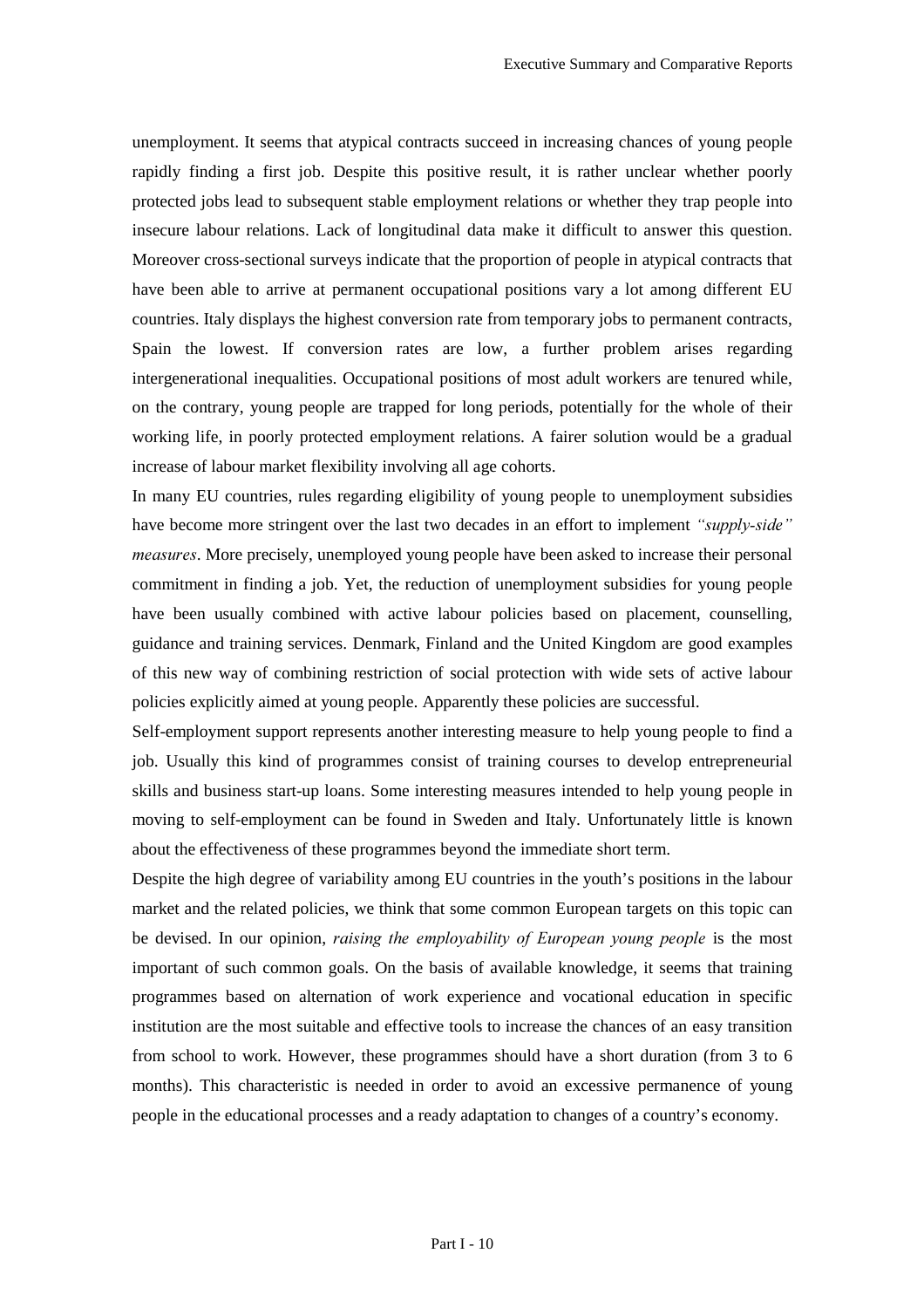A high level of employability is a necessary but not a sufficient condition to find a job. In fact the chances of young people to be employed depends also on the labour market regulation. There is room for a second common EU goal here, namely for *the reduction of the level of aggregate unemployment among youths*. To achieve this result, policies aimed at diminishing payroll costs of new labour market entrants have proved to be rather effective. For purposes of intergenerational equity, we think that measures reducing social security costs paid by employers should be preferred to measures setting youths salaries below the contractual minima. As already stressed above, the introduction of atypical contracts has also succeeded in reducing risks of youth unemployment. But, again for equity reasons, we suggest that policies aimed at a general increase in the labour market flexibility – i.e., flexibility achieved by weakening the level of employment protection both for young and adult people – should be preferred to those entailing burdens exclusively for youth. At least, measures raising the conversion rate of poorly protected jobs into more stable positions should be implemented.

Rates of youth aggregate unemployment can further be reduced by policies acting on the supply side of the labour market. In this case we think that measures reducing level of unemployment benefits for young people or introducing more stringent criteria of eligibility to them, could be accepted at two conditions: increasing and improving placement, counselling, guidance and training services; extending unemployment benefits to people looking for their first job. Of course, the extension of supports for youth self-employment could also be useful, at least in countries where small firms prevail over large size ones.

A third common EU goal regarding youth position in the labour market should be a *reduction of gender disparities.* Among young generations of most EU countries, *educational* disparities between men and women have disappeared. Yet, these disparities are still strong in the labour market and can be observed in occupational destinations. Education being equal, young women are over-represented either among unemployed (this is mainly the case for Central European countries and Mediterranean ones) or among the employed through atypical, namely part-time contracts (and this is mainly the case for the United Kingdom and Scandinavian countries). Moreover, across all over EU, young women are under-represented in the professional positions and in the self-employment, while they are concentrated among white collar and routine nonmanual employees. Gender inequality in the world of work derives more often from cultural bias, informal rules regarding the workings of the family and the gender division of domestic care and lack of welfare provisions regarding motherhood protection and care services for early childhood and elderly disabled people. As a consequence, it is mainly on the side of education and welfare measures that one has to operate in order to achieve greater equality between men and women in the labour market.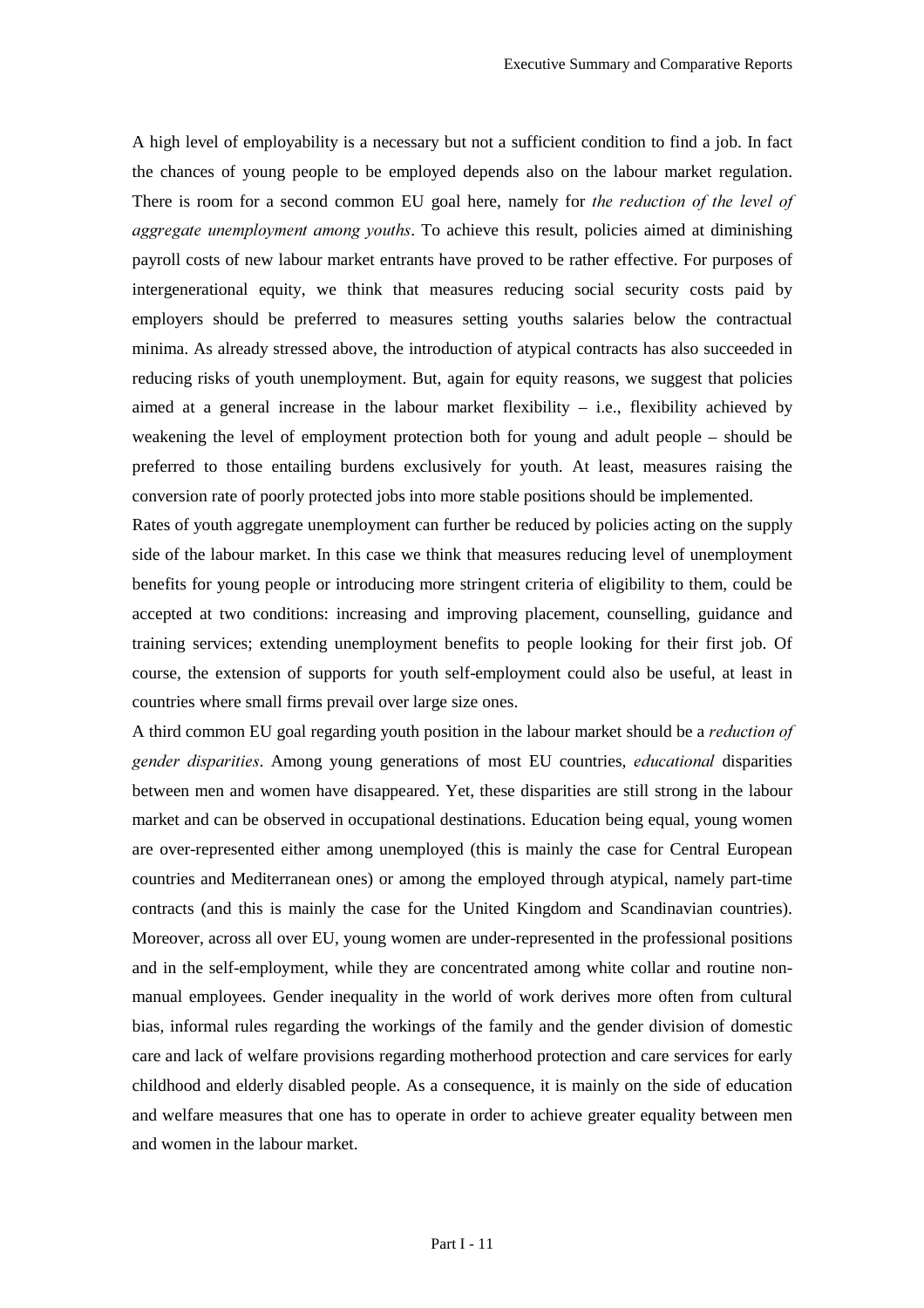#### 2.4 Wellbeing, Health, Values

The economic situation of young people tends to reflect the relative roles of the *labour market*, *family* and *social transfers* in different countries. In the first and largest cluster of countries – Austria, Germany, France, Ireland, Luxembourg, Portugal, Sweden and the Netherlands – the labour market is the most important source of income followed by family support and then social transfers. In a second cluster of countries – Denmark and the United Kingdom – the labour market is the most important source of support followed by social transfers and then the family<sup>1</sup>. In a third cluster of countries – Belgium, Spain, Greece and Italy – the family is the most important source of support followed by the labour market and social transfers. Social transfers are very low in the last three of these countries. In Finland there is almost equal support from each source. We could say therefore that there is a contrast between familycentred and labour-market centred countries in terms of economic support. This is related to the patterns of family formation which we discuss below. Countries where young people are most likely to live in families with financial difficulties are Spain, Greece, Ireland and Portugal, although individual poverty is most often found in Germany, Spain, Italy and the Netherlands, which probably reflects more the patterns of leaving home.

Fertility is dropping everywhere, both among the 15-19 year olds and among the 20-24 year olds, but this drop is especially sharp in Spain and in Italy (which are also among the familycentred countries in terms of economic support). Whilst in general, cohabitation and births outside marriage are increasing, there are important differences in family formation in the different parts of Europe. In the Northern Protestant countries, leaving home and forming independent households is regarded as a normal part of the transition to adulthood, but is not necessarily associated with getting married. Cohabiting with a partner is common and fertility is separated from marriage. In the Southern, Catholic countries as well as Ireland, having children occurs only after marriage and getting married is seen as the occasion to set up an independent household. That is why young people are most likely to be still living with their parents in Spain, Italy, Portugal and Greece. In the Central European countries (including France) cohabiting with partners is common, but marriage is for having children. The main reason for not leaving home, however, is not being able to afford to leave home

The general health of young people in Europe is good and improving, but they are still disproportionately subject to death from particular causes such as traffic and other accidents,

 $\overline{a}$ 

<sup>&</sup>lt;sup>1</sup> Calculated by putting together Ela-Elh and F3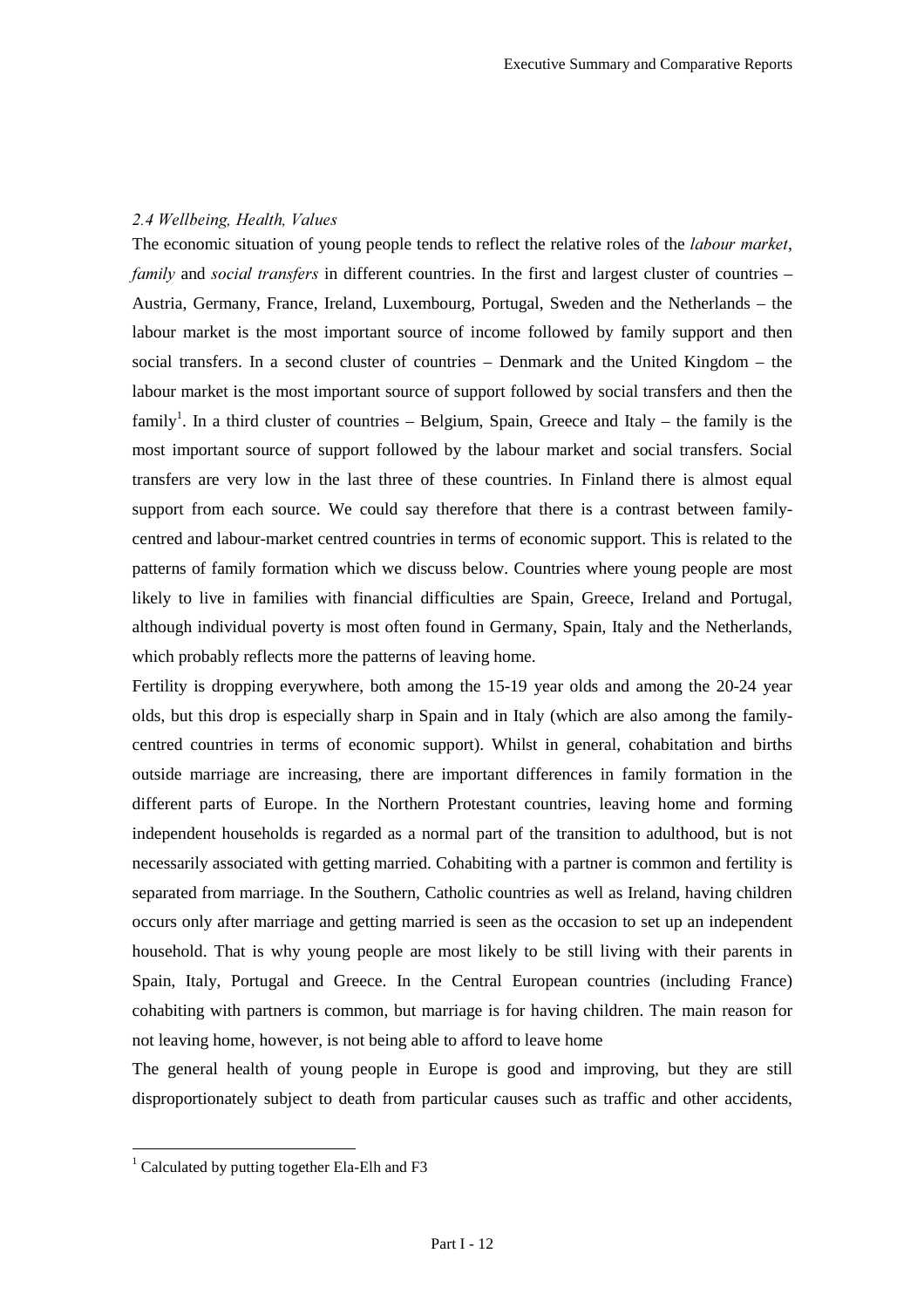violence, suicide and assaults. The life expectancy was highest in Sweden and lowest in Portugal, but there was no simple North/South divide since life expectancy was also high in Spain and rather low in Germany. This is on account of their lack of experience and risky behaviour. Young men are much more at risk of mortality than young women, both from accidents but also from suicide. Drinking as an element of this risky behaviour is particularly high in Sweden, Finland and Denmark where both young men and young women are most likely to report having been drunk. In Ireland it is high among young men. However, Catholic and Orthodox countries such as Greece, Portugal, Belgium but also France this seems less likely to be part of the culture of growing up. Smoking has increased among young people in many countries during the 1990s and is especially high in the UK, France, Austria, Germany and Belgium although there is no information for most countries.

A number of the reports mentioned that many problems affected male and female youth differently, but also migrant and ethnic minority youth more severely than those from the dominant national culture. Poverty, ill health, homelessness were all found more often among ethnic minority/migrant youth.

Attitudes to gender roles are also reflected in these patterns with young people in Portugal, Italy, Austria and Greece being the most conservative and also more homophobic in their attitudes. Young Austrians, Italians and Irish are also likely to see religion as being important. There is not information about abortion from every country, but from those included there is a clear upward trend. This might indicate a lack of appropriate information with regard to sex education or otherwise lack of access to suitable preventatives. Abortion is highest in those countries that are the least family-centred with regard to economic support : the United Kingdom, Denmark and Finland.

Nevertheless, the family is seen as important by most young people in most countries. Highest support for the family comes from Ireland, Italy, the United Kingdom, Denmark, Norway and Sweden. Only one of these are among the these are among the most family-centred countries in terms of economic support and two of them are the least family-centred. Work is most important in Norway, the United Kingdom, Ireland and Italy and least important in Finland and West Germany. Friends are seen as most important in those countries where young people are most independent from their families: Sweden, Norway, Denmark, the Netherlands, but also Ireland.

There is evidence that in general young people are becoming more tolerant on a range of indicators, although in some countries xenophobia has risen in recent years. Xenophobia is higher in Belgium, Germany, Austria, France and lowest in the UK, the Netherlands and Ireland. In general, young people are happiest in Denmark, the Netherlands, Sweden and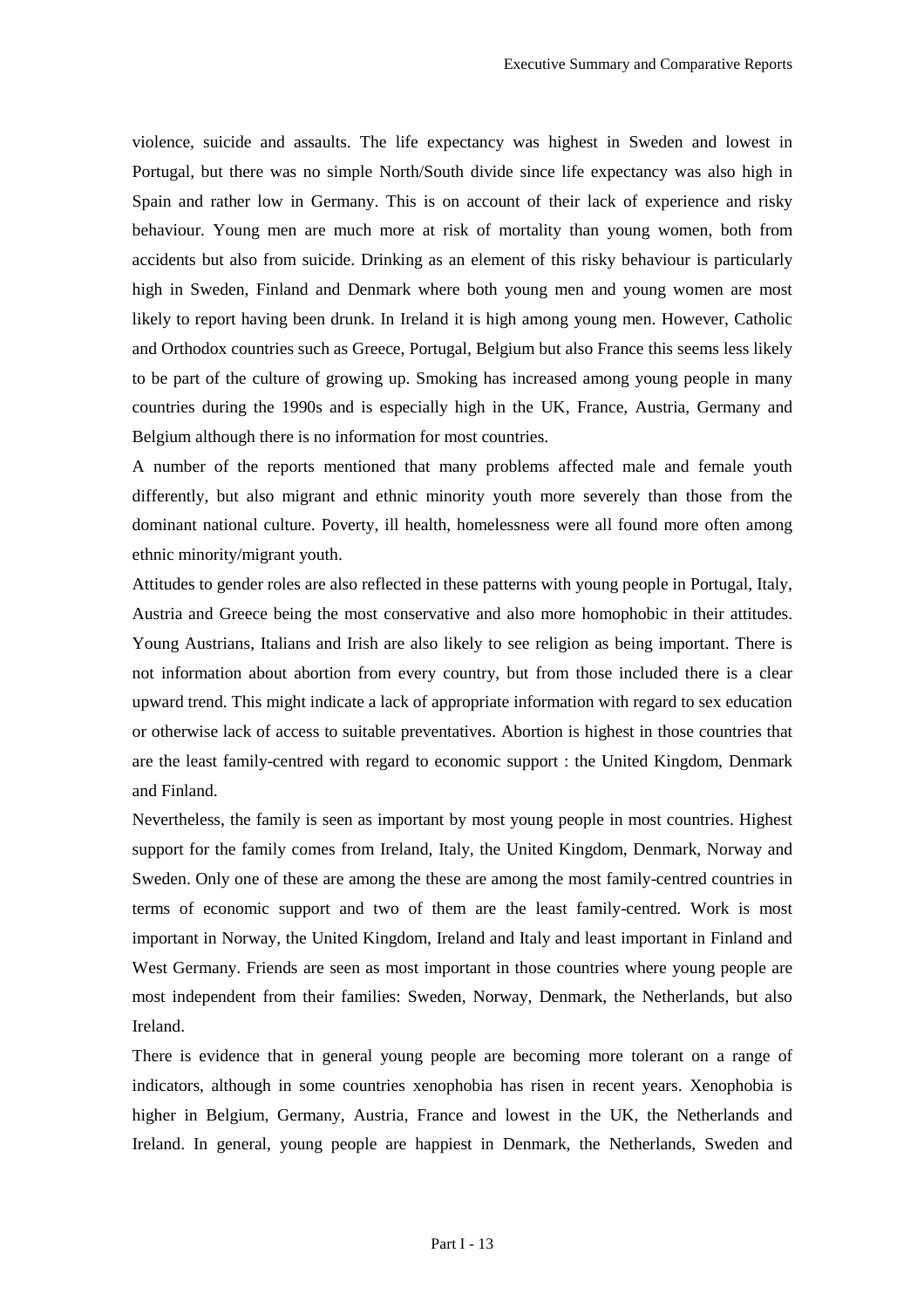Austria and least happy in Italy, Portugal and Germany. There is a general tendency for young people to become more interested in "post-materialist values" concerned with the quality of life rather than "materialist values" associated with economic survival as general levels of affluence rise. However, this was not always the case among European youth, so we might assume that many of them are still mainly concerned about material problems.

It would seem that young people are most in danger from their own behaviour and therefore education, awareness-raising campaigns and preventative measures would be called for, including information or campaigns about the risks of smoking, drinking, traffic accidents as well as sexual education. The availability of counselling services might help to discourage those inclined to suicide. However, since taking and conquering risks is also a part of the *rite de passage* of growing up, youth services should perhaps be prepared to offer some daring and exciting activities to challenge young people – but ones which are less likely to lead to bad health or physical damage. It seems that this is especially a problem for young men. Providing adventurous experiences for young men could also be combined with promoting travel and exchange, especially for the less educated who would not have access to the many exchange programmes offered by educational institutions.

The situation of ethnic and migrant youth should be monitored (something beyond the scope of this report) and their problems addressed in order to avoid widening inequalities associated with race and ethnicity. At the same time, education and awareness-raising campaigns among young people of the dominant cultures could help to mitigate xenophobia and racism, problems which are becoming more prominent in contemporary Europe. This should be a priority for the youth and education services. In these policies, less educated young men should be targeted in particular, since they are the ones most prone to commit acts of xenophobic and racist violence. Youth services could perhaps offer alternative outlets for bonding and aggressive behaviour, as is mentioned above.

It is difficult to suggest a policy for Europe in terms of economic support for young people because there are different traditions for leaving home and family support. To avoid the risk of social exclusion, however, and in order to offer all young people the possibility of integration into society, there should be adequate support services for young people who are not able to rely on support from their families and may also be marginalised in the labour market.

To counteract the dramatically falling birth rates (especially in some countries) there should perhaps be some thought put into policies for helping young people to start families and have children without being significantly economically and socially disadvantaged. There should be particular consideration of the situation of young women. Education, training and working careers have traditionally been designed around men and take a linear form, compatible with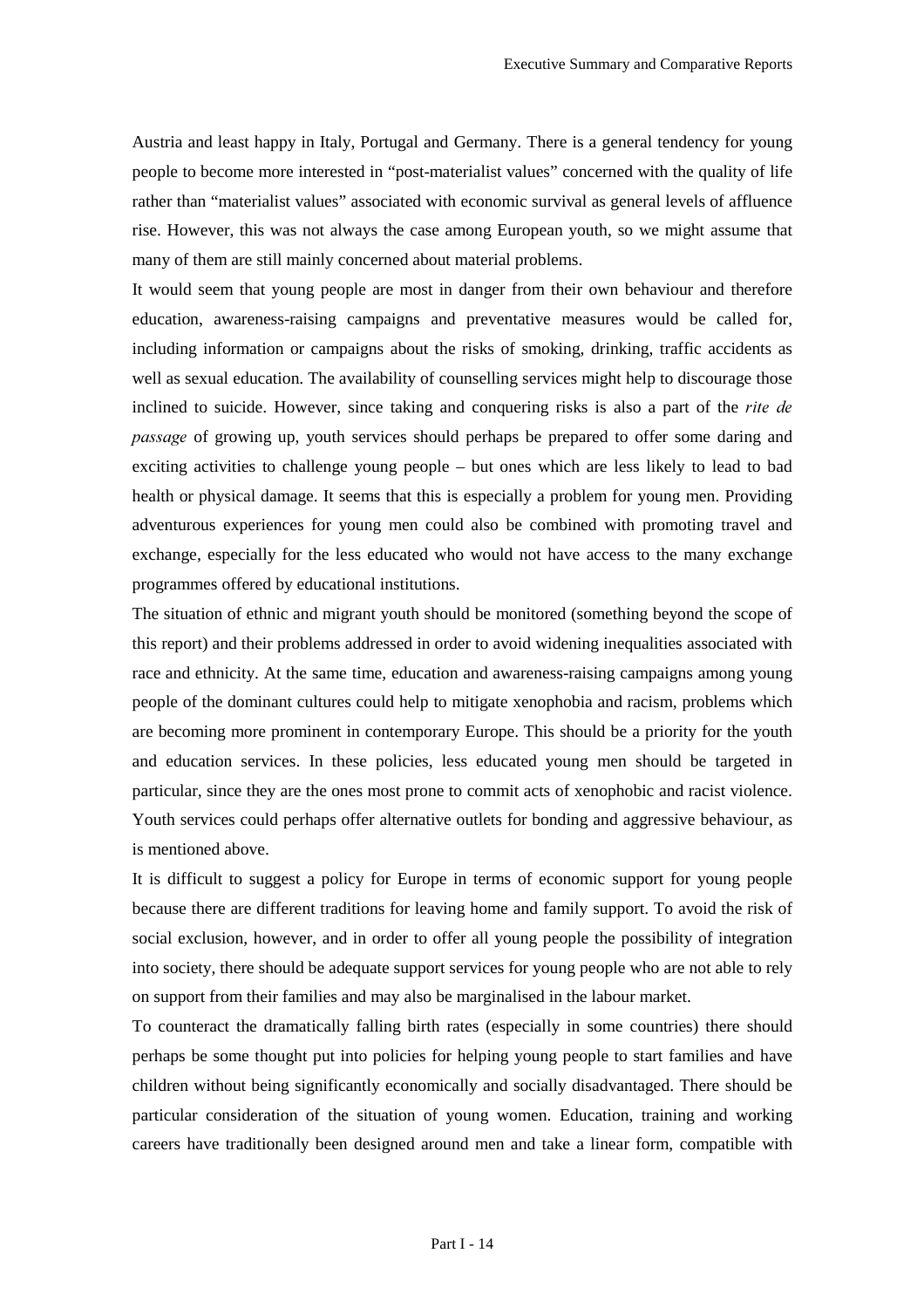male family roles. However, young women also now want careers along with extended training and education, leading them to postpone childbearing, perhaps indefinitely. Once they step off the education-training-career ladder it is difficult to step back on again. This issue needs addressing so that people can build non-linear careers or have bridges and platforms available so that they can step on and off the ladder without being disadvantaged. Employment careers which offered gates of entry to people throughout their lives and did not discriminate in favour of young people would need to be developed. Child care policies, parental leave policies, along with ways of helping people to integrate families with lengthening educational careers and with various kinds of employment should be considered. This is beyond the scope of youth policies. Policies concerned with promoting flexible employment and life-long learning should also have this dimension built in to them.

#### 2.5 Organisational and Political Participation

Participation in formal associations is considered a key activity in establishing a general level of social integration in terms of democratic citizenship. But there is a marked difference between countries with and without a long and strong tradition for youth associations: in the Mediterranean countries, there is a small but growing number of youth who are organised in youth associations; in the rest of Western Europe, the percentage of youth who are members of youth organisations and associations is higher but not increasing – in Belgium, Denmark, United Kingdom the participation rates among youth is even declining.

The most important type of association concerns sporting activities, where the same pattern can be found: in Mediterranean countries (plus Belgium) less than one-fourth of young people belong to sports associations, whereas Scandinavian countries express the highest rates. Participation in religious and parish-based associations varies: Italy, where 18% of youth report membership in such associations, expresses a participation rate 8 times higher than Belgium's. Membership in explicitly youth-oriented associations involve a very low proportion of youths and the Mediterranean areas displays the weakest participation.

The stable or even declining rate of membership north of the Mediterranean countries changes the conditions for youth policy: The importance of voluntary youth work, that used to play an important role in young people's leisure time, has diminished during the last decades. Young people nowadays are more reluctant to bind themselves to organised communities, they move in a "free space" between various youth scenes and institutions and they are no longer permanently organised. Another consequence is that social networks, which used to help youngsters solve problems, disappear. This creates new demands on youth work and policy. Youth work will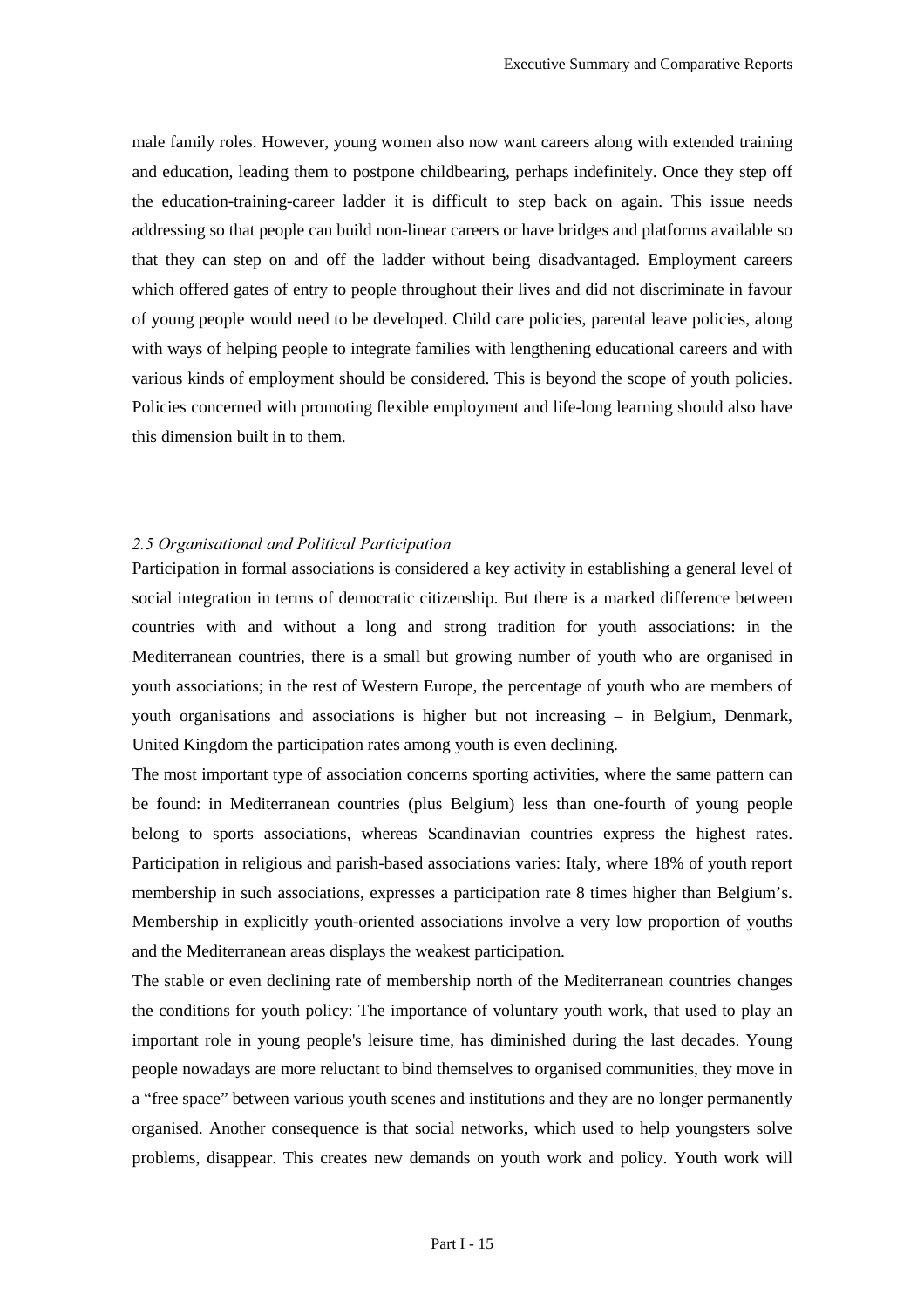become more difficult and programmes for youth must be flexible and have a short time limit because of the quickly changing youth cultures and interests.

In all the Western European countries, national, regional and local youth councils are emphasised as the major source of political participation and influence of youth. Youth councils – whether they are private umbrella organisations of youth organisations and youth associations or state youth councils that include public youth institutions and state officials – are the traditional channels of co-operation and exchange of information between politicians, authorities and youth. But the traditional model for entrusting influence to youth has shown its limitations in several ways.

Firstly, youth councils only represent a minority of youth. Secondly, the youth councils do not represent a socially balanced section of the youth population. Thirdly, there has been a tendency towards a change in the motivation of membership or participation in organisations: instead of being *members*, young people become *users* of organisations, and many of these users have a pragmatic interest and a consumer attitude towards voluntary organisations rather than an ideological interest in their activities. Fourthly, the persons who represent youth in youth organisations and youth councils are not necessarily young themselves and their knowledge of the interests of the young members may be rather limited.

This kind of criticism of youth associations, youth organisations and youth councils has  $-\text{with}$ the exception of the Mediterranean countries – led to the introduction of new modes of youth participation; not as alternatives to the youth council model, but on an experimental basis and as supplementary models of influence: youth parliaments, workshops and commissions, and information on and from youth.

However, there is a marked tendency indicating that the Southern European countries, in which the level of participation in voluntary organisations and associations is low – Spain, Portugal, Greece, Italy – are also countries in which there are few – if any – experiments with alternative forms of youth participation. Apparently, in these countries it is the aim to raise the rate of organisational membership, to strengthen the traditional representative youth organisations and associations, and finally to consolidate the co-operation between the authorities and the third sector.

Countries such as Iceland, Denmark, Ireland, Liechtenstein, and Scotland have established national youth parliaments, while Germany, Austria, Denmark, Finland, and Sweden have instituted local city councils of youth or regional youth parliaments. In some countries this of kind of youth parliamentary bodies are the results of general elections among youth and in some cases they have been given limited decision-making authority and their own budget.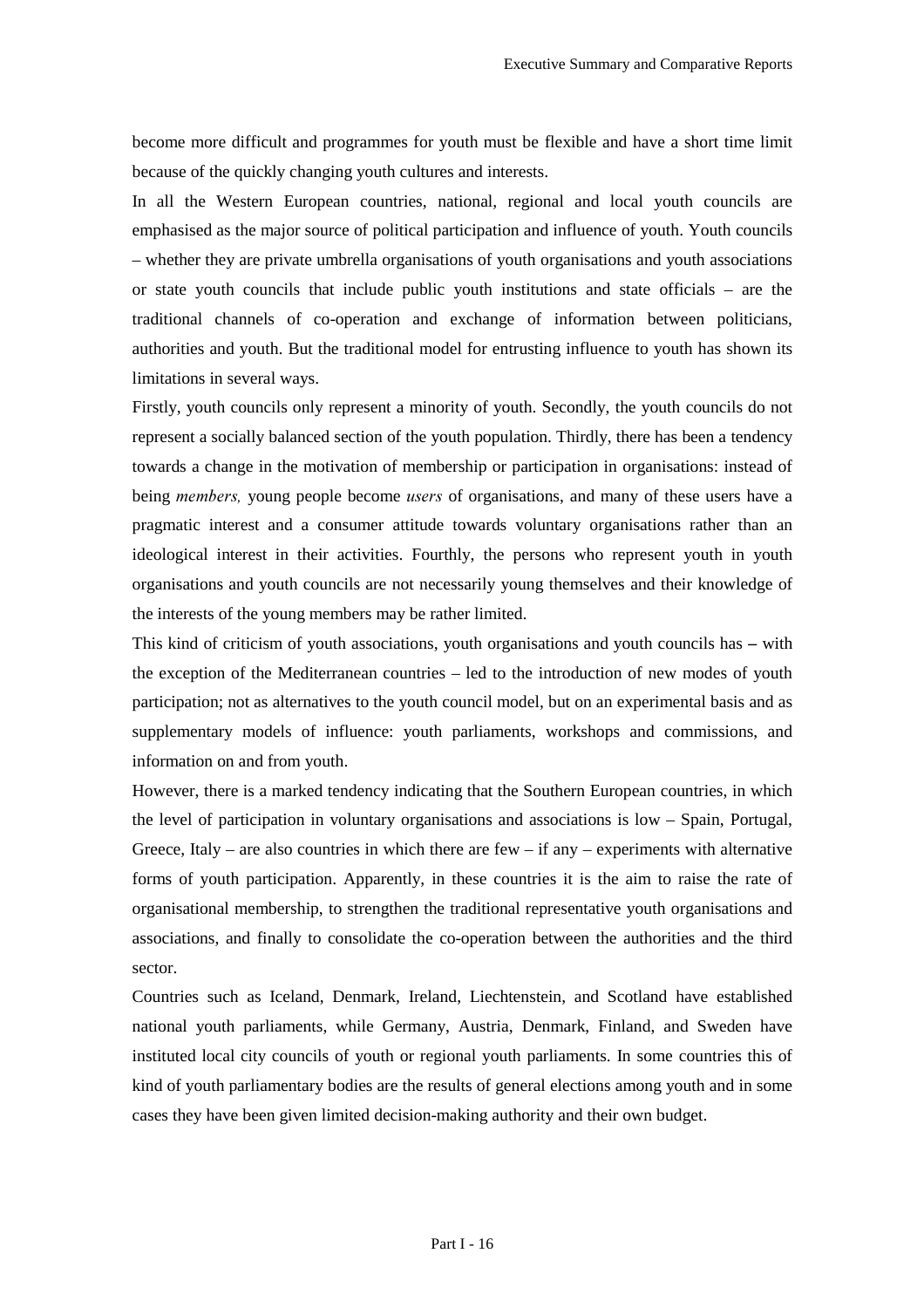In other countries – Luxembourg, the Netherlands, Liechtenstein – the search for alternative forms of co-operation between youth and the authorities has resulted in national *ad hoc* cooperative bodies or workshops, in which youth or representatives of youth associations meet with either civil servants or politicians with the purpose of exchanging ideas on youth policy.

Norway and Austria have established national advisory groups of youth, and other countries – Germany, Finland, Norway, Austria – have started using statistical data, survey data and qualitative data on youth as indirect ways of making youth heard.

Only limited information is available on youth's participation in the traditional political processes – as party members, as voters in European, national, regional or local elections, as candidates for political parties, or as members of representative bodies: Parliaments, regional or local councils. Information from selected countries suggests that young people – especially those voting for the first time – have a lower turnout than older age groups, and that the representation of young adults as members of national or regional parliaments and of local elected bodies is disproportionally low. Comparable data shows that membership in political associations or trade unions involves a very small portion of youths, with the notable exception of Scandinavian countries. Even "discussion of political matters with friends" is a frequent occurrence only for a minority of young people. Another significant indicator of political participation stems from self-placement on the left-right political spectrum. In many countries – notably, the Mediterranean ones, but Austria and Luxembourg as well – over one fourth of young people "don't know" or refuse to reveal their position on the political scale.

These varying levels of political participation and their underlying patterns are reflected in young people's level of trust toward political institutions. Trust is relatively low (30-35%) in Mediterranean countries – such as Spain, Italy, and Portugal – but in other countries – such as Finland and Great Britain – as well. The national parliament enjoys high levels of trust in selected central European and some Scandinavian countries. In any case, the national parliament is by no means the most trustworthy national institution among youth.

Limited political participation – voting, membership of political parties, of youth associations and organisations, and representation in decision-making bodies – is understood as a major youth problem in most Western European countries except the Mediterranean countries in which there is a growing societal participation among youth. The declining political engagement and traditional societal participation among youth is perceived as a threat to the future of the representative democracy, and a series of initiatives has been launched to counteract this tendency. In a number of countries – the United Kingdom, Sweden, Denmark, Finland, Norway, Austria, Luxembourg – the political participation of youth has become a major policy area and several programmes have been initiated at both national and local levels; some of which have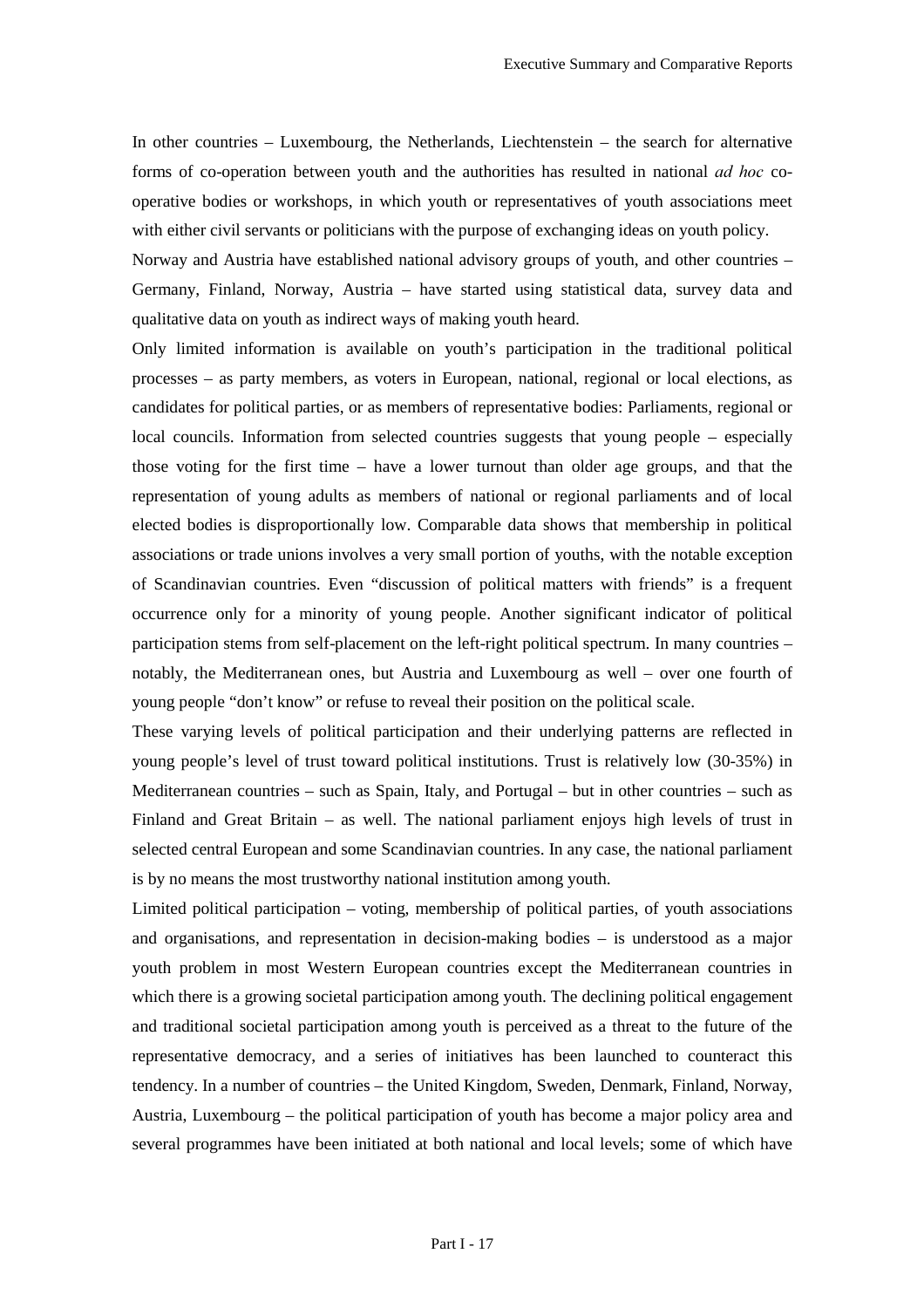been given prominence as "good examples" of youth policy: the Youth Policy in a Municipal Perspective Programme from Denmark; the Tele-democracy Project from Finland; the Porsgrunn Model, the Youth Forum for Democracy and the Youth Parliament from Norway; the Youth Municipality of the Year Award from Sweden; and the Youth Consultative Council from Portugal.

It is difficult to propose measures or initiatives that would be meaningful to implement on a European level. Research on the political participation of youth show that young people's political interests – in general – are governed by the principle of proximity: local politics engender much more debate and participation among youth than national or European politics do. Therefore, initiatives with the purpose of enhancing the political participation of youth should primarily be rooted in the local interests and the local problems of youth.

Hence, the role of the EU in this matter should be supporting existing and future experiments with active participation of youth in the democratic process. This kind of support could have the form of the dissemination of experiences from programmes and projects, exchange of ideas on this matter, a data base of programmes and knowledge on the political participation of youth, comparative research on the political behaviour of youth, networks of local experts on youth's societal participation, research on "what works?" in increasing young people's participation at the local level, etc.

#### 2.6 The European Dimension

Empirical data from youth research demonstrate that young people are still deeply rooted in their life-world contexts and do not regard their future as being dependent on European unification. The majority of young people continues to be bound to their local contexts and to their national perspectives, cultural habits and lifestyles. Young Scandinavians and Germans have the most sceptical view of the EU and the EU- institutions, whereas there seems to be a more positive "feeling" toward European citizenship in Southern European countries. Important geographical and educational differences can be observed in relation to the meaning the European Union has for young people: critical to sceptical in the North as well as in Germany and Austria and positive to optimistic in the South as well as in Ireland.

Youth's potential for geographical mobility is measured by indicators on the knowledge of foreign languages, on the travel activities and by their disposition to study or work abroad.

In Luxembourg, the Scandinavian countries and the Netherlands, young people speak at most one or two foreign languages. Young Belgians and Germans also express high rates of speaking one language other than their mother tongue. There is still a quite large proportion of young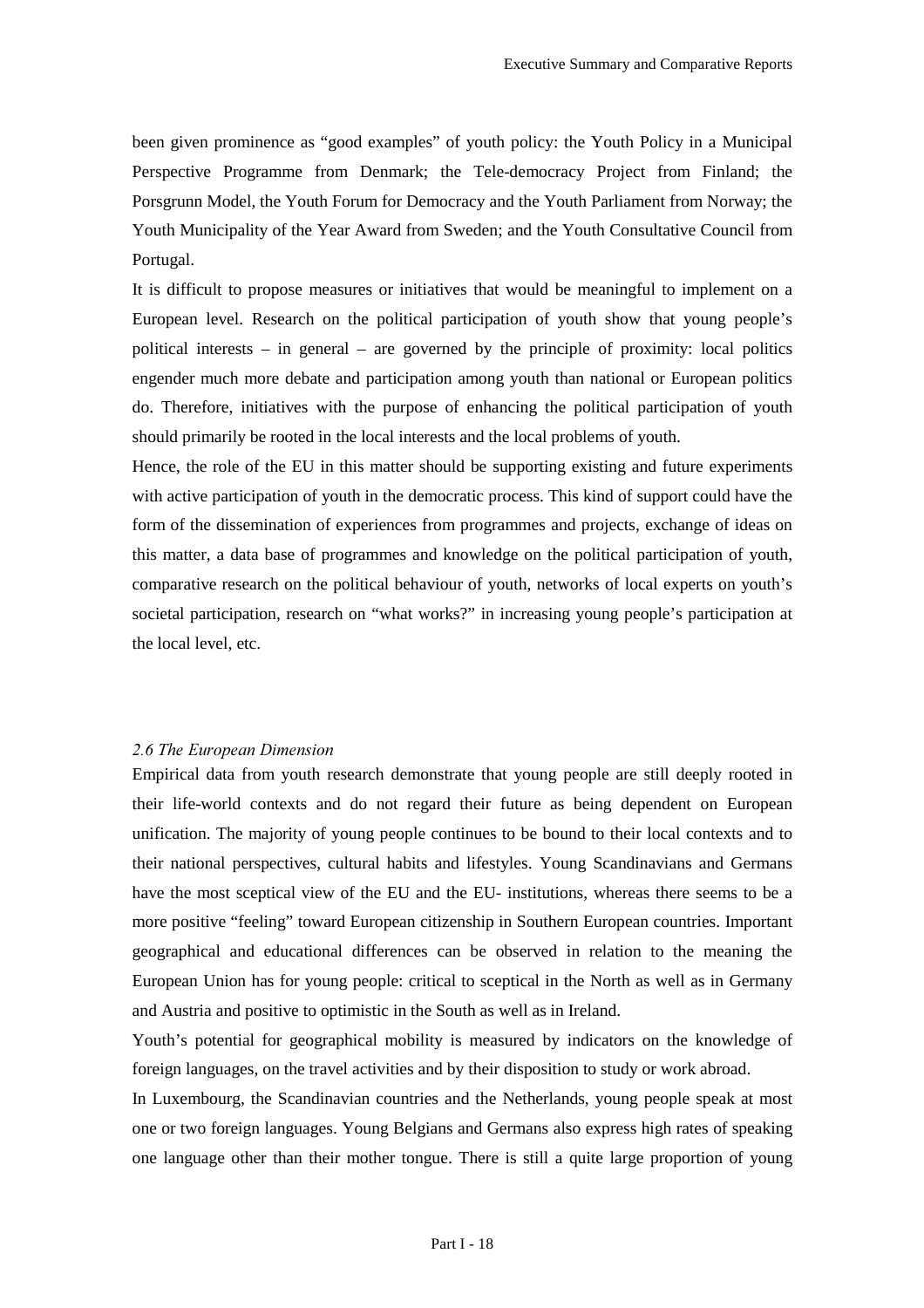people who speak no other language than their mother tongue, especially in the Southern European and English-speaking countries. Given the prominence of English as an "international" language, the attitude that foreigners should learn to speak English rather than British citizens having to learn a foreign language persists. There is a strong link between knowledge of foreign languages and the dispositions of young people to geographical mobility. The possibility of travelling to any place in Europe is the idea that European youngsters choose the most when they define the meaning that the European Union has for them, exception made for the British, Spanish and Greek.

Television is the source of information that has contributed the most to young peoples knowledge of the European Union. Schools and universities are the second most important source. A stronger combination of information sources is to be found in the Nordic countries, especially in Sweden. It is interesting to note that youth and general population surveys show a large discrepancy between the relative low knowledge about the EU and low acceptance of its institutions, on the one hand, and, on the other, the growing significance this institutions have for everyday life of the European citizens.

#### *3. Recommendations for European-Level Youth Policy*

*Improving European Citizenship and Attitudes Towards the EU.* Considering the analysed tendencies about the meaning the EU has for young people in Europe, especially the sceptical attitudes to be observed in Northern European countries, a first priority of European youth policy should be seen in the reinforcement of *European awareness and European citizenship*. This includes improving EU policies in the following dimensions: better information for young people on European issues and policies as well as upon EU youth-relevant activities and programmes; participation of young people in policy-making processes and co-operation between EU institutions and relevant national actors.

Young people in Europe receive information about the EU mainly from television, secondly from schools and universities, thirdly from newspapers and magazines and then from other data sources. Youth associations and youth organisations do not play any role as information sources about the EU. Since secondary schools reach a very broad segment of young people in all European countries, it would be important to improve knowledge of secondary school teachers upon European issues and EU youth-relevant programmes. With this purpose the European Commission should develop (together with national educational and youth policy authorities) specific information and qualification programmes so that teachers can act as qualified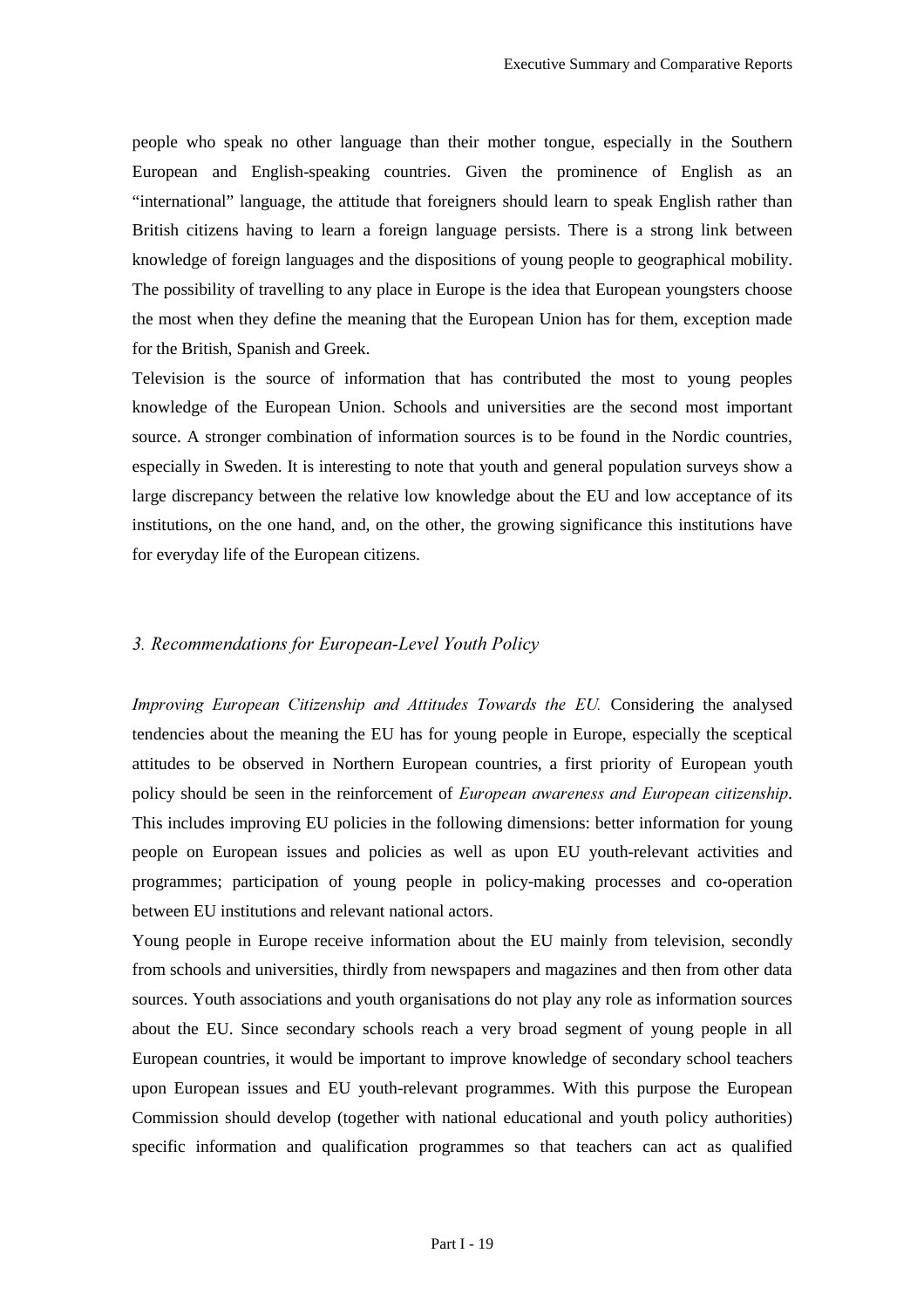mediators of activities and chances offered by such programmes. Something similar should be conceived for youth workers and other practitioners working with young people. Furthermore, in co-operation with the EU programme national co-ordination offices and relevant youth organisations in each country, attractive and up-to-date information packages, home pages and other electronic information means (e.g., electronic bulletin boards, magazines, etc.) should be produced and used to inform young people about European issues and the EU, about its member states as well as on relevant events, grants, youth exchange programmes (European Voluntary Service, etc.) and other activities of interest for young people. Multimedia contents for European non-formal education processes with young people, e.g. information packages on European youth relevant topics for young facilitators in youth and international youth work should be elaborated and tested with different groups. Also EU-funded European multilateral youth information projects (pilot projects) should be developed and implemented by young people themselves.

*Participation*. It is a substantial condition of effective youth policy to involve children and adolescents in all decisions relevant to them. However, they will not commit themselves, unless they are convinced their involvement has an effect on their future, and what they decide today will concern their basic life circumstances tomorrow. Participation is also one of the prerequisites for their growing into democracy and having a say where their matters are at stake. Participation at local, regional, national and EU levels ensures that young people's interests are taken into consideration. At the EU level this will indirectly generate a higher acceptance of the EU institutions on the side of young people. Therefore, participation is one of the rights that should be strengthened by the EU. The issue of participation has to be defined as a *crosssectional task* heeding the interests of children and adolescents to be considered by all EU Directorates General and programmes. To operationalise this strategy two pre-requisites have to be fulfilled. Firstly, institutions at local, national and European level must open themselves and become accessible for young people: participation will not work without partnership and dialogue, horizontal exchange and transparency in rights and duties. Secondly, young people must be motivated to recognise and take their chances in intervening and participating in the shaping of policies. This understanding of participation should be implemented in a concrete, realistic and effective way by EU youth policies. Adolescents should have more opportunities to express their views and ideas as citizens in planning procedures at local, national and EU level. There are some examples of "good practice" that could be promoted by the EU. Above all, adolescents should be included in the following forms of participation: representative forms of participation: youth community councils, children and youth parliaments; open forms of participation: children and youth forums (young people should have free access to these forms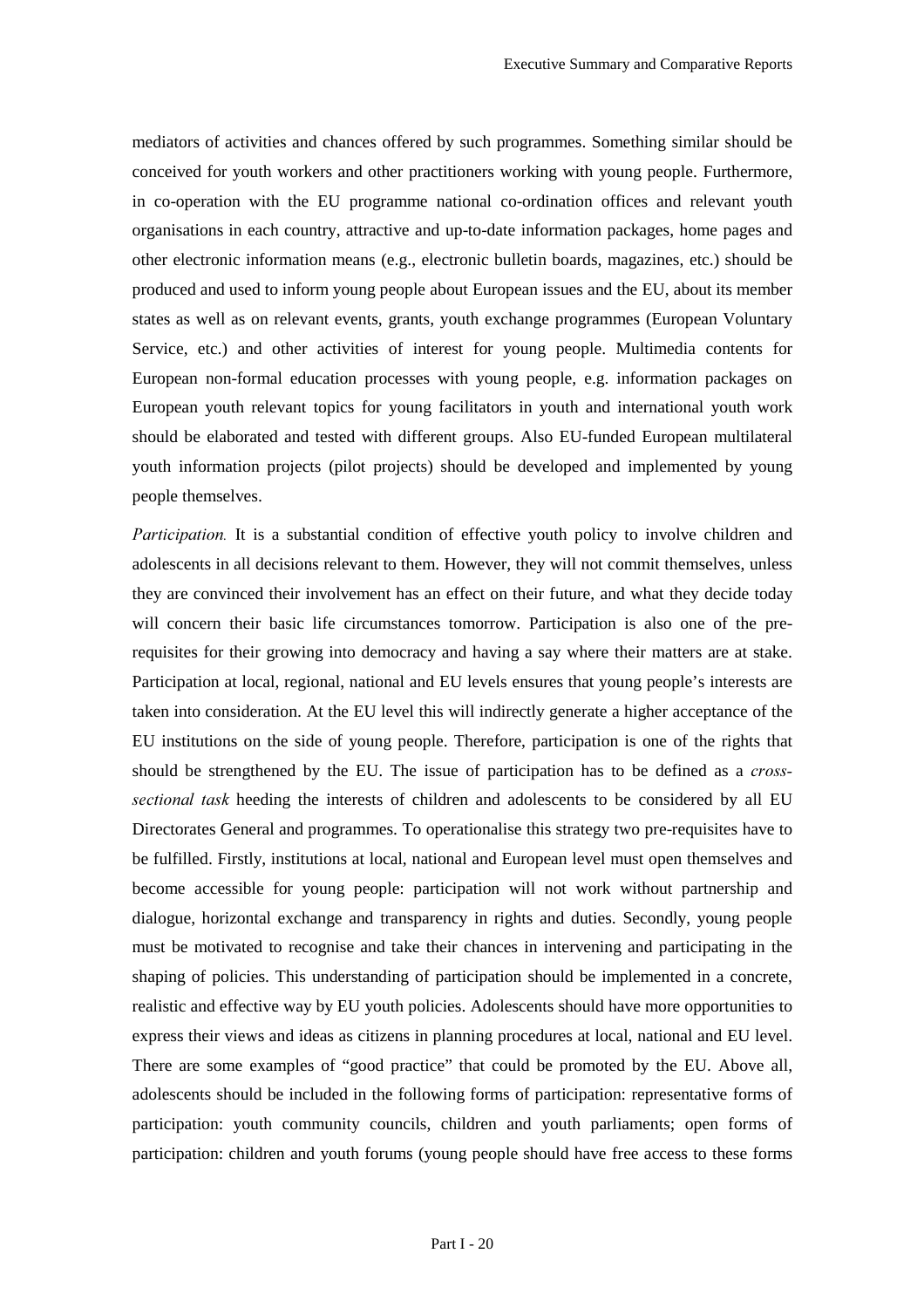of participation and take part spontaneously); project-oriented forms of participation: projects limited in terms of time and objectives and which attempt to find answers to concrete problems; young people represented in adult committees: direct participation and decision-making and in adult planning groups such as neighbourhood study groups, round tables and citizen's initiatives; contacts with local politicians: consultation hours, school classes visiting city hall, complaint boxes; politicians give children opportunities to exchange views.

Social and political participation is democratic learning in the widest sense and it is tightly linked to political education. It imparts experience and knowledge to young people and empowers them to further activities. It adheres to values and takes up young people's great potential, their wishes and desires, their curiosity and pleasure in discovering and experimenting in order to develop perspectives suitable to youth. It addresses all youths, whether or not they are organised. Therefore, the EU should fund, support and evaluate pilot projects and programmes in which new forms of participation are being experimented. An extended dissemination of its results should be promoted.

*Co-operation between EU and National Institutions and Organisations.* As already pointed out, a tight co-operation between EU institutions and public and private national institutions and organisations is necessary in order to improve perceptions of the EU among the population, particularly among young people. Such co-operation initiatives could include: deepening and improving existing consultation procedures and structures between the European Parliament, the European Commission and national, regional and local responsible for youth policies; experimenting and exchanging results about new participatory structures and forms of planning and implementation of national and EU youth policies; reporting regularly on "youth conditions" and on "European youth policies" (such reports should be presented by the Commission to the European Parliament and be disseminated in all member states); development of quality standards for the professional qualification of youth workers and other practitioners working in the field of youth policies; recognition of certificates of youth workers and other professionals working in the field of children and youth policies in order to facilitate also their own European mobility

*Mobility*. Gaining first-hand practical knowledge of Europe, collecting international experience by travelling abroad, receiving foreign visitors in one's own country, getting to know other cultures and, in this way, diminishing prejudices, building relationships and friendships with young people in other countries or maybe even working together with them long-term on a European scale – all these are biographical key events for young people, triggering an emotional interest in and enthusiasm for Europe. In this respect, an important aspect of national youth policy and undoubtedly the core element of European youth policy should be the expansion of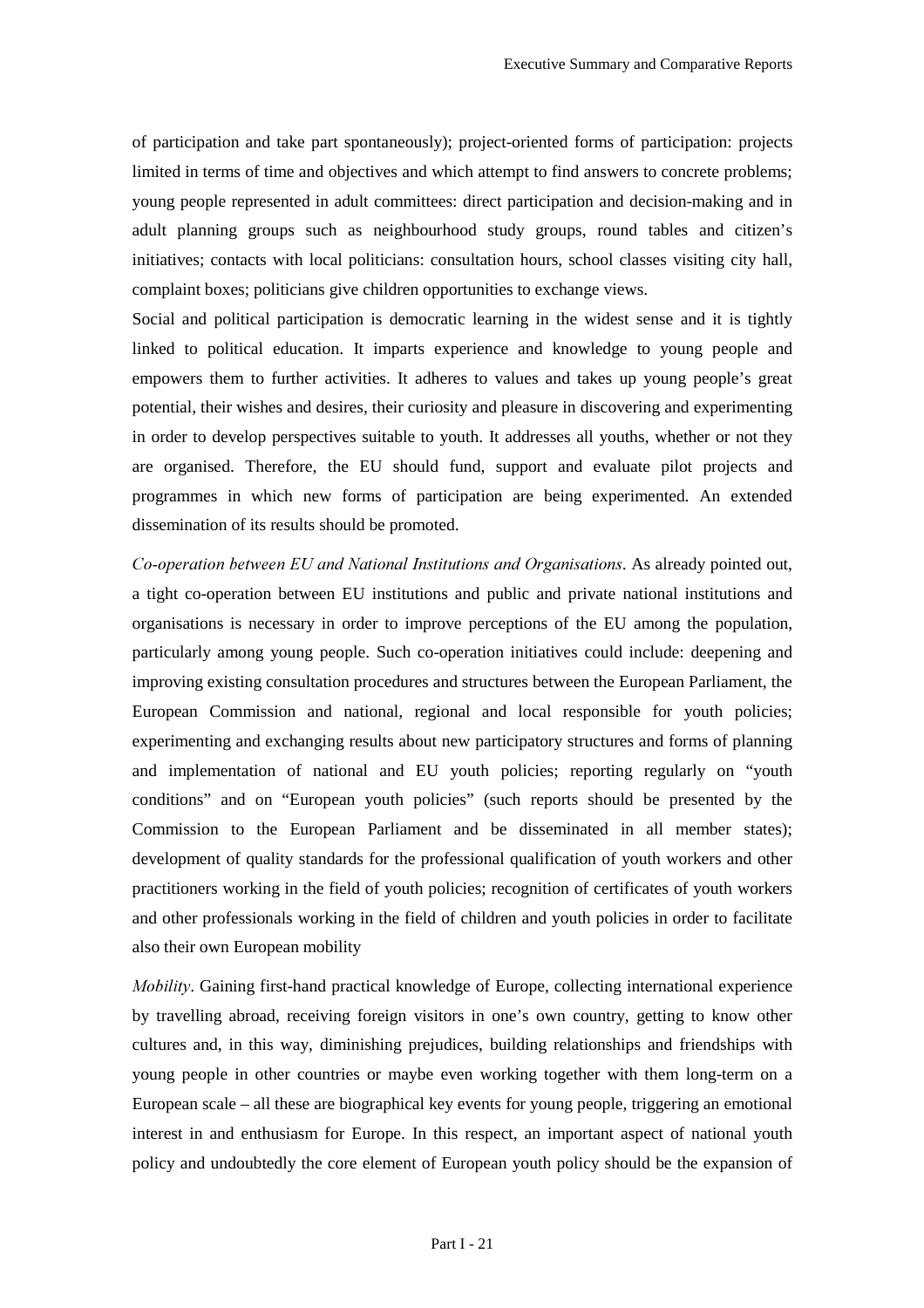measures supporting mobility and European citizenship. EU institutions frequently confirm the importance of this policy field, yet young people who participate in mobility programmes have to cope with a number of obstacles such as insufficient language skills, being granted trips abroad, the right to stay abroad, social security, tax issues. Often, there are also problems of financing, etc. European youth policy should contribute to overcome these obstacles through programmes focusing on the following areas.

*Knowledge of foreign languages.* Especially in the Southern part of Europe and in the United Kingdom, speaking a foreign language at a certain level of competence is not widespread. Even if improving foreign language proficiency of young people is a responsibility of national educational systems, European educational and youth policies could also make a contribution in this field, for instance through the following initiatives: funding the development of European curricula frameworks and proficiency standards in the sphere of foreign language teaching in schools; funding, implementing and disseminating results of model projects in the field of innovative foreign language teaching with children and young people; funding high-level and demanding language teaching for students who wish to study or have stages in other European countries; establishing encounter camps, "action weeks" and other activities of a European character, stimulating interest for and knowledge of other cultures as well as the practice of existing "theoretical" foreign language skills; sponsoring European summer camps with foreign language training as a central part of their activity programmes; sponsoring European camping sites offering special "European" leisure programmes for children and adolescents and promoting informal learning of foreign language skills; promoting a broad coverage of European sport, social and cultural events, economic and political actualities through bilingual media programmes (mother tongue and two foreign languages) in television, press and broadcasting.

*Visiting Foreign Countries and Youth Exchanges.* Existing EU mobility action programmes, like "Youth" (including successful programmes like "Youth for Europe", the European Voluntary Service, Leonardo, Socrates, etc.) should be considered as core elements of European youth policy. The activities considered in these programmes should be complemented by other more open forms of mobility like: projects of European youth tourism; bi-/tri-/multi-lateral work camps; youth projects in the context of city partnerships; European festivals; cultural and sport activities.

Mobility of young people should also be improved through an action programme on "nonformal European youth education". On the background of experiences existing already in several member states, the EU should develop and promote, within the frame of such a programme, together with youth and non-profit organisations: national and international youth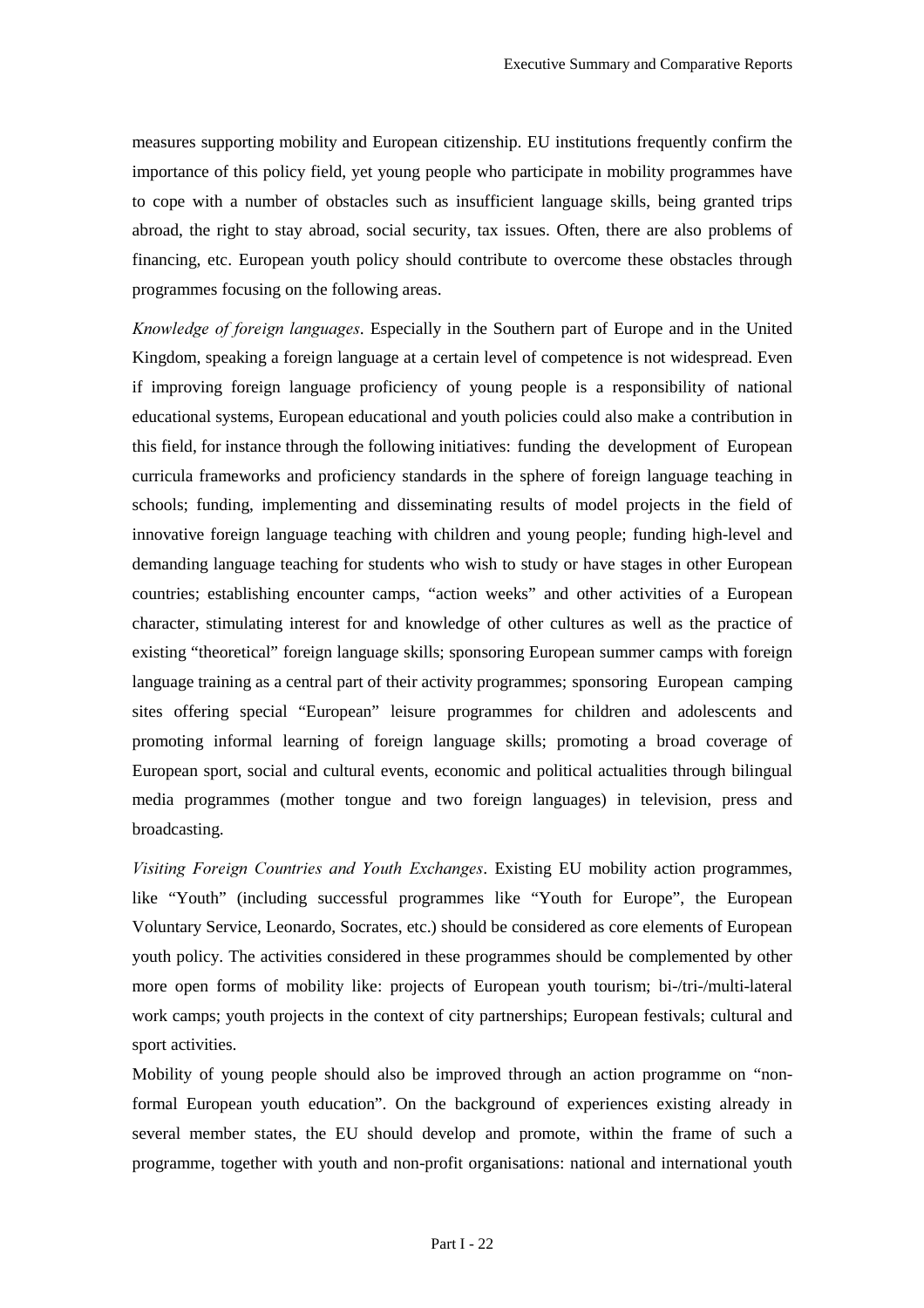seminars and workshops on European issues; training courses on European citizenship; training courses for "facilitators " in the field of international youth work; projects of young people focusing on relevant European issues (e.g., activities against racism, xenophobia and intolerance).

*Studying and Working Abroad*. Programmes like Erasmus and Leonardo have already shown positive effects in promoting youth mobility in Europe. The experience achieved with these programmes should be extended, especially to disadvantaged youths who are the ones with less opportunities to live in other European countries and studying and/or working there for longer periods of time. Intensive language courses coupled with six-month internships in schools, enterprises and other institutions could motivate these youngsters to test their chances in other social and cultural contexts.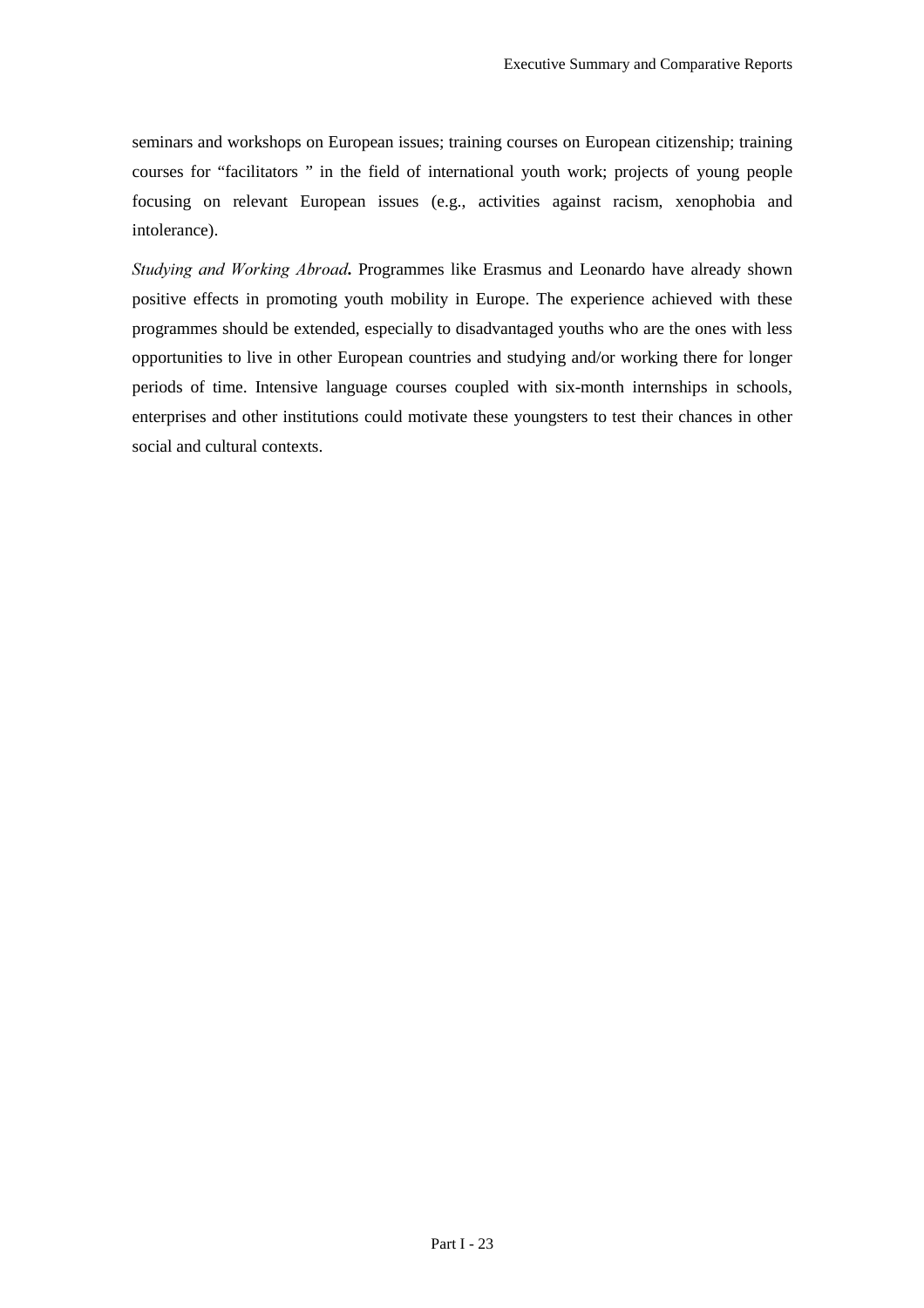Part II

# Youth Conditions in Europe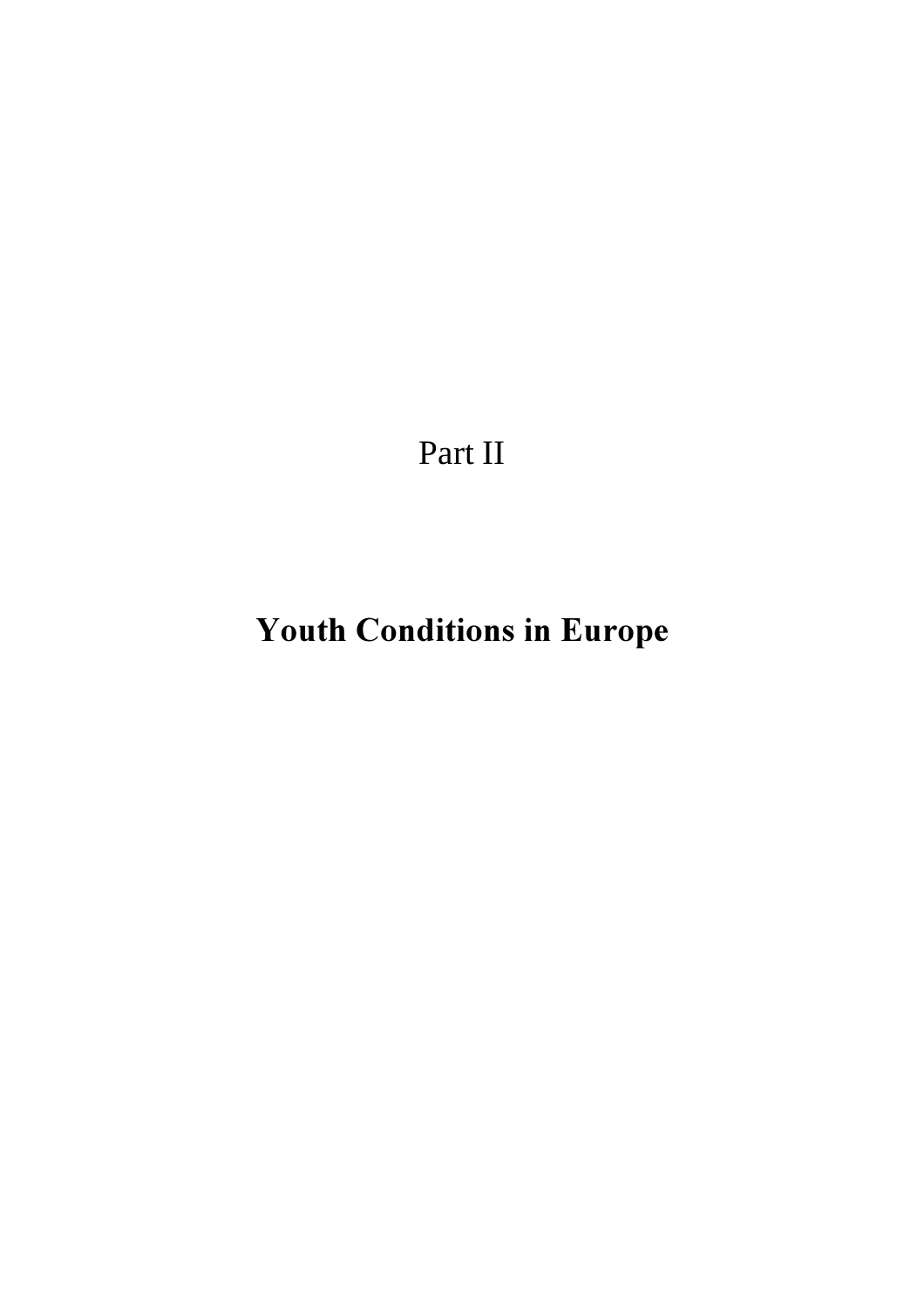#### Preface

Contemporary societies are characterised by an extension over time of the permanence of people in the youth condition, that is to say in a condition in which biological and intellectual adulthood is not matched with social adulthood. Today, like fifty years ago, a person is perceived to be an adult member of a society when he/she has finished his/her school attendance, possesses a job, has left the family of origin creating a new one and, possibly, has children. As a consequence, in the past youth lasted few years because most people, around the age of fifteen had, at least, finished school and found a job. Today, on the contrary, many persons in their twenties are still attending school and do not get started in work. Moreover, in several European countries the age at first marriage, or at first cohabitation, has strongly increased in the last twenty years, and the same holds for the age at which women have their first child. This makes it difficult to determine with certainty the individual life span during which a man or women can be considered as young. In a conventional way, taking into account the median age at the first job in some European countries (Germany, Italy, Sweden and the United Kingdom) and the second lowest legal age at which starting to work is allowed in the countries belonging to the EU, we have decided to define as "young people" those aged from 15 to 24 years. However, in same cases we have been compelled either to widen or to reduce this age range, because of the different criteria of classification adopted by official data sources.

Being biologically and intellectually adult, young men and women tend to react to their lack of economic and social independence by developing specific subcultures and particular social identities. This process is enhanced by the fact that, usually, adult generations tend to make a full participation of young people in everyday social life difficult. In turn both these factors have produced several (latent or explicit) intergenerational conflicts. This is one reason why cultural features of youth conditions have been extensively studied by social scientists for such a long time.

Structural conditions of youth, on the other hand, have been less frequently investigated. For many years social scientists have assumed that young people lived with their family of origin, which took full care of them. But recent changes in family patterns and in the mechanisms of the labour market have rendered this assumption rather unsound. In several European countries post-nuclear forms of family are spreading and many young people live on their own even when they are not (fully) economically independent. In these cases their living conditions depend mainly on the features of the welfare system. This is true also in the case in which the labour market is flexible and finding a job is quite easy. In fact, universalistic and individually oriented (social-democrat) welfare systems allow a longer and more accurate search of one's own first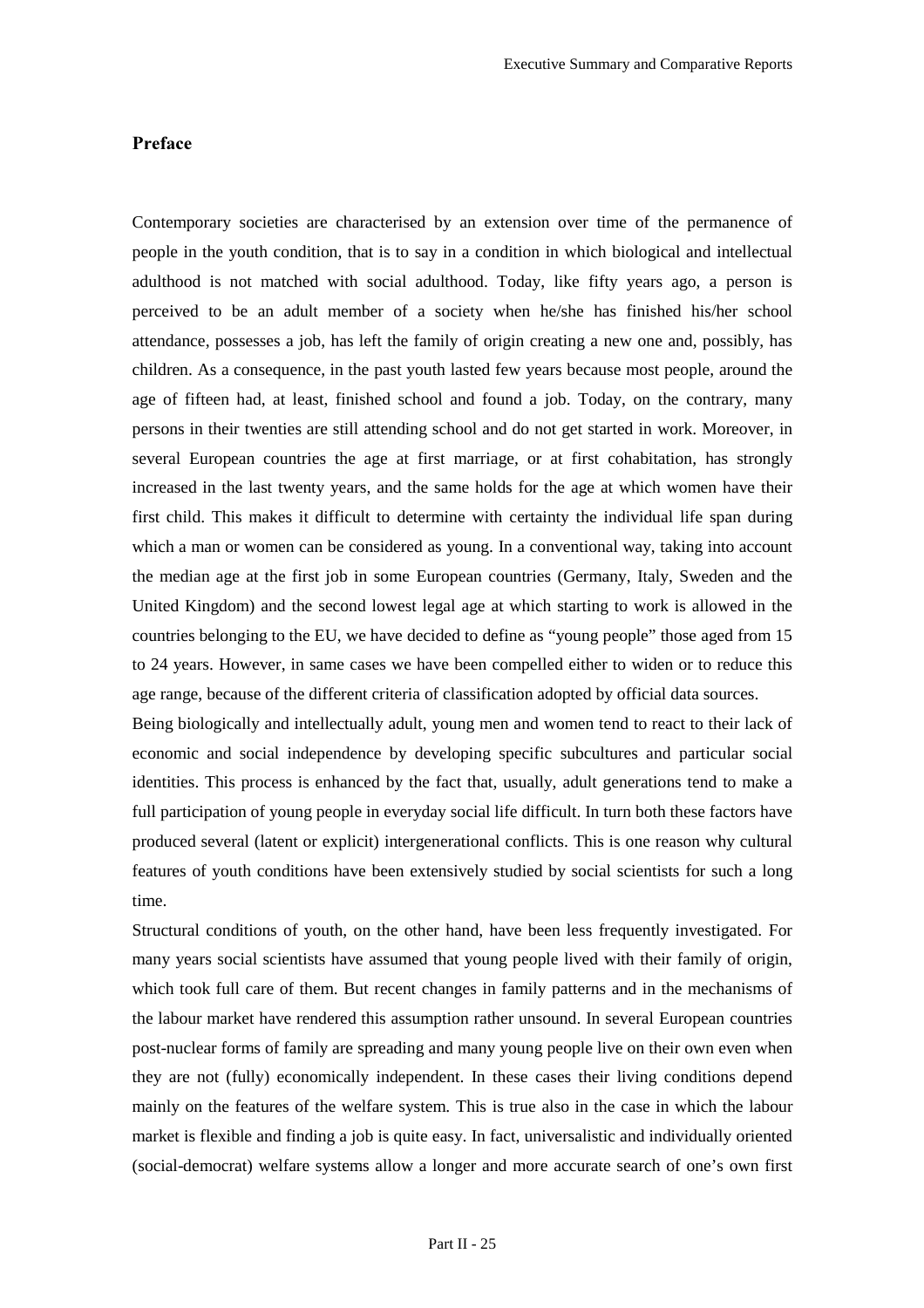workplace and a better matching between individuals' skills and job characteristics. On the contrary, in a less generous liberal welfare system, young men and women without family support are compelled to quickly find a job, whatever it may be.

In other European countries the picture is rather different. Mainly in the Mediterranean countries, but also in some mid-European ones, the traditional nuclear family is still a stable and central institution, the welfare system is of a familistic type and the labour market is strongly regulated, so that the search for the first job is a rather long and exhausting process. In such cases parents have to take a care of their children for a longer time, and many of these children live in their family of origin up to their thirties. And if family support is lacking, young people seriously run the risk of being socially and economically marginalised.<sup>2</sup>

In sum, structural aspects of youth conditions currently vary significantly within the European Union and in addition, as stressed above, they are not very well known. In a sense the latter remarks apply to the cultural aspects of youth conditions as well. By and large, it can be said that, despite the fact that several surveys have been carried out over the last thirty years on the cultural characteristics of younger generations in many European countries, a general picture of this topic is not yet available. As a consequence it is rather difficult for the European Commission to formulate recommendations in order to improve the living conditions of youth in European countries.

In this report we will present some results of an attempt to provide such a general overview. More precisely we have tried to summarise the main structural and cultural features of the current youth conditions across European countries. Our attempt has been to account for both possible communalities and specificities between countries and variations in these conditions. In order to give a sound methodological basis to our comparisons, we have worked out a series of quantitative indicators of demographic, social, economic and cultural aspects of youth condition in the fifteen countries currently belonging to the EU (plus Norway, Iceland, and Liechtenstein). The general idea is to create a system of reliable indicators that can be continuously updated and enlarged. The list of the indicators we selected is given in Appendix 1. As we do not know of any previous attempt to establish such a system and recent comparative analyses on the various aspects of youth condition are not available, at present it is rather unclear to us which indicators are best able to describe, in a parsimonious way, the dimensions of youth conditions we mentioned above. Therefore we decide to work out a twofold system of indicators. This means

 $\overline{a}$ 

 $2$  Obviously, the statements in the main text do not imply that the length of the cohabitation with the family of origin depends only on welfare and labour market arrangements. Cultural and legal norms regarding parents' duties and children's expectations can also affect the duration of the length of the period a person spends in his/her family of origin. Yet, we feel that structural conditions have a stronger impact on this aspect of individuals' lives. We will return later to this topic.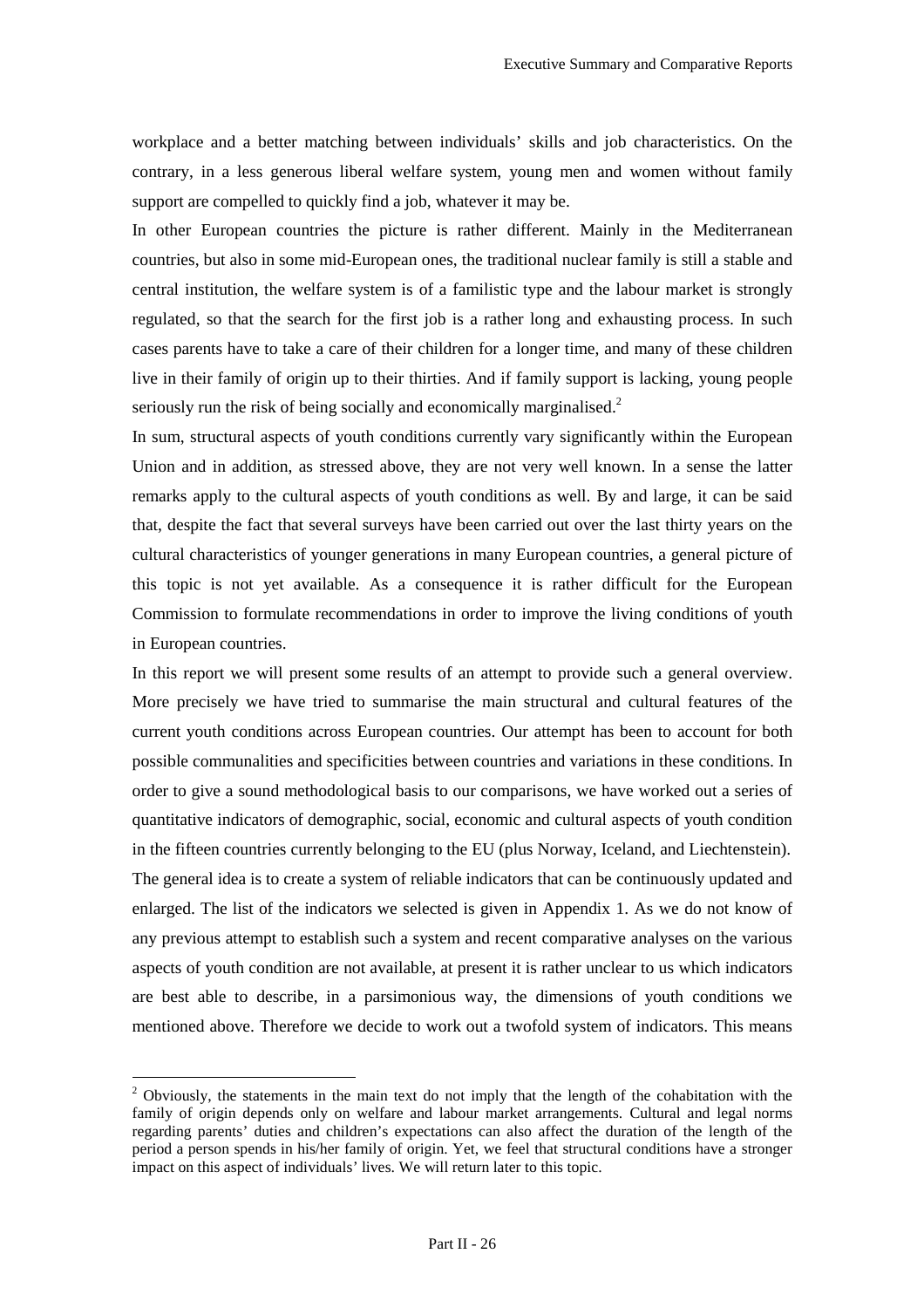that we, first, collected a wide range of variables from several sources (e.g.: European Commission, Eurostat, Oecd, Eurobarometer, World Value Surveys) provided that these variables were recently collected and available for all (or at least most) countries of the EU. Then we selected, from the whole system, some core indicators intended to represent the minimum information necessary to give an acceptable description of the overall living conditions of young people in each European country. These core indicators, marked by an asterisk in Appendix 1, have been selected taking into account the variables usually adopted by social scientists when analysing the overall social position of specific social groups and their cultural features.

The texts concerning youth conditions are organised in the following way. This chapter presents a summary of recent theories on youth conditions and a general overview of these conditions in the EU as documented on the basis of the above-mentioned system of indicators. In a separate volume eighteen chapters are devoted to the analysis of these conditions in single European countries. Of course, each country chapter contains comments on the core indicators. Moreover they present analyses based on some of the remaining indicators and some supplementary information regarding both the lack of knowledge about some specific features of the youth condition and the availability of other relevant country specific data.

### THEORETICAL, STRUCTURAL AND CULTURAL ASPECTS OF YOUTH CONDITIONS IN THE **EUROPEAN UNION**

As we mentioned in the preface, this introductory chapter aims to supply a general description of the similarities and the differences which distinguish current youth conditions in European countries. Before proceeding with this description, however, we wish to present a brief review of the current debate concerning the position of young people in post-industrial societies. This review aims to facilitate the interpretation of the information we have collected during the various stages of research project. The illustration of this information will be limited to comments of a descriptive character. In other words, we shall not attempt to connect data and theory in a direct and systematic manner. There are three reasons for this. First, even though there exists a vast consensus among scholars concerning selected fundamental aspects of youth conditions, other aspects provoke remarkably different viewpoints. Second, the variations in youth conditions which can be observed between countries make it difficult to achieve a unitary representation. Third, we have interpreted our task as the construction of a system of indicators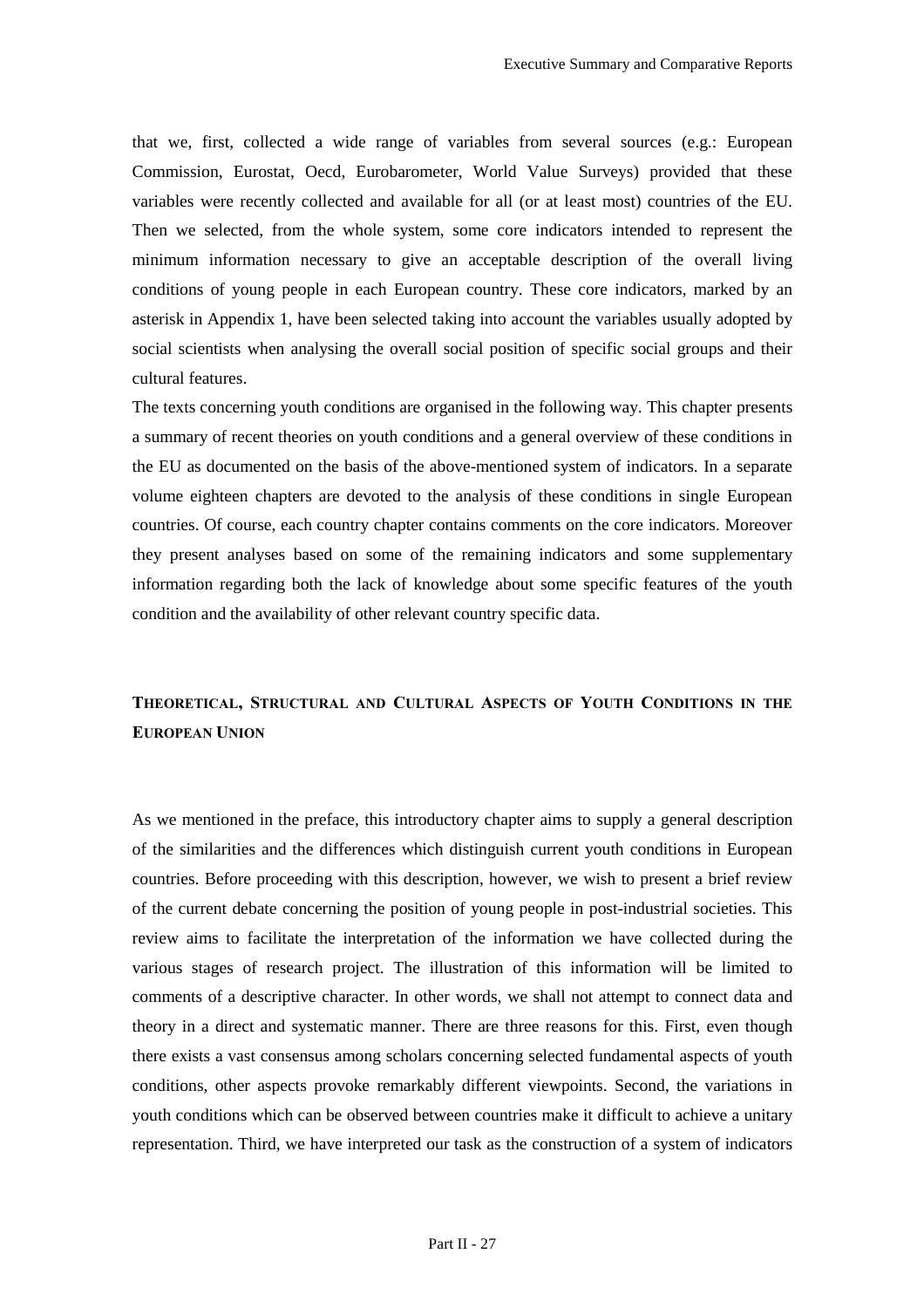capable of highlighting problems stemming from young people's current social position, not as the formulation of policy guide-lines for European youth.

The chapter is organised into five sections. The first outlines the transformations in modern and contemporary societies which have influenced youth conditions. The second section examines the major analytical approaches used in accounting for youth in contemporary society. The third section deals with the structural and institutional aspects of youth conditions in Western European countries. The fourth section describes some of the basic elements of youth culture. Finally, the fifth section contains some general conclusions.

In order to make easier reading and allow an immediate control of the various statements it contains, the chapter will treat the various topics according to their general order in the system of indicators given in the indicator table in Appendix 1.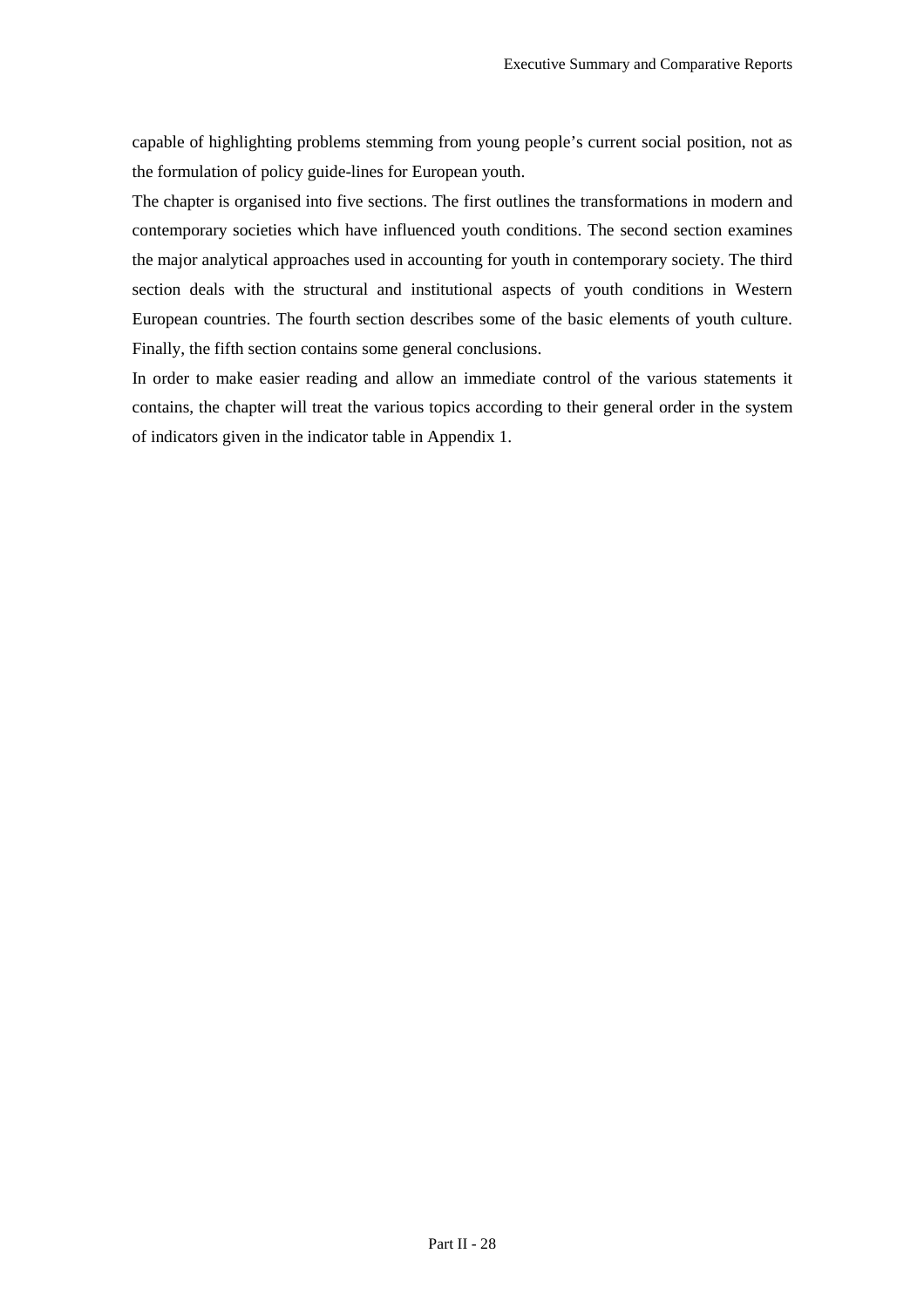### 1. YOUNG PEOPLE AND CONTEMPORARY SOCIETY

# *1.1. Industrial Society and the Emergence of Youth as a Social Category*

For quite some time scholars have employed the term "youth" to denote a set of subjects who: a) are concluding, or are about to conclude, their studies; b) are about to enter the labour market or have recently started working for the first time; and c) have yet to form their own families. If it is understood in these terms, youth is a social category which is typical of modern industrial societies. In fact, industrial societies have conferred social visibility to individuals, aged between 15 and 25, who have achieved biological maturity and virtually completed their socialisation process, but have yet to master all the abilities and skills required to assume adult roles.

The reasons why 15/25-year-olds have become a socially visible category are various. First of all, industrial society sharply separates the sphere of economic life from that of family relationships and, in doing so, produces a labour market. Secondly, industrial society, especially when it is organised in the form of a nation-state, imposes compulsory education of children – initially from the ages of  $6/7$  to  $10/11$  and shortly afterwards from  $5/6$  to  $14/16$ . Thirdly, industrial society uses compulsory schooling and further education as an instrument for the general and specific training of the work force. Moreover, since the industrial society's work ethic states that an individual who doesn't achieve economic independence based on an occupation cannot form a new family, he/she cannot not even be considered a member in full standing of his/her community. Finally, industrial society contributes to the evolution of the modern state founded on a rational bureaucracy; and one of the major criteria used by a modern state bureaucracy to classify and control citizens is age. The modern state and industrial society limit young people's autonomy precisely because they have not achieved a sufficient, "adult", age. Yet both institutions have always reserved a great deal of attention to youth. After all, society's continuity over time and its economic and cultural development depended – and continue to depend – on young people and their capacity to learn the skills required to exercise adult roles.

Due to the importance that has been assigned to young people, they have been progressively recognised – albeit in extremely different ways from a nation-state to the next – as the objects of specific welfare measures and public policies (health protection, study assistance, vocational training, economic support). At the same time these policies have helped define a socially legitimate pathway to adulthood and independence. This pathway comprises the following sequence: a) completion of schooling; b) initiation of working career; c) formation of a couple;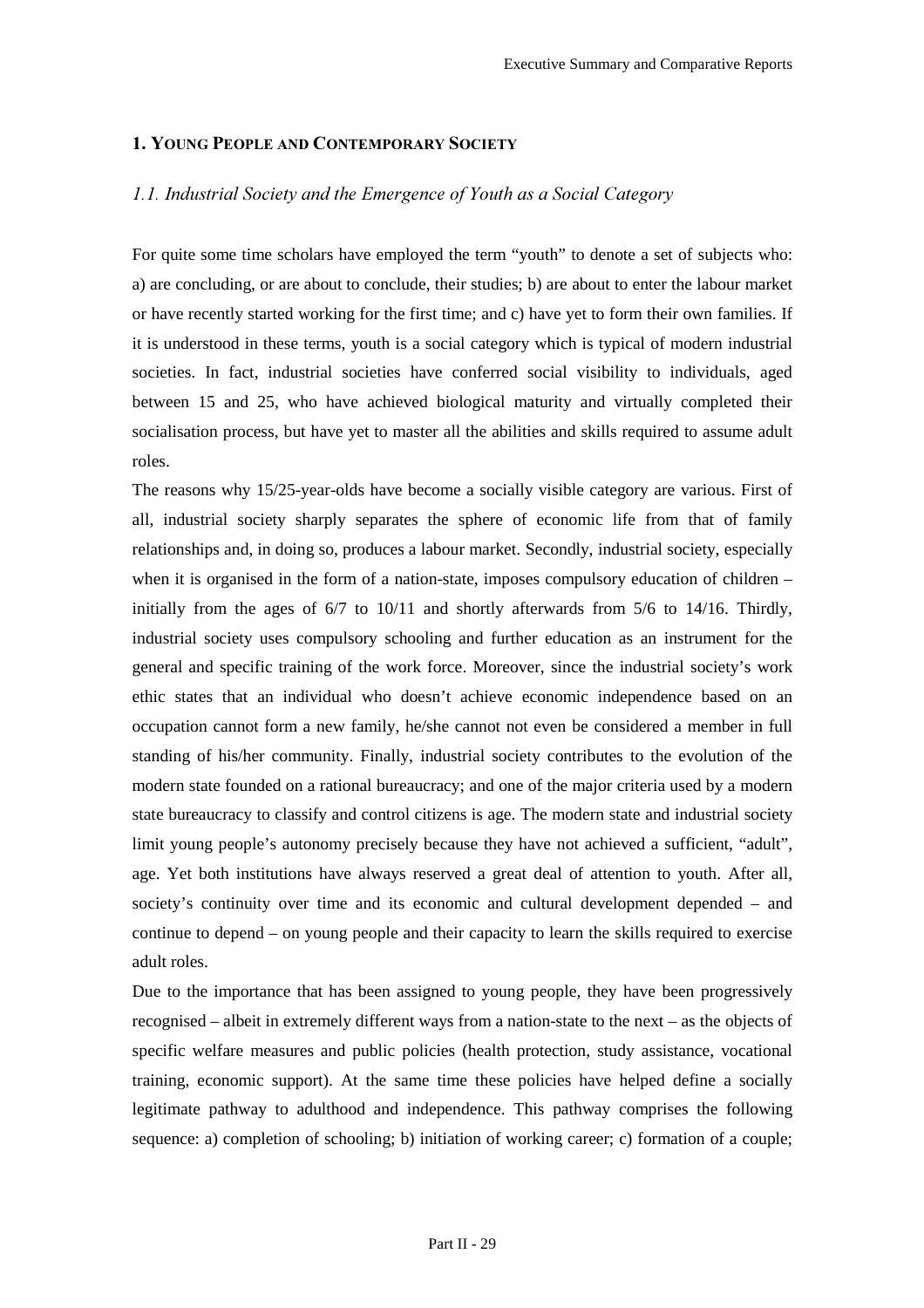d) birth of first child. Of course, this is not the only sequence which leads to the assumption of adult roles and positions. It can be argued, for instance, that single people who have a job and have left their family of origin are adult. Likewise, one may maintain that an individual who enters into a homosexual couple relationship has attained a fully acceptable transition to adulthood. In general, one may experience these steps may in a different order, or - perhaps more frequently - simply skip some of them. It should be noted, nonetheless, that the normative assumptions concerning the sequence of steps to adulthood that are embodied in many welfare policies may contribute to the fact that the above-mentioned sequence is the most widespread in industrial (and post-industrial) societies.

#### *1.2. Youth and Post-Industrial Society*

Over the last thirty years industrial society's economy and institutional arrangements have undergone significant changes which some authors (Beck 1986; Giddens 1990; Castells 1997) consider so radical as to justify the formation of the concepts of post-industrial society and even post-modern society. Although not all scholars subscribe to this idea, most of them acknowledge that contemporary societies operate quite differently from industrial societies of the "golden age", i.e. from 1950 to 1975. Obviously these changes have had repercussions on youth conditions. Yet not all scholars agree on the intensity and the consequences of the changes experienced by youth, considered as a social category.

Before we examine these analytical approaches, let's briefly outline the major changes that industrial society has undergone and which have certainly involved young people. The first, and perhaps the most important, of these changes – which began in the Fifties – is the lengthening of schooling. This development has engendered a delay in both labour market entrance and, as a consequence, formation of couples and birth of first children. The delay in transition to work has also had another significant effect on youth. It has lengthened the duration of their economic dependence from their parents. In turn, the duration and the intensity of dependence on parents have been amplified by three other meaningful developments.

First of all, unemployment levels have risen and so has the incidence of insecure and short-term jobs. Secondly, welfare systems have experienced a generalised crisis. Of course, the phenomena involve all social groups, not youth alone. Nevertheless, in most European countries their negative effects on youth have been particularly intense, and this has been due to the forms of labour market regulation which prevail in these countries. In fact, employed adults usually enjoy legally sanctioned forms of job protection which makes dismissal exceedingly difficult.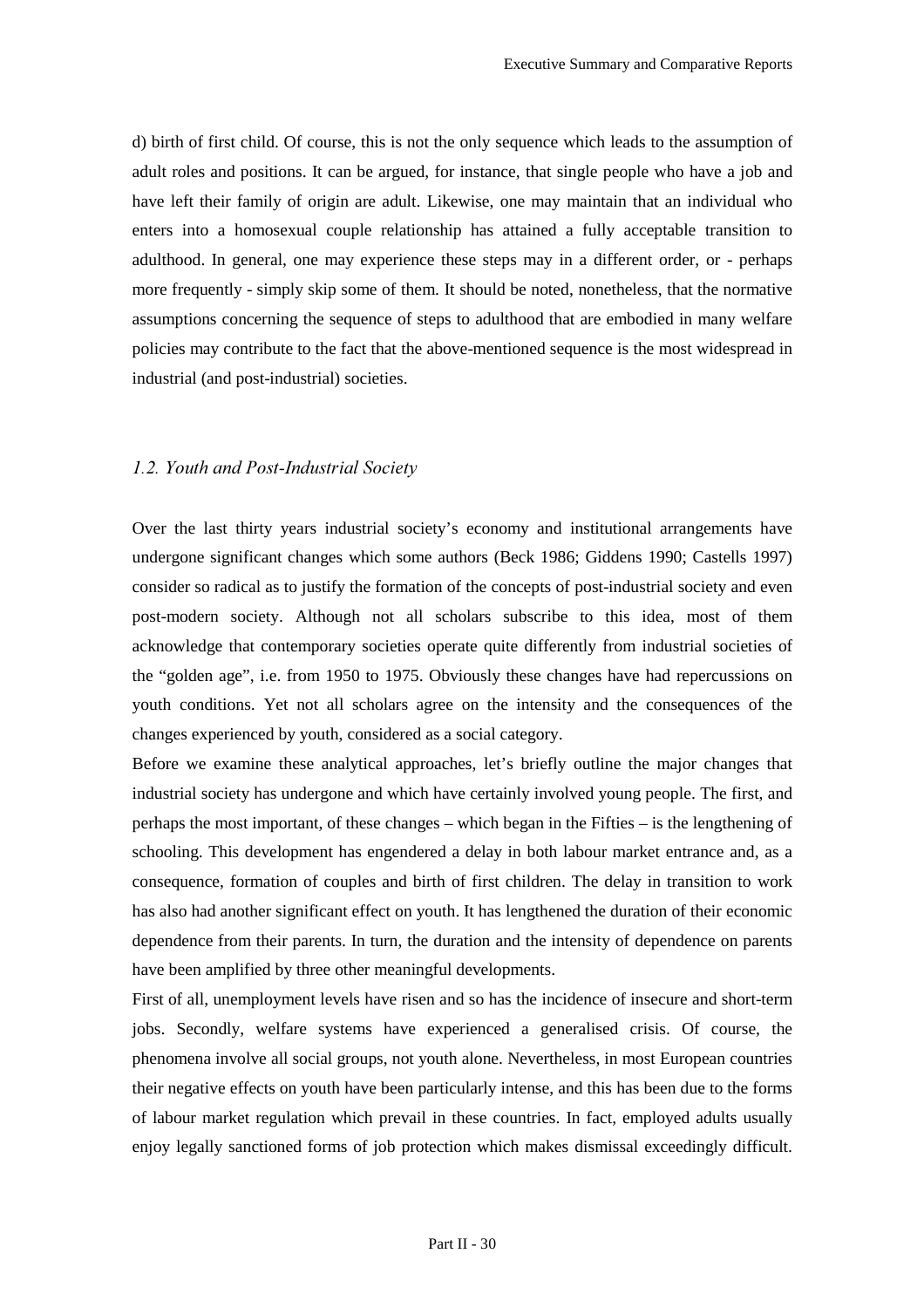Unemployment risk thus ends up being borne by young people looking for their first occupation. The same goes for short-term, insecure jobs. It is usually young people who are obliged to accept non-permanent working positions (temporary work contracts, short-term contracts, special training contracts), characterised by low pay. Indeed, they are often forced to seek jobs in the informal economy. Moreover, the decrease of welfare measures has been achieved through reductions in unemployment benefits reserved for those seeking their first jobs, less spending on incentives for insertion of young people in active life, cuts in assistance for young couples searching for a home, and so on.

The overall effect of all these changes has been, as previously mentioned, the lengthening of individuals' permanence in a condition of youth, or rather, of not-quite-adulthood. Today's youth, however, despite their increased material dependency on their families of origin, are also more psychologically independent than in the past. This psychological emancipation is a result of both the higher mean age of individuals who have yet to complete their transition to adulthood and the contemporary family's inability to pilot its children's behaviour.

Families' inability to control and curb their children's conduct derives from changes within the family and more general social transformations. Over recent decades the dominance of the typical nuclear family has been eroded by post-nuclear families, that is, families formed by divorced or single (usually female) parents. And it is precisely in this latter category of families that adult authority is constrained in its manifestation, for the simple reason that children's identification with an acquired parent or a single natural parent is usually weaker than that which ensues when both biological parents live together. In addition, one must keep in mind that post-industrial society expresses a fragmented value system, in which individuals' rights and freedom of choice, rather than responsibilities toward the community, are the nucleus around which interpersonal relationships are defined. And this is just as true for parent/child relationships. Finally, one must consider that the economy and labour organisation are much more flexible and fluid than they once were, and this means that parents are no longer able to hand down their jobs to their children, at least not to the same degree as in the past.

In general, in contemporary society each individual's occupational and social destination has become more free, but also more uncertain and less precise, compared to twenty or thirty years ago.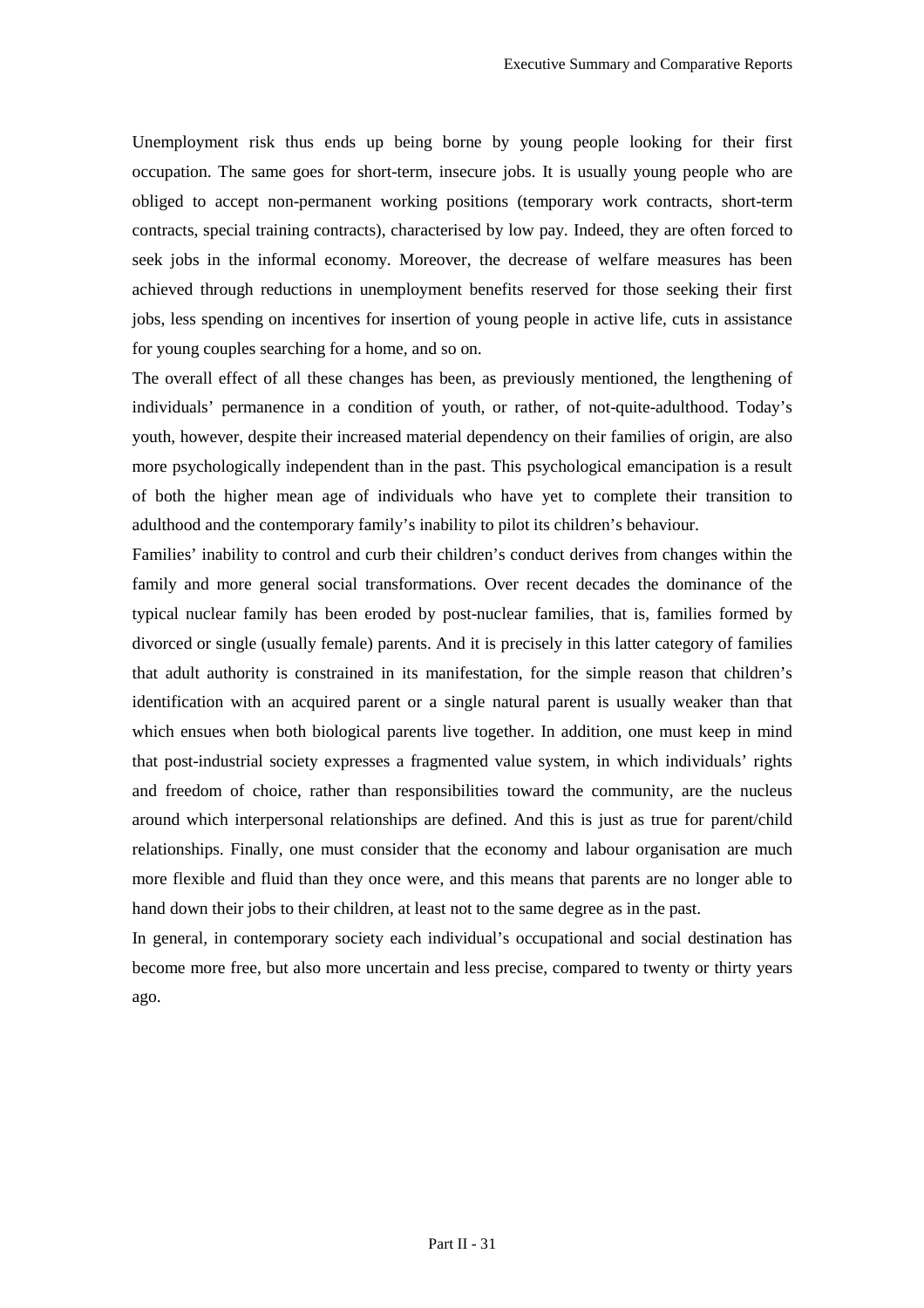### 2. THEORIES OF YOUTH CONDITIONS

The most recent analyses of youth conditions have focused primarily on the expansion of the duration of transition to adulthood and the greater uncertainty of individual's destinations. Such analyses can be classified into three categories.

### 2.1. Youth and the Underclass

One of the categories of youth condition analysis (see, for example, Furlong and Cartmel 1997) emphasises the risks to which today's young people are allegedly exposed. These risks include educational failure, unemployment and homelessness. This deterioration of young people's material well-being engenders a deterioration of their psychological conditions as well. Today's youth, in other words, runs greater risks of alcoholism, drug dependency and bad mental health. Even if these phenomena of severe psychological malaise were not to manifest themselves, it remains true that in Europe increasingly large groups of young people are excluded from the job market and other significant domains of community life. Thus the hypothesis has been advanced that some young people can represent an important component of that which has been called the "underclass". The main argument of the thesis linking youth people to underclass (Murray 1990) can be summarised as follows. Several young people in deprived areas help to perpetuate an underclass through behaviour which is supported by the welfare system. These young people engage in irresponsible sex and thus produce high rates of teenage pregnancy and fatherless children; such children grow up without a proper male role model and controls. Hence in these areas there ensue high crime, drug taking, debt, violence and the like. This helps the formation of an underclass which then reproduces itself.

The above thesis has been the object of various critiques. In particular, attention has been called to the fact that, even though they may experience anxiety and social exclusion to a greater degree than people born 40 or 50 years ago, today in Europe young people do not really risk abject poverty, hunger or threats to physical survival. In addition, phenomena of radical social exclusion and attachment to deviant cultural models are rare and tied more to their victims' social origins and the socio-economic context in which they live than specific age groups. Moreover recent research (Buzzi et al., forthcoming) actually records a decreasing (selfreported) tendency, among young people, to engage in non-conformist behaviour. And the remarkable rates of childbearing outside marriage recorded in Northern Europe have not produced high levels of anomie or deviant behaviour. Finally, it is the same notion of underclass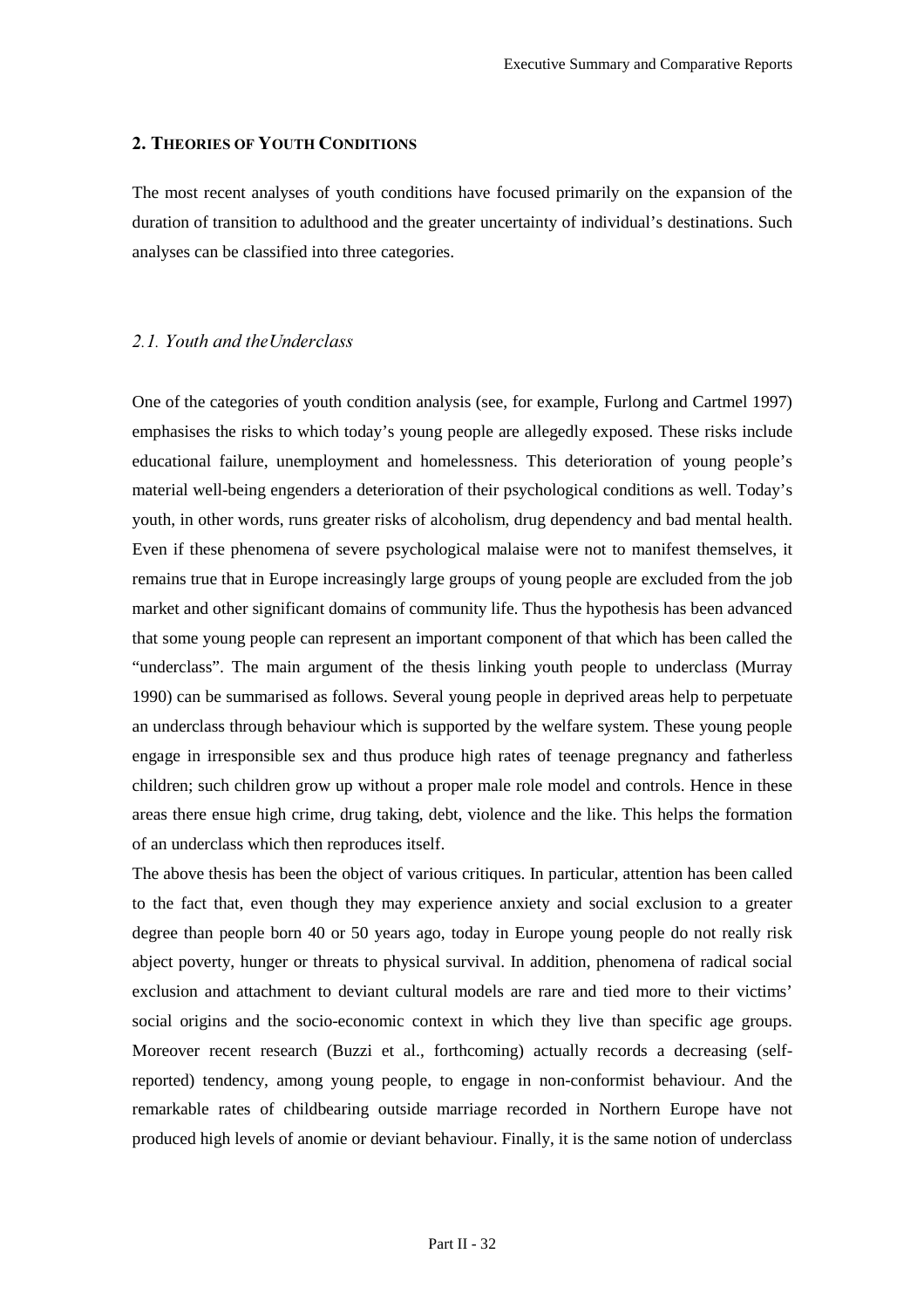that seems scarcely appropriate for describing the social situation of most European countries. Surveys regarding poverty, social exclusion and unemployment suggest that young people falling in such deprived conditions are not permanently trapped in them. In other words, the experience of social exclusion quite often represents a mere episode in an individual's life history. As a consequence, the actual basis for the formation of a self-reproducing underclass in EU countries are lacking.

# 2.2. Individualisation of Life Courses and Youth's Limited Social Visibility

The second group of theories on youth conditions in contemporary society underscores the assumption that there are no longer any "normal" biographies, i.e. typical sequences of transition to adulthood. Indeed, perhaps it no longer makes sense to distinguish between youth and adulthood. Most life choices are now reversible, and most people can autonomously decide how to shape their own destination. In short, life course are increasingly individualised and fragmented.

The early stages of an active life non longer need coincide with the end of all contacts with the educational and training system. At almost any moment an individual may decide to interrupt his/her working career and return to being a full-time student. At the very least, he/she can decide to work and study at the same time. What is more, there is no longer such a thing as a lifetime job. In the same way, couple relationships are increasingly unstable and no longer necessarily imply having children. Indeed, people increasingly decide to have children even if they have no stable relationship, and having a job is no longer a necessary prerequisite for establishing a new family. In sum, the ties that used to bind the various stages of life courses are increasingly weak, nor are specific life events associated to specific ages (Beck 1986; Giddens 1990; Castells 1997). For these reasons, scholars who subscribe to the theory of the individualisation of life courses feel that "post-modern" society, as they call it, is causing the disappearance of youth as a socially visible category.

These authors do not assert that greater freedom of choice in determining one's life course is only a source of advantages. The retreat of the welfare system and the flexibilisation of the labour market have introduced strong elements of uncertainty in individuals' lives. The structural and cultural transformations of post-modern, or post-industrial, society have especially increased the difficulties which 15/25-year-olds encounter in their attempts to become full-fledged members of their communities. In sum, young people no longer comprise a social category, which used to be the beneficiary of specific social policies, and have become a mere statistical category (Wallace and Kovatceva 1998). The members of this statistical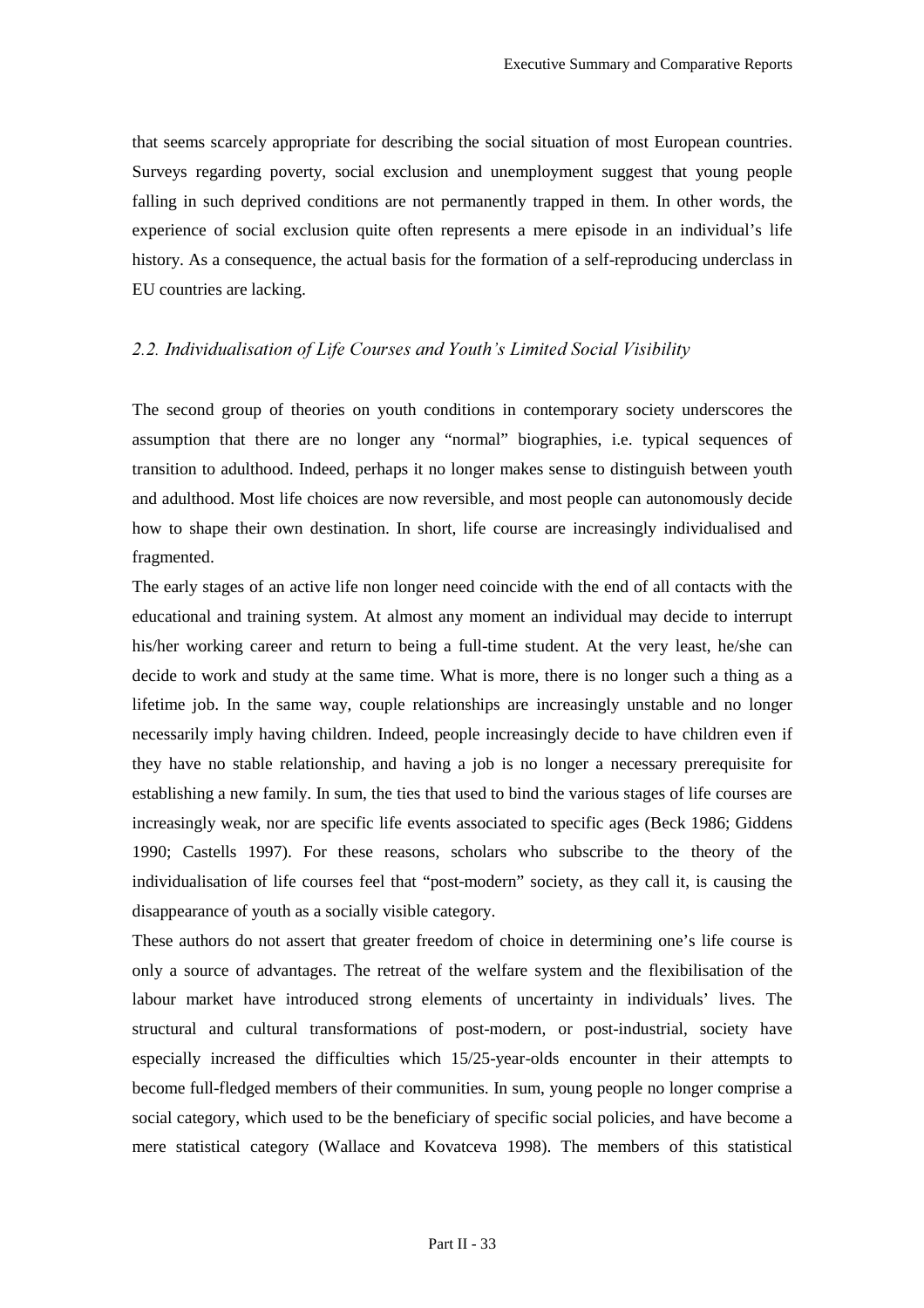category are more free than in the past, but also more unsure about their social and occupational destinations and less socially relevant.

The ample margins of uncertainly which surround their future, the difficulties underlying a linear transition to adulthood and their diminished social centrality lead today's young people to make contingent decisions which are not based on a plan for developing their existence. Some scholars (Leccardi 1999) speak, in reference to this situation, of contemporary youth's inability to imagine their future, their tendency to live in the present, of life strategies without a plan. Young people are not able to identify priority hierarchies, in terms of both time and values, among the goals they intend to achieve during their lifetimes. Life is seen not as a set of interrelated events, but rather as a random series of episodes.

Although it is perhaps more persuasive than the youth-as-underclass hypothesis, the theory of life-course individualisation and destructuring of youth as a social category has its problems. In the first place, recent availability of longitudinal data drawn from large sample surveys (British Household Panel Survey, European Community Household Panel, German Socio-Economic Panel, Italian Household Longitudinal Study) permits the study of inter-cohort variations of life courses (in that these surveys contain waves which reconstruct retrospective data, i.e., past episodes, spells and events). In general, such analyses as have been performed show no sign of there having been a individualistic transformation of the traditional sequences of transition to adulthood. Most subjects born from the second half of the Sixties onwards continue to complete schooling before they start looking for a job, start working before they leave their parents' home or commence their first couple relationship, and have their first child only after having formed a couple. It is true, on the other hand, that the younger cohorts complete these transitions at a later age compared to people who were born from the early Forties to the early Sixties. But this delay is not without precedent. People born during the first three decades of the 20th century also tended to get married and have their first child at ages which are similar, and sometimes even greater, than that of today's youth. Of course, the causes of these deferred transitions to adulthood have changed. For those born at the beginning of the century, the presence of patriarchal family structures and an underdeveloped economy hindered emancipation from families of origin. Today adulthood is postponed because of prolonged schooling, high unemployment, and the crisis of the welfare system. People who were young between the late Fifties and the late Seventies were able to become adults faster than their parents did (and faster than their own children will be able to do) because they benefited from a booming economy, full employment and a functional welfare system. It is interesting to note that the ages at which young people experience the individual stages of transition to adulthood vary, for the same birth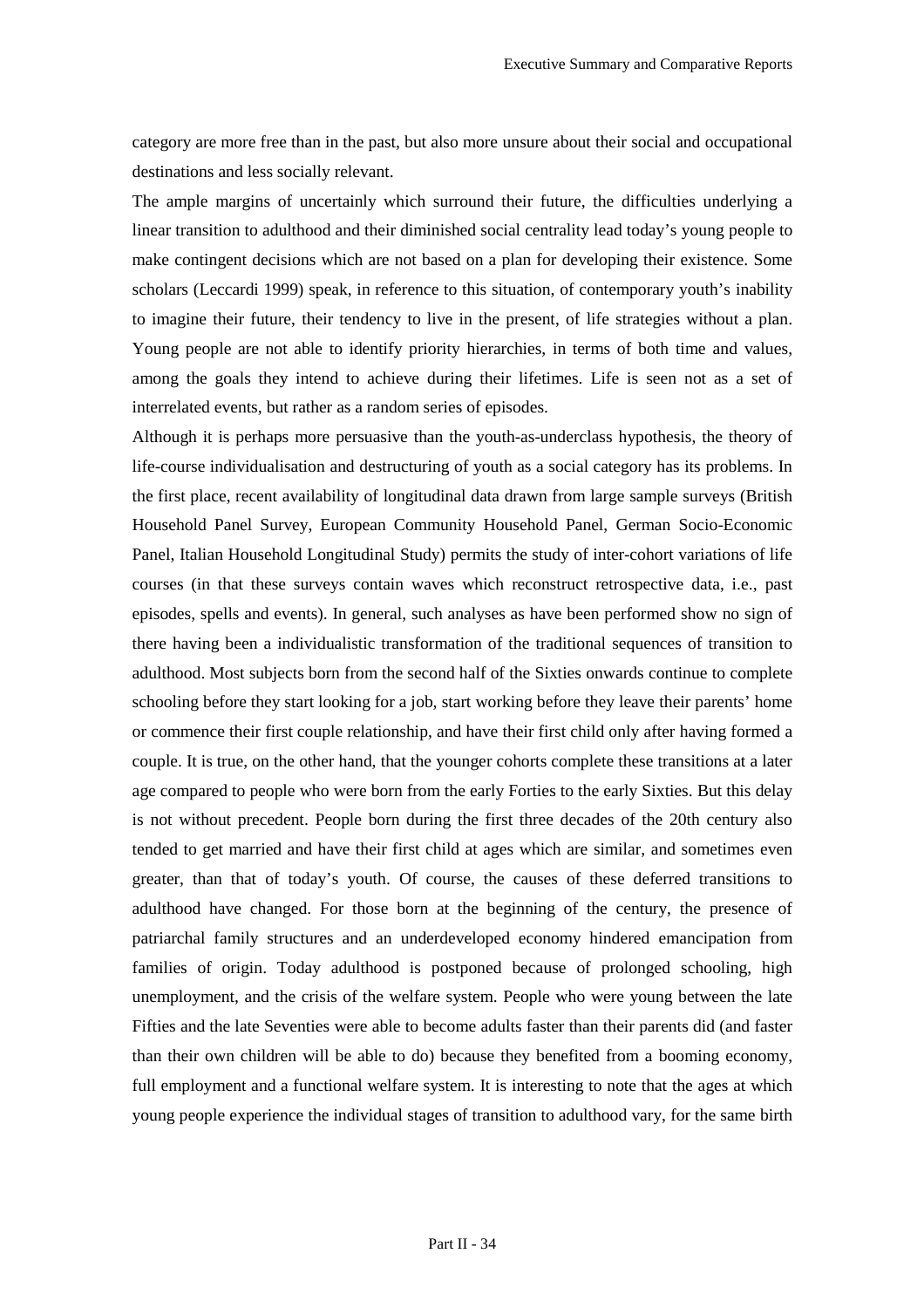cohorts, from country to country (Iedema et al. 1997; Iacovu 1998; Schizzerotto and Lucchini 2000; Pisati forthcoming).

In sum, empirical evidence seem to support the Karl Mannheim's generations theory rather than the theory of life-course individualisation. According to the generations theory, the opportunities and constraints issuing from the economic situation and the institutional arrangements of a country in a specific period, along with individuals' socio-economic characteristics, influence the duration and the sequence of transitions to adulthood. There exists, therefore, no irreversible, long-term historical tendency towards less structured life courses and slower transitions to adulthood.

The economic situation and the institutional arrangements of contemporary European societies are such that they strongly penalise younger generations and make it extremely difficult to forecast and plan individual destinations. Moreover, national welfare systems are less geared to young people's needs than in the past. Nevertheless, it is not entirely true that the existence of a social group depends on the existence of welfare measures directed at it. And in the specific case of young people, many countries do have specifically youth-oriented public policies; indeed, in some countries these policies are being developed with utmost intensity right now. The fact is that young people have never been a homogeneous social group, but rather a category with internal divisions defined, at he very least, by gender and social class. Only if one chooses to ignore these internal divisions is it possible to state that young people today are, objectively speaking, a more homogeneous group than in the past. There is in fact little doubt that inequalities among generations, with the partial exception of the United Kingdom and the Scandinavian countries, are increasingly pronounced in European societies.

# 2.3. A New Stage in Life: Post-Adolescence

Authors who belong to the third group we have considered here are steadfast believers in the homogeneity of contemporary youth's living conditions. According to these authors, the longer duration of the transition to adulthood has engendered a new stage of life: "post-adolescence". Three major hypotheses underpin this approach to youth conditions. Firstly, the extension of educational processes creates a heightening of expectations towards one's career working career and life. These expectations, however, are not satisfied by economic and social reality due to the inflation of educational degrees, flexibilisation of the labour market and high levels of unemployment. Secondly, this gap between educational levels and job and social integration opportunities obliges individuals to experience a longer waiting period before they can assume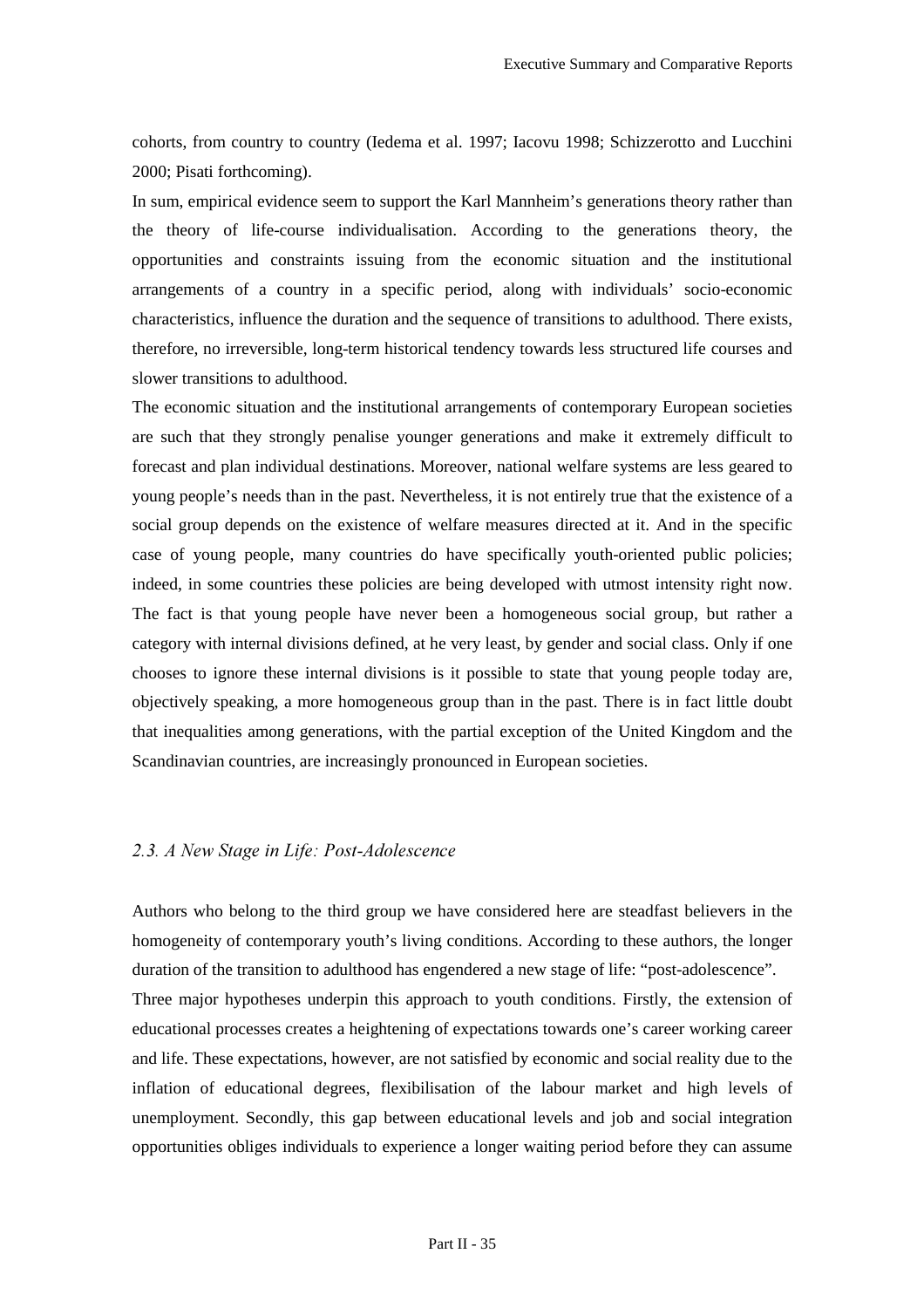all the responsibilities entailed by adulthood, in order to re-define their personal system of expectations. The opportunities of enjoying this waiting period are increasing, in that today parents are more willing to grant their children ample autonomy, even if they are not economically independent. Life courses are thus enhanced by a new age -- post-adolescence – during which contemporary youth may experience a plurality of jobs, living arrangements, couple relationships, and so on, and thus build adult destinations which are less definite than they used to be in the past (Galland 1990; Cavalli and Galland 1995).

But what are the social and demographic boundaries of post-adolescence? In terms of age, it theoretically comprises ages from 20 o 29. In social terms, it involves the set of individuals who are no longer completely dependent from their families of origin but who have yet to establish a family of their own.

Empirical indicators of the existence of this allegedly new stage of life are represented essentially by the plurality of short-term job experiences and participation in intermediate living arrangements (singles, unwed couples, friends living together), midway between living with one's parents and living as a spouse/parent in a new household.

The theory of post-adolescence as a new period of life, much as the theory of individualistic fragmentation of transitions to adulthood, presents both elements of strength and weakness. There can be no doubt, for instance, that the condition of individuals no longer living with their parents even though they have not established a new family is more widespread today than it was in the past. This condition, however, is the result of numerous causes. In part, it is quite simply the effect of the increase in the incidence of university students among young people: many students move from their cities of residence in order to continue their studies. Nevertheless, this fact means that these individuals enjoy greater freedom from their families of origin and effectively delay initiation of married life proper. But in this case the opportunity to experience new forms of living arrangements depends on parents' economic resources or having a job. Participation in intermediate living arrangements is not, as a result, an experience shared by all post-adolescents. As far as the plurality of job experiences at the beginning of working careers is concerned, one should consider whether such experiences are voluntary or whether they reflect the fact that the labour market has become less regulated and more flexible. Finally, we must emphasise that the duration of post-adolescence varies according to country. The median age at first cohabitation or marriage is about 24 or 25 in the United Kingdom and in Scandinavia, whereas in the Mediterranean countries it is 29. It would seem, therefore, that postadolescence, even though it is a new phenomenon, manifests itself more intensely in countries in which modernisation is less advanced. This is not completely true, of course, as young people in Nordic countries are much more independent from their parents than their Mediterranean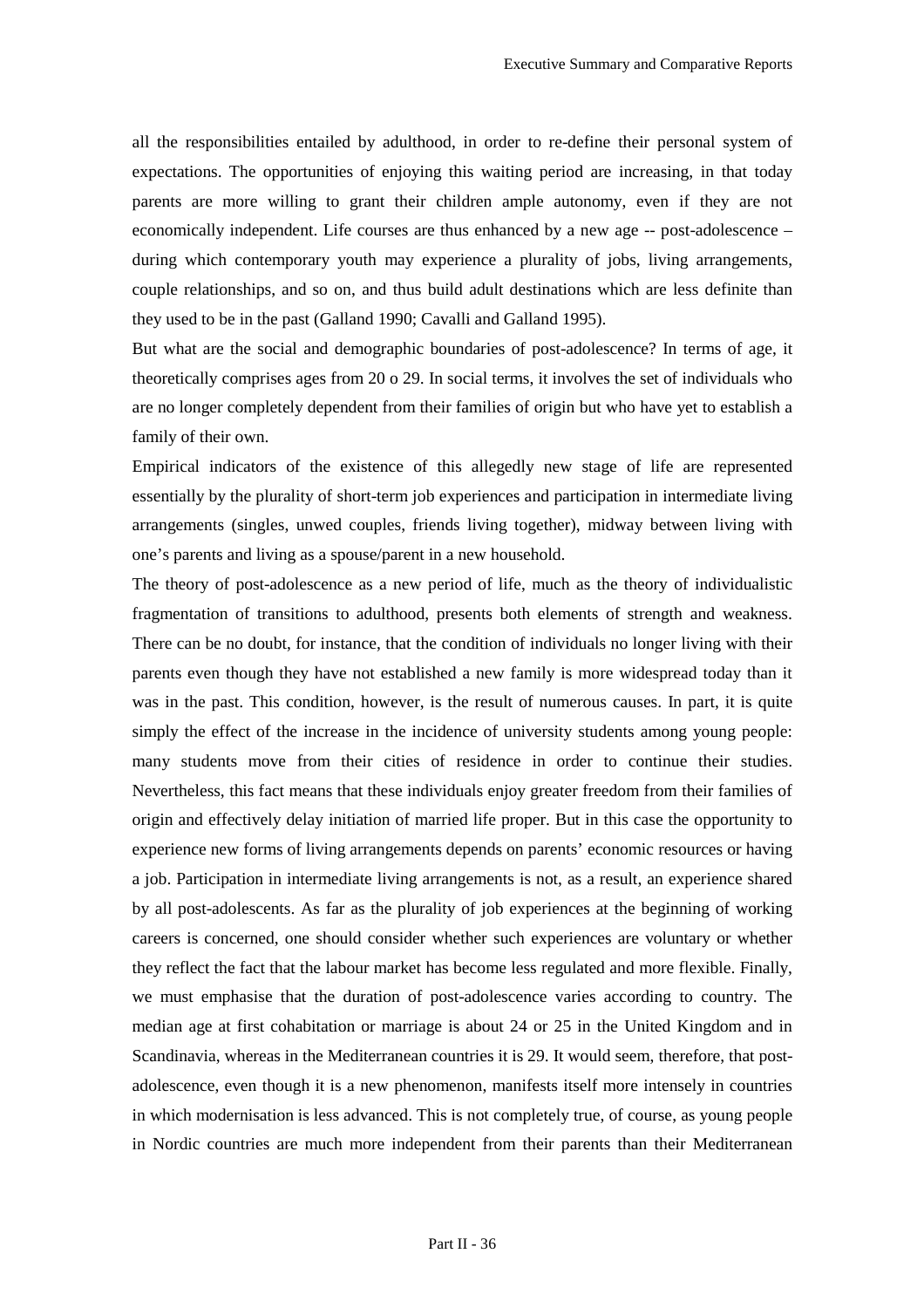counterparts. Yet, the above data stress the fact that is rather difficult to detect the boundaries of post-adolescence and hence to define the latter in a sound way.

In sum, post-adolescence theory efficaciously takes into account parents' diminished ability to control their children's decisions and the objective lengthening of the period between completion of schooling and creation of a new family, which is typical of contemporary society. It also seems reasonable to believe that in that period subcultures may establish themselves and emphasise the differences which set off post-adolescents from the rest of society. It remains to be seen whether post-adolescence represents an authentically new stage of life or, more simply, a temporal drawing out of youth.

#### 2.4. Conclusions

As we stated at the beginning of this chapter, we still have no convincing and widely held theory of youth conditions in contemporary society. The variation over time and space of the constituent elements of youth remain particularly ill-defined. For this reason we have preferred not to present a general interpretative framework; we have simply put together a series of indicators concerning the position of 15/25-year-olds, who traditionally make up the "youth" component of the population, in selected important spheres of community life in Western European countries. For this same reason we have preferred to adopt a traditional definition of youth, i.e., the period of life that goes from achievement of biological maturity to completion of the various stages of transition to adulthood.

### **3. STRUCTURAL AND INSTITUTIONAL ASPECTS**

### 3.1. Demography

The incidence of young people aged 15/24 on the overall population varies considerably across the EU countries (from a bit more than 1 in 10 for Germany to almost 2 in 10 for Eire), but there is no clear trend. That is to say that the percentage of young men and women within each European country cannot be related to any known structural characteristic of the country. This result is quite surprising because it is well known that Mediterranean countries, with a familistic welfare state and a strongly regulated labour market, have been displaying dramatically low and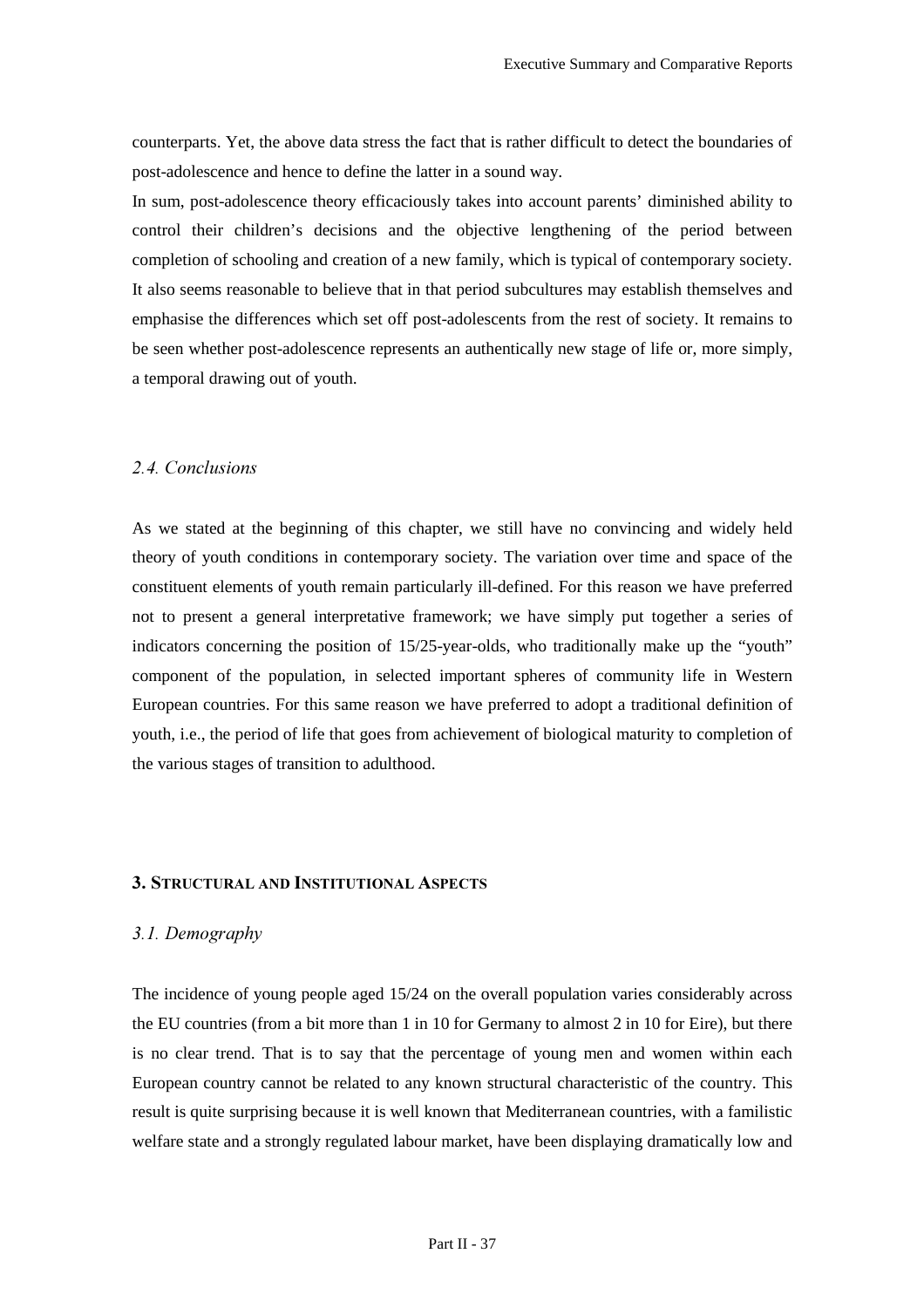decreasing birth rates over the last decade. It might be that this reduction is too recent to generate visible effects on the whole age cohort we are studying. But in the next few years this should be the case. In fact, Eurostat forecasts that in the year 2010 the ratio of young people to the whole population will reach its lowest level (1 in 10) precisely in the Mediterranean countries. On the contrary the forecasts regarding UK, the Scandinavian countries and the Mid-European ones shows a stable or, even, an increasing proportion of young people in the whole population.

In the light of the above remarks, it seems, therefore, rather difficult to maintain that adults in contemporary European societies give little importance to young people and that they are much more concerned in defending their privileges rather in investing on new generations. Instead we would say that many people in countries with a bad economic situation, high rates of youth unemployment, a weak welfare system and inadequate social services for early childhood think that having a baby and looking after him/her until he/she becomes economically independent is an authentically costly and demanding commitment.<sup>3</sup>

### 3.2. Citizenship

 $\overline{a}$ 

"Citizenship" is an ample topic, in the sense that this label can include several kinds of rights, namely civil, political, social and economic rights. In this section we will pay attention only to some political and civil rights. Social and economic rights will be analysed later in this chapter. EU countries are strongly homogeneous regarding the age of voting rights which is fixed at 18, except in the case of Austria and, partly, Italy where it is higher (19 years in Austria and 25 years in Italy but only for the election of the Senate).Moreover in some countries there have been proposals to lower the age of voting to 16.

Looking at these figures it can hardly be said that European youth is excluded from the possibility of participation in the political affairs. The real disadvantage of young people consists in the fact that, on average, very few of them are admitted to policy-making circles of parties and elected to national parliaments or local governments.

<sup>&</sup>lt;sup>3</sup> However, one has to take into account that in most EU countries an increasing selfishness of adult generations can be observed. In many EU nations there are increasing numbers of elderly people who live longer and consume more welfare resources, which must be paid for by decreasing numbers of working young people. From this point of view it can certainly be said that adult generations give little importance to younger ones and that in the EU there is a latent intergenerational conflict. The problem is that in order to guarantee their current and future privileged positions, adult people in many EU countries, mainly the Mediterranean ones, would have to have many more children than they in fact have.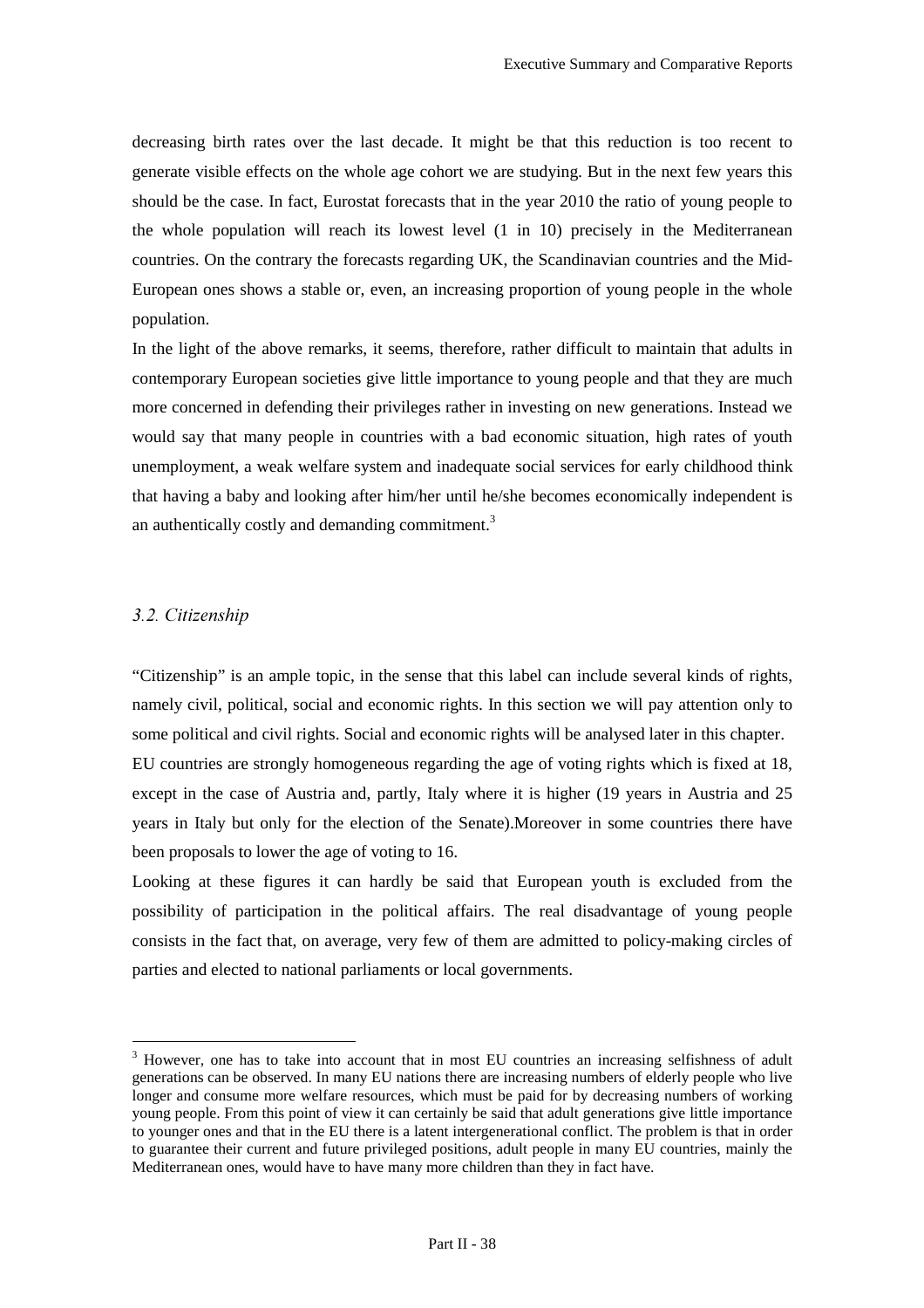Great disparities among European countries can be found in the case both of legal age of criminal responsibility and lowest age at which one may be imprisoned. The former ranges from 14 years (in Austria and Eire) to 18 years (in France, Germany, Italy and the Netherlands). The same age range holds for the latter (14 years in Austria and Italy; 18 years for Germany, Greece, the Netherlands and Spain). It is worth noting that, as in the case of demography, in the case of the legal age of criminal responsibility and the lowest age of imprisonment, disparities between EU countries are trendless. It is reasonable to hypothesise that in this case historical traditions of each country count much more than their current economic and social situations.

In most EU countries the legal age of criminal responsibility corresponds to the lowest age of possible imprisonment. Yet in two countries, namely Greece and Eire, the latter is higher, while in France and Italy it is, paradoxically, lower. As mentioned above, Italy and Austria display the lowest age of imprisonment which is fixed at 14. It seems a peculiarly early age, even if very few boys and girls are imprisoned when they are 14 years old and those who are imprisoned are not kept in a true jail but in special institutions.

#### *<i>6f*. *6.8<i>fChooling and Education*

Education represents one of the most important rights of social citizenship. For this reason, and because of the raising importance of human capital in the economy, all industrial societies during the last half century have issued school reforms and recorded increasing rates of social participation to education. Despite the efforts of national governments to democratise school systems, no country has yet been able to guarantee a condition of real equality of educational opportunities among its citizens. Moreover educational opportunities deeply change from country to country depending on the institutional arrangement and the workings of national school system (Shavit and Blossfeld 1993). This the case also for the EU countries.

The minimum age of school leaving, for instance, ranges from 14 years in Portugal to 18 years in Belgium, Germany and the Netherlands. Yet, in most EU countries compulsory education lasts until the age of 16. In principle, the longer the duration of compulsory schooling the higher the equality of educational opportunities. In fact, most countries with lengthy compulsory schooling also record the highest proportions of students among the respective populations of both 15/19-year-olds and 20/29-year-olds (see table 1).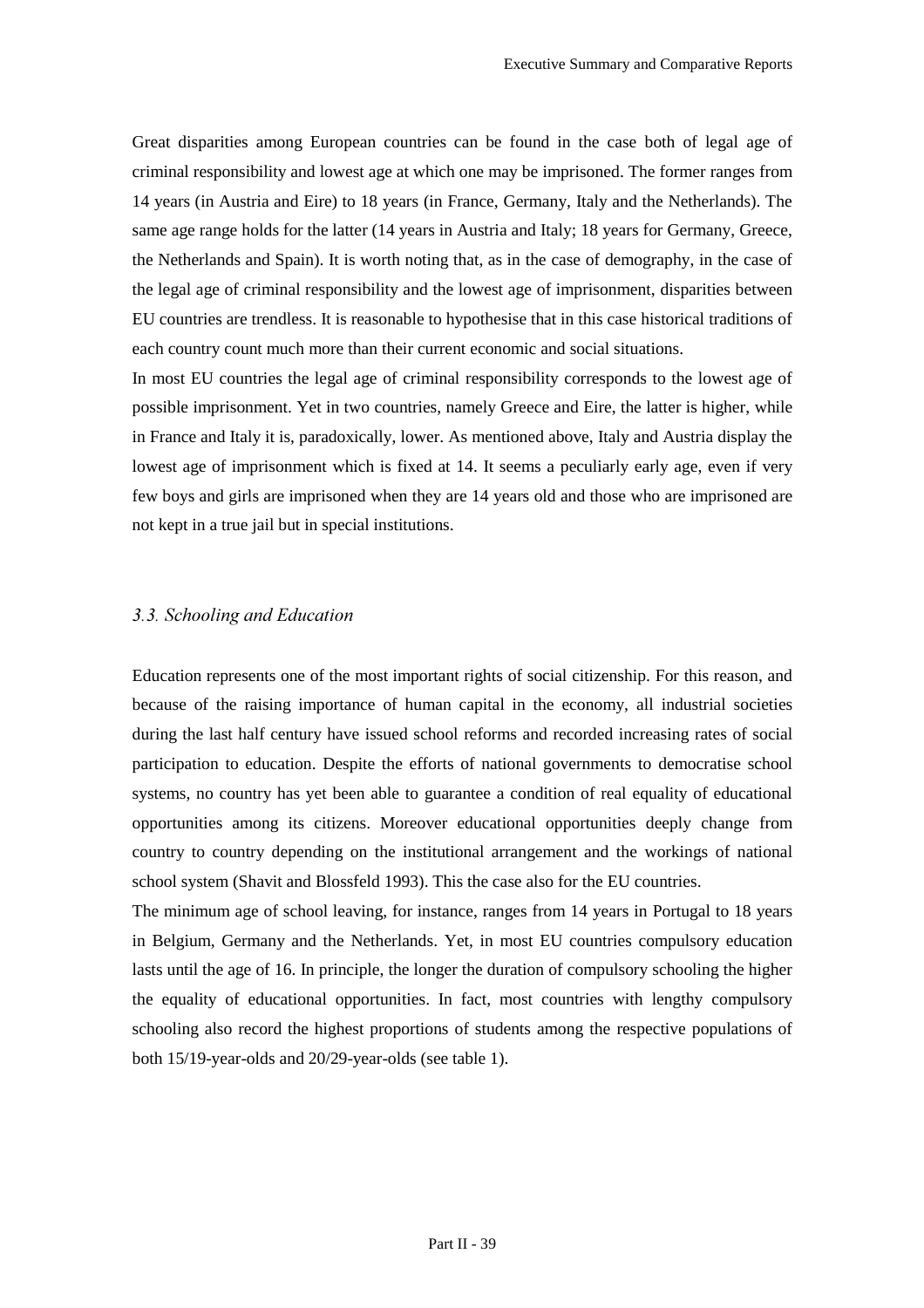Table 1. *Minimum age at school leaving (Indicator C1), % of 15/19-year-olds who are students (C2) and* % of 20/29-year-olds who are students (C3)

| $\sim$ 0.0 $\mu$ 20.22 year of the model of the statements (CD) |  |  |                               |                                                        |           |  |  |                          |                          |
|-----------------------------------------------------------------|--|--|-------------------------------|--------------------------------------------------------|-----------|--|--|--------------------------|--------------------------|
|                                                                 |  |  |                               | A B D DK E EL F FIN I IRLISLL N NL P S UK              |           |  |  |                          |                          |
|                                                                 |  |  |                               | C1 15 18 18 16 16 15 16 17 15 15 16 15 16 18 14 16 16  |           |  |  |                          |                          |
|                                                                 |  |  |                               | C <sub>2</sub> 75,7 92,1 87,9 79,6 73,8 72,0 88,3 81,8 | 79.3 79.7 |  |  | 83,8 88,5 67,5 83,3 72,1 |                          |
| C <sub>3</sub> 16.8                                             |  |  | 20.5 26.0 21.8 12.0 19.1 29.6 |                                                        | 14.6 24.5 |  |  |                          | 25.2 23.7 20.5 23.6 17.5 |

Of course schooling rates affect completion rates. But the latter depend also on the degree of stratification, selectivity and efficiency of educational system (Almendiger 1986; Shavit and Blossfeld 1993; Shavit and Müller 1998). This is why the completion rates of tertiary education (both academic and non academic) is higher, for instance, in the United Kingdom than in Germany. Regarding the incidence of people with tertiary education qualifications on the corresponding theoretical population, it can be said, by and large, that EU countries give rise to a ladder with the Nordic countries, plus the United Kingdom, at the top, mid-European countries in the middle and Mediterranean countries at the bottom. Since what counts most, both in entering the labour market and in determining the quality of productive factors of a country, is precisely the proportion of people with higher qualifications, we would maintain that school systems which are organised also on a local basis and scarcely stratified are much more efficient and egalitarian than those directly ruled only by central governments and with higher secondary schools fragmented in several educational tracks (see table 2).

Table 2. *Tertiary education completion rate (graduates x 100 / corresponding theoretical population) (Indicator C6: where two figures appear, the first refers to short university programmes and the second to long*)

| $\sim$ $\sim$ $\sim$ |  |            |  |                                                 |  |  |  |                                 |  |  |
|----------------------|--|------------|--|-------------------------------------------------|--|--|--|---------------------------------|--|--|
|                      |  |            |  | A B D DK E EL F FIN FL I IRLISL L N NL P S UK   |  |  |  |                                 |  |  |
|                      |  |            |  | 10 16 20 20 11 13 11 11 14 15 15 22 24 2+ 11 34 |  |  |  |                                 |  |  |
|                      |  | $+8$ $+15$ |  | $+13$                                           |  |  |  | $+12$ $+11$ $+6$ $+7$ $14$ $+8$ |  |  |

At any rate, we think that several European countries should act to raise their rates of attendance in both upper secondary and tertiary education. Moreover, most of them (principally those with a very stratified school system) should engage in policies aimed at reducing educational inequalities. In fact, despite statements by some scholars that increasing rates of school attendance would produce a strong inflation of educational qualifications which, in turn, would causes severe problems in matching young people's expectations with the actual situation of the labour markets, no systematic sign of devaluation of school credentials has been detected in most European countries. On the contrary, human capital still represents the most effective resource in shaping individuals' occupational destinations.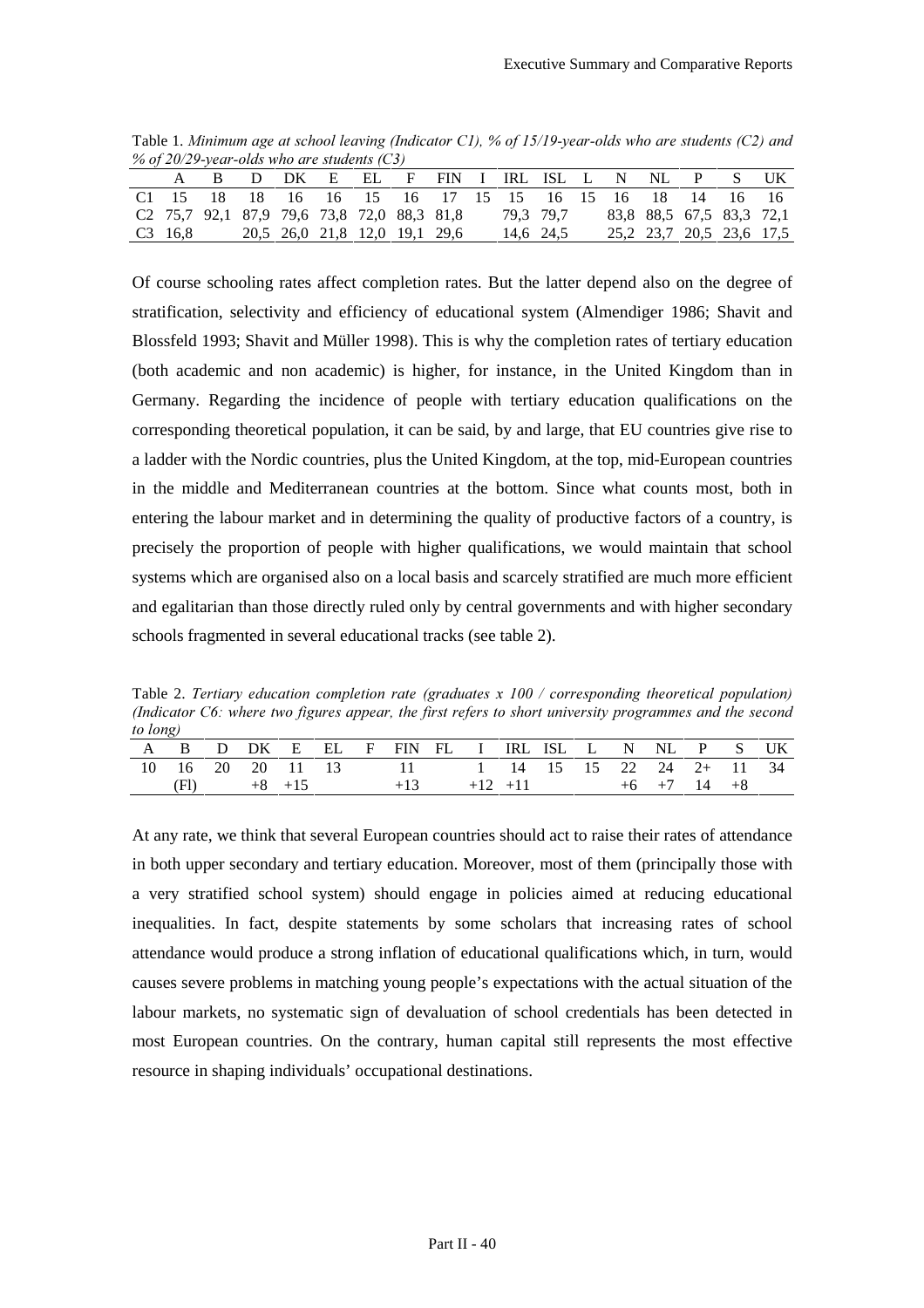### 3.4. Employment and Unemployment

Rapidly finding one's first job (and quickly getting a new occupation after a job loss) represents an important right of economic citizenship and, above all, the most crucial factor influencing both the standard of living and the chances of transition to adulthood, i.e. of personal independence.

Recently (Grubb and Wells 1993; Scarpetta 1996; Reyneri 1996; Nickell 1997; Oecd 1999; Schivardi 1999; Esping-Andersen 1999; Bernardi et al. 2000) it has been shown that the social composition of the unemployed, as well as the duration of the job search, are directly affected by labour market regulation. More precisely, labour markets that strongly protect insiders and are mostly centred on permanent full-time jobs usually make it particularly difficult for young men and women to find a job. Of course rates of unemployment among young people are also affected by the conditions of the economic system, i.e. by the level of aggregate unemployment. As is well known, Mediterranean countries possess the most regulated labour markets and the weakest economic systems, and in fact they also display (with the exception of Portugal) the highest rates of unemployment among young people (see table 3).

Table 3. Percentage of 15-24 year olds who are unemployed (Indicator D1)

| A B D DK E EL F FIN FL I IRLISL L N NL P S UK<br>4,4 6,7 4,9 5,1 14,6 11,9 9,0 17,2 13,0 5,5 2,3 5,8 4,5 7,1 7,9 |  |  |  |  |  |  |
|------------------------------------------------------------------------------------------------------------------|--|--|--|--|--|--|
|                                                                                                                  |  |  |  |  |  |  |
|                                                                                                                  |  |  |  |  |  |  |

Against our statement, one could object that the United Kingdom, with a non-regulated labour market and a well-functioning economic system, also shows quite high levels of unemployment among young people, whereas countries like Germany and Sweden, with strongly regulated labour markets, display lower overall rates of unemployment among young people. However, one must keep in mind that the level of labour supply of young people is much higher in the United Kingdom than in other European countries. In other words, rates of youth unemployment in Nordic and mid-European countries are depressed by the relatively strong proportion of young people who are not in the labour force. This might depend on the presence of a much more generous welfare system allowing higher percentages of young people not to enter the labour market.

There is further proof that strict labour market regulation produces strong inequalities in the chances of getting a job. We are referring to gender disparities in unemployment rates. Usually regulated labour markets mainly protect the workplaces and favour the employability of adult married men. As young single men, sooner or later, become adult and get married, it is easier for them, compared to their feminine counterparts, to find their first job, or a new job after a job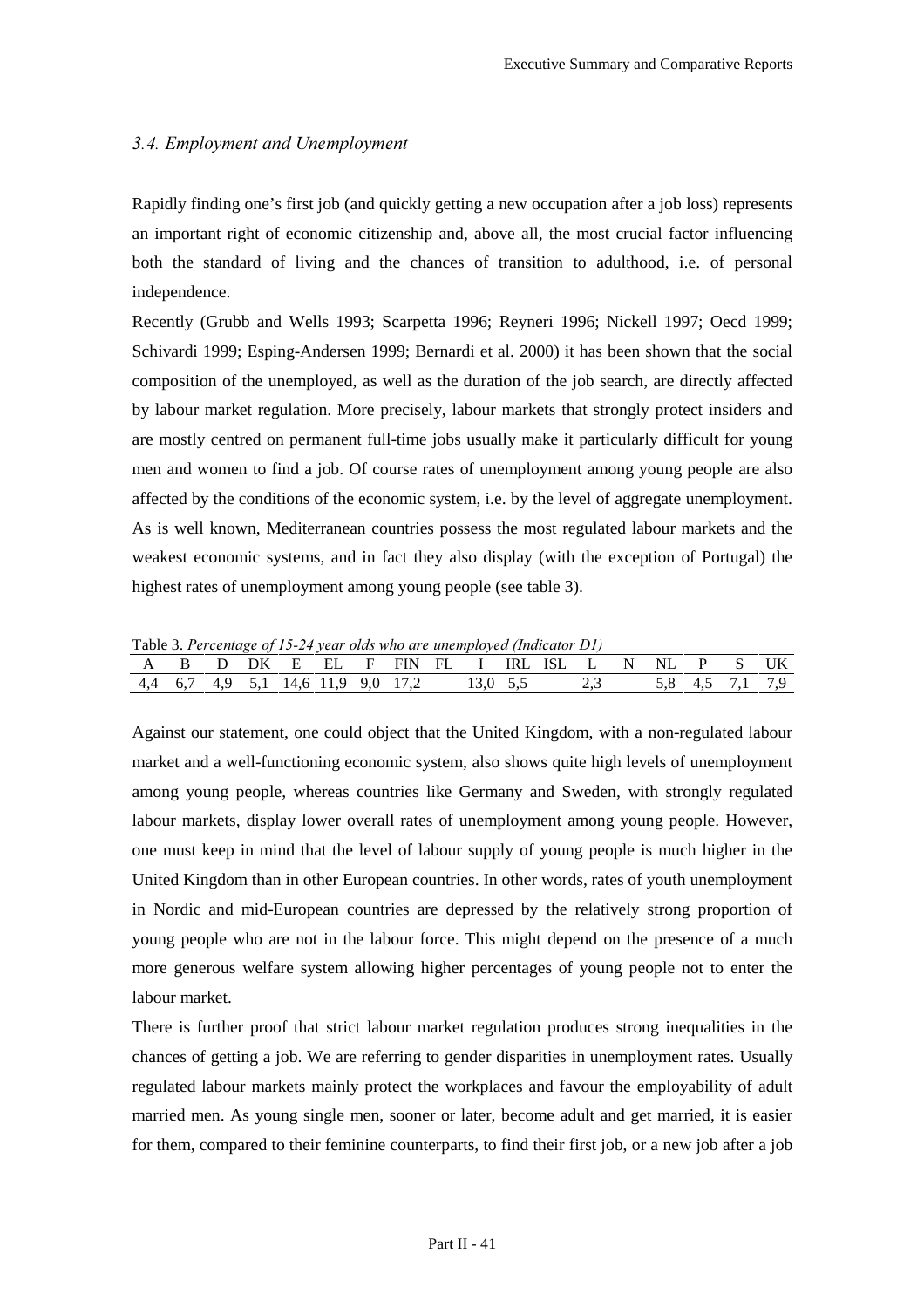loss. In fact, the difference between the unemployment rates of young men and young women is highest in the Mediterranean countries, followed by the mid-European ones, while in the United Kingdom the direction of this inequality is the opposite and young women are less prone to be unemployed than young men. The latter statement applies also to Sweden, suggesting that a social-democratic welfare system, through development of the tertiary sector – namely services to families and individuals – could be functionally equivalent to a completely flexible and almost unregulated labour market.

Coming back to the overall position of young European people in the labour market, it can be said that their most striking disadvantages, in comparison with adults, consist in both severe difficulties in finding their first job and increasing risks of being confined to non-standard (or atypical), poorly paid jobs (see also table 4 below). From this point of view the increasing duration of the transition to full economic independence of many European young people can be interpreted much more convincingly as an effect of intergenerational inequalities produced by labour market regulations and new patterns of work organisation than as a consequence of an emerging new step towards adulthood.

### *3.5. Income Sources and Poverty Risks*

According to the literature, income sources can be classified as follows: a) market ;b) transfers from the state; and c) transfers from the family of origin. Of course, market comprises both wages, either from regular or casual jobs, and profits; transfers from the states include training allowances, educational grants, unemployment subsidies, social security benefits and the like. On average, regular and casual jobs are two of the most important sources of income among young people in Europe. This is why we said that work plays a crucial role in determining the level of living of youth in contemporary Europe. But there are two more income sources that appear to be rather widespread among European young people, namely, transfers from the family of origin and transfers from the state (see table 4).

Table 4. *Economic situation: income sources (Indicators E1)* 

| TWOTE IT DEVILONING SHINNINGII, MACONIC SOM COSTINGHOMOTS DI A |  |                                     |   |     |   |                                         |     |            |      |   |          |   |                     |    |
|----------------------------------------------------------------|--|-------------------------------------|---|-----|---|-----------------------------------------|-----|------------|------|---|----------|---|---------------------|----|
|                                                                |  | DK                                  | E | EL. | F | <b>FIN</b>                              | FL. | IRL ISL    | L    | N | NL       | P |                     | UK |
| Regular job                                                    |  |                                     |   |     |   | 45,5 33,0 51,2 64,9 35,9 40,6 40,1 24,6 |     | 26,1 36,9  | 37.3 |   |          |   | 33,8 47,1 29,5 56,8 |    |
| Casual work                                                    |  | 8,2 9,1 15,8 3,6 10,9 5,3 14,6 19,5 |   |     |   |                                         |     | 15.5 12.1  | 23,2 |   | 22,8 5,1 |   | 18,6 6.2            |    |
| Training allowance<br>or educational grant                     |  | 13,6 2,4 5,8 28,2 1,5 0,1 5,4 25,4  |   |     |   |                                         |     | $1,3$ 4.7  | 4,7  |   | 24,7 1,7 |   | $10.4$ 2.8          |    |
| Unemployment/<br>social security                               |  | 4,7 10,3 7,8 8,5 2,1 1,7 5,6 15,1   |   |     |   |                                         |     | $0,1$ 13,1 | 1.4  |   |          |   | 5,7 1,3 11,7 18,3   |    |
| benefits                                                       |  |                                     |   |     |   |                                         |     |            |      |   |          |   |                     |    |
| Parents/family                                                 |  |                                     |   |     |   | 41,0 48,0 37,7 18,7 62,4 50,9 47,8 40,6 |     | 67,6 38,0  | 58,0 |   |          |   | 32,6 50,7 34,2 17,3 |    |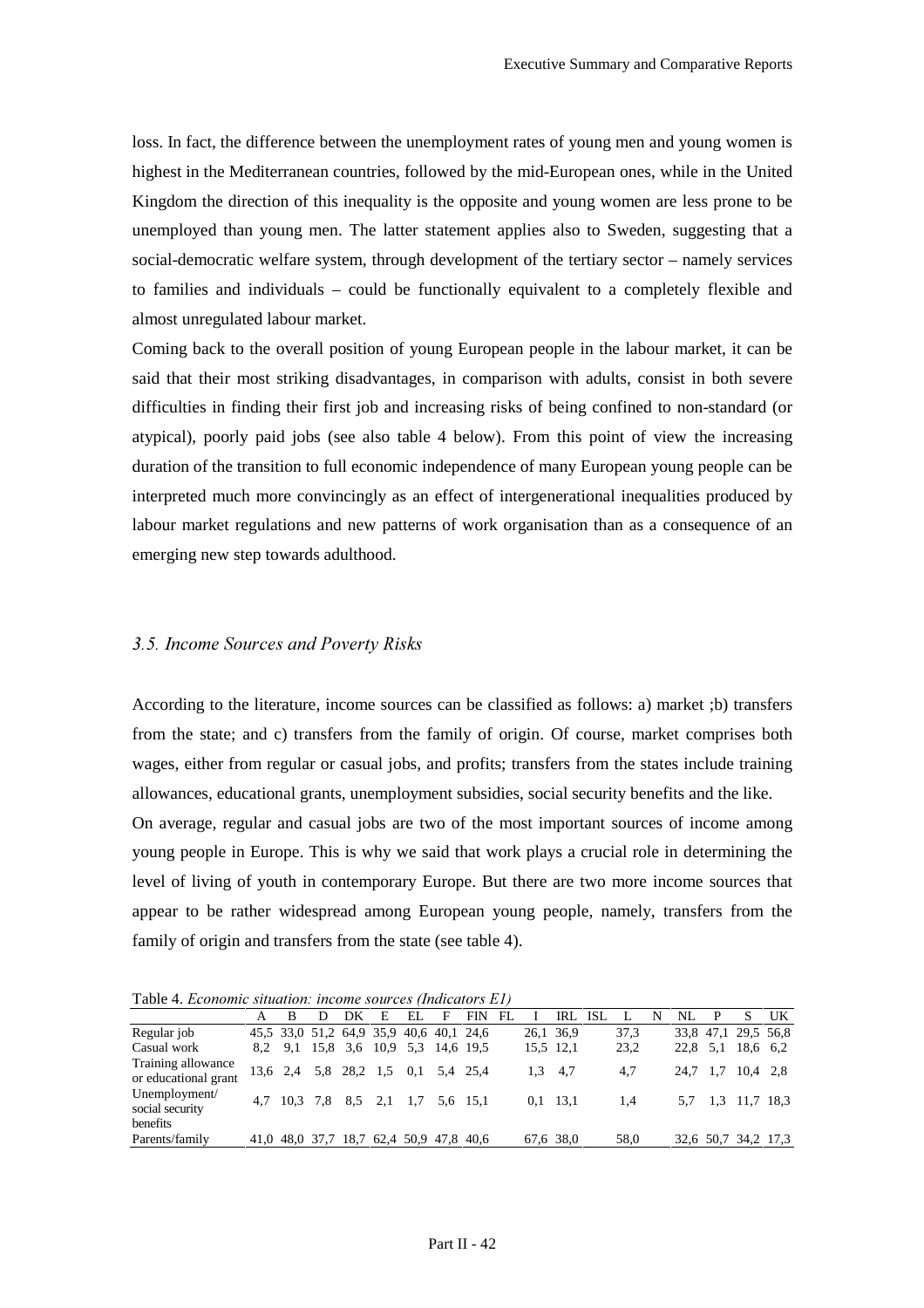Probably, in every European country the income of many young people comes from several sources. Unfortunately, the available data sets do not allow an analysis of the variation across countries of the income packaging strategies followed by them. Yet we are able to show how the importance of each income source vary in each country.

By and large, the proportion of young people stating that regular job is an important income source for themselves varies, quite obviously, according to unemployment rates and the proportion of youths not in the labour force. This is why Italy and Spain, together with Belgium, Finland and Sweden, display the lowest proportions of young people whose earnings come from a regular job. The picture is even clearer if we put together incomes from regular and casual jobs. In that case, Greece and Portugal join Italy, Spain, Belgium Finland and Sweden in the number of countries with the smaller percentages of young people deriving their money from the market or, rather, from work. On the contrary, the United Kingdom displays the largest amount of young people relying on work for their income.

Turning to state transfers, Nordic countries show very high proportions of young people receiving benefits from the government, as expected. And, again as expected, young men and women from Mediterranean countries are the least economically supported by the state. But, rather surprisingly, the United Kingdom also displays a rather strong proportion of young people receiving unemployment benefits. Yet, one has to bear in mind that these benefits are far less generous and last for a much shorter time than those of the Nordic countries.

Obviously, the ranking of countries based on transfers from parents is the opposite of the above. Italy, Spain, Greece and Portugal show the highest rates of young people stating that they receive economic support from their family of origin, while the United Kingdom shows the smallest proportion of young men and women in that condition.

All the above remarks can be summarised saying that incomes of young people are: a) most strongly supported by the state in the Nordic countries; b) mainly based on market in the United Kingdom; c) relying on the family of origin in the Mediterranean countries; and d) based partly on the market and partly on parents in most mid-European countries.

Things being so, it should not be surprising to observe that, using 40% of mean income value as a poverty line, young people from Italy, Spain and Greece run among the highest risks of being observed in poverty . This is due to the fact that the family of origin is an economically weaker institution than the state or the market. To put it another way, when Italian, Spanish and Greek young people lack the economic support of the family of origin, or when the family itself is in a weak economic condition, they cannot rely on the market or the state in order to improve their standard of living. However, our data show that there are some countries, namely the Netherlands, France and Germany, in which the proportion of young men and women receiving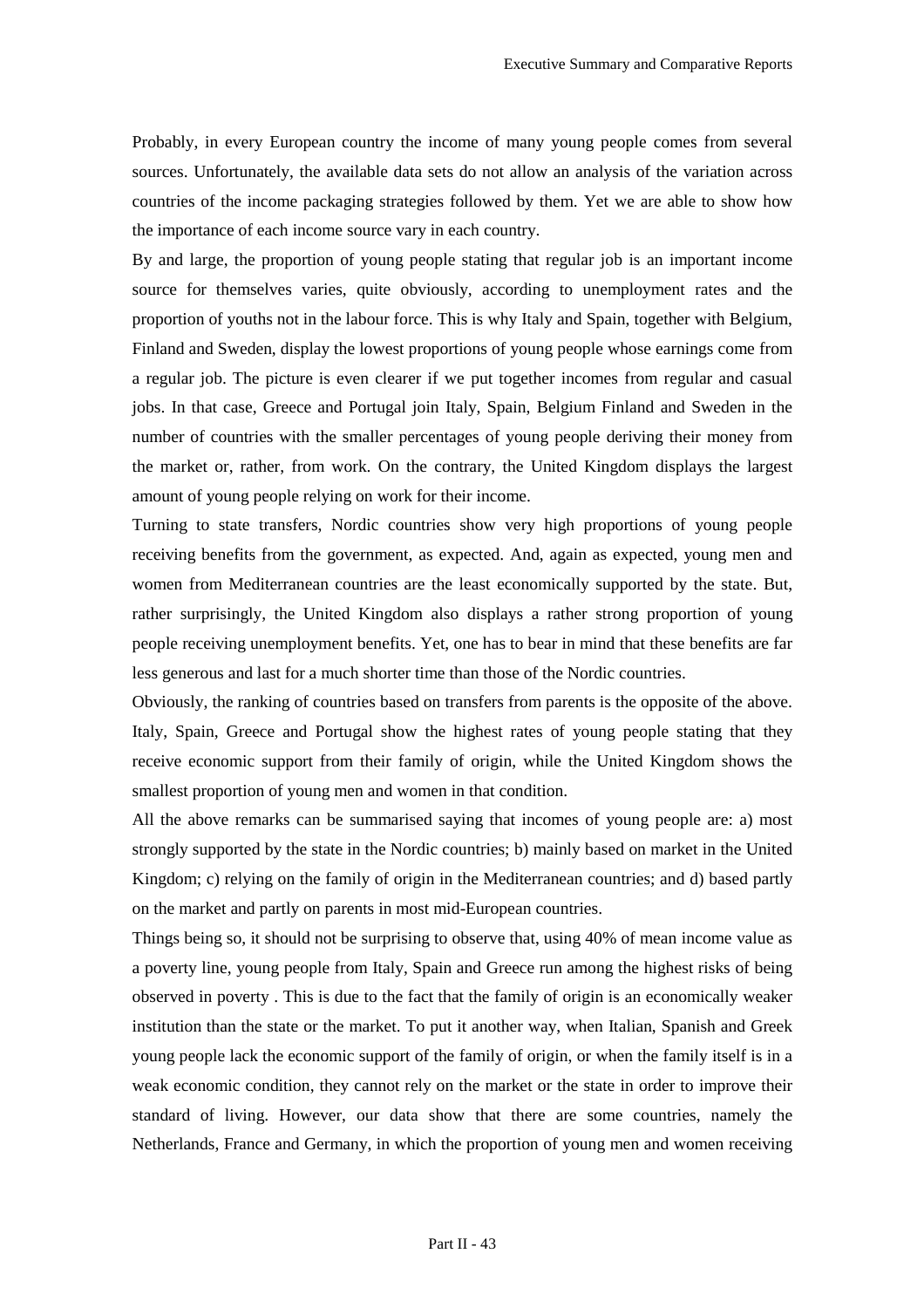economic support from their parents is lower than that observed in the Mediterranean countries and that, nonetheless, display very high percentages of poor young people, at least when the poverty threshold is fixed at 50% of median income. But if one uses the 40% of mean income as the poverty line, the proportion of poor young in Germany and France becomes lower than that observed in most Mediterranean countries.

We consider the latter measure of poverty (40% of mean income) more reliable, despite the fact that most economists would prefer to use 50% of median income as the poverty line. The reason for our statement is that in the former case data show a much more understandable trend.

In looking at data regarding poverty among young people it should keep in mind that a considerable proportion of them are still leaving with their family of origin. As a consequence, a sizable number of young people are poor not because they are young, but because their parents' income falls below poverty lines.

# 3.6. Generational Relationships and Housing Arrangements

Not surprisingly, countries in which the highest proportions of young people receiving transfers from their family of origin have been observed, also display the greatest percentages of young men and women, aged 20/24, still living with their parents. As we mentioned earlier, in the Mediterranean countries the standard nuclear family still represents a central and stable social institution. This is, in part, an effect of the persistence of traditional cultural patterns regarding the arrangement of every day life and the relationships between husbands and wives, parents and children. But, above all, it represents the result of a structural constraint. As shown in the previous section, in order to guarantee their economic survival, many young Mediterranean men and women have to rely mainly, and sometimes exclusively, on their parents . Moreover, one must take into account that Mediterranean families are rather permissive: young men and women living with their parents enjoy a lot of freedom in the arrangement of their everyday life (Cavalli and Galland 1995). Nonetheless this long cohabitation with parents excessively widens, as stressed above, the duration of the transition to adulthood of Mediterranean young people.

Nordic countries (in this case represented solely by Finland), the United Kingdom, the Netherlands, France and Germany display the lowest percentages of young people aged 20/24 living with their parents. But the reasons underlying this common situation are rather different. In Nordic nations young men and women can live on their own because of the transfers from the state; in the United Kingdom because of the efficient performance of the labour market; and in some mid-European countries for the effective combination of both market and state provisions.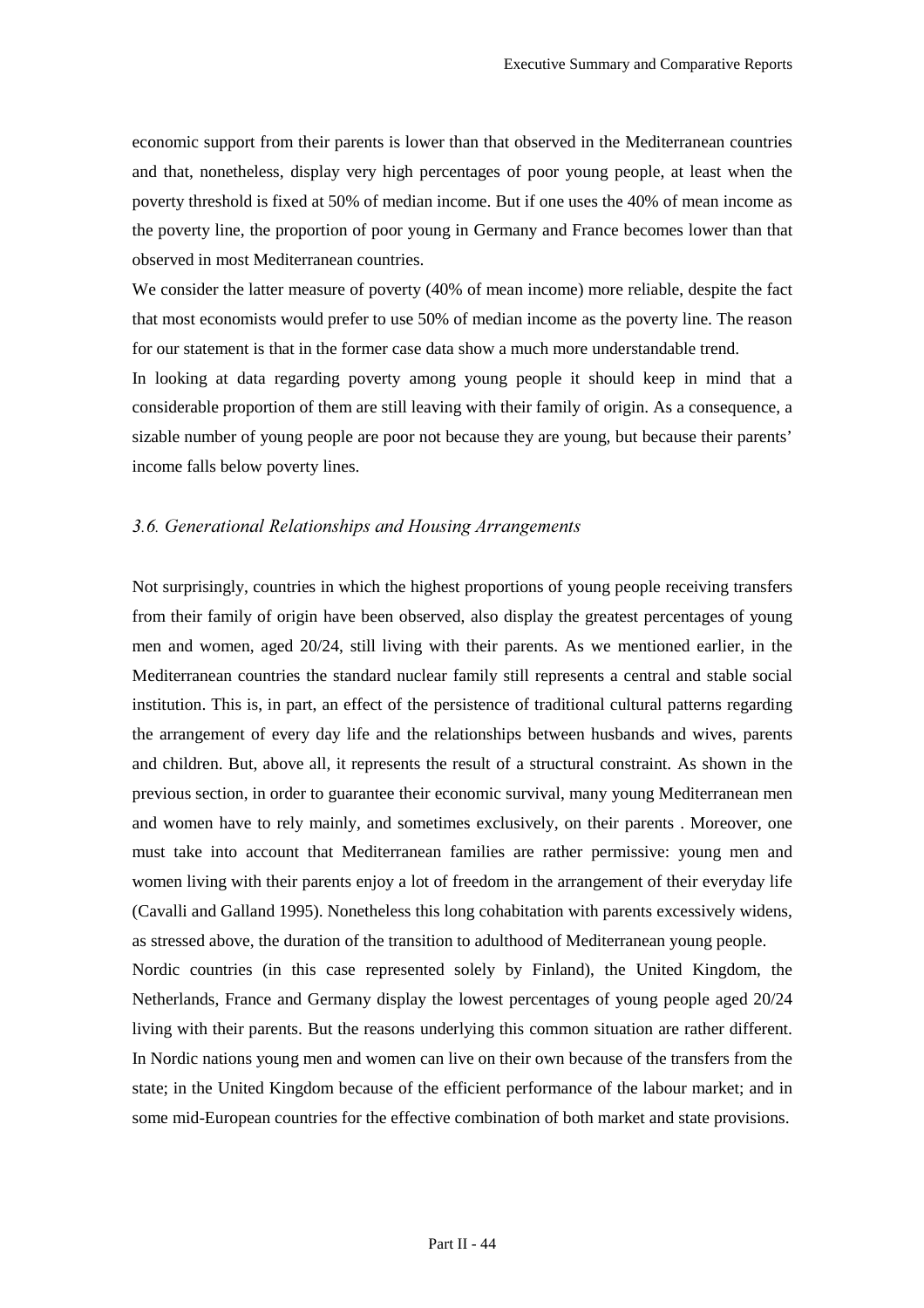|  | Table 5.1 creening by 20-24 year blus living with purents (final alor GT0) |  |  |  |  |  |          |  |    |
|--|----------------------------------------------------------------------------|--|--|--|--|--|----------|--|----|
|  | A B D DK E EL F FIN FL I IRLISL L N NL P S UK                              |  |  |  |  |  |          |  |    |
|  | 65 68 55 89 72 52 29 87 64                                                 |  |  |  |  |  | 69 47 82 |  | 47 |

Table 5. *Percentage of 20-24 year olds living with parents (Indicator G10)* 

As regards the formation of couples and parenthood among young people, available data shows that young people living in the Nordic countries and the United Kingdom form their first union and have their first baby at earlier ages than people living in Central and Mediterranean countries. Moreover, according to our remarks regarding the spread of post-nuclear models of family, the Nordic countries, namely Denmark, the United Kingdom and France possess the greatest proportions of 20/24-year-old men and women living together outside marriage; these nations also display the highest rates of abortion among teenagers.

The latter phenomenon is usually interpreted negatively, as a sign of social disorder. But one may wonder whether it is even more negative to compel young people to live for a very long period with their family of origin, as happens in many Mediterranean countries. As we mentioned earlier, one of the most negative consequence of this long cohabitation with parents is to delay the transition to adulthood and, more precisely, to postpone marriage or consensual union and parenthood later in the life cycle and to depress fertility rates. In fact Italy and Spain represent the European nations with the lowest fertility rates among 20/24-year-old women. After all, establishing a family and having babies can also be considered rights of citizenship.

#### 4. CULTURAL ASPECTS

The 20th century has witnessed the emergence of specific youth subcultures which were in many respects unknown to pre-modern societies. Unfortunately, construction of indicators pertaining to cultural aspects of youth conditions is often vulnerable to many methodological problems, stemming from the impossibility of direct observation and the distortions implicit in self-reporting in survey contexts. These problems are further aggravated in an international framework, in that there are relatively few cross-country studies dedicated specifically to youth or in which youth subsamples contain a sufficiently high number of cases to justify generalisation of findings. These problems are partly illustrated by some of the indicators listed in the table of indicators (Appendix 1), which, for example, seem to indicate large changes from one survey to the next for no obvious reason. In addition, there may be important differences in national wording and/or response styles. For this reason, the following inter-country comparisons sometimes take into account relationships between specific indicators to a greater degree than the absolute level of response for single response categories. In any case, all data regarding young people's "attitudes" should be interpreted with a grain of salt.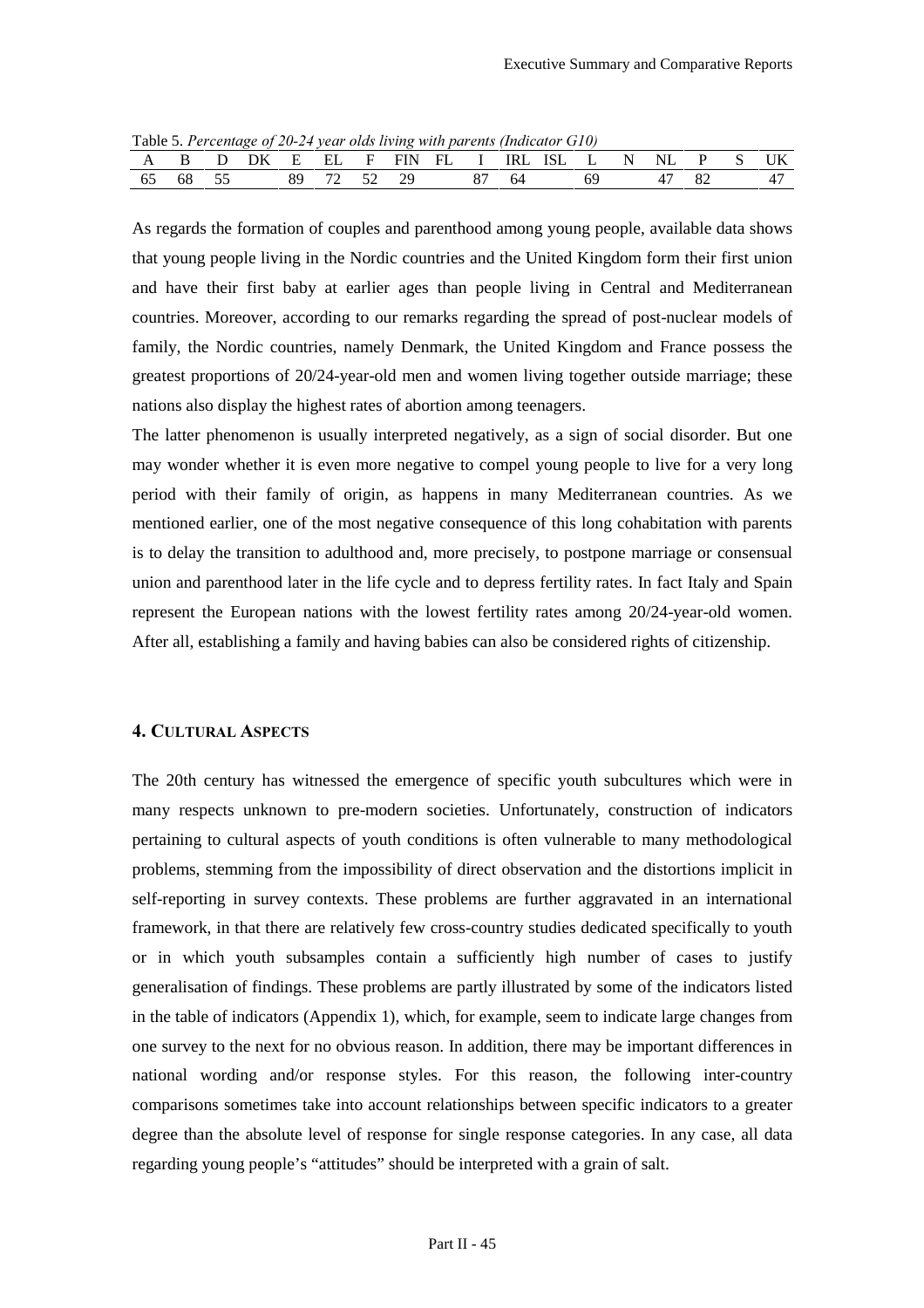# 4.1. Group Membership, Political Participation, Trust in Institutions

Participation in formal associations is considered a key activity in establishing social integration in general and civicness in particular. High levels of youth participation in associations is to be considered with favour in that, in all likelihood, it promotes young people's insertion in social networks. The available data suggest that levels of group membership vary significantly among EU countries: in Nordic countries an ample majority of youth belong to at least one association, whereas only a minority do so in most Mediterranean ones (plus Belgium). It is worth noting that one reason why membership of associations is higher in Nordic and Central European countries is that associations are strongly embedded in the welfare system and in the institutional arrangement of society. In Austria and Denmark, for instance, it is almost impossible not to join an association. For almost any activity (such as riding, doing swimming lessons, playing tennis) people have to become a member of an association. In these countries the churches administer student hostels and summer camps, so that people choose to belong to the church in order to get access to those facilities. Moreover, in many Nordic countries membership of a trade union represents a requirement for getting a job.

Of course, in order to better grasp the meaning of formal group participation, one must also consider the types of association which account for such participation (table 6). The most important type of association concerns sporting activities, where the same pattern characterising generic association membership prevails: in Mediterranean countries (Spain, Greece, Portugal, Italy, plus Belgium) less than one-fourth of young people belong to sports associations, whereas Nordic countries express the highest rates. Participation in religious and parish-based associations varies extremely: Italy, where 18% of youth report membership in such associations, expresses a participation rate 8 times higher than Belgium's. Of particular interest here is membership in explicitly youth-oriented associations, which involve a very low proportion of youths. Once again, the Mediterranean areas displays the weakest values.

Table 6. Percentage of 15-24 year olds participating/belonging to an association (Indicators J1a, J2a, *J<sub>4a</sub>*, *J<sub>5a</sub>*)

|                                                                     |  |  |  |  | A B D DK E EL F FIN I IRL L NL P S UK        |  |  |  |
|---------------------------------------------------------------------|--|--|--|--|----------------------------------------------|--|--|--|
| Any association                                                     |  |  |  |  | 60 47 58 77 38 36 49 67 54 61 66 77 40 82 50 |  |  |  |
| Sports association                                                  |  |  |  |  | 27 24 36 44 12 15 28 27 23 44 40 50 21 51 28 |  |  |  |
| Religious or parish associations 12 2 7 5 6 2 3 12 18 7 6 18 8 13 7 |  |  |  |  |                                              |  |  |  |
| 9 13 6 18 8 3 7 11 7 12 26 8 5 9 8<br>Youth associations            |  |  |  |  |                                              |  |  |  |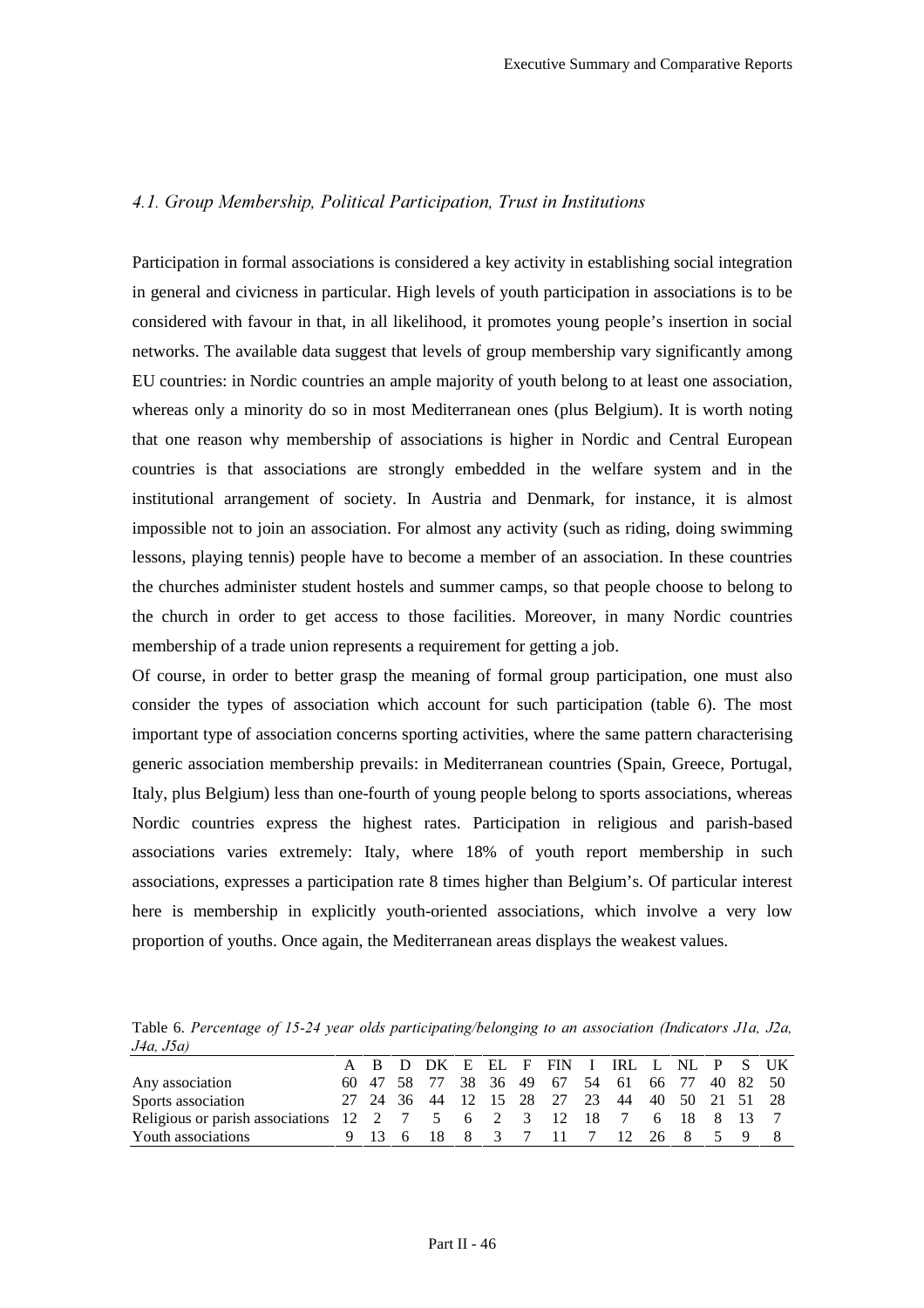An interesting trend seems to have been operative during the Nineties. If one compares overall participation rates in 1997 with those in 1990, all Mediterranean countries experience an appreciable increase in youth participation. Other countries' rates are either stable, or in some cases – Belgium, Denmark, United Kingdom – noticeably declining.<sup>4</sup>

Membership in political associations or trade unions involves a very small portion  $\langle \langle 7\% \rangle$  of youths, with the notable exception of Scandinavian countries. In addition, "discussion of political matters with friends" is a frequent occurrence only for a small portion of young people (less than 20% in each country, but in most less than 10%). There seems to be no discernible trend across countries in such indicators of political participation, which probably depend on specific contingencies which may be relevant when survey were carried out (e.g.: in proximity of elections, corruption scandals, and so on).

Another significant indicator of political participation – and, as previously mentioned, at a more general level of social integration in terms of democratic citizenship – stems from selfplacement on the left-right political spectrum. The importance of this indicator has to do not so much with the ideological orientation of youth, but rather with the proportion of young people who are able (or willing) to report such leanings (table 7). In many countries – notably, the Mediterranean ones, but Austria and Luxembourg as well – over one fourth of young people "don't know" (or refuse to reveal) their position on the political left-right scale.

Table 7. Percentage of 15-24 year olds who do not know how to place themselves on a 10-point left-right *Spolitical scale (or who refuse to do so) (Indicator J7)* 

|  | ponnent penne for hind reprise to the boy farrowed to re- |  |  |  |  |  |  |                                                |
|--|-----------------------------------------------------------|--|--|--|--|--|--|------------------------------------------------|
|  |                                                           |  |  |  |  |  |  | A B D DK E EL F FIN FL I IRLISL L N NL P S UK  |
|  |                                                           |  |  |  |  |  |  | 35 19 19 12 26 26 20 17 32 28 35 20 14 30 9 17 |

These varying levels of political participation and their underlying patterns are reflected in young people's level of trust toward political institutions. High levels of trust in the national parliament are expressed by 30 to 60% of each nation's youth (18/25-year-old) population. Trust is relatively low (30-35%) in Mediterranean countries – such as Spain, Italy, Portugal – but in other countries – such as Finland and Great Britain – as well. The national parliament enjoys high levels of trust in selected central European and Nordic countries, Norway and the Netherlands above all.

In any case, the national parliament is by no means deemed to be the most trustworthy national institution. The legal system and the police forces both arouse a greater degree of trust of young people in all countries (table 8), although the extent of this greater confidence is relatively low

 4 Unfortunately it is rather unclear how reliable these data are. In fact, after 1990 World Value Survey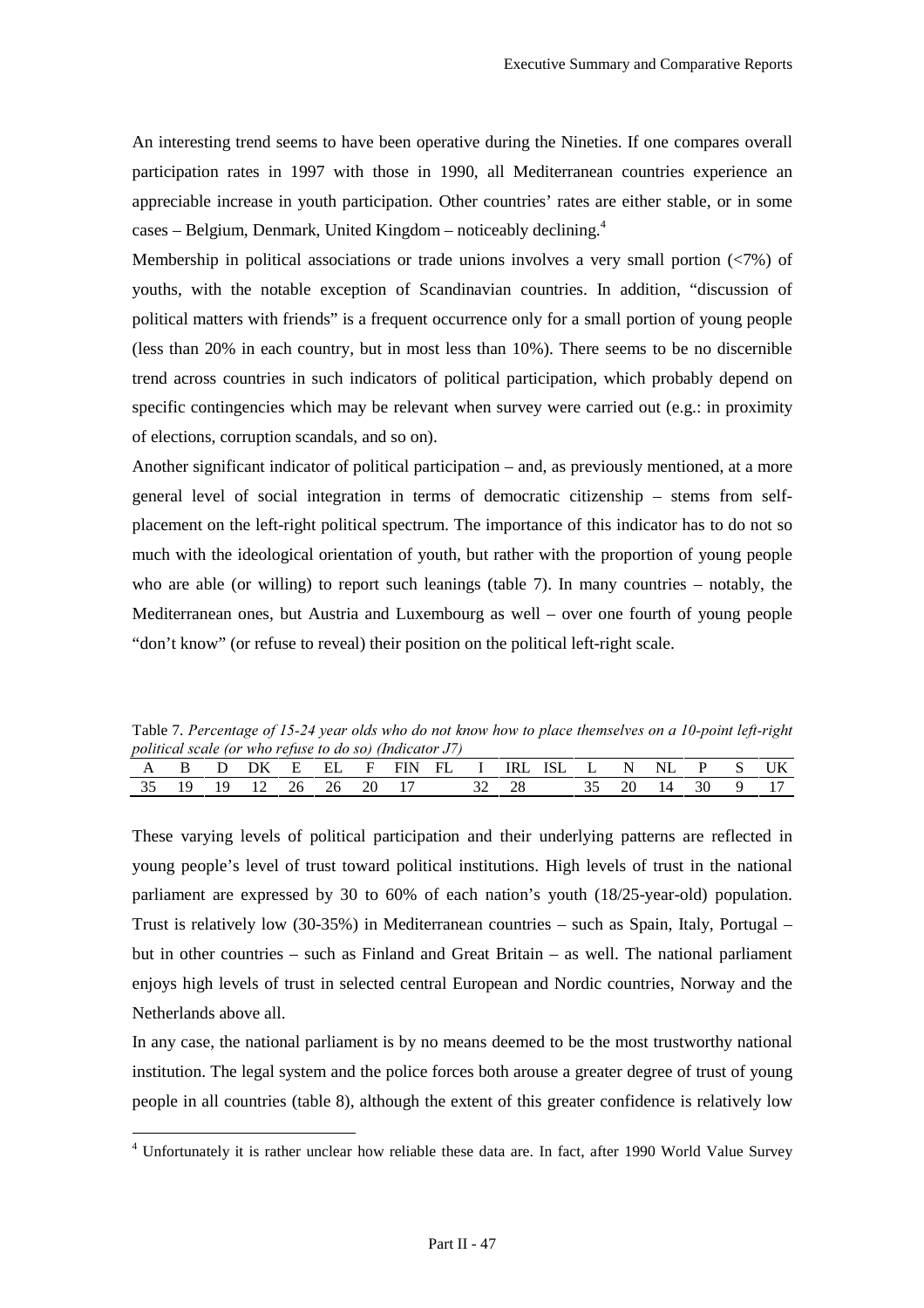in places such as Belgium, France, Portugal and – at least as far as the legal system is concerned – Italy. Churches, strangely enough, are deemed to be less trustworthy than national parliaments, except in some (but not all) strongly Catholic countries (including Northern Ireland). Confidence in the press is relatively low (except in some Scandinavian countries). whereas it is relatively high for the business world (except for some mid-European countries).With the predictable exception of Norway, young people from all countries place more trust – albeit in varying degrees – in the European Union than in their own national parliaments. The "European dimension" of youth conditions will be further explored below.

Table 8. Percentage of 18/24-vear-olds who express high levels of trust ("a great deal" or "auite a lot") *in the national parliament, and ratio (r) between number of young people expressing high levels of trust* in selected institutions and number of young people expressing high levels of trust toward national parliament (if ratios  $> 1$ , the corresponding institutions are considered more trustworthy than *parliament; UK excluding Northern Ireland; Indicators I)* 

|                     | A |                 |         |      | ÐК   | E             | F    | <b>FIN</b>                  |     | IRL | N              | NI.                                           | P   |               | UK.  |
|---------------------|---|-----------------|---------|------|------|---------------|------|-----------------------------|-----|-----|----------------|-----------------------------------------------|-----|---------------|------|
|                     |   |                 | W)      | (E)  |      |               |      |                             |     |     |                |                                               |     |               |      |
| Nat'l parl't $(\%)$ |   | 36 40           | 42      | 33   | 42   | 32            | - 51 | 32                          | -33 | 37  | 56             | - 58                                          | -33 | 44            | - 34 |
| Legal system $(r)$  |   | $1.7 \quad 1.2$ | 1.4 1.4 |      | -1.9 | 1.3           | 1,2  | 2.4                         | 1,0 | 1.3 | 1.3            | 1.3                                           |     | 1.1 1.4 1.5   |      |
| Police $(r)$        |   | $1.6 \quad 1.2$ |         |      |      |               |      | 1.4 1.2 2.1 1.5 1.2 2.2 1.9 |     | 2,0 |                | $1,6$ 1.4 1.2                                 |     | 1.7 2.3       |      |
| Churches $(r)$      |   | $1.0 \quad 0.9$ | 0.5     | 0.9  | 0.7  | $0.9\quad0.6$ |      | 0.8                         | 1,7 | 1.5 |                | $0.6 \quad 0.4 \quad 1.5 \quad 0.7 \quad 0.9$ |     |               |      |
| Press $(r)$         |   | $0.5 \quad 1.0$ | 0.8     | 0.7  |      | $0.6$ 1.6 0.7 |      | 1,6                         | 1.3 | 0.8 | $0.9\quad 0.7$ |                                               |     | $1,1$ 0.8 0.3 |      |
| Major companies (r) |   | $0.9$ 1.3       | 0.7     | 1.3  | 0.9  | -1.4          | -1,4 | 1,6                         | 1,8 | 1.5 | -1,1           | -1.0                                          |     | 1.4 1.3 1.4   |      |
| European Union (r)  |   | 1.8             |         | -1.8 |      |               | 1,5  | 2.0                         | 2,4 | 2,0 | 0.7            | -1.1                                          |     | 1.9 1.5 1.5   |      |

### 4.2. Basic Values and Tolerance

A very popular typology (proposed by Ronald Inglehart) for recording individuals' value orientations posits a distinction between materialist and postmaterialist values. Materialist values deal with the satisfaction of primary needs and usually focus on physical security and well-being (defence, economy), whereas postmaterialist values have to do with secondary needs such as achievement, self-empowerment, social participation (concern for the environment, social citizenship). In theory, individuals living (and, especially, socialised) in advanced democracies should display postmaterialist tendencies. Young people in Western Europe should therefore be relatively postmaterialist in their value orientations.

Although the analysis should be taken further (which is not possible given the small youth subsamples in the World Value Surveys), the available data reveals that in all countries the majority of young individuals have "mixed" value orientations, characterised by both materialist and postmaterialist values. Figures dating back to 1990 (Eurobarometer data, with robust

wave, the questions regarding association membership changed a little.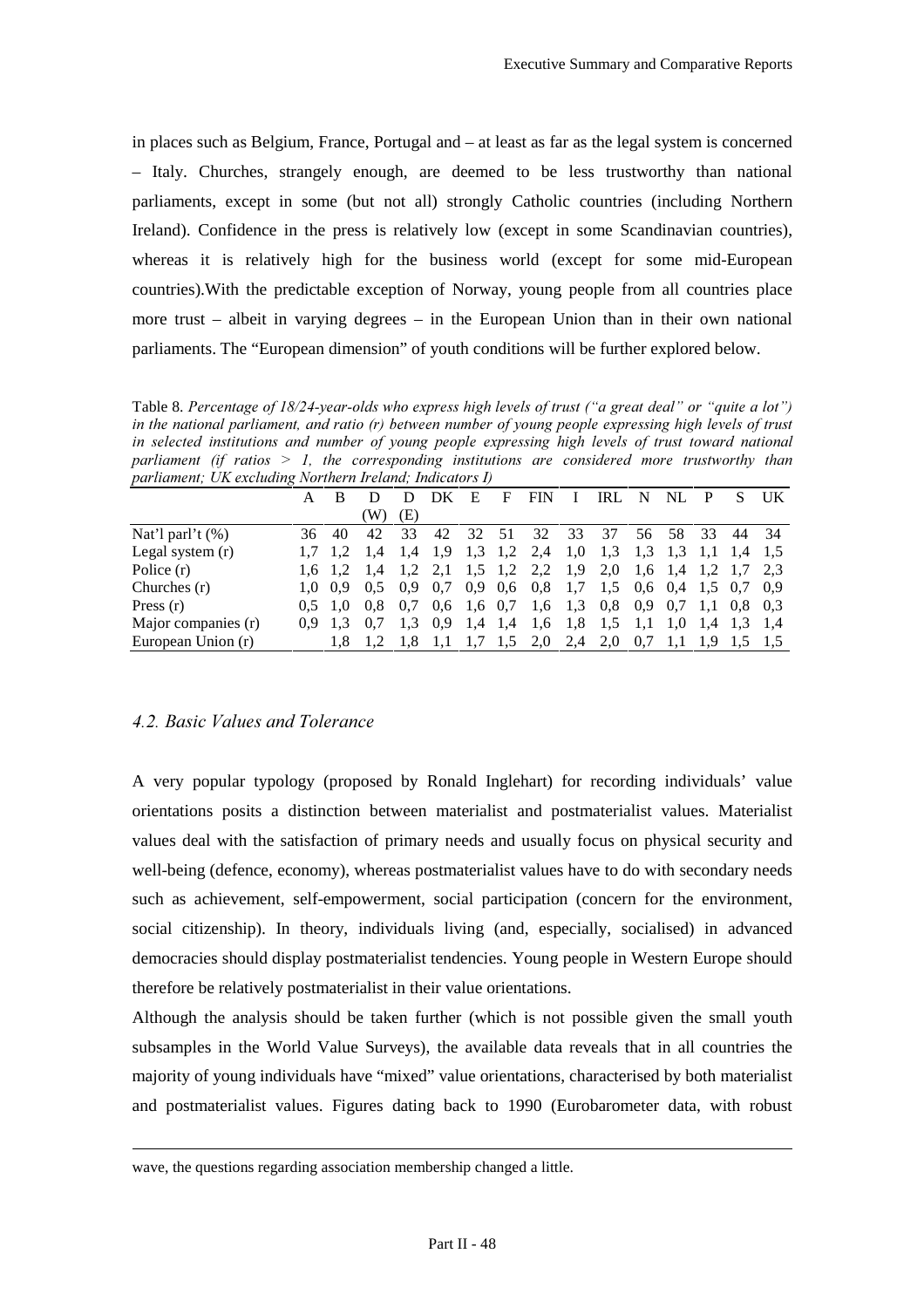samples) indicate that postmaterialist orientations prevail against materialist ones to a greater extent in countries such as the Netherlands, but also Spain and Germany (including ex-East Germany), which doesn't seem too convincing (see problems mentioned at the beginning of section 2) and may also depend on the conflation of values grounded in actual conditions with aspirations.

In all countries, young people, when asked to state the importance in their lives of a series of value-laden objects (such as family, work, leisure, friends, religion, politics, etc.), confer a very high degree of relevance to family (table 9), and this is especially true in countries as diverse as Italy, the United Kingdom, Denmark and Ireland. Nevertheless, there are some cases in which "family" does not represent the most important value: in the Netherlands, in Sweden and in the western part of Germany, "friends" are more important than family. But then, friendship is highly valued in almost all countries (less so in France and Portugal).

"Work" occupies an intermediate position in terms of importance in most countries, and is everywhere more important than, for example, religion or politics. In some countries, most of which have high youth unemployment rates in common, work is considered as important or even more important than friendship (Finland being a notable exception).

Table 9. Percentage of 18-24 year olds who state that "family" is "very important", and ratio (r) between number of young people giving much importance to selected aspects of life and number of young *Deople giving much importance to family (if ratios > 1, the corresponding aspects are considered more l* important than family) (Indicators H2, H3, H5 and H7).

|               | A   | <sub>B</sub>    |               | D   | DK.             | E             | $F_{\perp}$ | <b>FIN</b>      | $\mathbf{I}$ | IRL N NL |                 |                                  |       | P S | UK. |
|---------------|-----|-----------------|---------------|-----|-----------------|---------------|-------------|-----------------|--------------|----------|-----------------|----------------------------------|-------|-----|-----|
|               |     |                 | W)            | (E) |                 |               |             |                 |              |          |                 |                                  |       |     |     |
| Family (%)    |     | 71              | 47            | 67  | 80              | 74            | - 74        | 66              | 82           | 90       |                 | 80 65                            | 60 83 |     | -87 |
| Work $(r)$    |     | $0.6 \quad 0.8$ | $0.6^{\circ}$ | 0.8 | $0.6 \quad 0.8$ |               | 0.8         | 0,4             | 0.8          | 0,7      |                 | $0.9\quad 0.6\quad 0.6\quad 0.7$ |       |     | 0.7 |
| Friends (r)   | 0.7 | 0.8             |               | 0.8 | 0.8             | 0,7           |             | $0.6 \quad 0.9$ | 0,7          | 0.7      | 1,0             | $1,1$ 0,4 1,0                    |       |     | 0.7 |
| Leisure $(r)$ | 0.7 | 0.7             |               | 0.8 | 0,7             | $0.6^{\circ}$ | 0.5         | 0.9             | 0.5          | 0,4      | $0.6 \quad 0.8$ |                                  | 0.3   | 0,7 | 0.5 |
|               |     |                 |               |     |                 |               |             |                 |              |          |                 |                                  |       |     |     |

An important dimension of basic values concerns attitudes toward gender equality. A specific indicator, drawn from a 1997 Eurobarometer, shows that Europe's youth can be divided into a two tiers: one in which a great majority of young people are basically oriented towards gender equality (70-80% claim to have "no preference" when it comes to having a man or a woman as their "boss"), and this tier includes Northern European countries, plus Spain); one in which only approximately half (40-55%) of all young people do have a gender preference, and this tier includes all Mediterranean countries (except Spain), plus Austria, Belgium and Finland.

Another facet of value orientations has to do with tolerance toward people from different cultures or having different life-styles. In general, Central and Northern European countries are the most tolerant (Sweden, Denmark, Germany, Belgium), whereas young people from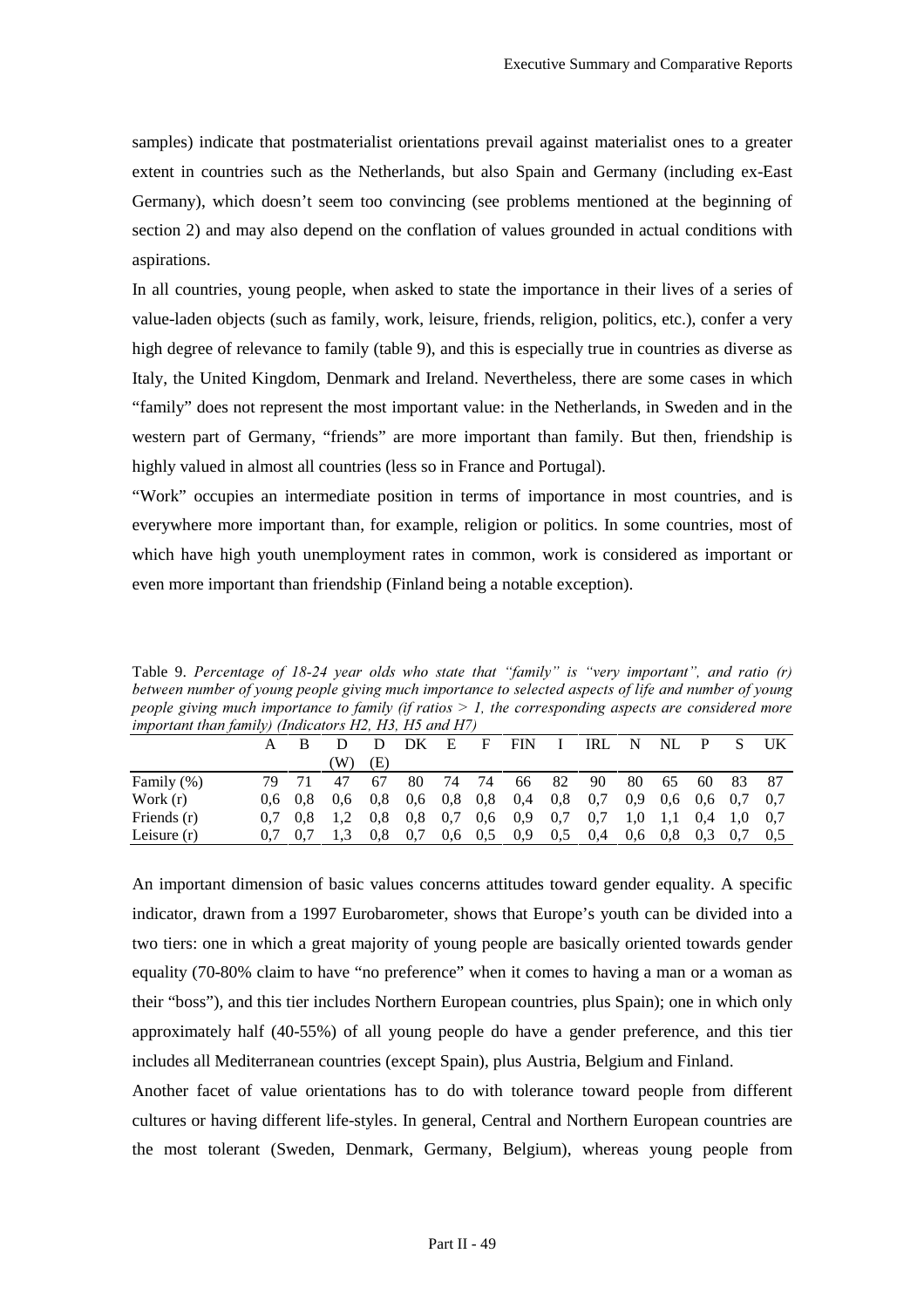Mediterranean countries (Spain, Portugal, Greece) are the most prone to feeling "uneasiness" toward minority or marginalised groups (table 10). However, these general differences do not always hold for specific groups. For instance, young Belgians are the most unsettled by "people of another race" (and, in general, Northern European youth are more disturbed by the idea of living next door to "people of a different race" or "immigrants and foreign workers").

Homophobia is relatively more widespread in Mediterranean countries (except Spain), but not in an exclusive manner. The fear of having homosexuals as neighbours is confessed to by at least 20% (more than 30% in Portugal, Austria, Finland) of young people in all countries, except in Denmark and the Netherlands.

Table 10. Percentage of 15-24 year olds who feel "uneasiness" when meeting selected groups (Indicators *K1* to *K4*)

|                               |  |  |  |  | A B D DK E EL F FIN I IRL L NL P S UK        |  |  |  |
|-------------------------------|--|--|--|--|----------------------------------------------|--|--|--|
| People of another nationality |  |  |  |  | 5 18 5 2 1 4 3 3 4 2 3 3 3 2 1               |  |  |  |
| People of another race        |  |  |  |  | 6 17 6 5 3 3 6 4 5 2 1 3 4 3 1               |  |  |  |
| Homosexuals, gays, lesbians   |  |  |  |  | 13 8 15 8 7 20 13 13 17 15 11 8 15 9 15      |  |  |  |
| Feels uneasiness toward no    |  |  |  |  |                                              |  |  |  |
| group                         |  |  |  |  | 47 39 36 33 72 55 49 42 46 50 47 42 62 33 47 |  |  |  |

### *4.3. Safety and Risk*

Today young people are perhaps the major beneficiaries of advances in health care, in that to a greater degree than ever before children enjoy access to proficient public health services and hygienic living conditions (even though changing dietary habits may be represent a new threat to youth health in many countries). In all countries, 15-year-old males can expect to live for another 60 years; females of the same age can count, on average, on another 65 years. Variations in life expectancy across countries are relatively small.

Despite this, however, there are major differences in youth mortality rates and in habits which affect health. A first major difference, which is widely known, refers to the greater mortality rates which distinguish males from females: male mortality rates that are 2 to 4 times greater than female rates (table 11). Gender differences are especially marked for motor traffic accidents (male rates 3 to 5 times greater than female rates) and self-inflicted mortality/suicide rates (male rates 4 to 7 times greater than female rates, excepting the Netherlands and Portugal where male rates are "only" twice as high as female ones).

There are also significant inter-country differences (table 11). Overall mortality rates vary significantly: in Portugal, which has the highest rate, young male mortality is almost three times higher than in Sweden, which has the lowest; young female mortality is almost two times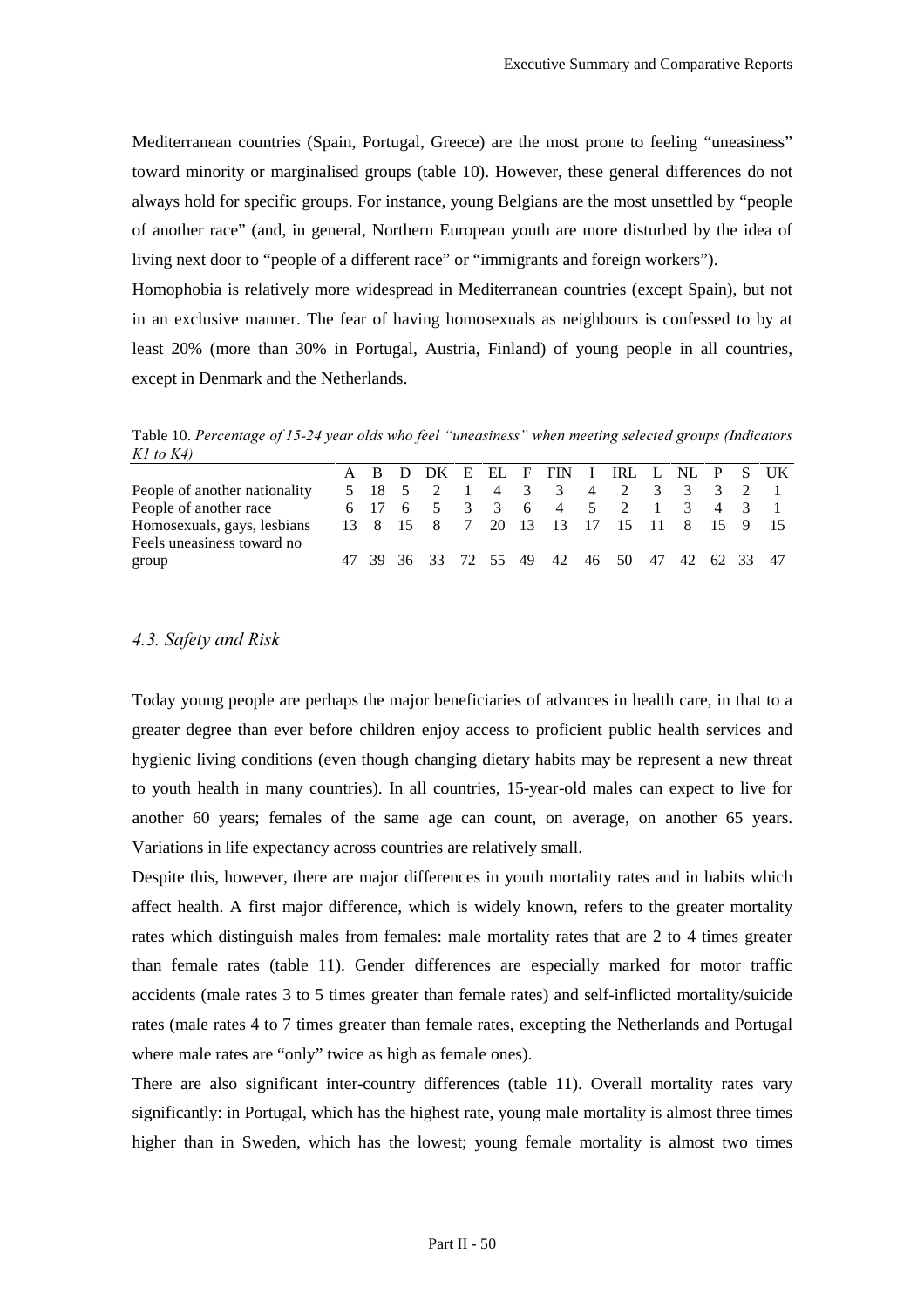higher. If only motor traffic mortality is examined, the Portugal-Sweden ratio is equal to 5 for males and 3 for females; for male suicide rates, the ratio is again equal to 3 (young female suicide is relatively rare in all countries). Northern European countries generally have the lower rates.

Regardless of overall mortality rates, one may also observe that in Nordic countries deaths of young males are disproportionately due to self-inflicted wounds and suicides (30-40% of deaths in Finland, over 20% in Sweden), whereas in Mediterranean countries the impact of such causes of death is significantly lower than 10%. On the other hand, motor traffic accidents account for relatively few deaths in Nordic countries (20% circa in Finland and Sweden) with respect to other countries in Mediterranean and Central Europe (45% of young male deaths in Belgium and Italy; 35% of female deaths in Belgium, Germany, Greece).

Table 11. *Overall mortality rates (x 100.000) of 15/24-year-olds in 1995, by sex (m/f) (Indicators L4 and* 

| L5 |  |                                               |  |  |       |       |  |  |             |              |
|----|--|-----------------------------------------------|--|--|-------|-------|--|--|-------------|--------------|
|    |  | A B D DK E EL F FIN FL I IRLISL L N NL P S UK |  |  |       |       |  |  |             |              |
|    |  | M 116 102 89 74 87 98 102 93                  |  |  | 90 85 |       |  |  |             | 61 159 56 77 |
|    |  | F 29 40 34 30 28 28 35 26                     |  |  |       | 29 25 |  |  | 28 46 26 29 |              |

Other geographical differences pertaining to risks to health and safety involve smoking and drinking. Heavy alcohol consumption, for instance is much more widespread among males and in Northern European countries. Whereas it is generally true that males engage in more risky behaviour, as regards youth smoking in many countries young women report higher rates of cigarette use.

#### *4.4. The European Dimension*

Finally, the study turns to the "European dimension", i.e., the attitudes and behaviours of European youth toward knowledge and experience of cultures and institutions beyond their national borders. This is a crucial aspect for the future development of the European Union, as the network involving the member states and their populations continues to grow thicker.

A first obstacle to such a development is linguistic. Although the youth populations of many European countries are almost entirely capable of communicating in at least two languages (one of which is usually English), some countries – especially the United Kingdom (where the majority of young people speak no foreign language) but also the Mediterranean countries (where lack of multilingualism is less widespread than in Britain, but more acute, in that those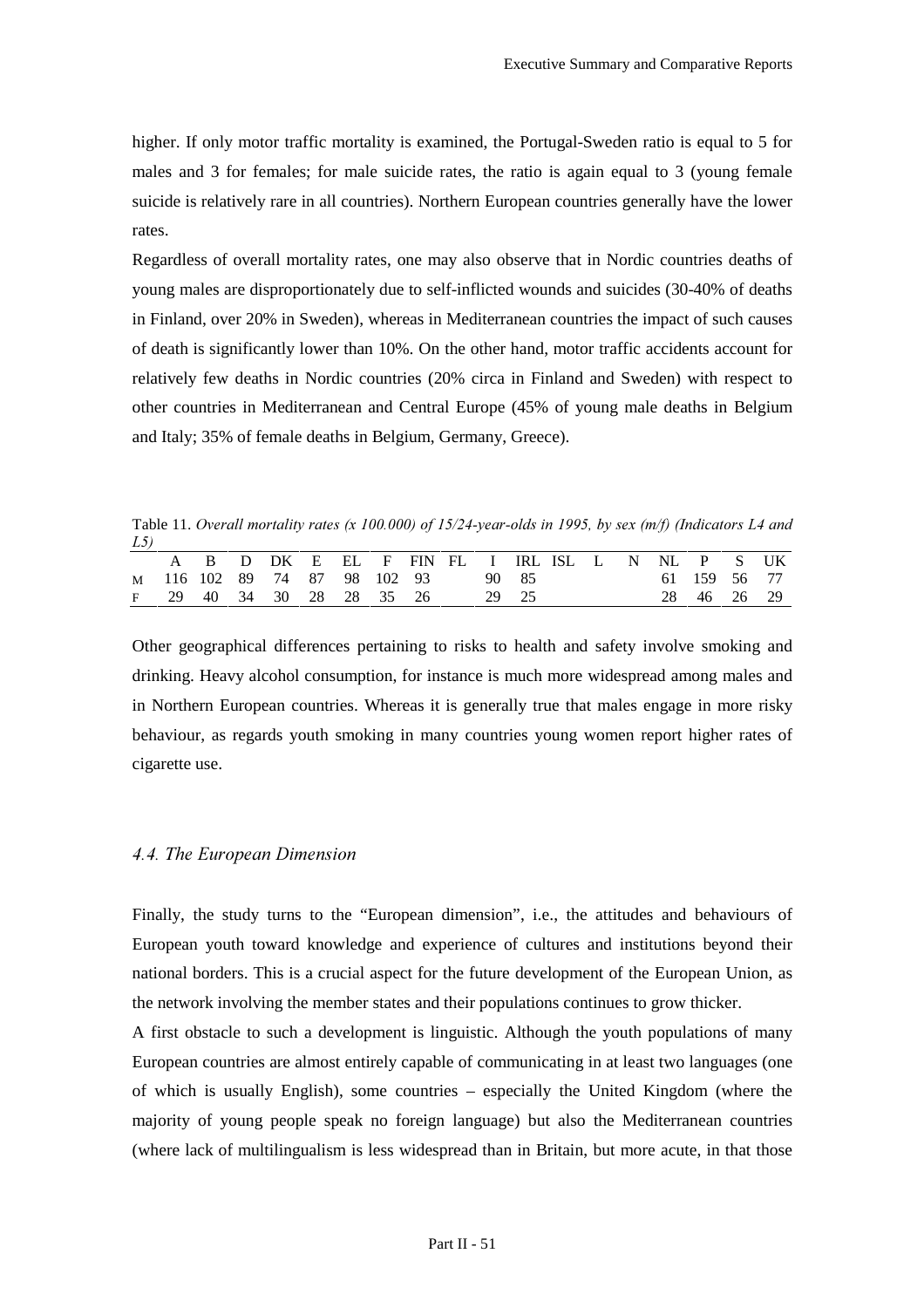countries' national languages are often relatively useless for transactions of any kind with people from other countries) and some mid-European countries – have many youths that encounter great difficulties in communicating with foreigners (table 13).

The pattern of language difficulties is reflected in young people's travel experience. Once again, the Southern periphery and the British Isles express relatively low rates of interculturalism. In these countries, only a minority of young people have travelled abroad recently. Of course, this is in part due to geographical as well as economic constraints; but one cannot help but acknowledge that hoped-for human mobility among European countries may will be hindered by these linguistic and experential deficiencies.

We have already mentioned that many young people place more trust in the European Union than in their own national parliaments. What do young people think of the EU in terms of their own future? Interestingly enough, with the exception of the United Kingdom (but of Spain as well), the Mediterranean countries and Ireland, i.e., the youths who currently have a less developed "European competence" in terms of experience and language skills, are those who are most optimistic vis-à-vis the EU's potential role (table 13).

| Tuble 15. Tomig people and the European anneholding (Thateators 111, 111, 115a) |          |                |       |     |                            |           |          |        |          |      |
|---------------------------------------------------------------------------------|----------|----------------|-------|-----|----------------------------|-----------|----------|--------|----------|------|
|                                                                                 | A B      |                |       |     | DK E EL F FINI             | IRL LNL P |          |        |          | S UK |
| % of young people who know                                                      |          |                |       |     |                            |           |          |        |          |      |
| only their mother tongue                                                        | 24 21 26 | $\overline{4}$ |       |     | 43 29 27 6 31 30           |           | $\sim$ 1 | 4 33 3 |          |      |
| % of young people who have                                                      |          |                |       |     |                            |           |          |        |          |      |
| visited a foreign country in the                                                |          |                |       |     |                            |           |          |        |          |      |
| last two years                                                                  |          | 71 78 76 91    | 30 17 | -63 | 80                         | 46 57 97  |          | 90.    | 49 84 51 |      |
| % of young people who feel                                                      |          |                |       |     |                            |           |          |        |          |      |
| that the EU is "a way to create a                                               |          |                |       |     |                            |           |          |        |          |      |
| better future for young people"                                                 |          |                |       |     | 40 26 34 26 26 40 32 35 51 | 49        |          | 34 23  | 40       |      |

Table 13. *Young people and the "European dimension" (Indicators N1, N4, N5a)* 

### **5. CONCLUSIONS**

We can recall here that as regards education there appears to be a tripartite ranking that distinguishes Northern European, Middle European and Southern European countries (in order of decreasing qualification of youth populations). Mediterranean countries also have the most regulated labour markets, the highest rates of unemployment among young people (although there are exceptions, and several reasons which account for the differences), the greatest gender discrepancies in unemployment, the highest percentages of young adults who continue to live with their parents. In terms of income-packaging, however, there are at least four groupings, in that the United Kingdom cannot be considered akin to other Northern European countries for the centrality of the market (and not the state) in the former.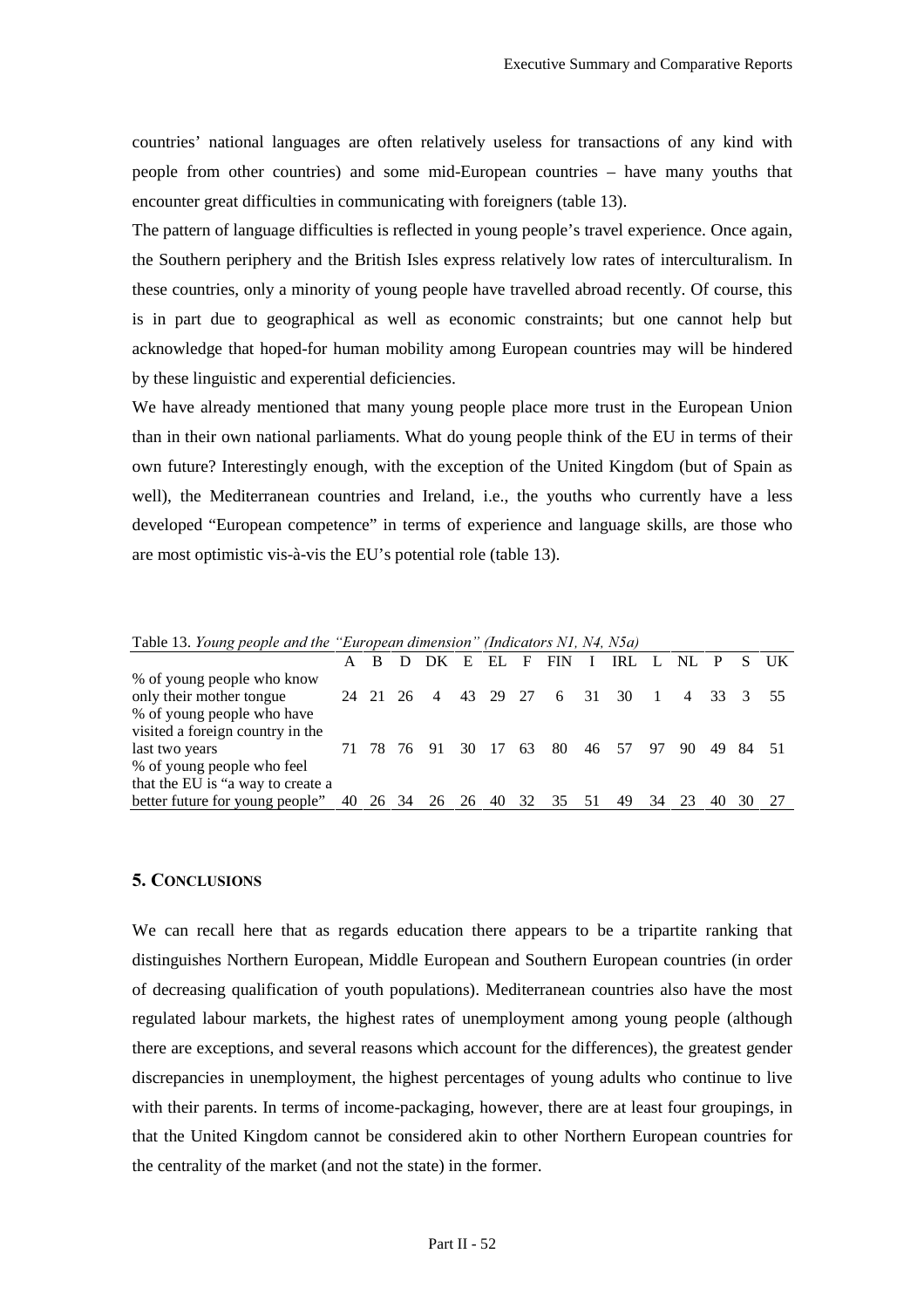If we consider the less structural and more cultural aspects, again we often encounter a potential division, which poses Nordic countries against Mediterranean ones. Association membership is higher in the Northern and mid-European countries (although the South seems to be making up the lost ground), where there is also a higher capacity for left-right political spectrum selfplacement, greater relative trust in national parliaments, higher levels of belief in gender equality and tolerance towards outsider groups. The Mediterranean also has higher mortality rates, especially as regards motor traffic accidents, but a lower incidence of suicide or alcohol abuse.

However, in all of these cases there are important exceptions that do not make it easy to generalise. In addition, there are many dimensions along which there seem to be no discernible trends (basic values, political participation), and countries which at times behave as if they belong to one group and at other times seem to belong to others (e.g., France, and especially the United Kingdom as concerns foreign language skills and travel experience).

If one considers all the above figures and remarks, one should say that the degree of social visibility of youth as a social category varies a lot across European countries, depending on the features of the welfare system. The most "invisible" youths, in that very few welfare measures address them, should be those who live in Mediterranean countries. But in the meantime young people from these countries, being so strongly economically dependent from their families, remain longer in a post-adolescent condition. From this point of view they should be even more socially visible than, say, Scandinavian young men and women. This is not to deride theories described in section 2 of this chapter, but to stress that it is truly difficult to find a unique and sound interpretation of the dynamics underlying the social conditions of European youth. What is absolutely clear is that risks of poverty among young people are far stronger in countries where the labour market is strongly regulated and transfers from welfare state towards youth are non-existent or very small.

The risk entailed by being young in contemporary European societies is not merely a question of ignoring the citizenship rights of young generations. In fact, it may be argued that slow and delayed transitions to adulthood render people increasingly less able to adequately play adult roles and face adult responsibilities. And what is true for partnership and parenthood is even more true for socialisation to work roles. How well can a man or a woman perform if he/she has not had a real work experience up to his/her thirties?

Finally, it should be stressed that from the structural data presented in this report it turns out that in contemporary Europe there are increasing inequalities among old and young generations regarding the chances of finding a job, the age at which marriage and parenthood are experienced. In other words, despite the growing role of the markets in shaping individuals'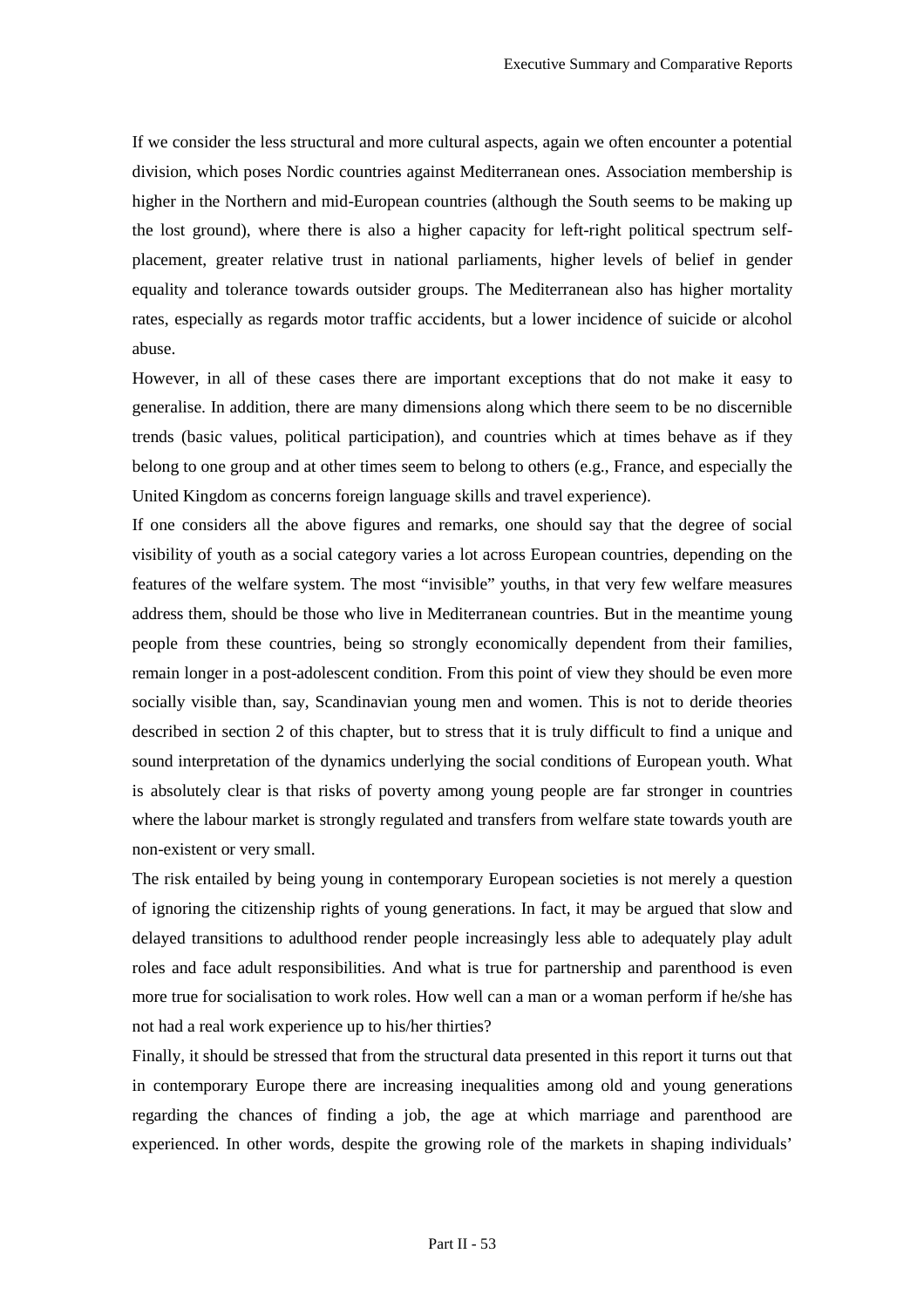destinations, collectivistic and ascriptive forms of inequality – such as those based on age – are more important and visible today than in the recent past.

### 6. BIBLIOGRAPHY

- Almendiger, J. (1986) Educational Systems and Labour Market Outcomes, in "European Sociological Review, 3, pp. 231-250.
- Beck, U. (1986), Risikogesellschaft. Auf dem Weg in eine andere Moderne, Frankfurt, Suhrkamp.

Bernardi, F., R. Layte, A. Schizzerotto and S. Jacobs (2000), Who Exits Unemployment? A Comparison of Britain and Italy, in D. Gallie and S. Paugam (eds.), Welfare Regimes and the Experience of Unemployment in Europe, Oxford, Oxford University Press, pp. 218-242.

- Castells, M. (1997) The Power of Identity, Oxford, Blackwells.
- Cavalli. A. and O. Galland (eds.) (1995), L'allongement de la jeunesse, Arles, Actes Sud.
- Esping-Andersen, G. (1999) Social Foundations of Post-Industrial Economies, Oxford, Oxford University Press.
- Furlong, A. and F. Cartmel (1997), Young People and Social Change: Individualization Risk in Late Modernity, Buckingham, Open University Press.
- Galland, O. (1990) Une nouvelle age de la vie, in "Revue française de sociologie", 31, pp. 529- 551.
- Giddens, A. (1990), The Consequences of Modernity, Cambridge, Polity Press.
- Grubb, D. and W. Wells (1993), Employment Regulation and Patterns of Work in EC countries, in "OECD Economic Studies", 21, pp. 7-58.
- Iacovou, M. (1998), Young people in Europe. Two Models of Household Formation, mimeo, ISER, University of Essex, UK.
- Iedema, J., H.A. Becker and K. Sanders (1997), Transitions into Independence: A Comparison of Cohorts Born since 1930 in the Netherlands, in "European Sociological Review, 13, pp.117-137.
- Leccardi C. (1999) Time, Young People and The Future, in "Young. Nordic Journal of Youth Research", 7, pp. 3-18.
- Murray, C. (1990), The Emerging British Underclass, London, Institute of Economic Affairs.
- Nickell, S. (1997) Unemployment and Labor Market Rigidities: Europe versus North America, in "Journal of Economic Perspectives", 3, pp. 55-74.
- Oecd (1999) Preparing Youth for the 21st Century, Paris, Organisation for the Economic Cooperation and Development.
- Pisati, M. (forthcoming), La transizione alla vita adulta, in Schizzerotto, A. (ed.), "Vite ineguali".
- Reyneri, E. (1996) Sociologia del mercato del lavoro, Bologna, Il Mulino.
- Scarpetta, S. (1996) Assessing the Role of the Labour Market Policies and Institutional Settings on Unemployment: A Cross-Country Study, in "OECD Economic Studies", 26, pp. 44-97.
- Schivardi, F. (1999) Rigidità nel mercato del lavoro, disoccupazione e crescita, in "Temi di discussione del Servizio Studi della Banca d'Italia", 364, pp. 1-33.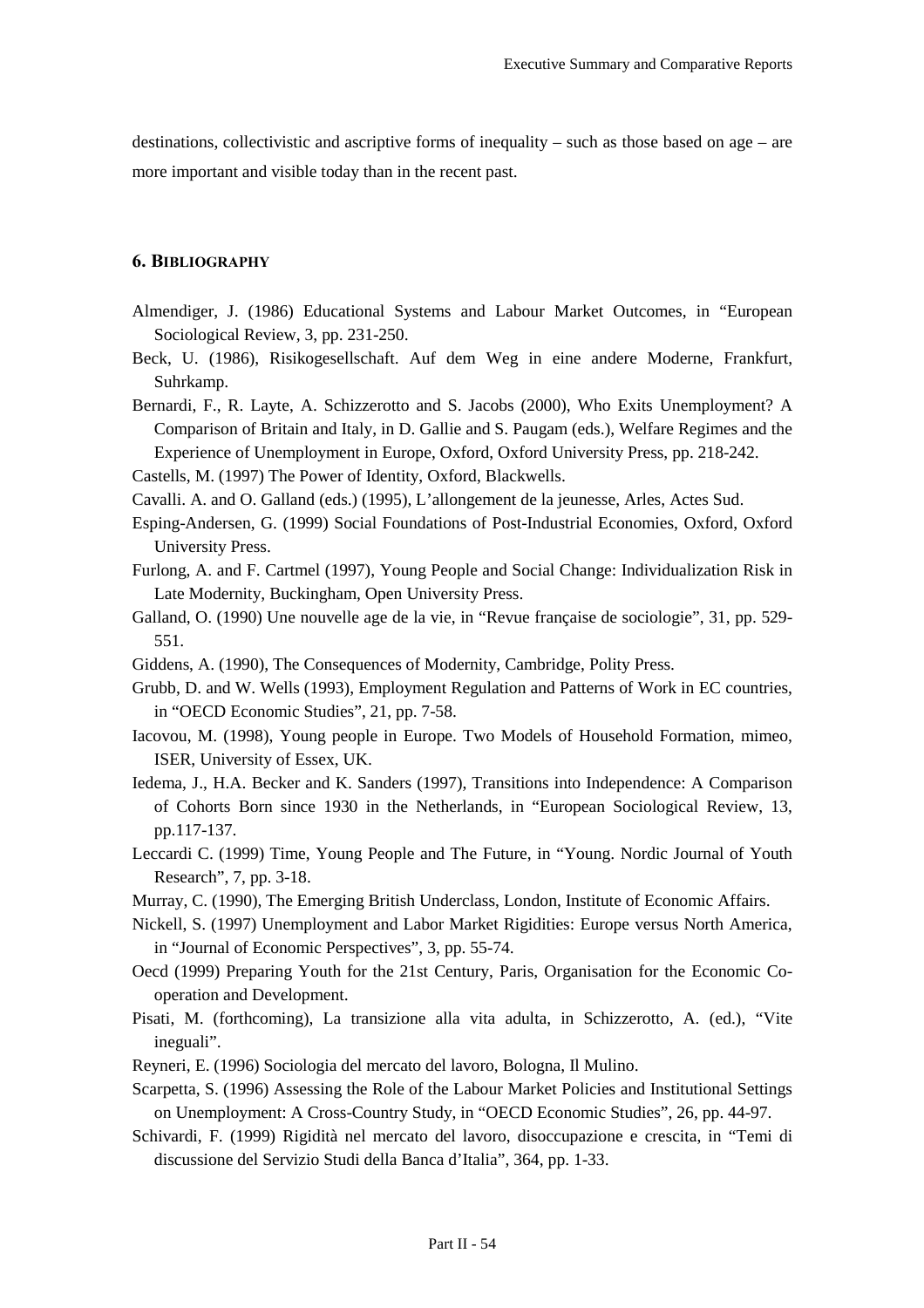- Schizzerotto, A. and M. Lucchini (2000), Gender Disparities in Transition to Adulthood, mimeo, Milano.
- Shavit Y. and W. Müller (eds.) (1998) From School to Work, Oxford, Oxford University Press.
- Shavit, Y. and H.P. Blossfeld (eds.) (1993) Persistent Inequality, Boulder (Col.), Westview Press.
- Wallace, C. and S. Kovatceva (1998), Youth in Society, Houndmills Basingstoke-London, Macmillan.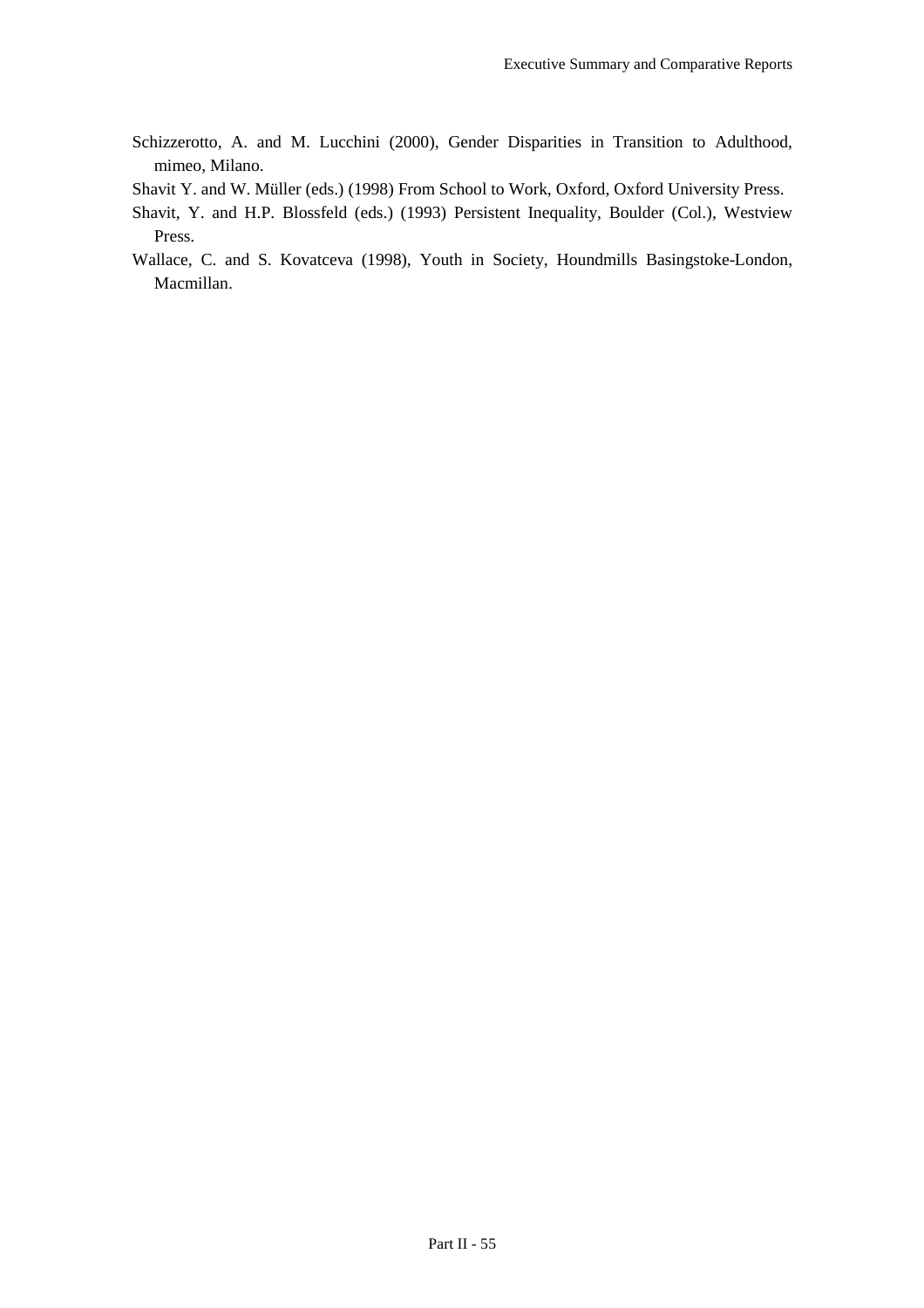Part III

Youth Policies in Europe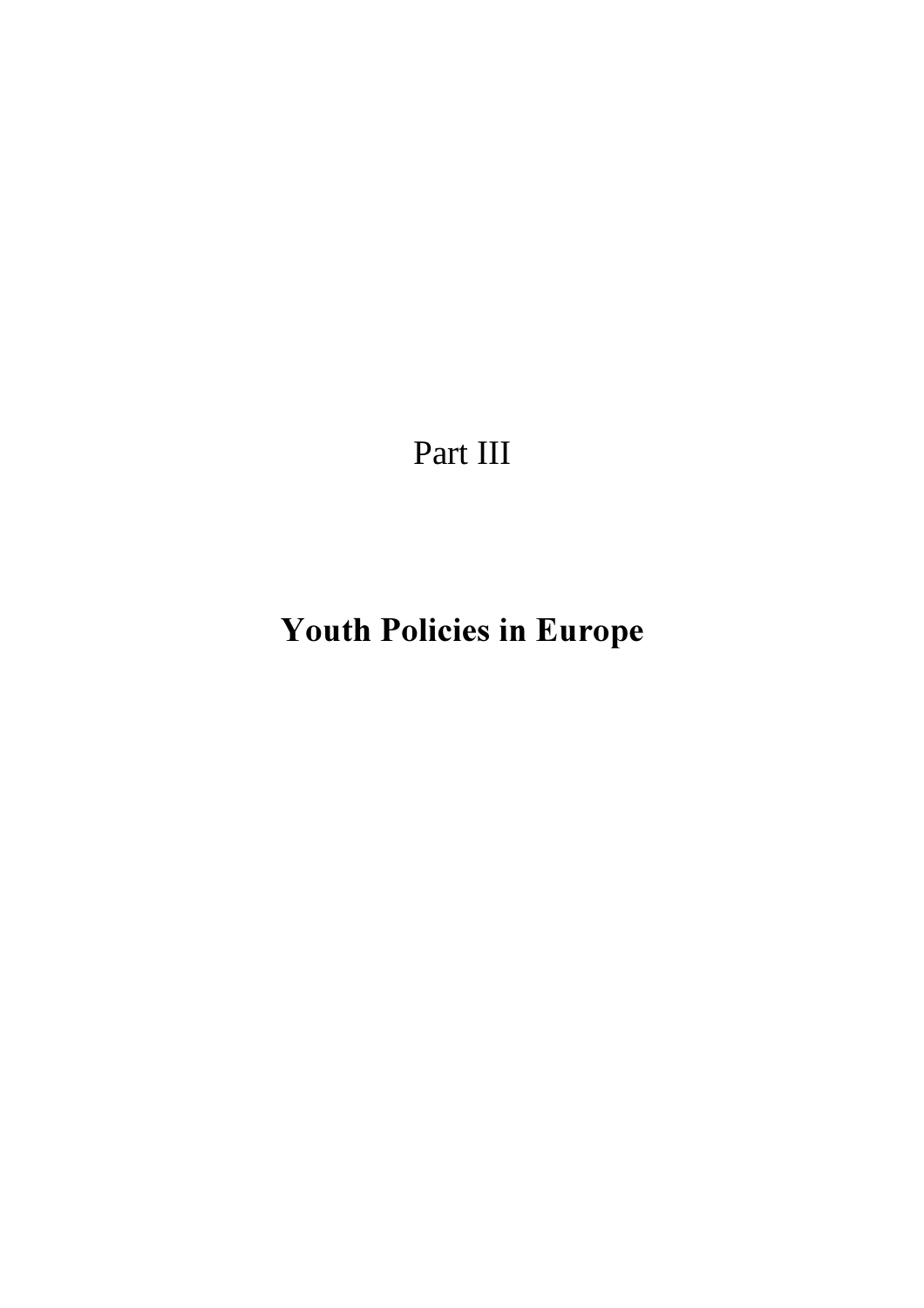### 1. YOUTH POLICY CONCEPTS

### *<i>1.1.* The Narrow and Wide Youth Policy Concept

While in international law and in international statistics "youth" is very well defined and covers the age between 15 and 24 years (Angel, 1995: 35), the same is not the case in national youth policies.

In European countries with a long historical tradition for youth work and youth policy there is a marked tendency to define youth policy as policies directed towards "young people" which includes some or all cohorts of children, and – in several countries – even expand into age groups beyond the limit of 24 years. In other European countries, the generic term "young people" is not used at all in policy contexts, and in these countries there is a separation between child policy and youth policy. Normally, children in these countries are defined legally – and politically – as minors, while youth is defined as teenagers and young adults. Hence, in these countries there is an overlap between policies towards children and policies towards youth, but these policies are not identical and cannot easily be united into a report on youth politics.

The national rapporteurs have not been asked to report what age groups are the target of youth policies, and only a few of them touch on this question. Based on information from a former comparative survey of youth policy within the European Union and the Scandinavian countries (Nissen, 1995), the countries in question can be classified into four groups according to the main target groups of national youth policies:

- countries where youth policy covers the age range from birth to 25/30 years (Austria, Belgium, Germany and Finland),
- countries where youth policy covers the age range from the age of early primary school to 25 years (Ireland, the Netherlands, Luxembourg),
- countries where youth policy covers the age range from  $11/13$  years to 25 years (France, Iceland, Norway and United Kingdom),
- countries where youth policy covers the age range from the end of lower secondary education to 25 or 30 years of age (Denmark, Spain, Greece, Italy, Portugal and Sweden).

This classification is based on a single expert's interpretation of national youth policies and it might not be accurate in every detail. Besides, this classification ignores the fact that within each country, youth can be defined in different ways from one sector to another. However, the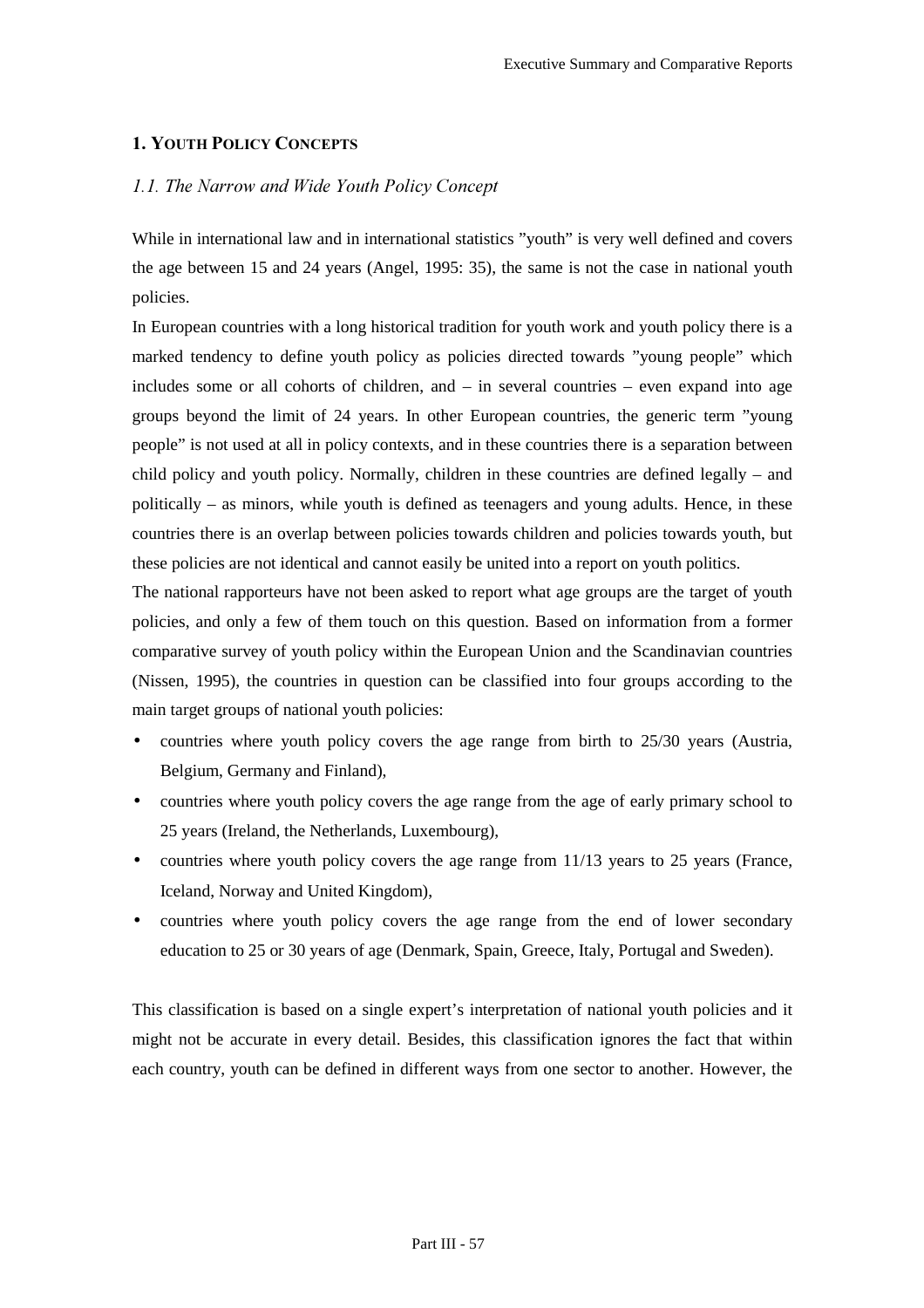classification does point to the fact that the concept of youth in a political context is the product of national and historical traditions.5

Because of the fundamentally different youth concepts – the narrow one which excludes children and the wide-ranging one – it is very difficult to compare youth policy across Europe. If, for example, one wants to study the similarities and dissimilarities between youth policy in countries with a tradition for a wide-ranging youth concept and youth policies in Scandinavian countries, one should include both child and youth policies from the Scandinavian countries because these age groups are included in the wide-ranging youth policy concept. Another example of difficulties arises when comparing countries with and without special youth legislation: When some countries have no provisions for youth in a specialized youth act, this is most likely the result of the national youth concept, because in countries with a narrow youth concept, provisions comparable to special youth acts are often to be found in legislation regarding children; legislation that should be included in the comparisons.

These differences in the definition of youth as either young people (the wide youth concept) or as adolescents (the narrow concept) might even be of importance when examining the two main approaches to youth policy in Europe: youth as a human resource vs. youth as a problem ((Stafseng, 2000b) these approaches will be addressed more thoroughly in section 3 of this comparative report). In countries where youth is chiefly perceived as minors (not legal minors, but social) and – consequently – more like children than adults, there will most likely be a tendency to consider young people as a potential problem, as being in danger, as people that must be protected against threats to their development.

On the contrary, in countries in which youth policy is based on the narrower and more adult point of view, there seems to be a tendency to regard youth as a resource more than a problem.

However, there are some major departures from these general correlations. The United Kingdom, in which youth policies cover adolescents and young adults is the country where the image of youth as a problem is most obvious. And in Finland, where youth policies cover both children and youth, the image of youth as a resource is predominant.

 $\overline{a}$ 

<sup>&</sup>lt;sup>5</sup> The reasons for the different national youth concepts in Europe are complicated. It has been suggested that it might be the result of different historical inspirations for youth policy: the original German concept "Jugendlichen" which includes both children and youth and which might have inspired all German speaking countries while Ireland, the United Kingdom and the Scandinavian countries may be more influenced by the American concepts "adolescence" and "teenagers" (Stafseng, 2000a).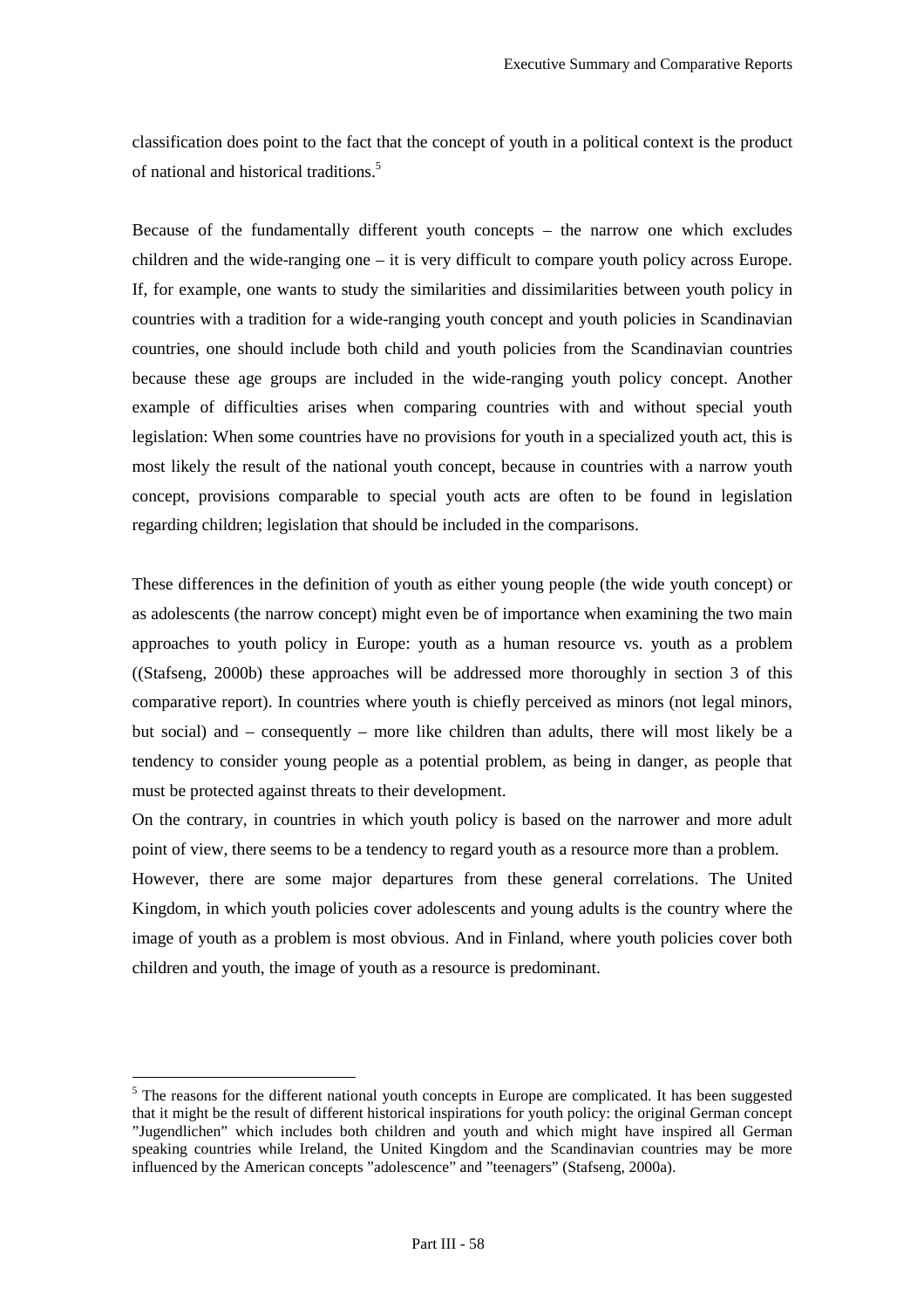### *1.2. Youth Politics vs. Youth Work*

Another problematic aspect of comparing national youth policies based on national reports is the differences in the conceptualisation of "policy". Obviously, the national reports on youth policy are based on different comprehensions of policy, either a dynamic or a static concept of policy. In some of the national reports, the greatest importance in attached to the national youth work: How is it organized? Who are the major actors of youth work? What are the aims of youth work in that country and how are these aims achieved? In these reports, there is no distinction between youth work and youth policy, and the major youth work providers are also seen as the major youth policy actors. This is what is meant by a static policy concept: youth policy is identical with the state of youth work.

As opposed to his, other reports emphasize the processes of change, the trends, the evolution and development of youth work and the way in which youth policy actors interact. In these reports, the contemporary youth work is seen as a result of yesterday's youth policies and according to this policy concept, major youth work providers are not necessarily also major youth policy actors.

These variations in the understanding of policy are correlated to national traditions: In reports from countries with a long tradition for a national youth policy and an extensive youth sector – primarily countries in Northern Continental Europe – the static youth policy concept is predominant. While in reports from countries where a co-ordinated youth policy has been introduced rather late, and in countries where major revisions of youth policies are being implemented – the Mediterranean countries, the British Isles, and Denmark – the youth policy concept is more dynamic and emphasis is put on recent changes in youth work, in youth provisions and on the interaction between policy actors.

The two opposing youth policy concepts represent a major impediment in the comparisons between youth policy in the European countries. The guidelines for the country-reports did stress the dynamic concept of politics when they asked for reports on "policy actors", "roles of actors", "policy networks", and "trends" but these guidelines have not – as mentioned – prevented some of the rapporteurs from subscribing to the static policy concept and from describing major youth work providers as they were major youth policy actors.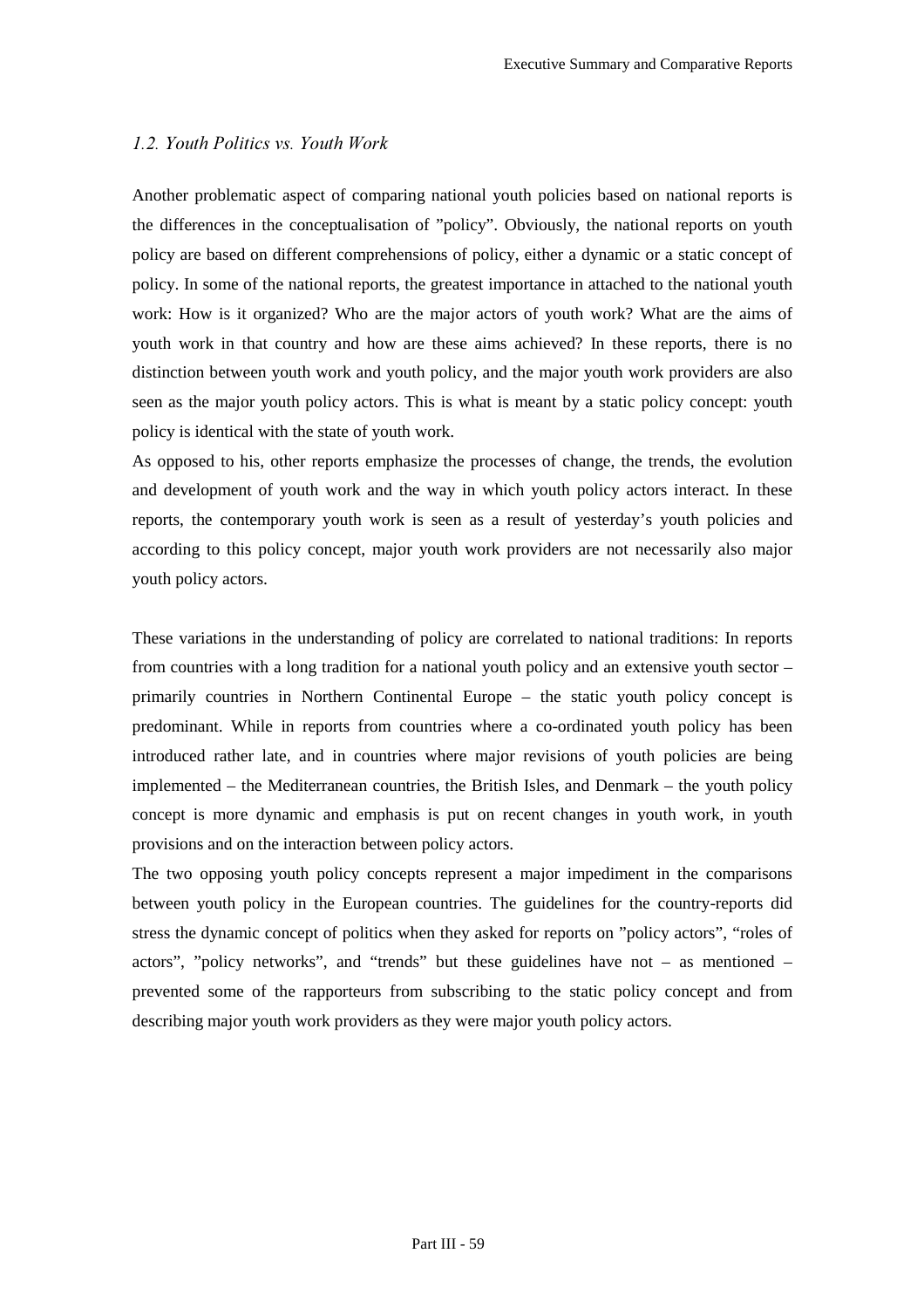### 1.3. The Youth Sector Concept

One of the major differential factors in Western European youth policy is the sectorization of youth work. In some countries, youth work, youth policy, and youth legislation are unified in a well-defined and well-structured youth sector. Other countries function without this kind of separate youth sector; in these countries, youth work and youth policy are dispersed across a range of traditional sectors: the social sector, the educational sector, the cultural sector, the health sector, etc.

Countries with a well-developed youth sector are characterized by having a ministry of youth or a ministry with special responsibility for youth matters, a secretariat-general on youth matters plus specific youth legislation. In countries without – or with an undeveloped – youth sector, youth matters and youth provisions are divided among several ministries, authorities and agencies, and youth related measures are regulated by more general legislation.

However, all Western European countries fall somewhere between these extremes: in practice, there are no countries in which all youth matters are united in one youth sector, and – on the other hand – there are also tendencies towards amalgamating youth matters in countries without a youth sector. Hence, the Western European countries cannot be classified in two distinct groups: with and without a youth sector. It would be more correct to say that the European countries can be placed on a continuum from countries with a well-developed youth sector to countries with only a few elements of a self-contained youth sector.

But based on the major policy actors, the way of co-ordinating youth policies and the legislation on youth matters, the European countries in this study can – tentatively – be classified into three different categories:

- Countries with a major youth sector: Countries in which youth policy is primarily concentrated within the limits of a well-defined and dominating youth sector (Austria, Luxembourg, Liechtenstein, Germany, Spain, Greece and Portugal).
- Countries with a minor youth sector: Countries in which youth policy is partly linked to a specialized youth sector and partly dispersed among a number of traditional sectors such as education, employment, urban planning, etc. (this is the case in the Netherlands, France, Belgium, Ireland, Finland, Sweden, and Norway).
- Countries without a special youth sector: Countries in which youth policy is fractured into traditional sectors and without a centre (this is the case in the United Kingdom, in Iceland, in Italy, and in Denmark).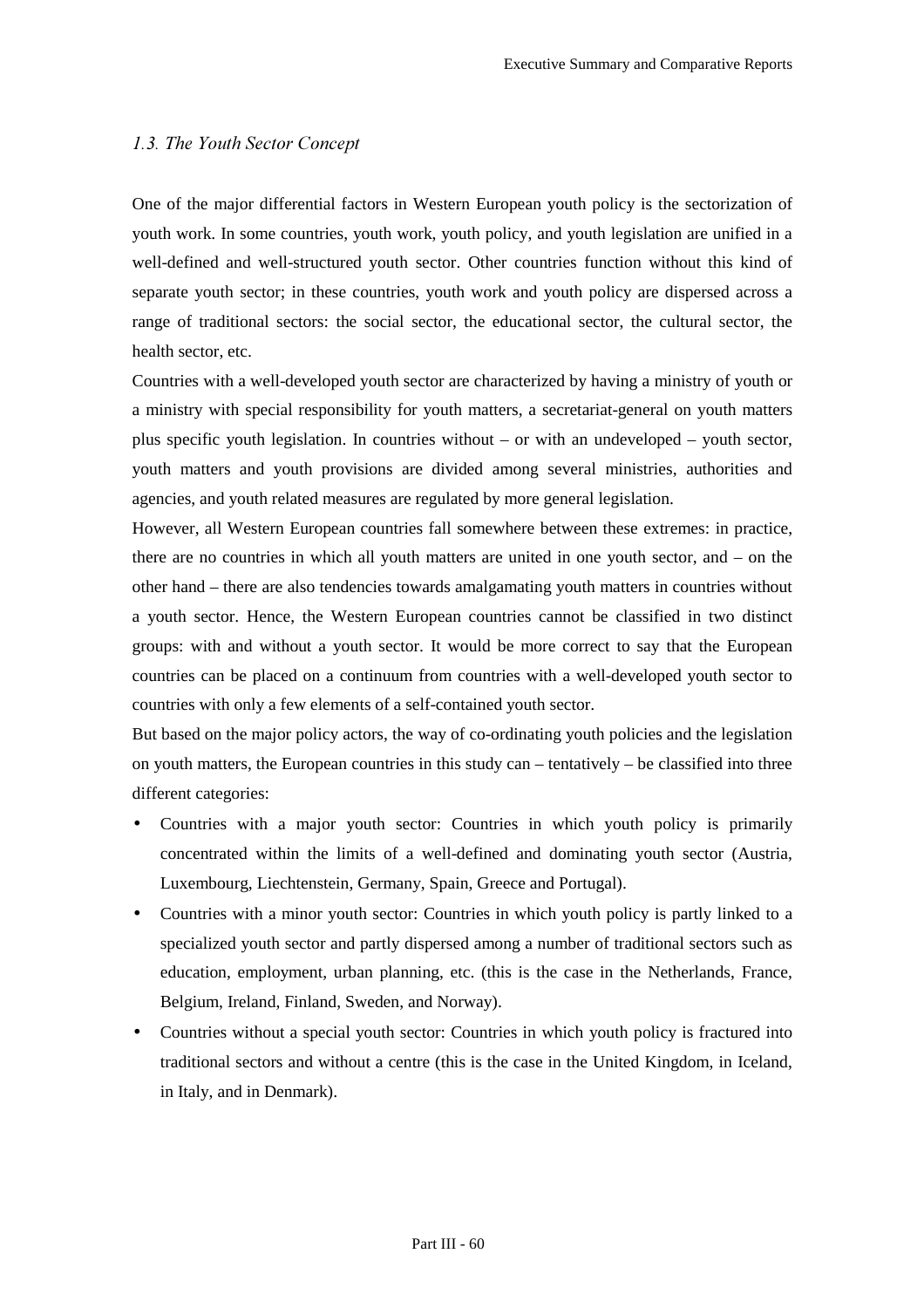This classification will be used throughout this report where relevant. It should be noted that the classification is only based on the extent to which the organization and co-ordination of youth policies are united in a separate societal sector. The classification does not indicate the level or amount of youth work, or the priorities which are given to youth related measures.

In the national reports, there is a tendency that in countries with a well-developed youth sector, the concept of youth policy is coloured and restrained by the already existing youth sector: the political and administrative provinces which are defined as a part of the youth sector are regarded as "youth policy", while other youth relevant matters (including education, training, housing and health, for example) are excluded from the youth policy concept – and, to a great extent, also from the country reports.<sup>6</sup>

By contrast, in reports from countries without a well-developed youth sector, there is a tendency towards a more wide-ranging youth policy concept. In these countries, youth policy is a crosssector strategy to not only regulate young people's living conditions but also to view old and well-known social problems in this context of youth policy. The national reports from these countries suggest that here the concept of youth policy is given a certain role in a long-term modernization of society; a modernization that transgresses the traditional sectors of society and instead perceive the living conditions of a specific cohort and the public measures towards this cohort in their entirety. In countries in which youth policy has been a well-defined concept for a long time, youth policy is a not given this role in the modernization processes – at least not in reports from these countries.

### *<i>1.4.* The Need for Shared Definitions of Core Concepts

Youth policy cannot be discussed in a meaningful way, until the concepts used have been defined and – preferably – shared across countries. As mentioned above, the concepts used in the national reports differ from report to report, but in this comparative report, the concepts used – tentatively – are defined in this way:

*Children*: there is no general concept of children; the meaning of "children" varies according to the national traditions.

*Open youth work:* Youth work – statutory or non-statutory – open to all youth, without request for membership; examples are youth clubs, youth centres, and youth information.

 $\overline{a}$ 

<sup>&</sup>lt;sup>6</sup> This tendency does not apply to Germany or the German national report.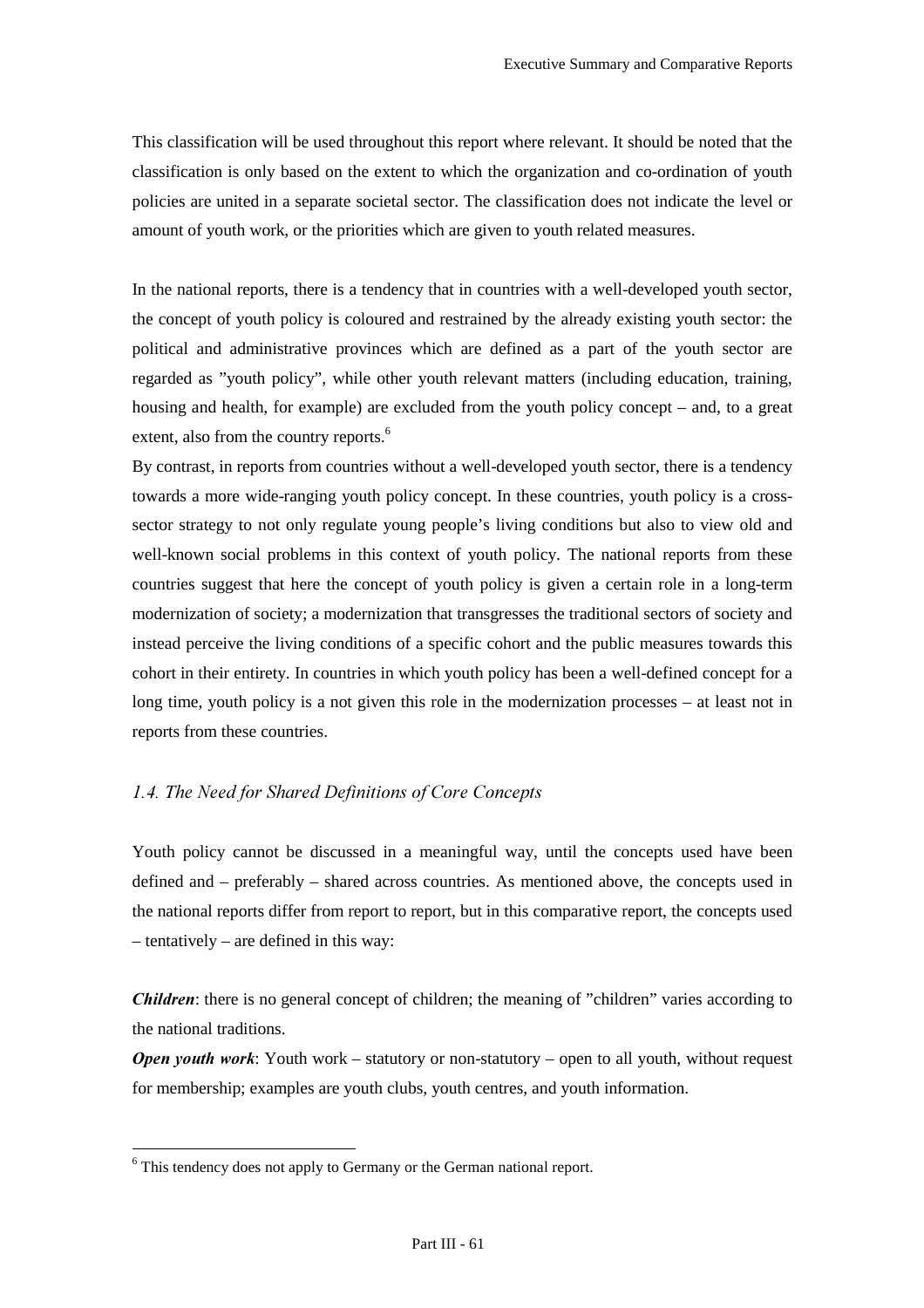*State youth council:* Statutory council normally consisting of representatives from voluntary and statutory youth councils plus public authorities.

*Statutory youth work:* youth work prescribed or authorized by legislation or statutes.

*Voluntary youth work*: non-statutory youth work based on the principle of voluntary participation and voluntary leadership.

*Young people:* children and youth.

*Youth agency*: statutory body responsible for the implementation or the administration of youth oriented measures.

**Youth association:** local or minor, voluntary, non-statutory and non-profit association of youth; mainly set up by young people themselves (the principle of self-organization).

*Youth council:* Private and semi-private umbrella organization of youth organisations or associations.

*Youth organization*: a voluntary, non-statutory and non-profit organization of youth or for youth.

*Youth participation*: the economic, societal and political participation of youth as citizens.

*Youth plan*: public youth programme with both general aims and specific objectives.

*Youth project*: short time measure involving youth either as participants or as organizers; often experimental.

*Youth protection*: the protection of youth as minors in the legal system, on the labour market, in sexual relations and in public places.

*Youth service*: long-time, institutionalized, statutory or voluntary youth oriented measure.

Youth support: public support for out-of-school education and the societal participation of youth; also labelled youth promotion.

*Youth welfare:* protection of youth in the family; also called youth care or youth assistance.

*Youth work*: any kind of service, project or programme directed towards youth – statutory or voluntary.

*Youth*: in this report there is not a general youth concept; the meaning of the concept varies according to the national context in which it is used.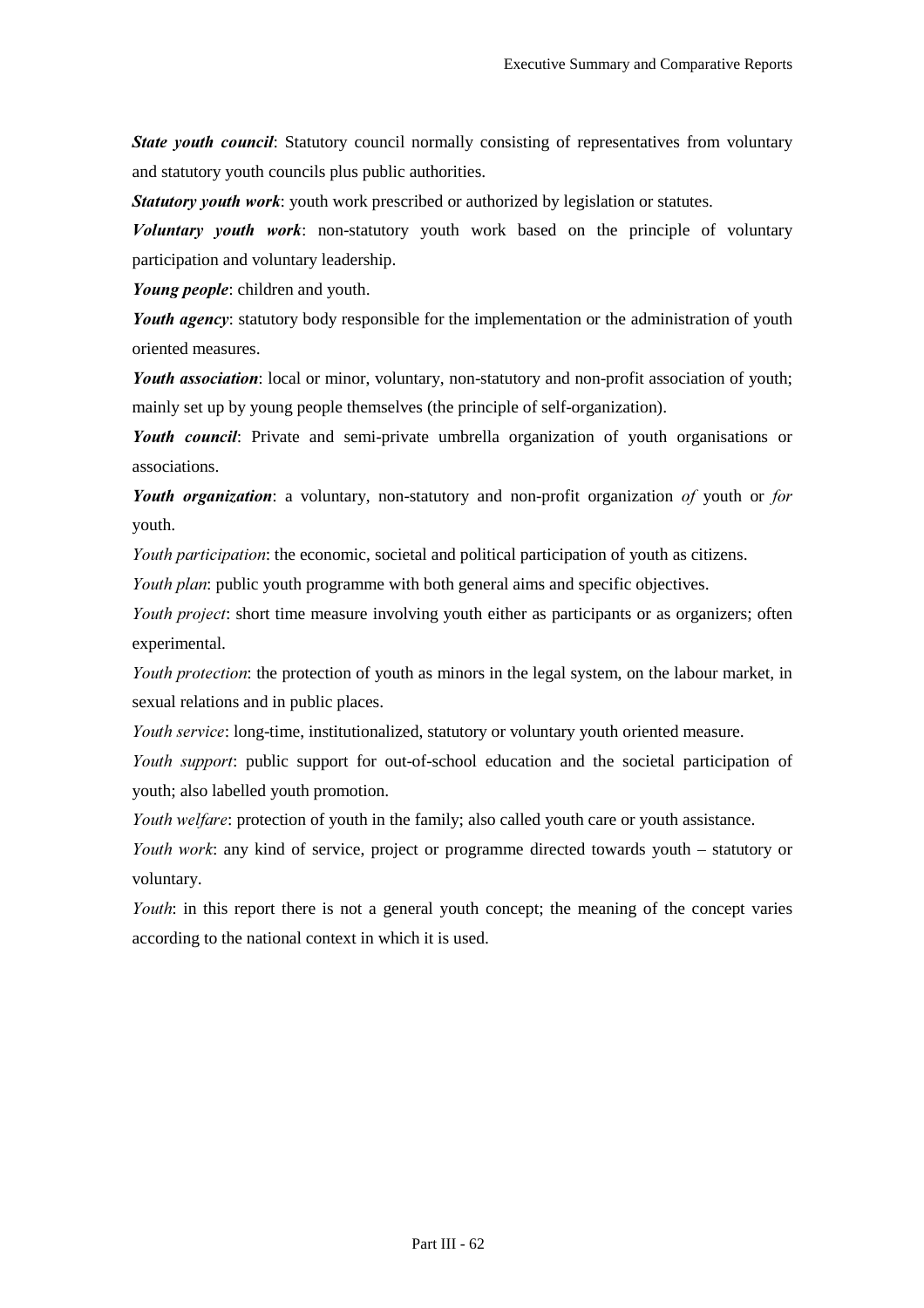# 2. YOUTH POLICY ACTORS

# 2.1. Public Institutions Responsible for Youth Policies

Comparisons between countries in this matter are difficult because the constitutions of the involved countries differ substantially – some nations are federations or unions of states with more or less control of their own internal affairs and within individual states the division of labour among state, regional and local authorities varies a lot. But some indicators may suggest to what extent explicit youth policy is a major policy area, which is given high national priority. Two simple indicators will be used:

1) On the state, governmental level:

- Is there a specialized ministry of youth to which the jurisdiction over an explicit youth policy is allocated?
- Is youth policy primarily allocated to one sectorial ministry and has a junior minister with youth as his or her responsibility been appointed?
- Is youth policy recognized as a separate policy area that is shared among a few ministries?
- Is youth policy co-ordinated among several ministries?
- Is youth policy un-co-ordinated among ministries?

2) On the state, administrative level:

 $\overline{a}$ 

- Is there one or more specialized directorates on youth, whose responsibility it is to:
- implement youth oriented legislation?
- supervise or monitor youth services, youth institutions or authorities at lower levels?
- allocate funds for youth work or youth programmes?
- co-ordinate and consult actors within the youth field?
- Is there no specialized directorate on youth?

Based on these two indicators, the 18 countries in this study, can be classified in this way:

• Countries with a specialized youth ministry and a youth directorate (or similar administrative structure). This group includes Germany, Austria, Luxembourg, Liechtenstein, and France.7

 $<sup>7</sup>$  In France, there is a specialized youth ministry but its power is rather limited, and there is no fully</sup> coordinated youth policy. Each ministry has its own area of intervention and specialization and runs structures and programs in that area: recreation for the Ministère de la Jeunesse et des Sports,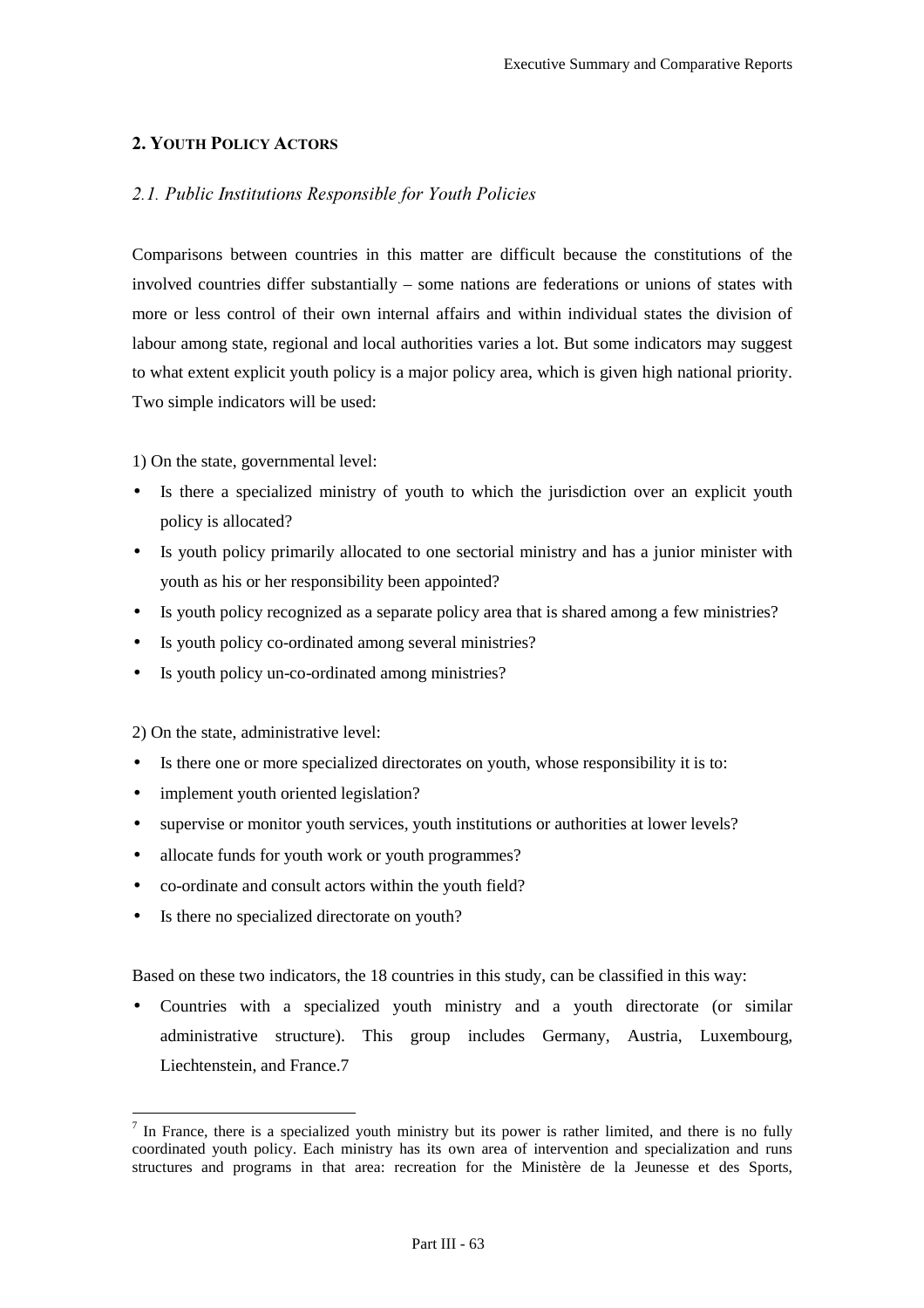- Countries where youth policy is allocated to one ministry and where youth matters are handled by a youth directorate. This group comprises Sweden, Ireland, Portugal, Greece, Spain, Belgium, the Netherlands, Finland and Norway.
- Countries where youth policies are co-ordinated among several ministries, but where there is no youth directorate (or similar authority). This is the situation in Denmark.
- Countries without a youth directorate and in which youth policies are not co-ordinated among different ministries. This situation applies to Iceland, Italy, and the United Kingdom.

# 2.2. Parliamentary Committees

Only very few of the national reports address the questions about a standing committee on youth policy within the national parliament and whether the political parties have appointed a specialized parliamentary spokesman on youth.

From other sources (European Steering Committee for Intergovernmental Co-operation in the Youth Field (CDEJ), 1998) it is known that only the Spanish Senate has a special committee on youth policy. Other parliaments have broader committees, which include youth policy. This is the case in Luxembourg (Committee on Sport and Youth) and Germany (Committee on Family, the Elderly, Women and Young People). The Austrian parliament can set up temporary committees on youth policy, and MPs responsible for youth questions in the Greek parliament have established an informal committee on youth policy.

In some parliaments, youth questions are handled by one particular sectorial committee. This is the case in France, in the Netherlands, and in Sweden. But most parliaments have not allocated youth matters to one particular committee – specific youth questions can be handled by several different standing committees.

## 2.3. Youth as policy actors

 $\overline{a}$ 

#### 2.3.1 Participation in Traditional Political Systems

Even though young adults in all the European countries included in this study are granted voting rights (the electoral age is 18 or 19 years in most parliaments (Indicator B1) and hence the majority of youth (as defined in this study) has the right to vote, only few of the national reports on youth policy discuss young adults' participation in the traditional political processes – as party members, as voters in European, national, regional or local elections, as candidates for

occupational integration for the Ministère du Travail et de la Solidarité, schooling-related matters for the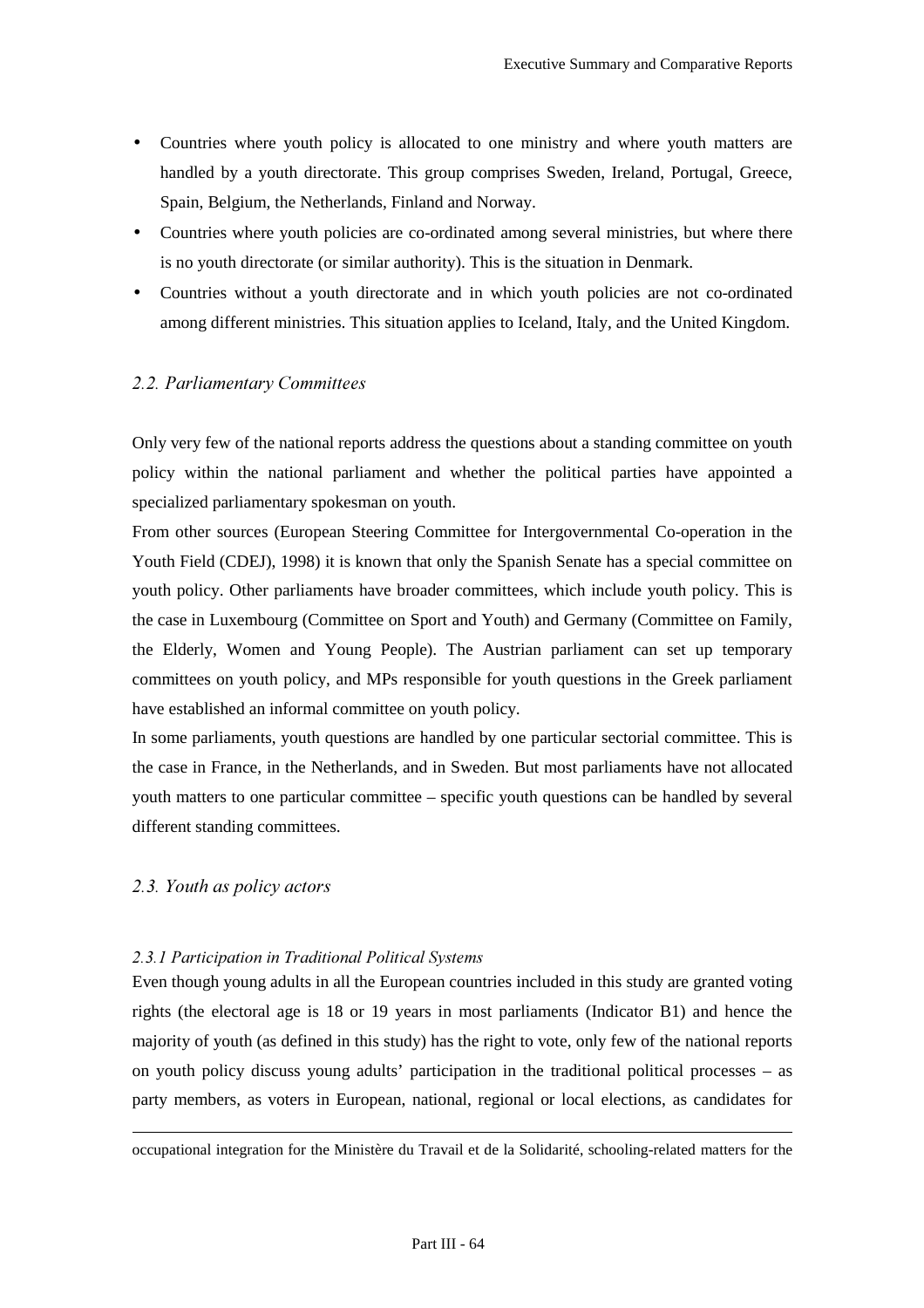political parties, or as members of representative bodies: Parliaments, regional or local city councils.

It is a well-known fact that youth – especially those voting for the first time – has a lower turnout than older age groups. Swedish turnout analyses – for example – show that participation in general elections for first-time voters is 2-10 percent points lower than the general rate of voting (Report on Youth Conditions in Sweden, p. 24). Another report mentions that, generally, youth is disinterested in politics and political participation (United Kingdom), and figures from Denmark show that only 1.5% of the elected local and regional town councillors are below the age of 26 years.

The lack of more comprehensive information on the participation of youth in the traditional ways of gaining political influence – as voters, as party members, as parliamentary candidates, and as members of elected bodies at different levels – could indicate that the national rapporteurs regard the political participation of youth more as the special, non-adult and limited channels reserved for youthful influence – youth organizations, youth councils and youth parliaments – than as the adult ways of taking part in the conventional political processes.

#### 2.3.2 Youth Councils

In all the national reports, national, regional and local youth councils are emphasized as the major source of political participation and influence of youth. Youth councils – whether they are private umbrella organizations of youth organizations and youth associations or they are state youth councils that include public youth institutions and state officials – are the traditional channels of co-operation and exchange of information between politicians, authorities and youth.

However, in many of the European countries, alternative ways of youth participation are being introduced; not as alternatives to the youth council model, but on an experimental basis and as supplementary models of influence: youth parliaments, workshops and commissions, information on and from youth, and campaigns directed towards youth (Germany, The Netherlands, Denmark, and Finland – among others).

The national reports do not explain this trend, but the traditional model for entrusting influence to youth has shown its limitations in several ways.

Firstly, youth councils only represent a minority of youth. Data from the *Study of the Youth Conditions in Europe* reveals that if sports organizations – which are not normally members of youth councils – are excluded, the level of organization among 15-24 year olds is quite low:

Ministère de l'Education Nationale.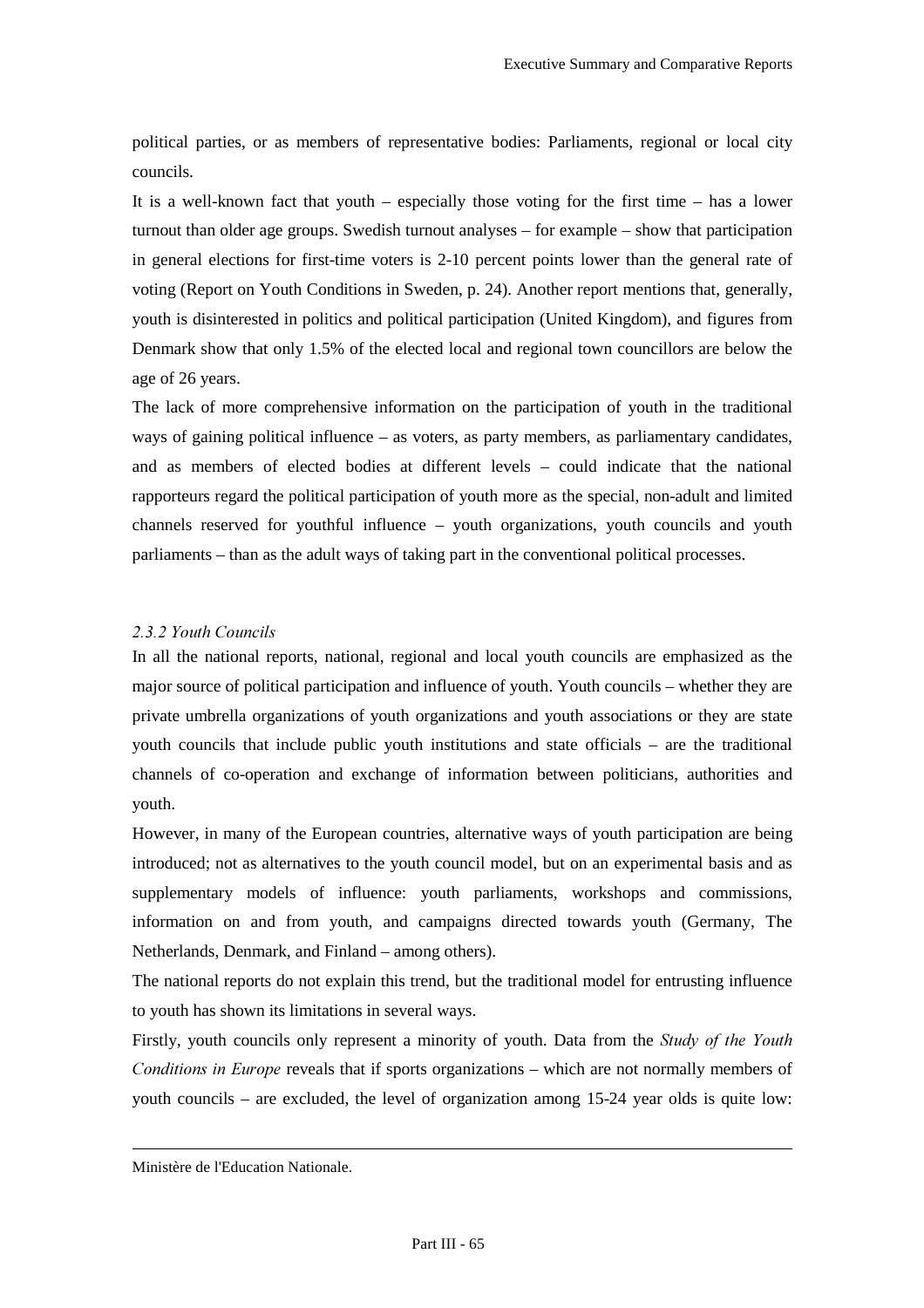From 10-20% in the Southern European countries to between 40% and 50% in the Scandinavian countries (Indicator J2a-J4a, 1997).

Secondly, the youth councils do not represent a socially balanced section of the youth population. A social profile of the members and participants of youth organizations and associations would, without any doubt, reveal that especially youth from low income families and youth at risk do not take part in associative life.

Thirdly, there has been a tendency towards a change in the motivation of membership or participation in organizations. Youth belongs to or participates in associations and organizations rather because of the services offered than because of an interest in the ideals or the democratic structures of the organization. Instead of being *members*, young people become *users* of associations and organizations and many of these users have a pragmatic interest and a consumer attitude towards voluntary organizations rather than an ideological interest in their activities (Vanandruel et al., 1996: 345ff).

Fourthly, the persons who represent youth in youth organizations and youth councils are not necessarily young themselves. Very often, youth leaders active in the organizational structures of youth associations and organizations are not young people but adults whose knowledge of the interests of the young members may be rather limited.

## 2.3.3 Youth Parliaments

In most of the countries  $-11$  out of the 18 countries in this study – alternatives to youth councils are being implemented. Countries such as Liechtenstein, Scotland, Iceland, Denmark and Ireland have established national youth parliaments, while Germany, Austria, Denmark, Finland, and Sweden have instituted local city councils of youth or regional youth parliaments. Some reports specify that this of kind of youth parliamentary bodies are the results of general elections among youth and that they have been given limited decision-making authority and their own budget (Germany, Denmark), but most country reports do not clarify how these parliamentary bodies are elected, what their competences are, or how their tasks are defined.

#### 2.3.4 Workshops and Commissions

In other countries – Liechtenstein, Luxembourg and the Netherlands – the search for alternative forms of co-operation between youth and the authorities has resulted in national ad-hoc cooperative bodies or workshops, in which youth or representatives of youth associations meet with either civil servants or politicians with the purpose of exchanging ideas on youth policy. In the Netherlands, the National Youth Debate is an annually repeated youth debate, during which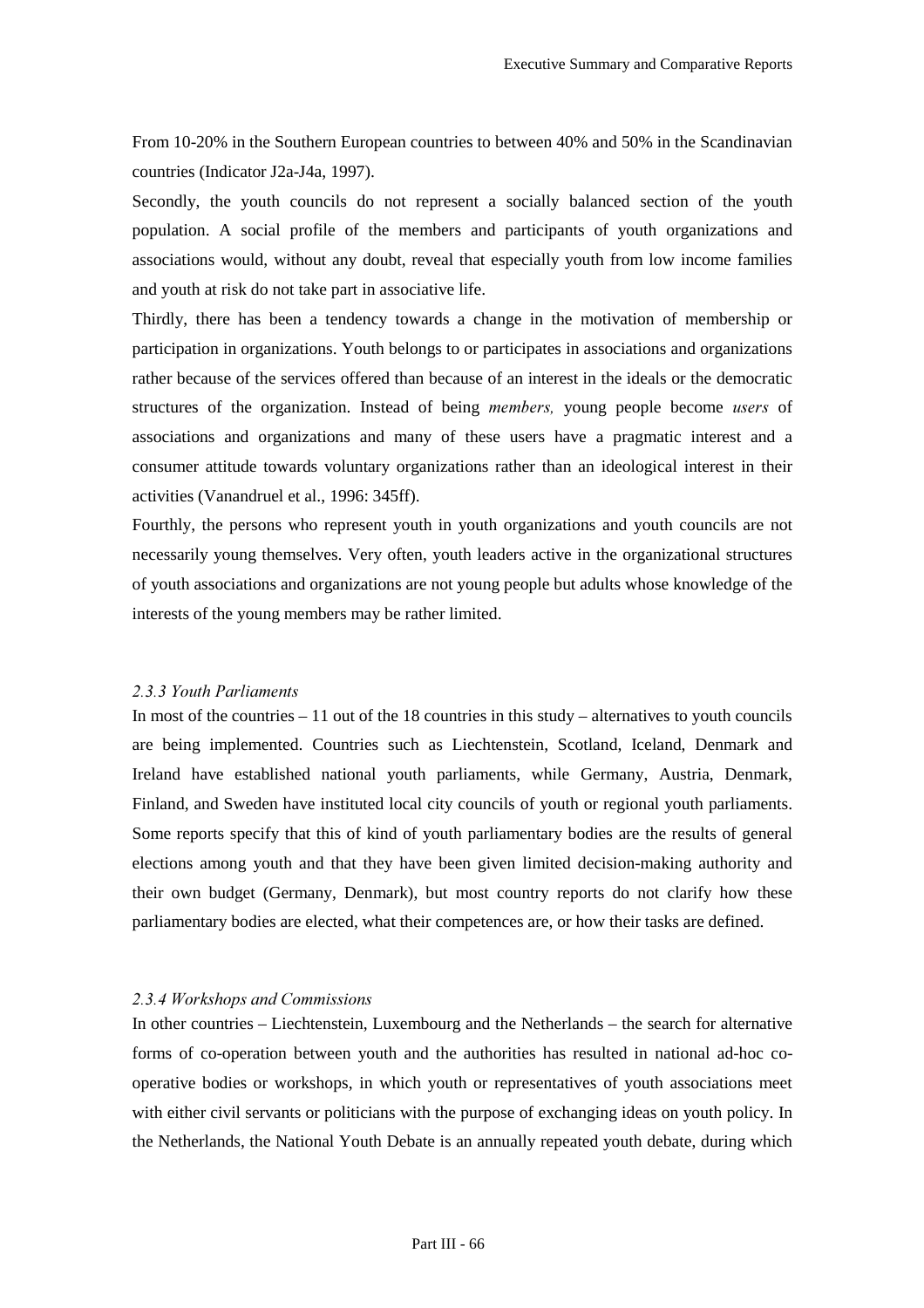100-200 young people in the age range of 10-18 years enter debates with politicians and policymakers. On the agenda is a wide range of topics that are relevant to children and young people's interests, such as education, safety, developing countries and environmental issues.

Norway and Austria have established national commissions of youth. In Austria, the Youth Forum is a permanent advisory group of 15 youths. Norway has sat up the Youth Forum for Democracy with 16 members between the age of 15 and 26 selected from all parts of Norway, representing a wide range of youth groups with various cultural and social backgrounds. The Youth Forum for Democracy is an advisory commission for the government, and its mandate includes proposals, which can promote the participation of youth in national, polices, in the educational system and in the municipalities.

#### 2.3.5 Information On and From Youth

In most countries, there are some kind of systematic collection and dissemination of statistical and survey data on the living conditions of children and youth, but a few countries have expanded this monitoring to include qualitative data, and in these countries this information is used as an indirect way of making children and youth heard.

In Germany, some local authorities have established "Children- and Youth Forums" and other open forms of discussion in which young people can present their views and interests to local politicians. The Finnish authorities have instituted several methods aiming at a systematic collection of information on youth, such as the Youth Barometers, various surveys, a special youth research programme and a data bank which gives access to information on the opinions of young people.

Similar methods are used in Norway, but are supplemented by the systematic use of children and youth as informants: group interviews with children and youth, diaries, drawings of physical surroundings, and artwork from young people. The use of youth as informants is also the idea behind the Austrian experiments with groups of youth organized in so-called future workshops, where adolescents meet and work on various topics. In such future workshops, agreement on actions to be taken must be reached and the results of the workshops are presented to the politicians.

#### 2.3.6 Campaigns Directed Towards Youth

At least two countries – Finland and the Netherlands – have used media campaigns as instruments to raise the political participation of youth. With the purpose of increasing the turnout of youth in a Finnish general election, a campaign was arranged in mass media and at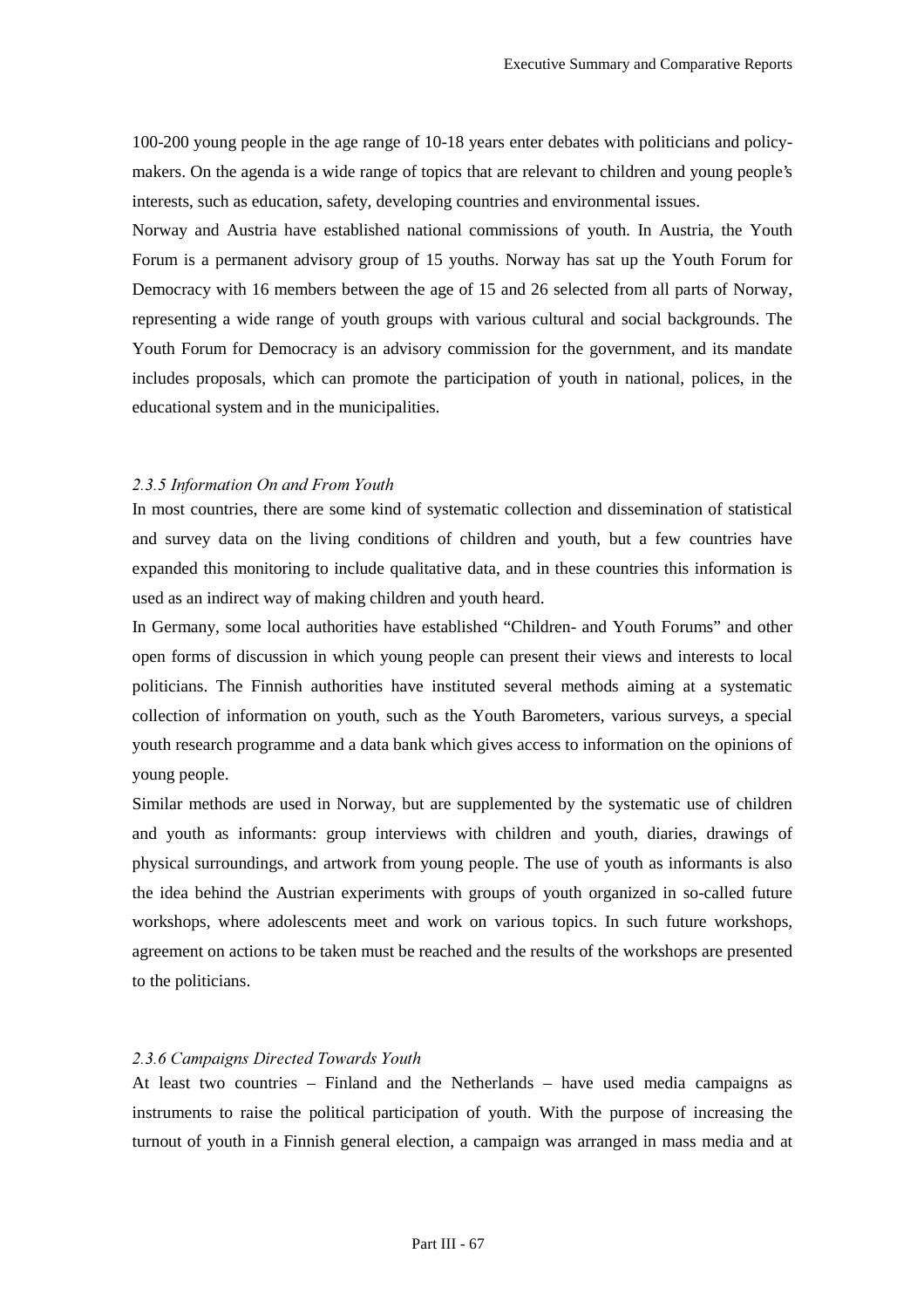schools. In the Netherlands, a national media campaign was used to inform children and youth on their rights and duties.

## 2.3.7 Youth's Participation in Public Debates

Only a few of the national reports mention examples of how attempts are made to stimulate youth's participation in public debates. In Germany, laws regulating urban planning have imbedded regulations requiring the participation of citizens in planning and decision-making processes. This is being used to stimulate participation of young people at the local level.

In Wales, it is planned to establish a Virtual Youth Assembly, which will function as a communication network for young people. Examples of this kind of virtual networks among youth can probably be found in most European countries, but they do not contribute to solving the problem of the limited youth participation in general public debates.

#### 2.3.8 Geographical Differences

There is a marked tendency indicating that the Southern European countries, in which the level of participation in voluntary organizations and associations is low – Spain, Portugal, Greece, Italy – are also countries in which there are few – if any – experiments with alternative forms of youth participation. Apparently, in these countries it is the aim to raise the rate of organizational membership, to strengthen the traditional representative youth organizations and associations, and finally to consolidate the co-operation between the authorities and the third sector.

The Portuguese report claims that the authorities are open to dialogue with and inspiration from youth organizations, but the Portuguese youth organizations lack the capacity to take part in this kind of co-operation. The Portuguese National Youth Council, the platform of youth organizations, is usually more concerned with internal conflicts than with contributing to the definition of youth policies. Also, youth organizations do not usually play a very active role in implementing youth policies.

The situation is somewhat similar in Spain where the level of associative participation still is low in spite of several forms of support from public authorities. The situation on the local level is an example of the consequences of the low level of youth organization: Many local authorities want to establish a youth council, but there is a lack of associations which can send representatives for its constitution.

In Greece, there has been a campaign to persuade youth to participate in a youth organization. The government finances all youth organizations and specific action programmes are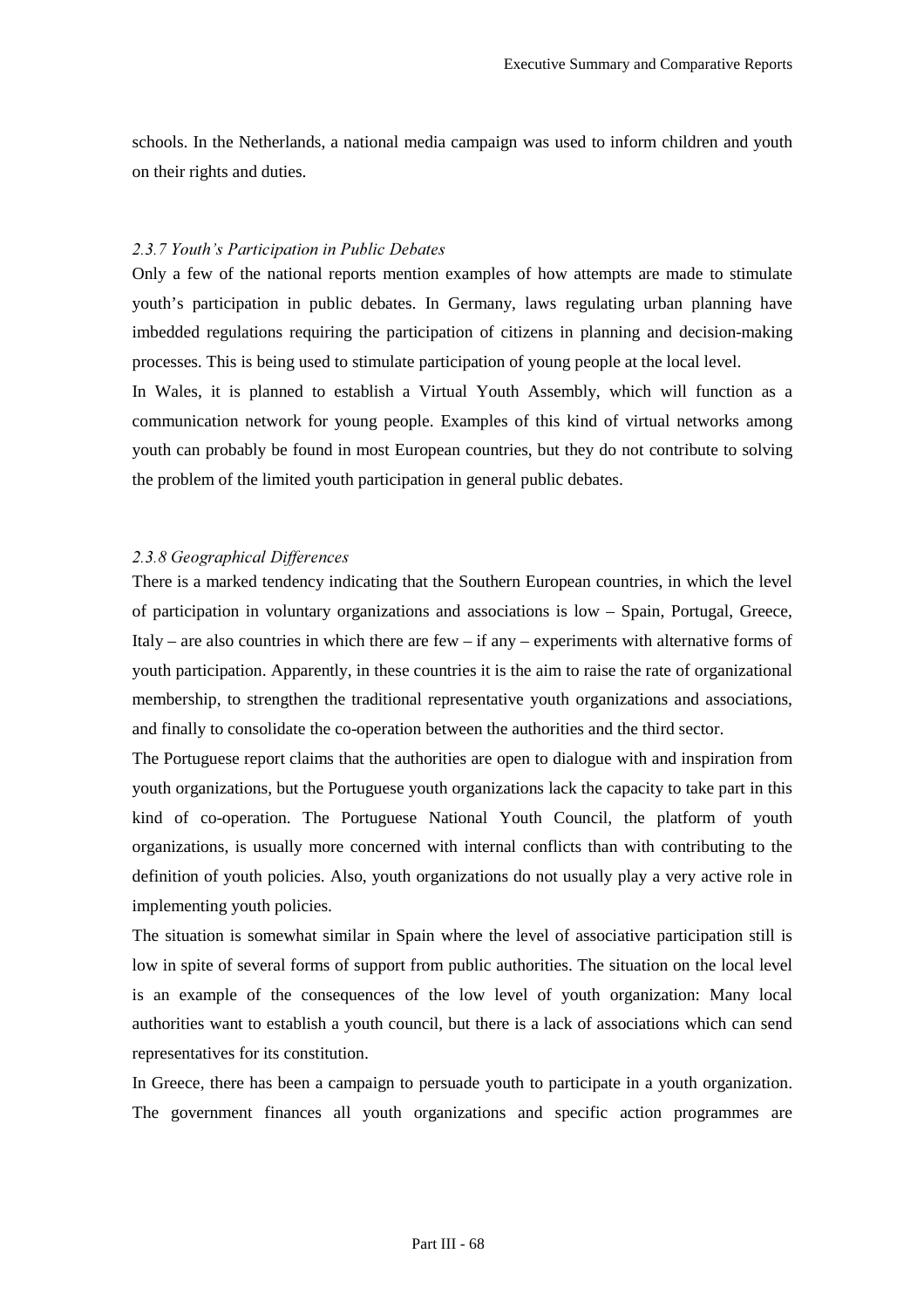implemented to promote the creation of networks, reinforce youth voluntarism and provide support for the creation of youth councils at a local level.

Italy is the only country in the European Union without a national youth council. A new youth bill presented in 1999 will – if enacted – create National Youth Council and similar forms of representation at local levels.

### 2.3.9 Major Youth Organizations and Associations

Apart from national youth councils and other types of umbrella organizations, the national reports do not address the question about which national youth organizations and associations are the most important ones regarding youth policy. Apparently, the same kind of organizations and associations are active in most of the studied countries – political, religious, sporting, ecologically oriented, trade-unionist, and cultural – but information of their seize in terms of memberships, number of local associations or branches, and the number of leaders or instructors would be outside the scope of this report.

The only types of youth organizations, which are given special attention, are the religious organizations.

## 2.3.10 Religious Youth Organizations

Historically, churches are one of the original major providers of youth work, and churches are – most likely – still major. However, the national reports only draw attention to religious youth organizations as political actors in a few instances, and even then it is uncertain if they are major political actors or only major providers of youth work.

The Irish report mentions a number of religious youth organizations, and especially the Catholic Youth Council, which supports youth programmes, training, events and activities for youth and adult leaders, is emphasized. It provides co-ordination and support for educational and recreational programmes aimed at young people, and it runs Youth Information Centres and Crime Diversion Projects.

In Iceland, there is a long tradition for youth work within the national church. The YMCA and the YWCA (Young Men's/Women's Christian Association) are active on the national level and are also represented in the international co-operation of Christian youth work. However, the influence of these organizations on the national or local youth policies is unknown.

In Finland, the Evangelical Lutheran Church is the largest youth work actor and it leads extensive youth work with more than 1.200 employed and 30.000 trained volunteers to work with teenagers and young people. Also, the Orthodox Church of Finland provides various forms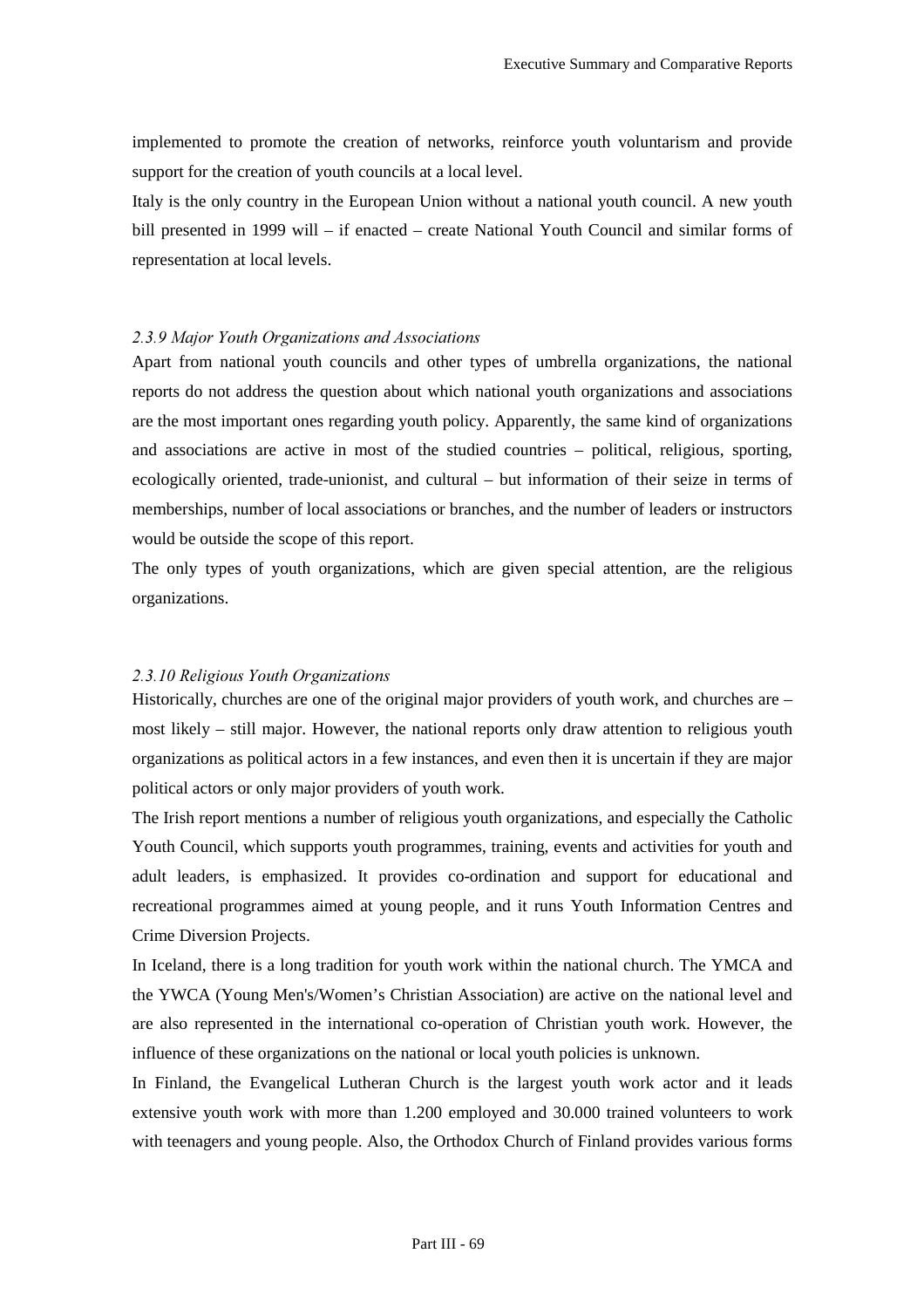of youth work – especially scouting and youth clubs. Altogether, 10% of Finnish youth between the age of 15 and 18 participate in religious youth work.

In the Greek report, the Greek Orthodox Church is characterized as a public institution responsible for youth policy at level with governmental agencies. During the last decade, the Greek Orthodox Church has started new forms of youth work which include seminars for youth leaders, Sunday schools and summer church camps and also web sites. However, the role of the Greek Orthodox Church in the development of national or local youth policies is not discussed. Formerly, the church in Liechtenstein used to be a major youth policy actor, but the church is no longer involved in youth work.

## 2.3.11 The Student, Labour and Farmers' Movements as Political Actors

Historically, the labour movement has been one of the major providers of youth work and also a major actor in child and youth policies, but none of the national reports underline youth organizations affiliated with the labour movement as contemporary policy actors. Youth labour organizations are mentioned – for example in the reports from Germany and Denmark – but their absences in most national reports indicate a very limited influence on youth policy. This could be the result of the priorities given to the educational, social and cultural sectors of youth policy (and the corresponding lower priority to labour market policy) in the national reports, but it could also reflect the diminishing role of youth on the labour market.

Also, the youth movement within agriculture has lost much of its former significance. Young farmers are only mentioned in the Greek and the Portuguese reports, and at least in the latter, young farmers associations have little power in influencing youth policy.

With the possible exception of Italy, the student movements have apparently lost their former influence on national policies – youth policies and general policies. At least, the student movements are only mentioned in the Italian report.

#### 2.3.12 The Relationship between Organizations and the State

Historically, youth organizations and youth associations were private, non-commercial and nonstatutory associations based on the principle of voluntary participation and run by voluntary leaders and instructors. But several of the national reports indicate that nowadays, youth organizations depend on financial support from the state or other public funds and their operations are – to a large extent – defined by or adapted to statutes. In some cases, the traditional distinction between voluntary and statutory youth work is being sustained by the principle of "subsidiarity"; in others, there are trends towards what might be labeled as "Neo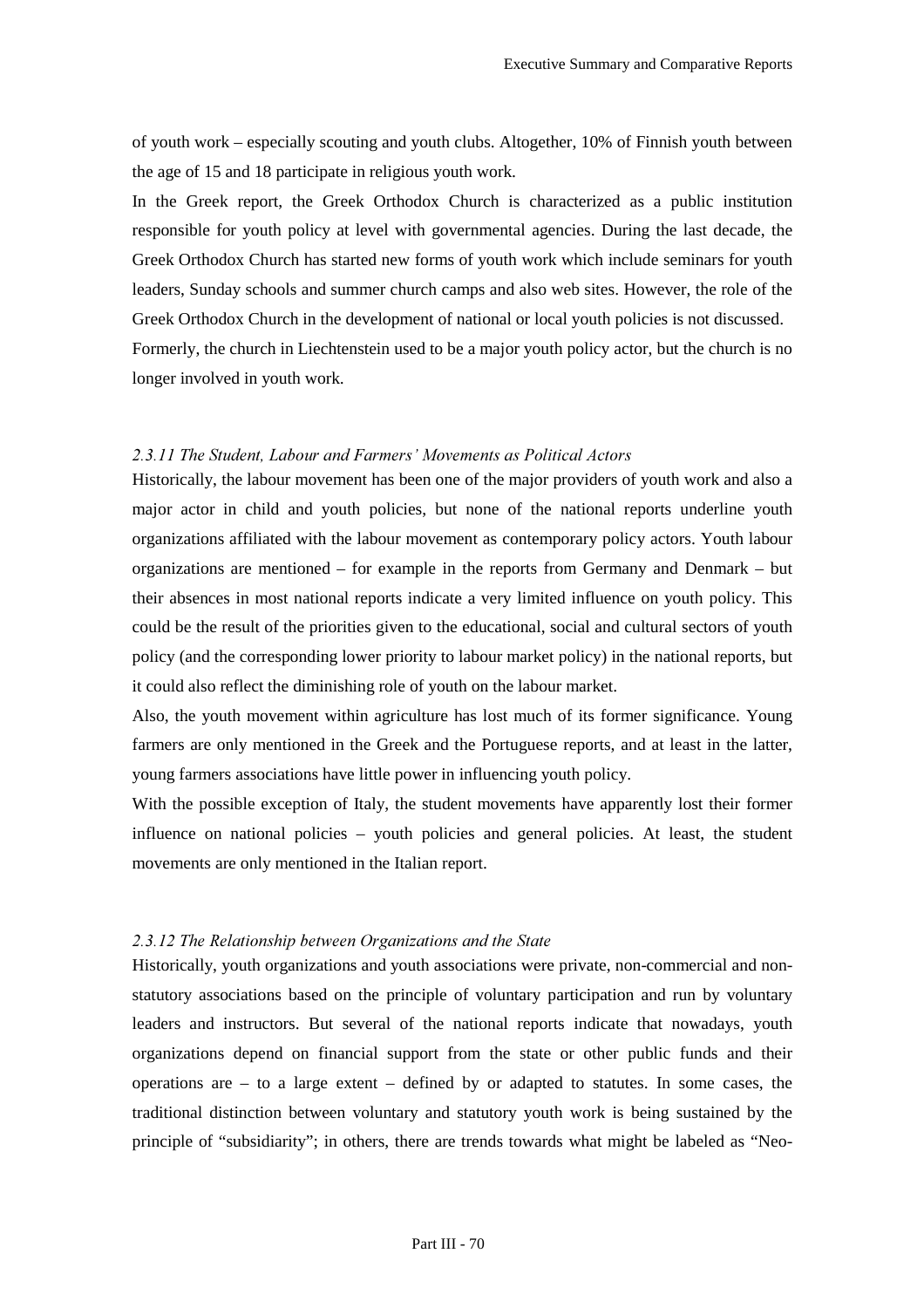Corporatism", and the concept *quasi non-governmental organizations* has been introduced to encompass the character of this kind of modern youth organizations. The effects of this development are not discussed in the national reports on youth policy.

### 2.4. Youth Institutes - Expert Committees - Counselling Institutions

#### 2.4.1 Research Institutes

Several of the countries included in this study have specialized youth research institutes but the political importance (or the lack of importance) of these institutes are pointed out in only a few country-reports – the German, the Danish and the Austrian reports. Youth research institutes contribute to the evolution of youth policy not only through their research or evaluation activities but also by providing experts to commissions and councils on youth (mentioned in the Finnish report) and by producing knowledge, which can be disseminated by clearing houses as – for example – in Ireland, Portugal and the Netherlands.

The reports do not address the important question to what extent youth research institutes are independent of national governments.

#### 2.4.2 Ombudsmen for Children

As a result of the national implementations of the UN Convention on the Rights of the Child (UN Convention of 20 November 1989, 1989), several countries have established one or more Ombudsmen for Children (Norway, Iceland, Sweden, Denmark, Belgium, Austria, Spain and Portugal) or similar institutions for the protection of children's rights and interests in society (children are defined as young people below the age of 18). Only the Danish and the Greek Ombudsmen institutions are mentioned in the national reports on youth policy.

The Danish National Council for Children has dealt with such issues as the protection of youth between 15 and 17 against exploitation as porn models; ethnic youth; the alcohol consumption of youth; commercial marketing towards youth; social legislation regarding support for youth; and the final classes of lower secondary education.

The Greek National Observatory for Children and Youth Rights promotes scientific research and evaluations about children and youth rights, it collects statistical, legal and bibliographical data and it oversees the implementation of the legal framework. It also co-ordinates the submission of an Annual Action Programme to the Greek Parliament and the publication of the Annual Report regarding the situation of children in Greece.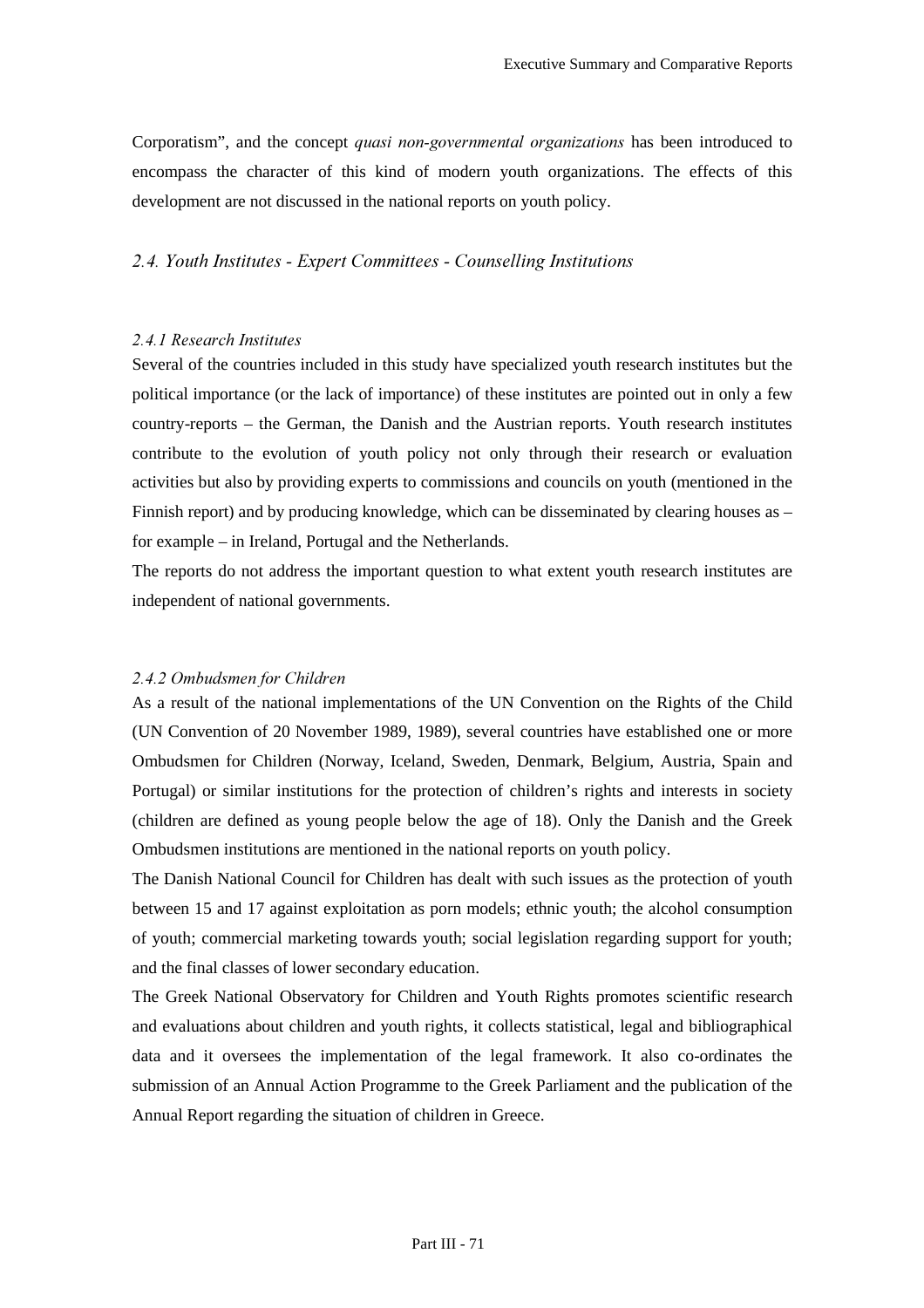#### 2.4.3 Major Corporations or other Market-Oriented Actors

Market-oriented actors involved in promoting youth policy are insufficiently examined in the country reports; with the exception of commercial leisure-time activities (cinema, concerts, amusement parks, Internet cafes, discotheques etc.), the majority of them do not even mention this subject. This lack of information can possibly be interpreted as an indication that corporations or other market-oriented actors are not active in the youth policy field, but we cannot know for sure if this is the reason for omitting this question.

The country reports which discuss this subject emphasize these examples:

Sponsoring and funding of youth oriented work by commercial businesses and funds. This kind of youth work funding is only mentioned in the Swedish and the Danish reports, but exists probably in most countries. If the sponsoring or the funding is substantial it can be a major actor in youth policy because it will influence the development of new forms of youth work.

Employers' associations and labour unions are emphasized in the German, the Danish, and the Irish reports. Employers' associations and labour unions are without any doubt major actors in certain aspects of youth policy; e.g. vocational training and the integration of young people into the labour market. This is especially the case in countries where the labour market policies are negotiated between the two sides of industry and the state, and in countries where the sides of industry have a great influence on labour market policies in other ways. This is certainly the case in the Scandinavian countries and most likely in several other countries.

The Portuguese Youth Foundation is an unusual example of this kind of co-operation in youth policy. It is funded by major agricultural, industrial, commercial, banking and services firms, municipal administrations and several public institutes, and its objectives are to promote young people's integration into professional life.

The German report draws attention to an increasing share of profit-oriented suppliers offering traditional youth services. At the moment, their share of all youth services produced in Germany amounts to less than 5%, but their share of youth services is growing.

As accentuated in the Dutch report, technical, social and economic developments have created room for commercialization and individualization of the leisure of youth, and commercial services have partly replaced the traditional (voluntary or state funded) provisions.

Private health insurance companies are probably major actors in all countries with private health insurance systems, but their role in the development of youth oriented policies are uncertain, and it is questionable to what extent such corporations can be labelled as youth policy actors.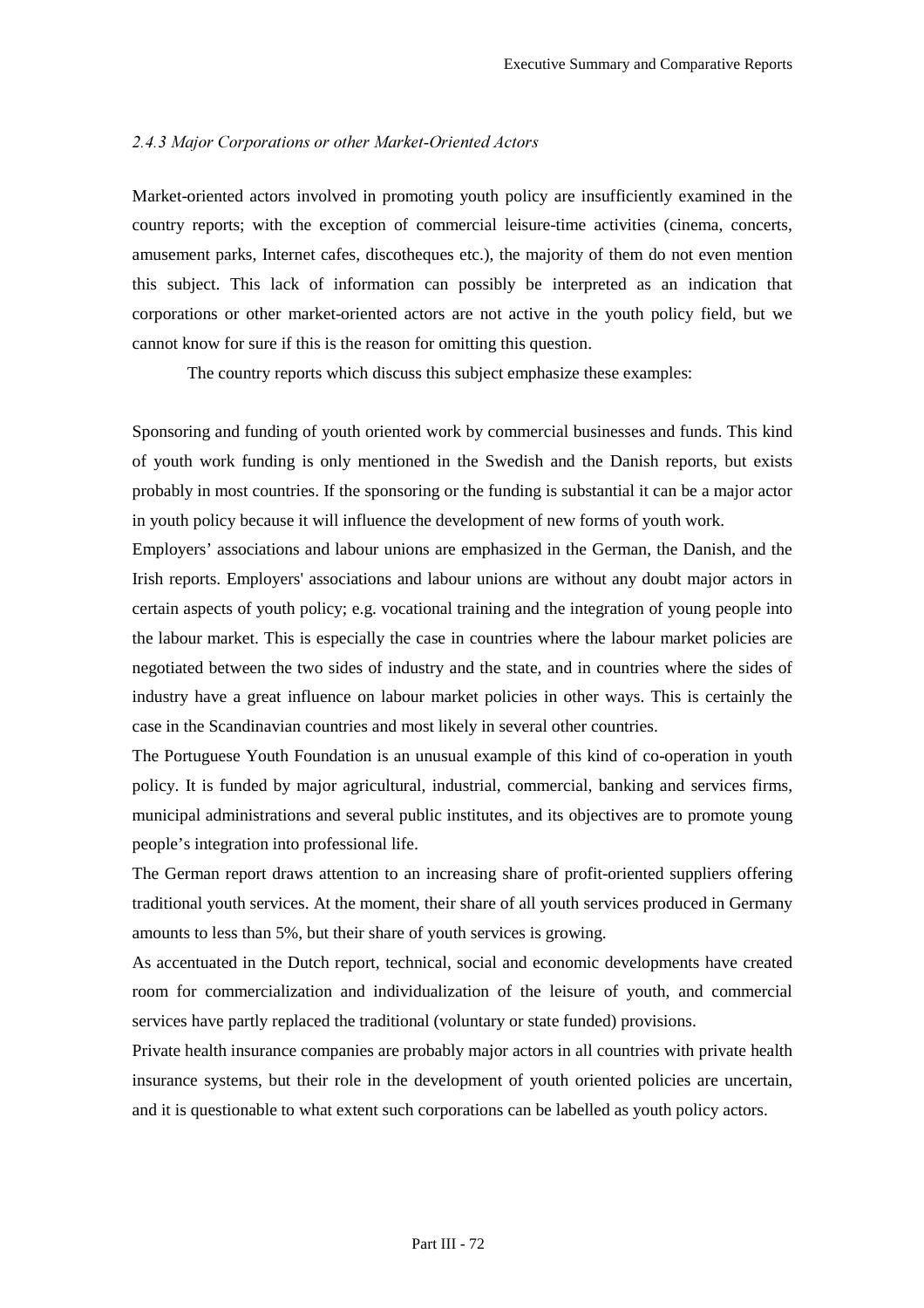## 3. POLICY MAKING PROCEDURES

## **3.1. National Co-ordination of Youth Policies**

The ways in which youth policies are co-ordinated in different countries are heavily influenced by the constitution of the country, the administrative systems and the division of labour and of power between different levels of government and administration. Comparisons of policy coordination between, for example, federations or unions of states and independent, non-federal states are difficult, and such comparisons conceal important aspects of national precedents for and legislation on the relationship between different levels of public authorities.

However, a few major models of co-operation on the national level can be identified. Most important, there is a marked tendency towards more well structured forms of co-operation within countries with a well-developed youth sector than in countries where youth policies and youth work are spread among several sectors.

### **3.2. Countries Without a Separate Youth Sector**

As expected, in countries without a youth sector, there is no or only limited national coordination of youth policy. In the British and the Icelandic reports, the conclusions on youth policy co-ordination are very short and clear: there is no national co-ordination across the different youth relevant sectors.

In Denmark, there is a "soft" co-ordination across sectors by governmental and interdepartmental committees on youth policies but no vertical co-ordination of youth related measures or youth policy among national, regional and local public institutions. This weak coordination has made room for co-ordinational powers of the non-governmental youth organizations in the Danish Youth Council. This umbrella organization has a well-developed network of contacts to politicians and to the central administration, and – at the same time – the membership organizations of this council maintain close contacts with local politicians and local youth agencies. This network – and the council's organizational and financial power – explains how the Danish Youth Council has been able to influence the vertical co-ordination of youth policy among local and national institutions and bodies to a high degree.

The situation in the UK is similar. Because of the lack of both horizontal and vertical coordination, and the highly fractured nature of services for young people, local policy networks are in some sense the most important.

Ireland could be another example of a country with a low level of co-ordination of youth policies on the national level. The education and training sector is the only sector in which there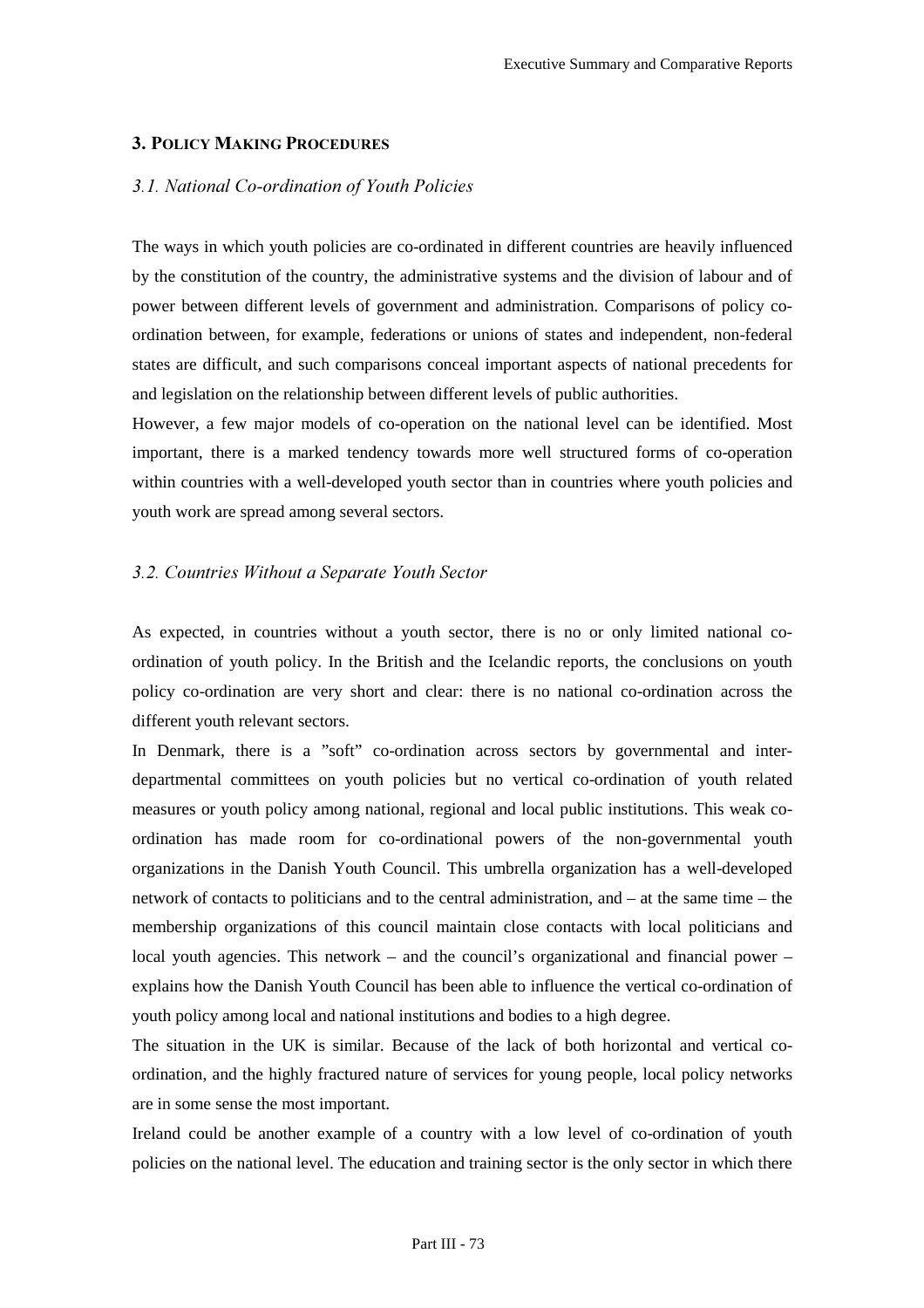is a strong tradition for networking among policy actors. In Ireland, these years there is a strong focus in youth policy towards training and education, and within this area there are elaborate but informal networks. Last year, the government presented a Youth Work Bill which aims at formalizing these networks on a statutory basis.

The overlapping responsibilities of the Irish Departments of Health, Education and Justice regarding youth (juvenile justice, child protection, truancy and youth homelessness), which are co-ordinated by a Minister of State, form another area with a relatively high level of horizontal co-ordination. In all other sectors, the co-ordination of the activities relating to young people takes the form of ad-hoc inter-departmental committees which focus on specific issues such as poverty, health, alcohol and substance use, unemployment, etc.

### *A.A. Countries With a Major Youth Sector*

In countries with a specialized ministry of youth, this ministry is normally responsible for the co-ordination of youth policies. This applies to the horizontal co-ordination on the national level and the over-all vertical co-ordination among national, regional and local institutions8.

In a country with a well-defined youth sector such as Luxembourg the co-ordination of youth policies is concentrated in a unified system based on distinct responsibilities and a structured division of labour among different youth policy bodies. There is no inter-ministerial coordination of youth matters, but the governmental Department of Youth is endowed with the authority of co-ordinating all governmental policies related to young people.

The co-ordination between governmental and non-governmental bodies is assigned to the state's youth council – called the Superior Youth Council – which is composed of ministerial representatives, delegates of the General Conference of Luxembourg Youth (i. e. the national youth council), and of other youth associations. This Superior Youth Council advises the government on all youth related topics – including legal matters – and it exerts powerful influence on government youth policy, not only through the Department of Youth but also through other ministries.

In Spain, the co-ordination of national youth policies is assigned to an Inter-ministerial Youth Committee, but another – and quite unique – instrument of co-ordination is the Spanish Youth Plans. Youth Plans are national youth programmes initiated by the central state, but developed at the regional and local levels. The Youth Plans are instruments which facilitate the participation of all the agents which operate within the youth field. They are reference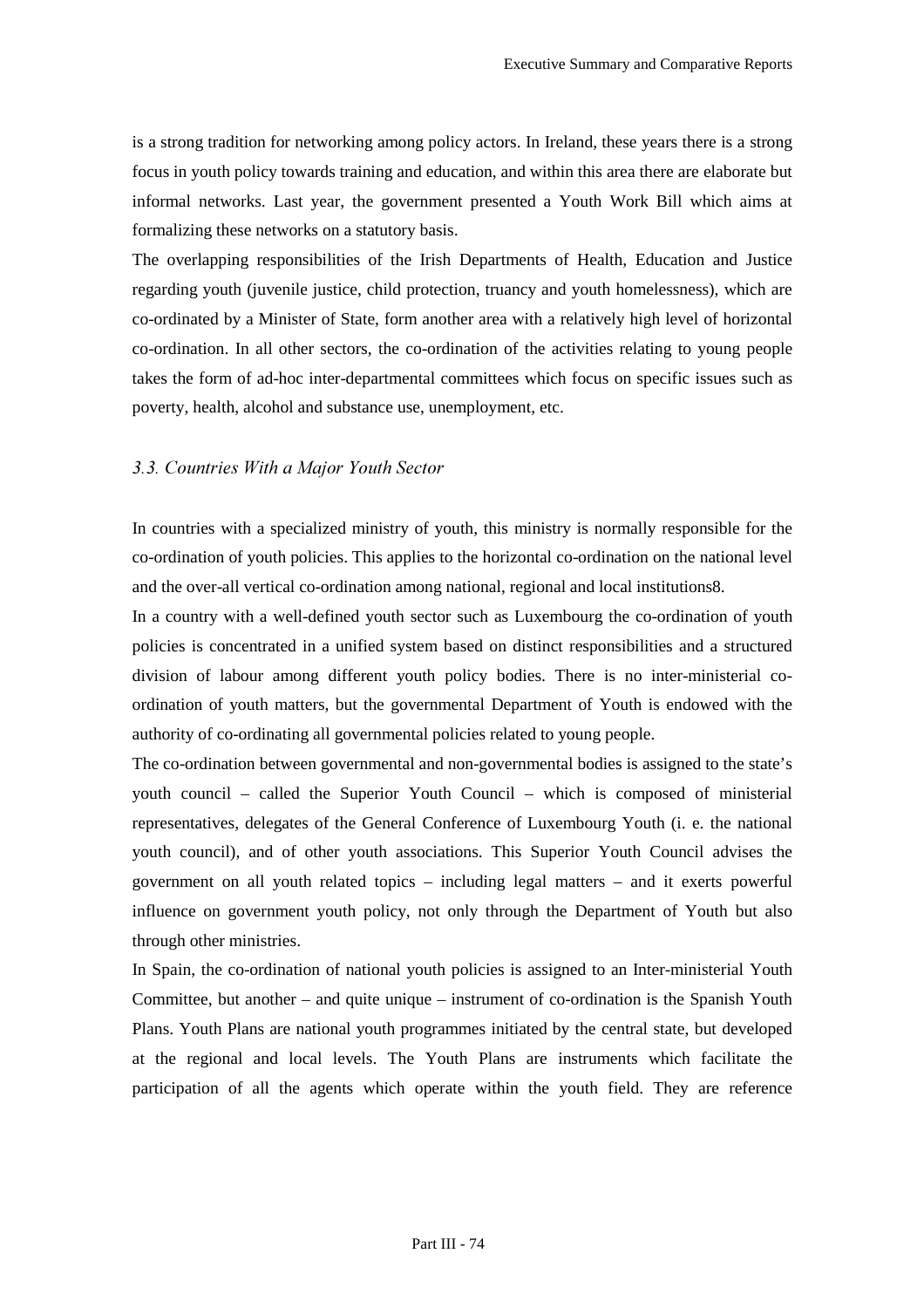frameworks in relation to which the daily policies concerning young people can be measured, and mainly a reflection of the political wishes, as they has to be approved at the level of the central government, of the regional level or of the local level.

## 3.4. Vertical Co-ordination and Steering Instruments in Youth Policy

In the national reports, a wide variety of different administrative bodies and procedures of coordinating youth policies across different levels of government and administration are described in great details. It would be more interesting to have information on what kind of power relations governs the co-operation between different levels of government. Apparently, decentralisation of youth policies is the ideal in all countries, and in several reports, the principle of subsidiarity, the autonomy of local authorities, and the right to municipal selforganization are stressed. But in most national reports the division of power between central, regional and local authorities, and the steering mechanisms used in this division of labour and co-ordination, are underexposed<sup>9</sup>.

In spite of the all-pervading ideals about decentralization of youth policy, it is a well-known fact that the Western European countries differ from each other in this respect – some countries have a long tradition for centralized government and administration while others are known for the distribution of the administrative powers and functions throughout local or regional divisions. However, the actual state of things regarding the level of decentralization of youth policies and youth work cannot easily be extracted from the national reports. They are too different in their descriptions of how youth policy is co-ordinated across different levels of society.

For example, in Austria, in matters such as youth protection and youth promotion, the legislation and execution are duties of the Federal Regions, but the Federal Youth Ministry is in charge of examining all draft laws and political measures with respect to their effects on youth. In other reports from federal states or unions, this question about central control of legality is not addressed at all.

Another example: The Irish report states that the government has committed itself to the restoration of "real decision-making and power to local authorities and local people", but research on youth policy processes show that in reality this target has not been met. Thus the

 <sup>8</sup> <sup>8</sup> An exception from this rule is Spain, where an Inter-ministerial Commission for Youth and Childhood co-ordinates the public policies related to young people across the different ministries and departments of the Government.

<sup>&</sup>lt;sup>9</sup> The German report is an exception. It mentions that there are two essential steering instruments regarding the cooperation among different levels of government: Funds and legislation.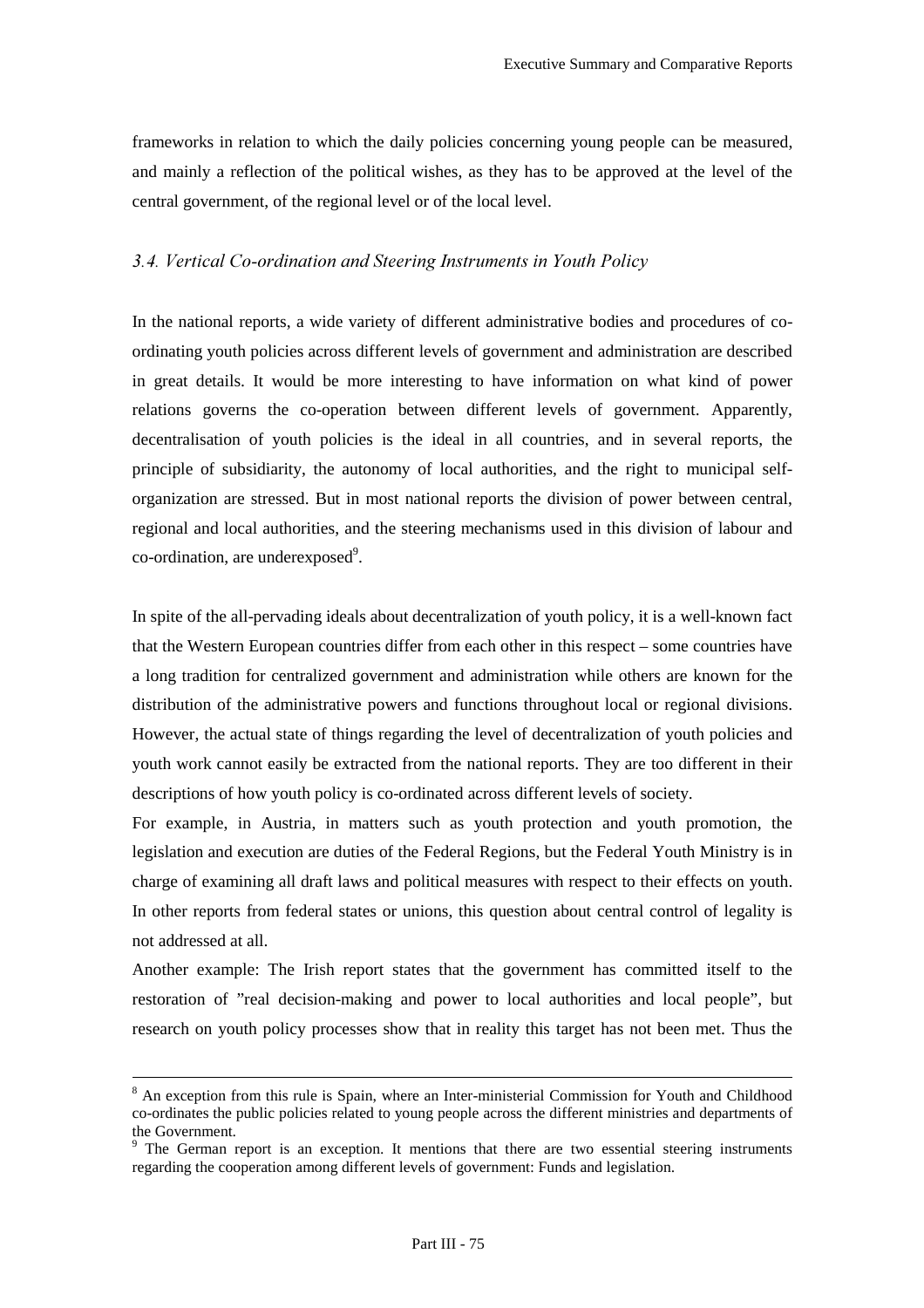development of youth policy is still mainly from top to bottom. This kind of research on policy processes is either not available from other countries or are at least not referred in the national reports.

Hence, the national reports do not supply the information necessary to examine the extent of centralization in the co-ordination of youth policy. However, there seems to be a correlation between a well-defined youth sector and a centralized youth policy. Special circumstances apply to countries with a federal structure, but in non-federal countries in which there is a welldeveloped legal framework around youth work, in which there is a single ministry responsible for youth policy, and a well-developed centralized youth work administration in the form of a directorate or a similar authority, there tends to be a top to bottom kind of youth policy process and a weak local commitment to youth policy.

This correlation applies at least to Portugal. According to the Portuguese report, youth policy tends to be very centralized while local municipal authorities, on the other hand, have very limited competencies within youth policy. Apparently, the same correlation prevails in Greece, where youth services at regional and local levels are poorly developed, and it is difficult even to identify explicit regional or local youth policies.

## **3.5. Legal Framework for Youth Policies**

## *3.5.1 International Law*

The implementation of international law in national legislation was not a part of the guidelines for the national reports, and only a few of them refer to international conventions and other legal instruments of the international community. The reports from Austria, Norway, Sweden, Denmark, Ireland, Belgium and Luxembourg explicitly mention the ratifications and implementations of the United Nation Convention on the Rights of the Child (UN Convention of 20 November 1989, 1989) in national law, but all or most European countries have probably ratified this UN convention.

The Convention on the Rights of the Child (which applies to young people below the age of 18) is only one of several international conventions on youth rights. The major reference book, *The International Law of Youth Rights* underlines 15 principal conventions on youth rights – most of them adopted by the International Labour Conference – some of which have only been ratified by half of the nations included in this study (Angel, 1995: 1099ff). It would have been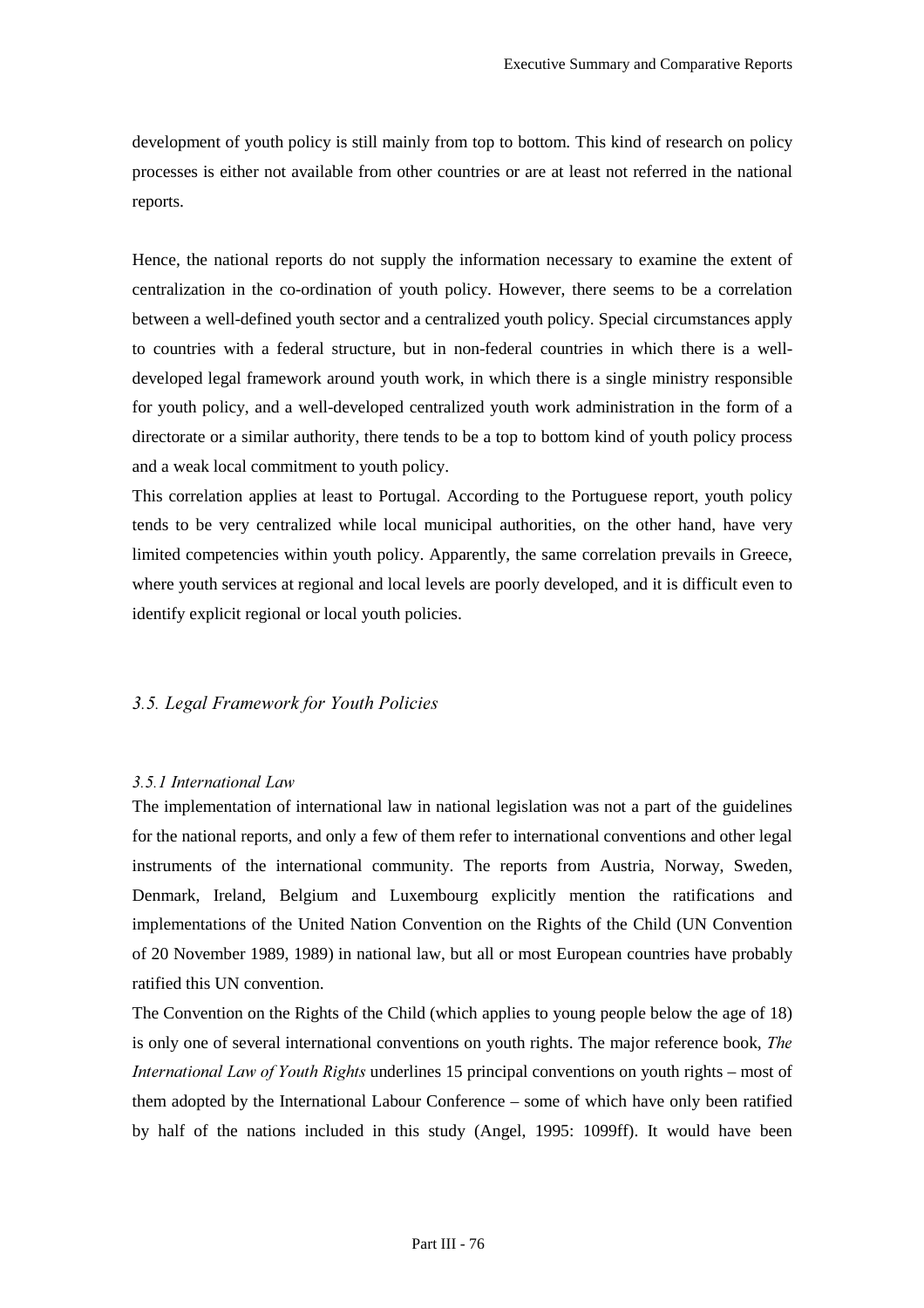interesting to know the reasons for not ratifying individual conventions and to have the consequences of the missing ratifications examined.

## 3.5.2 Basic Rights of Youth

The guidelines for this study did not include constitutional or basic rights of youth in national legislation, and the country reports do not discuss this matter, except the Spanish report which refers to the Spanish constitution which includes provisions concerning support for young people in order to enable them to participate freely in the socio-political, economic and cultural life of the country.

Similar declarations of basic rights can be found in the preambles of some of the national laws on youth. The German Child and Youth Welfare Act declares that every young person has the right to assistance in his or her development and to an appropriate upbringing so that he or she can become a responsible member of society (SGB VIII, 1998: paragraph 1 of article 1). Similarly, the Finnish Youth Work Act states that the aim is to improve young people's living conditions and to create conditions for young people's civic activities. It defines the basic values of youth work as promotion of equality between generations, genders and religions, tolerance and the plurality of cultures (Un 510, 1995: section 1).

Such declarations of intent and aims in specific acts on youth have no or only limited significance in practice, but show how some countries have articulated and included the superior aims of youth policy in legal texts.

#### **3.5.3** National Legislation on Youth

The legislation of all Western European countries include provisions within the core fields of youth policy: education, social welfare and protection, vocational training, employment, crime and delinquency, health care and the promotion of youth's societal participation. In some countries, these provisions are specific to youth, while in others, provisions regarding youth are included in more general provisions regarding minors and adults. In some countries, youth related provisions are assembled in specialized youth laws – laws on youth welfare, youth care, youth protection, youth support, youth work or youth promotion – in others, youth related provisions are included in sectorial legislation (social legislation, health legislation, educational legislation, cultural legislation etc.).

The existence of specialized youth legislation in a country is not necessarily an indicator of how high youth policy and youth work are on the list of political priorities, but rather the result of specific historical traditions, administrative procedures and structures of the public authorities.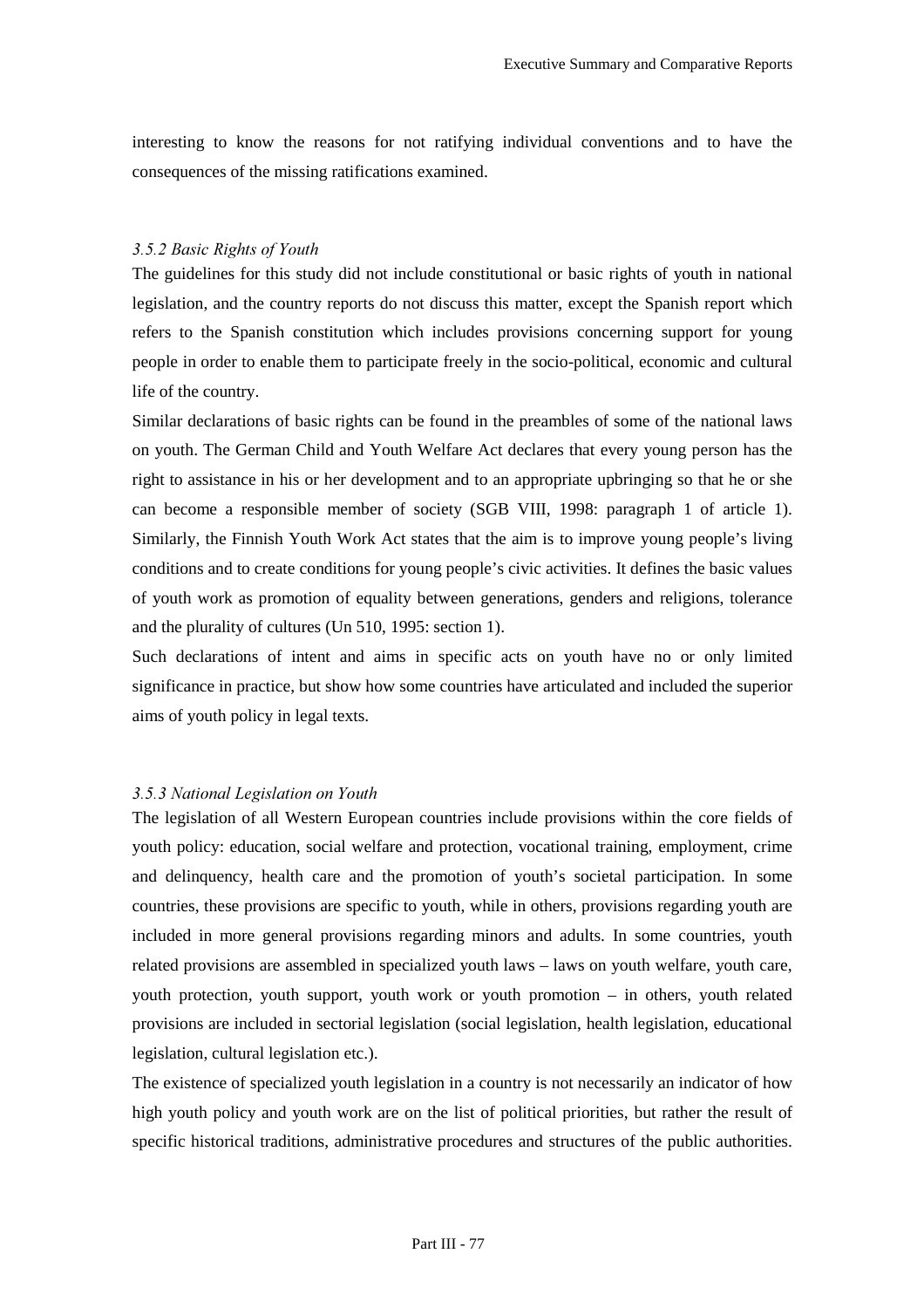But specialized youth legislation is – one of several – indicators of the existence of a separate and distinctive youth sector.

As expected, in countries without a specialized youth ministry or one ministry with special responsibility for youth matters, and in countries where youth policies are highly fractured, unco-ordinated and heterogeneous, there are no laws relating specifically to young people. This is the case in the UK, in Denmark, and in Italy. In these countries, legislation of relevance to youth must be found in more general laws relating to both children and adults. In spite of specialized youth ministries in Sweden, Spain, Portugal and France, laws relating specifically to youth are absent here too.

With minor variations, European laws on youth can be classified into three different types:

- Legislation on youth support  $-$  in some countries called youth work, youth promotion or youth activities. This kind of legislation covers support for youth work services and programmes – both statutory and voluntary. Included in this type of laws are out-of-school education and cultural, leisure-time and sports services directed towards youth. Normally, the public funding of youth associations and youth organisations is also included in this type of legislation, which also regulates the relationship between public and private services. The Finnish Youth Work Act, the Icelandic Youth Activities Act, Youth Promotions Laws from the Austrian regions, Youth Assistance Decree in the French-speaking Community of Belgium, the (not enacted) Youth Work Bill in Ireland and the proposed law for young people in Greece, are examples of this type of youth laws.
- Legislation on youth's welfare. This type of legislation defines the limits between family and society responsibilities towards young people. Legislation on youth's welfare includes provisions regarding the social, economic, physical and psychological well-being of youth, and involves individual help for families so that they can meet the need of their adolescents as well as measures to protect young people when necessary. The Youth Care Act from the Netherlands, the Youth Welfare Law from Austria, the National Youth Service Law from Luxembourg, and The Protection of Youth Act from Belgium are examples of this type of legislation.
- Legislation on youth protection. This type of legislation includes protection of youth in nonfamily spheres of life: on the labour market and in public space, as exemplified by the Austrian regional Youth Protection laws which cover presence in public places, restaurants, overnight stays in hotels, hostels and on camp sites, visits to public theatre and film shows, public dance events and other cultural events, participation in gambling, consumption of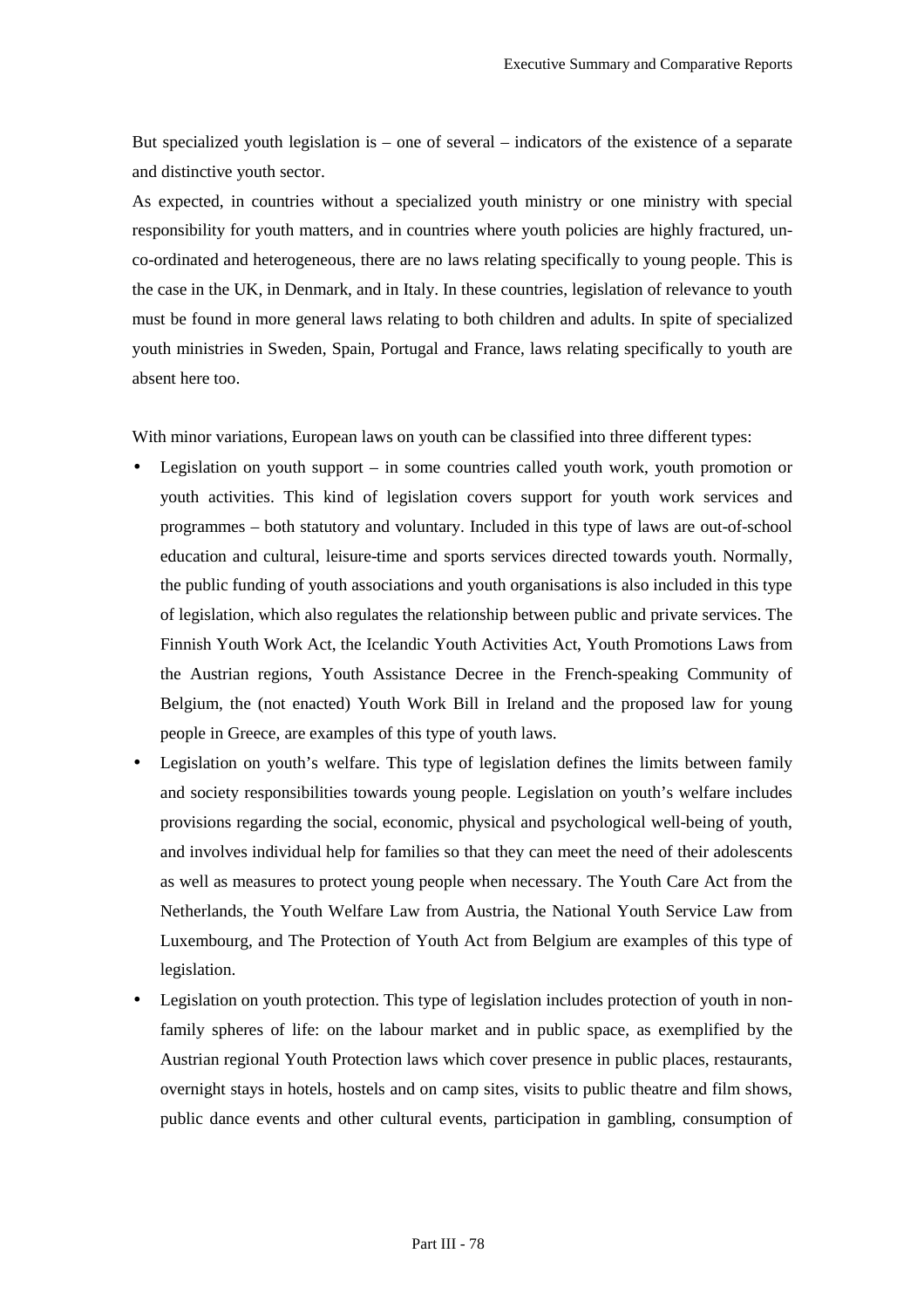alcohol and nicotine; ownership and purchase of youth-endangering objects, hitchhiking, etc..

The Liechtenstein Youth Act combines these three types of youth legislation and includes youth work, youth welfare and youth protection in the same laws. The same applies to the German Child and Youth Welfare Act. According to the obligations of this act, German youth service policy focuses on the promotion of individual and social development, the avoidance of discrimination, the support and advice of parents as well as the preservation or creation of positive living conditions for children, adolescents and their families.

The two first kinds of legislation can also be found in countries without youth specific laws, for example in Norway and in Iceland, but with the important departure that the laws on promotion (Lög nr. 24/1970, 1970) and welfare (Lög nr. 20/1992, 1992; Child Welfare Act in Norway) only applies to children below the age of majority – not to youth in general.

This observation could possibly point to a complicated interplay or correlation between the age limits of laws relating to young people and youth's social and psychological emancipation. It is a well-known fact that youth from Iceland – and other North European countries as well – gain independence from their parents in matters such as labour market participation, economy, and forming one's own family earlier than youth in Southern Europe (see reports on *Living Conditions of Youth in Europe*). These differences in the age level of emancipation from parental care could probably be a reflection of – and at the same time reflects back on – the differences in the age limits of the promotion, protection and the welfare laws relating to young people. At least, there is a striking similarity between the age limits of young people laws and the age level of achieving social adulthood.

## 4. INTERNATIONAL IMPACT ON YOUTH POLICY MAKING

The Danish report is the only national report which explicitly denies any international influence on youth policy. According to leading Danish civil servants, there are no specific examples of inspiration or influence on Danish youth policy from other countries or from international bodies.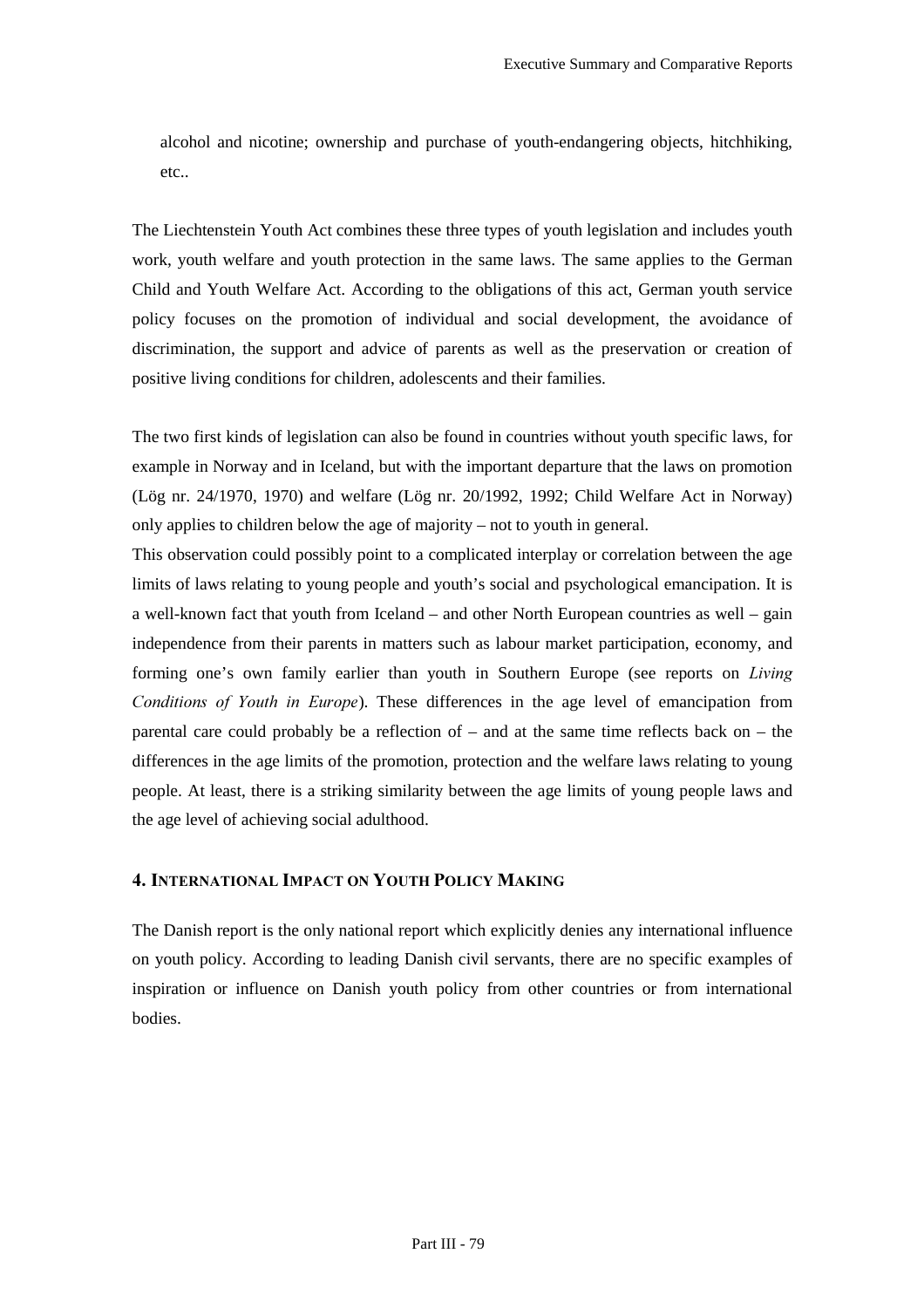## **4.1. European Union**

In most country reports, the EU youth exchange and mobility programmes – Youth for Europe, European Voluntary Service – are mentioned as examples of the impact on youth policy, but the specific role of these programmes in the national context is seldom expanded. The Irish report, which states that the EU has impacted the development of youth policies in at least two ways, is an exception: First, Irish training policy and practice has been strongly influenced through EU directives and resolutions. Second, the EU policy context and the EU funding has made possible the development of local programmes such as local employment projects aimed at young people.

Finland has had similar experiences. Both the European Voluntary Service and the Youth for Europe programmes have had positive influence on the mobility of Finnish youth, and EU's Social Fund has subsidized workshops for young unemployed people and apprenticeship contracts during the late 1990s. Also, Austria, the Netherlands, Iceland, and Liechtenstein have experienced positive effects of the EU exchange and mobility programmes.

The British report accentuates not only the importance of the EU exchange and mobility programmes, but also the initiatives in the fields of education and training of youth: SOCRATES, LEONARDO DA VINCI, Erasmus, Comenius and Lingua. The British report concludes that the programmes of the European Union have resulted in a range of national initiatives and have also created closer ties with other member countries. And, at the moment, inspiration from youth policy arrangements, methods of co-ordination and services of the EU as well as individual European member states are in the foreground of the discussion of youth policy in the UK.

The effect of the EU on Greek youth policy is similar. The Greek report states that there is no doubt that the European Union with its directives and initiatives has influenced the development of youth policy in Greece to at large extent – both the funding of youth work and the youth legislation have been influenced. Without the pressure from Europe, the Greek government would not include youth in its priorities.

Even though the national reports do not question the EU programmes, it must be mentioned that there is a danger that EU funded projects and programmes will replace national youth policies – that the national governments do not accomplish their responsibilities to develop their own youth policy.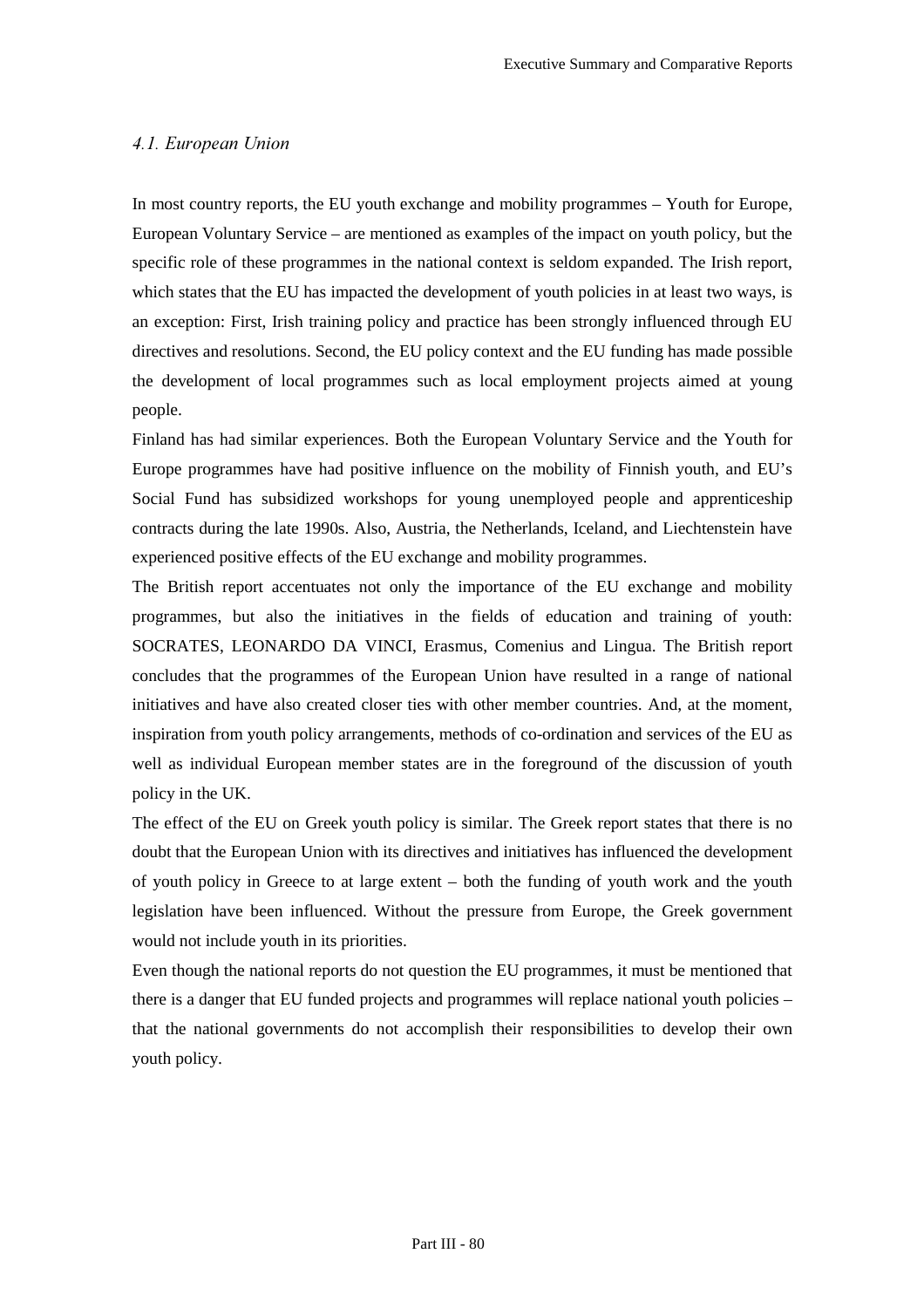# *A.2. Council of Europe*

One initiative which has gone rather unnoticed, but which might have a political impact in the long run, is the model of multi-lateral evaluation of national youth policies set up by the European Steering Committee for Intergovernmental Co-operation in the Youth Field of the Council of Europe: Each country will produce a report on the national youth policy which will be reviewed by a committee of five international experts. At the moment the youth policies of Finland, Sweden, Spain, the Netherlands, Romania, and Estonia have been evaluated (Council of Europe, 1999; Instituto de la Juventud, 1999; Ministry of Education, 1997; Ministry of Health Welfare and Sport, 1998; National Board for Youth Affairs, 1999; Stafseng,  $2000b)^{10}$ . According to the national Finnish report on youth policy, the evaluation of national youth policy for the European Steering Committee for Intergovernmental Co-operation in the Youth Field has been essential in lining out the Finnish youth policy. However, these evaluations are not mentioned as important policy instruments in the reports form Sweden, Spain or the Netherlands.

# 4.3. United Nations

 $\overline{a}$ 

The International Year of the Youth initiated in 1985 by the UN is mentioned as a turning point of national youth policies in one of the country reports (Spain), but in general, the youth policy work of the United Nations – including the many resolutions, declarations and conventions – does not seem to have had a major impact on European youth policies, but this apparent lack of UN influence can also be a result the omission of United Nations in the guidelines for the national reports.

## **4.4. Bilateral Cultural Agreements**

In addition to the multilateral co-operation within the EU and the Council of Europe, several bilateral cultural agreements include a young people's clause which promote the exchange of members of youth organizations from the two countries involved as a way to expand the knowledge about the other country's reality, and promote a greater contact between the public institutions of such countries, as a means for exchanging information and experiences on youth policy. In the reports from Portugal, United Kingdom, Luxembourg, Germany, and Finland, this

<sup>&</sup>lt;sup>10</sup> It should also be mentioned that the Council of Europe support the so called "National Correspondents for Youth Research" that develop ideas for the Council of Europe, produce an annual *Youth Trends Report* and organize seminars for youth researchers.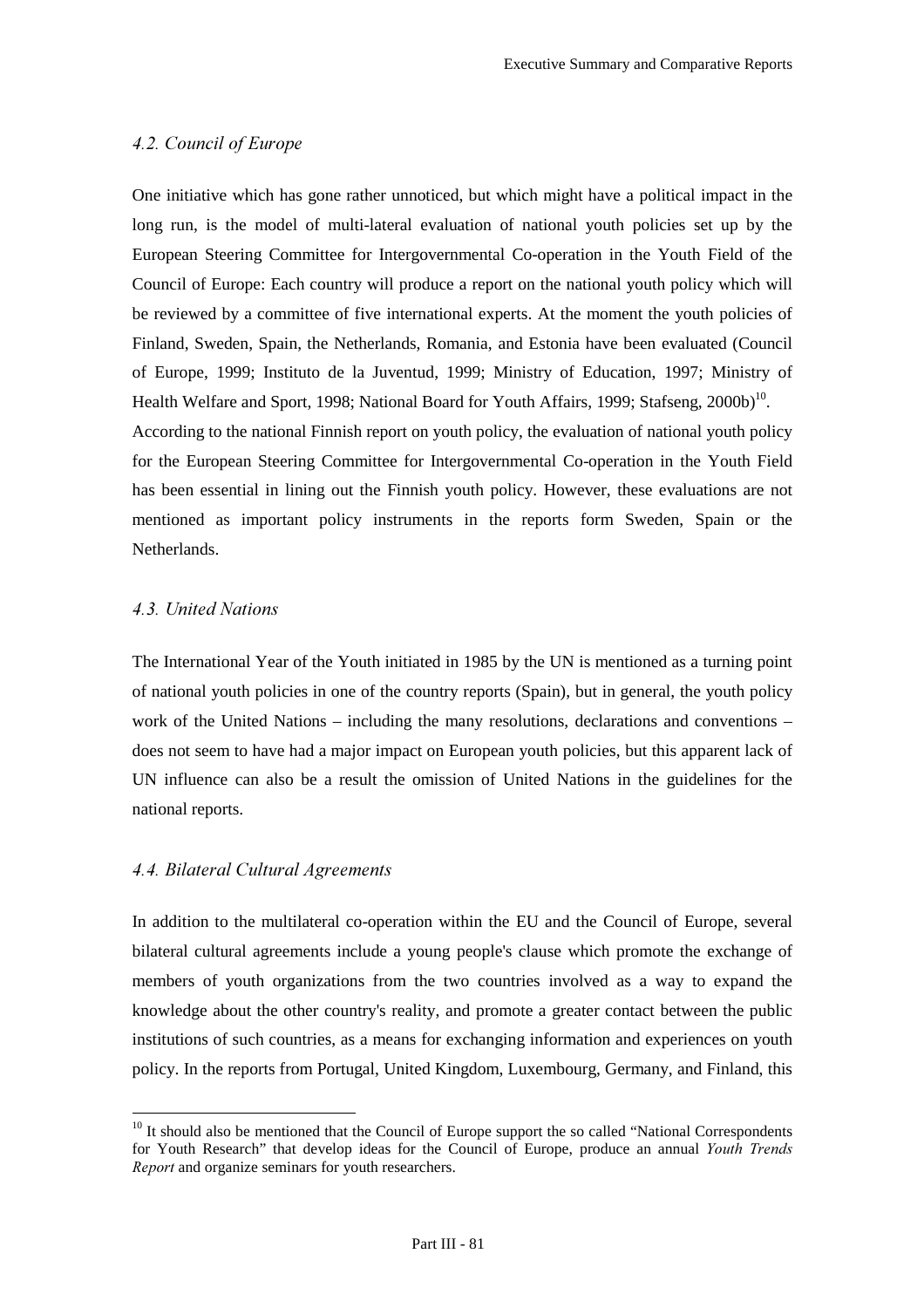kind of bilateral cultural agreement is mentioned as a tool for international co-operation, but it is probably also of importance in other countries.

### 5. ISSUES OF YOUTH POLICY

 $\overline{a}$ 

## 5.1. Stated Aims and Key Concepts of Youth Policies<sup>11</sup>

As appears from the few national accounts of the historical development of youth policy, there are two opposing but interlocked images of youth which have had decisive impact on the aims of national youth policies in Europe: The image of "youth as a resource" and the image of "youth as a problem". According to the first image, youth represents the idealized future; youth is a receptacle of the values that each generation transmits to the next, and, therefore, a societal resource which must be given the best opportunities for development. But, at the same time, youth is also perceived as a problem, as a source of danger or a period of vulnerability in response to which protective measures must be devised. The two images are not contradictory but supplement and accentuate each other.

These simultaneously held but opposed images can be found in both historical and current youth policies throughout Western Europe, and in most countries both images can be found side by side in national youth policy documents, but the emphasis and the priorities given to them change from time to time and vary from country to country. Typically, the image of "youth as a resource" prevails in periods of stability, economic growth, and social reforms while the image of "youth as a problem" prevails in periods of economic crisis, of political instability, and when youth in society and in the media are being presented as "dangerous", "deviant", "criminal", "violent", etc.

These overall images – or paradigms – of youth as a resource rather than a problem are normally only indirectly phrased in current youth policy documents. But in some countries "youth as a resource" has a central position as a key-concept in the national youth policy. This is the case in the Scandinavian countries, in the Netherlands, in Portugal, and in Italy. However, the phrasing of the image of "youth as a resource" varies: The Danish government's youth policy states that young people are not only a future societal resource but also a resource in themselves, as youth. The Swedish government has proclaimed that young people's

 $11$  It should be noted that the sources of the key concepts analyzed in this section are very different. In some countries the key concepts are part of the official governmental aims for youth policy, in other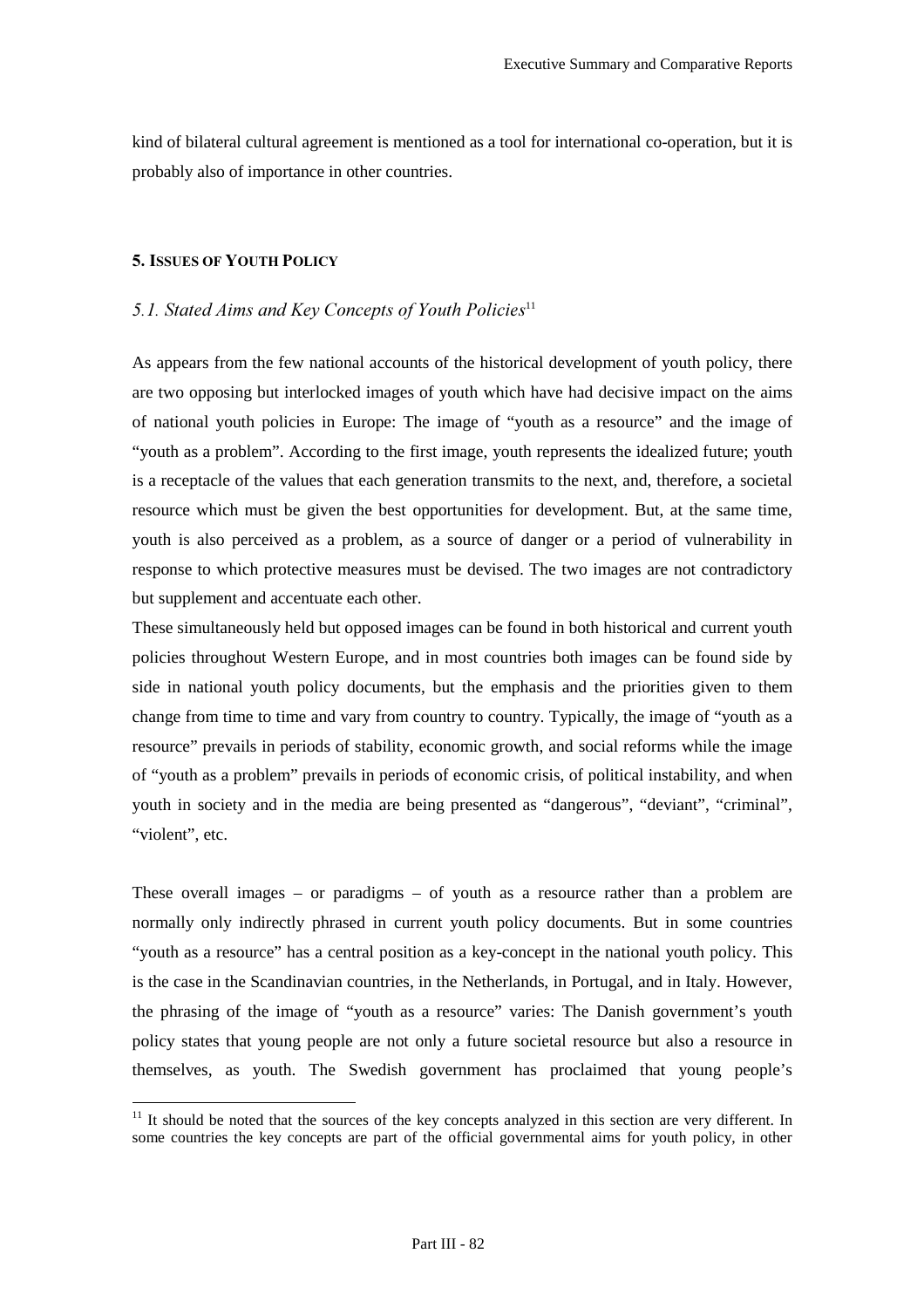commitment, creative abilities and critical thinking should be utilised as a resource, and the Norwegian government wants to make the resources represented by young people visible. In the Netherlands, the key-concept within this positive image of youth as a future resource is "empowerment" which is furthered by young people's right to fully realize their own strengths and capabilities. In Finland, the concept "empowerment" is not used, but the meaning is the same when the Finnish youth policy emphasizes young people's right to construct and the responsibility for constructing their own future. The resources and the power of youth to influence and change society is underlined in both Portuguese and Italian youth policy documents: the specific role played by young men and women in the development of the country, and their leading role at cultural and social levels must be supported (Italy), and young people are full citizens and agents of social and cultural change (Portugal).

Although the image of youth as a societal resource is most visible in youth policy documents from the countries mentioned above, the same image – accentuated to a lesser degree – can be found in aims of youth policy in most European countries.

When youth is considered to be a societal resource, the development, the growth, and the promotion of these resources become the major aim of the national youth policy. Hence, "the development of youth" is a very common objective of national youth policies. The desire to further the development of the youthful potentials may have different forms: eventful youth (Denmark), active and experimental youth (Finland), respect for young people's needs (Belgium), the support of social and personal skills (Germany), development of youth's strengths and opportunities (Netherlands), quality of youthful life (Greece), personal and social development (Ireland), responsibility for own development (Norway), are some of the keyconcepts used to comprehend the developmental aspects of youth as a societal resource. Another variant of the same comprehension of youth is the common emphasis of youth's autonomy and independence, which are key-concepts in Germany, Denmark, Sweden, Greece, Italy, and Spain.

All variations considered, the social and personal development of youth is a major and explicit youth policy aim in all countries except – judging from the national report – Portugal, Austria, Luxembourg, Liechtenstein, the United Kingdom, Iceland and France.

countries key concepts are derived from major policy documents while in some countries the key concepts are the result of the national rapporteurs' own interpretation of the national youth policy.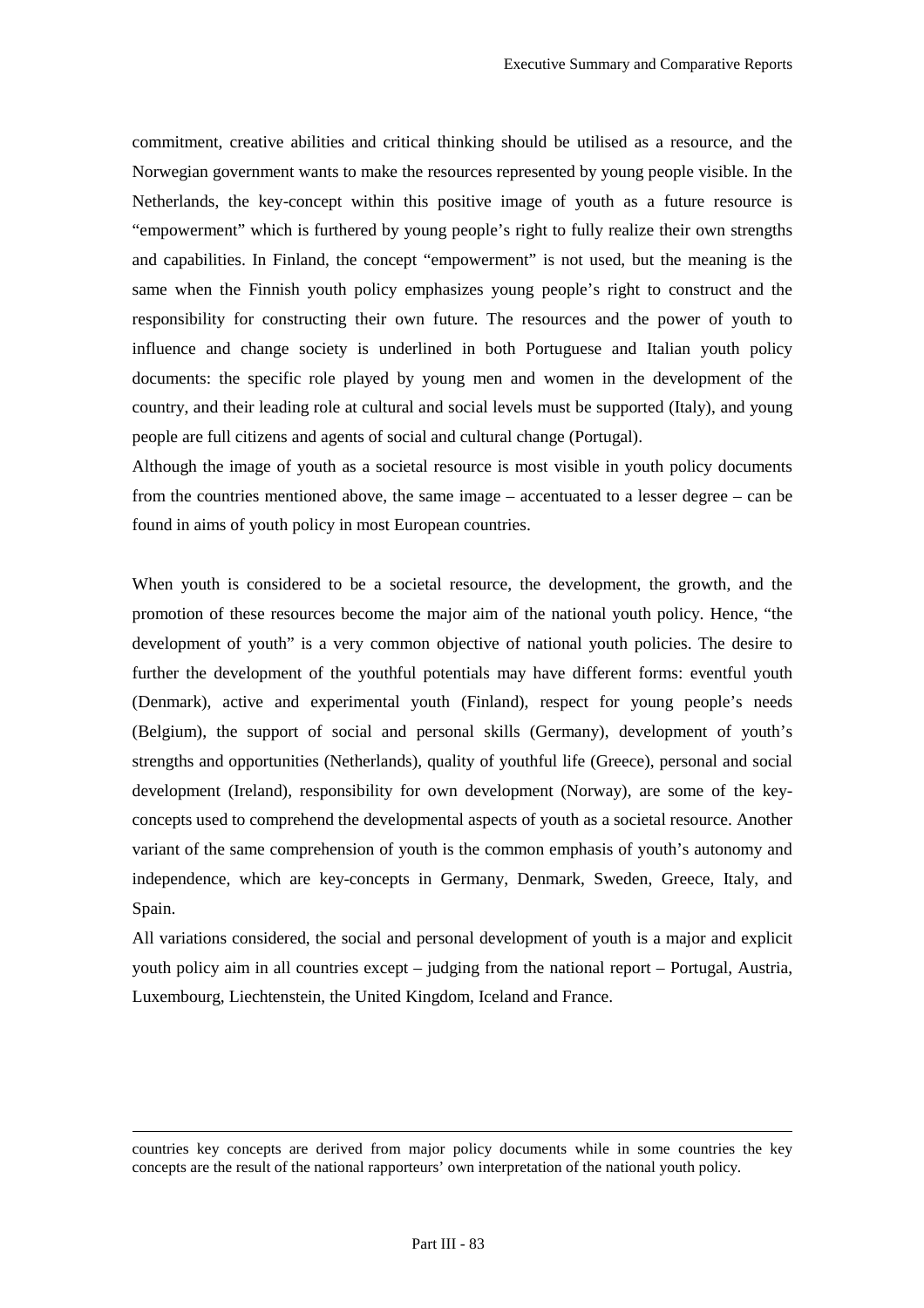The image of youth as a problem, or as a potential problem, is represented in the national youth policy documents in three different ways: as problems with societal integration, as problems with participation, and as problems connected to cultural or social deviance and variance.

Integration of young adults into the institutions of society<sup>12</sup> is the major aim of youth policy in a number of European countries where youth policy aims at helping the process of growing into society (Germany), promoting social and economic integration of young people (Portugal), struggling against social exclusion (Greece), securing the social inclusion of the new generations (Italy), and at the occupational and vocational integration (France). In these countries, youth policy concepts are aimed at the transition from youth to adults in general: the achievement of the basic adult societal roles at the labour market, at the housing market, and as members of one's own family. As these roles are not readily available to every young adult, the integration of youth into society is seen as a problem that must be dealt with politically.

Youth as a problem (or a potential problem) is also the focus of more specific aims of youth policy, and "prevention" of social problems and of deviancy in any form is a key concept in countries such as Germany, Austria, the Netherlands, the United Kingdom, Ireland, Greece, Spain, and France. The social problems included in these preventive aims of youth policy are poverty, dropping-out, social exclusion, health problems such as AIDS, discrimination, addiction, violence.

As mentioned above, a special variant of the concept "youth as a problem" is the incidence of non-participation of youth as voters, as public debaters, and in associative life. The majority of the European countries in this study addresses this problem with specific youth policy aims. The key-concepts are: Political and societal participation and influence (Finland, Belgium, Greece, Sweden, Spain, Austria), active contribution (Denmark), active or civic participation (Portugal, Netherlands, Ireland, Luxembourg), influence on their own life situation (Norway), associanism (Spain), influence on how society is organized and being part of the action (Ireland).

While most political aims and key-concepts can be categorized within the two major contrasting images of youth as both a resource and a problem, other significant concepts must be left outside this classification: equality and rights.

 $\overline{a}$ 

 $12$  In general, societal integration is the superior concept which embraces both participation and the compliance with cultural and social norms, but throughout the national reports the concept of societal integration is used in a more narrow meaning, namely as integration as adults to the labour market, to the housing market and in family relations. On the other hand, the concept of participation in society is oriented more towards participation as citizens in public debates, in elections and in associative life, i. e. political participation.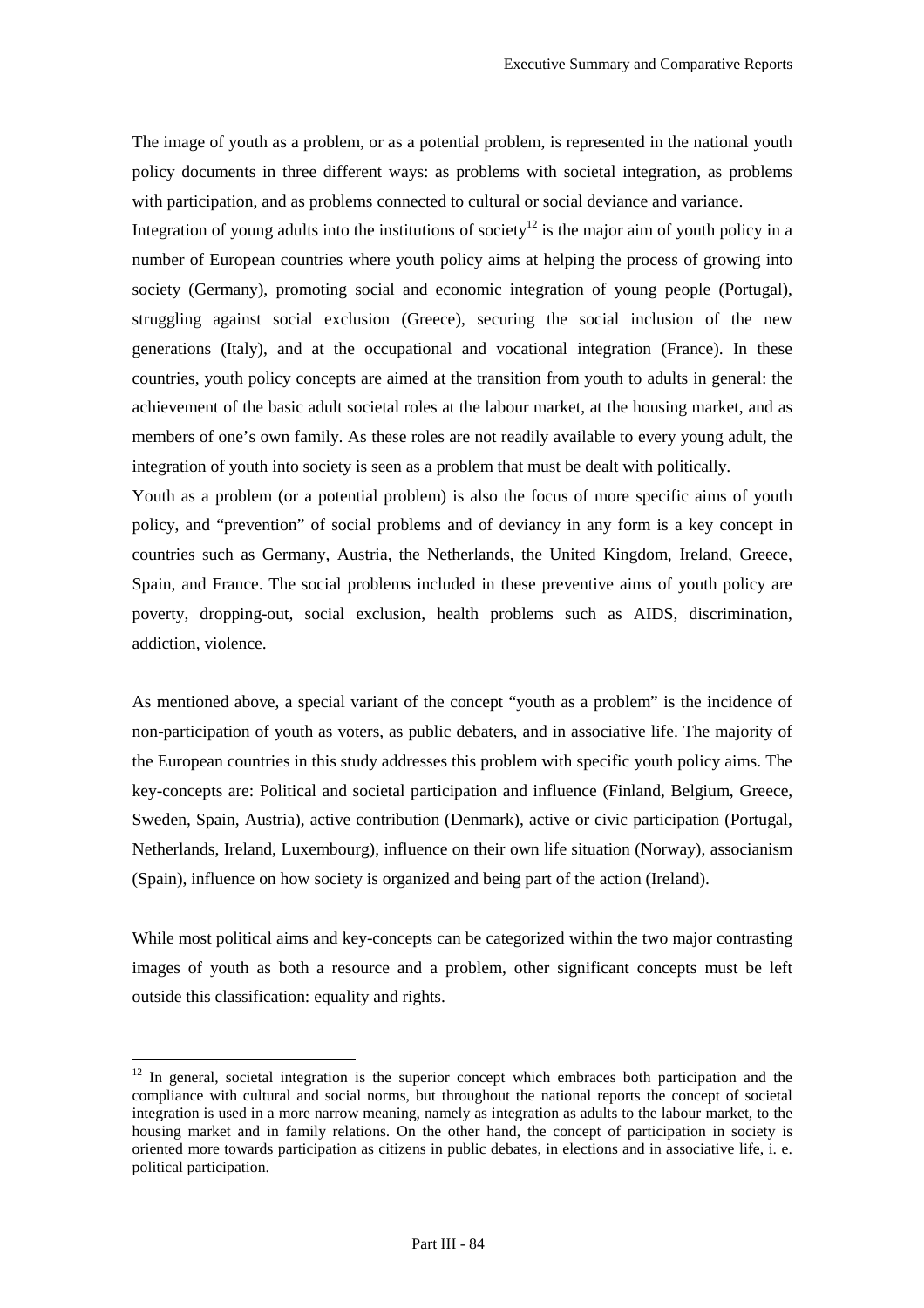Equality and solidarity as general key-concepts in youth policies can be found in Norway and in Spain, while policy statements from Finland and Austria specifically stress the equality between generations. In Austria, the social security system is described as a "contract between the generations" and this contract is the fundamental basis of youth policy in that country.

The rights of youth are emphasized as policy aims in Greece (young people's rights in general), Ireland ("right to exert their influence"), Finland ("right to construct their own future"), and the Netherlands ("right to information in order to realize own strengths and capabilities").

These national aims and key-concepts are only to some extent reflections of different national traditions and fundamental priorities within youth policy. They are also influenced by specific, current societal problems and the actual living conditions of youth in each country. Countries with a high rate of youth unemployment are likely to give priority to societal integration of youth and the prevention of the effects of social exclusion in the form of poverty, marginalization and deviancy. Likewise, countries with a declining rate of political participation among youth are likely to favour policy aims that underscore participation of youth. Furthermore, the aims and key concepts are also coloured by the political ideology of the party or the parties in power at the time when the central policy documents were adopted. Hence, the differences between the countries do not necessarily reflect national differences in youth policy aims but rather similarities and differences in the ideology of the political parties in power.

However, the national aims and major concepts also reveal some patterns, which are correlated to other key features of youth policies in different countries. As mentioned above, there are signs that indicate a correlation between the concepts of youth and the overall aims of youth policy. In countries, where "youth" in policy contexts is understood as young people – i. e. including children – there is also a tendency to consider young people as a vulnerable social group which must be protected against potential dangers and which must be supported in order to prevent obstacles of the social and psychological development of youth. Conversely, in countries with a more narrow and adult-oriented youth policy concept, the main stress will be laid on youth as a human and societal resource and as a social group which is supposed to be able to manage if it is given the right conditions of growth.

Based on these correlations, a picture begins to emerge of three clusters of countries: The Scandinavian countries in which main emphasis is put on youth as a resource and as a process of development, which must be supported and advanced by society. In these countries, the main current youth problem is considered to be the lack of participation in the political system and the furtherance of participation is the main objective of youth policies. In the Mediterranean countries – including France in this particular case – and in the British Isles, however, the major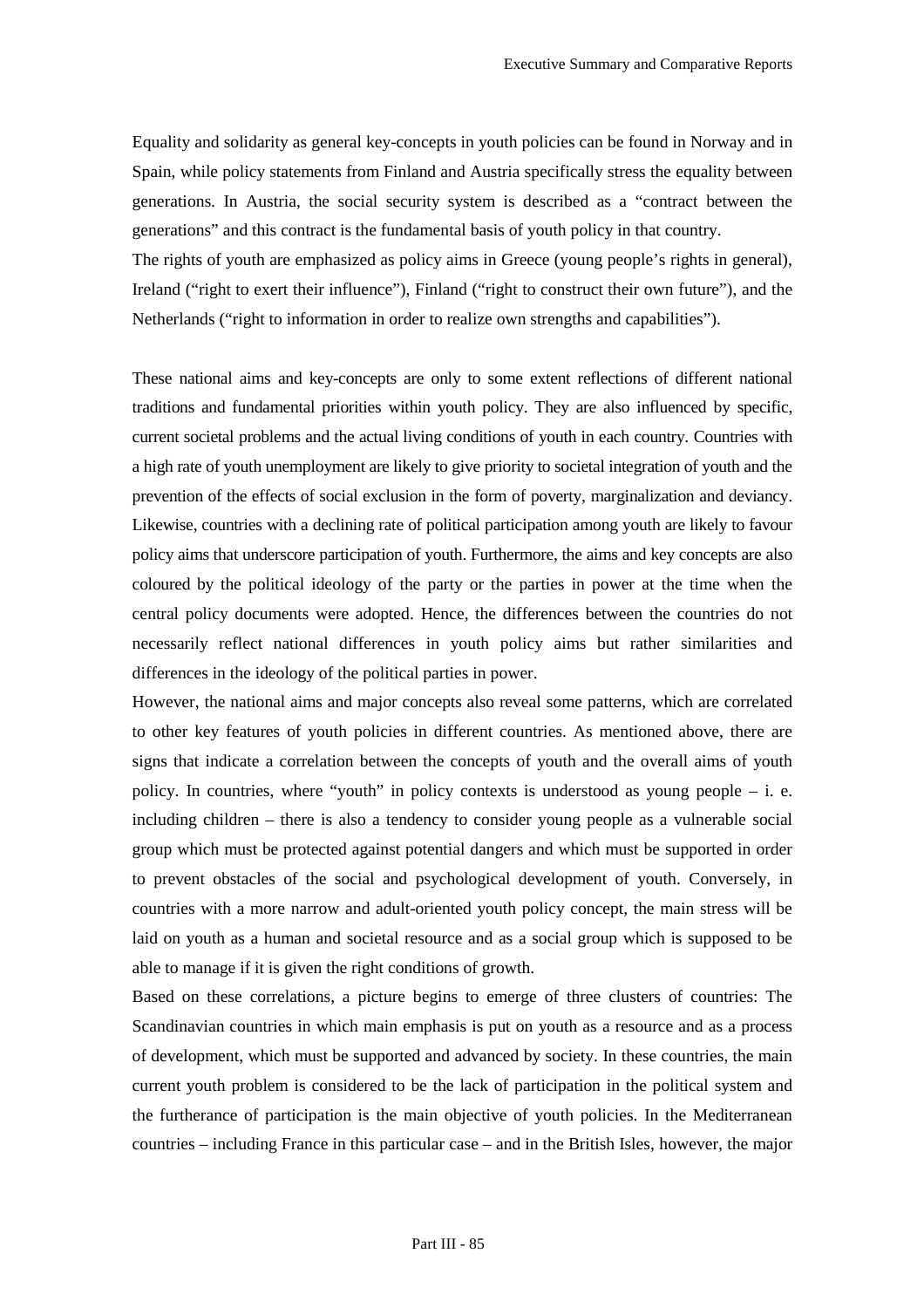youth problem is the prolonging of the youth period, the social exclusion of youth and the dangers which youth and young adults face in this kind of transition period. In these countries, the image of youth as a potential problem is predominant, and the aims of youth policy are characterized by the wish to integrate youth into society as adults. Unlike these two clusters of countries, the rest of continental Europe shows many traces of both the dominant images of youth, and the youth political aims are a mixture of participation and protection.

# **5.2. Principal Target Groups of Explicit Youth Policy**

Only few of the national reports address the question of principal target groups of youth policy, but among the reports on this issue one apparent tendency can be identified: In countries which put special emphasis on the image of youth as a human and societal resource, there is a tendency to define the target group of youth policies broadly, as the whole generation of youth. This is the case in Denmark, where the aim of including all youth in the youth policy is stressed in governmental policy documents, and this is also the case in Sweden where there is a tradition for policies encompassing all youth. Only if the general systems fail, measures towards certain groups are considered. In that sense, few public actions are targeted directly towards a specific youth group. An argument against targeted measures is the risk for stigmatization (Sweden).

In countries where the dominating comprehension of youth is a mix of youth as a resource and youth as a problem, the principal target groups is both youth in general and specific groups of disadvantaged youth. This is – for example – the case in Ireland where the two major youth policy aims are – on one hand – the universalistic conceived personal and social development of young people which is provided by traditional mainline youth work, and – on the other– the provision of services targeted at specific disadvantaged or minority youths. However, these years there is an increased emphasis on programmes targeted at specific groups of 'disadvantaged' youths or young people 'at risk'. This raises questions regarding the relationship between general youth services and targeted services. Many Irish youth work organisations are concerned that funding for general programmes might be scaled back.

The same shift of priorities has happened in the Netherlands. In principle, youth policy is aimed at all young people aged  $0 - 25$  years, but during the last few years more and more attention has been paid to groups at risk. This policy is called preventive youth policy; its creed is to make life easier for young people and to prevent them from dropping out. Preventive youth policy focuses especially on the younger age categories and the disadvantaged young people.

The situation in Germany seems somewhat similar: Youth policies aim at the integration of all young people into society, but political priorities are always linked to specific target groups and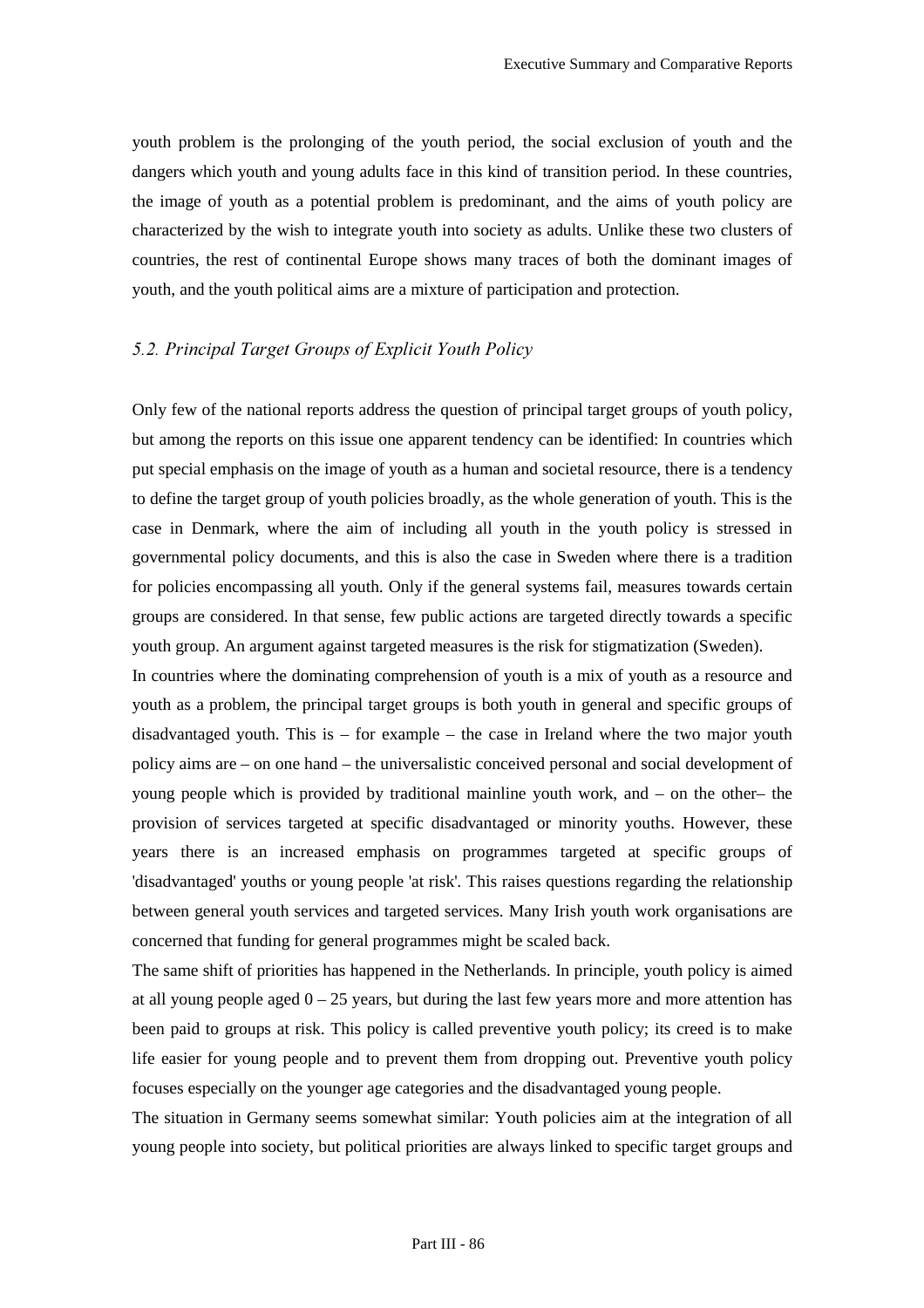the development and integration of especially disadvantaged young people such as the unemployed; young migrants, young women, young people at risk (e.g. the homeless, young people on drugs, young delinquents, etc.). The same applies to Greece: The target groups of the most recent governmental youth programme are not only youth in the education system, but also specialized groups such as unemployed youth, girls and young women, young farmers, disadvantaged youth of urban milieus, socially excluded young people (young delinquents, drop-outs, young gypsies, young people with special needs, street children) and minority youth (young refugees, migrant workers).

In a country such as the United Kingdom, in which unambiguous priorities are given to the concept of youth as a potential problem, the major target group of youth policy is disadvantaged youth. Here youth policy is primarily concerned with individuals who are deemed to be excluded, or at risk of being excluded, from society: youth from disrupted families, youth with poor school performance, youth from deprived neighbourhoods, and youth with a minority background.

## **5.3. Educational Policies**

The improvement of the qualifications of young people is the general aim of educational policies in all European countries. Among a staggering number of policy issues regarding education and training, two major strategies can be identified: One is to fight the high drop-out rates within secondary and tertiary education; the other is to improve the quality of schooling at all levels of the educational system.

Several studies evidence the correlation between lack of adequate qualifications and unemployment: young people who leave the educational system without a degree or diploma are much less likely to find employment and more in danger of being restricted to poorly paid jobs than youth with formal qualifications. Such studies is the background for programmes intended to reduce the drop-out rate and to promote higher completion rates; programmes that are described in the reports from Denmark, France, Greece, and Italy. Some of the measures being applied are 'second chance' schools for drop-outs, strengthened counselling, life long learning and fundamental reforms of the educational system. Another strategy to control the risk of social exclusion of youth without formal qualifications is finding ways to recognize the qualifications acquired through informal education. The Open Youth Education in Denmark is such a strategy.

Efforts to improve the quality of the educational systems are always important but especially at times when youth run a high risk of being unable to complete the transition from school to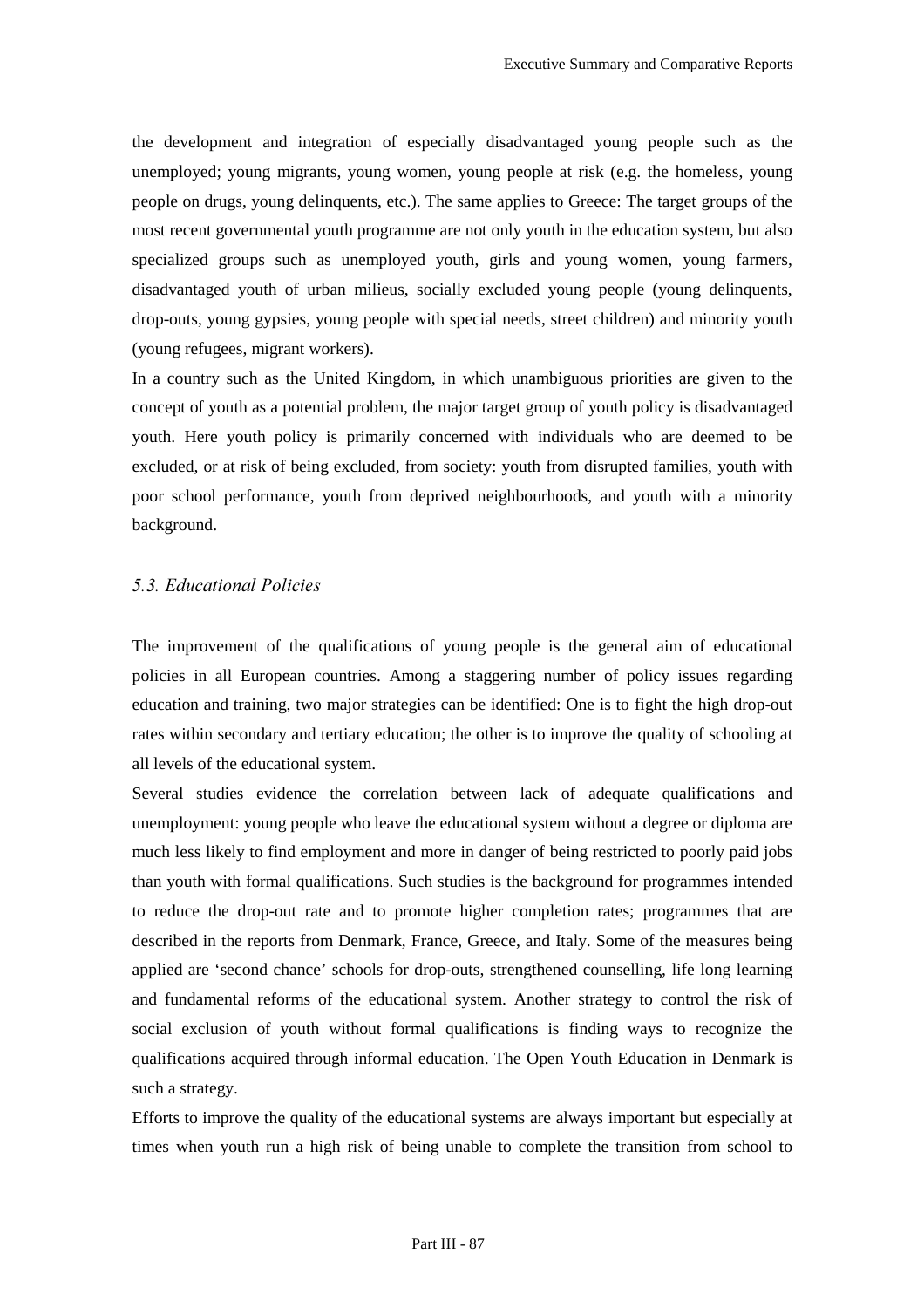labour market and in countries where the educational system has suffered from insufficient funding. Both the Italian and the British national reports present ambitious programmes of increasing the quality of education at all ages – from preschool to university.

## 5.4. Labour Market Policies Specifically Targeted at Youth

Youth's occupational integration is a major concern in all countries except Iceland and Liechtenstein where there is no or only an insignificant youth unemployment. In all other countries, the high unemployment rates among youth during the 1990s have led to a countless number of initiatives to combat unemployment among youth; initiatives too numerous and too diversified to be treated within the limits of this report. However, one gets the indubitable impression that most measures aim at altering the conduct of youth: raising their qualifications, counselling of youth, training of job relevant abilities, etc. Measures that intend to compensate youth for their age-related handicaps on the labour market. However, fundamental reforms of the labour market which could facilitate youth's entry into the labour market seem to be absent.

### **5.5. Housing Policies for Young People**

The access to affordable housing of the relevant size is a major youth problem in most European countries. The Netherlands is an exception. In this country, housing is not a problem because of the so-called 'starters' houses', i.e. suitable houses and apartments for young people. But in many other country reports, housing is mentioned as a problem and the trend among young adults to live longer in their parents' homes is a major indicator of the prolonging of the transition from youth to adulthood (Iceland, Denmark, Spain).

Most country reports on youth policies mention some kind of existing national housing benefits – either specifically for youth or general schemes open to youth – but housing does not seem to be the focus of the national youth policies these years. In Denmark – for example – housing for youth is not part of the governmental youth policy; instead of more and affordable housing, the greatest importance has been attached to renovation of the existing neighbourhoods; a policy that will result in a reduction of the number of housing which is in demand by young people. However, new programmes in this field of policy are being implemented in Portugal and Spain, two of the countries in which the lack of suitable housing for youth and young adults is most manifest.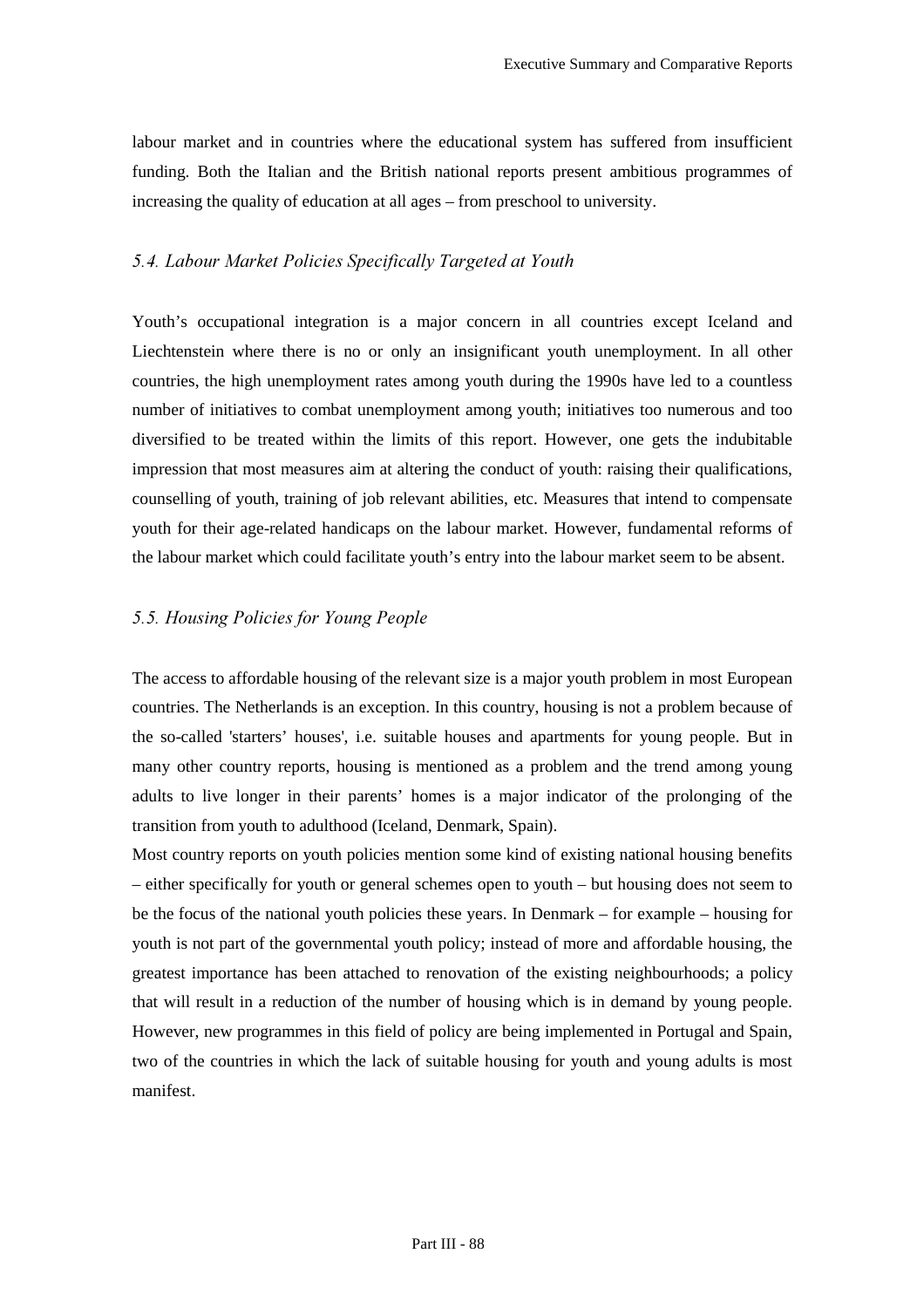## 5.6. Health Initiatives

Health policy directed towards youth is only mentioned in some of the national reports. This could be an indication of the minor importance of health initiatives within the framework of youth policy or it could be a result of contingencies. Health issues are emphasized in the reports from Austria, Finland, Iceland, Greece, Ireland, Liechtenstein, Germany, the Netherlands and the United Kingdom. In these countries, young people are in the foreground as risk groups with regards to drugs, alcohol, tobacco, traffic accidents, mental illness, suicide, sexual health (AIDS etc.), and the life style of youth. However, the reports do not explicitly examine the extent to which young people are given sex education in schools.

Birth control and teenage pregnancies are given priority in Finland, in Greece, and especially in the United Kingdom, which has the highest number of teenage pregnancies in Western Europe. Programmes to halve the number of under-18 conceptions by the year 2010 have been set up in all four countries of the United Kingdom. For example, the Government's action plan for England involves a national campaign, better education in schools about sex and relationships, parental participation in prevention, advice and contraception for young people, a special focus for boys and young men, prevention for those at special risk such as young offenders, who will be given sex education and parenting classes, education and training of teenage parents, support for teenage parents, and housing for adolescents under 18.

## *5.7. Policies for Dealing with Deviant Youth*

Especially in recent years, the growing concern over violence has been on the agenda for policies dealing with deviant youth and youth at risk. Either street violence – as in Denmark, Liechtenstein and in the Netherlands – or politically motivated violence as in Germany. At least in Denmark, the problem is a growing fear of street violence rather than a growing number of violent crimes. Even in countries where right wing violence or street violence are not perceived as social problems, there seem to be a political focus on polices towards delinquency and crimes committed by youth.

Two trends in policies with deviant youth can be identified. On one hand, the ideology of individual and parental responsibility for young peoples wrong-doings is prevalent at the moment, and this kind of ideology is often supported by a demand for custodial solutions to youthful crimes. These kinds of solutions can – among other countries – be found in Germany where juvenile penal institutions are increasingly becoming used for young offenders, and in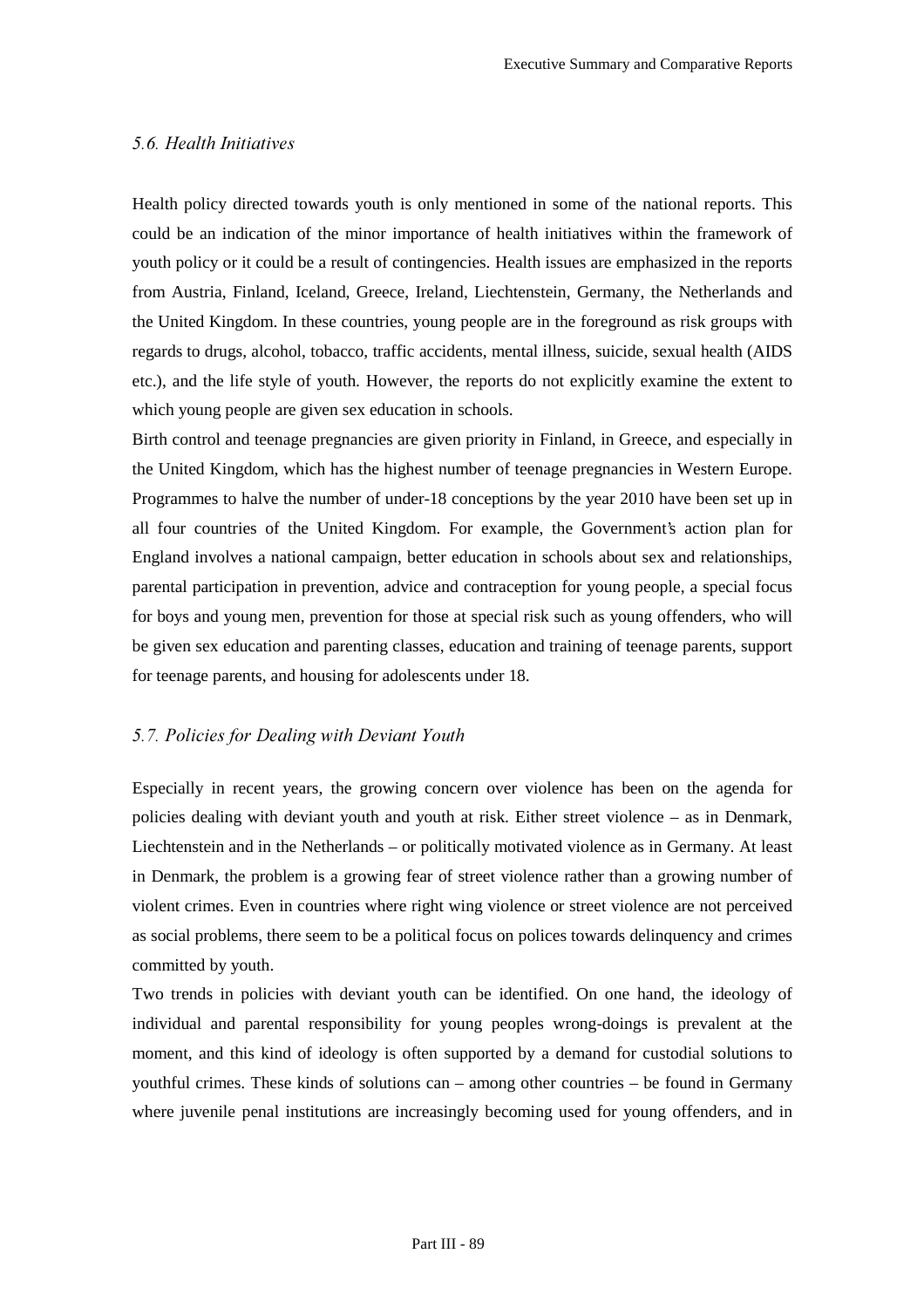Denmark where crime preventive plans in recent years have mandated more prison-like seats in closed institutions for young offenders.

On the other hand there are several attempts to find crime preventive, non-custodial alternatives to prison for young people. Among these are community work (Finland and Denmark), mediation (Finland), specialized youth contact police officers (Austria), youth contracts (Denmark), offender-victim compensation (Germany, the Netherlands), and cautioning of juvenile offenders (Ireland).

#### *5.8. Policies Towards Leisure-time Activities*

Judging from the national reports, policies toward leisure-time activities for youth are not on the political agenda these years. Leisure possibilities are important elements in the extra-curricular youth work and in out-of-school education, and there is a whole range of public and third sector measures in this field of youth work, but with a few exceptions, leisure-time policy is not an issue of any importance and only few new initiatives and experiments are mentioned.

In the United Kingdom, sports and cultural activities are increasingly considered important elements in the fight against social exclusion and crime. Recent British research has proved that sports play a key role in promoting social inclusion, and that both arts and sports can make a difference in relation to health, crime, unemployment and education in deprived communities. As a result of these findings, the Department of Culture, Media and Sports has set up a new Youth Sports Unit with the purpose of promoting the benefits associated with sports in schools as well as in communities.

As accentuated in the Dutch report, competition from commercial providers of leisure-time activities is a growing problem: Technical, social and economic developments have created room for commercialization and individualization of the leisure of youth, and commercial services have partly replaced the traditional (voluntary or state funded) provisions. The experiences from Ireland show that – for example – lack of adequate computing services and on-line access in many youth clubs makes it difficult to attract young people. The Spanish report contributes to the discussion on the competition between commercial and noncommercial leisure-time services with an unique, new initiative: The youth association "Open until dawn" offers cultural and sports activities in municipal facilities – schools, libraries, museums, sporting facilities, swimming pools, etc. – at nights and during weekends. The purpose is to facilitate leisure-time possibilities as an alternative to the commercial offers during nights, and also to offer unemployed and poor youth alternatives to the commercial night life.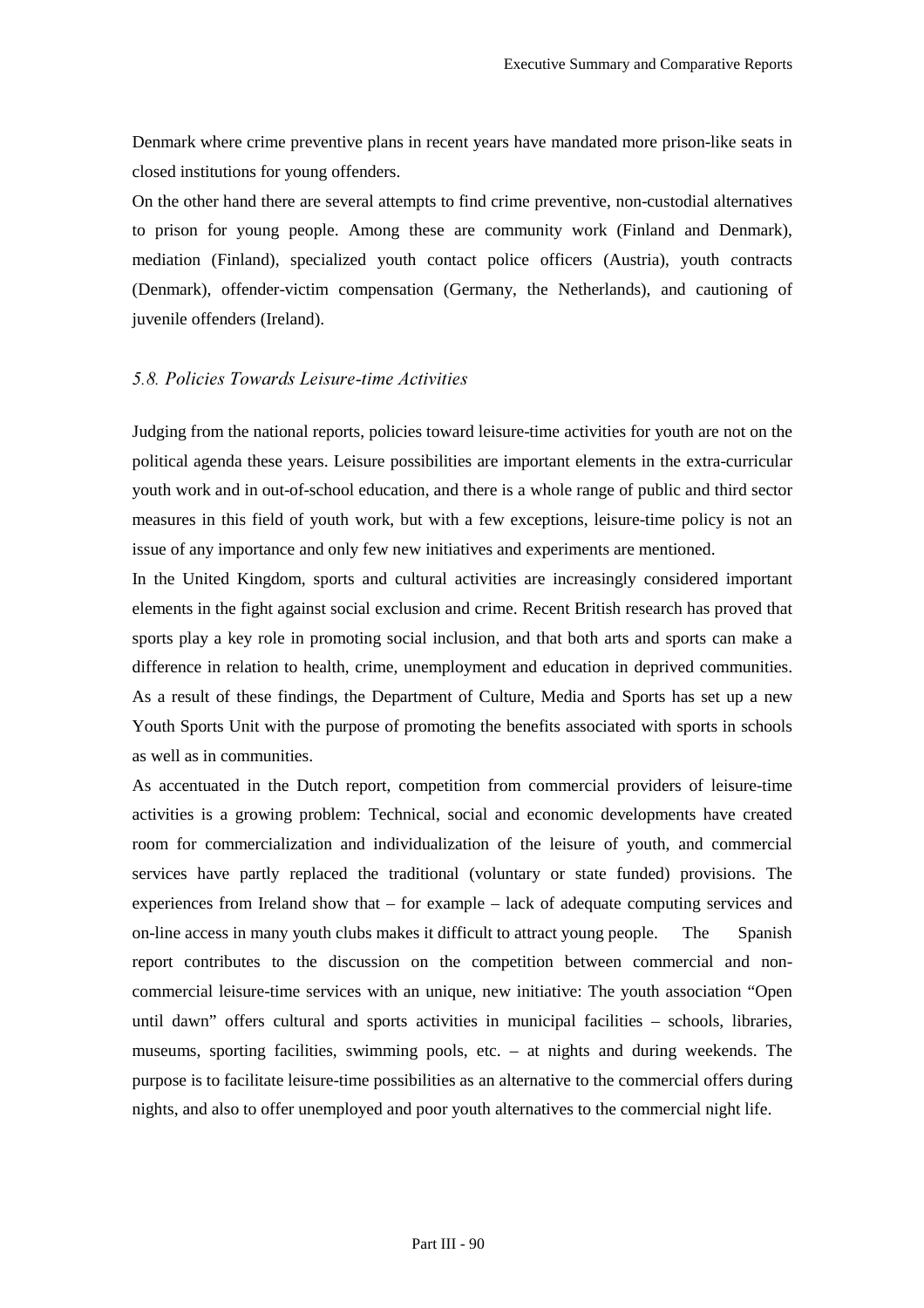## *5.9. Policies Towards Associations of Youth*

Although this issue is not adequately discussed in all country reports, there seems to be some kind of public support and funding of youth organizations and youth associations in most countries. But there is a marked difference between countries with and countries without a long and strong tradition for youth associations. In the Mediterranean countries, there is a growing number of youth who are organized in youth associations, and public authorities actively support this development. In – for example – Portugal the reinforcement of the associative movement has been a central pillar of youth policy. Support of the associative life is regarded as an important way of creating an adequate environment for the fulfilment of the civic, social, cultural, economic and political potential of young people. Similarly, the promotion of voluntary participation is considered of vital importance by the Greek government. The situation in the eastern part of Germany is similar: The "construction" of civil society – e.g. of youth organizations and other non-governmental organizations – is a major policy goal.

In the rest of Western Europe, the number of members of youth organizations and associations is either stable or declining. The declining rate of membership changes the conditions for youth policy: The importance of voluntary and statutory youth work, that used to play an important role in young people's leisure time, has diminished during the last decades. Young people nowadays are more reluctant to bind themselves to organized collectives, they move in a "free space" between various youth scenes and institutions and they are no longer permanently organized. Another consequence is that social networks, which used to help youngsters solve problems, disappear. This creates new demands on youth work and policy. Youth work will become more difficult and programmes for youth must be flexible and have a very short time limit because of the quickly changing youth cultures and interests.

In Denmark, the changing role of youth organizations and associations has led to a situation where public authorities are looking for alternatives to youth organizations as representatives of youth. During recent years, there have been some attempts to diminish the former monopoly of youth organizations representing youth. Many experiments with local youth councils, or other ways of entrusting young people with local influence, are without the participation of local youth organizations because the local authorities have actively tried to extend the youth representation to include non-organized youth at the expense of organized youth.

## 5.10. Mandatory Military Service and Compulsory Non-Military National Service

In Continental Europe there has been a long tradition for mandatory military service for young men, but during recent years several countries have replaced the draft with voluntary,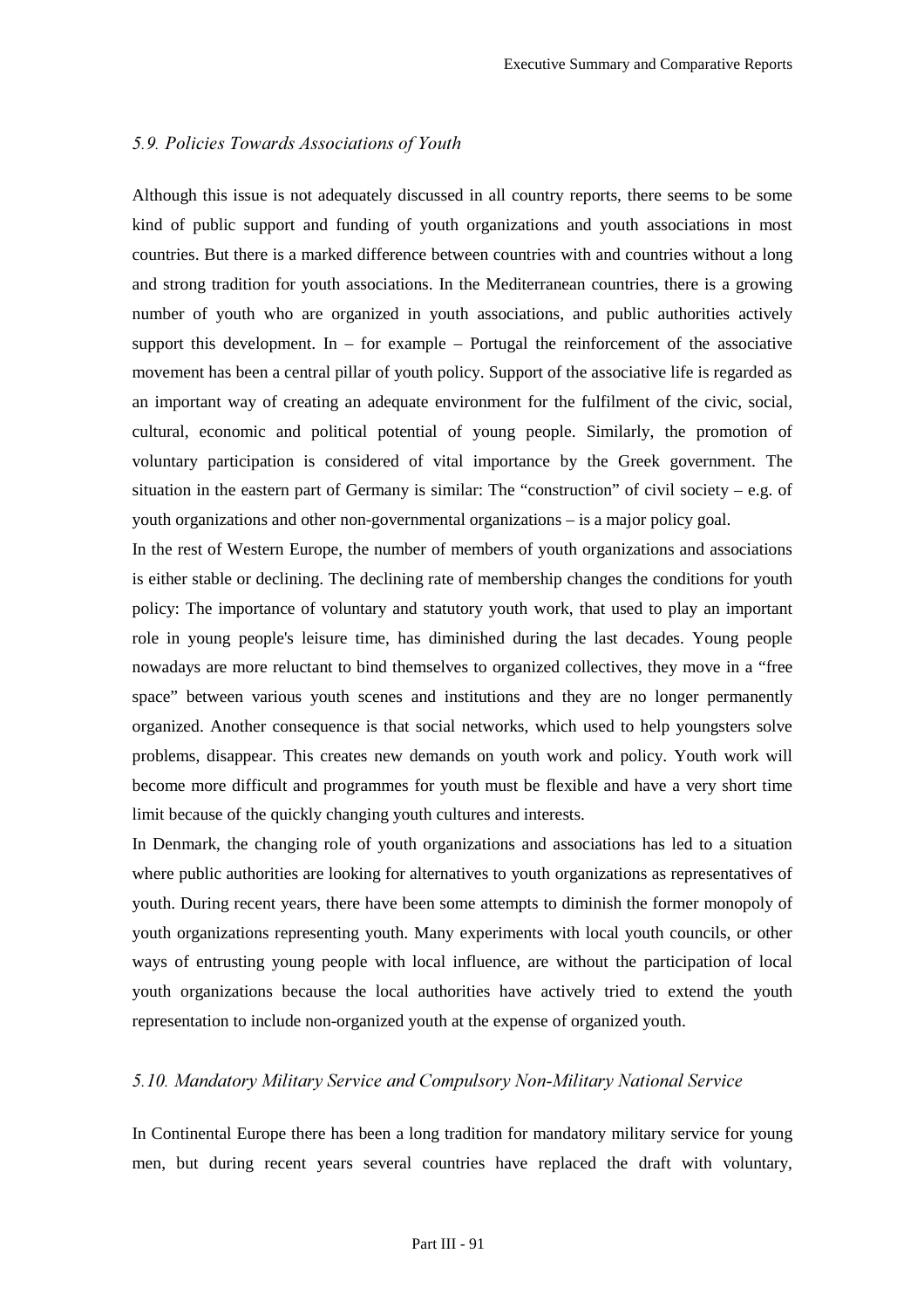professional armed forces. This has happened in France, in the Netherlands (from 1997), in Spain (in effect from 2003), and in Italy (from 2005).

Mandatory military service as a youth political issue is only addressed in a few of the national reports. In Germany, the drafting of young men for military service has been a subject of intensive political debates but it has been preserved and is beyond controversy at the moment. For those who object, a mandatory civil service has been installed and it is being used by a large number of young Germans. Youth in mandatory civil service in Germany is a very important pillar for social services.

Military service – or civil service for conscientious objectors – are also still mandatory for young men in Denmark, but it has been proposed either to substitute the drafted army with professional military forces or to extend the mandatory service to include women who should either serve in the military or do civil service work. However, at the moment, there are no specific plans. In the rest of the countries with drafted armies, mandatory military service is not – at least according to the national reports – a youth political issue of any importance. Apparently, all countries with mandatory military service have legalized conscientious objection and the right to object to military service is not a political issue at the moment.

None of European countries included in this study has implemented a compulsory non-military national service except as an alternative for conscientious objectors. However, in Germany there are three voluntary, national service programmes offered to youth: voluntary work and community service, voluntary ecological work and voluntary work at monument preservation.

#### *5.11. Monitoring and evaluation programs*

Systematic and thorough evaluations of major national youth programmes seem to be the standard procedure in most countries except in Greece where there is a lack of reports discussing the results of youth policies and in Portugal where no evaluations have been conducted recently on the efficacy of youth policies.

While evaluations of national youth programmes are the norm in most countries, the same does not apply to local youth projects. In Norway – for example – methods and experiences are often documented in reports from individual municipalities, but these have not been systematized and presented in a form, which makes them accessible. In Denmark, local youth policy initiatives are often launched without any funds or without sufficient funds for evaluation of the programmes. And, if an evaluation is planned, it is often started either while the programme is ongoing or after the completion of the programme, which means that it is not possible to evaluate the effects of the programme, as data from the situation before the programme does not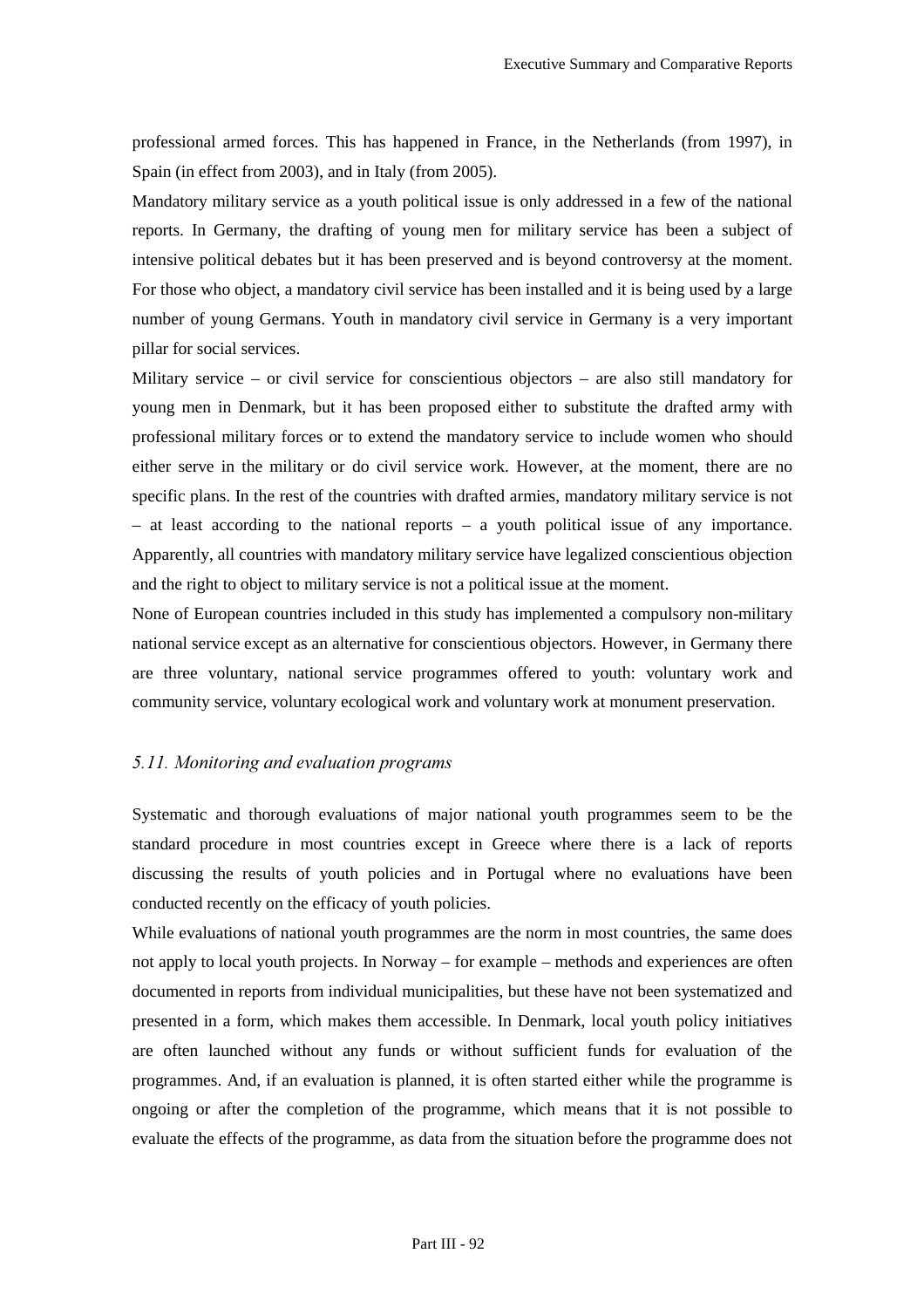exist. Another problem with evaluations of local youth programmes is that they are usually not published, and therefore inaccessible.

## **6. EMERGING TRENDS**

# *6.1. Trends in Youth Policies and Youth Issues*

The national reports pass on a large number of trends in national youth policies. In this comparative report, only major trans-national trends are included.

# 6.1.1 The "Contract Between Generations" and the Prolonging of Youth

In several countries there are concerns about the future of the "contract between the generations", i.e. the generational aspects of the social security system: the adult generation supports the rising generation expecting to be supported by the young generations when the former have grown old and become dependent on family and societal support. The concerns about the future of this system are based on two widespread trends.

Firstly, the demographic development. The decreasing number of youth in the Mediterranean countries and the stable number of youth in the rest of Western Europe will – in most countries – result in a distinct lowering of the ratios of youth to elderly within the next decade (Indicator A4, 1995; Indicator A5, 2010). This implies, most likely, an increasing tax and support burden on the younger generations or decreasing standards of living for the older generations.

Secondly, the prolonged youth period. In all Western European countries, the time youth spends on education and training before entering the labour market is rising, and in countries with high youth unemployment, the entering into the labour market is further delayed by the lack of jobs. The widespread phenomenon of prolonging youth is not exclusively the result of prolonged studies or difficulties in gaining access to employment, but also a result of a new "model" of socialization during youth; a model of experimentation, where adult identity is constructed through successive experiments, a series of social identity attempts. Social identities and aspirations are no longer defined once and for all, and youth is now a life phase in which identities and aspirations are tested and redefined.

The prolonging of the youth period and the new "model" of youth imply that the total number of years in which the new generations will be active on the labour market, and in which they contribute to the societal expenses, will decline. A trend that will intensify the effects of the demographic changes of the relationship between young and older generations. The concerns about the future of the "contract between the generations" have in most Western European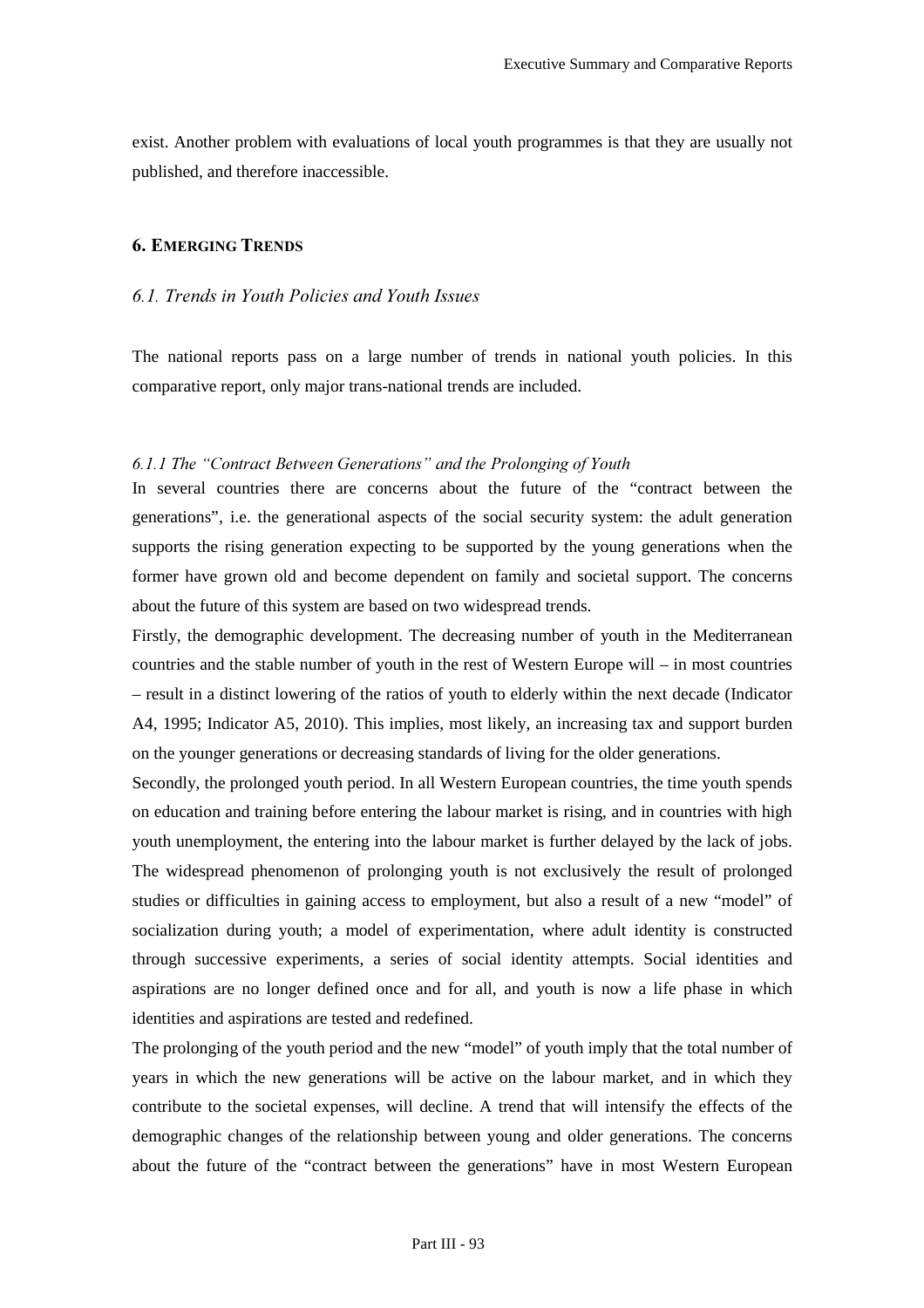countries, led to the question of how quickly youth has to be integrated into the labour market, and which strategies are favourable. Educational and employment policies are the major instruments used to deal with these challenges.

In several countries, the policies dealing with the changed and prolonged youth period and the changes in the demographic composition of society have led to an interesting discussion of whether youth policy should be aimed at developing youth by "helping young people to be young", or whether it should instead be aimed at counteracting the prolonging of youth by helping young people become established in different areas of the adult world. To exaggerate the two alternatives, it has been debated whether the goal of youth policy is to develop youth or minimize it.

This discussion is related to the previously mentioned major philosophies of youth policy: youth as a resource as opposed to youth as a problem. A policy largely aimed at making it easier for young people to become established in the adult world runs the risk of contributing to the image of youth as a problematic period of life which should be minimized. In this way, the experiences of young people appear to be less valuable than those of previous generations. On the other hand, a policy which aims at helping young people be young, runs the risks of reinforcing the image of youth as a special group with special needs and interests. This in turn can, oddly enough, lead to young people being excluded from opportunities and rights which are considered to be self-evident for other groups of citizens.

This abstract discussion cannot be applied directly to the countries included in this study. In all countries, both perspectives are emphasized to different degrees in different policy areas. But there might be a correlation between the aforementioned differences in the dominating images of youth as either a problem or a resource and the accentuation given to either developing or minimizing the youth period – the available data does not allow a detailed analysis.

## *6.1.2 The Political Participation of Youth*

The decrease in political participation – voting, membership of political parties, of youth associations and organizations, and representation in decision-making bodies – is a major youth problem in most Western European countries except the Mediterranean countries in which there is a growing societal participation among youth. The declining political engagement and traditional societal participation among youth is perceived as a threat to the future of the representative democracy, and a series of initiatives has been launched to counteract this tendency.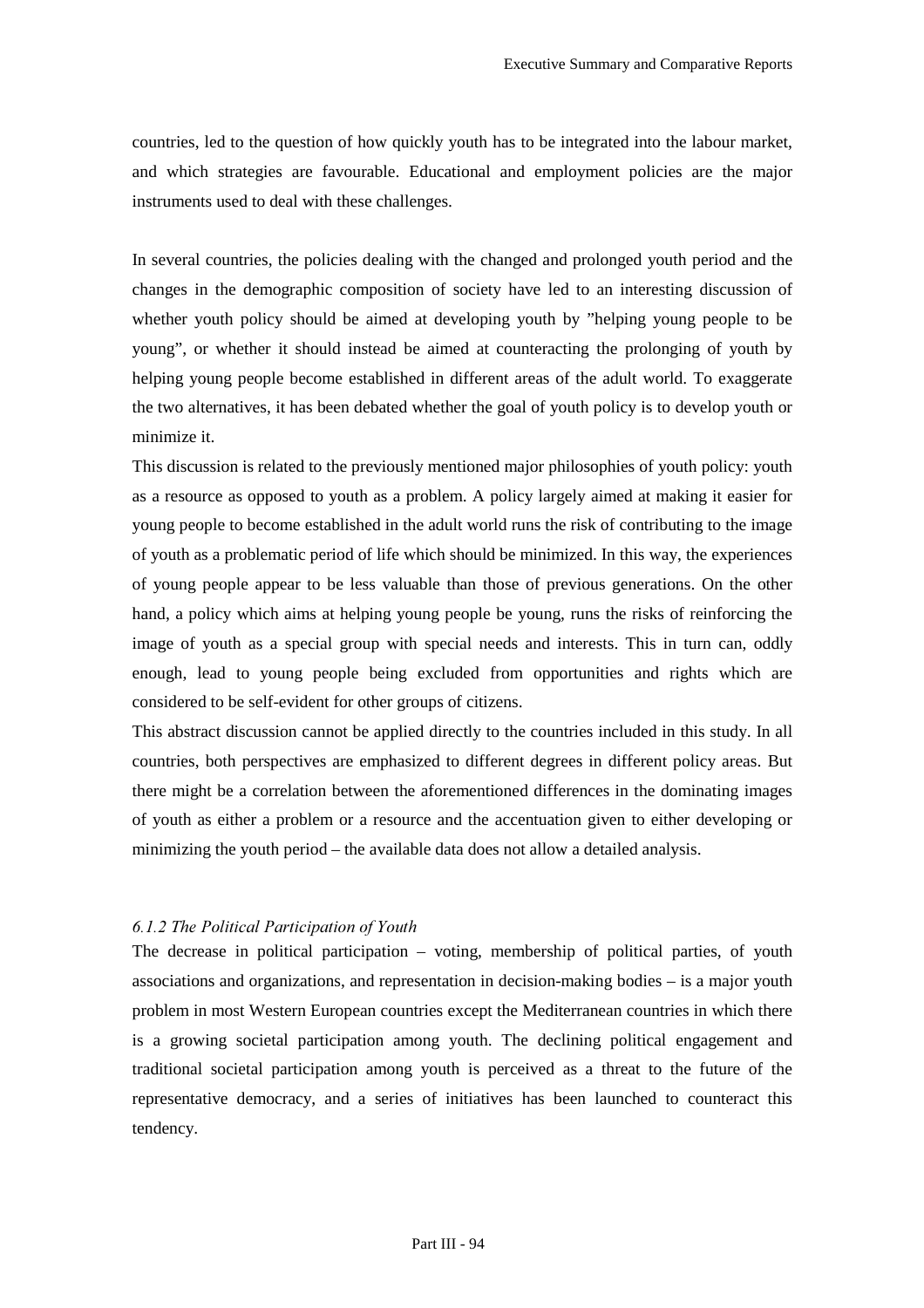In the United Kingdom, discourses and policies which stress active participation in the democratic process form contexts in which youth issues have a distinctive status. In Sweden, youth participation is a main theme and is viewed both as a goal in itself and as a method to work with young people. In Finland, several experiments with alternatives to traditional political influence are being implemented: Tele-democracy, influence through the Internet, and through local youth parliaments. This kind of experiments can also be found in Denmark where one of the major policy areas – if not the major – is the political participation and influence of youth, and several programmes have been launched at both national and local levels.

In Austria, the possibilities of political participation for non-voting-age youth have become important issues in the past few years. In Luxembourg, the Ministry of Youth has launched its first action plan on youth participation, and a number of measures aimed at increasing young people's participation at the local level have been introduced. In Norway, the state aims at strengthening young people's democracy, and supports for the participation and involvement of children and young people in shaping and implementing activities and measures.

#### **6.1.3 Explicit Youth Policies**

In comparison with the situation in 1995 when the last report on youth policies within the EU was published (European Commission, 1995), there is a marked trend toward youth policies that are explicit, coordinated and legally formalized in more European countries. This has – to various degrees – happened in Italy, in Denmark and in the United Kingdom; countries in which, until recently, there was no national youth policy or coordination of youth policies across the traditional sectors.

Until 1998, there has been no explicit, national youth policies in Italy, but in 1998 youth policy was assigned to the Italian Minister for Social Solidarity who was charged with the task of coordinating youth policies within the framework of the development of policies to promote social inclusion of the new generations. The following year, the Italian government presented the first youth bill entitled "Provisions to support the participation, activities, and representation of young people in society". This bill has not been enacted yet but the Department of Social Affairs has gradually been assigned the "soft" function of co-ordinating and making policy.

Until 1997, no ministry or specialized services were responsible for the coordination of youth work, and there was no specific youth policy in Denmark. At that time, the individual ministries implemented various aspects of youth policy without any coordination across ministries. Since 1997, youth policies at a national level have been coordinated by the Government's Youth Committee (with 9 ministers as members) and an Interdepartmental Youth Committee with government officials from the same ministries. At the same time, the Danish government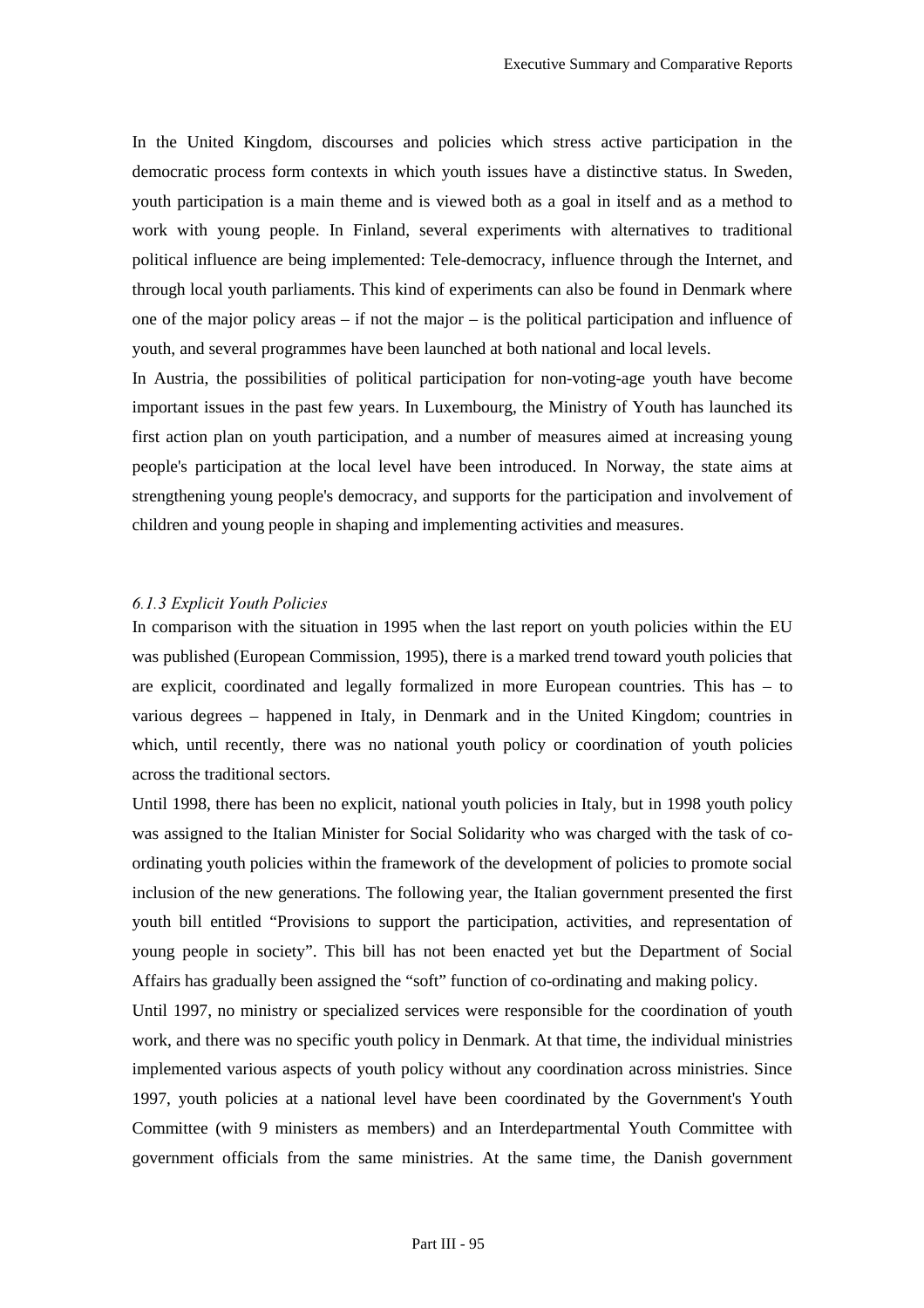presented the first overall youth policy programme including a number of objectives and initiatives. In spite of this development, youth policy is still not a major policy area, it does not have a high priority, and youth-related measures are still the responsibility of the respective ministers in charge of various departments. The new national youth policy in Denmark is more like a soft coordination of youth-related measures across different ministries than a planning and implementation of an overall youth policy. Also, it remains to be seen if the coordination of a cross-sectorial youth policy in Denmark is a trend or just a temporary change of policies. The coordination of youth policies was initiated by the present government led by the Social Democrats, but it is uncertain if a future non-Socialist government will support this kind of coordination of youth policy or not. In Denmark, history shows that Social Democratic governments promote youth policy while non-Socialist governments do not give priority to youth policy.

In the United Kingdom, the first tentative efforts towards a unified field of youth policy have only begun to emerge officially quite recently. However, the field of youth policy is still highly fractured. It has no centre and horizontally there is a lack of inter-departmental coordination at the national, regional and local levels, but during recent years, the contours of a national youth policy have become manifest. This has taken place primarily in the context of policies and initiatives aimed at tackling social exclusion and in the area of concerns with citizenship, and democratic participation at the local, regional and national levels.

# **6.2. Examples of Good Practice**

Throughout the national reports, there are several examples of policies, programmes and projects that could serve as inspiration at local, regional, national and European levels. The following list is an overview of policies emphasized by the national rapporteurs as examples of "good practice".

## 6.2.1 Education

*Open Youth Education* is an alternative to traditional upper secondary education in Denmark. Over 2-3 years, participants plan their own route of learning – training, education, work experiences, voluntary work, travels – and this route is held together by a personal learning plan and a theme.

*Peer education* is a structured process where young people discuss with other young people a subject, which, by both parties, is felt to be of personal importance. Peer education is an alternative to the more traditional ways of dissemination of information among youth and a supplement to formal institutions of counselling such as student guidance and youth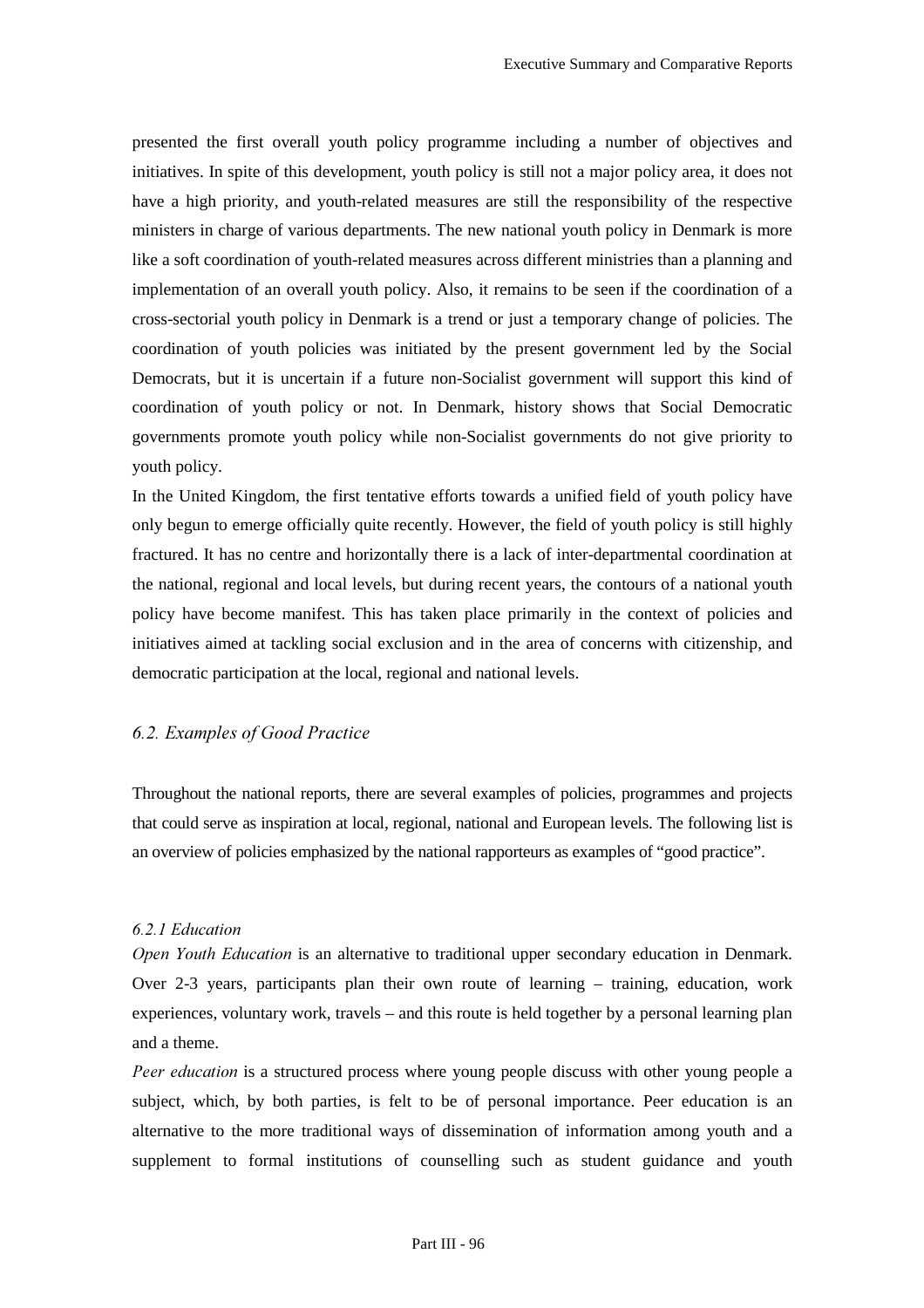counselling. In Denmark, it has proved to be a very successful and effective method of dialogue and broadcasting of information among young people.

The Dutch campaign *Safe School* is meant to motivate schools to create a safer school climate in cooperation with police, justice, healthcare, mental youth care and welfare organizations. Evaluations have shown that the co-operation with organizations in the neighbourhood of schools has improved. The main result of the campaign is that schools openly work on security and safety issues.

The Norwegian *Network for Environmental Education* is a collaboration involving schools, the environmental authorities, research institutions and voluntary organizations. The programme allows schoolchildren to help the local authority by monitoring water quality, energy use, or the internal climate at school; mapping and securing safe and pleasant footpaths, cleaning up recreational areas, practising energy conservation, etc.

#### 6.2.2 Employment Policies

The high level of youth unemployment in Europe has led to a whole range of national, regional and local measures to combat unemployment. The national reports have given a few of them prominence as examples of good practices.

When the youth unemployment rate was very high, Finland implemented *Youth workshops*. The workshops are mainly run by local authorities, offering training and work to young people for a period of six months. The aim is to motivate young people for training, self-employment and work by providing the necessary knowledge and skills. The workshops have proved to be a serviceable tool for alleviating unemployment and its impact.

The German report emphasizes the national, regional and local policies regarding support to cope with difficulties in the transition from school to work. Some of these initiatives involve cooperation between child and youth services, schools and local businesses. Internationally, this system of transition has the reputation of being well organized, standardized and funded.

Denmark has implemented the *Strengthened Government Measures on Behalf of Youth*: Youth who qualify for unemployment benefits have a right and duty to receive education or training of at least 18 months' duration, after 6 months' unemployment. At the same time, unemployment benefits for this group of youth have been reduced by 50 %, and is thus at level with allowances and support in the ordinary educational system Evaluations of this programme show that the youth measures have been a strong motivation for many young unemployed people to go into education, training or employment before they would otherwise be covered by this scheme. The special youth measures have contributed to reducing youth unemployment to a low level.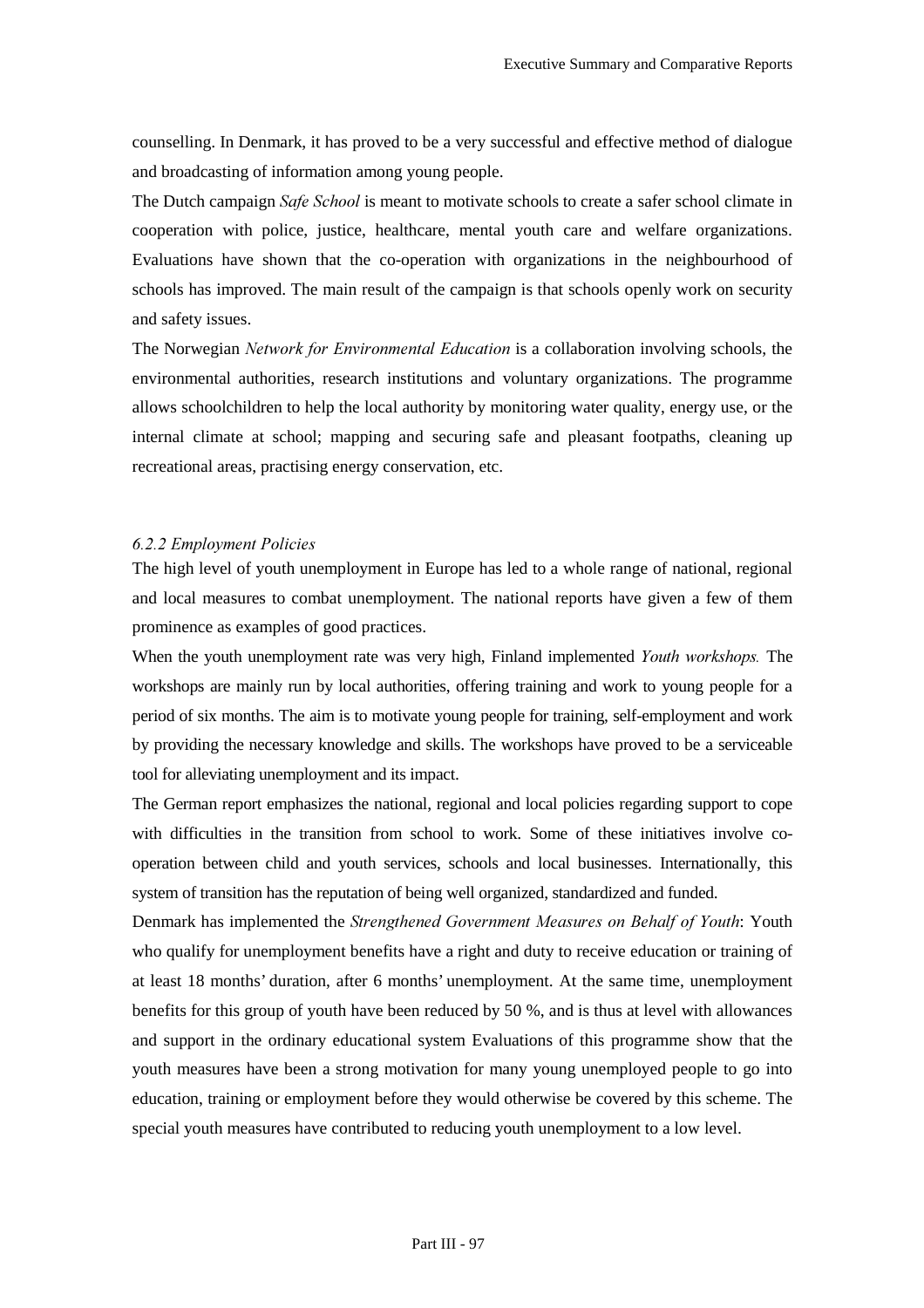### **6.2.3 Political Participation of Youth**

*Youth Policy in a Municipal Perspective* is a Danish programme aimed at articulating and profiling the local youth policy across sectors and administrations. Experiences from this programme indicate that the successful municipal youth policy is defined more by the process than by the products achieved: the debates, the planning, the involvement of committed youth and the cooperation between the municipal administration and the young are the major results of the programme. The process of articulating a comprehensive and coherent local youth policy is not only a learning process for the young people involved, but also for the local administration.

*Tele-democracy* is a Finnish, internet-based channel for influencing local matters which includes the *Idea Factory*, which gives local youth an opportunity to share their views with the governing bodies of the city. A submitted idea is then open to discussion on the Internet, after which moderators refine the idea to a practical motion. After a positive motion, the proposal is taken to the local Youth Council, which in turn hands it over to the governing bodies of the city.

*The Porsgrunn Model* aims at developing a local "culture of participation" among young people. The model includes student councils in every schools and a municipal youth council elected among all youth, the appointment of contact-teachers and a children's spokesman, funds for "immediate actions" administered by young people, negotiations between local politicians and young people and an annual "children and youth week" (Norway).

*Youth Forum for Democracy* is composed of 16 members between the ages of 15 and 26, selected from all parts of Norway, representing a wide range of youth groups with various cultural and social backgrounds. The Youth Forum for Democracy is an advisory organ to the Government, on the local as well as the national level, on issues of youth and development in the society.

A working group of young people representing different organisations – called Group 2050 – intends to create and run a *Norwegian Youth Parliament*. Its programme includes training of young people from all over the country on how the Parliament and its specialized committees and the Government and its ministries are functioning. The "Youth Parliament" will develop its own priorities and produce a long-term programme and an alternative state budget in order to make the interests of young people more visible.

The *Youth Consultative Council* is a forum for youth policy discussion between governmental bodies and civil society organizations active in the field of youth, and according to the Portuguese report it is an outstanding example of "good practice" in youth policy in Portugal.

The Swedish award *The Youth Municipality of the Year* is awarded each year to a municipality which has been working successfully with youth policy and youth participation.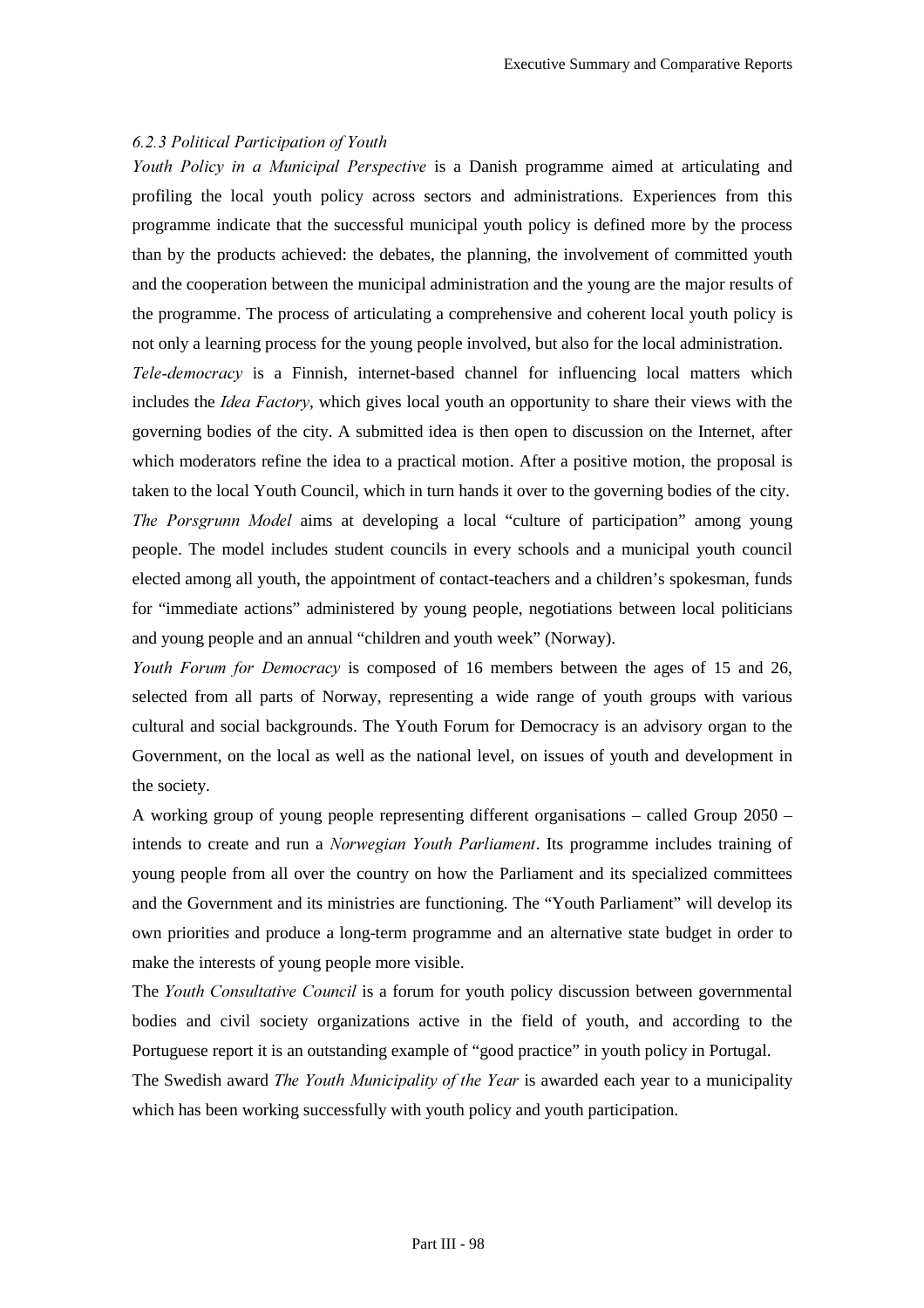### 6.2.4 Fundamental Rights of Youth

Only the Norwegian report mentions the rights of youth as an example of "good practice". The rights of youth in Norway are statuted in several Acts: The Public Administration Act which provides children over 14 years of age with the right to speak on administrative matters involving them, the Local Government Act which enjoins municipalities to make information available, the Freedom of Information Act on the right to have access to documents, and the Planning and Building Act, which ensures groups affected by planning (including young people) the right to participate.

### 6.2.5 Policy Relevant Information on Youth

In Sweden, The National Board for Youth Affairs collects "good examples" and disseminates this information as a "bank of experiences". One example is the local youth councils, about a hundred in the whole country. Different models of membership and many working methods and forms of participation have been tried.

In Norway, municipalities use a variety of models to use young people as informants, which means systematic information on their reality, experiences and points of view. The methods of implementation of the concept of young informants include questionnaires and interviews, collection of statements from student's councils, children's and young people's councils, hearings for children and young people, review of conditions for children and young people, diaries, drawings of maps and registration of land use.

## **6.2.6 Criticism of National Youth Policies**

The national reports on youth policies contain several examples of policies not achieving their objectives, and major policies areas not being addressed by specific policies. However, most of this criticism is very specific of individual countries, but there are also some general trends that seem to be of interest and importance in most Western European countries.

#### 6.2.7 The Lack of Consideration for Individual Differences and Variations of Youth

In the national reports, there is widespread concord that youth is becoming more and more individualized and cannot be regarded as a unified age cohort any longer. The modern youth period is a period of experimentation, where adult identity is constructed through experiments, and social identities are no longer defined once and for all, but youth has become a life phase in which identities are tested and redefined.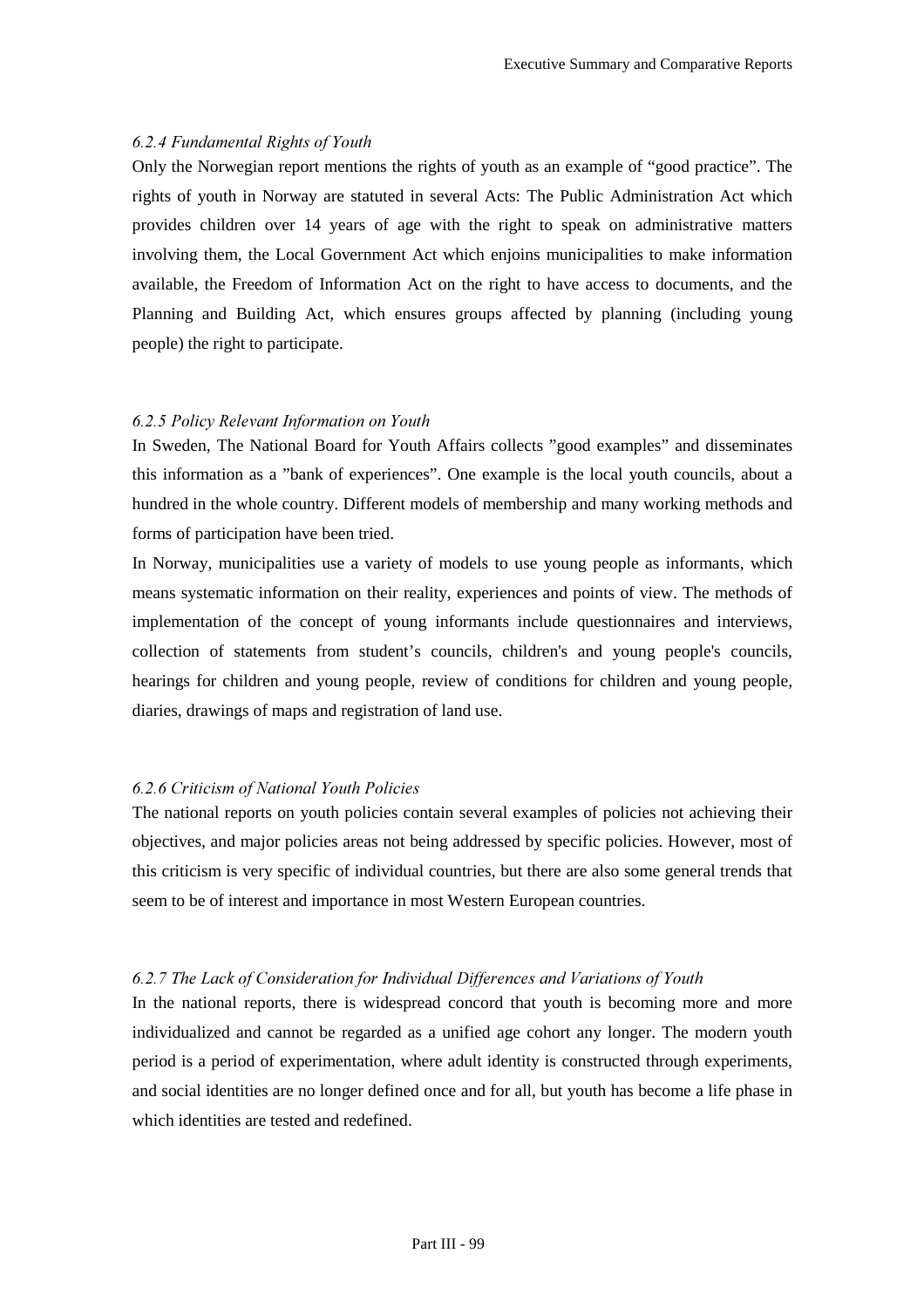This individualization implies a heterogeneous youth period which demands new policies. As noted in the Austrian report: The fragmentation of youth cultures implies that differentiated methods must be developed. With only one model of youth work it is not possible to reach all young people and this must also be taken into account when funding youth work. The British report concludes that a more inclusive and heterogeneous notion of a young person becomes more and more necessary, and this kind of criticism can also be found in the German report which gives an example of how standardized measures give rise to much complaint among youth.

#### 6.2.8 The Favouring of Youth at Risk

Apparently in contrast to the above-mentioned request for heterogeneity in youth policies, some of the national reports also criticize the recent trend to give priority to programmes directed towards special groups of youth instead of general programmes. The focus on the groups 'at risk' runs the danger that policy direction, development and funding will follow the most recently identified group at risk and that the youth policy agenda will be colonized by the needs of young people at risk; and culturally it links the notion of young people narrowly with social problems and risk, thus homogenizing the notion of youth as social deviance or a potential for social deviance (United Kingdom).

The same kind of concerns can be found in the Irish report. The increased emphasis on programmes targeted at specific groups of 'disadvantaged' youths or young people 'at risk' raises questions regarding the relationship between mainline youth services and targeted services.

#### 6.2.9 The Lack of Evaluations and Monitoring of Youth Policies

Among the national rapporteurs there seems to be general agreement – especially in the Mediterranean and the Scandinavian countries and in the British Isles – that the monitoring and evaluations of youth policies are inadequate, and that this lack of research of the effects of youth policies makes it difficult to identify more or less successful programmes and projects.

The Portuguese report articulates the criticism in this way: Lack of evaluation of public youth policies in Portugal is a general major obstacle to success. It hinders correction or reformulation of youth programmes, perpetuating any errors being made. A serious, independent set of annually performed evaluations on youth programmes could not only provide public authorities with precious information on the degree of fulfilment of the intended objectives, but also reinforce transparency and public accountability. The Greek report concludes that it is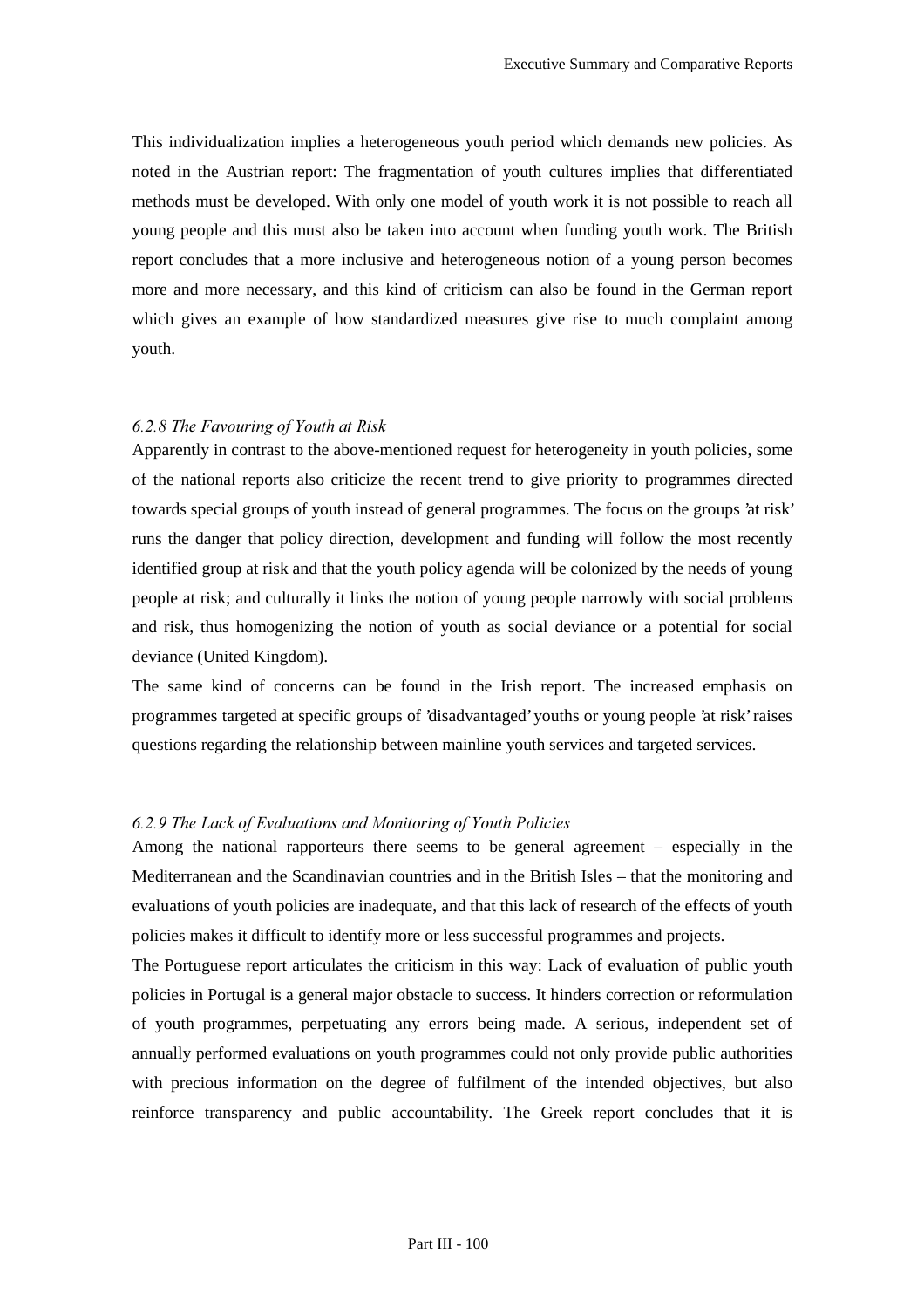impossible to discuss the effectiveness of youth policies, as there is a lack of reports discussing the results of youth policies in Greece.

In Scandinavian countries such as Norway and Denmark, many local youth programmes are evaluated, but not in a systematic way, and the results are not easily available to the public. In both Ireland and the United Kingdom, the problem with evaluations is that there are too many monitoring bodies: the different mechanisms for monitoring the implementation of youth policies is fractured and consequently there is a great deal of variation in what should be the criteria of success.

## 6.3. Areas of Co-operation and EU-youth Policy

Only a small number of the national reports propose areas of co-operation within the frame of an EU youth policy. This is a list of the proposals (no order of priority):

#### 6.3.1 Research and Information

- Youth research on a European level is required, as trends, scenes and also problems tend to wander from one country to another. (Austria)
- The development of programmes concerned with networking information exchange at the European level. (Ireland)
- Support to local youth policy networks and exchanges among decision-makers in municipalities and cities. How do we learn from each other about local practices and solutions in the field of youth policy? (Sweden)
- Developing a European system of youth indicators with relation to living conditions, participation and values/attitudes which allows for comparisons. (Sweden)
- Implementing children and youth research at European comparative level; reporting regularly on the situation of children and adolescents and the development of youth policies in Europe. (Germany)
- Examining overall legal requirements in special areas of child and youth services in EUmember-States. (Germany)

#### 6.3.2 Mobility and Other EU-programmes

The issue of mobility must be taken up further, also with respect to disadvantaged youth and regions. (Austria)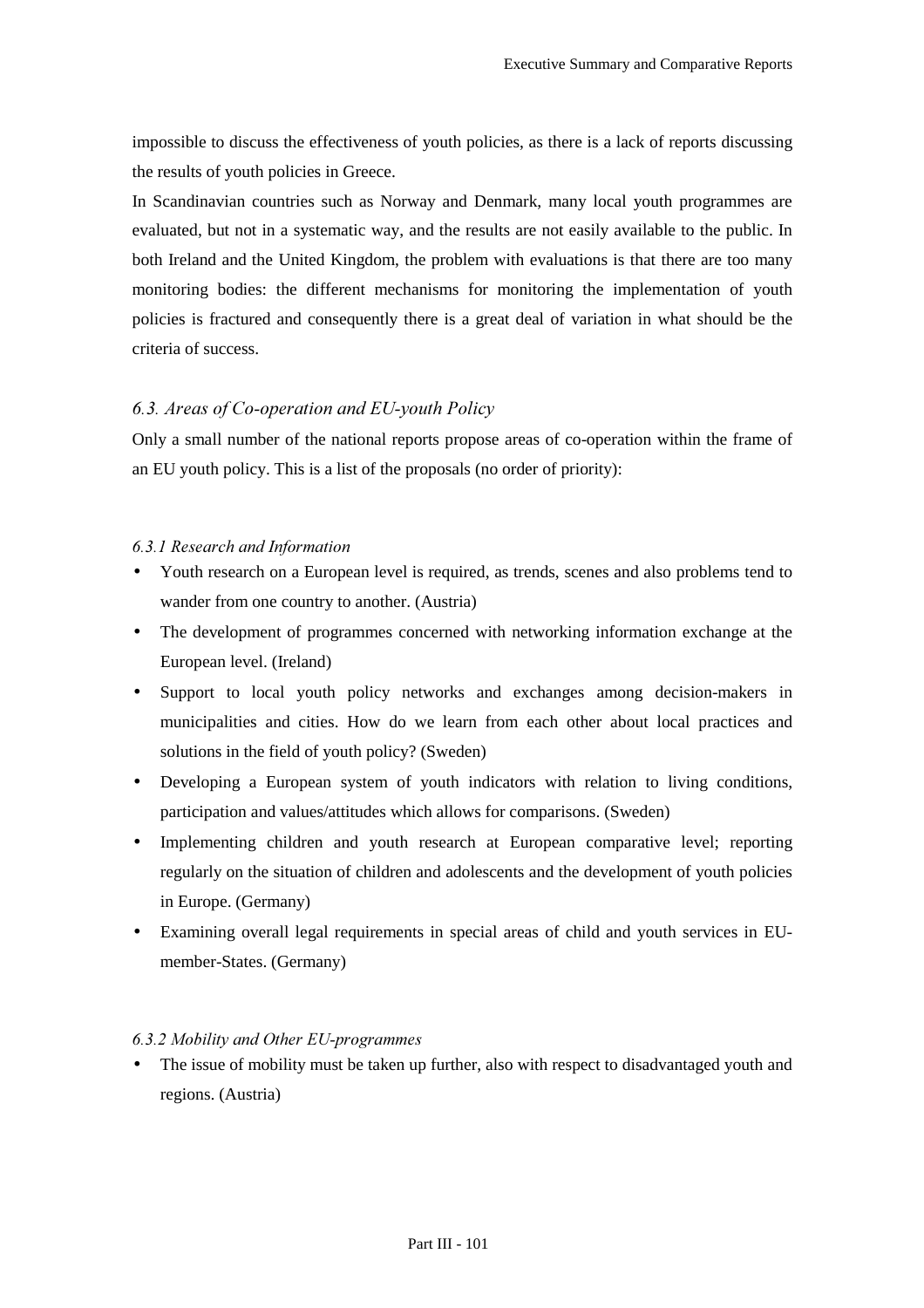- Existing EU programmes should not be so tight as to prevent combination: activity programmes of youth associations integrating complementary activities in a structured way should be supported and encouraged. (Portugal)
- Exchange programmes targeted at excluded fringes of youth or young people "at risk". (Portugal)
- European citizenship should be given a higher priority, being addressed through more than mere exchange programmes. (Portugal, Germany)
- Expanding European language training, especially for disadvantaged children and adolescents (Germany)
- Supporting young people's geographical, social and virtual mobility. (Germany)
- Supporting European youth organizations as well as European conferences and seminars with self-organization. (Germany)
- Supporting young people's development of an informed opinion in mind, and co-operating closely with the European Council in this regard. (Germany)
- Supporting European youth exchange programs and the European Voluntary Service. (Germany)
- Supporting and networking youth policy structures throughout Europe. (Germany)
- Supporting cultural and scientific productivity among young people on a European scale. (Germany)
- Supporting European youth festivals and other activities with a special cultural focus. (Germany)

# 6.3.3 Voluntary and Statutory Youth Work

- The recognition of voluntary work. (Austria)
- Promoting social integration and the inclusion of minority groups (ethnic, sexual, religious or other) into the communities in which they live (promoting trans-European volunteering schemes in projects targeting homeless people, immigrants, refugees and other kinds of integration actions). (Portugal)
- How can informal education through organizational and leisure time activities be recognized? (Sweden)
- Support to trans-national co-operation programmes promoted by youth associations. (Portugal)
- Training and qualification of youth workers: developing European standards for specialist training in child and youth services and youth work in the EU. (Germany)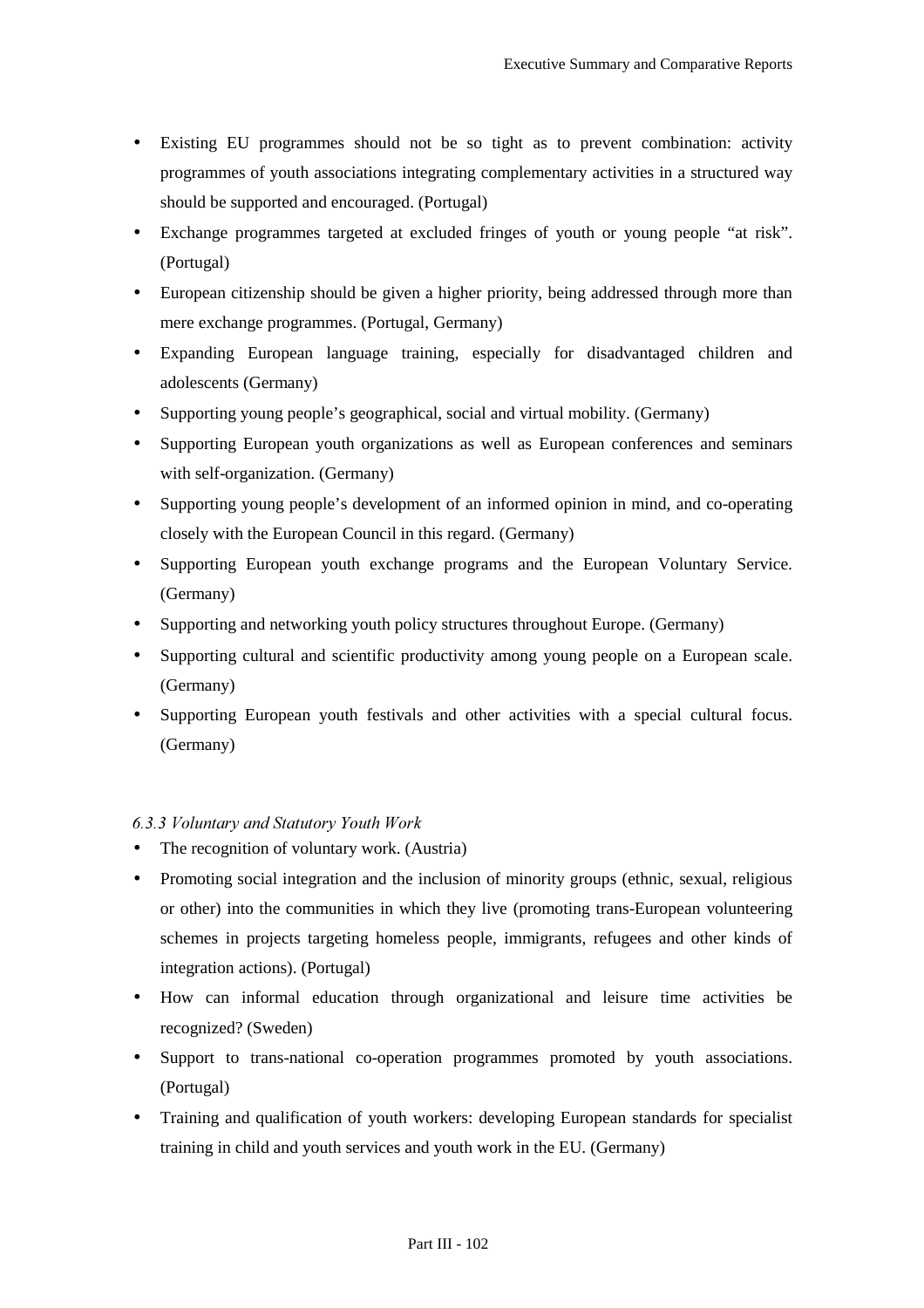• Developing European youth work and youth services policies. (Germany)

## 6.3.4 Employment Policies

- Especially in the context of unemployment, national borders are no longer relevant. We have to think in regional terms. (Austria)
- Contributing to create employment opportunities for young people also on a trans-national basis – especially for those seeking their first working experience (through more ambitious exchange programmes, schemes of work practice in another member state, support to the learning of foreign languages by youths, etc. (Portugal)
- Youth unemployment, young people's influence and participation in the EU, youth exchanges and young people who are not currently making use of the benefits offered by the EU. (Sweden)
- Combating youth unemployment, social segregation and a lack of prospects. (Germany)

## 6.3.5 Protection and Prevention

- Media and youth protection. (Austria)
- Further exchange and comparison of models especially with respect to prevention programmes. Joint definitions of guidelines are needed. (Austria)
- Programs which aim at prevention of exclusion are getting more and more important. (Finland)
- Fight against drugs could also be one area of co-operation among EU-member states. (Finland)
- Combating xenophobic behaviour, discrimination, gender distortions and regional inequalities among young people (strengthening already existing trans-European programmes and creating new instruments). (Portugal)
- Protecting young people against violence and abuse. (Germany)
- Providing protection of young persons in the media. (Germany)
- Strengthening intercultural learning, tolerance and solidarity. (Germany)
- Combating right-wing extremism, xenophobia, racism and anti-Semitism. (Germany)
- Preventing health risks: developing European health prevention policies for children and young people. (Germany)
- Juvenile delinquency: exchanging information and experiences on preventive measures in youth policy measures and child and youth services with regard to juvenile delinquency. (Germany)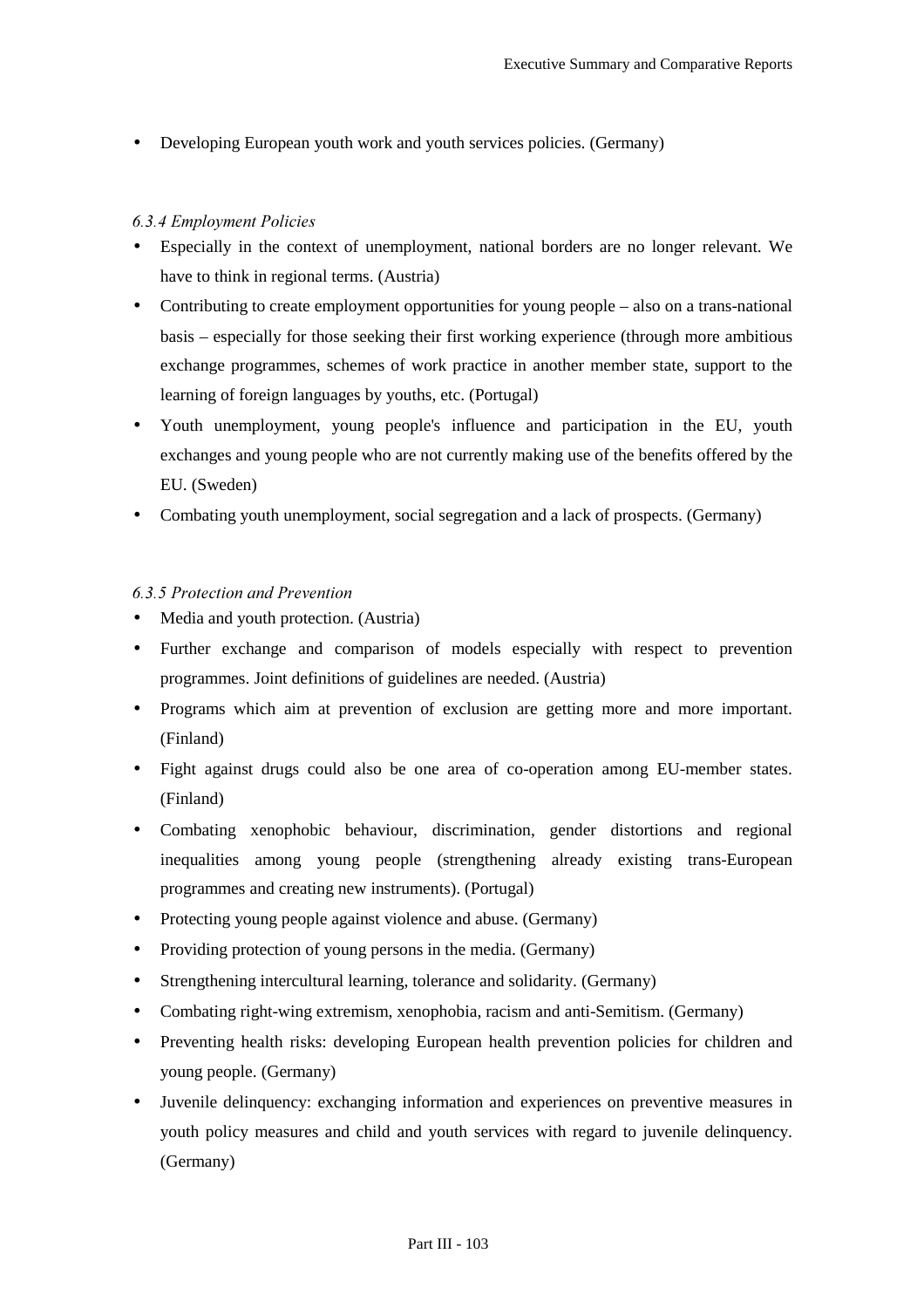#### *b.3.6 "The contract between generations"*

- The ageing of population and the diminishing of youth will get more attention in European youth policy in the future. It's getting even more important to get the youth to take active part in education and in social life. (Finland)
- The relation between low fertility rates in all of Europe and its relation to young people's living conditions, e.g. social welfare, parental leave, unemployment and temporary jobs among young people. (Sweden)

#### **6.3.7 Societal Participation**

- Voting participation and discussions on lowering the voting age. (Sweden)
- Leisure programmes should allow for more than sporting or cultural activities, extending preferably to the fields of social integration and civic participation. (Portugal)

#### 6.3.8 International Relations

- The immigration and "brain drain" from developing countries will be big issues in the future. (Finland)
- Supporting youth policy structures in Eastern and South-Eastern Europe and in developing countries. (Germany)
- Developing European partnership programs with young people from other parts of the world. (Germany)

#### 7. MODELS OF EUROPEAN YOUTH POLICIES

A typology of European youth policies must necessarily – at the current state of research – be tentative and can only be constructed as a hypothesis. Such a typology implies several abstractions in which some of the differences among countries and variations within countries will be synthesized into transversal and overall features. The result is a number of models of youth policies; models which in an abstract and simplified way summarize the major features of youth policies within a cluster of countries.

The following typology is inspired by the typology of welfare regimes proposed by Duncan Gallie and Serge Paugam (Gallie and Paugam, 2000); a typology also used to analyze European youth work in the report on *Education and Training of Youth Workers in Europe* (IARD, 2000).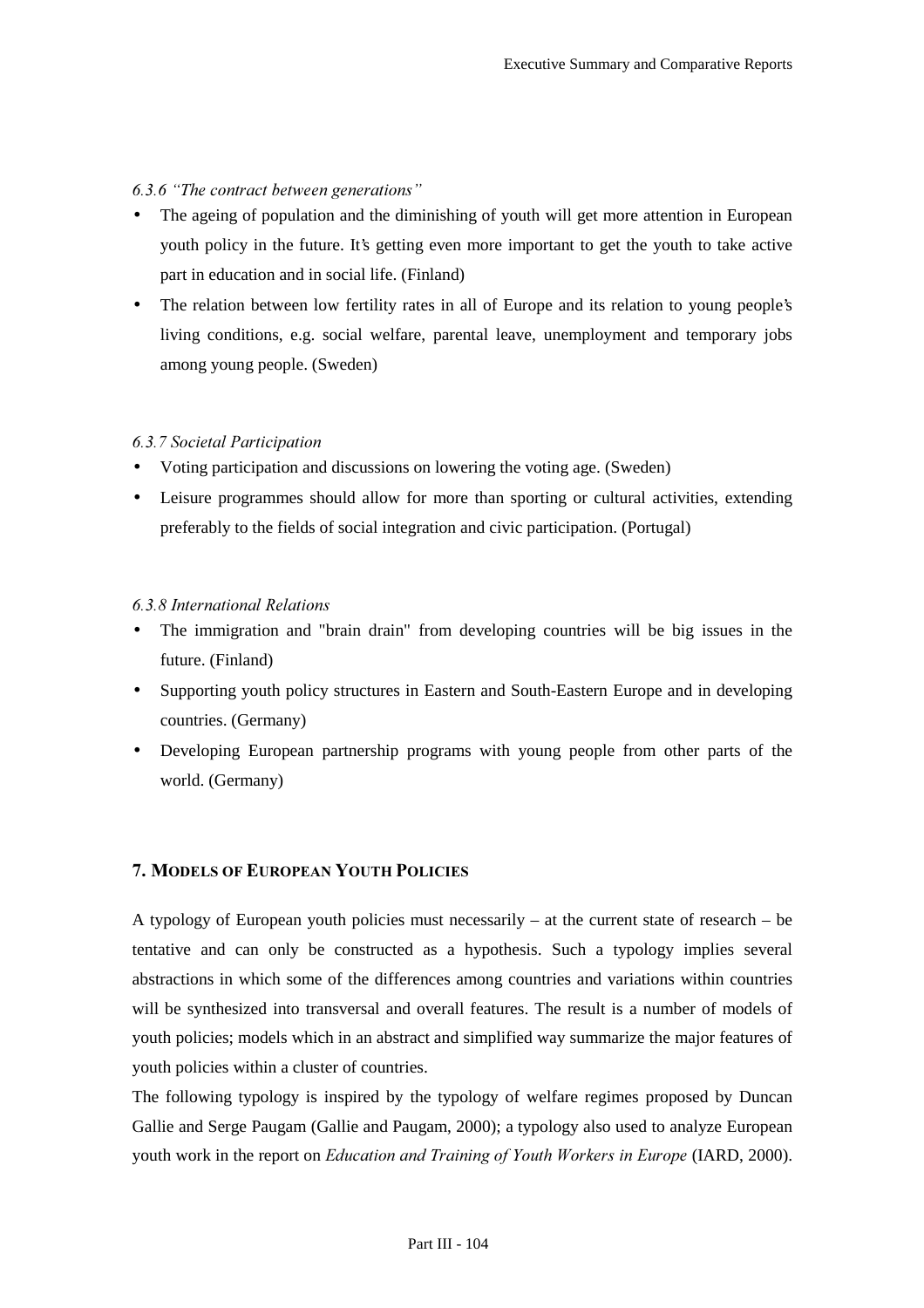According to this typology, European welfare systems can be classified as the Social-Democratic welfare model (the Scandinavian countries), the liberal model (the minimal welfare states of the British Isles), the conservative model (the employment-centred model of mid-European countries), and the sub-institutionalized model (the Mediterranean countries). However, even if the typology of youth policy embraces the same geographic areas as the Gallie/Paugam classification, the youth policy models will be labelled according to important characteristics of youth policies: the universalistic model of the Scandinavian countries, the community-based model of the British Isles, the protective model of the Mid-European countries and the centralized model of the Mediterranean countries<sup>13</sup>.

The universalistic model of youth policy is characterized by being comparatively new: It is the result of a reorientation of policies directed towards youth over the last 10-15 years during which period, youth policy in Scandinavia has developed from being scattered among several sectors to being co-ordinated within a ministry with the responsibility of the national youth policy. However, in this model there are no dedicated youth ministries and specialized youth sectors are either small or non-existing. In spite of the long tradition for a well developed welfare state, the civil society plays a major role in youth policies, and the state and institutions from the civil society co-operate in preparing and implementing youth policies. The Scandinavian model is *universalistic*: The target group is the whole generation of youth, which is defined as adolescents and post-adolescents up to the age of 25 years. Hence, the youth concepts used in youth policy is a narrow one, not including pre-adolescents. While youth unemployment used to be a major youth policy problem during the 1990s and youth unemployment has been the motivation for the development of national youth policies, the participation of youth is considered to be of major importance at the moment. In general, youth is considered to be a societal resource which must be developed – not only as an investment in the future but also as youth. Apart from the social and psychological development, the major aims of youth policy are autonomy and independence. These aims reinforce the already existing early attainment of adult status and early independence from parental authority among Scandinavian youth.

The mid-European model of youth policy is characterized by its long traditions. In the major mid-European countries, the outline of state youth policies emerged already during the interwar period or during the World War II. This long history of youth policies is probably the background of the extended youth concept in these countries: "Youth" in policy contexts is defined as "young people" and includes not only children but also young adults and young families. The dominant image of youth within this model is coloured by the wide youth concept:

 $\overline{a}$ 

 $13$  The labels used are not compatible  $-$  they do not belong to the same register of characteristics.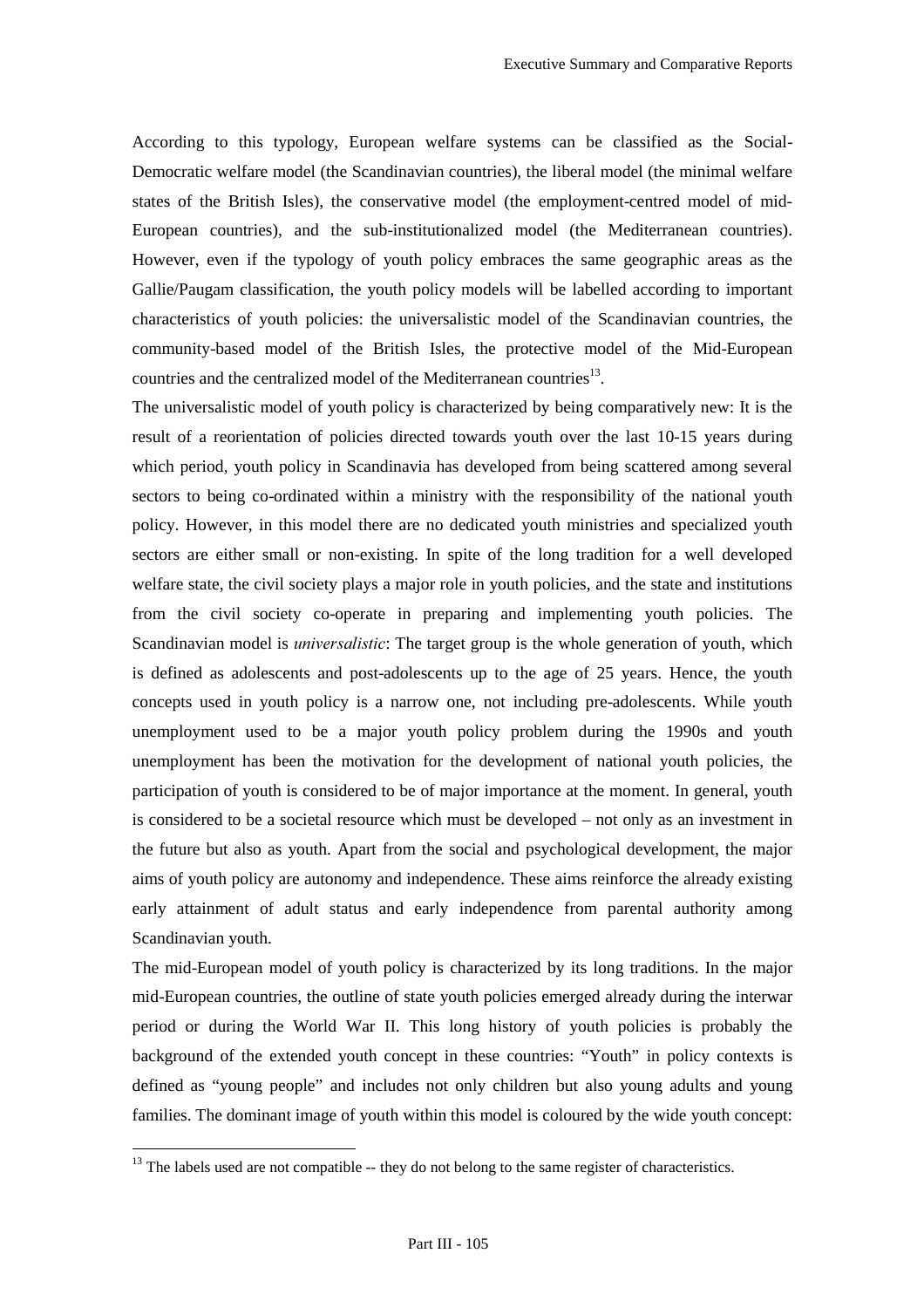youth is perceived as vulnerable; as a social group that must be *protected*, promoted and supported. In this model, the strong commitment towards youth work and youth policy manifests itself in dedicated youth ministries, in powerful youth directorates and in major youth sectors. Just like the universalistic model, youth policies are initiated and implemented in cooperation among the state and the civil society. Also, the mid-European model of youth policy is comprehensive: The target groups are both special groups of disadvantaged youth and the whole generation of young people, and both the social participation of youth and the social exclusion of youth are regarded as important youth problems which must be controlled by integration, prevention of social problems and political participation of youth. This model of youth policy is institutionalized to a high degree and well-established within a legal framework: Although the current youth problems change, the principles and the organization of youth policy are stable.

The model of youth policy of the British Isles is based on a long tradition of *communitycoriented* youth work, but traditionally, public interference in youth work has been limited, and although the trend is towards more a more co-ordinated youth policy, even today this model is characterized by a strong community emphasis. This emphasis is evident when the implementation of youth policies is "delegated" from the state to the civil society. The dominant image of youth is "youth as a problem" and the most important problems are the social exclusion of youth, the prolonging of the youth period and the societal participation of youth. The target group of public youth policies is primarily defined as different groups of disadvantaged youth and the major aim is the prevention of social problems. This model of youth policy is influenced by the minimal welfare state of the British Isles, but the growing problems with social exclusion of youth in recent years, have given rise to further development of this liberal model.

The Mediterranean model of youth policy is characterized by being rather new. While youth work and support have traditionally been the responsibility of families and the church, public authorities have, during the last 20 years, established structures and policies which could take over some of these responsibilities. Hence, explicit, national youth policies are newish to this model. The narrow age definition of the target group of youth policy  $-15-25/30$  years – must also be ascribed to this late introduction of national youth policies. Within this model, the Third Sector and the involvement of local authorities are rather weak, for which reason youth policies are *centralized* on a national, state level: Youth policies are mainly implemented by the state. Also, the rate of participation of youth in organizations is  $low - but growing - and the$ strengthening of this kind of participation is a major goal of youth policy. The high unemployment among youth and the subsequent prolonging of the youth period are major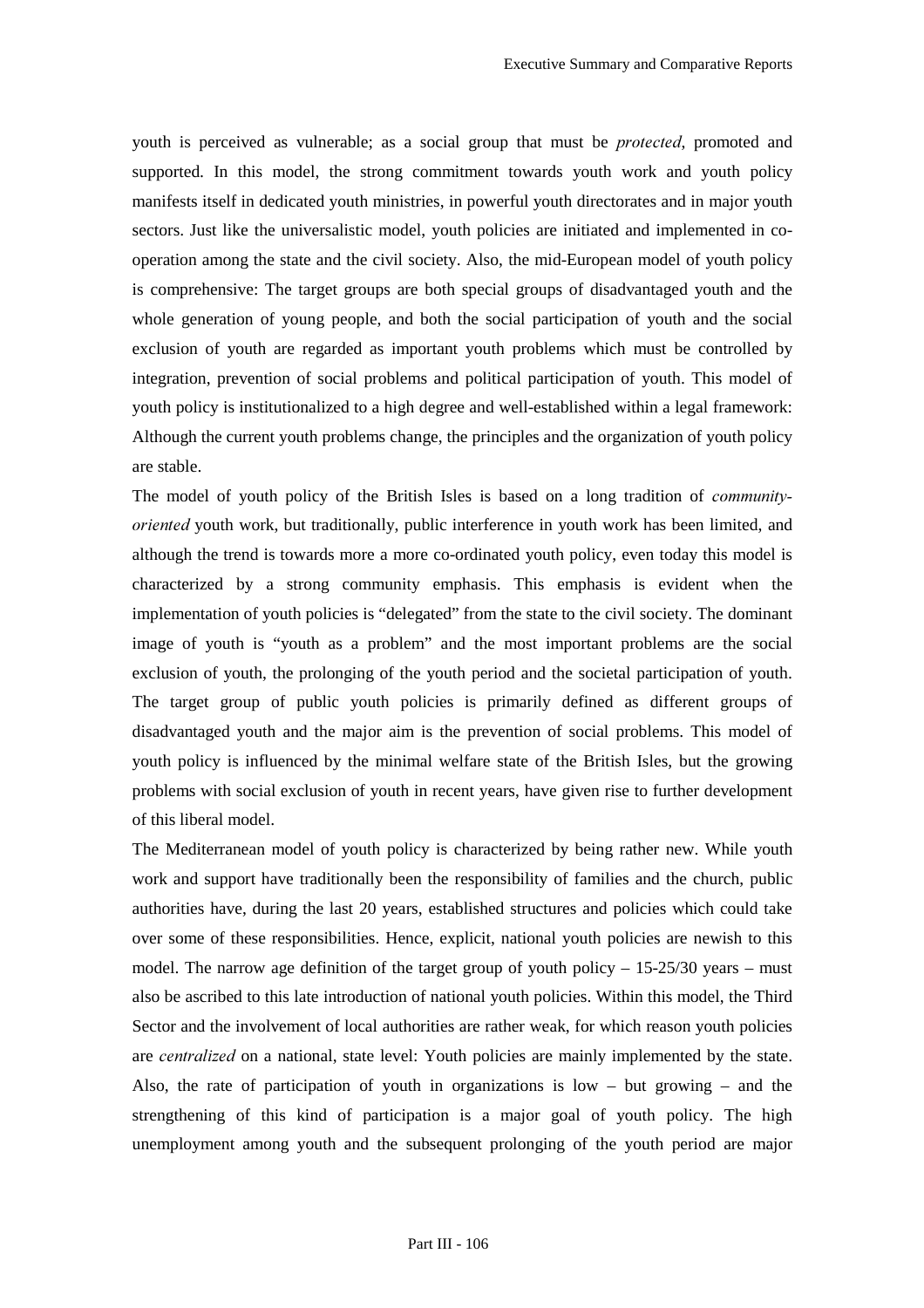problems that are being met by aims of enhancing the autonomy, the independence, and the societal integration of youth. However, unlike the Scandinavian model in which the major aims are very similar, the Mediterranean model is not universalistic in its scope: Specialized groups of youth are the primary targets of policies.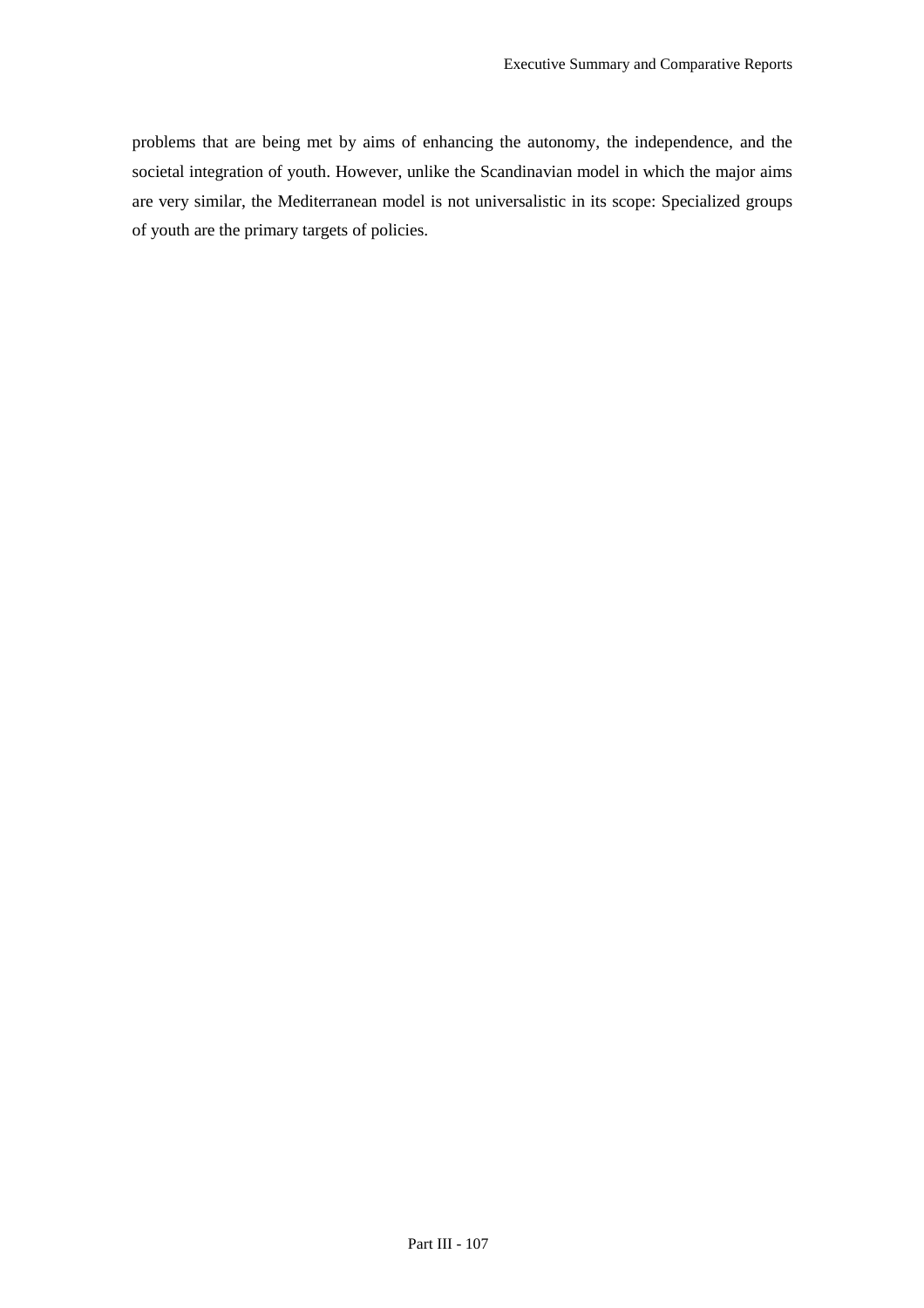# Table 1: Typology of Youth Policies

| <b>Model of Youth</b><br><b>Policy</b> | Countries <sup>14</sup>                                                                 | Youth<br>Ministry/Directorate <sup>15</sup>                      | Youth<br><b>Sector</b>                  | <b>Dominant</b><br><b>Image of</b><br>Youth                                 | <b>Major Aims</b>                                                                 | Major<br>problems                                                                                   | <b>Target</b><br>groups                                          | <b>Major</b> age<br>groups                          |
|----------------------------------------|-----------------------------------------------------------------------------------------|------------------------------------------------------------------|-----------------------------------------|-----------------------------------------------------------------------------|-----------------------------------------------------------------------------------|-----------------------------------------------------------------------------------------------------|------------------------------------------------------------------|-----------------------------------------------------|
| Universalistic<br>Model                | Denmark<br>Finland<br>(Iceland)<br>Norway<br>Sweden                                     | $-/-$<br>$+/+$<br>$-/-$<br>$+/+$<br>$+/+$                        | Minor or no Youth as<br>youth<br>sector | resource                                                                    | a Autonomy<br>Independence<br>Development<br>Political<br>participation           | Participation<br>of youth                                                                           | Whole<br>generation<br>youth                                     | 13/15<br>25<br>$\overline{\phantom{m}}$<br>of years |
| Community-<br>based Model              | Ireland<br>United Kingdom -/-                                                           | $+/+$                                                            | Minor or no<br>youth<br>sector          | problem                                                                     | social<br>problems<br>Political<br>participation                                  | Youth as a Prevention of Prolonging of<br>youth<br>Social<br>exclusion<br>Participation<br>of youth | Disadvantage<br>d youth                                          | Primary<br>school<br>$-25$<br>years                 |
| Protective Model                       | Austria<br>Belgium<br>(France)<br>Germany<br>Liechtenstein<br>Luxembourg<br>Netherlands | $++/+$<br>$+/+$<br>$++/+$<br>$++/+$<br>$++/+$<br>$++/+$<br>$+/+$ | Major<br>youth<br>sector                | Vulnerable<br>youth<br>Youth as a social<br>resource<br>Youth as<br>problem | Integration<br>Prevention of of youth<br>problems<br>a Political<br>participation | Participation<br>Social<br>exclusion                                                                | Whole<br>generation of years<br>youth<br>Disadvantage<br>d youth | $\overline{0}$<br>25/30                             |
| Centralized<br>Model                   | Greece<br>(Italy)<br>Portugal<br>Spain                                                  | $+/+$<br>$-/-$<br>$+/+$<br>$+/+$                                 | Major<br>youth<br>sector                | Youth as a<br>problem<br>Youth as a Integration<br>resource                 | Autonomy<br>Independence<br>Political<br>participation                            | Prolonging of<br>youth<br>Social<br>exclusion                                                       | Specialized<br>groups<br>youth                                   | $15 - 25/30$<br>of years                            |

<sup>&</sup>lt;sup>14</sup> Youth policies of Iceland, France and Italy are hybrids that cannot easily be classified within one of the four models of youth policies.

 $15 +$ / indicates that youth policy is allocated to one ministry;  $++/$  indicates a specialized and dedicated youth ministry;  $-/$  indicates that there is not a youth oriented ministry.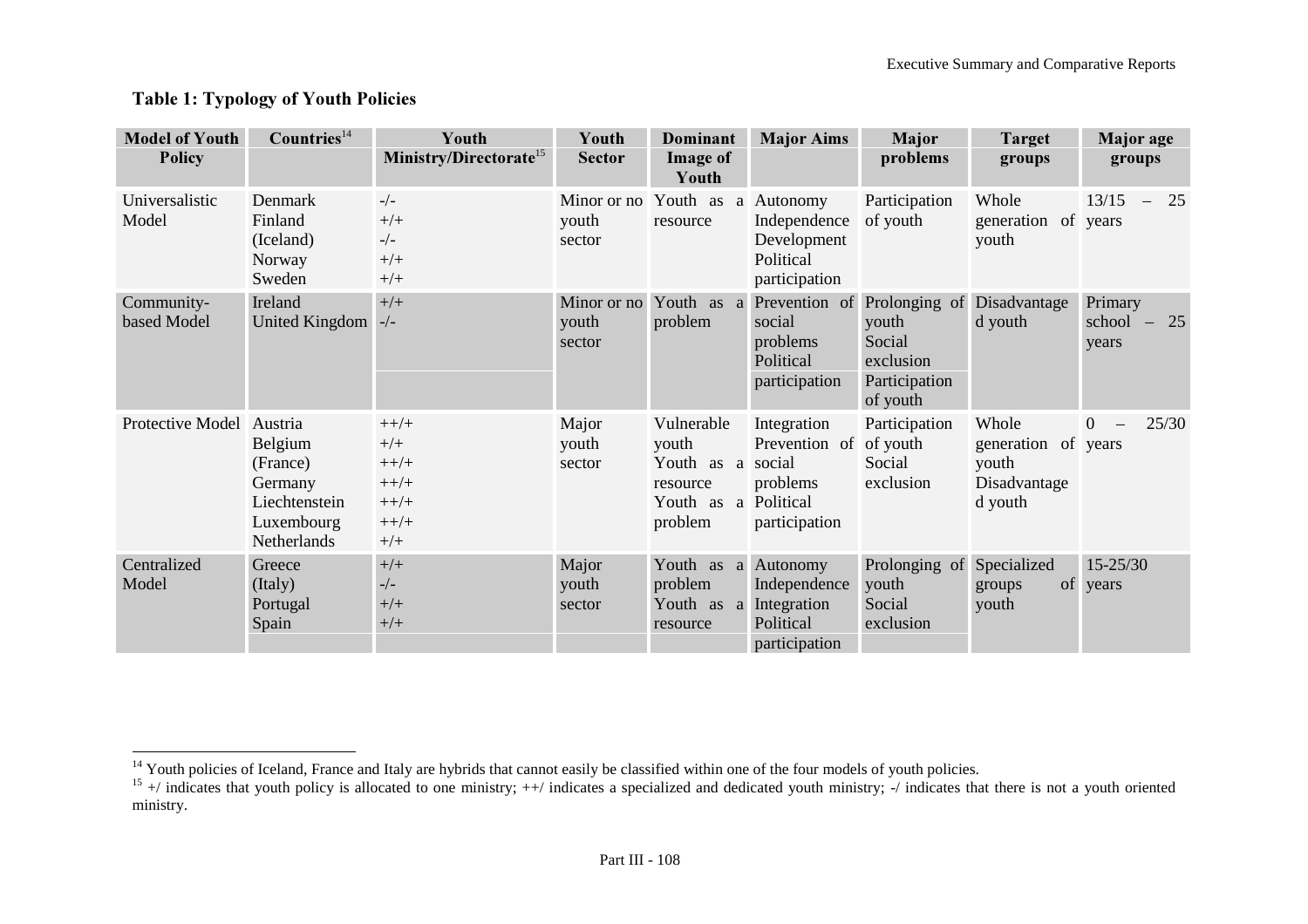#### 8. APPENDIX

### 8.1. Comments on the Method of the Study of Youth Policy in Europe

The research method used in this study on youth policy in some Western European countries – reports from national experts on youth matters in 18 countries – has many advantages: The national reports are comprehensive and detailed accounts of the state of youth policy in the individual countries, and the accounts are based on national research, on first-hand knowledge of youth work and policy procedures, and on direct contact with sources in the form of statutes, evaluations and the relevant key persons. However, while this method has the potential of producing high quality national reporting, it also reduces the possibilities for comparisons among the different countries. In spite of the shared guidelines for the drafting of national reports, these have turned out very heterogeneous:

- In some cases, the country reports are based on already existing scientific research on youth policy, while in others the foundation is the rapporteurs' own – time-restricted and therefore superficial – research,
- some reports are mainly based on governmental aims and administrative plans for youth work, while others treat the actual state of youth policy,
- some reports are narrowly concentrated on what is nationally defined as youth policy while others include both explicit and implicit areas of youth policy.

This is the third comparative study of youth policies in the European Union. The two former studies – *Youth Policies in the European Union: Structures and Training* by C.G. Lazos from 1995 (European Commission, 1995) and *Young people in the European Community: Towards an agenda for research and policy* by Lynne Chisholm and Jean-Marie Bergeret from 1991 (Chisholm & Bergeret, 1991) – were both conducted by individual researchers who visited the different member states to interview persons responsible for youth policy at national, regional and local levels. In both cases, the results were much more superficial accounts of national policies than in the present study, but the reports from the EU member states were more homogeneous and hence more comparable than in the present study. And although these former studies lacked the detailed reviews of national youth policies, they benefited from the comprehensive views of there studies. Also – because of the homogeneity of the country reports and of the general outlook – they offered analytical possibilities which it has been impossible to achieve in the present comparative report on European youth policies.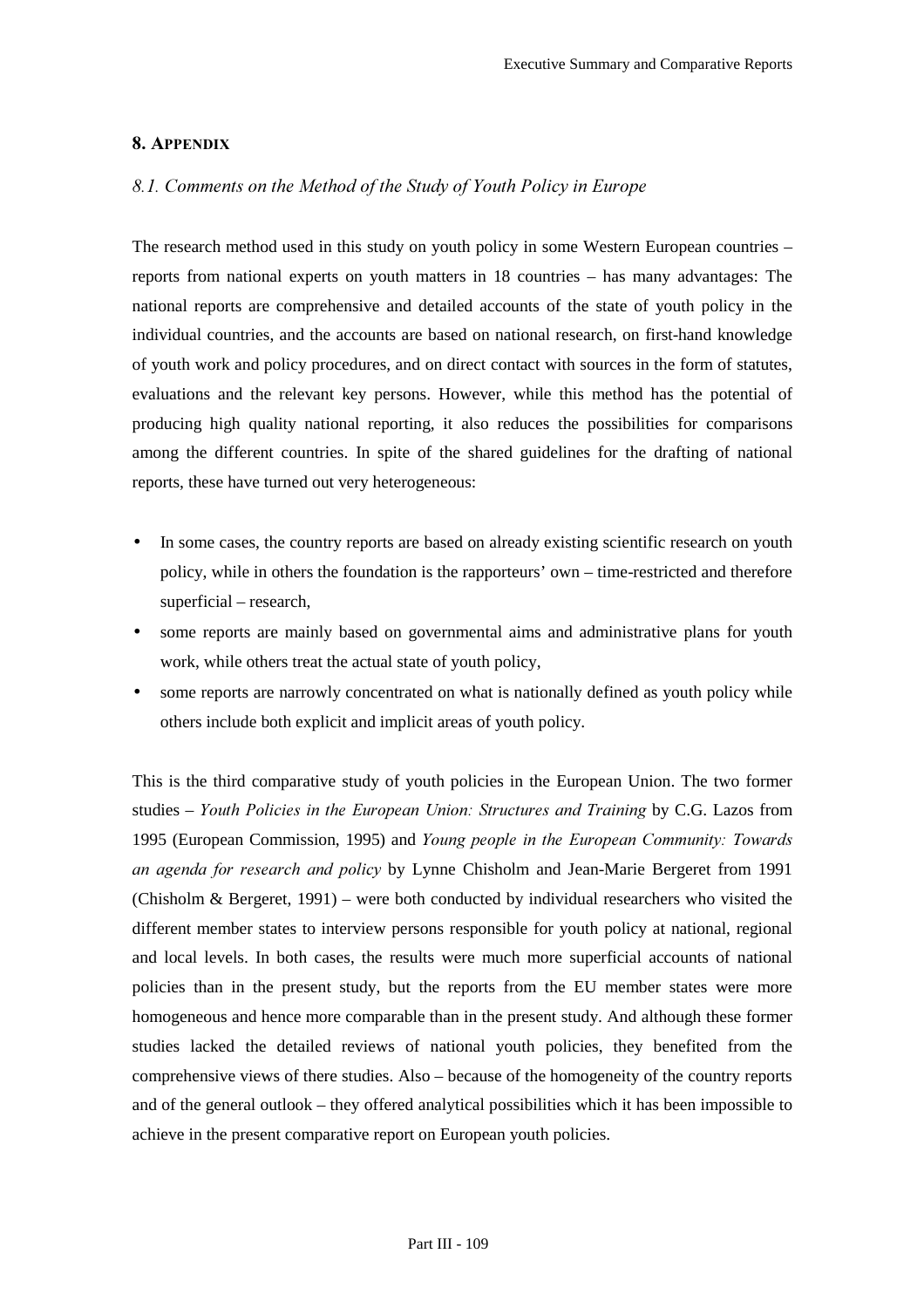There is no doubt that a combination of two research methods –reports written by national experts and a review of the national youth policy by outsiders – would be the ideal for the next study of European youth policies.

The two above-mentioned studies were affected by the sources applied: interviews with governmental officials and other key-persons involved in youth work at a national, regional or local level. The results were national accounts heavily influenced by official points of view and reviews that were uncritical towards the policies pursued. One might think that the method used in the present study – reports from national researchers – would lead to more independent and critical reviews of the policies implemented, but that is not the general impression. Most of the national rapporteurs have relied on information from governmental sources and the national reports demonstrate a startling solidarity with official attitudes and comprehensions.

In addition, many of the national reports are characterized by a preoccupation with a precise and detailed account of legislation, statutes, agencies, services, and measures directed towards youth. With a few major exceptions, the high level of details impedes a more analytical approach to the processes and trends of national youth policy.

As mentioned in the present comparative report, the majority of the national reports attaches the greatest importance to the national youth work, and in these reports, there is no distinction between youth work and youth policy. These reports are characterized by a static policy concept: youth policy is identical with the state of youth work. A profound knowledge of the organizing of youth work is, of course, a precondition for the comprehension of contemporary youth policies, but a division of the national accounts of youth work and of youth policy into two different reports would have been preferable because such an arrangement would have made the rapporteurs aware of the fundamental differences between youth work and youth policy.

The application of a more dynamic youth policy concept to the national reports might also have resulted in a more conflict-oriented perspective on youth policies. The fact that, fundamentally, policy is about power and the distribution of power and of wealth – among generations, among classes, and among regions – is unfortunately absent in the present study of European youth policies. This absence may be explained by the lack of conflicts within youth policy where the interests of the state and of the youth organisations are so inextricable that there is no room for undisguised conflicts of interests. But the background of the national rapporteurs, who are youth experts but not necessarily experts on policy and policy processes, might also enhance the absence. In this way, the present study is another example of the fact that youth policy does not attract the attention of political scientists or historians; researchers who might be able to supply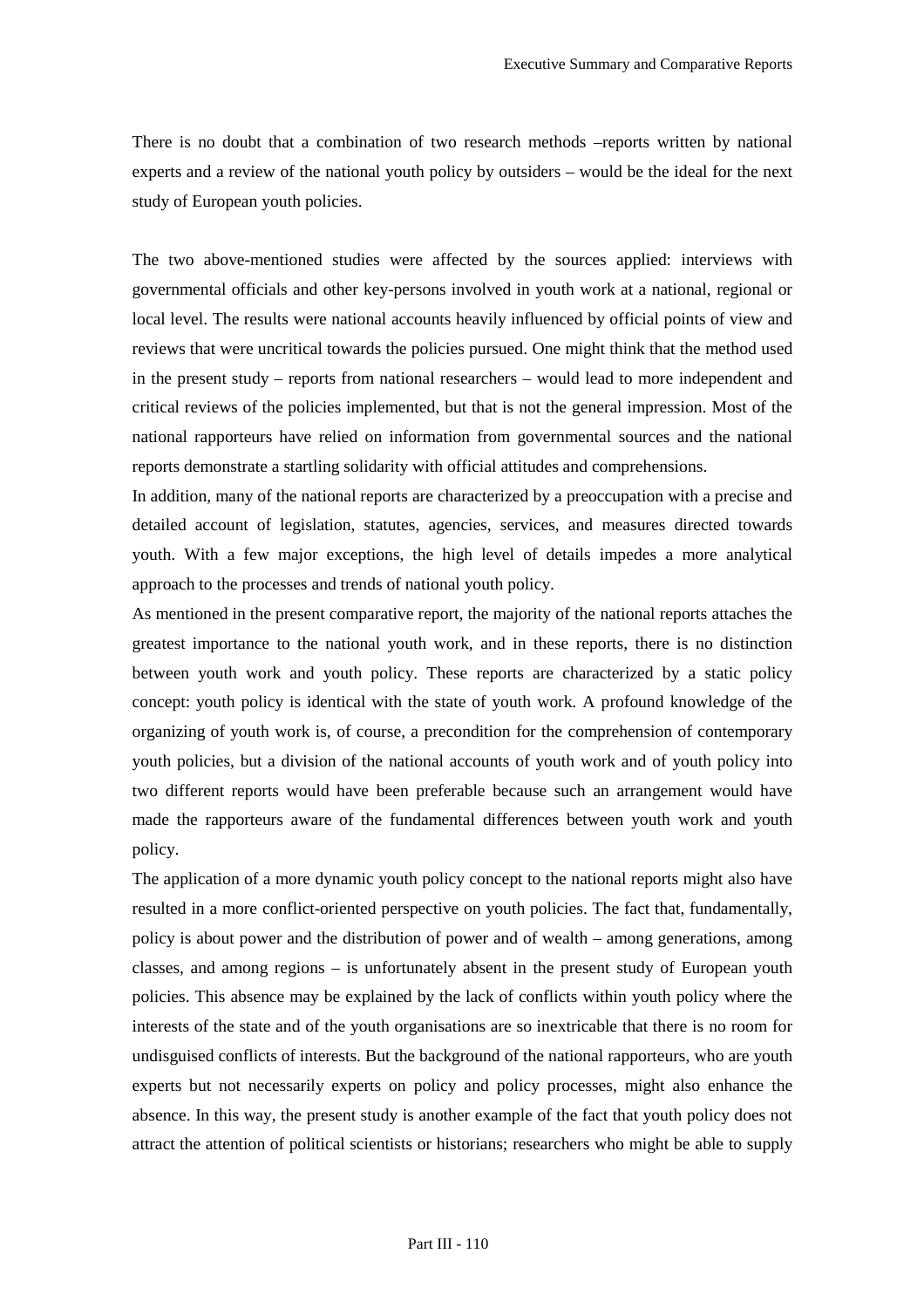the study of youth policies with much needed analytical and historical points of view. Such points of view might also add the political parties to the study of youth policy actors. Even though it is obvious that governmental policy and policy aims are coloured by the parties of the government in office, this aspect of youth policy dynamics has neither been covered by the national reports nor by the comparative report.

#### 9. REFERENCES

- Angel, W.D. (ed.) (1995), *The International Law of Youth Rights: Source Documents and Commentary*, Dordrecht/Boston/London, Martinus Nijhoff Publishers.
- Chisholm, L. and Bergeret, J.-M. (1991), *Young people in the European Community: Towards an agenda for research and policy*, Commission of the European Communities: Task Force Human Resources. June 1991.
- Council of Europe (1999), *Review of the Youth Policies in Spain: A Report by the International Group of Experts, Strasbourg, Council of Europe.*
- European Commission (1995), *Youth Policies in the European Union: Structures and Training.* Education Training Youth: Studies, 7, Luxembourg, Office for Official Publications of the European Communities.
- European Steering Committee for Intergovernmental Co-operation in the Youth Field (CDEJ) (1998), 'Comparative Study of Youth Policies and Legislation in States Party to the European Cultural Convention of the Council of Europe' (CDEJ (96) 11 rev. 2 Edition), Council of Europe,. 15 October 1998. http://www.coe.fr/youth/english/Intergovernmental/Comparative% 20study%20youth%20policies/01Introduction.htm
- Gallie, D. and Paugam, S. (eds.) (2000), *Welfare regimes and the experience of unemployment in Europe*, New York, Oxford University Press.
- IARD (2000), *Education and Training of Youth Workers in Europe: Part III of the Study on the* State of Young People and Youth Policy in Eruope, Milan, IARD. December 2000.
- Indicator A4 (1995), 'Ratio of 15/24-yr-olds to 55/64-yr-olds', *Eurostat, Scénarios de population*, 1996.
- Indicator A5 (2010), 'Ratio of 15/24-yr-olds to 55/64-yr-olds', *Eurostat, Scénarios de population*, 1996
- Indicator B1 'Age at which voting rights are granted'.
- Indicator J2a (1997), '% of 15/24 yr-olds participation/beloning to religious or parish organisations',
- *Eurobarometer 47.2.*
- Indicator J3a (1997), '% of 15/24 yr-olds participation/beloning to trade unions or political parties',
- *Eurobarometer 47.2.*
- Indicator J4a (1997), '% of 15/24 yr-olds participation/beloning to youth organisations', *Eurobarometer 47.2.*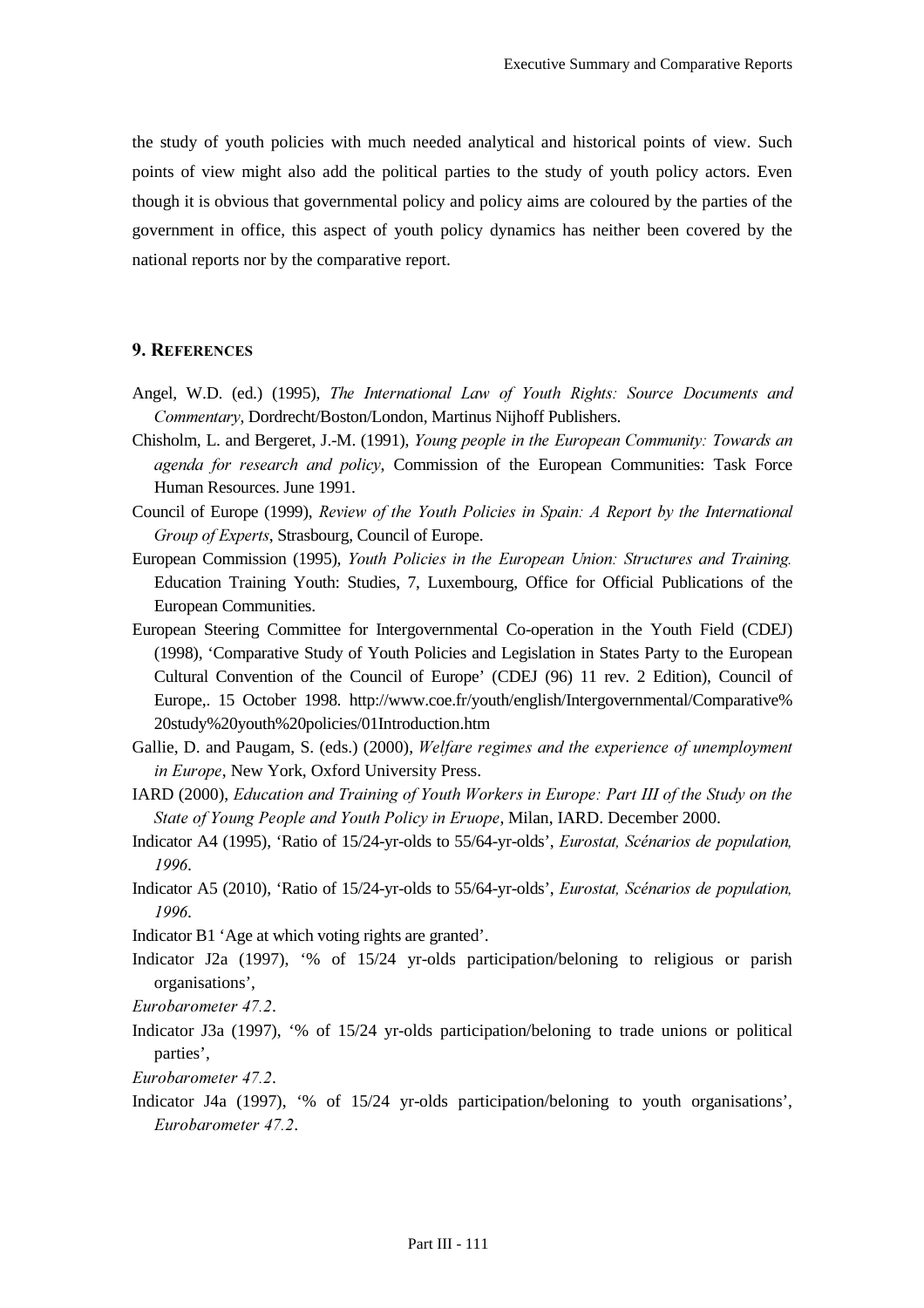- Instituto de la Juventud (1999), *Report on youth policies in Spain*, Madrid, E, Ministerio de Trabajo y Asunto Sociales, Instituto de la Juventud.
- Lög nr. 24/1970. *Lög um æskulýdsmál*. (Iceland)
- Lög nr. 20/1992. *Lög um vernd barna og ungmenna*. (Iceland)
- Ministry of Education (1997), *Review of national youth policy: Finland*, Helsinki, Ministry of Education.
- Ministry of Health, Welfare and Sport (1998), *Review of national vouth policy; the Netherlands*, Den Haag, NL, Ministry of Health, Welfare and Sport,.
- National Board for Youth Affairs (1999), *Review of national youth policy: Sweden*, Stockholm, Ungdomsstyrelsen.
- Nissen, C. (1995), *Ungdomspolitik i Norden og EU-landene*, København, Undervisningsministeriet, Folkeoplysningsafdelingen.

SGB VIII 8. Dezember 1998. *Kinder- und Jugendhilfe*. (Germany)

- Stafseng, O. (2000a), 'Europæisk ungdomspolitik', Personal Communication, 09-11-2000.
- Stafseng, O. (2000b), *Youth Policy in Estonia: Report by the International Group of Experts*, Oslo.
- Un 510 nr 235 af 24.2.1995. *L om ungdomsarbete*. (Finland)
- UN Convention of 20 November 1989. *Convention on the Rights of the Child.*
- Vanandruel, M., Amerio, P., Stafseng, O. and Tap, P. (1996), *Young people and associations in Europe*, Strasbourg, Council of Europe Publishing.

This comparative report on youth policy in Europe is based on the first draft of the following national reports: Anonymous (2000), National Report on Youth Policy in Europe: The Netherlands; Anonymous (2000), National Report on Youth Policy in Norway; Anonymous (2000), Report on Youth Policy: Ireland; Anonymous (2000), Report on Youth Policy: UK; Anonymous (2000), Youth Policy in Liechtenstein. Vienna, Institute for Advanced Studies & Office for Social Services; Anonymous (2000), Youth Policy in Italy; Bay, J. (2000), National Report on Youth Policy in Denmark. Copenhagen, Legal Institute, University of Copenhagen; Bendit, R. and Seckinger, M. (2000), National Report on Youth Policy in Germany. Munich, Deutsches Jugendinstitut; Berg, C., Meyers, C. and Wirtgen, G. (2000), National Report on Youth Policies in Luxembourg. Centre d'Études sur la Situation des Jeunes en Europe (CESIJE); Deliyanni-Kouimtzi, K., Tazoglou, T. and Papadimou, C. (2000), Greece - National Report, Part 2: Youth Policies; Denies, G. (2000), National Report on Youth Policies in Belgium. Belgium, Centre d'Etudes zur la Situation des Jeunes en Europe (CESIJE): Eydal, G.B. (2000), Youth Policy Analysis - Iceland, Reykjavik, Social Science Research Institute, University of Iceland; Galland, O. (2000), Youth Policy in France, Paris, Observatoire Sociologue de Changement; Jonsson, B. (2000), Study on Youth Policy in Sweden, Stockholm, Devi Sociological Studies; Lehto-Trapnowski, P. and Rauhala, P.-L. (2000), Youth Policy in Finland, Helsinki, National Research and Development Centre for Welfare and Health; López-Blasco, A. (2000), National Report on Youth Policy in Europe: Spain; Nicolau, J. (2000), Draft National Report on Youth Policy in Europe: Portugal; Spannring, R. and Wallace, C. (2000), National Report on Youth Policy in Austria, Vienna, HIS.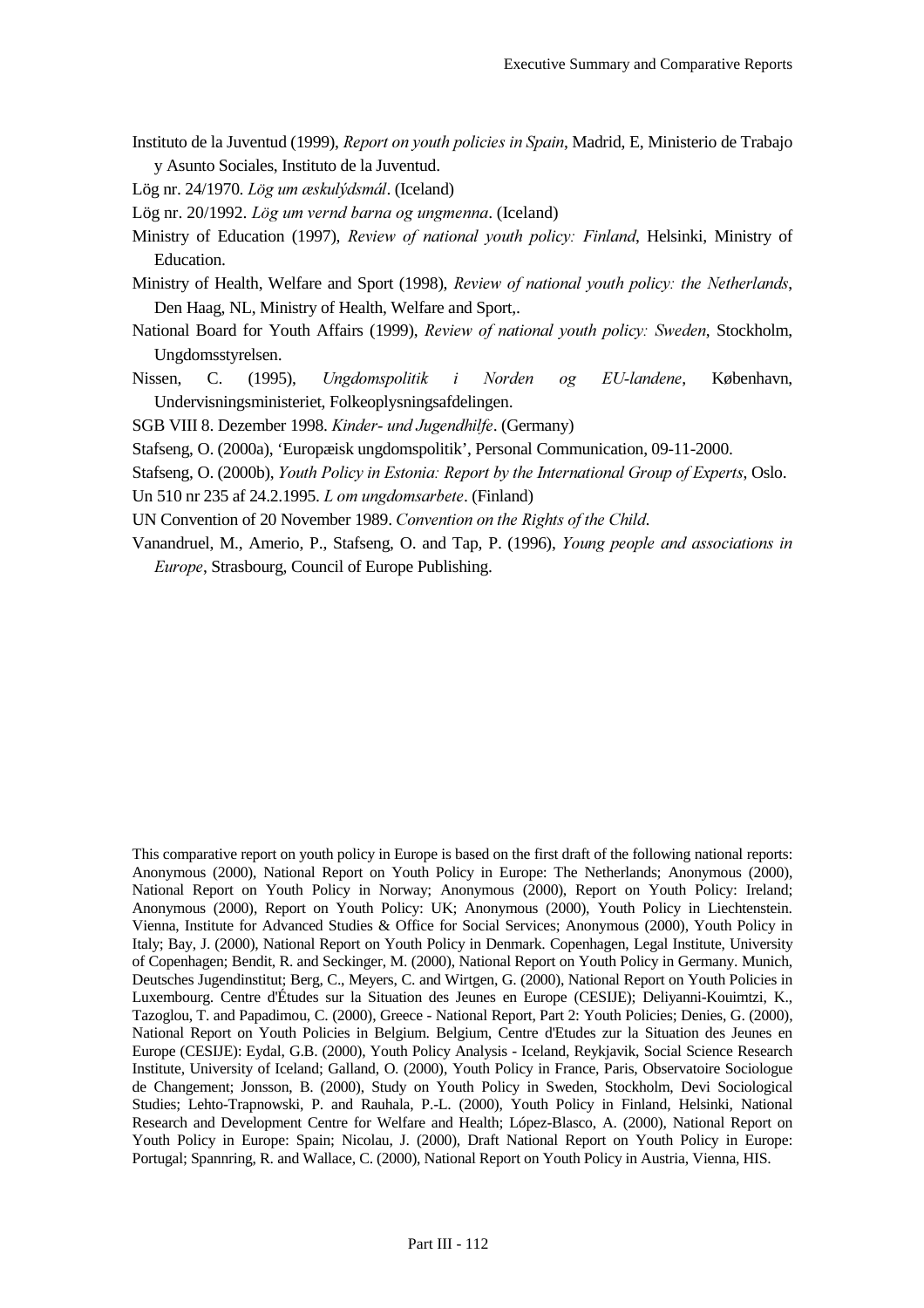Part IV

# Education and Training of Youth Workers in Europe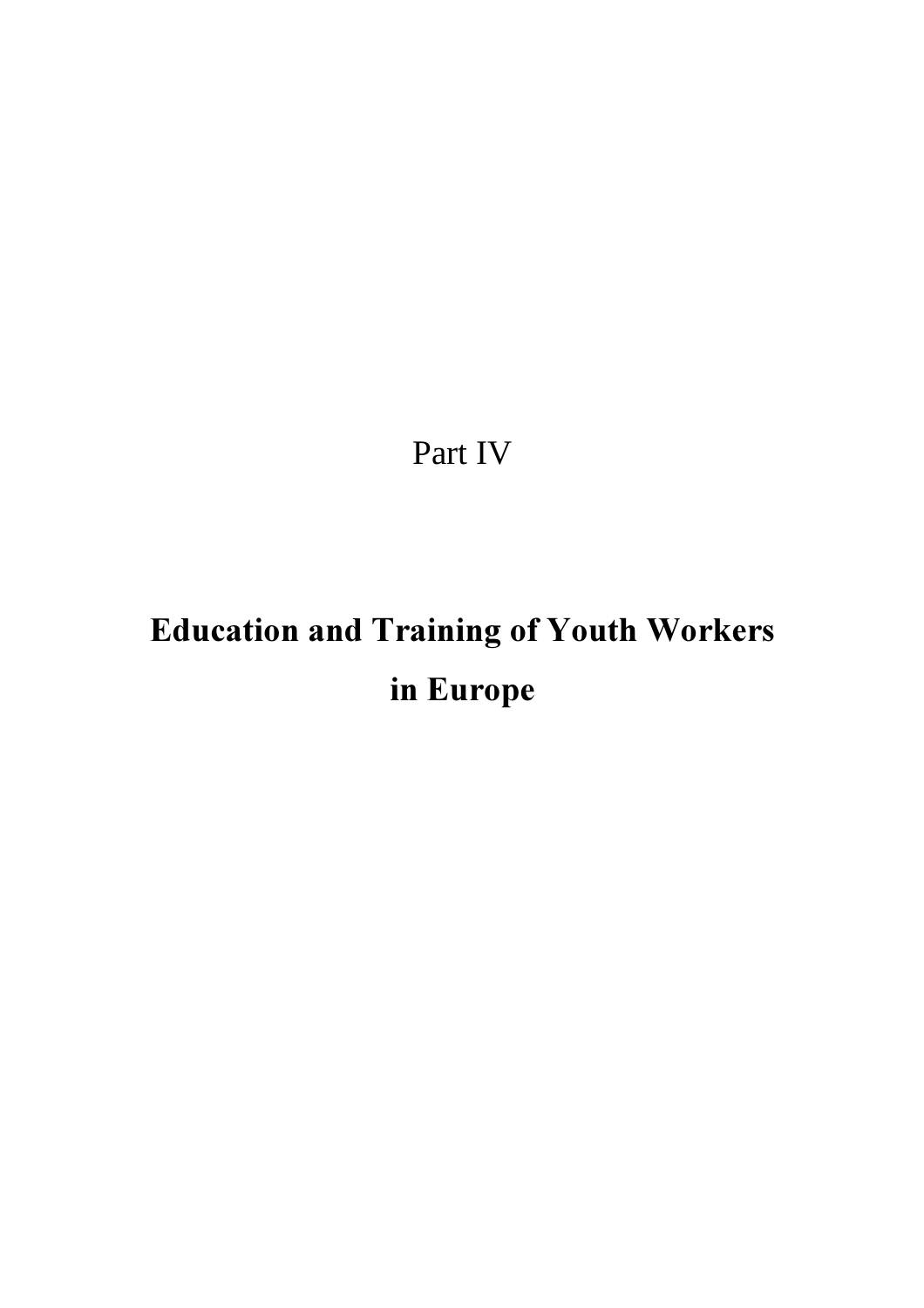#### 1. INTRODUCTION

In this second part of the report on education and training for youth workers in Europe we will try to analyse the national portraits in a comparative way. For this analysis the national portraits provide the empirical basis. Additionally, European research literature on youth work has been used for strengthening the interpretation.

The objective of this comparative analysis is both to model the scenery of youth work in Europe and to outline trends and necessary developments to which a European Youth Policy might contribute. To this purpose a synopsis has been created in which all national portraits are summarised within a comprehensive framework (2.). As an access to the comparative analysis of this synopsis the different terms by with youth work and youth workers are conceptualised in different countries have been chosen by which a first approximate typology can be suggested (3.). This preliminary typology provides the background for assessing different focuses and contexts of youth work, i.e. differences in tasks and issues ascribed to youth work, methods applied and the institutional settings in which they are delivered (4.). These are the main aspects determining specific structures of education and training of youth workers and issues and trends of professionalisation that education and training of youth workers and the practice of youth work in Europe currently experience way (5.). On the basis of these aspects a provisional typology of 'regimes' of youth work is suggested (6.).

The aspects of Europeanisation of youth work are dealt with in two final sections. First current initiatives and their impact on youth work are assessed (7.). Finally, some recommendations are given how the role of youth work could be strengthened on the local and European level (8.).

# 2. SYNOPSIS OF EDUCATION AND TRAINING FOR YOUTH WORKERS IN EUROPE

According to the guidelines adopted by the Steering Committee with regard to targeted report on education and training of youth workers which was translated into a questionnaire for informants and finally structured the national portraits (Part I of report) a synopsis was developed. This synopsis divides into the following categories:

- official term of youth work,
- education and training pathways (voluntary, professional, academic) including name of qualification, duration, providing institution, relation between theory and practice, and participants' employment destinations
- relevant settings of employment (public, voluntary, private)
- focus of youth work (issues and activities)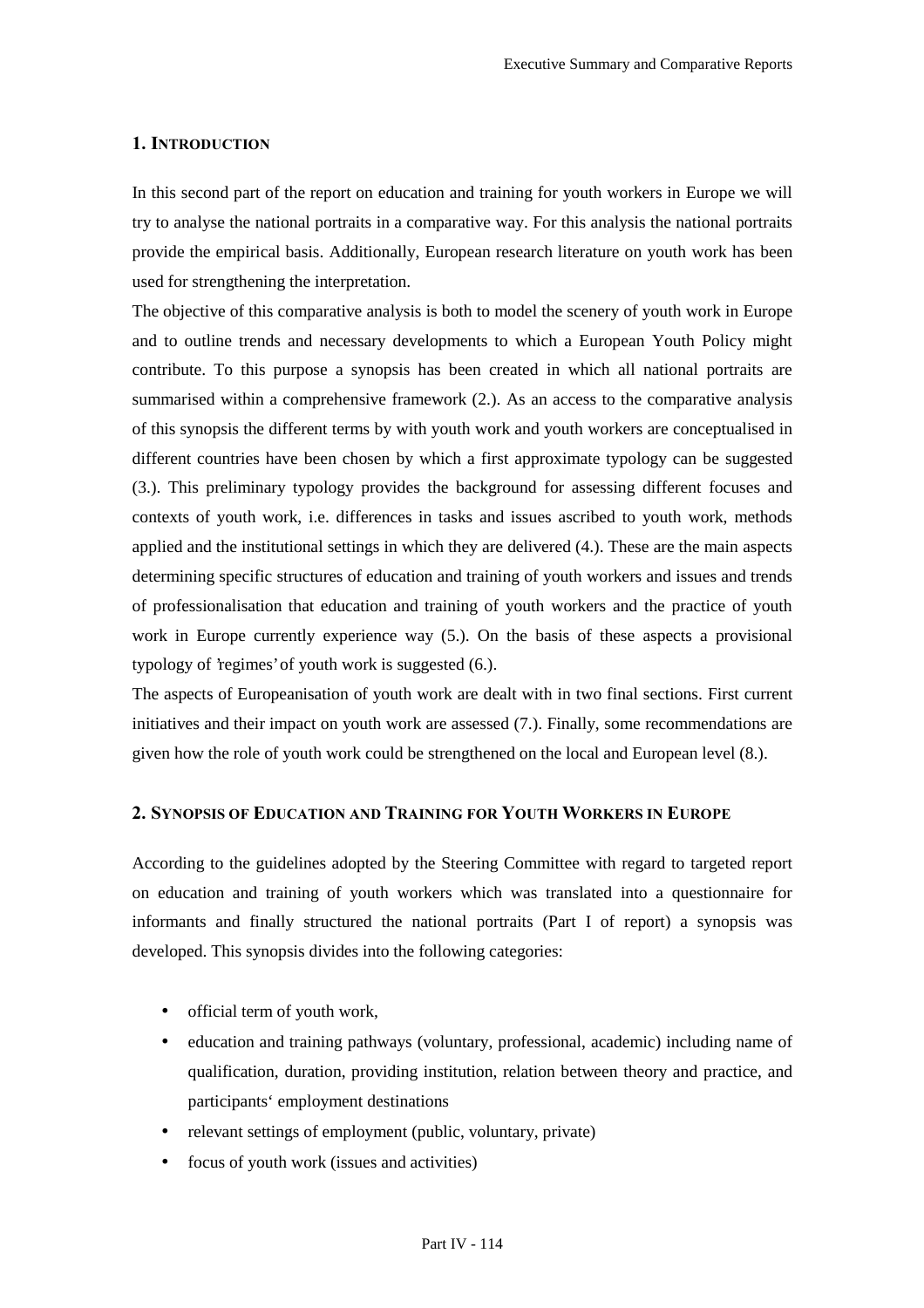• extent of European influence

In order to improve the ,readability' of this table some aspects have been focussed (most important training structures have been framed with bold lines as well as most important issues of youth work written in bold letters).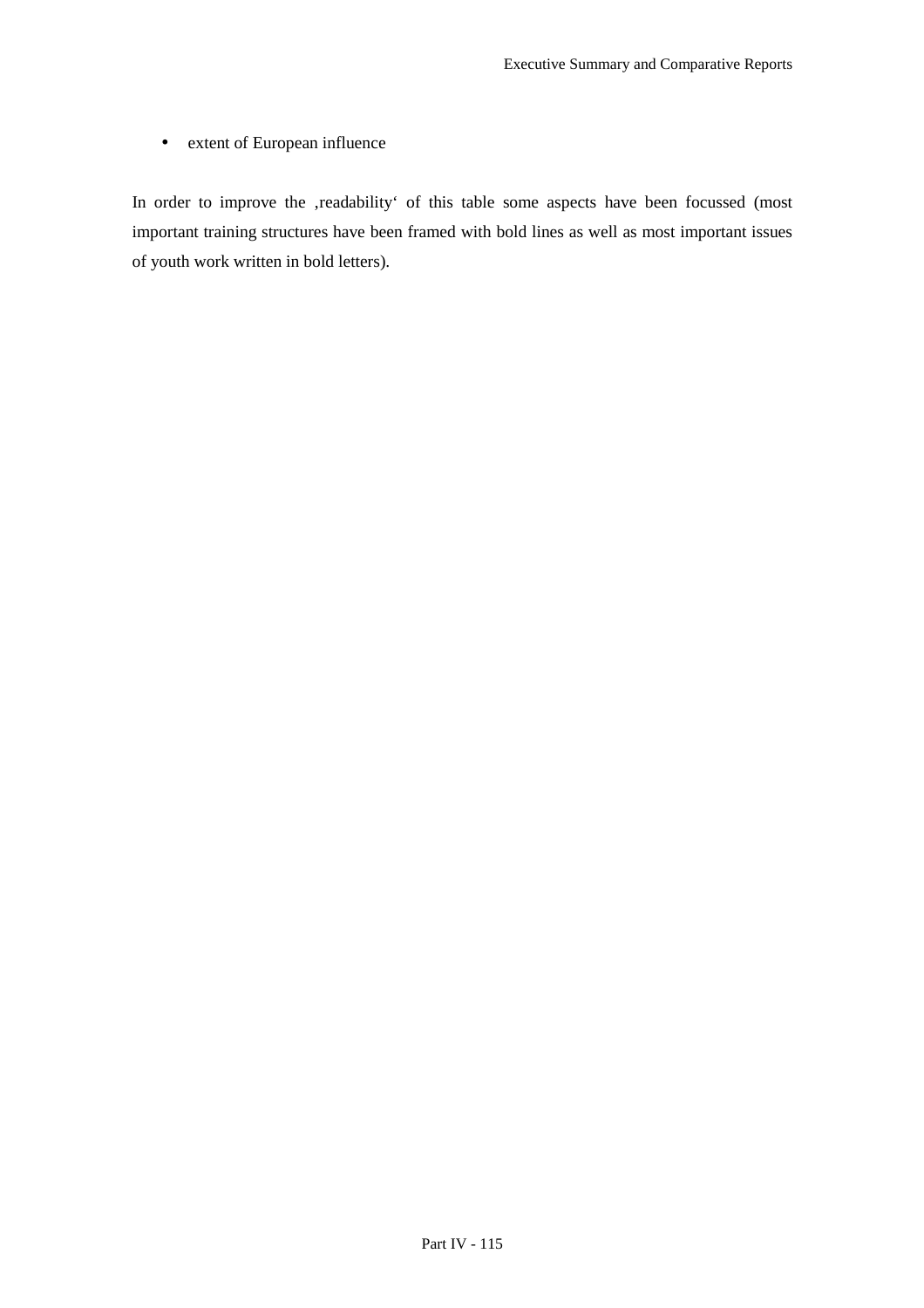|                | $\mathrm{Term}^{16}$ $\parallel$ |                                                                                                                                         | <b>Education and Training Pathways</b><br>(length, practice/theory and type of qualification)                                                                                                                                                                                                                                                                                         |                                                                                                                                                                                  | Areas of<br>employment                                                                                                                                                                 | <b>Contexts and</b><br><b>Focus of Work</b>                                                                                | European<br>Influence |
|----------------|----------------------------------|-----------------------------------------------------------------------------------------------------------------------------------------|---------------------------------------------------------------------------------------------------------------------------------------------------------------------------------------------------------------------------------------------------------------------------------------------------------------------------------------------------------------------------------------|----------------------------------------------------------------------------------------------------------------------------------------------------------------------------------|----------------------------------------------------------------------------------------------------------------------------------------------------------------------------------------|----------------------------------------------------------------------------------------------------------------------------|-----------------------|
|                |                                  |                                                                                                                                         |                                                                                                                                                                                                                                                                                                                                                                                       | <b>Higher Education</b>                                                                                                                                                          |                                                                                                                                                                                        |                                                                                                                            |                       |
| <b>AUSTRIA</b> | <b>SP</b>                        | Voluntary Level<br>$\bullet$                                                                                                            | Professional Schools<br>Professional schools: $5 \cdot$<br>full-time<br>course<br>year<br>10%<br>'social<br>pedagogy',<br>practice<br>Social<br>Colleges<br>for<br>Pedagogy:<br>2 year (full-time), 3<br>$\bullet$<br>years part-time, mainly<br>theory with practical<br>elements<br><b>Further Training</b><br>courses: certificates<br>not recognised by<br>public bodies, 2 years | <b>Academy for Social</b><br>Work: Diploma in<br>Social Work, 3 years,<br>University: Diploma in<br><b>Educational Sciences</b><br>Both courses with mainly<br>theoretical focus | Private non-<br>profit<br>organisations<br>hold the largest<br>share in<br>employment<br>offers for youth<br>workers                                                                   | Organisation of<br>leisure time<br>activities<br>offers for<br>marginalised<br>groups<br>counselling                       | Rather low            |
| <b>BELGIUM</b> | YW<br><b>SW</b>                  | not all pathways are found in every community.<br>80 hours training course<br>in youth work, certificate<br>acknowledged by<br>ministry | Education and Training in general are administered by the different language Most youth<br>communities (Flemish, Wallonian, German-speaking and Brussels). Therefore<br>4 year part-time course,<br>80% practice, officially<br>acknowledged degree in<br>education                                                                                                                   | Polytechnics ("Haute<br>Ecole"/ "Hogeschool"):<br>4 year course with 6-12<br>months stage leading to a<br>degree in social work<br>Universities:                                 | services are run<br>by private non-<br>profit<br>organisations,<br>there is little<br>differentiation in<br>target groups<br>between them<br>and youth work<br>run by public<br>bodies | <b>Youth clubs</b><br>$\bullet$<br>(leisure)<br>activities)<br>Youth<br>$\bullet$<br>information<br>Marginalised<br>groups | Rather low            |

<sup>&</sup>lt;sup>16</sup> YW = Youth Worker (including Youth Instructors, Leisure Time Leaders); CA = Cultural Animator; SP = Social Pedagogue, Social Educator; SW = Social Worker (including Social Cultural Workers); YP = Youth Policy Professional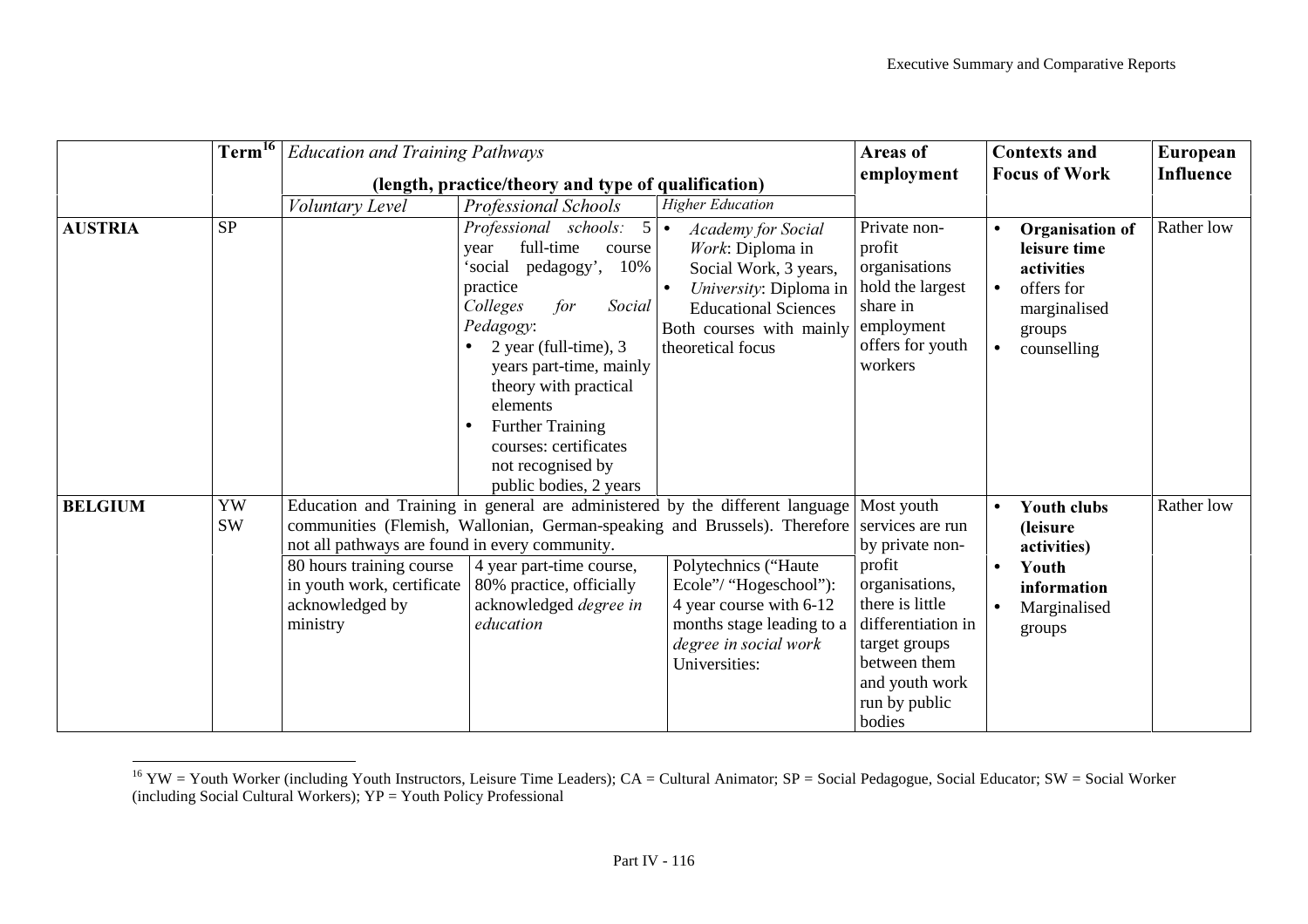|                |          | <b>Education and Training Pathways</b>                                                                                                                                                                                                                                                                                                                | (length, practice/theory and type of qualification)                                                                                                                                                           |                                                                                                                                                                                                                                                                               |                                                                                                                                                      |                                                  |                                                                                                                                                                                                                   |                                                                                                                      |
|----------------|----------|-------------------------------------------------------------------------------------------------------------------------------------------------------------------------------------------------------------------------------------------------------------------------------------------------------------------------------------------------------|---------------------------------------------------------------------------------------------------------------------------------------------------------------------------------------------------------------|-------------------------------------------------------------------------------------------------------------------------------------------------------------------------------------------------------------------------------------------------------------------------------|------------------------------------------------------------------------------------------------------------------------------------------------------|--------------------------------------------------|-------------------------------------------------------------------------------------------------------------------------------------------------------------------------------------------------------------------|----------------------------------------------------------------------------------------------------------------------|
| <b>DENMARK</b> | SP<br>YW | Training by organisations<br>for voluntary workers (in<br>some cases informal<br>, apprenticeship <sup>*</sup><br>character), partly<br>coordinated by Danish<br><b>Youth Association</b>                                                                                                                                                             | Youth Club Pedagogue<br>training courses:<br>1 $\frac{1}{2}$ year further training pedagogical colleges<br>voluntary<br>workers<br>for<br>without qualification, run<br>by private training centres.          | Social Pedagogy degree:<br>4 year course or<br>(including placement)<br>addressing youth services<br>and youth work, child<br>care and special needs.                                                                                                                         | Public<br>employment<br>prevailing but<br>voluntary and<br>private sector<br>increasing                                                              | $\bullet$<br>$\bullet$<br>$\bullet$<br>$\bullet$ | <b>Leisure activities</b><br>(youth clubs)<br>Marginalised<br>youth<br><b>Health</b> and<br>prevention<br>Community<br>projects<br>Unemployed<br>Youth                                                            | Not $(yet)$<br>relevant<br>influence;<br>Danish<br>initiative to<br>coordinate<br>youth clubs<br>in Europe<br>(ECYC) |
| <b>FINLAND</b> | YW       | Training for voluntary<br>workers by non-profit<br>organisations. Church<br>organises training in brad<br>scale. Coordination of<br>voluntary training by the<br>, Youth Academy'<br>Youth and leisure instruction programme for adults:<br>further training course with apprenticeship structure<br>for adults with voluntary youth work experience. | Youth and leisure time<br><i>instructor</i> ": 2 year degree<br>in upper secondary<br>education (3 years from<br>$2001$ ) – 20% practice.<br>Employment in youth<br>clubs, families and social<br>prevention. | Civic work and youth<br>work/leisure time: 3,5<br>year polytechnic degree,<br>20-40% practice.<br>Employment in<br>management and<br>planning of youth work.<br><b>Study of Social</b><br>Pedagogy: university<br>master degree.<br>Employment in research<br>and management. | Majority<br>$of \bullet$<br>$\left  \text{in} \right $<br>employment<br>public<br>institutions;<br>private<br>and<br>voluntary<br>sector<br>increase | $\bullet$<br>$\bullet$<br>$\bullet$              | <b>Leisure activities</b><br>Unemployed<br>youth<br><b>Health and drug</b><br>prevention<br>Prevention of<br>social exclusion<br>Integration of<br>immigrant youth<br>Youth<br>participation by<br>youth councils | Certain<br>European<br>influence on<br>all levels of<br>youth work<br>and training<br>(in both)<br>directions)       |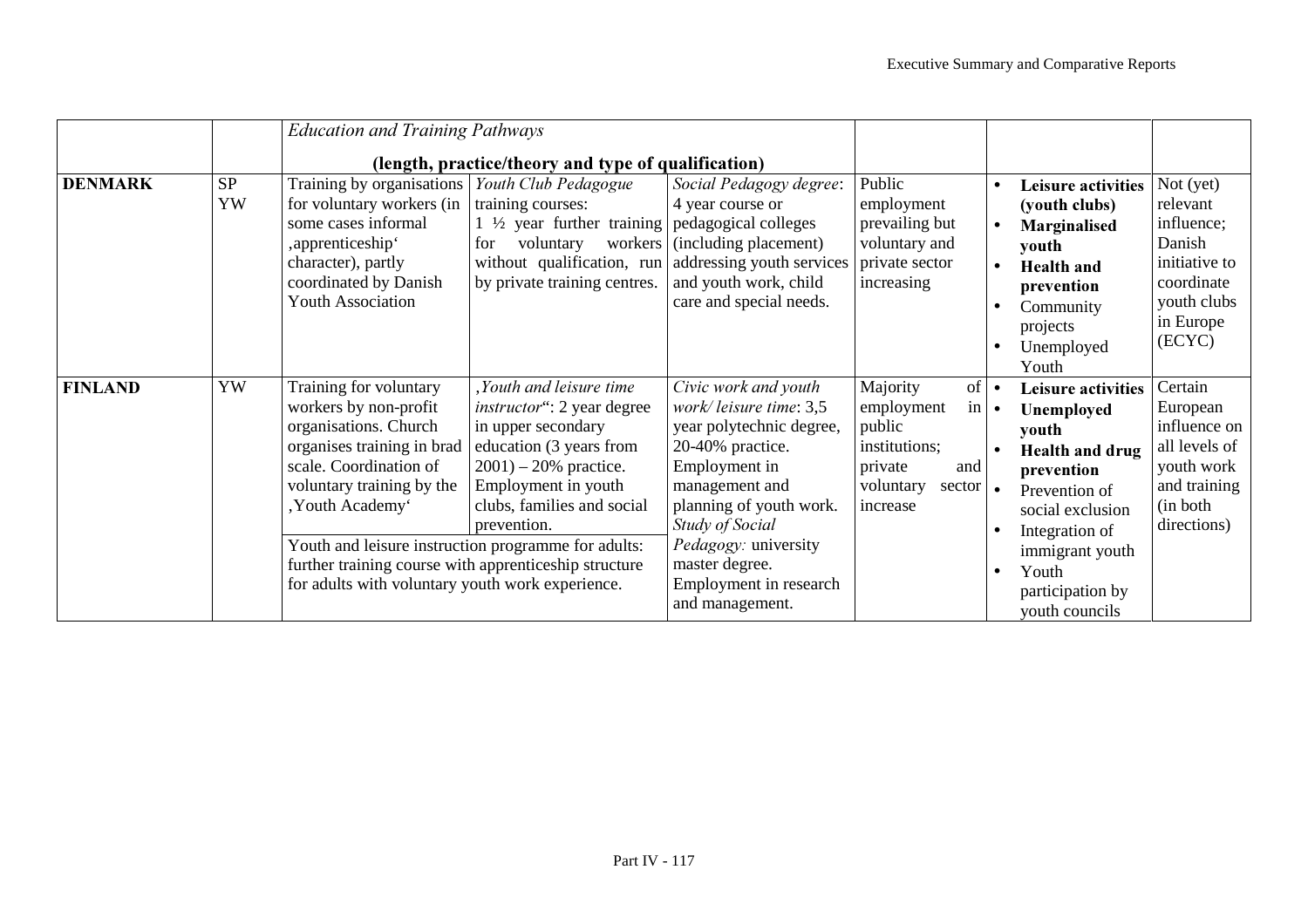|                |                              | <b>Education and Training Pathways</b>                                                                                                                                                         |                                                                                                                                                                                                                                                                                                                                                        |                                                                                                                                                                                                                                                                                                                                       |                                                                |                                                                                                                                                                                                      |                                                                                                                                      |
|----------------|------------------------------|------------------------------------------------------------------------------------------------------------------------------------------------------------------------------------------------|--------------------------------------------------------------------------------------------------------------------------------------------------------------------------------------------------------------------------------------------------------------------------------------------------------------------------------------------------------|---------------------------------------------------------------------------------------------------------------------------------------------------------------------------------------------------------------------------------------------------------------------------------------------------------------------------------------|----------------------------------------------------------------|------------------------------------------------------------------------------------------------------------------------------------------------------------------------------------------------------|--------------------------------------------------------------------------------------------------------------------------------------|
|                |                              |                                                                                                                                                                                                | (length, practice/theory and type of qualification)                                                                                                                                                                                                                                                                                                    |                                                                                                                                                                                                                                                                                                                                       |                                                                |                                                                                                                                                                                                      |                                                                                                                                      |
| <b>FRANCE</b>  | CA<br><b>SE</b>              | <b>BAFA, BAFD and BASE</b><br>are three courses for<br>volunteers leading to an<br>officially acknowledged<br>certificate which in certain<br>cases provides access to<br>professional schools | 1) BAPAAT:<br>apprenticeship model<br>2) BEATEP: 8 to 24<br>months training<br>alternating between<br>theory and practice in a<br>pre-selected field.<br>3) The <i>DEFA</i> training:<br>full-time $(3 \text{ years})$ or<br>part-time (6 years), 4<br>months placement.<br>4) DEDPAD: 2 to 3 years<br>(750 hours of practice<br>and instruction each) | 1) Diplôme Universitaire<br>de Technologie (DUT).<br>To specialise students<br>can choose the option<br>"animation sociale et<br>socio-culturelle (ASC)".<br>Three year university<br>course leading to a<br>diploma called DHEPS<br>2) "Diplôme Supérieur<br>en Travail Social", a<br>further education course<br>for social workers | Majority of<br>youth workers<br>are employed by<br><b>NGOs</b> | Leisure time and<br>sports / Summer<br>camps<br>Youth<br>information<br>Young people's<br>labour market<br>integration                                                                               | Not relevant                                                                                                                         |
| <b>GERMANY</b> | <b>SP</b><br><b>SW</b><br>YW | Youth organisations and<br>associations offer a huge<br>variety of further training<br>for volunteers. Only few of<br>them lead to officially<br>acknowledged certificates                     | 1) Professional training<br>for Social Assistants: 2<br>year school-based<br>training<br>2) Professional education<br>and training for Social<br><i>Educators:</i> 3 to 4 years<br>(1 year of practice)<br>3) Professional Academy<br>for the Social Sector: 3<br>years degree (theory and<br>practice alternating).                                   | 1) University Diploma in<br><b>Educational Sciences,</b><br>direction of Social<br>Pedagogy: 4 years plus 6<br>months of stage<br>2) Polytechnic Diploma<br>in Social Work / Social<br>Pedagogy: 3 years plus 1<br>year of practice                                                                                                   | Majority of<br>youth workers<br>are employed by<br><b>NGOs</b> | Open youth<br>centres (mainly<br>leisure activities)<br>Cultural activities<br>Counselling<br>Projects for<br>unemployed<br>youth<br>Assistance in<br>school home work<br>After-school<br>facilities | Rather low,<br>increasing<br>the number<br>of students<br>passing a<br>certain<br>period of<br>study or<br>practical<br>stage abroad |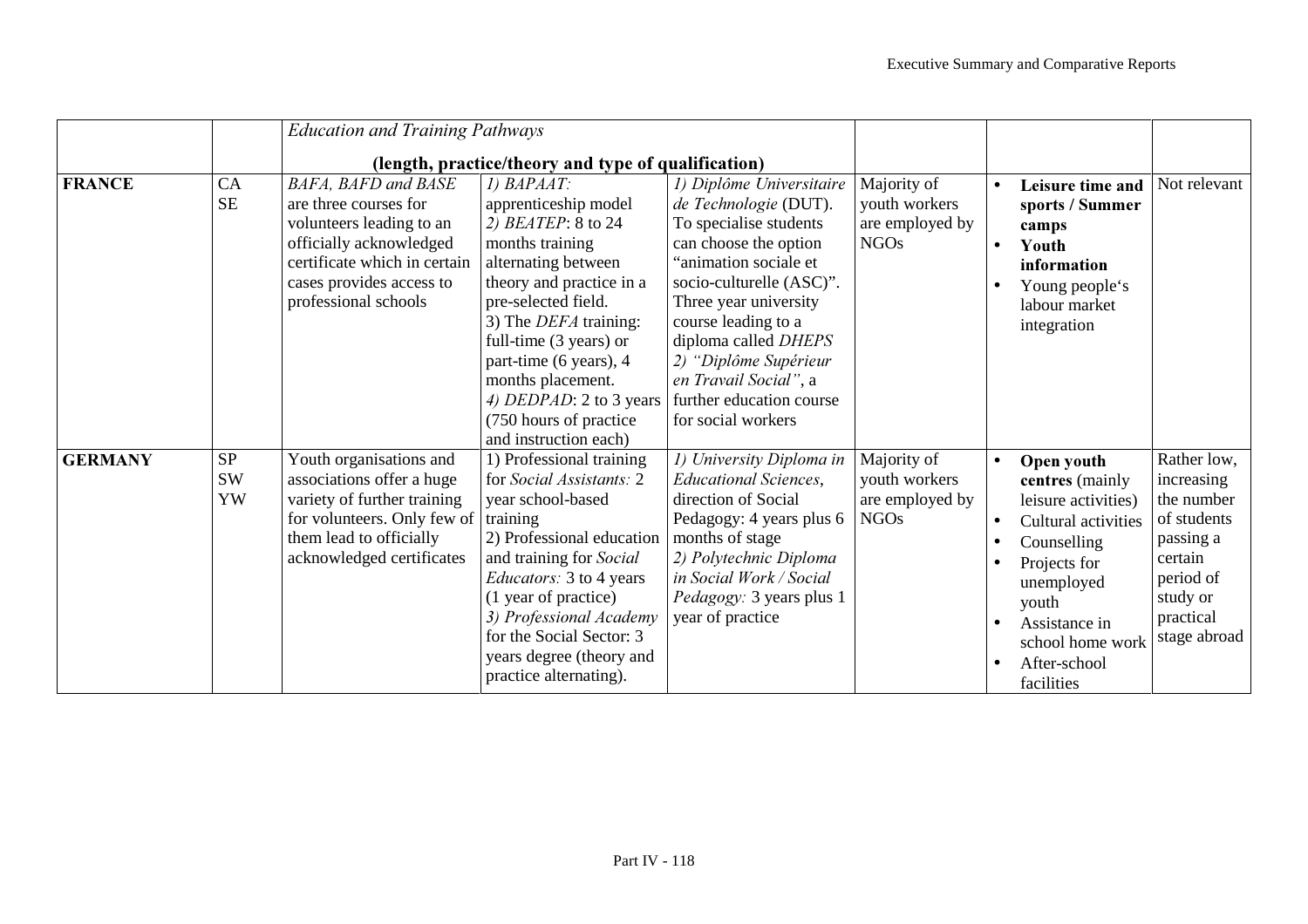|                |                 | <b>Education and Training Pathways</b>                                                                                                                                                                                                                                                                                                                           |                                                                                                                                                                                                                          |                                                                                                                                                                                                                                                                                                                                                                                              |                                                                                                                                                                                                                             |                                                  |                                                                                                                                                |                                                                   |
|----------------|-----------------|------------------------------------------------------------------------------------------------------------------------------------------------------------------------------------------------------------------------------------------------------------------------------------------------------------------------------------------------------------------|--------------------------------------------------------------------------------------------------------------------------------------------------------------------------------------------------------------------------|----------------------------------------------------------------------------------------------------------------------------------------------------------------------------------------------------------------------------------------------------------------------------------------------------------------------------------------------------------------------------------------------|-----------------------------------------------------------------------------------------------------------------------------------------------------------------------------------------------------------------------------|--------------------------------------------------|------------------------------------------------------------------------------------------------------------------------------------------------|-------------------------------------------------------------------|
|                |                 |                                                                                                                                                                                                                                                                                                                                                                  | (length, practice/theory and type of qualification)                                                                                                                                                                      |                                                                                                                                                                                                                                                                                                                                                                                              |                                                                                                                                                                                                                             |                                                  |                                                                                                                                                |                                                                   |
| <b>GREECE</b>  | <b>SW</b><br>CA | Associations may offer<br>targeted training courses<br>for the leisure and cultural<br>sector. Access is not free<br>but mostly requires a high<br>school degree.<br>The Orthodox Church runs<br>1 year training courses in<br>counselling (including<br>theory and practice)<br>Access with high school<br>degree. Certificate is not<br>publicly acknowledged. | Private Vocational<br>Training Centres offer<br>training courses for<br>employment in the<br>cultural, sports and<br>leisure (often in<br>commercial settings) –<br>ca. 500 hours theoretical<br>and practical learning. | University<br>(Social<br>Work,<br>Social<br>Sciences):<br>Theoretical studies<br>including counselling,<br>health, addiction etc., not<br>youth work specific.<br>Polytechnic degree in<br>Social Work: Practice-<br>oriented 3-4 year degree<br>preparing for youth and<br>social services<br>General Secretariat for<br>Youth provides further<br>training courses $(150 -$<br>220 hours). | degrees Public sector is<br>most important.<br>Also the Church<br>is important<br>mainly with<br>regard to<br>marginalised<br>groups.<br>Associations and<br>private providers<br>involved in<br>leisure time<br>activities | $\bullet$                                        | Youth<br>unemployment<br>Leisure time and<br>sports / Summer<br>camps<br><b>Health</b> and<br><b>Addiction</b><br><b>Counselling</b>           | Not relevant                                                      |
| <b>ICELAND</b> | YW              | Training at voluntary level<br>exists but not coordinated                                                                                                                                                                                                                                                                                                        | Not relevant                                                                                                                                                                                                             | Youth work diploma: 1 1/2<br>year university course<br>with a small practice<br>element $(7%)$<br>B.A. in Social Work: 3<br>year degree with<br>different directions of<br>specialisation                                                                                                                                                                                                    | Public<br>employment<br>prevailing but<br>voluntary sector<br>increasing                                                                                                                                                    | $\bullet$<br>$\bullet$<br>$\bullet$<br>$\bullet$ | <b>Health</b> and<br>addiction<br><b>Counselling</b><br>Political<br>education<br>Leisure activities<br>Youth<br>unemployment<br>Gender issues | Not relevant<br>in training,<br>partly<br>relevant in<br>practice |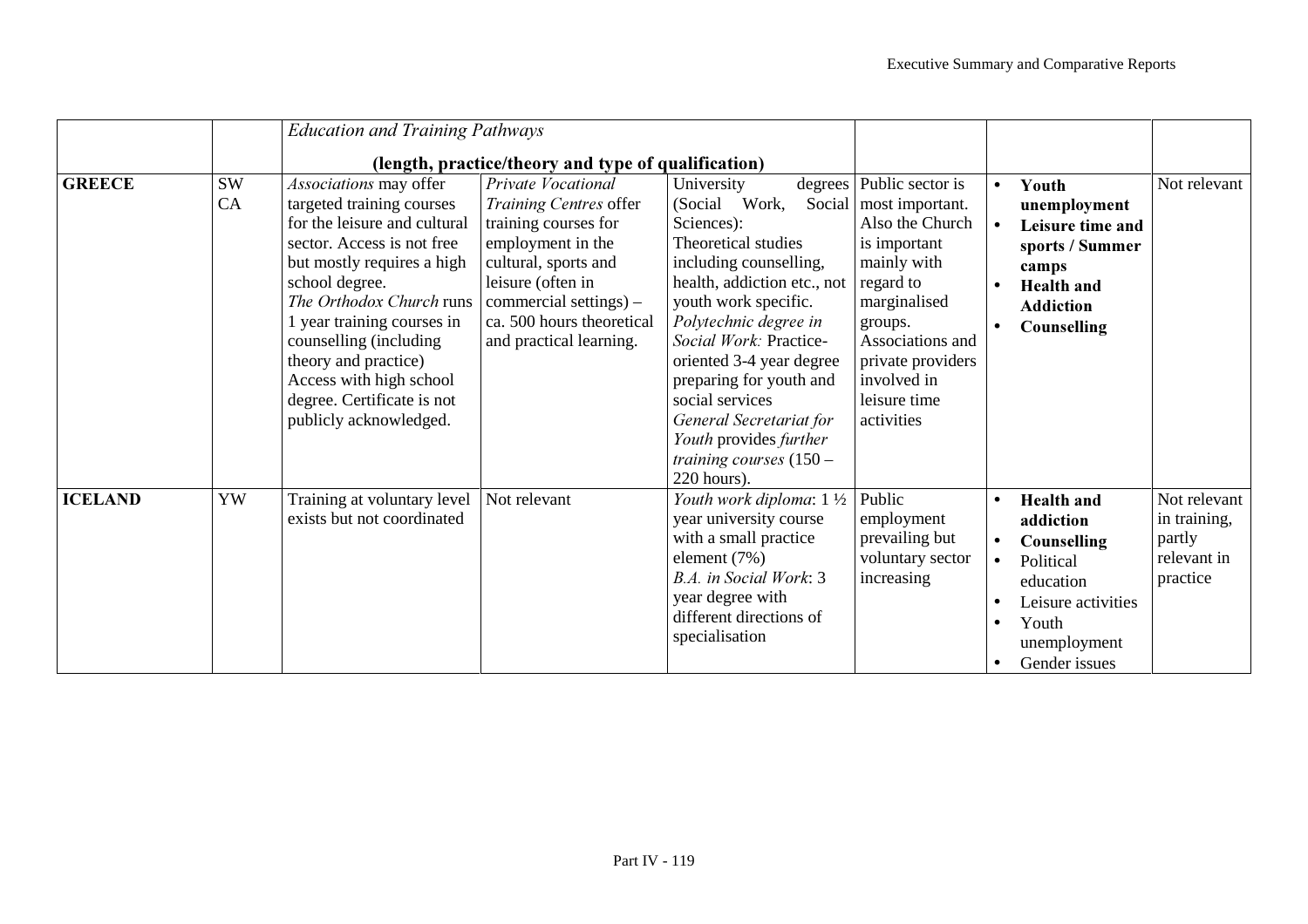|                |                              | <b>Education and Training Pathways</b>                                                                                                                                                                                                                                                                                                                                                                                                                                |                                                                                                                                                                                                                                                                                                                                                                                              |                                                                                                                 |                        |                                                                                                                                                                         |                                                                                  |
|----------------|------------------------------|-----------------------------------------------------------------------------------------------------------------------------------------------------------------------------------------------------------------------------------------------------------------------------------------------------------------------------------------------------------------------------------------------------------------------------------------------------------------------|----------------------------------------------------------------------------------------------------------------------------------------------------------------------------------------------------------------------------------------------------------------------------------------------------------------------------------------------------------------------------------------------|-----------------------------------------------------------------------------------------------------------------|------------------------|-------------------------------------------------------------------------------------------------------------------------------------------------------------------------|----------------------------------------------------------------------------------|
|                |                              | (length, practice/theory and type of qualification)                                                                                                                                                                                                                                                                                                                                                                                                                   |                                                                                                                                                                                                                                                                                                                                                                                              |                                                                                                                 |                        |                                                                                                                                                                         |                                                                                  |
| <b>IRELAND</b> | YW<br><b>SW</b>              | Voluntary associations<br>providing non-<br>standardised training for<br>volunteers (traditionally<br>strong influence of Church<br>declining)                                                                                                                                                                                                                                                                                                                        | 1) Master of Social<br>Science / Higher<br>Diploma in Youth and<br>Community Work: 2 year<br>post-graduate course<br>2) Master of Social<br>Work: 2 year full-time<br>course with practical<br>placements<br>3) Bachelor of Social<br>Science in Youth and<br>Community Work: 3 year<br>course with practical<br>part, in some cases<br>access without post-<br>compulsory<br>qualifications | Highly based on<br>voluntary work,<br>within youth<br>organisations,<br>still<br>professionalisatio<br>n grows  | $\bullet$<br>$\bullet$ | <b>Leisure activities</b><br>Youth at risk<br>Youth clubs                                                                                                               | Growing<br>influence in<br>University<br>education                               |
| <b>ITALY</b>   | CA<br><b>SE</b><br><b>YP</b> | The situation is influenced by a general lack of national youth policy and the late<br>implementation of local youth policies with considerable local and regional<br>differences<br>Voluntary organisations and cooperatives offer a<br>broad range of short and longer training courses.<br>Partly these can be considered as further training for<br>those starting to work as professionals in local youth<br>policies without having appropriate qualifications. | Professional educator in<br>non-formal education:<br>4 year university degree<br>incl. practice. Besides the<br>introduction of a 3 year<br>degree.                                                                                                                                                                                                                                          | Employment in<br>public and<br>voluntary sector<br>(voluntary sector<br>increases by<br>taking public<br>tasks) | $\bullet$<br>$\bullet$ | Youth<br>information<br>Vocational<br>counselling<br>Leisure time<br>activities<br>Prevention of<br>Social Exclusion<br><b>Education</b> and<br>training<br>counselling | European<br>influence in<br>developing<br>education<br>and training<br>structure |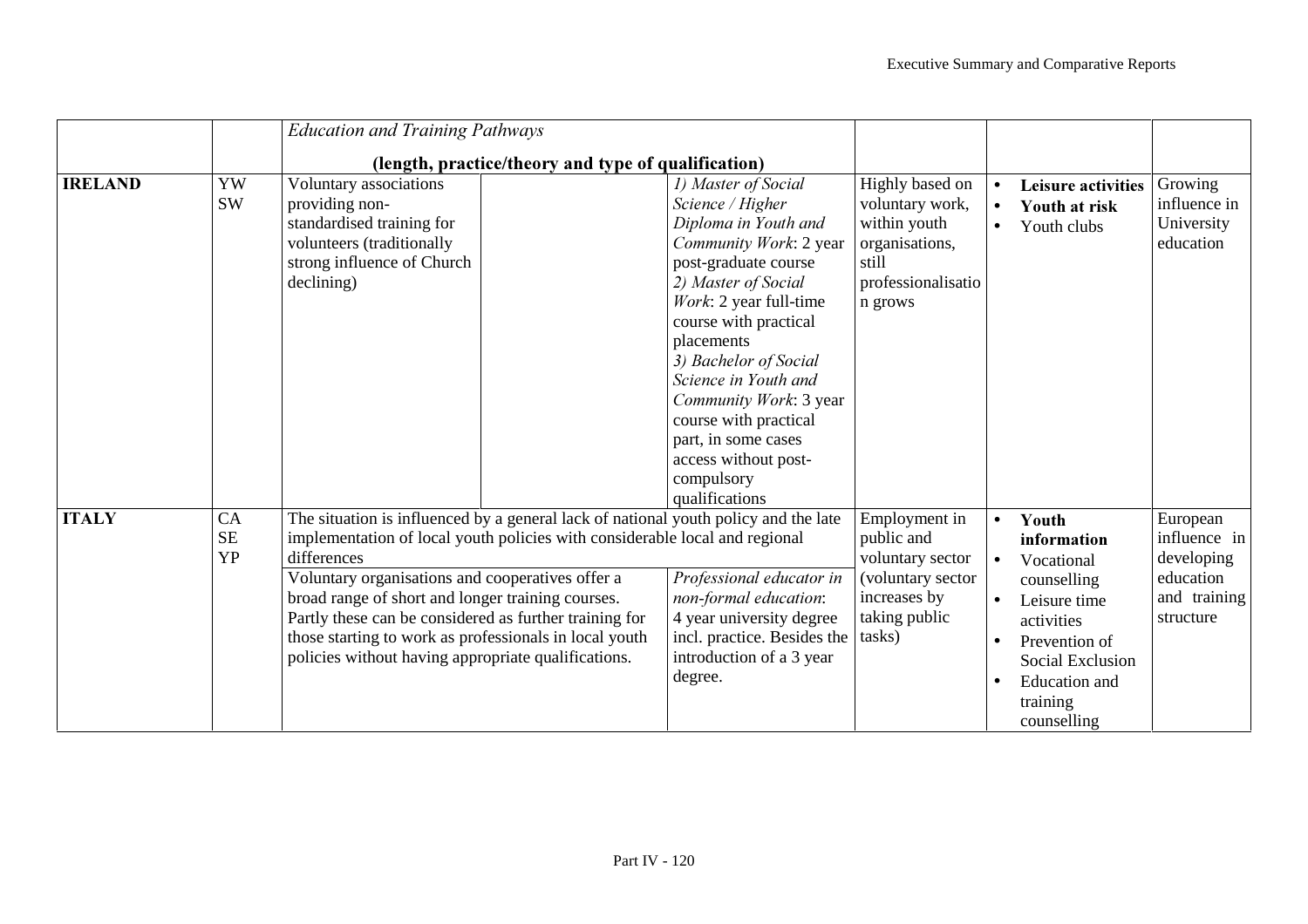|                      |                 | <b>Education and Training Pathways</b>                                                                     |                                                                                                                                                                                                                                                                                                                                              |                                                                                                                                                                                                                             |                                                                                                                 |                                     |                                                                                                                                                       |                                                      |
|----------------------|-----------------|------------------------------------------------------------------------------------------------------------|----------------------------------------------------------------------------------------------------------------------------------------------------------------------------------------------------------------------------------------------------------------------------------------------------------------------------------------------|-----------------------------------------------------------------------------------------------------------------------------------------------------------------------------------------------------------------------------|-----------------------------------------------------------------------------------------------------------------|-------------------------------------|-------------------------------------------------------------------------------------------------------------------------------------------------------|------------------------------------------------------|
|                      |                 |                                                                                                            | (length, practice/theory and type of qualification)                                                                                                                                                                                                                                                                                          |                                                                                                                                                                                                                             |                                                                                                                 |                                     |                                                                                                                                                       |                                                      |
| <b>LIECHTENSTEIN</b> | <b>SP</b>       | Training without<br>certification by youth<br>organisation                                                 | See neighbour countries<br>Austria and Switzerland,<br>only further training<br>offered                                                                                                                                                                                                                                                      | See neighbour countries<br>Austria and Switzerland                                                                                                                                                                          | Local authorities<br>are the main<br>employer                                                                   | $\bullet$<br>$\bullet$              | <b>Youth clubs</b><br>Youth<br>information                                                                                                            | n.a.                                                 |
| <b>LUXEMBOURG</b>    | <b>SE</b><br>CA | Non-formalised training<br>courses                                                                         | <b>Education at Polytechnics:</b><br>a) Professional school level diploma<br>b) Higher education level: Either 3 years full-time or<br>6 years part-time course leading to a educators'<br>diploma<br>Both courses include equalised shares of practical,<br>technical and theoretical training<br>Alternative: Studies in France or Belgium |                                                                                                                                                                                                                             | Main<br>employment<br>provided by local $\bullet$<br>authorities and<br>charity<br>organisations                | $\bullet$                           | <b>Information and</b><br>counselling<br><b>Youth clubs</b><br>Youth<br>accomodation                                                                  | Rather high<br>degree of<br>international<br>isation |
| <b>NETHERLANDS</b>   | YW<br>SW        | Voluntary youth<br>associations may offer<br>training for volunteers<br>without stringent<br>coordination. | Social Cultural Worker, Higher Vocational<br>Social<br>Worker, Social Service <i>Cultural and Social</i><br>Worker:<br>2 to 4 year degrees<br>organised in four levels<br>(modules) of degrees<br>provided at Regional<br><b>Education Centres.</b><br>60% practice training                                                                 | Pedagogical <i>Education (UPE)</i> in<br><i>Education (CMV)</i> : 4 year<br>degree equivalent to<br>polytechnic level;<br>practice experience is<br>integrated.<br>(until 1990 special, youth<br>work' programme in<br>UPE) | Employment in<br>non-profit<br>organisations and $\vert \bullet \vert$<br>local services to<br>a similar extent | $\bullet$<br>$\bullet$<br>$\bullet$ | Youth<br>information<br>Open youth<br>work (leisure)<br>Young offenders<br>Offers for<br>marginal groups<br>Culture and Arts<br>Youth<br>Unemployment | N <sub>o</sub><br>substantial<br>influence           |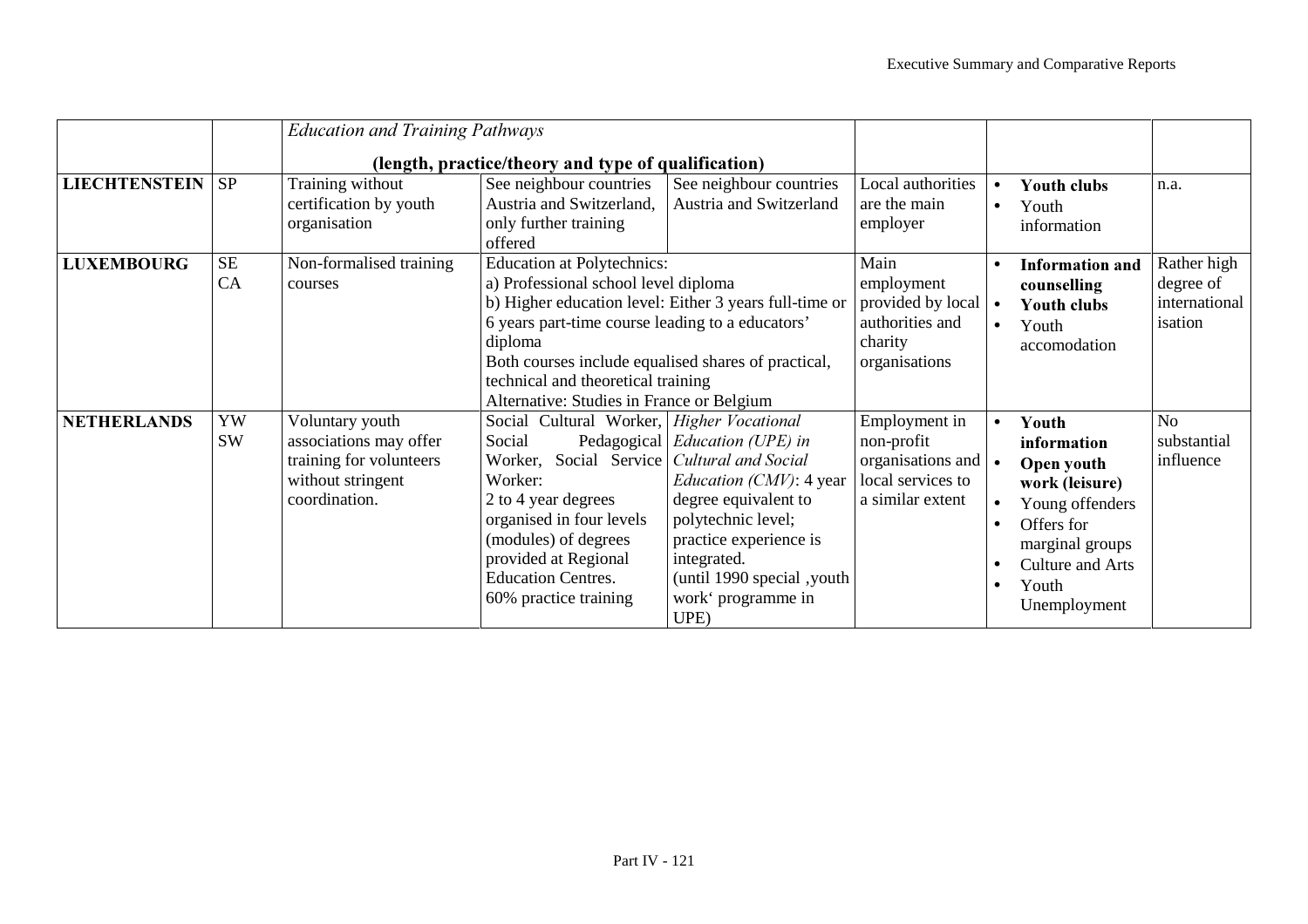|                 |                                           | <b>Education and Training Pathways</b>                                                                                                                         |                                                                                                                                                                                                                                                   |                                                                                                                                                                                                                                                                  |                                                                                                |                                     |                                                                                                                                           |                                                                                |
|-----------------|-------------------------------------------|----------------------------------------------------------------------------------------------------------------------------------------------------------------|---------------------------------------------------------------------------------------------------------------------------------------------------------------------------------------------------------------------------------------------------|------------------------------------------------------------------------------------------------------------------------------------------------------------------------------------------------------------------------------------------------------------------|------------------------------------------------------------------------------------------------|-------------------------------------|-------------------------------------------------------------------------------------------------------------------------------------------|--------------------------------------------------------------------------------|
| <b>NORWAY</b>   | <b>SW</b><br><b>SP</b>                    | Training at voluntary level<br>exists but it is neither<br>coordinated not very<br>relevant due to low<br>influence of private and<br>non-profit organisations | (length, practice/theory and type of qualification)<br>Social and health work:<br>4 years course in public<br>secondary education (2)<br>years school, 2 years on<br>the job) employment as<br>assistants in<br>kindergardens and youth<br>clubs. | Social pedagogy degree:<br>3 years course at State<br><b>University Colleges</b><br>providing a qualification<br>in social pedagogy<br>(social work, child care,<br>youth at risk); 6 months<br>practice placement<br>included.                                  | Employment<br>mostly in public<br>authorities.<br>However,<br>increase of<br>private agencies. | $\bullet$<br>$\bullet$<br>$\bullet$ | <b>Health</b> and<br>prevention<br>Counselling<br>Leisure activities<br>Needs and<br>problems of<br>young<br>immigrants.                  | Not relevant                                                                   |
| <b>PORTUGAL</b> | CA<br><b>SE</b>                           | Training at voluntary level Social work and Social<br>increases<br>and<br><i>is</i><br>coordinated<br>by<br>the<br>Portuguese<br>Youth<br>Institute.           | Education: 3 year<br>courses at professional<br>and technical<br>professional schools plus<br>a 6 month placement<br>Employment in child<br>care or youth services                                                                                | 1) Bachelorato in social<br>work: 3 year degree at<br>polytechnic level with<br>30-40% practice<br>2) Licienciatura in social<br>work: 4 year university<br>degree (placement<br>included)<br>Employment of both in<br>management and<br>professional positions. | Mainly public<br>sector but<br>increase of<br>voluntary sector.                                | $\bullet$<br>$\bullet$              | Leisure and<br>sports<br><b>Measures for</b><br>unemployed<br>youth<br>Youth<br>information                                               | European<br>Influence<br>introduced<br>via<br>Portuguese<br>Youth<br>Institute |
| <b>SPAIN</b>    | <b>SW</b><br><b>SE</b><br>CA<br><b>YP</b> | Voluntary youth<br>associations offer training<br>for volunteers which may<br>be coordinated by regional<br>adult education centres<br>(with certificate)      | Technician<br>Higher<br>for<br>Social Services / Socio-<br>cultural Animators:<br>2 year course at regional<br>professional schools with<br>a balance between<br>practice and theoretical<br>instruction.                                         | Social Work and Social Employment<br>Education:<br>3 year university degree<br>leading to management increasing<br>positions in local youth<br>services and to work with<br>specially disadvantaged<br>youth; 50% practice and<br>study.                         | mainly in local<br>authorities but<br>voluntary sector                                         | $\bullet$                           | Youth<br>unemployment<br><b>Prevention of</b><br>social exclusion /<br>marginalised<br>groups<br><b>Leisure activities</b><br>Counselling | Relevant for<br>developing<br>practice and<br>training                         |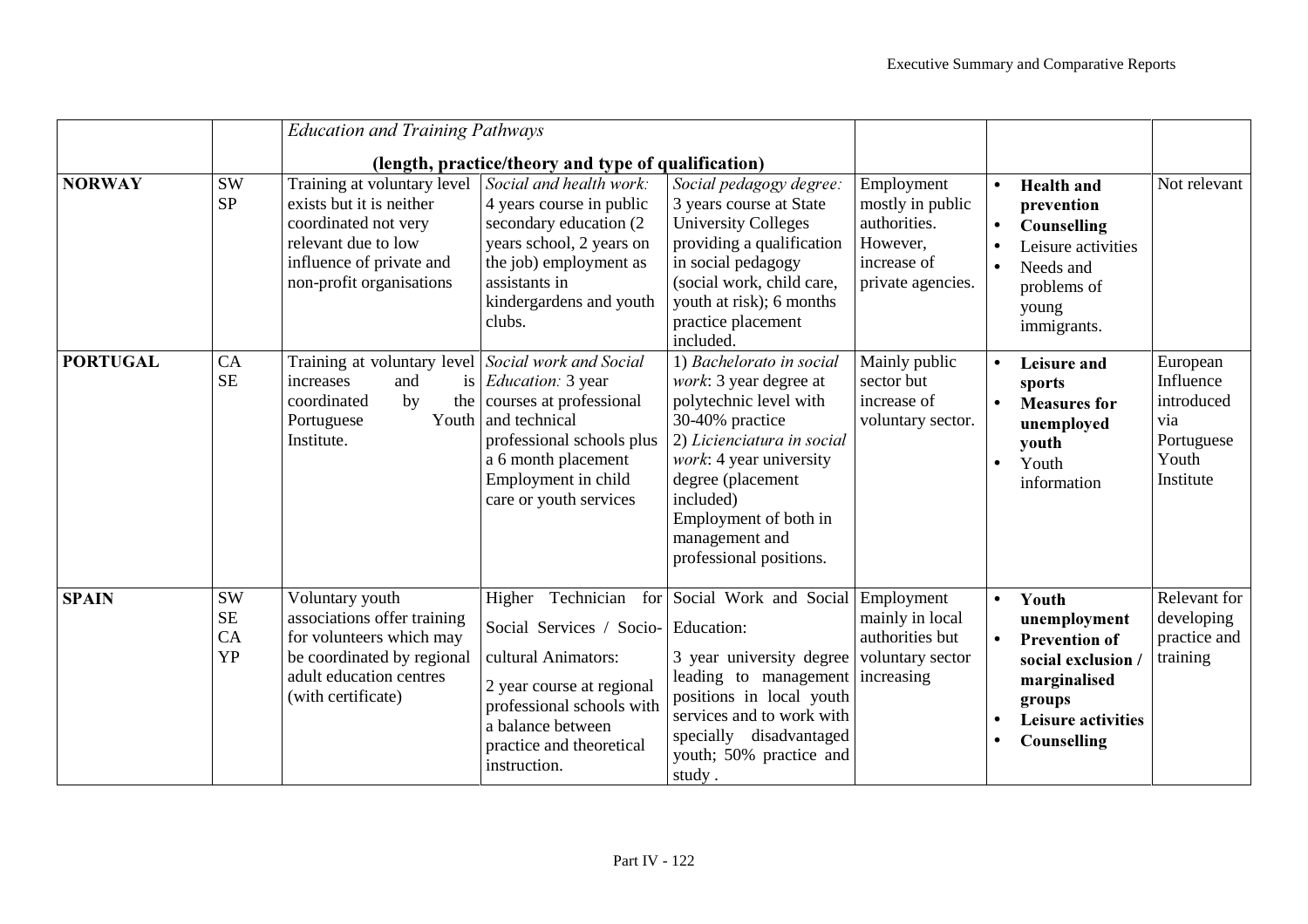|                                 |       | <b>Education and Training Pathways</b>                                                                         |                                                                                                                                                                                                                                                                                                      |                                                                                                                                                                                                                                                                                                                                                                                          |                                                                                                                                                                                     |                                     |                                                                                                  |              |
|---------------------------------|-------|----------------------------------------------------------------------------------------------------------------|------------------------------------------------------------------------------------------------------------------------------------------------------------------------------------------------------------------------------------------------------------------------------------------------------|------------------------------------------------------------------------------------------------------------------------------------------------------------------------------------------------------------------------------------------------------------------------------------------------------------------------------------------------------------------------------------------|-------------------------------------------------------------------------------------------------------------------------------------------------------------------------------------|-------------------------------------|--------------------------------------------------------------------------------------------------|--------------|
|                                 |       |                                                                                                                | (length, practice/theory and type of qualification)                                                                                                                                                                                                                                                  |                                                                                                                                                                                                                                                                                                                                                                                          |                                                                                                                                                                                     |                                     |                                                                                                  |              |
| <b>SWEDEN</b>                   | YW    | Voluntary organisations<br>provide training for<br>certificates and sometimes<br>further training certificates | Youth Worker Training:<br>1) 3 year course in upper<br>secondary education,<br>100% theoretical<br>instruction (health,<br>leisure and social<br>prevention)<br>2) 2 year degree in Folk-<br>High-Schools, theory and<br>practice balanced (focus<br>organisation<br>of<br><sub>on</sub><br>leisure) | Youth Work Degree:<br>4 year course with a high<br>level of theoretical study<br>$(80-90%)$ the main focus<br>health<br>being<br>and<br>prevention.                                                                                                                                                                                                                                      | Employment in<br>local services<br>and in youth<br>associations<br>(more or less)<br>balanced)                                                                                      | $\bullet$<br>$\bullet$<br>$\bullet$ | <b>Health</b> and<br>prevention<br>Leisure activities<br>Gender issues<br>Political<br>education | Not relevant |
| <b>UNITED</b><br><b>KINGDOM</b> | YW SW | Several voluntary<br>organisations offer partly<br>acknowledged training<br>courses                            |                                                                                                                                                                                                                                                                                                      | 1) Diploma in youth and<br><i>community work</i> in<br>higher education: 2 to 4<br>year full-time courses<br>2) Bachelor courses in<br>various combinations<br>(full- and part-time,<br>distance learning),<br>usually one year<br>additional to diploma<br>3) Post-graduate courses<br>at Universities: 2 years<br>leading to a degree in<br>Youth and community<br>work or Social work | Voluntary<br>organisations and $\bullet$<br>community<br>centres run<br>by <sub>l</sub><br>community-<br>based groups or<br>authorities<br>local<br>the<br>main<br>are<br>employers | $\bullet$<br>$\bullet$              | <b>Youth clubs</b><br><b>Community</b><br>work<br>Youth at risk                                  | Low          |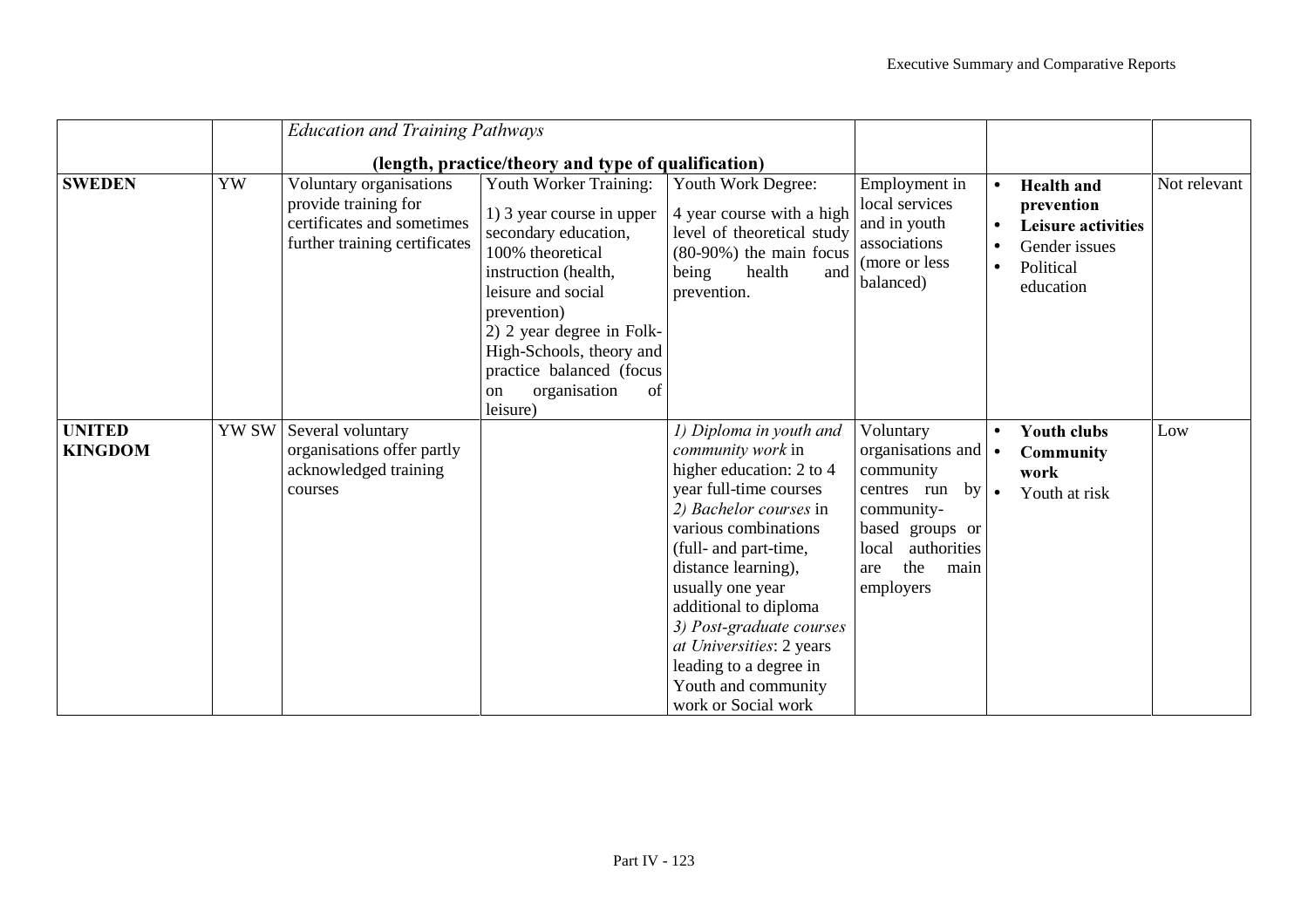#### 3. OFFICIAL TERMS AND UNDERLYING CONCEPTS OF YOUTH WORK

One of the most striking aspects in comparing youth work and the education and training of youth workers in Europe is the diversity of terminology. One of the greatest difficulties in this research has been to explain informants what kind of information was needed and even what the study was about. At first sight a dividing line between North and South could be drawn reflecting that interlocutors in Southern European countries often didn't understand – or misunderstood – the English term 'youth work'. Many of the first answers referred to labour market conditions of young people (, working youth). Therefore, it showed very quickly that the aspect of official terminology was crucial and therefore was included into the questionnaire. We assume that on the one side language reflects cultural values, perceptions and interpretations of social reality, i.e. assumptions on 'normality'. On the other side the differentiation of various types of youth work implementation is influenced by some cultures and languages being more close than others.

Also if the diversity of terms was by far greater (in total we received more than 30 terms which were – more or less literally – translated into English) we arrived at identifying five different concepts standing for different traditions, different contexts and settings and different tasks of youth workers:

• *Youth worker:* Beside its self-evident dominant role in Ireland and the United Kingdom 'youth worker' can be considered to be a central term in Northern Europe including the Scandinavian countries, Germany, Netherlands, and Belgium. Beside his dominance from being the English term its approximity to the terms applied in this broad spectrum of countries it is the most encompassing term including the provision of leisure time activities for young people in general as well as more social policy oriented tasks with regard to the prevention of social exclusion of marginalised groups (often to be delivered at the same time). Whilst representing in most cases a sub-discipline of social work mainly in the UK and Ireland an independent professionalism has been developed. In contrast to social work which is considered (by youth workers) to be merely caseoriented youth workers claim a more radical and community-oriented approach.

Youth work is the state's responsibility for the fact that the evolution of youth as separate phase of the life course (as a result of establishing and extending public education) and the increasing dynamics and requirements of youth life (Mørch & Laursen, 1998).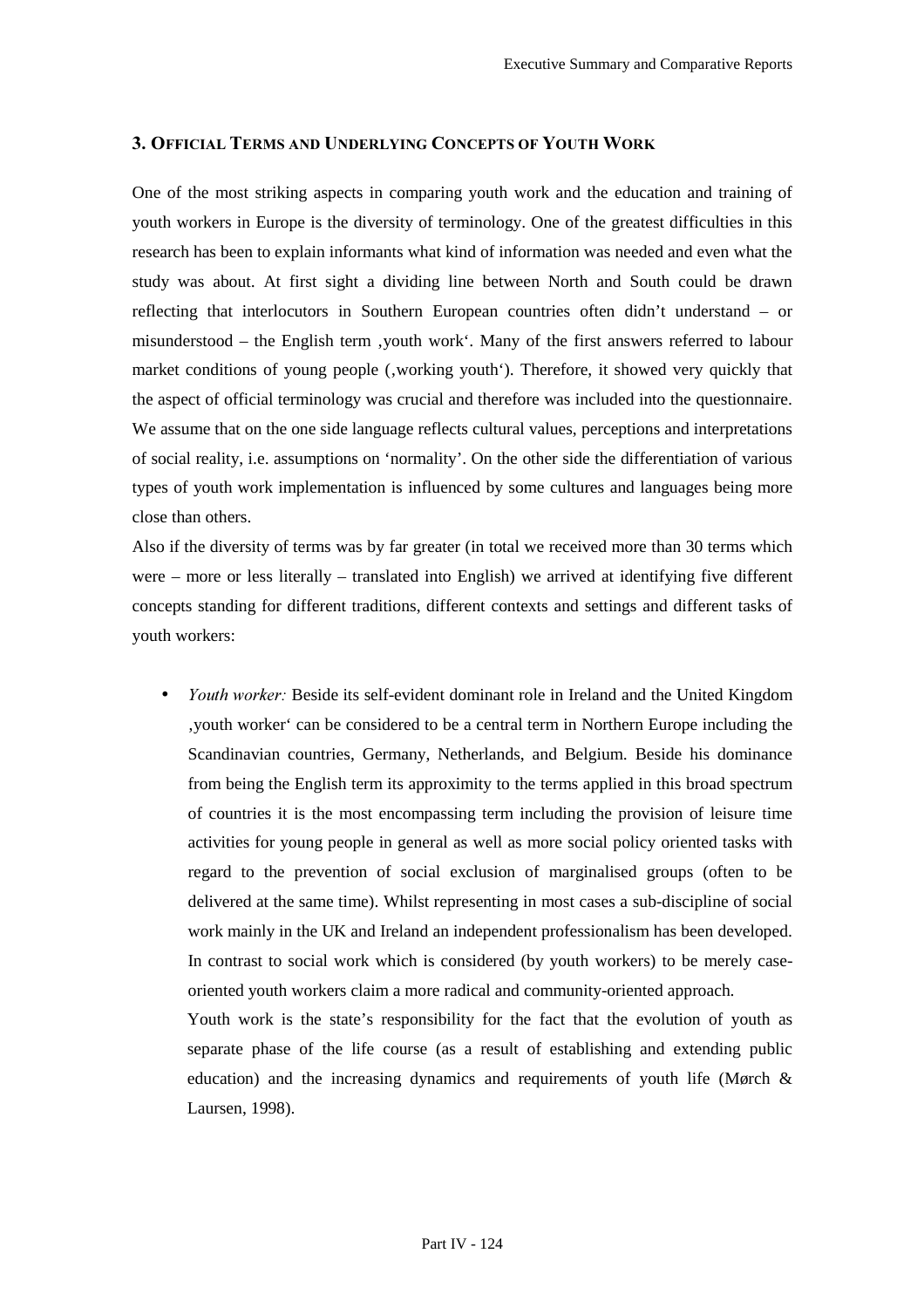- *Cultural animator:* If , youth worker' is the dominant term in Northern Europe, , cultural animator' is the complementary for the countries with Roman languages. It is predominantly related to the organisation of leisure time activities. In this perspective the organisation of summer camps and the supply of sports activities play an equivalent role to open youth work and group-related activities. The term stands for the increasing necessity to initiate leisure activities of young people and to compensate with disembedded life-worlds. The context dependency with regard to Southern Europe can be explained with the rather late engagement of public institutions in youth issues and youth policies. The latter for a longer time than in protestant contexts had been restricted to families' or Church responsibility. Due to the lack of a comprehensive youth and social policy framework different directions for different issues (leisure time, care, youth unemployment etc.) have been developed (cf. Filtzinger 1993; Lorenz 1996; Akin & Douard, 1998).
- *Social worker:* Social work on the one hand is the general discipline in which youth work and in the mean time also cultural animation are located on the level of higher education and professional knowledge. On the other hand in many contexts youth work professionals are referred to as social workers. Again there are different connotations: where youth workers in general are referred to as youth workers this means that youth at first is seen as a social group which might come into conflict with general norms and interests and/or having specific needs (which however occurs as well for old-aged people, disabled, etc.); the term can be used parallely to youth workers or cultural animators distinguishing facilities for young people in general from measures addressing especially marginalised young people; and finally there are modifications of the term towards "Social Cultural Workers" (as in the Netherlands or Belgium) again subsuming young people under a general approach regard to the cultural needs of different social groups.
- *Social pedagogue/Social educator:* Though deriving from different (Northern versus Southern) traditions social pedagogy and social education in this context might be dealt with together. Both concepts refer to the necessity of a combination between the rather resource- and conflict-related discipline of social work and the educational needs of vulnerable social groups, as for example young people. This educational aspect regarding extra-school or non-formal learning processes considers the necessity that socialisation and social integration in complex societies can nor be provided by family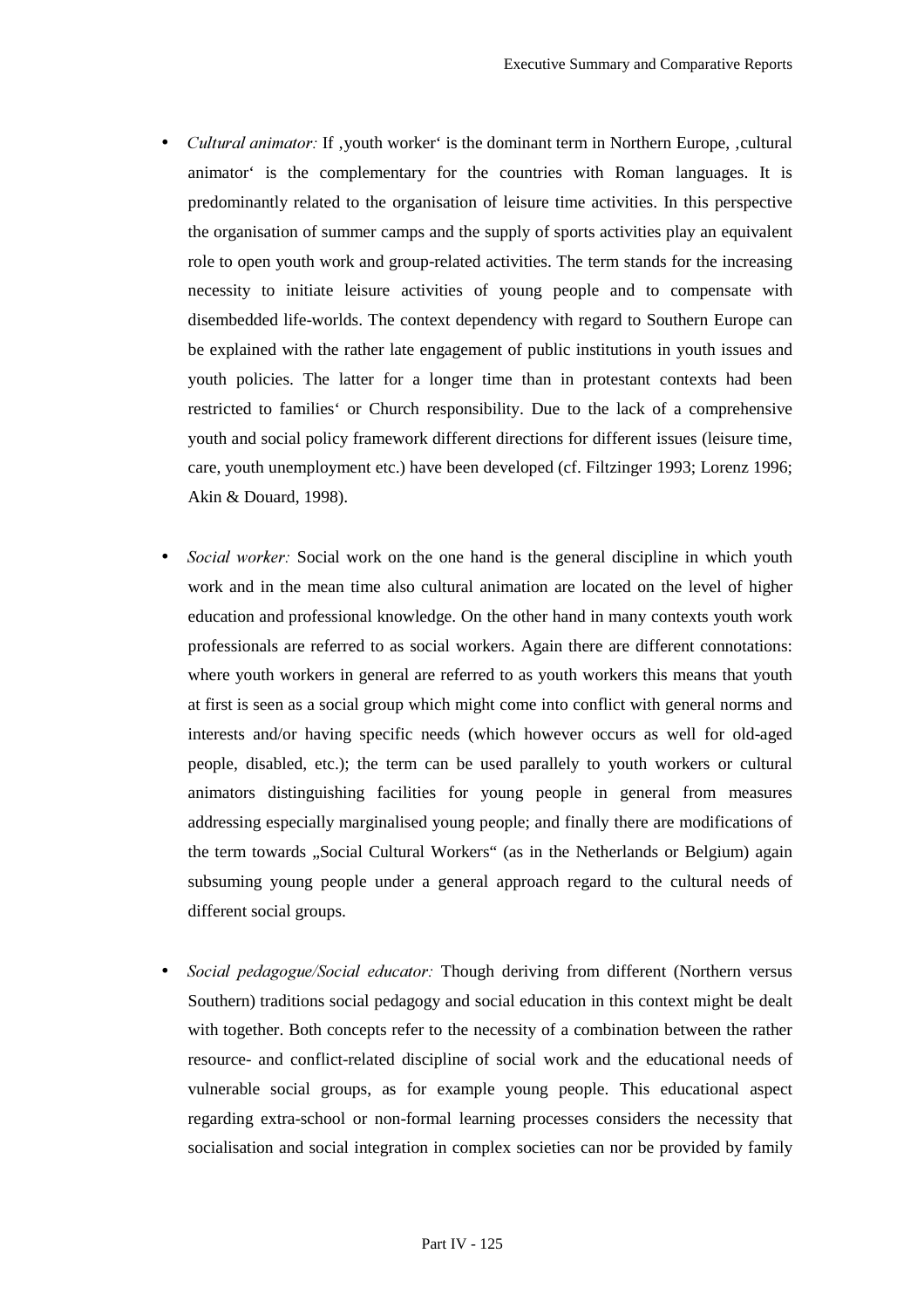and everyday life in a sufficient way but needs institutionalised and professionalised compensation. At the same time if reflects the professional and scientific move of social work towards an academic professional and a science-based discipline. Whilst Social Pedagogy is relevant in Germany, Austria, Netherlands, Denmark, Norway, Finland and Sweden, Social Education is the complementary in France, Spain, Portugal, and Italy (cf. Scheipl, 1997; López Blasco, 1998). In the UK and Ireland on the one side, Belgium and Greece on the other side it has not been referred to in the reports.

*Youth policy professional:* This term is also restricted to Southern European countries in which youth policy were introduced relatively late. It reflects that – without being based on a specific qualification – youth policies were implemented by local authorities who tried to incorporate the function in their administrative organisation. Still, the term refers to a variety of occupations from merely administrative functions to the management of youth information centres or direct face to face counselling (cf. Montanari, 1993; Seibel, 1995).

#### 4. ISSUES, METHODS AND SETTINGS OF YOUTH WORK

# *4.1 Tasks and Issues*

Already in the last section it has been mentioned that youth work has been developed differently across Europe. This differences regard time as well as the role and function of youth work. In all countries – also if related to sometimes different sub-directions (see above) – youth work can be characterised as a mixture of leisure activities, non-formal education and socio-political responsibilities. However, the priorities in the objectives of non-formal education and of sociopolitical tasks vary considerably:

• *Leisure activities:* The organisation of leisure activities probably is the most common aspect of youth work across the 18 European countries. Probably it is also the most constitutive for the professional identity of youth work as it leads to the specific informal character of youth work based on relations of trust between adults and young people. It reflects the necessity of socialisation for youth life as a separate biographical demand (compared to socialisation only with regard to adulthood) as well as the decreasing spaces and opportunities of young people to appropriate youth life in modern structured spaces – urban and rural. A quite recent development is the increase of outdoor activities which also represents a combination of leisure and preventive aspects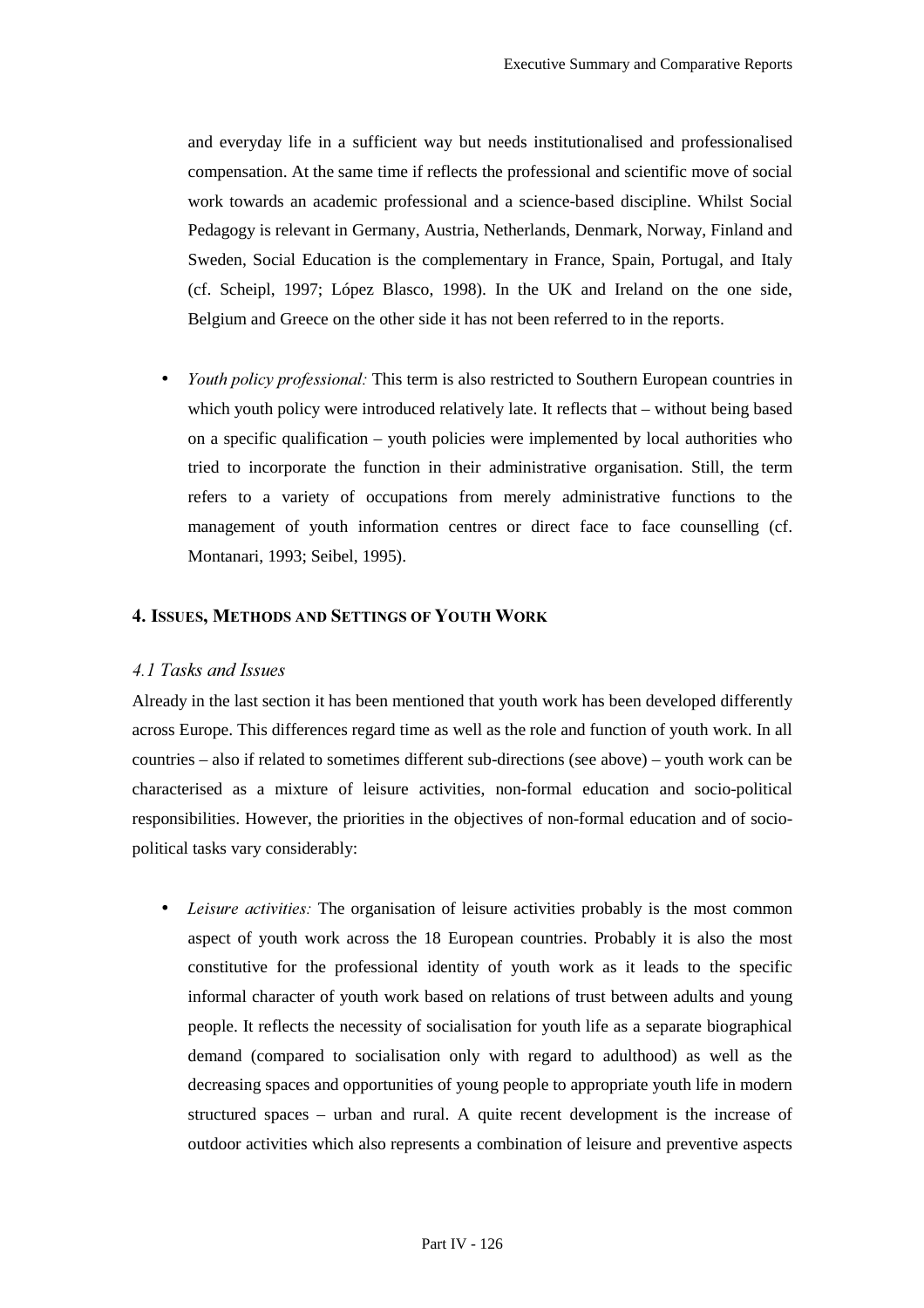as often addressing groups to which specific socialisatory needs are ascribed (cf. Deinet & Sturzenhecker, 1999).

- *Cultural Activities:* Originally subsumed under the area of leisure activities organised in youth work settings since the 80ies cultural activities (performing arts, figurative arts, media) have gained an independent status within youth work. Whilst in some countries specific directions of cultural youth work (Germany), social cultural work (Netherlands. Belgium) or community arts (United Kingdom) have been developed it has not been possible (in this study) to identify a specific (terminological) link between cultural animation and youth cultures. Beside the intrinsic value of aesthetic expression and agency the growing attention paid to youth cultures sensibilised youth workers for young people's needs with regard to spaces, equipment and skills to develop youth cultural styles actively (i.e. not only in the context of consumer culture; cf. Willis, 1990). It has also been demonstrated that performing arts represent an excellent means to increase young people's competencies for coping with youth transitions (see below): self-confidence, social and communication skills, orientation and biographic competencies (Banha et al., 2000).
- *Work with Marginalised Groups/Prevention of Social Exclusion:* The strongest legitimation of youth work (with regard to funding institutions) derives from its responsibility for marginalised young people. It often is characterised as a sociopolitical  $f$ fire brigade' to make social conflicts – in form of young people hanging around and making trouble – disappear from the streets. This coincides with sociospatial or community-related approaches. Youth clubs and youth centres often are located in under-privileged areas addressing primarily the local youth (in bigger cities additionally centres with a more youth culture related infrastructure may exist). Priority target groups are migrant youth, street children, youth from deprived areas (suburbs), or (e.g. in Eastern Germany) violent groups of nationalist and racist youth. In this respect an approach developed with regard to drug-addicted youth has been adopted which has caused a sharp debate: 'accepting youth work'. It starts from the assumption that these young people (mainly men) need social recognition and that their (deviant) behaviour is a form to claim recognition. However, it has shown sometimes difficult to keep the balance between recognition (but normative clarity) and support of racist violence. In the last decade the increase of inter-cultural issues and inter-ethnic tensions has lead to an increase of youth work and youth work debate addressing migration, racism and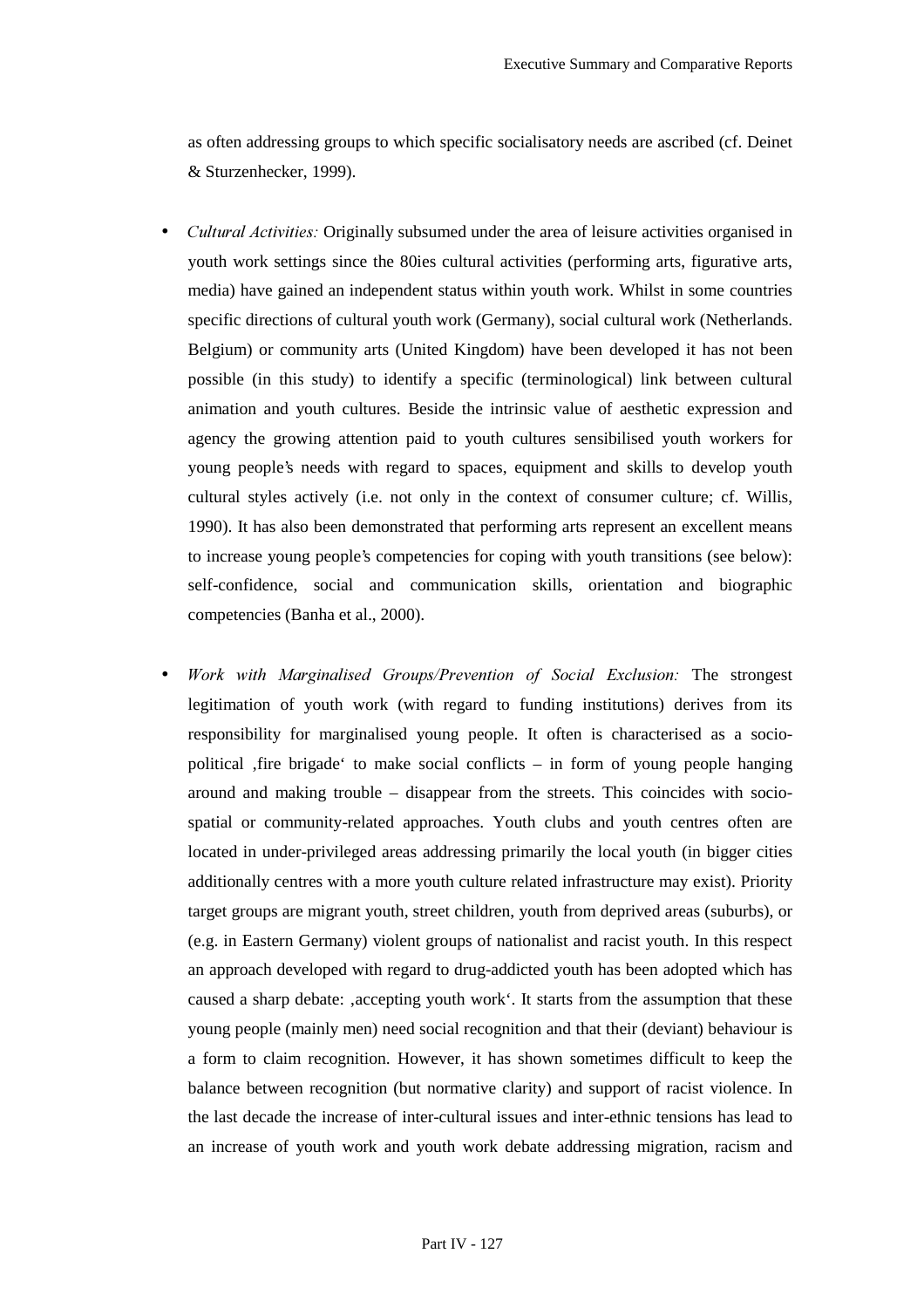xenophobia. However, it is difficult to identify clear directions in this discourse as often the same terms are applied for work with autochtone and allochtone youth (cf. Van Reenen, 1995; ).

Another approach related to marginalised young people is outreach work and/or streetwork. It reflects that young people not always have positive expectations towards any form of public intervention. In certain cases it might be easier for them to engage within the safety of their social life-worlds (cf. Deinet & Sturzenhecker, 1999).

- *Youth unemployment:* With regard to youth unemployment or in order to adopt a wider and less problem-oriented perspective – youth transitions the attitudes of youth work show subtle but still significant differences. In the South we find a clear responsibility of youth work (as part of local youth policies) and the provision of counselling, support and even training and employment opportunities perhaps is even the most important task of youth work. In the North youth workers are ambiguous with regard to their role in the transition system. On the one hand, they recognise the increase of risks of social exclusion connected to rising youth unemployment and the mistrust of young people towards bureaucratic structures of employment service and training institutions (Drury & Dennison, 1999). On the other hand they fear to lose the credibility of being youth culturally aware and trustworthy if involved in measures funded and ruled by the employment service. They object to being misused as 'social fire brigade' and claim education and labour market policies to take their responsibility. In Sweden, youth work to a certain extent has been supported and relieved by this stress at the same time as the National Youth Act ensures that all policies affecting young people have to be shaped in a youth-oriented way. For youth work this means that potentially the own expertise is recognised and valued if involved in labour market programmes and/or that state institutions are more aware of youth-specific needs and requirements when designing specific programmes (thus reducing the responsibility of youth work to engage in other social and policy arenas) (National Board, 1999).
- Gender Issues: The attention for gender-specific demands in youth work has experienced a variable development over the last decades. In countries with a developed youth work infrastructure – initiated by feminist groups and youth workers – a girlspecific focus has been developed which often has lead to offers explicitly addressing girls and young women. Similar to other areas of social policy and social science this has caused a double reduction: gender was reduced to female socialisation and being a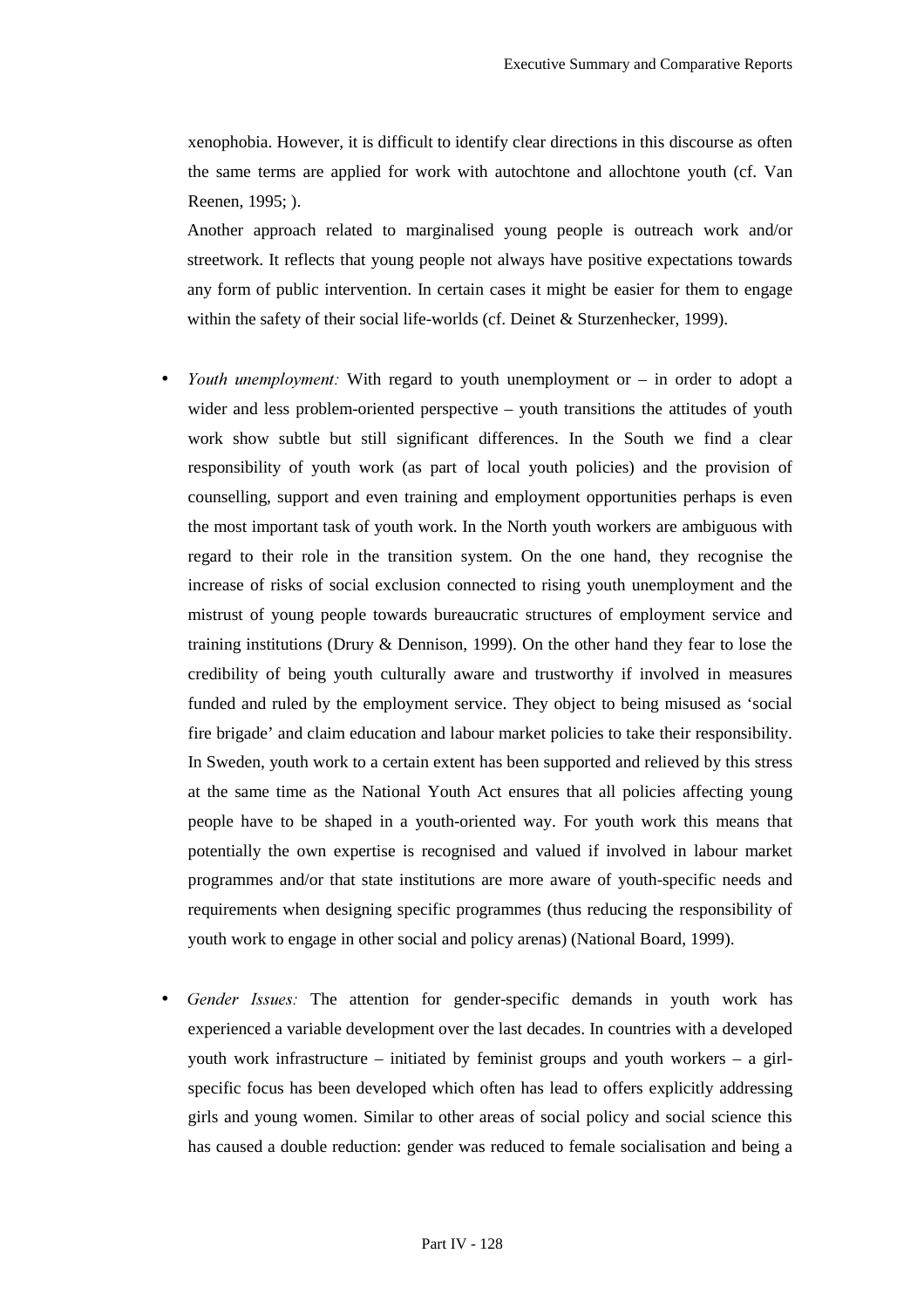girl was introduced (only) as a social disadvantage neglecting girls' strengths and interests of being treated equally. Mainly in Northern Europe in the meantime a certain awareness of masculinity and boys' particular needs has emerged (supported by increasing male violence against individuals from a different ethnic background). At the same time, under the notion of 'gender mainstreaming' policies have been developed aiming at introducing gender as a cross-sectoral principle in social work, social policy and social science. Whilst this might lead to a 'de-ghettoisation' of actions for equal opportunities at the same time it starts to undermine spaces in which girls and young women can develop their interests and strengths independently from pressure and competition with young males. It is increasingly criticised that 'gender mainstreaming' – regardless of its positive intentions – might evoke a 'backlash' in gender policies (SPI, 1999; Oechsle, 2000).

In (southern) countries in which youth work has been implemented only recently, gender aspects have been limited with regard to females' equal opportunities in entering the labour market whilst areas as girl-specific leisure, counselling or education are the exception rather than the rule.

*Health and prevention:* With regard to the preventive function of youth work health issues (mainly smoking, drugs, alcohol, sexual practice) have always been one of the central topics of youth work in all contexts. Besides, mainly in bigger cities the existence of a significant and visible drug scene normally leads to the implementation of street workers with double function: caring and controlling. Though being on the agenda in most youth work contexts, the preventive aspect has received a specific attention in Nordic countries (Denmark, Sweden, Norway, Finland, Iceland) where it is the top priority of youth work objectives (Laursen & Mørch, 1998; Mørch, 1999. It is exactly in health issues where the most innovative experiences of peer education (see above) have been made. In other countries (e.g. Germany, Netherlands) specific approaches in health education and counselling have been developed in the context of girls-specific youth work (cf. Preiss et al., 1996; for first models addressing boys see Winter & Neubauer, 1998).

The attempt to summarise the distribution of tasks and issues across Europe carries the risk of simplification. Still, there are some trends: Whilst open youth work has a clear selfunderstanding as providing youth cultural infrastructure (mainly space) in Northern countries this is far less the case in Southern Europe where targeted programmes (summer camps, single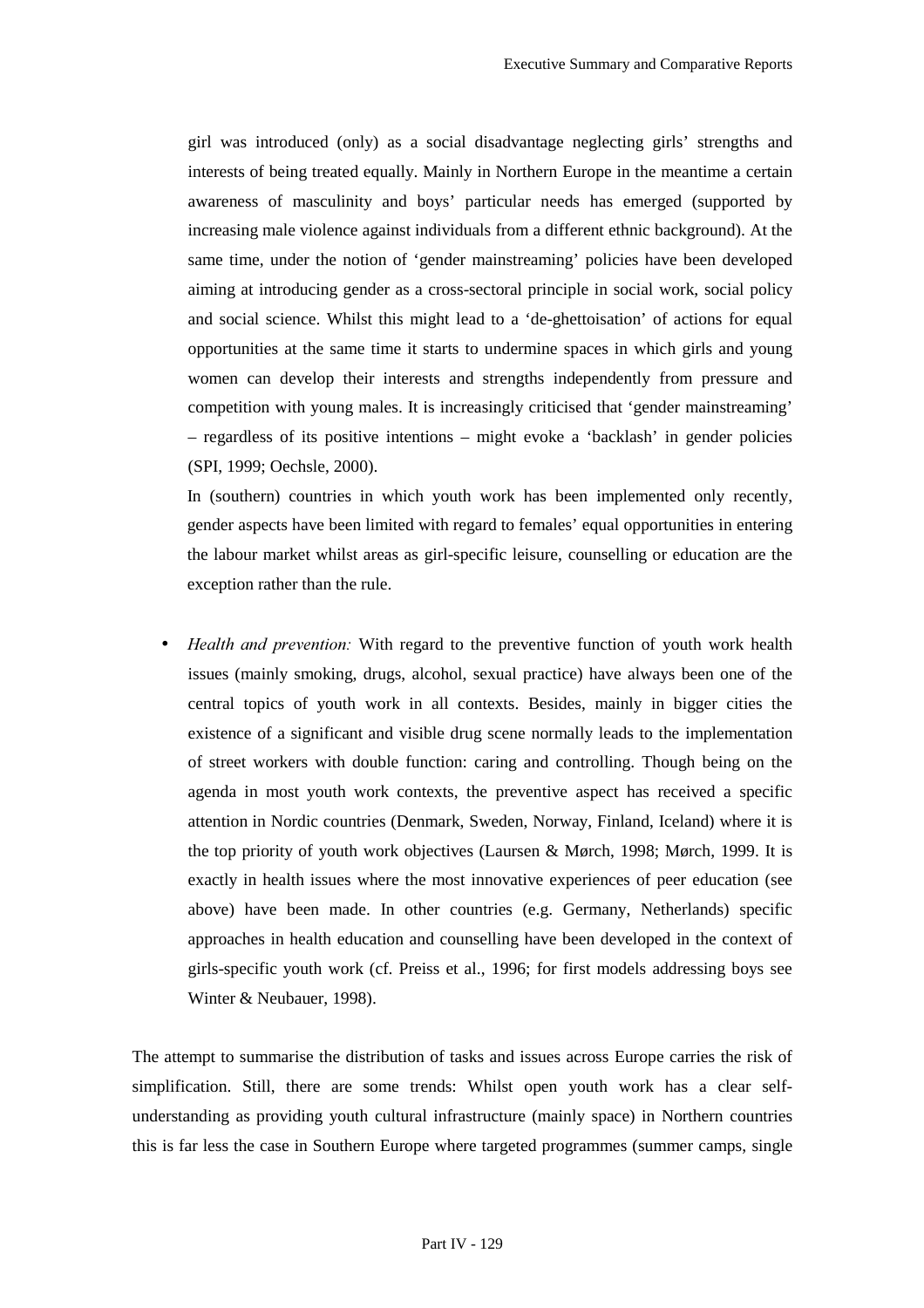cultural or sports activities) prevail to be of high importance. As regards socio-political aspects we find a diffuse (but integrated) responsibility in countries with an open youth work tradition whilst in countries with a later development of public youth work (which is also more dominated by the concept of cultural animation) the level of integration is youth information rather than youth culturally structured open spaces. This especially is true with regard to youth unemployment representing one of the most important issues in Southern European youth work whilst in the North there is a debate whether youth work is the appropriate actor for combating youth unemployment.

#### 4.2 Methods

The methods applied in youth work reflect the intermediate position of youth work between young people's life-worlds and cultures on the one side and the institutional task of contributing to the prevention (and/or hiding) of social conflicts and social exclusion.

- *Open youth work Cultural animation:* In the course of the history of youth work the development has been from organising leisure activities for young people to organise them together with them. In contrast to associative youth work addressing youth related to a certain socio-cultural milieu (e.g. confessional) and working with more or less defined groups an important type of public youth work – developed mostly in Northern Europe – is , open youth work'. Open youth work provides a space (e.g. a youth centre or youth club) which is principally open for all young people from the respective community or territory. The space (and time, i.e. programme) mostly is only partly prestructured by youth workers but is supposed to be actively appropriated by young people themselves. From the 70ies onwards open youth work has developed a selfunderstanding as infrastructure for youth culture development. Open youth work however is not restricted to leisure activities. However, leisure activities are the context in which other social and educational tasks as for example counselling and integration of marginalised young people are embedded (ECYC, 1999; Deinet & Sturzenhecker, 1999). Though coming from a different starting point concepts of cultural animation in the meantime also refer to principles of self-activation and participation and are organised increasingly community-based. The same accounts for its opening towards activities as counselling, conflict-solution etc.
- *Peer Education and Participation:* A further development of the principles of open youth work is the approach of , peer education' which has mainly been put on the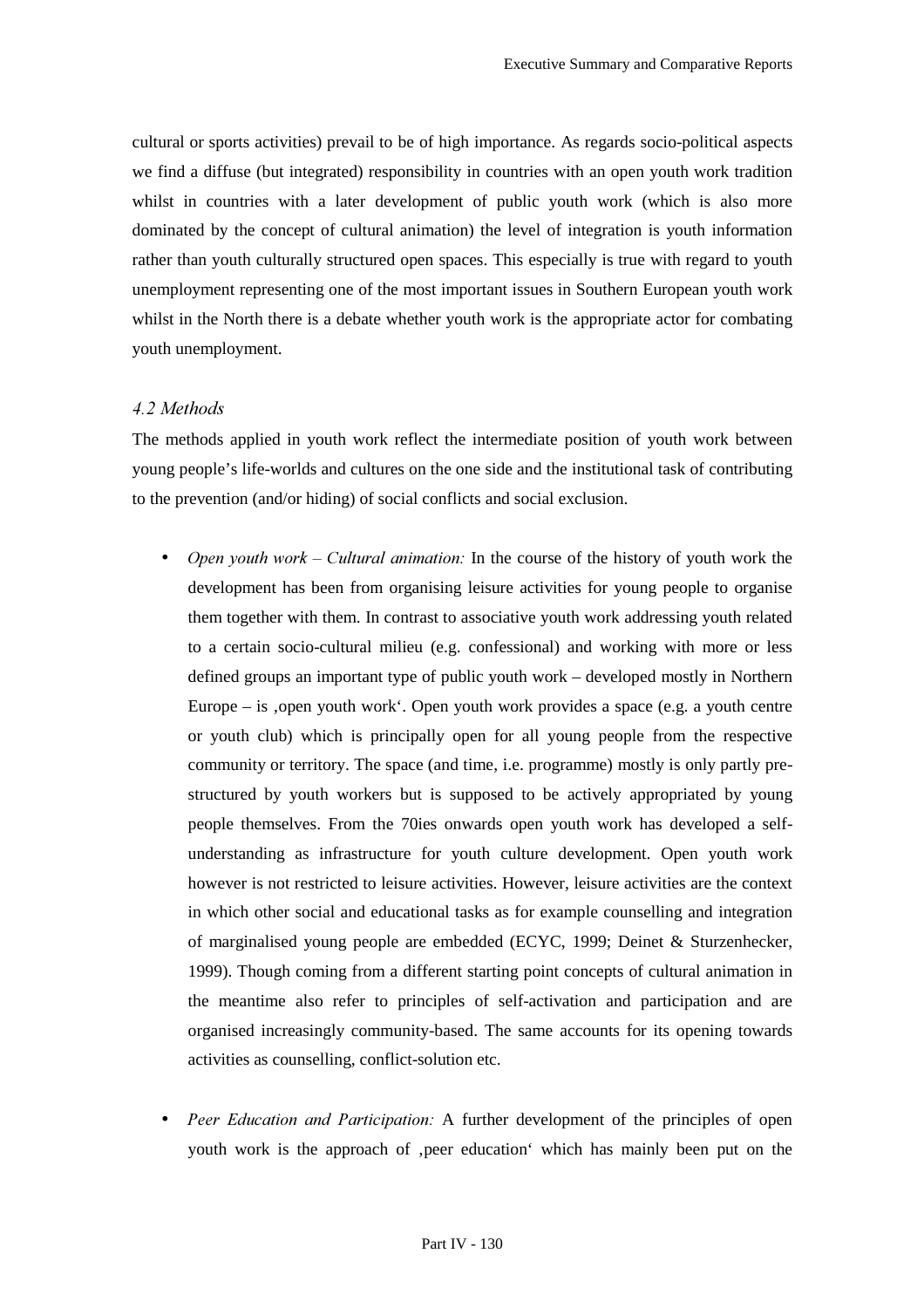agenda of Scandinavian youth work (Laursen & Mørch, 1998; Mørch, 1999). It starts from the assumption that in individualised democratic societies young people increasingly have to be accepted as agents of their own biographies and integration processes, i.e. to organise youth life themselves. Beside, it points to the fact that educational issues (e.g. with regard to health) are more likely to be effective (and credible) if organised by peers than by adults. Participatory models gain attention all over Europe with regard to the increasing reference made to the concept of 'active citizenship'. However, the implications of participation and citizenship are rarely reflected (Stevens et al., 1999).

- *Counselling:* With its increasing socio-political function in the context of addressing marginalised youth, health education, youth unemployment etc. counselling has become one of the most important issues and methods of youth work. Still, there are different approaches: counselling "on the door-step" as usual in open youth work (which can be interpreted as part of a more general approach of low-threshold social support; cf. Böhnisch et al. 1998), counselling in specific counselling agencies with defined consultation hours. It is the aspect of the increasing influence of social work and even more of social pedagogy / social education on youth work to have lead to an enormous professionalisation and specialisation of counselling techniques. To a certain extent however this stands in contradiction to community-related approaches which still are important aspects of youth work identity, mainly in the UK and Ireland.
- *Youth Information:* Youth Information is a rather recent development in youth work which is composed of different streams. In some countries it has been introduced additionally to an already existing youth work infrastructure or in terms of youth work modernisation (France, Netherlands, Belgium, Luxembourg, Norway). In these cases it refers to the increasing challenge of orientating in a more and more complex postmodern world. In other countries (Italy, Portugal, Spain) it has been one medium of implementing youth work which until then had not been developed yet. Even more, youth information had to compensate with a lack of youth related leisure activities, youth cultural infrastructure, and targeted counselling for young people all together. In many Italian regions it even has adopted the task of careers advice and provides space for assistance for young entrepreneurs. Where developed however, youth information has revealed to be a powerful instrument of coordinating and initiating various youth related policies and activities. However, it has shown that the utilisation of youth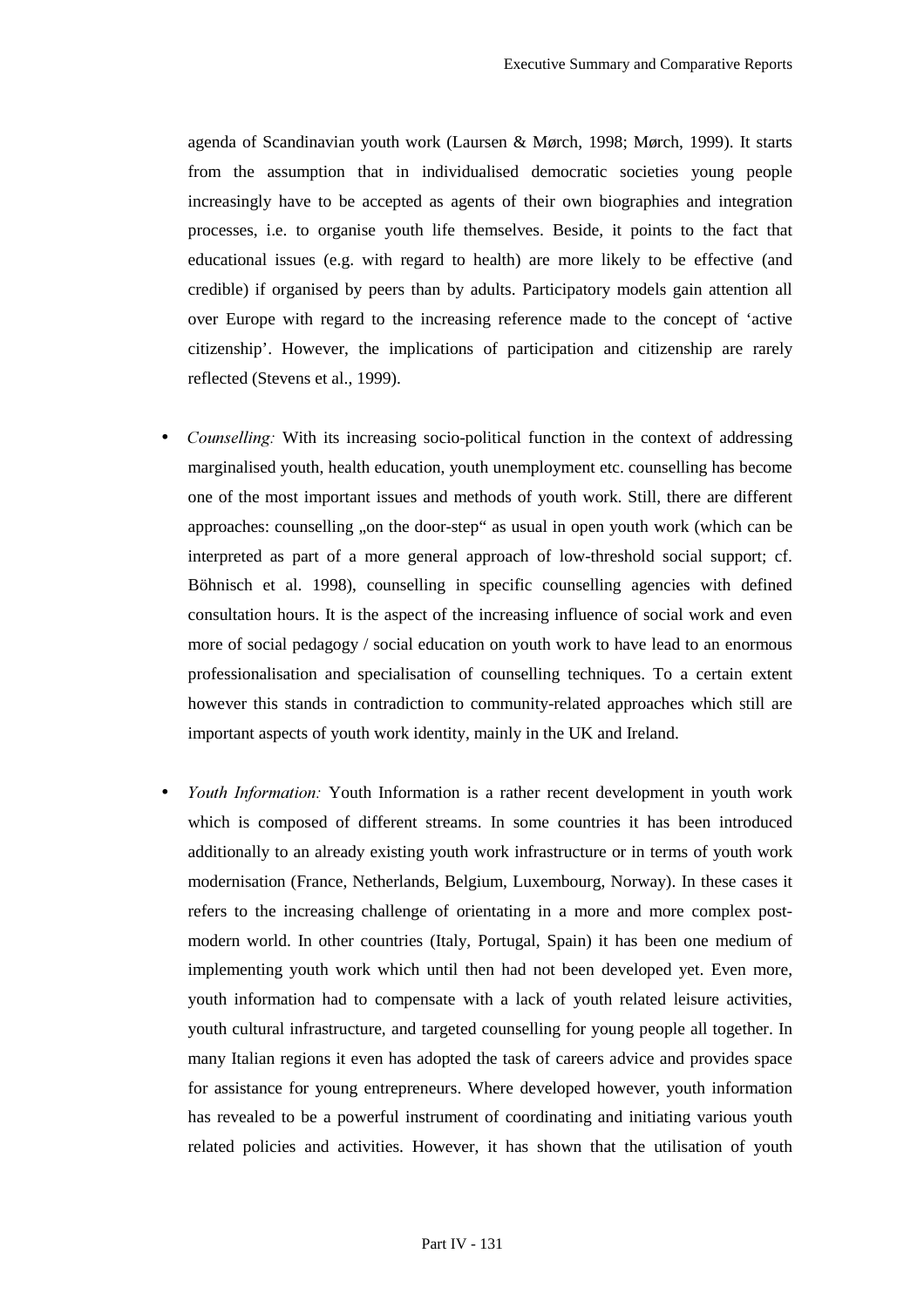information in most cases is limited to those with self-counselling and consciousness regarding their needs of orientation. These young people either need further counselling (how to deal with information) or first have to be motivated and activated to engage in active orientation processes (CYRCE, 1995; du Bois-Reymonds & Hübner-Funk, 1999).

Across different contexts youth workers have tried to found a "biased professionalism" towards young people. This perspective has been strengthened by the concept of empowerment describing an attitude rather than a method of social practice (Rappaport, 1981; Barry, 1995; Roche, 1997). Empowerment relates to the objective of encouraging individuals to achieve subjectively relevant goals, to respect their identities and life plans and to increase their competencies for individual agency: to open access to resources and opportunities rather than making them fit into pre-defined measures. These ideas have gained attention especially in the context of post-modern constellations which have raised a broad scepticism against the welfare state's orientation towards standardised patterns of biography. However, the term shares the risk of the normative concepts of social integration constitutive for youth work – participation - to be hi-jacked and abused by institutions subsuming every kind of enrolment into programmes and measures as empowering and leading to participation. For youth workers this entails the risk to lose one the most important pre-requisites of their work: credibility (Banks, 1999).

#### *4.3 Settings and Contexts of Youth Work*

It has already been mentioned that different pathways of developing youth work have lead to a different role of the actors involved. In almost all countries under investigation the level of the *national state* is restricted to youth policy legislative, to monitoring and – sometimes together with regional actors – in providing education and training.  $$ responsible for education and training of youth workers. The most important level of policy and practice is the level of *local authorities*. In all countries it is the local level where youth policy competencies are strongest or at least become concrete.

Whilst in the southern countries (in this case France definitely is not a southern country) where youth work and youth policies were developed rather late local authorities still are the most important employers of youth workers. This has to be interpreted as the necessity of any public regulation in a context in which a comprehensive framework has not yet – or only marginally – been developed (cf. Montanari, 1993). However, due to constraints of public spending the role of the *voluntary sector* increases. Interestingly, the same accounts for the Nordic countries. This can be explained by the high importance given to youth work as non-formal education towards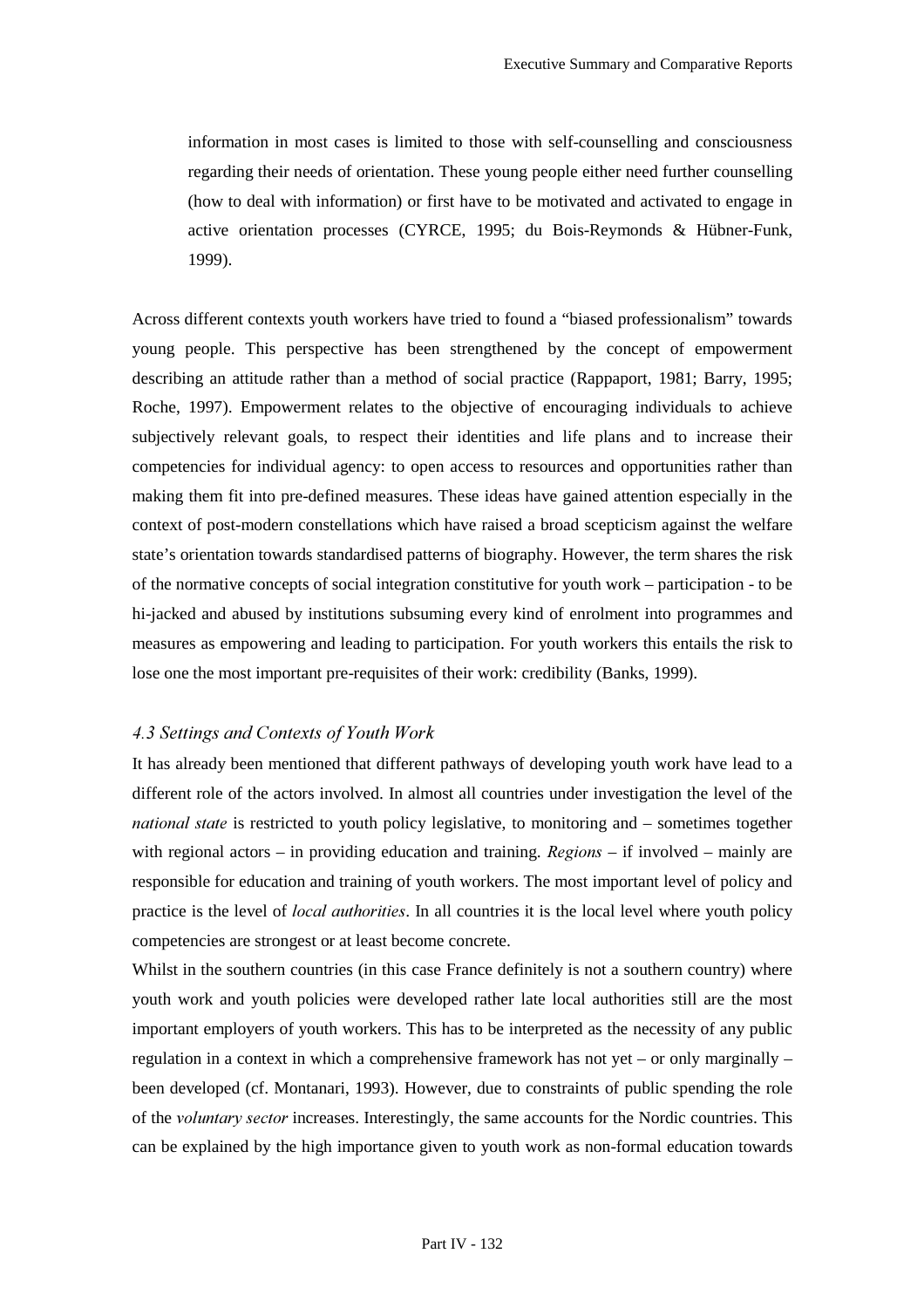societally relevant objectives. In other countries there is either a balance between public and voluntary sector (United Kingdom, Netherlands) or even a dominance of the voluntary sector (France, Germany, Ireland, Belgium, Austria). These are contexts in which the principle of subsidiarity has not been restricted to family and Church but in a certain way been modernised, extended to secular forms of voluntarism (Third Sector) and implemented in the administrative structure of public service delivery.

This discussion has referred to the delivery of public youth work. In nearly all countries however we find a structure of voluntary youth work associations alongside – and to a differing extent interlinked with – public youth work. In countries with a corporatist structure of the voluntary sector (e.g. Germany), through the institutionalisation of subsidiarity, the voluntary sector could cope with secularisation and individualisation by becoming a semi-public actor highly involved in processes and mechanisms of public administration. In the South however, with its sharp rupture between and shift from Church to public (local) responsibilities new forms of voluntarism have emerged, e.g. cooperatives, initiatives etc. some of which represent a modernised form of confessional associations whilst others have totally detached from old socio-cultural bonds. In principle, we find a professionalisation of youth work also in the voluntary sector leaving the traditional milieux and increasingly engaging in the delivery of public youth work.

Whilst traditionally voluntary and associative youth work addressed ordinary youth (except Catholic and Orthodox Church providing services for marginalised groups already under the traditional division of labour between State and Church in the South) the shift to 'sociopedagogisation' and 'socio-politicisation' of youth work increases the engagement of vountary associations also in this regard - however delegated by public authorities.

Finally, increasing attention has to be paid to *private actors* which mostly engage in providing commercial leisure activities – or compete with voluntary actors for public funding. In some cases – instead of a diversification – this has lead to legitimatory problems of public youth work. Where young people use youth work only as one aspect of leisure and youth cultural activities (leading to a decline of participants in youth work) alongside a highly diversified leisure industry, funding institutions may either ask youth work organisations to professionalise and commercialise their activities (to attract either participants or sponsors or both) or to concentrate on socio-politically relevant issues (marginalised youth, after-school facilities etc.).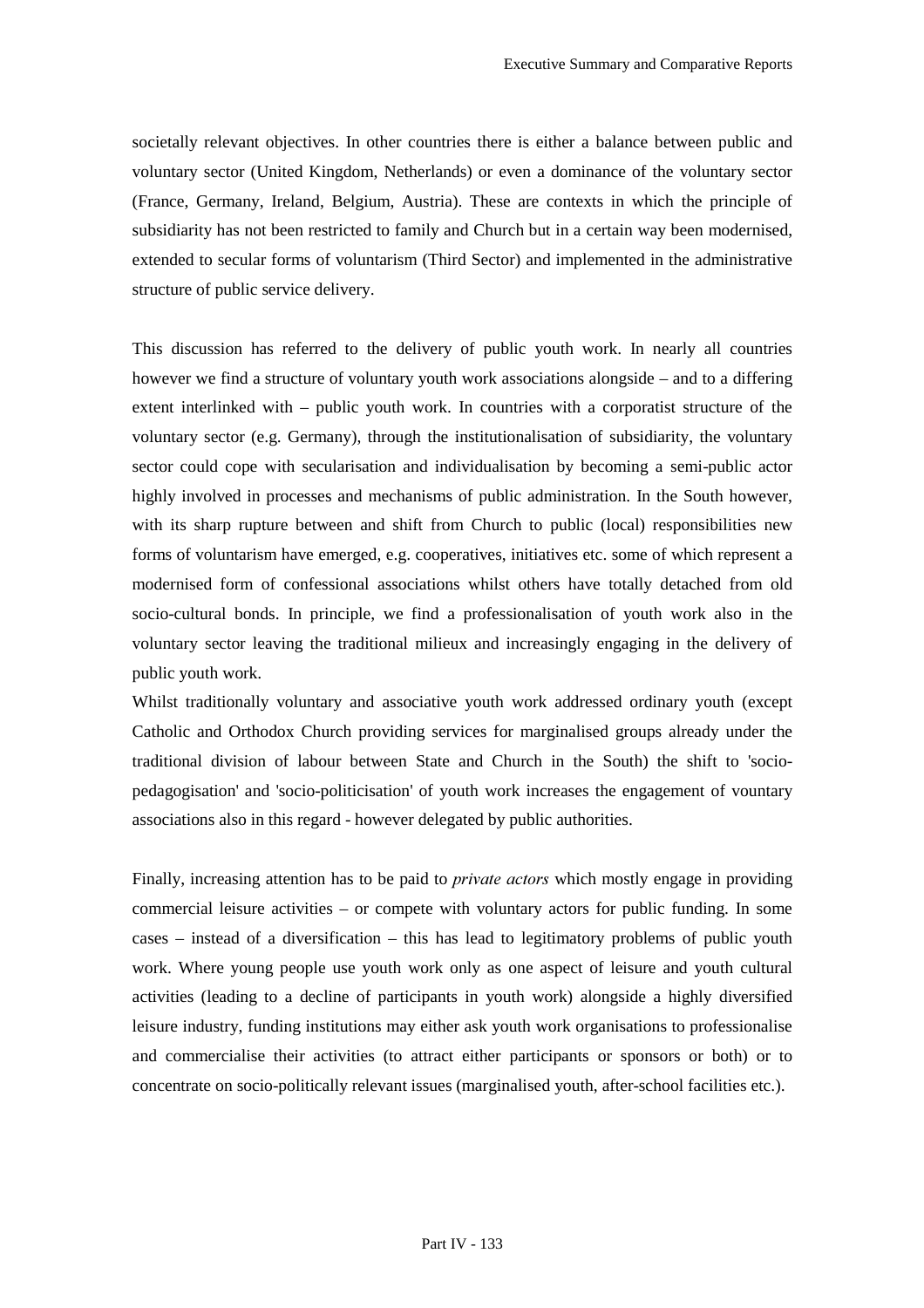The shift from public to voluntary and private actors on the one hand is legitimized as a decentralisation of youth work towards the life-worlds of addressees. However, it also has to be seen in the light of cuts in public welfare and a privatisation of social services. Public tasks are 'outsourced' and voluntary and private actors compete with regard to the lowest price. This means that professional standards as well as social protection of youth workers risk to be undermined considerably (cf. IRIS, 2000).

#### 5. STRUCTURES OF EDUCATION AND TRAINING

The different institutional settings and traditions of youth work are reflected by a kaleidoscope of education and training routes which lead to what brings people into what we can now call "youth work".

Among the huge variety of professional trajectories which can be found all over the countries studied, there are some lines of convergence and commonality as well as clear divisions according to the angle under which we look at them.

#### 5.1 Degree of Specialisation

One of these angles is the position of youth worker education and training among professional and academic disciplines. One line of convergence among the majority of countries is that higher levels of training seem to be related to a lower level of specialisation of the training people working in the field are undergoing. While in a huge part of the countries in this study have specialised training for youth workers on a professional education level, in most of them, at an academic level, youth worker training tends to be part of the bigger context of social work, social pedagogy or even the social or educational sciences.

This overall tendency can be differentiated along the already mentioned divide between countries with a stronger "social education" and "social pedagogy" tradition on the one hand and the ones where youth work historically has evolved from different contexts, like community work in the UK, for example.

At the level of professional education, the social pedagogy / social education tradition leads to a differentiated system of training routes like in Austria, the Netherlands, Belgium and Germany. In these countries, higher education training routes for youth work professionals are more or less integrated into social pedagogy, educational sciences or social sciences. The latter – together with studies in social work are the common pathway at the higher education level with the more social and community work oriented countries.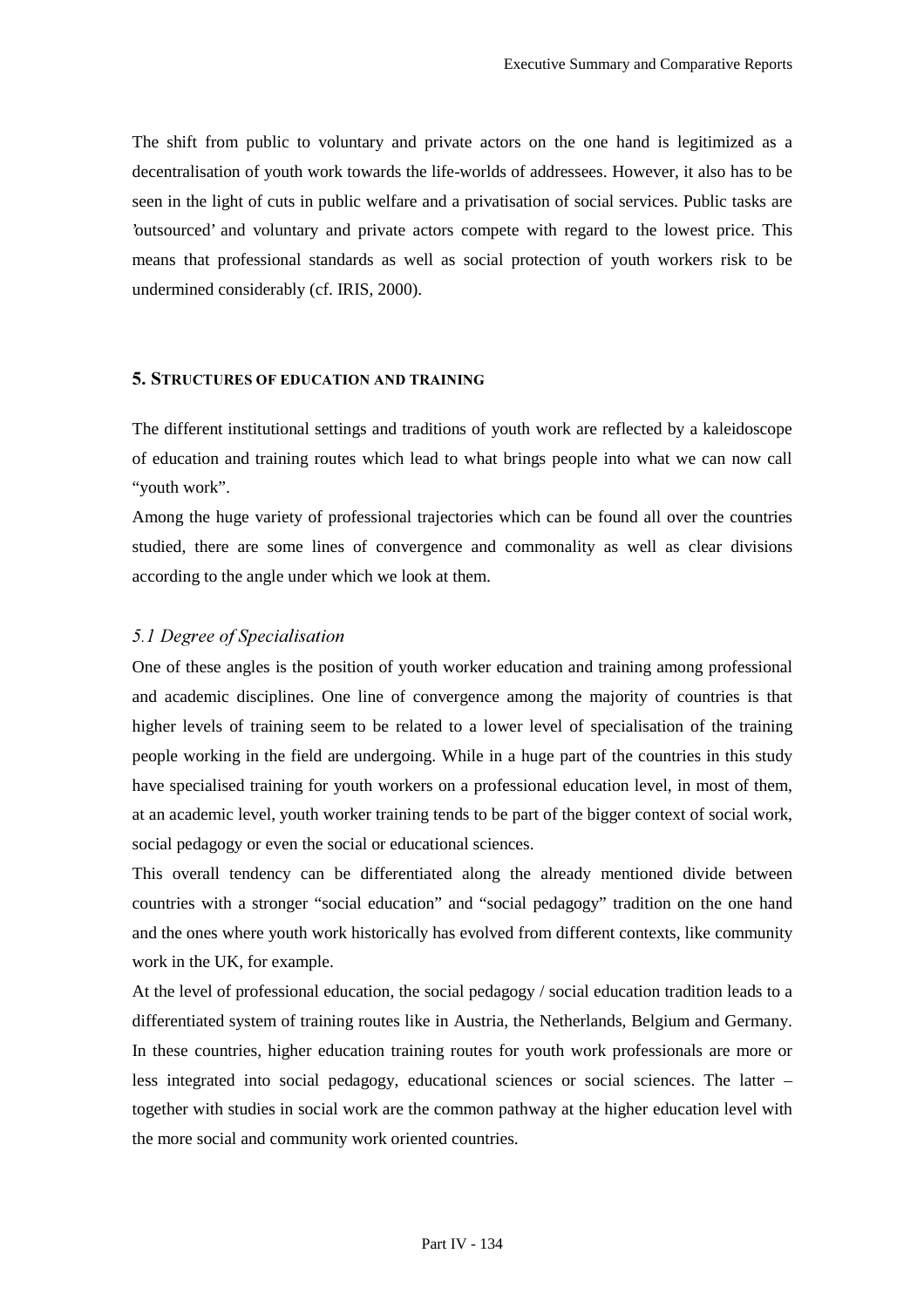Youth-work specific routes in higher education have been established only in a few of these countries like in Iceland, Finland, Ireland, the UK and Sweden.

#### *<i>5.2 Theory and Practice: Matters that matter...*

A second angle closely related to the aforementioned historical roots of youth work is the set of subjects which are judged to be relevant for the training of youth workers. Common grounds are the basic theoretical knowledge about socialisation of young people derived from the different social sciences: sociology, psychology, social policy, education. In most cases, the studies feature knowledge about target group related issues (youth, handicapped, women, migrants) or health related issues.

On the technical level, subjects included in the courses vary according to wether youth work is designed as a standalone course or whether it is integrated into other disciplines. This set of technical skills may include any combination of the following subjects:

- law
- methods of social work (case management, group work, community work)
- personal skills (counselling, rhetoric, etc.)
- communication and conflict management

A common trend, at least at the higher levels of these pathways, is the integration of management and project management skills into the respective curricula. According to the degree of specialisation, especially on the level of vocational training, the courses provide training of practical skills related to music, theatre, dance, video, computer etc.

Compulsory job placements or practical exercises are used to interlink theoretical and practical contents of training, in almost all countries. However, in most cases this approach is limited to the professional school and polytechnic level, while on the academic and university level practical elements are seldom found. Exceptions to this are university studies in Germany, Italy, Ireland and Sweden. The rate of practical parts on the training routes vary between 10 and 80 per cent.

#### **5.3 Standardisation and Recognition**

Another angle under which the lines of difference and similarity can be analysed is the degree of standardisation of youth worker training and the official recognition of the certificates acquired in these forms. On the voluntary level, almost in every country, a variety of short-term training has been developed. These courses are often organised by non-government youth organisations.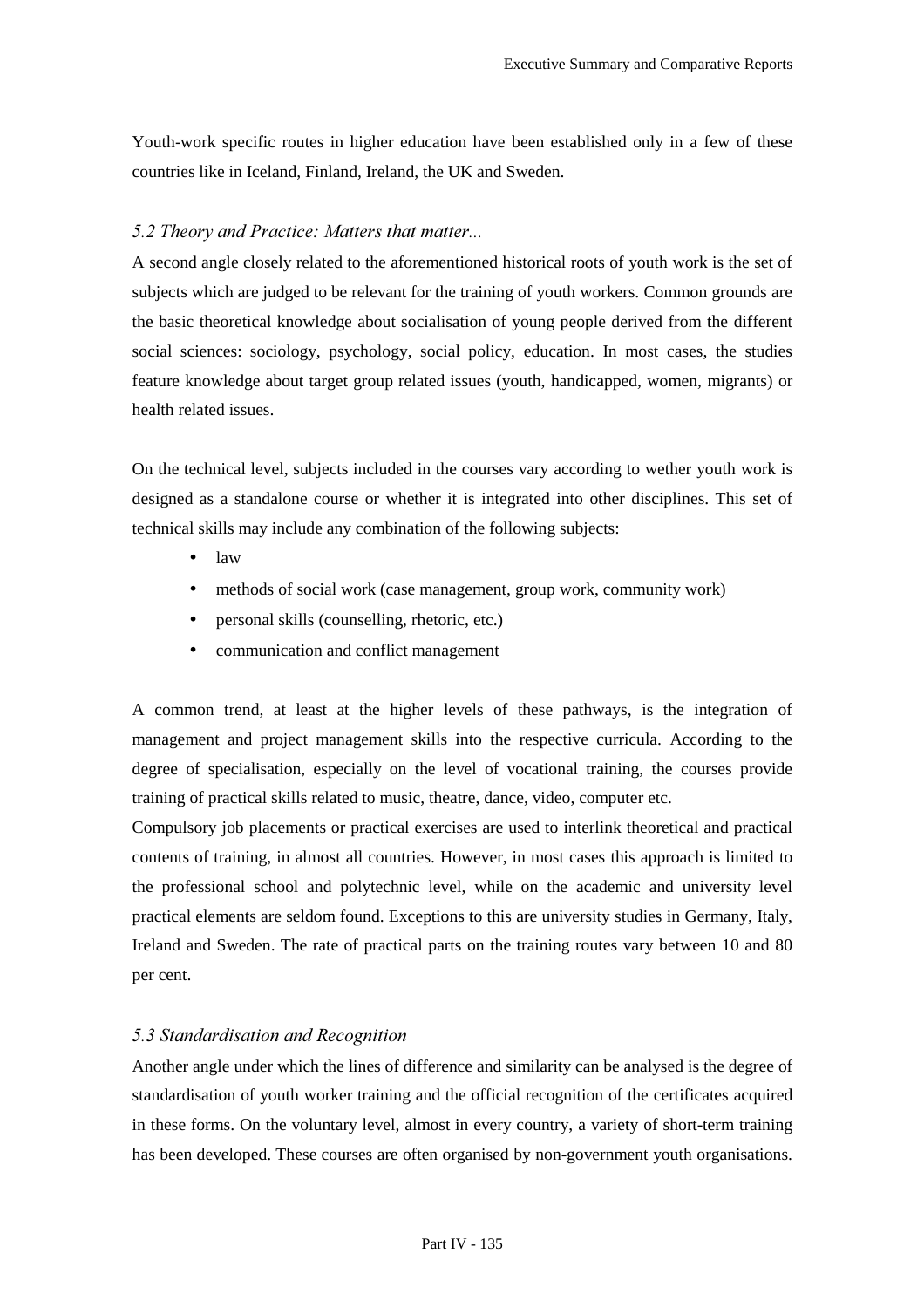However, only few countries have standardised systems of monitoring and certification of this kind of training. In some countries, roof organisations at a national or regional level coordinate these training activities, as – among others - in Belgium. One outstanding exception is France where the certificates acquired in these short-term courses are standardised on a national level. What's more, the qualifications acquired in these courses even partly are recognised as an equivalent for general education certificates which are required to enter into higher education.

In almost all other countries, the qualifications obtained in voluntary youth work are not recognised in the higher levels of youth worker training. Nevertheless, many training routes only allow students with practical experience in the field.

### 5.4 Professionalisation

The discussion on training structures for youth worker is another evidence for one common trend across all countries in this study. There is a tendency towards higher qualified personnel in youth work nearly throughout all countries. This trend has different backgrounds and different starting points, however.

One of these starting points can be found in those countries where public policy for young people from a historical perspective is relatively "young". In Italy, Spain and Finland, to mention only three among them, professionalisation is an ongoing process on two levels: on the one hand, mainly local authorities are creating publicly funded positions in the field of youth policy. As one consequence of this development, the same bodies offer further training opportunities in the field of youth work / youth policy. On the other hand, universities and polytechnics have started to offer training routes which are partly specialised in that direction. It cannot clearly be said whether and how these two lines of development exactly are interlinked, but they obviously differ from the development in the countries where youth work has developed under different circumstances.

In these countries where publicly funded youth work has a longer tradition the same trend – more better qualified persons work in the field of youth work – has different reasons. Among others, one of these reasons is the general trend towards higher proportions of students acquiring higher education certificates in the majority of European countries, especially in Scandinavia. Besides this overall trend, also the already mentioned debate on a shift within the nature of youth work might be held responsible for processes of professionalisation. In many countries, youth work more and more is targeted at youth at risk and other special target groups. Along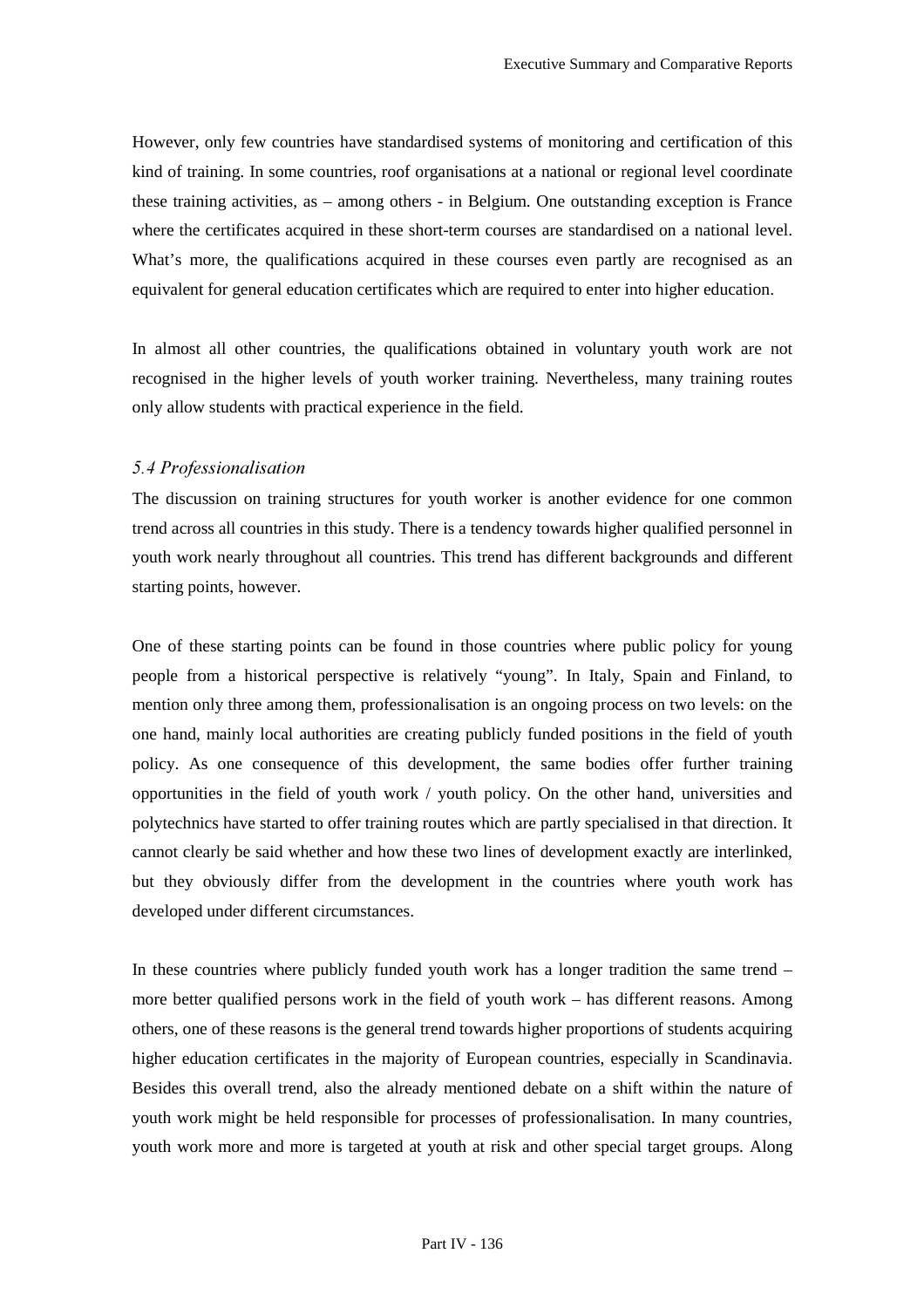with this, the profile of youth work often is altered in a way that counselling and other specialised tasks and skills are integrated into it.

Another path of professionalisation, which is partly overlapping with the first one, is the trend of professionalisation within the sector of voluntary organisations. In countries like Spain or Italy for example, voluntary organisations take over more and more youth-related services which have been offered by public bodies. This process of extending the principle of subsidiarity leads to a process of professionalisation within these organisations.

A phenomenon which is interesting in this context is the way experiences in the field of volunteer work are validated by the respective training systems. The examples of Ireland, the UK and some parts of Scandinavia can be interpreted as attempts to increase the value of volunteering experience by granting access to higher education to people who have been working in the voluntary sector. In Ireland, this explicitly is set out as a strategy of increasing societal participation of young people.

One circumstance which is extremely favorable to such an opening is an education and training system which already is flexibilised and modularised, like the one in the UK. In this system with very low standardisation of qualifications, access to higher education is much more dependent on work experiences than on general education certificates. A high proportion of mature students is one consequence of this. Another particularity of this model is that the different pathways and levels of training are not very much closed up against each other and therefore individuals can combine the different ways of training more easily.

Another example of how the value of volunteering experiences can be increased are the apprenticeship models of youth worker training introduced in Finland and Denmark. In these models, experiences from voluntary work are integrated into the training curricula.

## 6. REGIMES OF YOUTH WORK

If one tries to develop a comparative typology of national constellations of youth work – which in this place will only be possible as a kind of hypothesis – it appears useful to consult Esping-Andersens typology of welfare regimes (1990): social-democratic, liberal and conservative. However, given the particularity of contexts in southern Europe it appears to be even more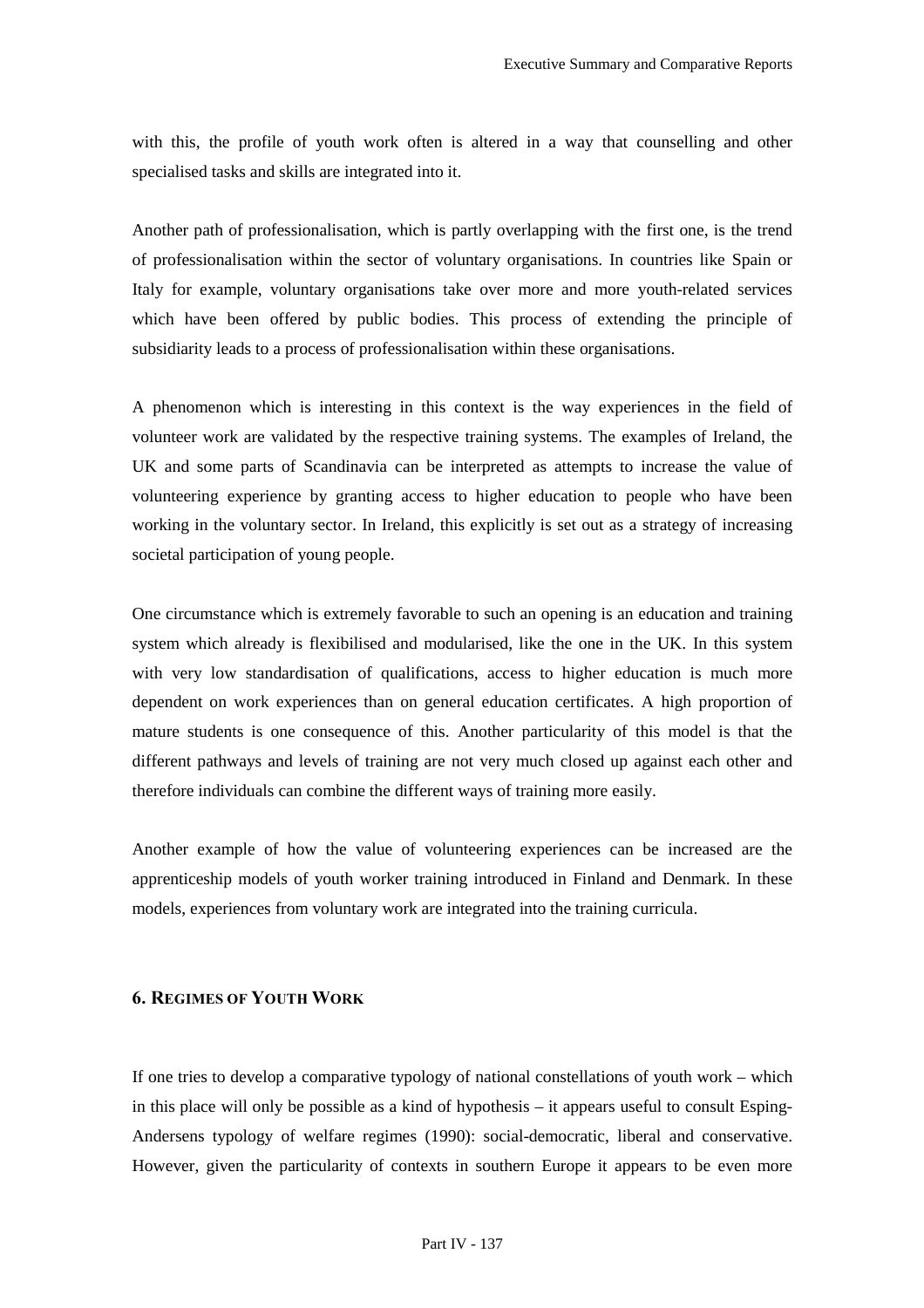appropriate to refer to the development of this model by Duncan Gallie and Serge Paugam (2000) who re-define social-democratic regimes as universalistic, the liberal ones as minimal, the conservative as employment-centred and add as a fourth model the sub-protective welfare states in mediterranean countries. As a hypothesis we want to suggest the following adaptation of this typology with regard to youth work:

- *Universalistic/paternalistic*: In Scandinavian countries (Denmark, Finland, Norway, Sweden, less Iceland) youth work is developed as a civic infrastructure addressing young people as citizens, i.e. universal access to youth work is central as well as participatory structures. At the same time the state has a strong interest in educational objectives (e.g. health) to be integrated in this participatory structure. The stress of peer education is one consequence of this contradictory structure.
- *Liberal/community-based*: In the countries characterised as liberal/minimal welfare states (United Kingdom and Ireland) youth work has been developed in a surprisingly universalistic way. There is a high commitment of local authorities to provide an infrastructure of youth clubs. The lack of national support and interest enables a strong community-orientation.
- *Conservative/corporatist*: In countries with a conservative welfare state we find a more corporatist structure of youth work. On the one side there is strong interest of the state of providing socialisation towards the standard biography. Therefore the sociopedagogical aspects are as important as in Scandinavian countries but with a different focus. On the other side this objective is delegated to voluntary actors which to a high extent are in'corporated' into local, regional and national administration.
- *Mediterranean/sub-institutionalised*: Whilst Esping-Andersen referred to southern European countries as conservative (due to the corporatist role of the Catholic or Orthodox Church) Gallie and Paugam rather stress the considerable loss of (sociocultural) relevance and influence of the Church which has lead to a deficit or vacuum of regulation (2000). The often only responsibility of local authorities has lead to high regional differences according to local resources and political interests. Together with a newly constituting Third Sector they only slowly manage to fill these gaps.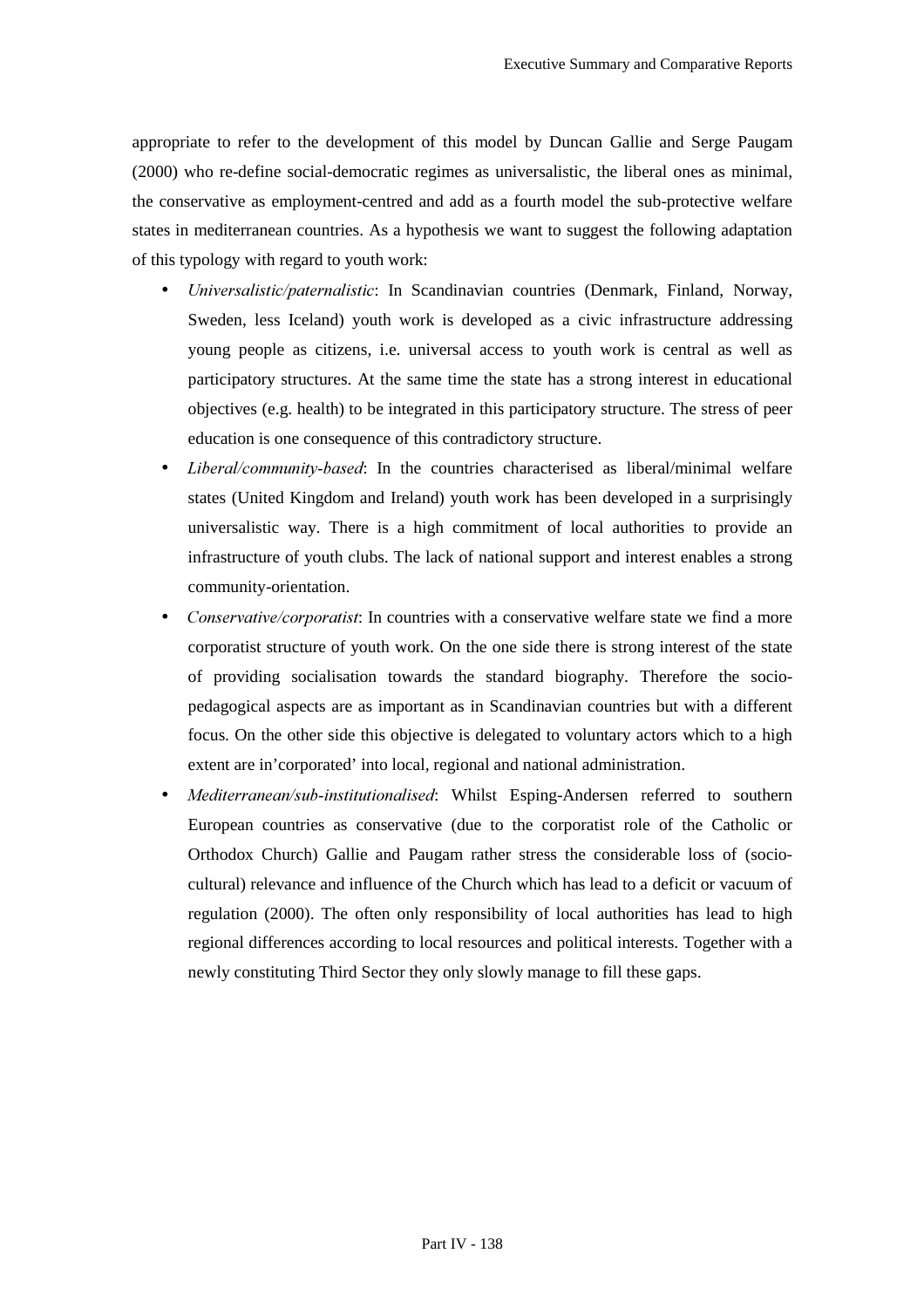|                          | <b>Dominant</b>  | <b>Main Issues</b>       | Main            | <b>Education and</b> | <b>Countries</b>   |
|--------------------------|------------------|--------------------------|-----------------|----------------------|--------------------|
|                          | Concepts         |                          | <b>Settings</b> | <b>Training</b>      |                    |
| Universalistic/          | Youth Worker/    | Leisure                  | Dominance of    | Dominance of         | Denmark            |
| Paternalistic            | Social Pedagogue | Counselling              | local           | higher               | Finland            |
|                          |                  | Health/Prevention        | authorities     | education (soc.      | Iceland            |
|                          |                  |                          |                 | pedagogy).           | Norway             |
|                          |                  |                          |                 | Parallel             | Sweden             |
|                          |                  |                          |                 | recognition of       |                    |
|                          |                  |                          |                 | informal             |                    |
|                          |                  |                          |                 | pathways             |                    |
| Liberal/                 | Youth Worker     | Leisure                  | <b>Balance</b>  | Mainly higher        | Ireland            |
| Community-               |                  | <b>Community Work</b>    | between local   | education            | United             |
| based                    |                  | Marginalised             | authorities     | (youth and           | Kingdom            |
|                          |                  | Youth                    | and voluntary   | community            |                    |
|                          |                  |                          | sector          | work degrees);       |                    |
|                          |                  |                          |                 | strong focus on      |                    |
|                          |                  |                          |                 | broadening           |                    |
|                          |                  |                          |                 | access.              |                    |
| Conservative/            | Youth Worker/    | Leisure                  | Dominance of    | Social Work          | Austria            |
| Corporatist              | Social           | Counselling              | voluntary       | (and Cultural        | Belgium            |
|                          | Pedagogue/       | Marginalised             | sector          | Animation)           | France             |
|                          | Cultural         | Youth                    |                 | qualifications       | Germany            |
|                          | Animator         |                          |                 | on professional      | Liechtenstein      |
|                          |                  |                          |                 | education as         | Luxembourg         |
|                          |                  |                          |                 | well as on           | <b>Netherlands</b> |
|                          |                  |                          |                 | higher               |                    |
|                          |                  |                          |                 | education level.     |                    |
| Mediterranean/           | Cultural         | <b>Youth Transitions</b> | Dominance of    | Process of           | Greece             |
| $Sub-$                   | Animator/        | Youth                    | local           | development          | Italy              |
| <i>institutionalised</i> | Social Educator  | Information              | authorities     | on voluntary,        | Portugal           |
|                          |                  | Leisure                  |                 | professional         | Spain              |
|                          |                  |                          |                 | and higher           |                    |
|                          |                  |                          |                 | education level      |                    |

## Table 1: Regimes of Youth Work

# 7. EUROPEAN DIMENSIONS

Answering the question for European influence on national and local youth work requires to consider different actors as well as different dimensions. Relevant actors are the European Commission (mainly DG Education and Culture), the Youth Directorate of the Council of Europe, the European Youth Forum as well as networks as networks addressing education and training of social professions like ECCE (European Centre of Community Education) and youth work practice like ECYC (European Confederation of Youth Club Organisations).

Relevant dimensions are the European influence on education and training pathways for youth workers in Europe, the integration of a European dimension into national curricula, and the introduction of new concepts and objectives through European discourses.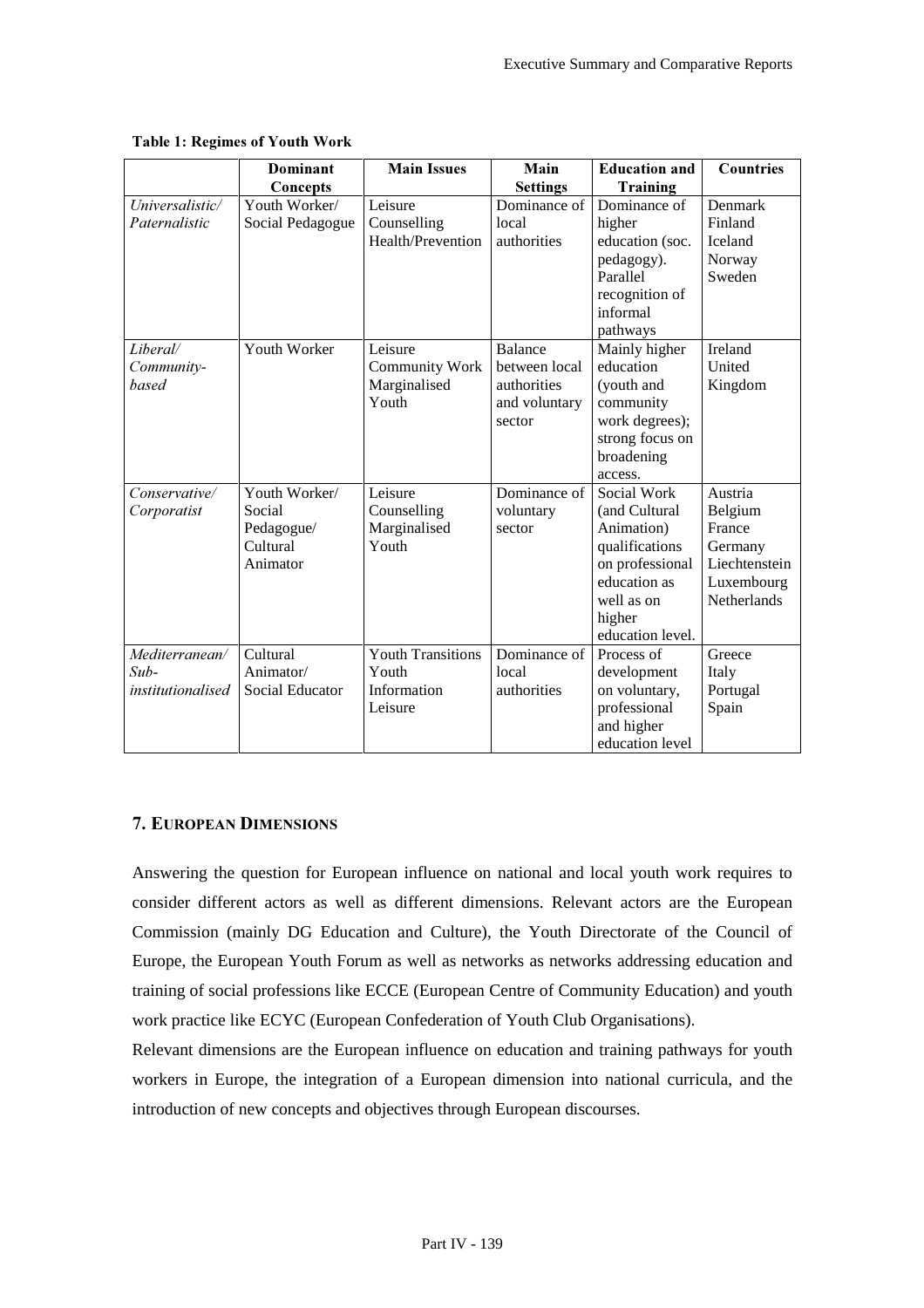The *European influence on youth work education and training* reported in the national portraits gives the following picture: in countries in which youth work is well established European influence is not considered to be very important and strong. This means that processes of professionalisation and scientific development not necessarily are linked to parallel processes in other European countries. Nevertheless, there are some initiatives to engage in European cooperation. These initiatives however are limited to single persons, organisations or university/polytechnic departments. In contrast, in countries with a more recent introduction of youth and youth policy the impact of European cooperation is significant. To a certain extent this has been developed without support of European agencies. For example, the orientation of southern European countries towards the French model of cultural animation is older than cooperation organised by the Commission or the Council. The strong orientation of southern countries towards France may have two main reasons: the similarity of socio-cultural models and of language (see also section 2). Apart however, European programmes have been used to implement and develop education pathways training. Interestingly, the most important means haven't been programmes addressing youth policy but programmes related to education (SOCRATES) and the European Social Fund (ESF; e.g. Portugal) (see below). In most countries this has concerned the development of higher education in social education (Italy, Spain). In Portugal, the National Youth Institute also has used these funds for developing further training on the voluntary level.

One of the best established *networks* for the education and training of social professions is ECCE (European Centre for Community Education) established in Koblenz (Germany) in which higher education institutions from 19 European countries are organised. One of the main activities is the exchange of students and teachers, another one the joint development of a European curriculum for social professions. ECCE receives its most funding through the Commission's programme SOCRATES. Most of the participating institutions have started specific degrees in European Social Work (e.g. Cork in Ireland and Koblenz in Germany) (Lorenz, 1998; ECCE website). This as well accounts for ECYC (European Confederation of Youth Club Organisations) based in Copenhagen (Denmark). Compared to ECCE it is only in an initial stadium – also with regard to finding corresponding concepts for Open Youth Work in other cultural contexts. Based on the practice of open youth work it is concerned with developing a curriculum and modules for initial and further training related to the specific demands of open youth work (ECYC, 1999).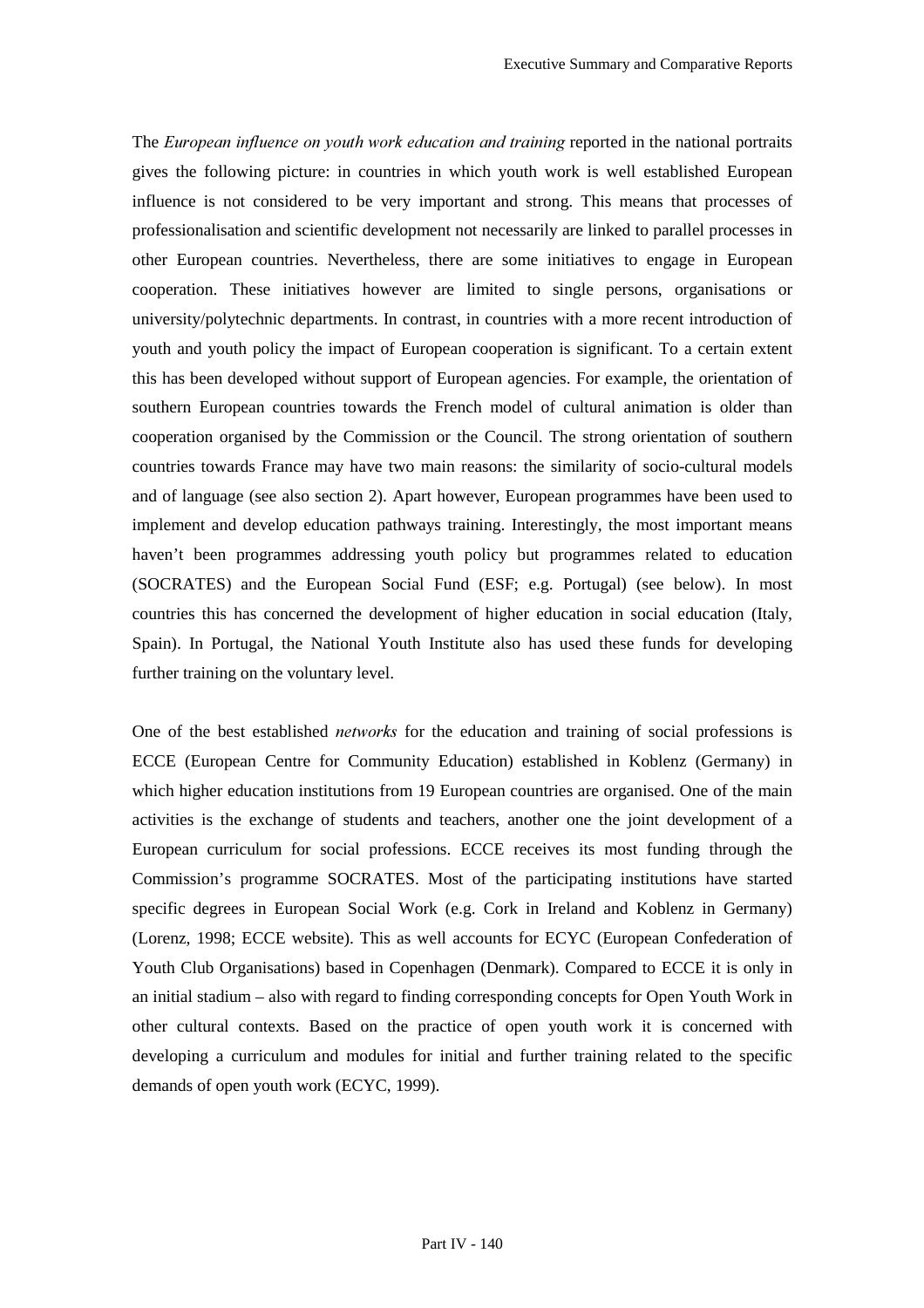The most important means by which the *European Commission* intentionally has tried to develop the Europeanisation of youth work has been the programme YOUTH FOR EUROPE and its successor the YOUTH programme. Whilst the strands regarding youth initiatives and youth exchange have addressed youth work practice the ,joint actions' addressing youth associations and organisations and the short study visits for youth workers, group leaders and youth work responsibles directly referred to the creation of European professionalism of youth workers across the member states. An overview over some programmes of this action suggests that the majority of seminars were related to the socio-political aspects of youth work rather than to leisure and youth cultural issues (cf. Deutsches Büro Jugend für Europa). Despite the size of the programme (compared to others) it could not influence professional youth work deeply as being restricted to the level of further training.

Further training activities have been developed through a partnership of the Commission with the *Council of Europe's Youth Directorate*. Observers of European youth policy comment this as the merge of the Youth Directorate's developed knowledge and competence in intercultural youth policy and youth work training with the European Commissions power in terms of financial means. The partnership programme with the European Commission on European Youth Worker Training means a development of youth worker training on two dimensions (compared to the short study visits which are continued parallely): firstly, through the Council of Europe members a wider Europe is addressed; secondly, the training courses run by this programme represent a professionalisation of European youth worker training as regards duration, depth of contents and issues of training:

- Training for Trainers Course,
- Training for Trainers Working in Central and Eastern Europe,
- Training Course on Organisational Management,
- Training Course on Youth Information and Counselling,
- Training Course on Project Management and Trans-national Voluntary Service,
- Training Course on Intercultural Learning and Conflict Management

Compared to youth workers from EU member states – for whom the majority of the contents of training wasn't new and who participated rather for a vague interest in European cooperation and for making contacts – this programme has been highly appreciated and used by youth workers from *Central and Eastern* Europe (47% from EU countries, 53% from Non-EU countries). If one considers the parallel efforts and means of EU and Council to develop 'the' civil society in these countries, European engagement in youth work training has also to be seen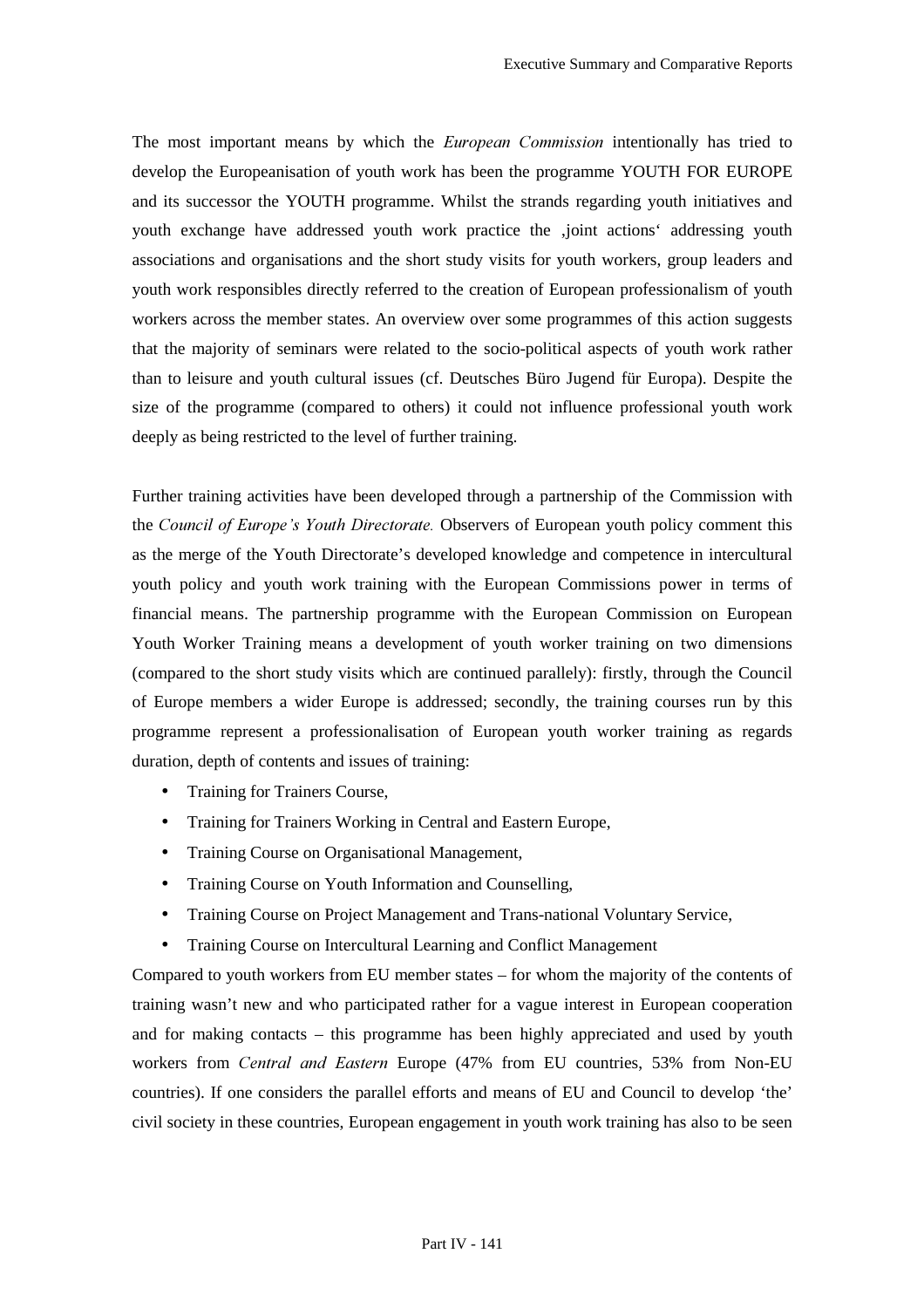as development aid policy, even more with regard to the future extension of the European Union and the integration of many Eastern members of the Council of Europe (cf. Stein, 1999).

The *European Youth Forum* is the European platform for voluntary associations in the youth field. It intends both to represent youth politically via coordination (also if the subsuming youth associations as 'natural' representatives of youth might be misleading as mostly organised by adults with more or less youth cultural credibility) and to create standards for non-formal education (European Youth Forum, 1999).

However, Europeanisation not only has had (different) impacts on structures of education and training but also on professional debates carried out in national youth work contexts.

A practice approach strongly supported and developed by European actors (Commission and Council) is the concept of *youth information*. This has lead to the foundation of ERIYCA the European network for youth information which has also developed a European Charter of Youth Information (cf. CYRCE, 1995).

Another highly important issue transported via European programmes is the topic of *Intercultural learning*. This relevance on the one hand is due to the emergence of racist and xenophobic violence in almost all European countries in the 90ies. On the other hand, since the launch of the first youth programmes (PETRA) the European Commission pursues the objective of creating a European Identity among the younger generation. In the late 90ies this has been turned into the objective of *European Citizenship* (see European Commission 1997; 1998). Due to its closeness to a discourse on Youth and Citizenship in the UK the notion of citizenship has spread much wider than it could be expected by only being a YOUTH FOR EUROPE objective. However, if these discourses are able to realise the potentials inherent to the respective concepts has not yet been proved. In the concluding section we want to give some recommendations for a European Youth Policy how to secure their integrative effects.

## 8. RECOMMENDATIONS FOR A EUROPEAN YOUTH POLICY

Despite of the diversity of concepts and realities of youth work across Europe there are some general recommendations that might be derived from the analysis with regard to the development of youth work in a European framework and by European youth policy.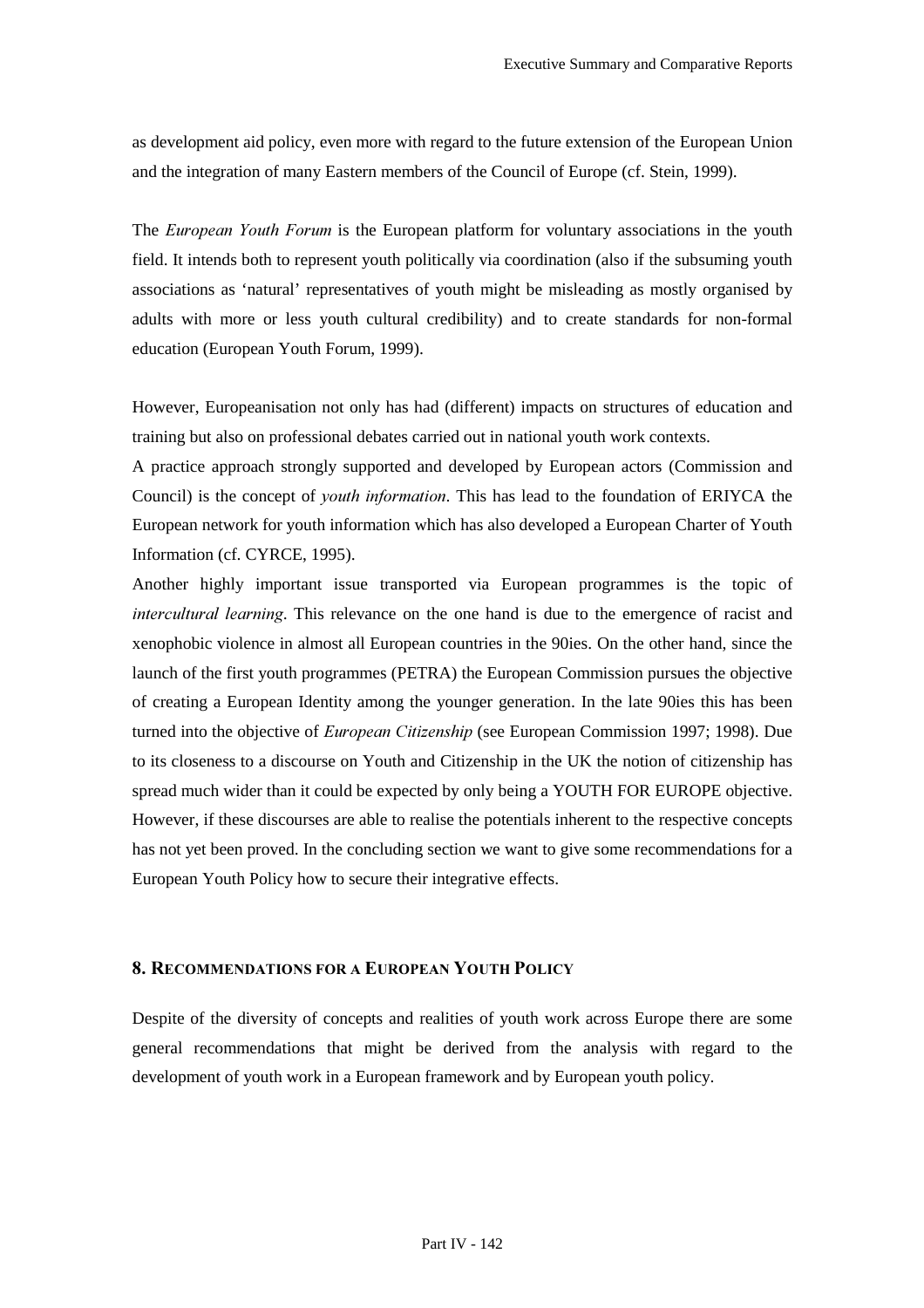#### $Recognising$  and Empowering Youth Work

Regardless of its professionalisation and institutionalisation youth work represents a 'soft' element of youth policies which is increased in case of social conflicts becoming manifest and reduced in times of cuts in public spending. This weak position is even increased by a structural aspect that in certain sense is exactly the strength and potential of youth work: being situated between young people's life-worlds and institutional structures. This intermediate position weakens youth work in a twofold perspective: the more youth work is engaged with marginalised groups carrying the stigma of being disadvantaged 'losers' the more youth work and youth workers themselves risk to be marginalised, devaluated and stigmatised as professionals; and the strength of credibility – in the sense that youth work suffers less from the communication gap between young people and institution than other institutions do – in a bureaucratic perspective may be interpreted as a lack of professional knowledge and skills ("just talking") which is difficult to measure in its effects and outcomes. However, given the individualisation of young people's integration into society and the mistrust against institutional (systemic) structures of integration, this professional openness (or open professionalism) needs to be strengthened and supported by decent salaries, equipment and institutional guarantees to avoid occasional funding according to political climate. It has to be acknowledged that (a broad concept of) youth work represents an infrastructure for social integration. In order to achieve this status it has to be open for all young people and at the same time it has to be open for being shaped and influenced by young people themselves.

*If youth work is expected to empower young people youth work and youth workers need empowerment and recognition themselves.* 

#### *Leisure or Prevention?*

Also with regard to the never ending oscillation of youth work between leisure and youth culture on the one side and socio-political responsibility on the other openness has to be maintained. Only if rooted in (or committed to) youth culture youth workers remain credible with regard to institutional tasks (e.g. working with drug using youth or engaging in programmes for unemployed young people). A one-dimensional instrumentalisation of youth work will undermine its potentials in both directions.

### *Broadening the access to qualification and professional youth work*

Youth work in many cases is characterised by a dividing line between professionals and volunteers. At the same time it is based on principles of participation and depends on credibility as a life-world oriented social institution. In this perspective it is apparently crucial that access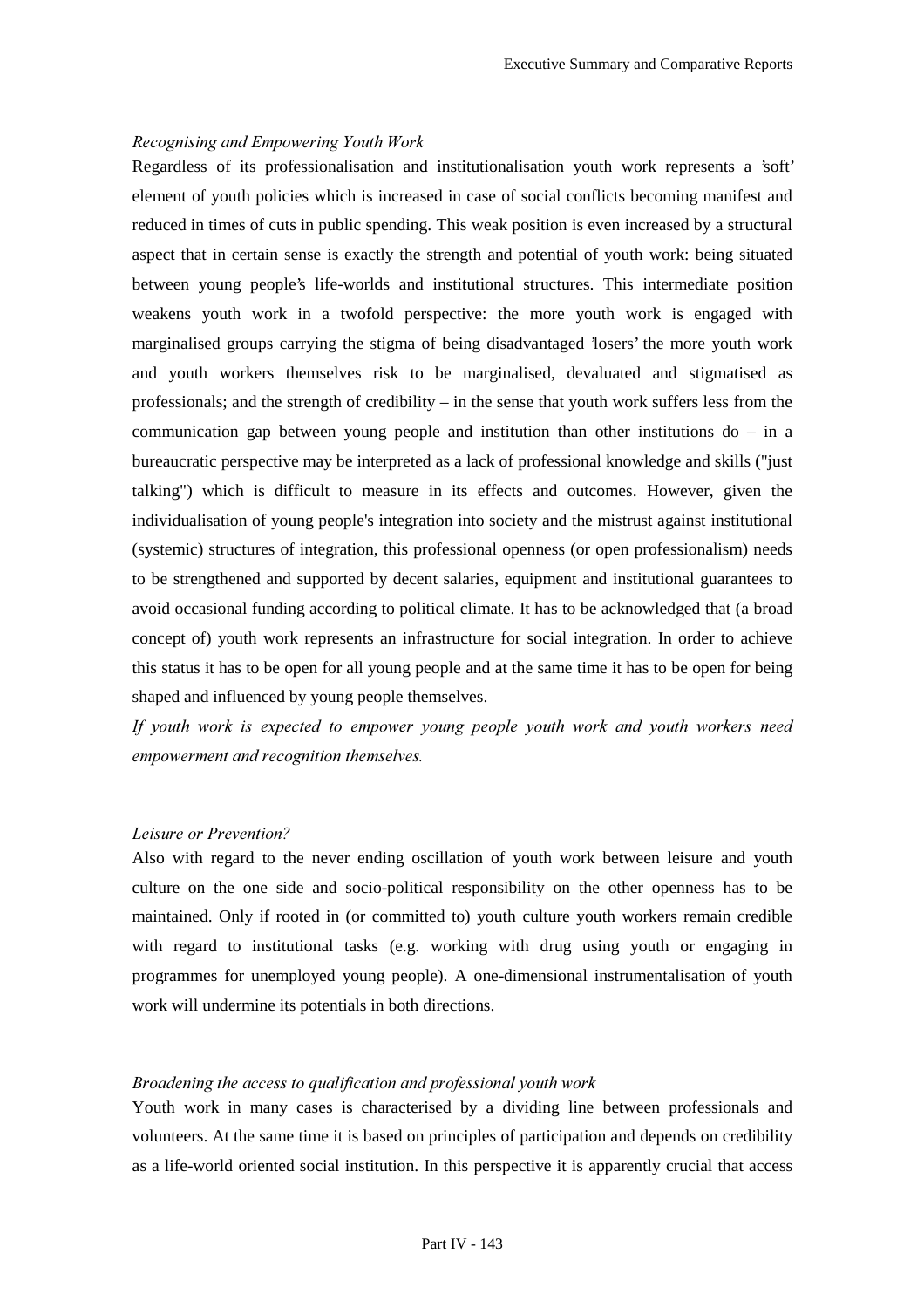to education and training, i.e. to qualifications and professional status in youth work, is not restricted to a well educated middle class. Young people themselves (marginalised or not) hold a good deal of expertise with regard to the implications and needs connected to growing up in late modern societies. This is true especially for the Central and Eastern European countries. European engagement in developing youth work and respective education and training must not neglect the potentials and experiences developed in this contexts by imposing professional standards taking their universal validity for granted.

As experiences mainly from Ireland (but also the UK) or from suggest teach the broadening of access to qualifications and professional positions is possible (without losing professional standards out of sight) and fruitful in terms of undermining principles of participation and lifeworld orientation. It has shown that systems that are based on or at least open for modularised education and training pathways are more likely to fulfil these demands than systems which are both standardised and stratified. But also the French model (as well as some Scandinavian) teaches the lesson that practical experiences can be certified and thus diversify pathways towards qualified and professional youth work as well.

Practical and context experience should be accepted as a criterion of access to education and *training which is at least as recognised as school qualifications.* 

#### $Diversification$  and Standardisation

With regard to the development of professionalism various routes should be accepted and supported: diversification (e.g. leisure and culture as well as socio-pedagogical) as well as standardisation (e.g. basic knowledge regarding late modern youth and basic skills in counselling and project organisation). The intermediate position of youth work requires this internal differentiation as well as the debate on priorities (which however has to be lead as a professional debate and not as a political debate tied to budget constraints).

#### $European$  *Dimension*

Given the weak position of youth work at the local and even more at the national level European Youth Policy should stress the empowerment of local youth work as a highest priority before asking for the development of an - additional - 'superstructure'. As long as youth workers struggle with recognition in their everyday practice Europe will remain an additional demand rather than an empowering resource. The same accounts for European Identity and its implementation in the catalogue of objectives of youth work and education and training of youth workers. If contributing to young people's everyday lives in a subjectively relevant way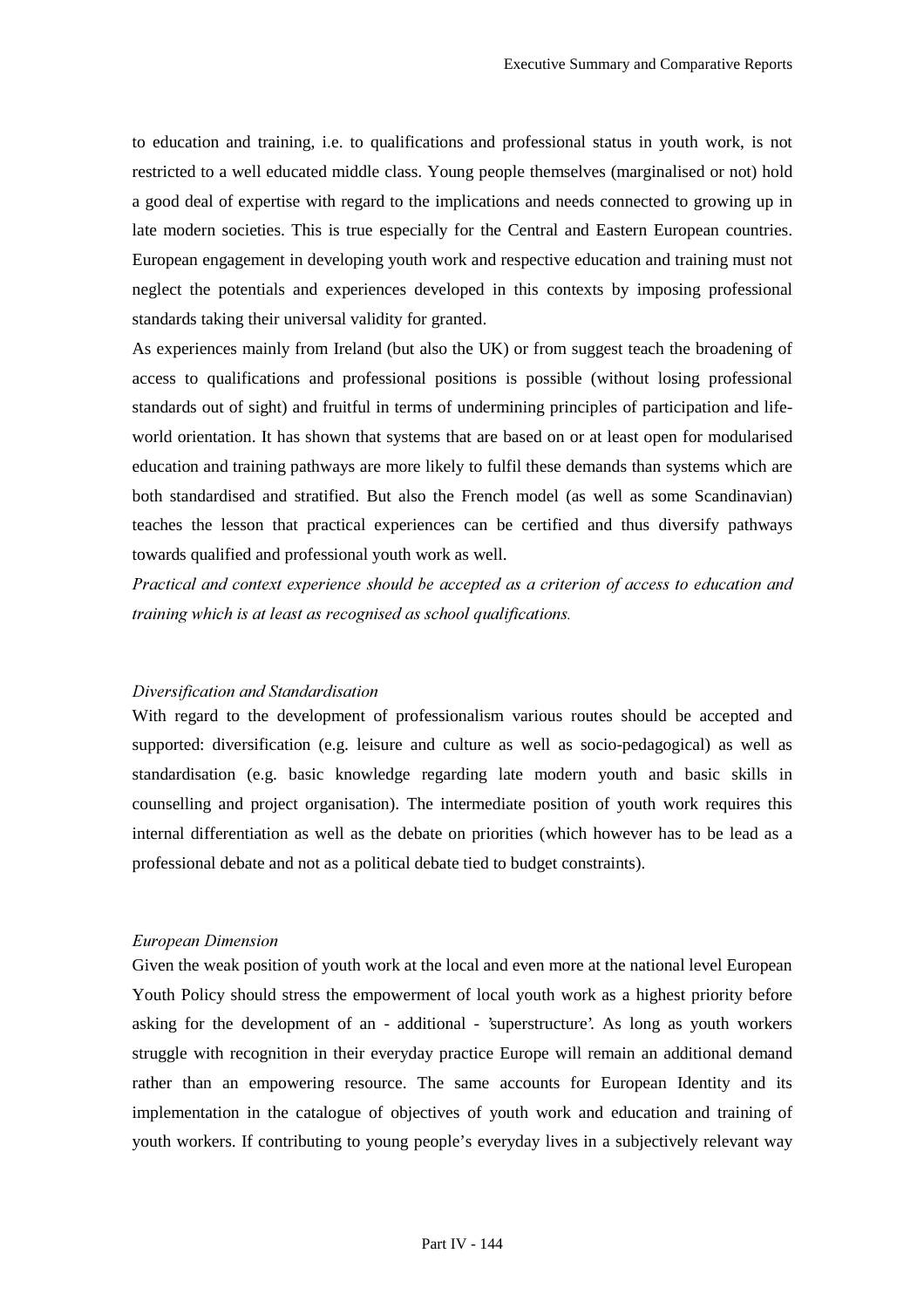as well as enabling youth workers to empower young people in their everyday work practice European Identity can be expected to follow as a natural consequence. International exchange or European voluntary service without a doubt contribute to this objective but tend to remain limited to participating individuals and often to concrete situations.

#### *Participation and Citizenship*

European discourses have contributed to increase the attention to the concepts of participation and (active) citizenship (cf. Chisholm et al., 1997; European Commission, 1998). However, these terms are in danger of losing their normative and integrative potentials by being referred to in an inflationary way by all kinds of institutions – even those young people experience as highly alienating and controlling. In contrast to these developments these terms have constantly to be sharpened. Especially in contexts of individualised social integration the understanding of participation and citizenship in contexts of integration programmes has to be redefined. Instead of being only the rhetoric objective legitimising 'any' kind of youth work or (increasingly compulsory) integration schemes for unemployed young people the property of youth work providing young people with the opportunity to influence the measures and structures they are involved in - has to be re-established as the only and one interpretation of participation: participation now and right from the beginning instead of educating for participation in future.

### **REFERENCES**

- Akin, Salih & Douard, Olivier (1998) Qui sont les animateurs aujourd'hui? Study carried out by the INJEP, Paris.
- Banha, R., Gomes, M., Miles, S., Pohl, A., Stauber, B. & Walther, A. (2000) "Coming out of the shell..." - Advantages of performing arts in the context of riskful youth transitions. Report on the research project "Secondary learning effects in community arts". Tübingen.
- Banks, S. (1995) Youth Work, Informal Education and Professionalisation. In: Youth and Policy 51, pp. 13-26.
- Banks, S. (1999) Banks, S. (Ed.) 1999: Ethical Issues in Youth Work. London: Routledge.
- Barry, Monica (1995) The Empowering Process. Leading from Behind? In: Youth and Policy 51, pp. 1-13.
- Böhnisch, L., Rudolph, M. & Wolf, B. (Eds.) (1998) Jugendarbeit als Lebensort. Jugendpädagogische Orientierungen zwischen Offenheit und Halt. Weinheim/München: Juventa.
- Burgess, Paul (1998) Developing Communities through strategies of Lifelong Learning: Strategies on Cork City's Nortside, in: Walther, A. & Stauber, B. (Eds.) Lifelong Learning in Europe, Volume 1. Tuebingen: Neuland, pp. 211-218.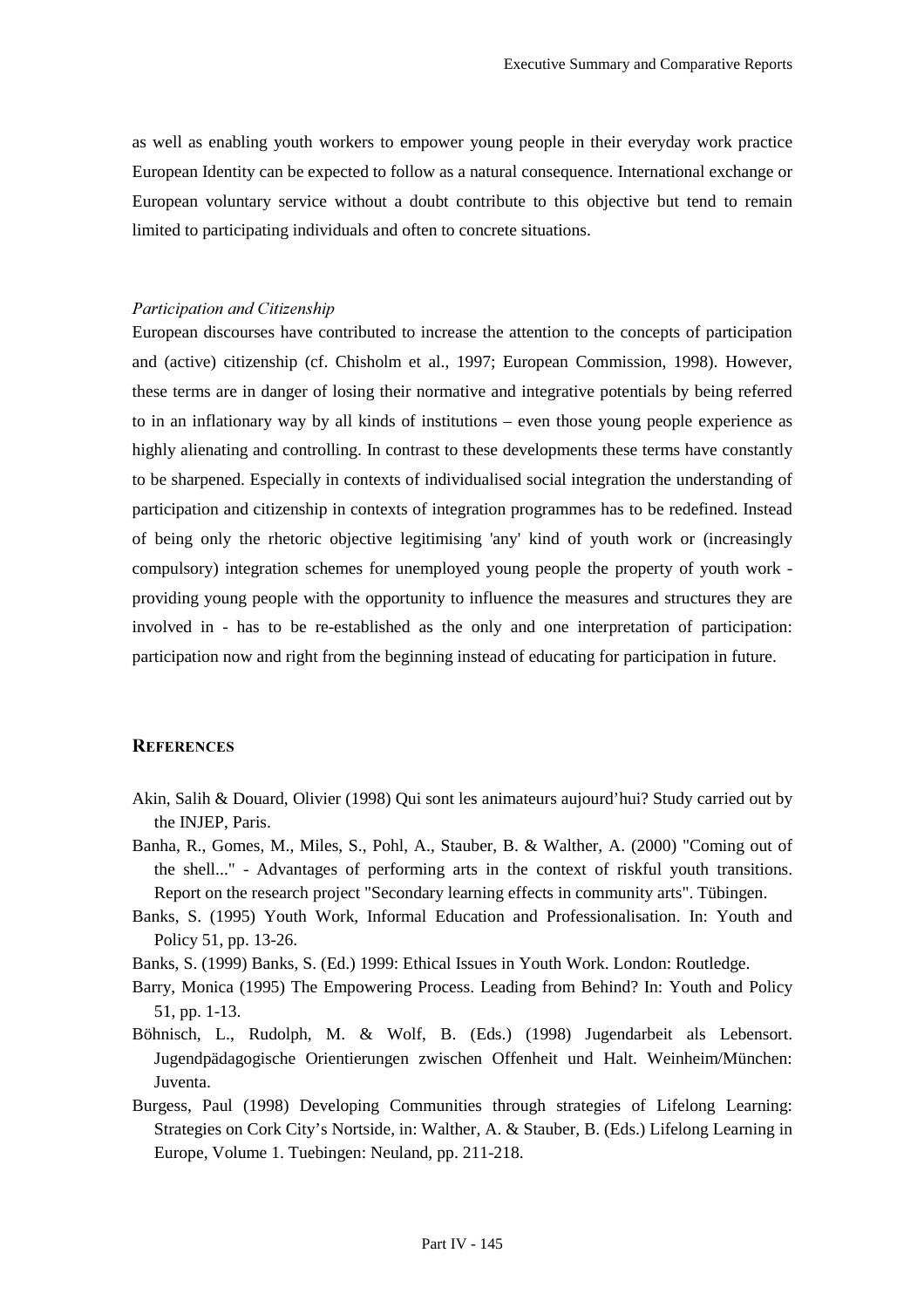- Chisholm, L. , Bynner, J. & Furlong, A. (Eds.) (1997) Youth, Citizenship and Social Change in a European perspective. Ashgate.
- CYRCE (Eds.) (1995): The Puzzle of Integration. European Yearbook for Youth Policy and Research, Vol. I. Berlin/New York: De Gruyter.
- Deinet, U. & Sturzenhecker, B. (1999): Handbuch Offene Jugendarbeit. Münster: Votum.
- Drury, J. & Dennison, C. (1999) Individual Responsibility versus Social Category Problems: Benefit Officers' Perceptions of Communication with Young People. In: Journal of Youth Studies, Vol. 2, No. 2, pp. 171-192.
- Deutsches Büro Jugend für Europa (German Contact Point Youth for Europe): Newsletters 1997 – 2000. Bonn
- Du Bois-Reymonds, M. & Hübner-Funk, S. (1999) Youth Information and Youth Research. New Approaches, New Strategies: the European Example. In: CYRCE (Ed.) Intercultural Reconstruction. European Yearbook for Youth Policy and Research, Vol. 2. Berlin/New York: De Gruyter.
- ECCE (European Centre for Community Education: Website at http:// www.fh-koblenz.de/fhkoblenz/institute/ecce.
- ECYC (European Confederation of Youth Club Organisations) 1999: Open Youth Work Training. Working Paper.
- Esping-Andersen, Gøsta (1990): The Three Worlds of Welfare Capitalism. Cambridge: Polity Press.
- European Commission 1997: The contribution of community action programmes in the fileds of education, training and youth to the development of citizenship with a European dimension, final synthesis report by Audrey Osler. Internet-document http://www.europa.eu.int/comm/education/citizen/index.html.
- European Commission 1998: Learning for Active Citizenship. Internet document http://europa.eu.int/comm/dg22/citizen/index.html.
- European Youth Forum (1999) *Building Bridges for Learning. The recognition and value of non-formal education in youth activity.* Brussels: Working Paper
- Filtzinger, O. (1993) Berufsprofile und Ausbildung sozialer Fachkräfte in Italien, in: Guerra, L. & Sander, G. (Eds.) Sozialarbeit in Italien. Rheinfelden: Schäuble.
- Gallie, D. & Paugam, S. (Eds.) (2000) *Welfare Regime sand the Experience of Unemplyoment in Europe*. Oxford: Oxford University Press.
- IRIS (Institute for regional innovation and social research) 2000: Advising local networks of 3rd sector initiatives: job creation for (disadvantaged) young people in the area of social and youth services. Final Report to the European Commission. Tübingen.
- López Blasco, A. (1998) The development of social pedagogy in Spain, in: European Journal of Social Work, Volume 1, No. 1, pp. 41-55.
- Lorenz, W. (1996) Sozialarbeit in Europa. In: Treptow, R. (Ed.) Internationaler Vergleich und Soziale Arbeit. Theorie, Anwendung und Perspektive. Rheinfelden: Schäuble.
- Lorenz, W. (1998) Soziale Fachkräfte in einem sozialen Europa. In: Blätter der Wohlfahrtspflege 1+2/1998, pp. 19-21.
- Montanari, F. (1993) Jugendpolitik in Italien, in: Guerra, L. & Sander, G. (Eds.) Sozialarbeit in Italien. Rheinfelden: Schäuble.